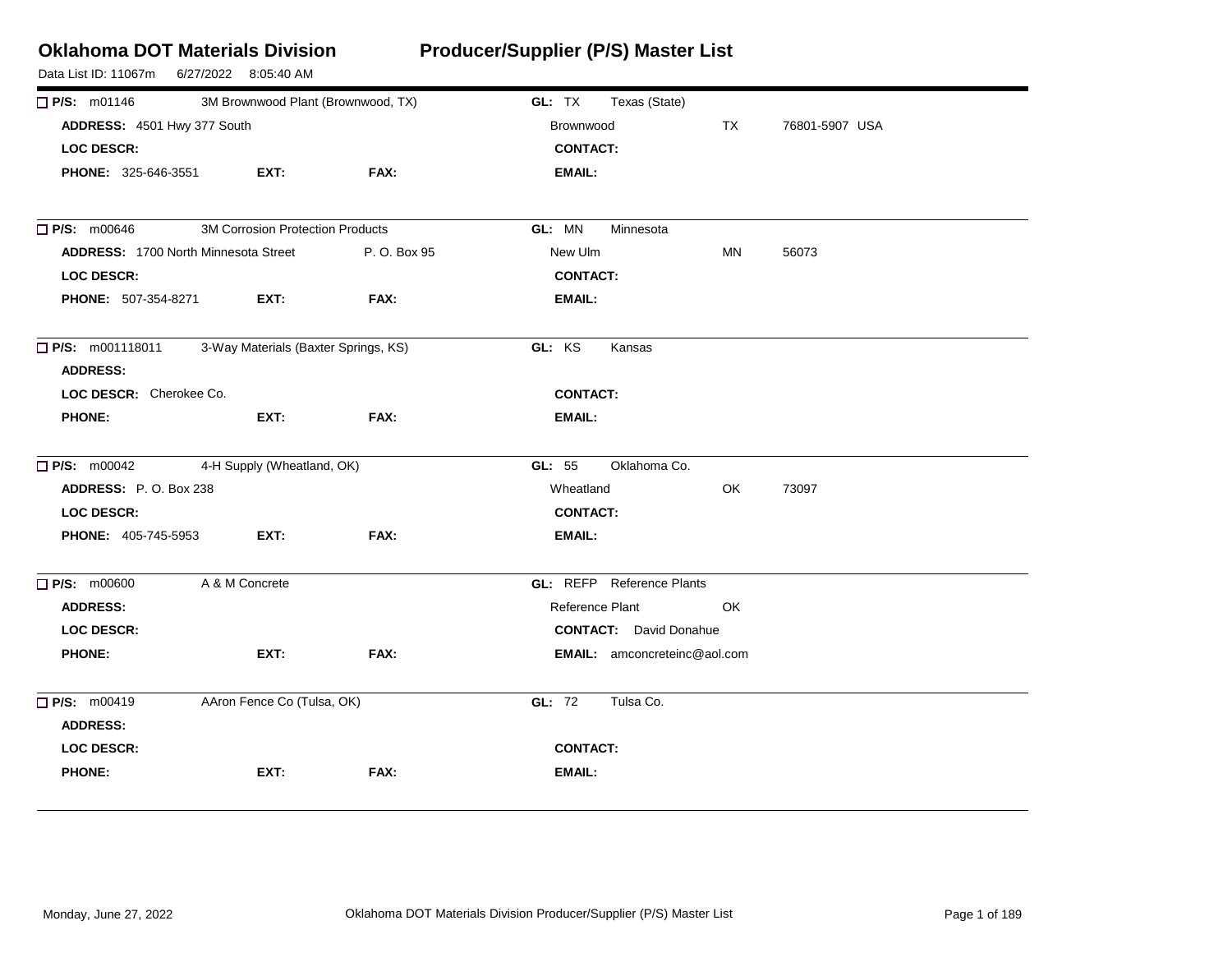| ABC Central Block (Ft. Smith, AR)<br>$\Box$ P/S: m00904 |                            |                                                    | GL: AR<br>Arkansas               |                                                                                            |           |       |            |  |
|---------------------------------------------------------|----------------------------|----------------------------------------------------|----------------------------------|--------------------------------------------------------------------------------------------|-----------|-------|------------|--|
| <b>ADDRESS: 2901 N. O Street</b>                        |                            |                                                    | Ft. Smith                        |                                                                                            | AR        | 72904 | <b>USA</b> |  |
| <b>LOC DESCR:</b>                                       |                            |                                                    | <b>CONTACT:</b>                  |                                                                                            |           |       |            |  |
| PHONE: 501-788-6370                                     | EXT:                       | FAX:                                               | <b>EMAIL:</b>                    |                                                                                            |           |       |            |  |
| <b>P/S: m00292</b>                                      | ABC Coating (Tulsa, OK)    |                                                    | GL: 72                           | Tulsa Co.                                                                                  |           |       |            |  |
| <b>ADDRESS: P.O. Box 9693</b>                           |                            |                                                    | Tulsa                            |                                                                                            | OK.       | 74157 |            |  |
| <b>LOC DESCR:</b>                                       |                            |                                                    | <b>CONTACT:</b>                  |                                                                                            |           |       |            |  |
| <b>PHONE:</b>                                           | EXT:                       | FAX:                                               | EMAIL:                           |                                                                                            |           |       |            |  |
| $\Box$ P/S: m01034                                      | ABC Ready Mix Inc.         |                                                    | GL: TX                           | Texas (State)                                                                              |           |       |            |  |
| <b>ADDRESS: 610 Wichita Street</b>                      |                            |                                                    | <b>Wichita Falls</b>             |                                                                                            | TX        | 76306 | <b>USA</b> |  |
| LOC DESCR: 610 Wichita Street, Wichita Falls, TX        |                            |                                                    | <b>CONTACT:</b>                  |                                                                                            |           |       |            |  |
| PHONE: 940-723-0944                                     | EXT:                       | <b>FAX: 866-312-7354</b>                           | <b>EMAIL:</b>                    |                                                                                            |           |       |            |  |
| $\Box$ P/S: m00018                                      |                            | Action Safety Supply (Oklahoma City, OK)           | GL: 55                           | Oklahoma Co.                                                                               |           |       |            |  |
| <b>ADDRESS: P.O. BOX 270238</b>                         |                            | 6804 Melrose Ln.                                   | Oklahoma City                    |                                                                                            | OK.       | 73127 | <b>USA</b> |  |
| <b>LOC DESCR:</b>                                       |                            |                                                    | <b>CONTACT:</b> Courtland Harris |                                                                                            |           |       |            |  |
| <b>PHONE: 405-787-2244</b>                              | EXT:                       | <b>FAX: 405-789-1474</b>                           | <b>EMAIL:</b>                    |                                                                                            |           |       |            |  |
| $\Box$ P/S: m00718                                      | Adhesives Technology Corp. |                                                    | GL: FL                           | Florida                                                                                    |           |       |            |  |
| <b>ADDRESS: 450 East Copans Road</b>                    |                            |                                                    | Pompano Beach                    |                                                                                            | FL.       | 33064 | <b>USA</b> |  |
| <b>LOC DESCR:</b>                                       |                            |                                                    |                                  | <b>CONTACT:</b> Renee Thomas                                                               |           |       |            |  |
| <b>PHONE: 800-892-1880</b>                              | EXT:                       | FAX: 800-362-3320                                  |                                  | <b>EMAIL:</b> rthomas@atcepoxy.com Website: www.atcepoxy.com<br>Alt. Phone #: 954-789-4764 |           |       |            |  |
| $\Box$ P/S: m008211211                                  |                            | ADM Materials LLC (BLEND) (Hugo, OK)               | GL: 12                           | Choctaw Co.                                                                                |           |       |            |  |
| ADDRESS: P.O. Box 426                                   |                            |                                                    | Canton                           |                                                                                            | <b>TX</b> | 75103 | <b>USA</b> |  |
| LOC DESCR: Sec.13,24, T7S, R16E                         |                            |                                                    | <b>CONTACT:</b>                  |                                                                                            |           |       |            |  |
| <b>PHONE: 903-873-8208</b>                              | EXT:                       | <b>FAX: 903-873-6781</b>                           | EMAIL:                           |                                                                                            |           |       |            |  |
| $\Box$ P/S: m00411                                      |                            | Advanced Chemical Technologies (Oklahoma City, OK) | GL: 55                           | Oklahoma Co.                                                                               |           |       |            |  |
| ADDRESS: 9608 N. Robinson Ave.                          |                            |                                                    | Oklahoma City                    |                                                                                            | OK        | 73114 | <b>USA</b> |  |
| <b>LOC DESCR:</b>                                       |                            |                                                    |                                  | <b>CONTACT:</b> Tim Woolery                                                                |           |       |            |  |
| <b>PHONE: 405-843-2585</b>                              | EXT:                       | <b>FAX: 405-843-2596</b>                           |                                  | <b>EMAIL:</b> Tim@advchemtech.com<br>Website: http://advchemtech.com/                      |           |       |            |  |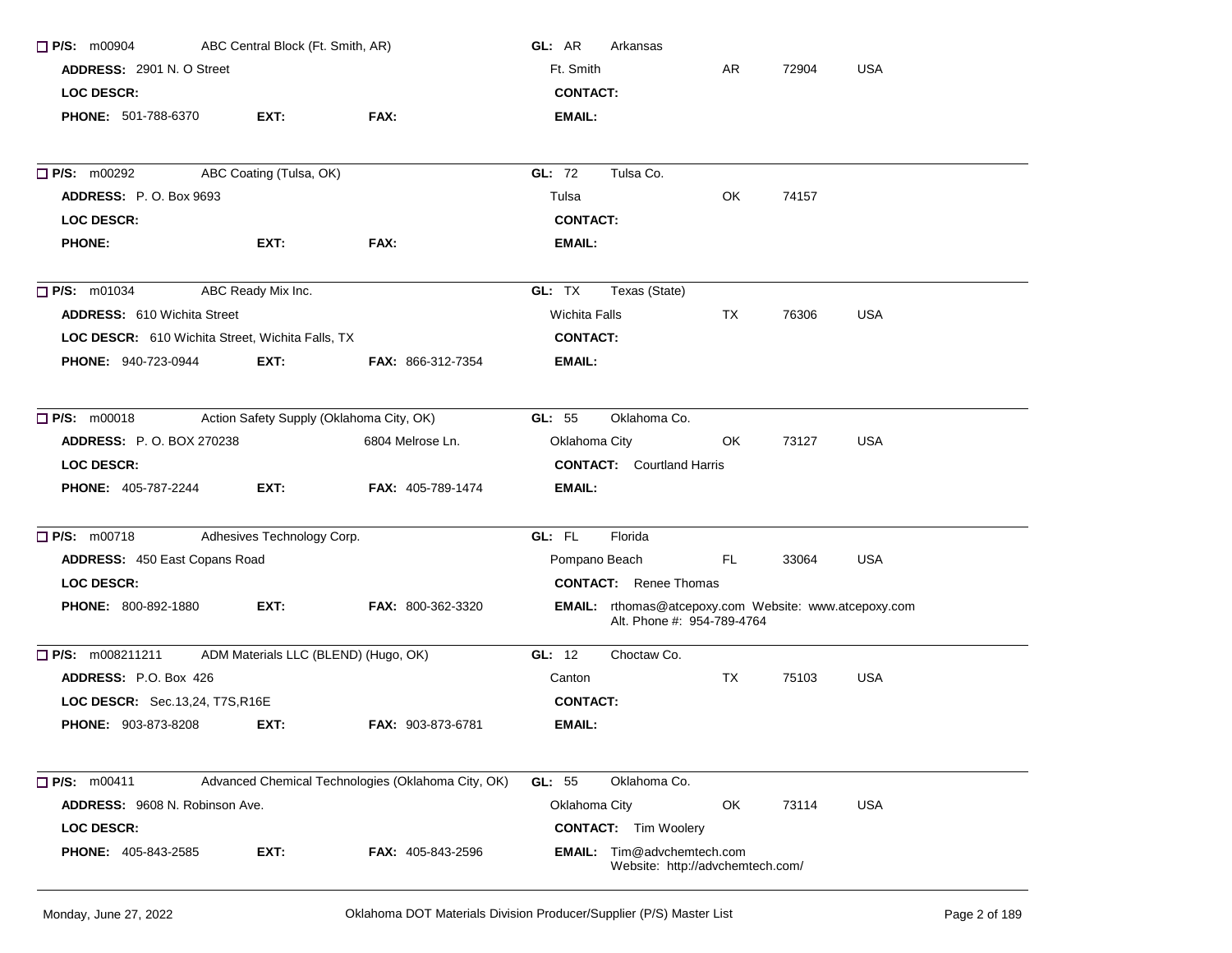| Advanced Digital Cable, Inc.<br>$\Box$ P/S: m00687 |                                        | GL: NC<br><b>North Carolina</b>                |                                                                   |           |                |            |  |
|----------------------------------------------------|----------------------------------------|------------------------------------------------|-------------------------------------------------------------------|-----------|----------------|------------|--|
| ADDRESS: 94 Eagle Fork Rd.                         |                                        |                                                | Hayesville                                                        | <b>NC</b> |                |            |  |
| <b>LOC DESCR:</b>                                  |                                        |                                                | <b>CONTACT:</b>                                                   |           |                |            |  |
| PHONE: 828-389-0445                                | EXT:                                   | FAX:                                           | <b>EMAIL:</b>                                                     |           |                |            |  |
| P/S: m00642                                        | <b>Advanced Drainage Systems</b>       |                                                | GL: OH<br>Ohio                                                    |           |                |            |  |
| <b>ADDRESS: 4640 Trueman Boulevard</b>             |                                        |                                                | Hilleard                                                          | OH        | 43026          | <b>USA</b> |  |
| <b>LOC DESCR:</b>                                  |                                        |                                                | <b>CONTACT:</b> Derek Von Cannon                                  |           |                |            |  |
| <b>PHONE:</b>                                      | EXT:                                   | FAX:                                           | EMAIL:                                                            |           |                |            |  |
| $\Box$ P/S: m00019                                 | Advanced Warnings Inc. (Muskogee, OK)  |                                                | Muskogee Co.<br>GL: 51                                            |           |                |            |  |
| <b>ADDRESS: 2500 S. 32nd</b>                       |                                        |                                                | Muskogee                                                          | OK.       | 73127          |            |  |
| <b>LOC DESCR:</b>                                  |                                        |                                                | <b>CONTACT:</b>                                                   |           |                |            |  |
| PHONE: 918-682-0039                                | EXT:                                   | FAX:                                           | EMAIL:                                                            |           |                |            |  |
| $\Box$ P/S: m00927                                 |                                        | Advanced Workzone Services (Muskogee, OK)      | GL: 51<br>Muskogee Co.                                            |           |                |            |  |
| <b>ADDRESS: P.O. BOX 1569</b>                      |                                        |                                                | Muskogee                                                          | OK.       | 74402-1569 USA |            |  |
| <b>LOC DESCR:</b>                                  |                                        |                                                | <b>CONTACT:</b> Alma Pickle                                       |           |                |            |  |
| <b>PHONE: 918-682-9393</b>                         | EXT:                                   | <b>FAX: 918-682-9394</b>                       | <b>EMAIL:</b> ampickle@aw-inc.com, Website: http://www.aw-inc.com |           |                |            |  |
| $\Box$ P/S: m00943                                 | Advantage TerraFab, LLC (Muskogee, OK) |                                                | GL: 51<br>Muskogee Co.                                            |           |                |            |  |
| <b>ADDRESS: P.O. Box 1472</b>                      |                                        |                                                | Muskogee                                                          | OK.       | 74402          |            |  |
| <b>LOC DESCR:</b>                                  |                                        |                                                | <b>CONTACT:</b> Dan Morris                                        |           |                |            |  |
| <b>PHONE: 918-686-6211</b>                         | EXT:                                   | FAX:                                           | EMAIL: scott@muskogeepowdercoat.com                               |           |                |            |  |
| $\Box$ P/S: m01273                                 |                                        | Aerosmith Fastening Systems (Indianapolis, IN) | Indiana<br>GL: IN                                                 |           |                |            |  |
| <b>ADDRESS: 5621 Dividend Road</b>                 |                                        |                                                | Indianapolis                                                      | IN        | 46241          | <b>USA</b> |  |
| <b>LOC DESCR:</b>                                  |                                        |                                                | <b>CONTACT:</b> Leonard Colasuonno                                |           |                |            |  |
| <b>PHONE:</b>                                      | EXT:                                   | FAX:                                           | EMAIL:                                                            |           |                |            |  |
| $\Box$ P/S: m00388                                 | AFCO Steel (Little Rock, AR)           |                                                | GL: AR<br>Arkansas                                                |           |                |            |  |
| ADDRESS: P.O. Box 231                              |                                        |                                                | Little Rock                                                       | AR        | 71101          |            |  |
| <b>LOC DESCR:</b>                                  |                                        |                                                | <b>CONTACT:</b>                                                   |           |                |            |  |
| PHONE: 501-340-6314                                | EXT:                                   | FAX:                                           | <b>EMAIL:</b>                                                     |           |                |            |  |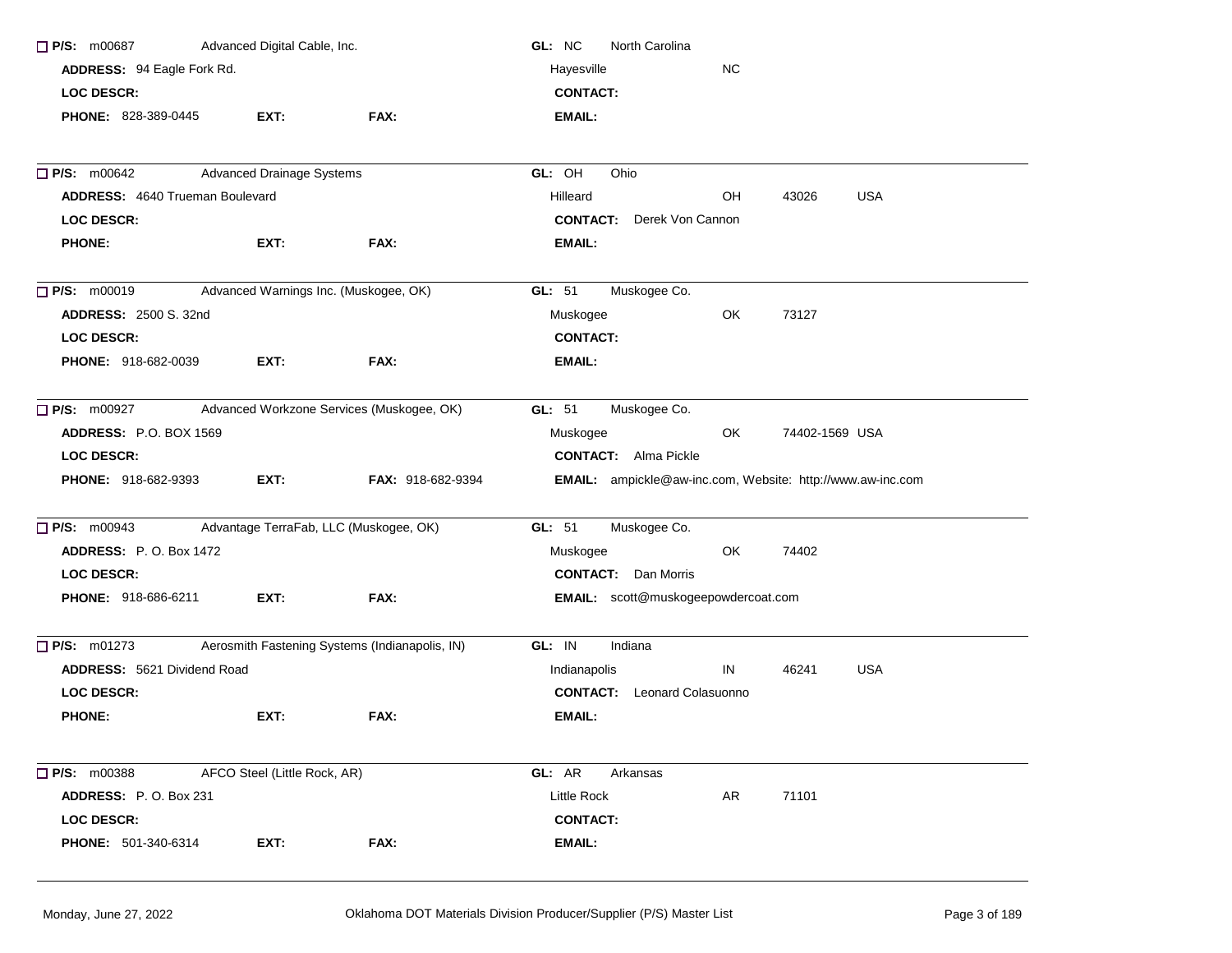| $\Box$ P/S: m00389<br>AFCO Steel (Van Buren, AR)               |                                        |                                                  | GL: AR<br>Arkansas              |    |       |  |
|----------------------------------------------------------------|----------------------------------------|--------------------------------------------------|---------------------------------|----|-------|--|
| <b>ADDRESS:</b>                                                |                                        |                                                  | Van Buren                       | AR |       |  |
| <b>LOC DESCR:</b>                                              |                                        |                                                  | <b>CONTACT:</b>                 |    |       |  |
| <b>PHONE: 501-474-1975</b>                                     | EXT:                                   | FAX:                                             | <b>EMAIL:</b>                   |    |       |  |
| Agri Nutrients Inc (Port of Catoosa, OK)<br><b>P/S: m00420</b> |                                        |                                                  | Tulsa Co.<br>GL: 72             |    |       |  |
| <b>ADDRESS:</b>                                                |                                        |                                                  |                                 |    |       |  |
| <b>LOC DESCR:</b>                                              |                                        |                                                  | <b>CONTACT:</b>                 |    |       |  |
| <b>PHONE:</b>                                                  | EXT:                                   | FAX:                                             | <b>EMAIL:</b>                   |    |       |  |
| $\Box$ P/S: m00410                                             | Akzo Nobel Surface Chem LLC (Waco, TX) |                                                  | GL: TX<br>Texas (State)         |    |       |  |
| <b>ADDRESS: P.O. Box 23590</b>                                 |                                        |                                                  | Waco                            | TX |       |  |
| LOC DESCR:                                                     |                                        |                                                  | <b>CONTACT:</b>                 |    |       |  |
| <b>PHONE: 254-744-5967</b>                                     | EXT:                                   | FAX:                                             | <b>EMAIL:</b>                   |    |       |  |
| $\Box$ P/S: m00069                                             |                                        | AKZO Noble Asphalt Applications, Inc. (Waco, TX) | GL: TX<br>Texas (State)         |    |       |  |
| <b>ADDRESS: P.O. Box 7677</b>                                  |                                        |                                                  | Waco                            | TX | 76714 |  |
| <b>LOC DESCR:</b>                                              |                                        |                                                  | <b>CONTACT:</b> Jim Wright      |    |       |  |
| PHONE: 800-345-3749                                            | EXT:                                   | FAX:                                             | <b>EMAIL:</b>                   |    |       |  |
| <b>P/S: m00799</b>                                             | AkzoNobel                              |                                                  | GL: N/A<br>Not Applicable       |    |       |  |
| <b>ADDRESS:</b>                                                |                                        |                                                  |                                 |    |       |  |
| <b>LOC DESCR:</b>                                              |                                        |                                                  | <b>CONTACT:</b>                 |    |       |  |
| <b>PHONE:</b>                                                  | EXT:                                   | FAX:                                             | <b>EMAIL:</b>                   |    |       |  |
| $\Box$ P/S: m01008                                             | AkzoNobel Coatings, Inc.               |                                                  | GL: N/A<br>Not Applicable       |    |       |  |
| <b>ADDRESS: 20 Calvert St.</b>                                 |                                        |                                                  | Nashville                       | TN | 73201 |  |
| LOC DESCR:                                                     |                                        |                                                  | <b>CONTACT:</b> Juan Isaguirre  |    |       |  |
| PHONE: 825-294-8934                                            | EXT:                                   | FAX: 615-564-4181                                | <b>EMAIL:</b>                   |    |       |  |
| P/S: m00989                                                    | Alamo Cement (San Antonio, TX)         |                                                  | GL: TX<br>Texas (State)         |    |       |  |
| <b>ADDRESS: P.O. Box 34807</b>                                 |                                        |                                                  | San Antonio                     | TX | 78265 |  |
| LOC DESCR: 6605 West Green Mountain Rd., San Antonio, TX       |                                        |                                                  | <b>CONTACT:</b><br>Don Winzeler |    |       |  |
| <b>PHONE:</b>                                                  | EXT:                                   | FAX:                                             | <b>EMAIL:</b>                   |    |       |  |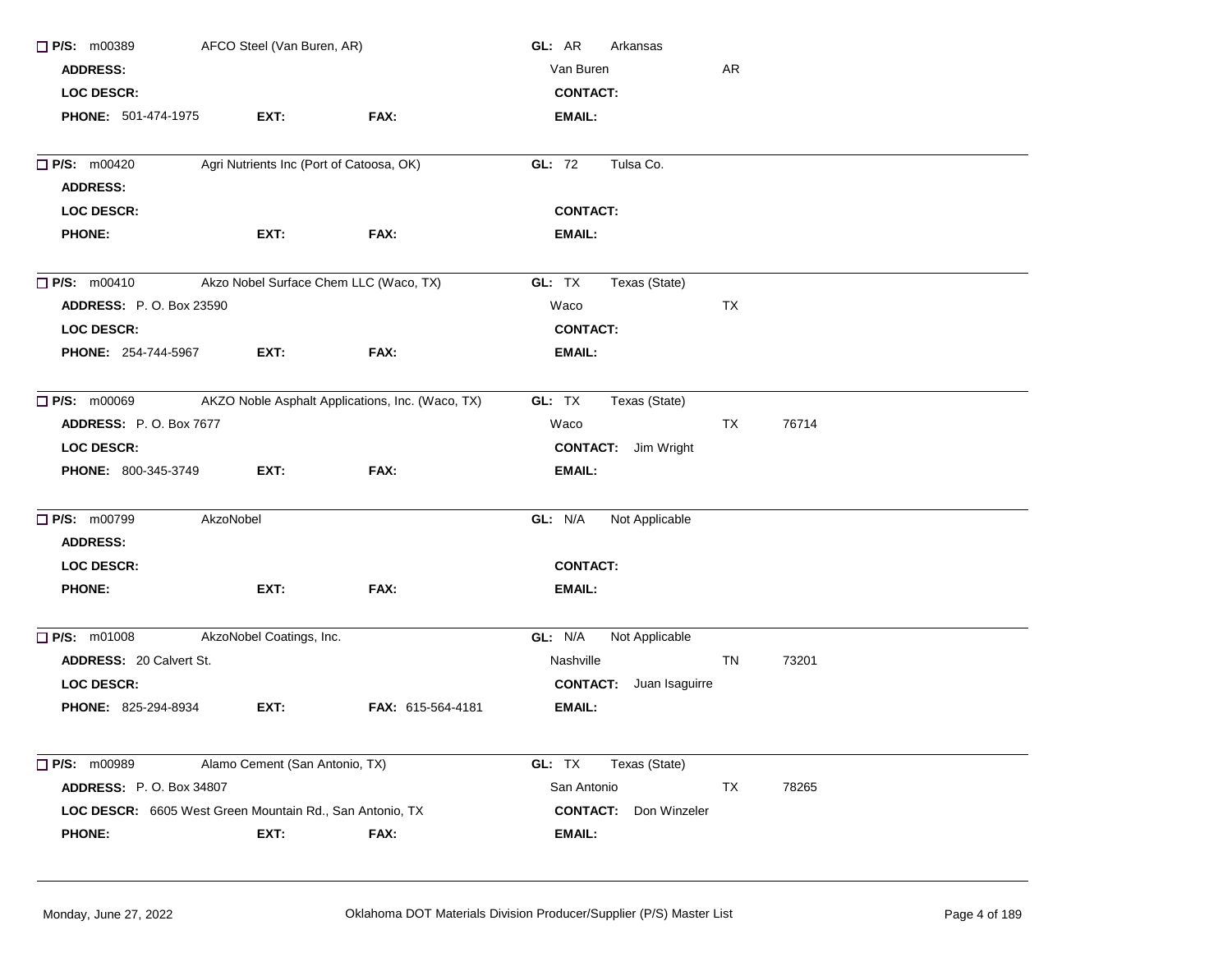| $\Box$ P/S: $m00604$                                               |               | Alamo Iron Works (San Antonio, TX) |                                                   | GL: TX                                                     | Texas (State)                    |            |       |                                                                              |  |
|--------------------------------------------------------------------|---------------|------------------------------------|---------------------------------------------------|------------------------------------------------------------|----------------------------------|------------|-------|------------------------------------------------------------------------------|--|
| <b>ADDRESS: P.O. Box 231 78291</b>                                 |               |                                    | 943 SBC Center Pkwy                               | San Antonio                                                |                                  | TX         | 78219 |                                                                              |  |
| LOC DESCR:                                                         |               |                                    |                                                   | <b>CONTACT:</b>                                            |                                  |            |       |                                                                              |  |
| <b>PHONE: 800-292-7817</b>                                         |               | EXT:                               | FAX: 210-704-8351                                 | <b>EMAIL:</b>                                              |                                  |            |       |                                                                              |  |
| <b>P/S:</b> m006120707                                             |               |                                    | Alan Ritchey Materials Co (ARMCO) (Yuba, OK)      | <b>GL: 07</b>                                              | Bryan Co.                        |            |       |                                                                              |  |
| ADDRESS: 2952 Smith Rd.                                            |               |                                    |                                                   | Hendrix                                                    |                                  | OK         | 74741 | <b>USA</b>                                                                   |  |
| LOC DESCR: Secs 4, 5, T9S, R11E, Secs 32, 33, 34, T8S, R11E        |               |                                    |                                                   |                                                            | <b>CONTACT:</b> Gary Baker       |            |       |                                                                              |  |
| PHONE: 903-271-0862                                                |               | EXT:                               | FAX:                                              |                                                            |                                  |            |       | <b>EMAIL:</b> Alt. Contact #: 903-715-2786 (Brad Bradford - Quality Manager) |  |
| $\Box$ P/S: m00692                                                 | Alan Wire Co. |                                    |                                                   | GL: MO                                                     | Missouri                         |            |       |                                                                              |  |
| <b>ADDRESS: 830 S. West St.</b>                                    |               |                                    |                                                   | Sikeston                                                   |                                  | <b>MO</b>  | 63801 |                                                                              |  |
| LOC DESCR:                                                         |               |                                    |                                                   | <b>CONTACT:</b>                                            |                                  |            |       |                                                                              |  |
| <b>PHONE: 573-471-5180</b>                                         |               | EXT:                               | FAX:                                              | <b>EMAIL:</b>                                              |                                  |            |       |                                                                              |  |
| $\Box$ P/S: m01174                                                 |               |                                    | Allen Construction Co. RCA (Contract 170356 Only) | GL: $55$                                                   | Oklahoma Co.                     |            |       |                                                                              |  |
| <b>ADDRESS:</b> 516 W. California Ave.                             |               | Oklahoma City                      |                                                   | OK.                                                        | 73102                            | <b>USA</b> |       |                                                                              |  |
| LOC DESCR: OKC Blvd. between Walker and Klein in Oklahoma City, OK |               |                                    |                                                   | <b>CONTACT:</b> Todd Steelmen                              |                                  |            |       |                                                                              |  |
| <b>PHONE: 405-677-4450</b>                                         |               | EXT:                               | FAX:                                              | <b>EMAIL:</b> Alt. Contact #: 405-651-2757 (Todd Steelmen) |                                  |            |       |                                                                              |  |
| $\Box$ P/S: m01007                                                 |               |                                    | Allen Contr. RCA (Contract 120279 Only)           | GL: N/A                                                    | Not Applicable                   |            |       |                                                                              |  |
| <b>ADDRESS:</b>                                                    |               |                                    |                                                   |                                                            |                                  |            |       |                                                                              |  |
| <b>LOC DESCR:</b>                                                  |               |                                    |                                                   | <b>CONTACT:</b>                                            |                                  |            |       |                                                                              |  |
| <b>PHONE:</b>                                                      |               | EXT:                               | FAX:                                              | EMAIL:                                                     |                                  |            |       |                                                                              |  |
| <b>P/S: m00444</b>                                                 |               | Allen Contracting Concrete         |                                                   |                                                            | <b>GL:</b> REFP Reference Plants |            |       |                                                                              |  |
| <b>ADDRESS:</b>                                                    |               |                                    |                                                   | Reference Plant                                            |                                  | OK         |       |                                                                              |  |
| LOC DESCR:                                                         |               |                                    |                                                   | <b>CONTACT:</b>                                            |                                  |            |       |                                                                              |  |
| <b>PHONE:</b>                                                      |               | EXT:                               | FAX:                                              | <b>EMAIL:</b>                                              |                                  |            |       |                                                                              |  |
| P/S: m01061<br><b>ADDRESS:</b>                                     |               |                                    | Allen Contracting RCA (Contract 140356 Only)      | GL: 14                                                     | Cleveland Co.                    |            |       |                                                                              |  |
| <b>LOC DESCR:</b>                                                  |               |                                    |                                                   | <b>CONTACT:</b>                                            |                                  |            |       |                                                                              |  |
| <b>PHONE:</b>                                                      |               | EXT:                               | FAX:                                              | EMAIL:                                                     |                                  |            |       |                                                                              |  |
|                                                                    |               |                                    |                                                   |                                                            |                                  |            |       |                                                                              |  |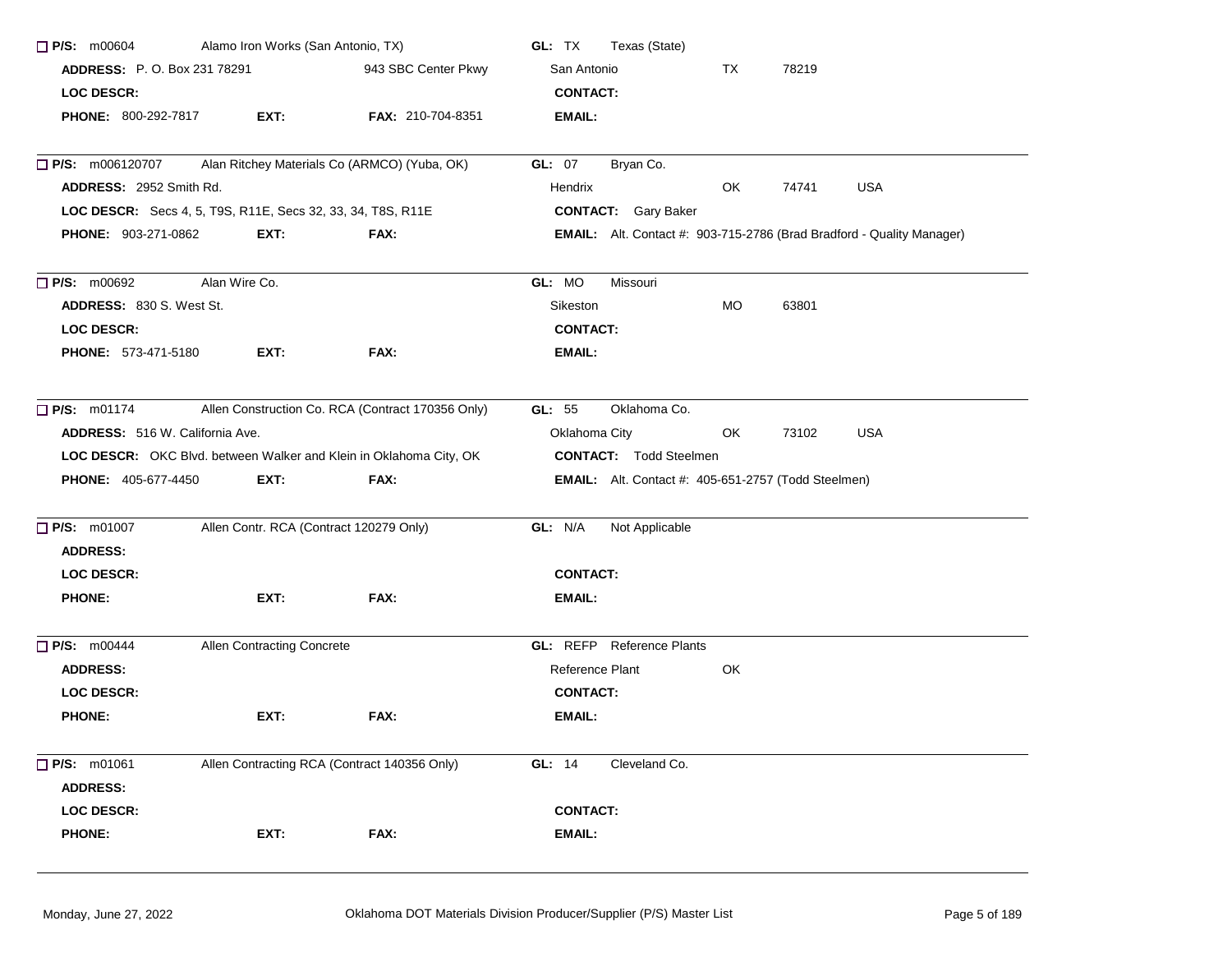| $\Box$ P/S: m01078                               | Allen Contracting RCA (Contract 150026 Only)     |                          | Oklahoma Co.<br>GL: $55$                                                                                       |  |  |  |  |
|--------------------------------------------------|--------------------------------------------------|--------------------------|----------------------------------------------------------------------------------------------------------------|--|--|--|--|
| <b>ADDRESS:</b>                                  |                                                  |                          |                                                                                                                |  |  |  |  |
| <b>LOC DESCR:</b>                                |                                                  |                          | <b>CONTACT:</b>                                                                                                |  |  |  |  |
| <b>PHONE:</b>                                    | EXT:                                             | FAX:                     | EMAIL:                                                                                                         |  |  |  |  |
| $\Box$ P/S: m01112                               | Allen Contracting RCA (Contract 160189 Only)     |                          | Oklahoma Co.<br>GL: 55                                                                                         |  |  |  |  |
| <b>ADDRESS:</b>                                  |                                                  |                          | <b>USA</b><br>Oklahoma City<br>OK                                                                              |  |  |  |  |
| <b>LOC DESCR:</b>                                |                                                  |                          | <b>CONTACT:</b>                                                                                                |  |  |  |  |
| <b>PHONE:</b>                                    | EXT:                                             | FAX:                     | EMAIL:                                                                                                         |  |  |  |  |
| $\Box$ P/S: m01179                               | Allen Contracting RCA (Contract 180359 Only)     |                          | Oklahoma Co.<br>GL: $55$                                                                                       |  |  |  |  |
| <b>ADDRESS: P.O. BOX 1178</b>                    |                                                  |                          | Oklahoma City<br>73101<br><b>USA</b><br>OK.                                                                    |  |  |  |  |
|                                                  | LOC DESCR: 4000 NE 4th St. in Del City, OK 73117 |                          | <b>CONTACT:</b> Will Little                                                                                    |  |  |  |  |
| <b>PHONE: 405-677-4450</b>                       | EXT:                                             | FAX:                     | <b>EMAIL:</b> will.little@allen-contracting.com<br>Website: www.allen-contracting.com                          |  |  |  |  |
| $\Box$ P/S: m01201                               | Allen Contracting RCA (Contract 190183 Only)     |                          | GL: 55<br>Oklahoma Co.                                                                                         |  |  |  |  |
| ADDRESS: P.O. BOX 1178                           |                                                  |                          | <b>USA</b><br>Okalhoma City<br>OK<br>73101                                                                     |  |  |  |  |
| LOC DESCR: 4000 NE 4th St. in Del City, OK 73177 |                                                  |                          | <b>CONTACT:</b> Bruce Overton                                                                                  |  |  |  |  |
| <b>PHONE: 405-677-4450</b>                       | EXT:                                             | FAX:                     | EMAIL: bruce.overton@allen-contracting.com                                                                     |  |  |  |  |
| $\Box$ P/S: m00422                               | Allen Contracting, Inc (OKC, OK)                 |                          | GL: 55<br>Oklahoma Co.                                                                                         |  |  |  |  |
| <b>ADDRESS: P.O. Box 22835</b>                   |                                                  |                          | Oklahoma City<br>OK<br>73123                                                                                   |  |  |  |  |
| <b>LOC DESCR:</b>                                |                                                  |                          | <b>CONTACT:</b>                                                                                                |  |  |  |  |
| <b>PHONE:</b>                                    | EXT:                                             | FAX:                     | EMAIL:                                                                                                         |  |  |  |  |
| $\Box$ P/S: m00953                               | <b>Alliance Geosynthetics</b>                    |                          | GL: OR<br>Oregon                                                                                               |  |  |  |  |
| ADDRESS: 649 Fir St.                             |                                                  |                          | OR.<br>97435<br>USA<br>Drain                                                                                   |  |  |  |  |
| <b>LOC DESCR:</b>                                |                                                  |                          | <b>CONTACT:</b> Owen C. Hunn                                                                                   |  |  |  |  |
| <b>PHONE: 877-454-8096</b>                       | EXT:                                             | <b>FAX: 541-391-4805</b> | <b>EMAIL:</b> owen@alliancegeo.com<br>Website: www.alliancegeo.com<br>Alt. Contact #: 636-698-5748 (Owen Hunn) |  |  |  |  |
| P/S: m00421<br><b>ADDRESS:</b>                   | Allied Fence (Tulsa, OK)                         |                          | GL: 72<br>Tulsa Co.                                                                                            |  |  |  |  |
| LOC DESCR:                                       |                                                  |                          | <b>CONTACT:</b>                                                                                                |  |  |  |  |
| <b>PHONE:</b>                                    | EXT:                                             | FAX:                     | <b>EMAIL:</b>                                                                                                  |  |  |  |  |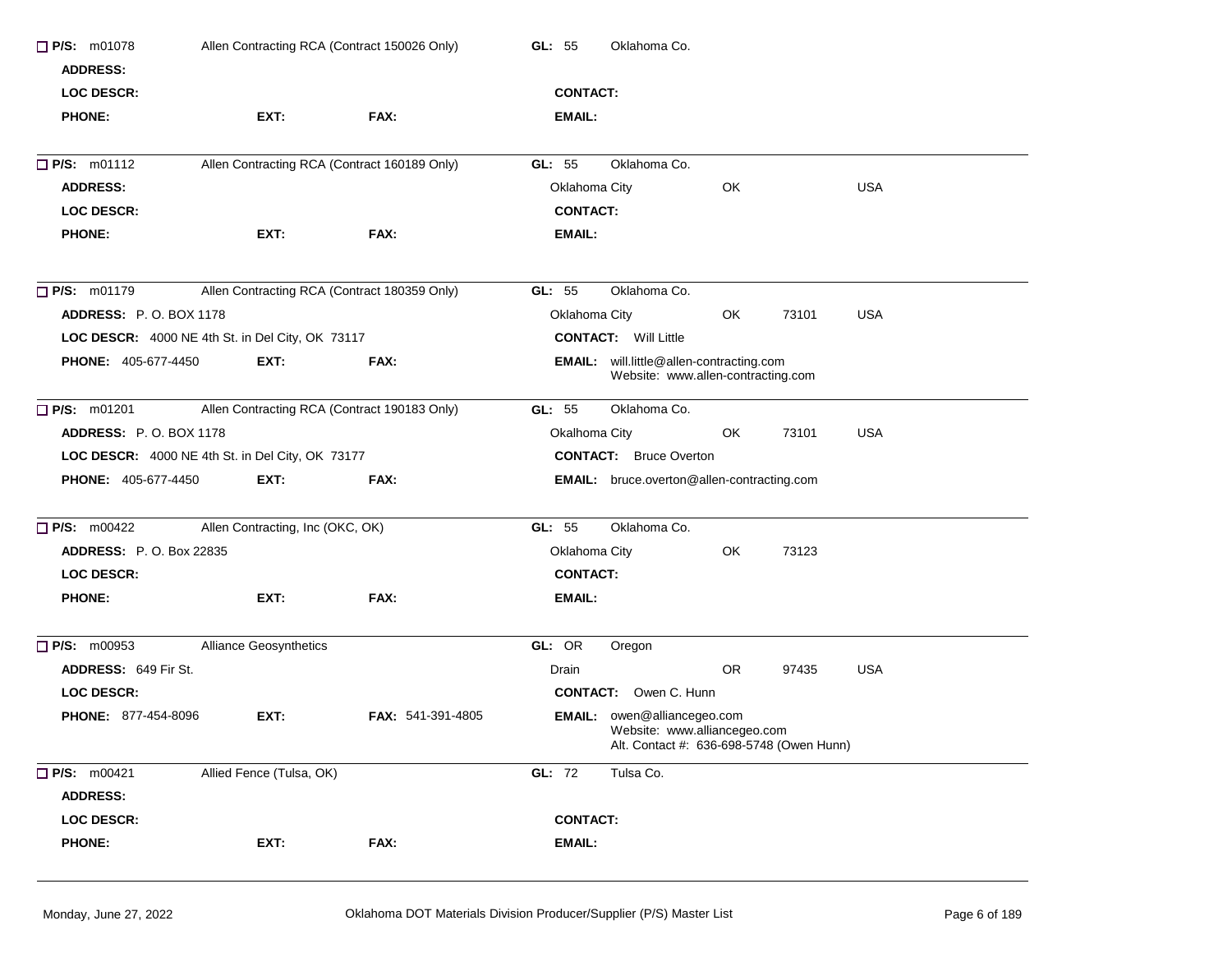| $\Box$ P/S: m009764703<br>Allied Gypsum Quarry (Bouse Junction) |                                            |                   | Major Co.<br><b>GL: 47</b>        |    |       |            |  |
|-----------------------------------------------------------------|--------------------------------------------|-------------------|-----------------------------------|----|-------|------------|--|
| <b>ADDRESS:</b>                                                 |                                            |                   | Bouse Junction                    | OK |       | <b>USA</b> |  |
| <b>LOC DESCR:</b>                                               |                                            |                   | <b>CONTACT:</b>                   |    |       |            |  |
| <b>PHONE:</b>                                                   | EXT:                                       | FAX:              | <b>EMAIL:</b>                     |    |       |            |  |
| <b>D</b> P/S: m00608                                            | Allied Tube & Conduit                      |                   | GL: IL<br>Illinois                |    |       |            |  |
| ADDRESS: 16100 South Lathrop Avenue                             |                                            |                   | Harvey                            | IL | 60426 |            |  |
| <b>LOC DESCR:</b>                                               |                                            |                   | <b>CONTACT:</b>                   |    |       |            |  |
| PHONE: 708-339-1610                                             | EXT:                                       | FAX: 708-339-2373 | <b>EMAIL:</b>                     |    |       |            |  |
| $\Box$ P/S: m00716                                              | Alton Steel Inc. (Alton, IL)               |                   | GL: IL<br>Illinois                |    |       |            |  |
| <b>ADDRESS: #5 Cut Street</b>                                   |                                            |                   | Alton                             | IL | 62002 |            |  |
| <b>LOC DESCR:</b>                                               |                                            |                   | <b>CONTACT:</b>                   |    |       |            |  |
| PHONE: 618-463-4490                                             | <b>EXT: 2486</b>                           | FAX:              | <b>EMAIL:</b>                     |    |       |            |  |
| $\Box$ P/S: m00445                                              | Altus Ready Mix                            |                   | <b>GL: REFP</b> Reference Plants  |    |       |            |  |
| <b>ADDRESS:</b>                                                 |                                            |                   | Reference Plant                   | OK |       |            |  |
| <b>LOC DESCR:</b>                                               |                                            |                   | <b>CONTACT:</b>                   |    |       |            |  |
| <b>PHONE:</b>                                                   | EXT:                                       | FAX:              | <b>EMAIL:</b>                     |    |       |            |  |
| <b>D</b> P/S: m00446                                            | Alva Concrete                              |                   | <b>GL: REFP</b> Reference Plants  |    |       |            |  |
| <b>ADDRESS:</b>                                                 |                                            |                   | Reference Plant                   | OK |       |            |  |
| <b>LOC DESCR:</b>                                               |                                            |                   | <b>CONTACT:</b>                   |    |       |            |  |
| <b>PHONE:</b>                                                   | EXT:                                       | FAX:              | <b>EMAIL:</b>                     |    |       |            |  |
| $\Box$ P/S: m001127602                                          | Alva Concrete Material Co. (Alva, OK)      |                   | GL: 76<br>Woods Co.               |    |       |            |  |
| ADDRESS: P.O. Box 601                                           |                                            |                   | Alva                              | OK | 73717 | <b>USA</b> |  |
|                                                                 | LOC DESCR: SW 1/4 SE 1/4 Sec 1, T27N, R14W |                   | <b>CONTACT:</b>                   |    |       |            |  |
| <b>PHONE: 405-327-2281</b>                                      | EXT:                                       | FAX:              | EMAIL:                            |    |       |            |  |
| $\Box$ P/S: m01262                                              | AmChemical Industrial (Canton, GA)         |                   | GL: GA<br>Georgia                 |    |       |            |  |
| ADDRESS: P.O. BOX 5764                                          |                                            |                   | Canton                            | GA | 30114 | <b>USA</b> |  |
| <b>LOC DESCR:</b>                                               |                                            |                   | <b>CONTACT:</b> Ryan Yates        |    |       |            |  |
| PHONE: 228-596-0100                                             | EXT:                                       | FAX:              | EMAIL: yates@amchemindustrial.com |    |       |            |  |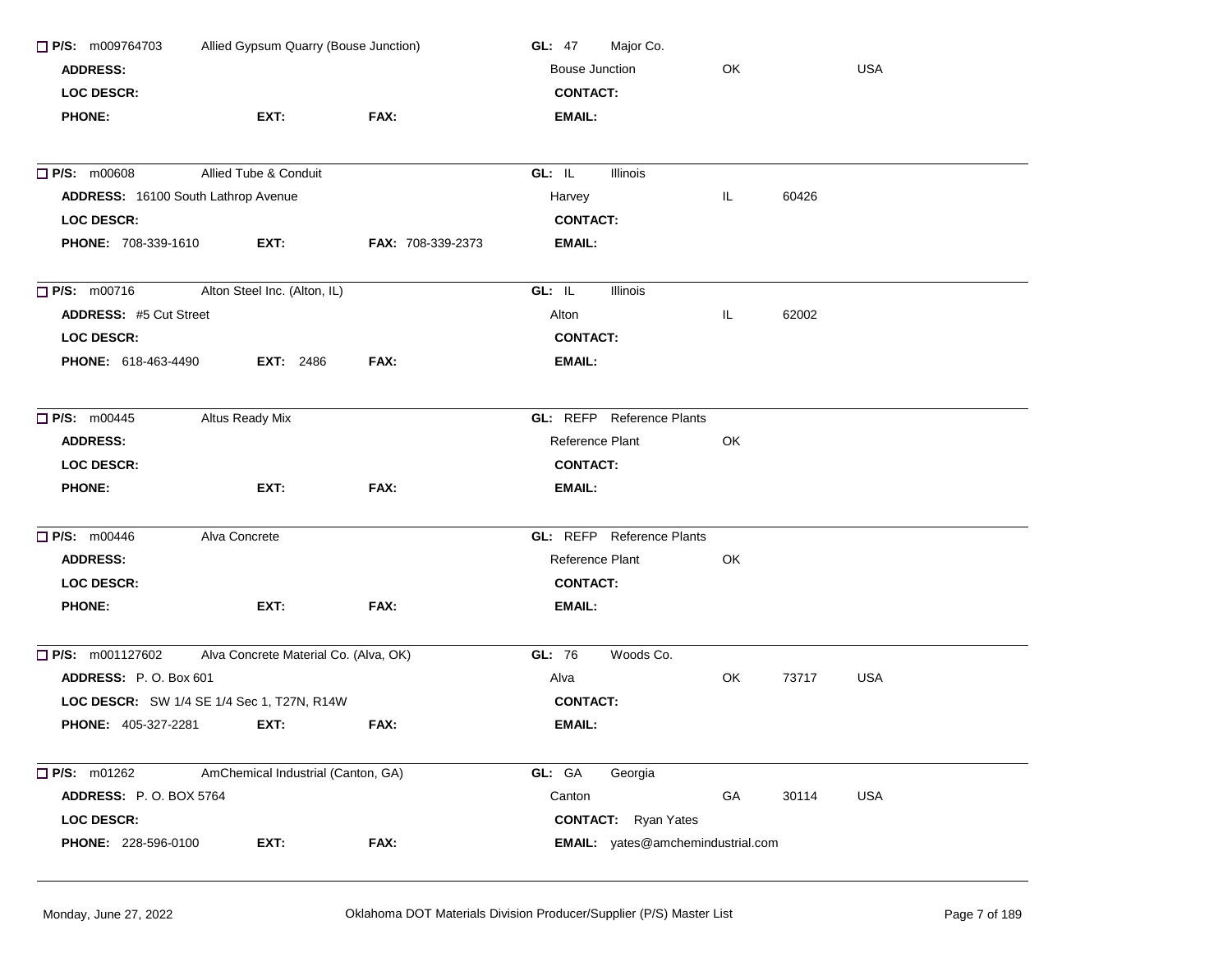| $\Box$ P/S: m00400                                             | American Excelsior Co (Dallas, TX)          |                                              | GL: TX<br>Texas (State)                                                 |       |            |  |  |  |
|----------------------------------------------------------------|---------------------------------------------|----------------------------------------------|-------------------------------------------------------------------------|-------|------------|--|--|--|
| <b>ADDRESS:</b>                                                |                                             |                                              | Dallas<br><b>TX</b>                                                     |       |            |  |  |  |
| <b>LOC DESCR:</b>                                              |                                             |                                              | <b>CONTACT:</b> Brenda Langston                                         |       |            |  |  |  |
| <b>PHONE:</b>                                                  | EXT:                                        | FAX:                                         | EMAIL:                                                                  |       |            |  |  |  |
| $\Box$ P/S: m00938                                             |                                             | American Highway Technology (Brimingham, AL) | Alabama<br>GL: AL                                                       |       |            |  |  |  |
| ADDRESS: 1401 Meadowcraft Road                                 |                                             |                                              | Birmingham<br>AL                                                        | 35215 |            |  |  |  |
| <b>LOC DESCR:</b>                                              |                                             |                                              | <b>CONTACT:</b> Lloyd A.Rafalsky                                        |       |            |  |  |  |
| <b>PHONE: 866-738-3930</b>                                     | <b>EXT:</b> 214                             | <b>FAX: 205-856-9626</b>                     | EMAIL:                                                                  |       |            |  |  |  |
| $\Box$ P/S: m00020                                             |                                             | American Highway Technology (Waxahachie, TX) | GL: TX<br>Texas (State)                                                 |       |            |  |  |  |
| <b>ADDRESS: 1000 Lofland Drive</b>                             |                                             |                                              | TX<br>Waxahachie                                                        | 75167 |            |  |  |  |
| <b>LOC DESCR:</b>                                              |                                             |                                              | <b>CONTACT:</b>                                                         |       |            |  |  |  |
| <b>PHONE: 800-777-6157</b>                                     | EXT:                                        | FAX:                                         | EMAIL:                                                                  |       |            |  |  |  |
| $\Box$ P/S: m00689                                             | American Insulated Wire Corp.               |                                              | GL: RI<br>Rhode Island                                                  |       |            |  |  |  |
| <b>ADDRESS: 95 Grand Ave.</b>                                  |                                             |                                              | RI<br>Pawtucket                                                         | 02862 |            |  |  |  |
| <b>LOC DESCR:</b>                                              |                                             |                                              | <b>CONTACT:</b>                                                         |       |            |  |  |  |
| <b>PHONE: 401-642-2132</b>                                     | EXT:                                        | FAX:                                         | EMAIL:                                                                  |       |            |  |  |  |
| $\Box$ P/S: m00021                                             | American Logo and Sign Inc. (Moore, OK)     |                                              | Cleveland Co.<br>GL: 14                                                 |       |            |  |  |  |
| ADDRESS: 2631 N. I-35 Service Rd.                              |                                             |                                              | OK<br>Moore                                                             | 73160 | <b>USA</b> |  |  |  |
| <b>LOC DESCR:</b>                                              |                                             |                                              | <b>CONTACT:</b>                                                         |       |            |  |  |  |
| <b>PHONE: 405-799-1800</b>                                     | EXT:                                        | FAX:                                         | EMAIL:                                                                  |       |            |  |  |  |
| <b>P/S:</b> m001237203 American Materials, D Ledge (Tulsa, OK) |                                             |                                              | GL: 72<br>Tulsa Co.                                                     |       |            |  |  |  |
| <b>ADDRESS: 13940 E. 46th St. N.</b>                           |                                             |                                              | Tulsa<br>OK.                                                            | 74116 | <b>USA</b> |  |  |  |
| LOC DESCR: Sec 16, T20N, R14E                                  |                                             |                                              | <b>CONTACT:</b>                                                         |       |            |  |  |  |
| <b>PHONE: 918-439-5814</b>                                     | EXT:                                        | FAX:                                         | EMAIL:                                                                  |       |            |  |  |  |
| $\Box$ P/S: m01185                                             | American Plant Food Corp. (Galena Park, TX) |                                              | GL: TX<br>Texas (State)                                                 |       |            |  |  |  |
| ADDRESS: P.O. BOX 584                                          |                                             | 903 Mayo Shell Rd.                           | Galena Park<br>TX                                                       | 77547 | <b>USA</b> |  |  |  |
| <b>LOC DESCR:</b>                                              |                                             |                                              | <b>CONTACT:</b>                                                         |       |            |  |  |  |
| PHONE: 713-675-2231                                            | EXT:                                        | <b>FAX: 713-675-0326</b>                     | <b>EMAIL:</b> Website: www.apfcorp.net<br>Alt Contact #: 1-800-634-2861 |       |            |  |  |  |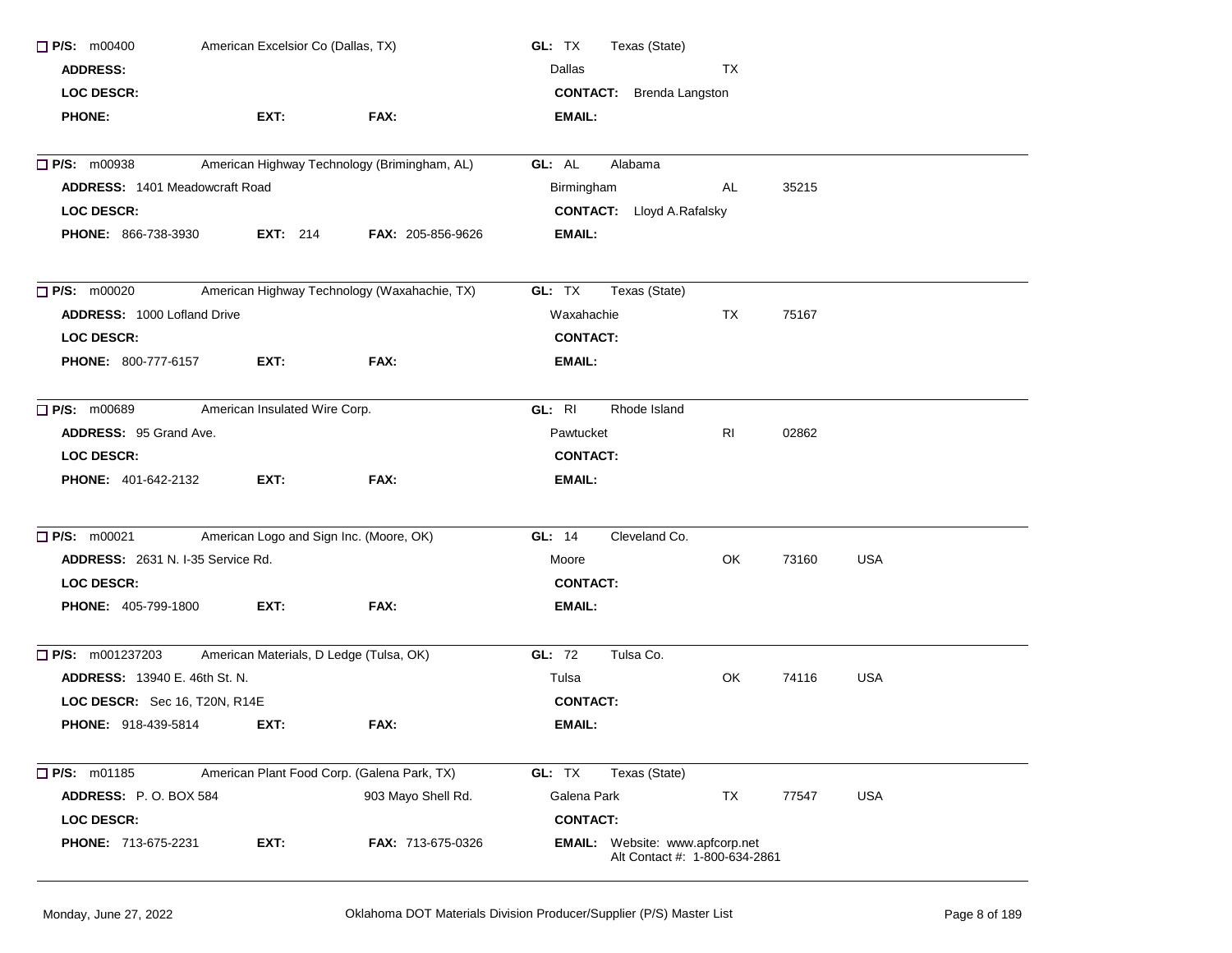| $\Box$ P/S: m00582                                                           | Ameron International                   |                                             | GL: GA<br>Georgia                    |     |       |            |
|------------------------------------------------------------------------------|----------------------------------------|---------------------------------------------|--------------------------------------|-----|-------|------------|
| ADDRESS: 13010 Morris Road, Suite 400                                        |                                        |                                             | Alpharetta                           | GA  | 30004 |            |
| <b>LOC DESCR:</b>                                                            |                                        |                                             | <b>CONTACT:</b> Mr. Robert Claybaker |     |       |            |
| PHONE: 800-926-3766                                                          | <b>EXT: 313</b>                        | FAX: 678-566-2699                           | <b>EMAIL:</b>                        |     |       |            |
|                                                                              |                                        |                                             |                                      |     |       |            |
| $P/S:$ m01203                                                                | AMI/Duit RCA (Contract 190016 Only)    |                                             | McIntosh Co.<br>GL: 46               |     |       |            |
| <b>ADDRESS: 6250 Industrial Blvd.</b>                                        |                                        |                                             | Edmond                               | OK. | 73034 | <b>USA</b> |
| LOC DESCR: 140 Eastbound Hwy. 69B Exit Ramp Near Checotah, OK                |                                        |                                             | <b>CONTACT:</b> Neal Simmons         |     |       |            |
| PHONE: 405-340-6026                                                          | EXT:                                   | <b>FAX: 405-348-7627</b>                    | EMAIL:                               |     |       |            |
| $P/S:$ m01207                                                                | AMI/Duit RCA (Contract 190186 Only)    |                                             | GL: 68<br>Sequoyah Co.               |     |       |            |
| ADDRESS: 6250 Industrial Blvd.                                               |                                        |                                             | Edmond                               | OK. | 73034 | <b>USA</b> |
| <b>LOC DESCR:</b> I-40 Eastbound/Westbound Center Median Mile Marker 292-293 |                                        |                                             | <b>CONTACT:</b> Neal Simmons         |     |       |            |
| <b>PHONE: 405-340-6026</b>                                                   | EXT:                                   | <b>FAX: 405-348-7627</b>                    | EMAIL:                               |     |       |            |
| $\Box$ P/S: m001137217                                                       | Anchor Sand, Delaware Ave. (Jenks, OK) |                                             | GL: 72<br>Tulsa Co.                  |     |       |            |
| ADDRESS: 4124 South Rockford Avenue, Suite 201                               |                                        |                                             | Tulsa                                | OK. | 74105 | <b>USA</b> |
| LOC DESCR: NE 1/4 Sec 33, T18N, R13E                                         |                                        |                                             | <b>CONTACT:</b>                      |     |       |            |
| <b>PHONE: 918-231-8764</b>                                                   | EXT:                                   | FAX:                                        | EMAIL:                               |     |       |            |
| $\Box$ P/S: m001148306                                                       | Anchor Stone (Bella Vista, MO)         |                                             | GL: MO<br>Missouri                   |     |       |            |
| <b>ADDRESS:</b>                                                              |                                        |                                             |                                      |     |       |            |
| LOC DESCR: Sec 35, T21N, R31W McDonald Co., MO                               |                                        |                                             | <b>CONTACT:</b>                      |     |       |            |
| <b>PHONE:</b>                                                                | EXT:                                   | FAX:                                        | EMAIL:                               |     |       |            |
| $\Box$ P/S: m002118301                                                       |                                        | Anchor Stone (Jasper Co.Quarry, Joplin, MO) | GL: MO<br>Missouri                   |     |       |            |
| ADDRESS: Jasper Co. Quarry                                                   |                                        | 4124 S. Rockford Ave.                       | Tulsa                                | OK  | 74105 | <b>USA</b> |
| LOC DESCR: Sec 34, T28N, R32W Jasper Co., MO                                 |                                        |                                             | <b>CONTACT:</b>                      |     |       |            |
| <b>PHONE: 417-623-1011</b>                                                   | EXT:                                   | FAX:                                        | EMAIL:                               |     |       |            |
| $\Box$ P/S: m008967235                                                       | Anchor Stone (Jenks, OK)               |                                             | GL: 72<br>Tulsa Co.                  |     |       |            |
| <b>ADDRESS: 4124 South Rockford Avenue</b>                                   |                                        | Suite 201                                   | Tulsa                                | OK  | 74105 | <b>USA</b> |
| LOC DESCR: Sec 18, T18N, R13E                                                |                                        |                                             | <b>CONTACT:</b>                      |     |       |            |
| <b>PHONE:</b>                                                                | EXT:                                   | FAX:                                        | <b>EMAIL:</b>                        |     |       |            |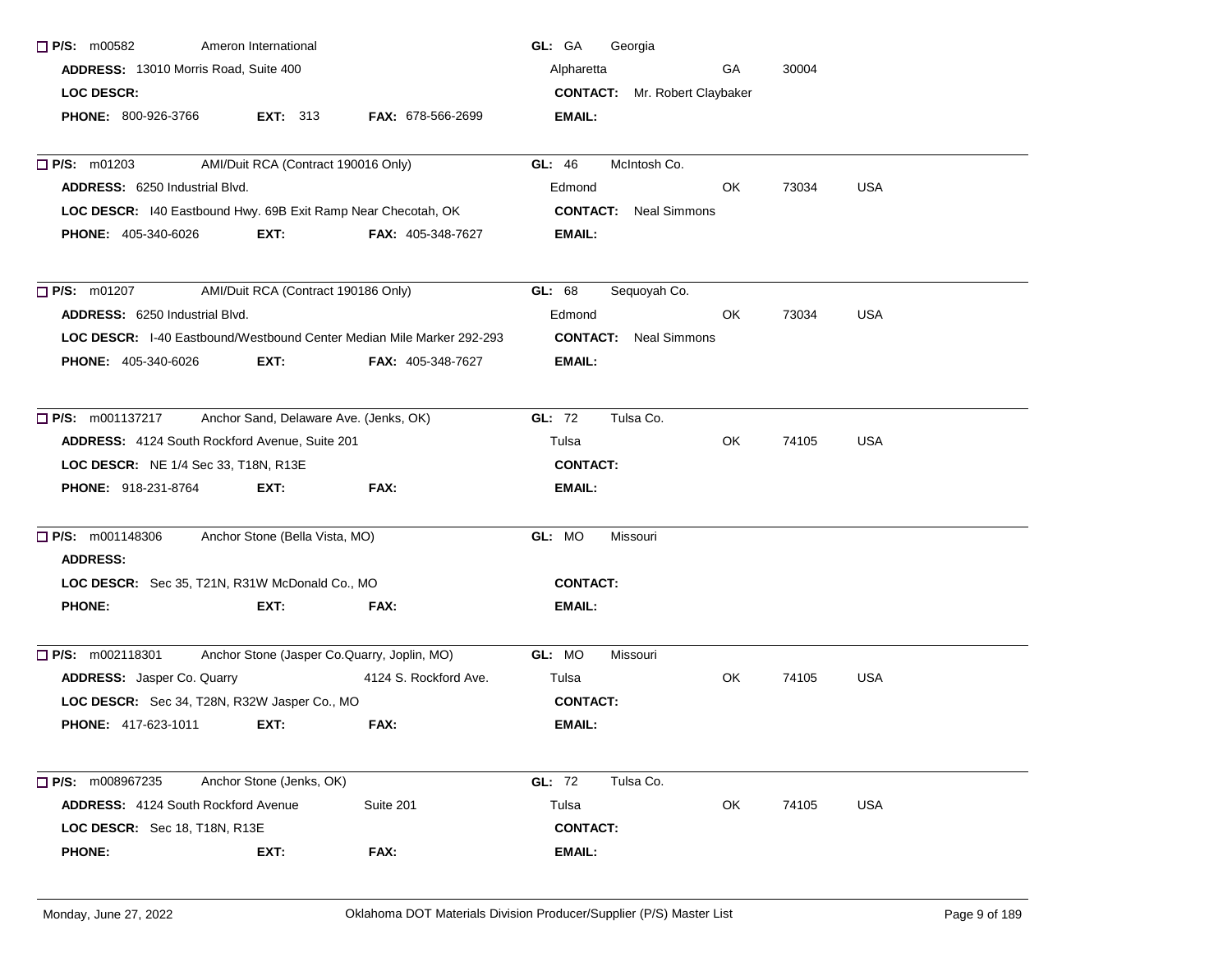| $\Box$ P/S: m00117831B                              | Anchor Stone (N.E. of Joplin, MO)     |                                           | GL: MO                          | Missouri                                                                            |            |       |                                                                        |  |
|-----------------------------------------------------|---------------------------------------|-------------------------------------------|---------------------------------|-------------------------------------------------------------------------------------|------------|-------|------------------------------------------------------------------------|--|
| ADDRESS: 7791 E. Newman Rd.                         |                                       |                                           | Joplin                          |                                                                                     | <b>MO</b>  | 64801 |                                                                        |  |
| LOC DESCR: Sec 34, T28N, R32W Jasper Co., MO        |                                       |                                           | <b>CONTACT:</b>                 |                                                                                     |            |       |                                                                        |  |
| <b>PHONE: 417-623-1011</b>                          | EXT:                                  | FAX:                                      | <b>EMAIL:</b>                   |                                                                                     |            |       |                                                                        |  |
| $\Box$ P/S: m001156603                              | Anchor Stone (Owasso, OK)             |                                           | GL: 66                          | Rogers Co.                                                                          |            |       |                                                                        |  |
| ADDRESS: 4124 S. Rockford Ave., Suite 201           | Tulsa                                 |                                           | <b>OK</b>                       | 74105                                                                               | <b>USA</b> |       |                                                                        |  |
| LOC DESCR: SW 1/4 Sec 34, T21N, R14E                |                                       |                                           |                                 | <b>CONTACT:</b> Tom Snyder                                                          |            |       |                                                                        |  |
| <b>PHONE: 918-272-1719</b>                          | EXT:                                  | <b>FAX: 918-272-7590</b>                  | <b>EMAIL:</b>                   |                                                                                     |            |       |                                                                        |  |
| $\Box$ P/S: m013347311                              | Anchor Stone Choska Sand (Choska, OK) |                                           | GL: 73                          | Wagoner Co.                                                                         |            |       |                                                                        |  |
| <b>ADDRESS:</b> 4124 South Rockford Ave., Suite 201 |                                       |                                           | Tulsa                           |                                                                                     | OK         | 74105 | <b>USA</b>                                                             |  |
| <b>LOC DESCR:</b> Secs. 5 & 8, T16N, R16E           |                                       |                                           | <b>CONTACT:</b> Chris Mathewson |                                                                                     |            |       |                                                                        |  |
| <b>PHONE: 918-829-3545</b>                          | EXT:                                  | FAX:                                      |                                 | <b>EMAIL:</b> eisbock@gmail.com<br>4578 (Bruce Hatheway - District Manager)         |            |       | Alt. Contact #: 918-779-9617 (Jason Young - Superintendent), 918-928-  |  |
| $\Box$ P/S: m012638308                              | Anchor Stone Jane Quarry (Jane, MO)   |                                           | GL: MO                          | <b>Missouri</b>                                                                     |            |       |                                                                        |  |
| ADDRESS: 4124 S. Rockford Ave., Suite 201           |                                       |                                           | Tulsa                           |                                                                                     | OK         | 74105 | <b>USA</b>                                                             |  |
| LOC DESCR: Sec 16, T21N, R31W, McDonald Co., MO     |                                       |                                           |                                 | <b>CONTACT:</b> Sam Yoder                                                           |            |       |                                                                        |  |
| <b>PHONE: 417-226-4406</b>                          | EXT:                                  | FAX:                                      |                                 | <b>EMAIL:</b> mikeb@anchorstoneco.com<br>521-3448 (Mike Berryman, District Manager) |            |       | Alt. Contact #: 417-312-0439 (Sam Yoder, On-Site Superintendent), 918- |  |
| $\Box$ P/S: m001166604                              | Anchor Stone Ledge D (Owasso, OK)     |                                           | GL: 66                          | Rogers Co.                                                                          |            |       |                                                                        |  |
| <b>ADDRESS: 66 North 145 E. Ave.</b>                |                                       |                                           | Tulsa                           |                                                                                     | OK.        | 74103 | <b>USA</b>                                                             |  |
| LOC DESCR: SW 1/4 Sec 34, T21N, R14E                |                                       |                                           | <b>CONTACT:</b>                 |                                                                                     |            |       |                                                                        |  |
| <b>PHONE: 918-744-8820</b>                          | EXT:                                  | FAX:                                      | EMAIL:                          |                                                                                     |            |       |                                                                        |  |
| $\Box$ P/S: m009997236                              |                                       | Anchor Stone Volentine (Broken Arrow, OK) | GL: 72                          | Tulsa Co.                                                                           |            |       |                                                                        |  |
| ADDRESS: 4124 S. Rockford Avenue, Suite 201         |                                       |                                           | Tulsa                           |                                                                                     | OK.        | 74105 | <b>USA</b>                                                             |  |
| LOC DESCR: Sec 16, T17N, R14E                       |                                       |                                           | <b>CONTACT:</b>                 |                                                                                     |            |       |                                                                        |  |
| <b>PHONE:</b>                                       | EXT:                                  | FAX:                                      | <b>EMAIL:</b>                   |                                                                                     |            |       |                                                                        |  |
|                                                     |                                       |                                           |                                 |                                                                                     |            |       |                                                                        |  |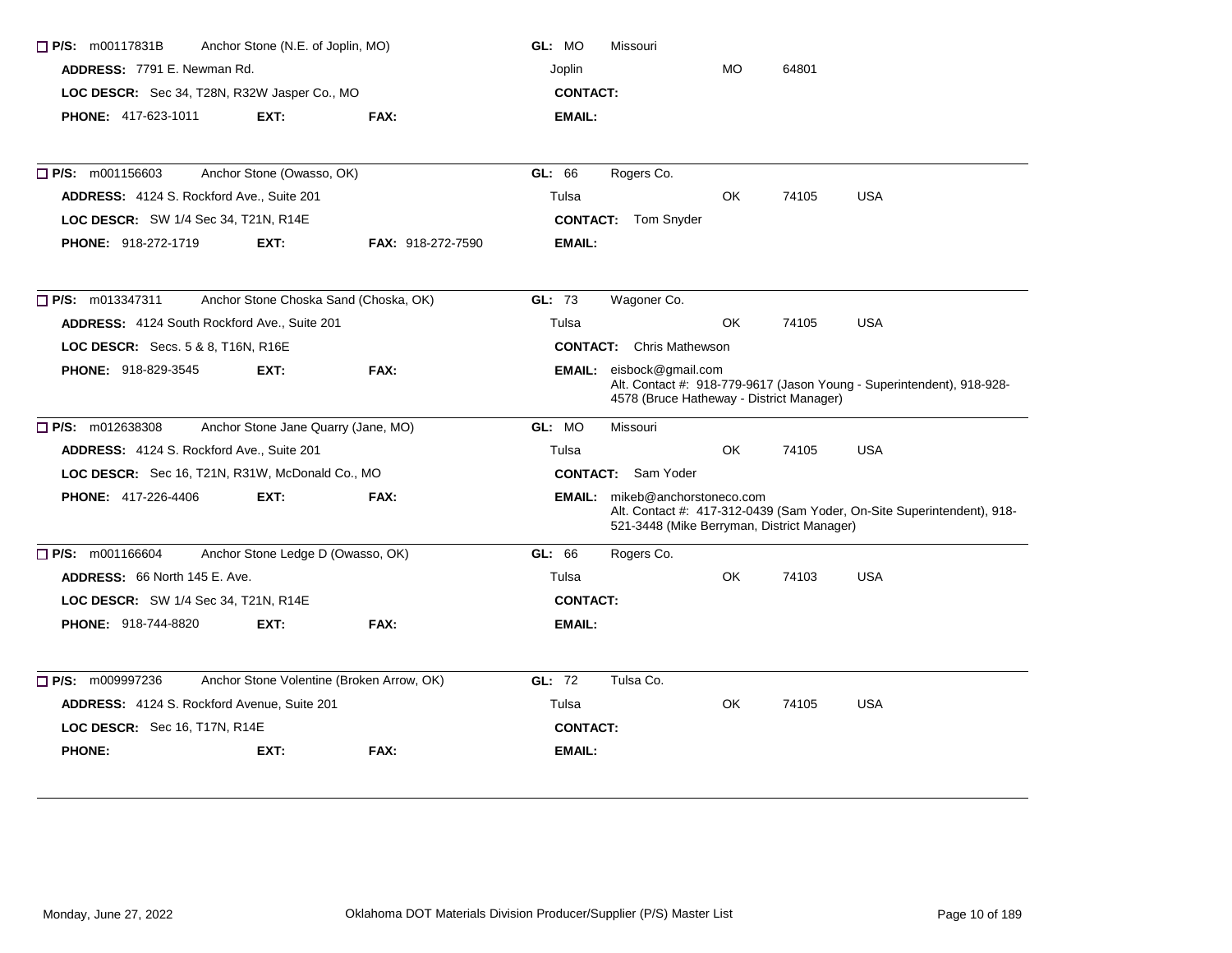| Anchor Stone, 81st St (Tulsa, OK)<br>$\Box$ P/S: m006987234    |                                        |      | GL: 72<br>Tulsa Co.                                                                                            |    |            |  |
|----------------------------------------------------------------|----------------------------------------|------|----------------------------------------------------------------------------------------------------------------|----|------------|--|
| <b>ADDRESS:</b> 2021 S. Lewis Ave. (Suite 470)                 |                                        |      | Tulsa                                                                                                          | OK | 74104      |  |
| LOC DESCR: S.E.1/4 Sec. 12, T18N, R12E in Tulsa Co.            |                                        |      | <b>CONTACT:</b>                                                                                                |    |            |  |
| <b>PHONE:</b>                                                  | EXT:                                   | FAX: | <b>EMAIL:</b>                                                                                                  |    |            |  |
|                                                                |                                        |      |                                                                                                                |    |            |  |
| $\Box$ P/S: m001208305<br>Anchor Stone, Jane (Bella Vista, MO) |                                        |      | GL: MO<br>Missouri                                                                                             |    |            |  |
| <b>ADDRESS:</b>                                                |                                        |      |                                                                                                                |    |            |  |
| LOC DESCR: SW 1/4, NE 1/4, Sec 35, T12N, R31W                  |                                        |      | <b>CONTACT:</b>                                                                                                |    |            |  |
| <b>PHONE:</b>                                                  | EXT:                                   | FAX: | EMAIL:                                                                                                         |    |            |  |
| Anchor Stone, Jane (near Bella-Vista, MO)<br>P/S: m001213806   |                                        |      | GL: MO<br>Missouri                                                                                             |    |            |  |
| <b>ADDRESS:</b>                                                |                                        |      |                                                                                                                |    |            |  |
| LOC DESCR: NE 1/4 Sec 35, 21N, 31W                             |                                        |      | <b>CONTACT:</b>                                                                                                |    |            |  |
| <b>PHONE:</b>                                                  | EXT:                                   | FAX: | <b>EMAIL:</b>                                                                                                  |    |            |  |
| $\Box$ P/S: m005334907                                         | Anchor Stone, Ozark Matls (Salina, OK) |      | GL: 49<br>Mayes Co.                                                                                            |    |            |  |
| ADDRESS: Kenwood Road                                          |                                        |      | Salina                                                                                                         | OK | 74365      |  |
| LOC DESCR: Sec 25, 26, 30, T21N, R20, 21E                      |                                        |      | <b>CONTACT:</b>                                                                                                |    |            |  |
| <b>PHONE:</b>                                                  | EXT:                                   | FAX: | <b>EMAIL:</b>                                                                                                  |    |            |  |
| $\Box$ P/S: m00915                                             | Andrew-Magnolia Inc.                   |      | GL: TX<br>Texas (State)                                                                                        |    |            |  |
| <b>ADDRESS: P.O. Box 59089</b>                                 |                                        |      | Dallas                                                                                                         | TX | 72229      |  |
| <b>LOC DESCR:</b>                                              |                                        |      | <b>CONTACT:</b> Tony Atabong                                                                                   |    |            |  |
| <b>PHONE:</b>                                                  | EXT:                                   | FAX: | EMAIL:                                                                                                         |    |            |  |
| $\Box$ P/S: m00869                                             | <b>APAC (United Materials)</b>         |      | GL: 72<br>Tulsa Co.                                                                                            |    |            |  |
| <b>ADDRESS: 2110 N. 129th ST. E. AVE.</b>                      |                                        |      | Tulsa                                                                                                          | OK | <b>USA</b> |  |
| <b>LOC DESCR:</b>                                              |                                        |      | <b>CONTACT:</b> Curtis Whalen                                                                                  |    |            |  |
| <b>PHONE: 918-894-9663</b>                                     | EXT:                                   | FAX: | <b>EMAIL:</b> Curtis.whalen@apac.com<br>Paul.ratley@apac.com,<br>Fred.rector@apac.com,<br>Rick.Varner@apac.com |    |            |  |
| P/S: m00553                                                    | APAC Central - (Arkhola S & G Asphalt) |      | <b>GL:</b> REFP Reference Plants                                                                               |    |            |  |
| <b>ADDRESS:</b>                                                |                                        |      | Reference Plant                                                                                                | OK |            |  |
| <b>LOC DESCR:</b>                                              |                                        |      | <b>CONTACT:</b>                                                                                                |    |            |  |
| <b>PHONE:</b>                                                  | EXT:                                   | FAX: | EMAIL: anthony.cornell@apac.com                                                                                |    |            |  |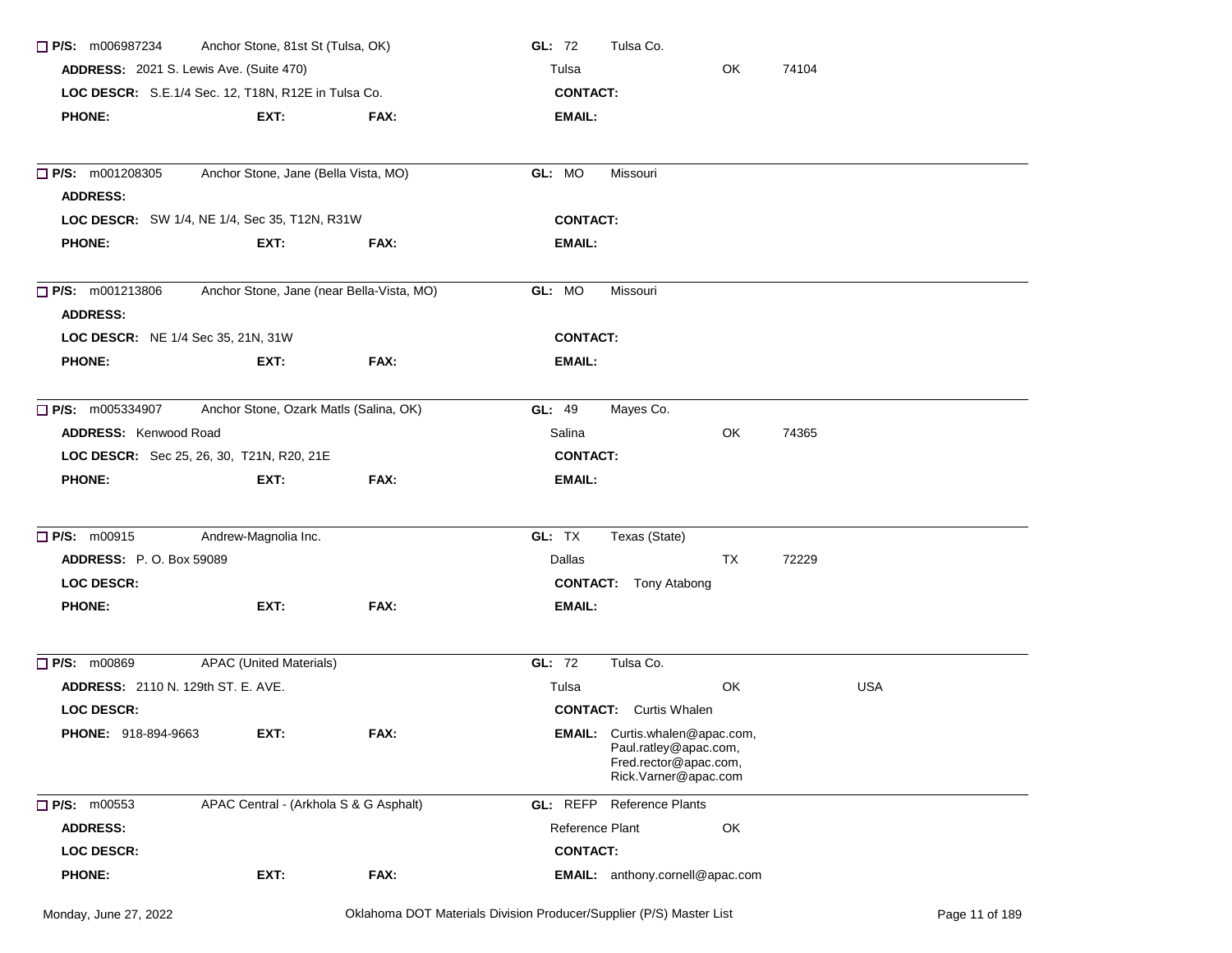| $\Box$ P/S: m001315103                                       |                                     | APAC Central - Arkhola Muskogee Sand Plant   | GL: 51<br>Muskogee Co.                                           |
|--------------------------------------------------------------|-------------------------------------|----------------------------------------------|------------------------------------------------------------------|
| <b>ADDRESS: 1010 Frontier Road</b>                           |                                     |                                              | AR<br>72923<br><b>USA</b><br>Barling                             |
| LOC DESCR: SW1/4 Sec 4, T15N, R18E                           |                                     |                                              | <b>CONTACT:</b> James C. Ray                                     |
| <b>PHONE: 479-788-6377</b>                                   | EXT.                                | <b>FAX: 479-785-1011</b>                     | EMAIL: james.ray@apac.com<br>Alt. Contact #: 479-651-5895 (Cell) |
| $\Box$ P/S: m001327901                                       |                                     | APAC Central - Arkhola S & G (Van Buren, AR) | GL: AR<br>Arkansas                                               |
| <b>ADDRESS: 1010 Frontier Road</b>                           |                                     |                                              | OK.<br>72923<br><b>USA</b><br><b>Barling</b>                     |
| LOC DESCR: Sec 25, T9N, R32W Crawford Co., AR                |                                     |                                              | <b>CONTACT:</b> Curtis Whalen                                    |
| <b>PHONE: 918-894-9663</b>                                   | EXT:                                | FAX:                                         | EMAIL: Curtis.Whalen@apac.com                                    |
| $\Box$ P/S: m010246607                                       | APAC Central (Oologah, OK)          |                                              | GL: 66<br>Rogers Co.                                             |
| <b>ADDRESS: 3605 North 129th East Ave.</b>                   |                                     |                                              | OK<br><b>USA</b><br>Tulsa<br>74116                               |
| <b>LOC DESCR:</b> N/2, Sec 16, T22N, R15E                    |                                     |                                              | <b>CONTACT:</b> Curtis Whalen                                    |
| <b>PHONE: 918-894-9663</b>                                   | EXT:                                | FAX:                                         | <b>EMAIL:</b> Curtis.Whalen@apac.com                             |
| $\Box$ P/S: m011207919                                       |                                     | APAC Central Midland Quarry (Midland, AR)    | GL: AR<br>Arkansas                                               |
| <b>ADDRESS: 1010 Frontier Road</b>                           |                                     |                                              | AR<br>72923<br><b>USA</b><br>Barling                             |
| LOC DESCR: N/2 Sec. 8, S/2 Sec. 17, T5N, R31W, Sebastian Co. |                                     |                                              | <b>CONTACT:</b> James C. Ray                                     |
| <b>PHONE: 479-788-6377</b>                                   | EXT:                                | <b>FAX: 479-785-1011</b>                     | EMAIL: james.ray@apac.com<br>Alt. Contact #: 479-651-5895 (Cell) |
| $\Box$ P/S: m00698                                           | APAC-Arkansas                       |                                              | <b>GL: REFP</b> Reference Plants                                 |
| <b>ADDRESS: 240 N. Block St.</b>                             |                                     |                                              | Fayetteville<br>AR.<br>72701<br><b>USA</b>                       |
| <b>LOC DESCR:</b>                                            |                                     |                                              | <b>CONTACT:</b>                                                  |
| <b>PHONE:</b>                                                | EXT:                                | FAX:                                         | <b>EMAIL:</b> murry.cline@apac.com                               |
| $\Box$ P/S: m007147912                                       | APAC-Central #002 Spring Valley, AR |                                              | GL: AR<br>Arkansas                                               |
| <b>ADDRESS: 3605 North 129th East Ave.</b>                   |                                     |                                              | OK.<br><b>USA</b><br>Tulsa<br>74116                              |
| LOC DESCR: Sec. 10, T17N, R28W Washington Co.                |                                     |                                              | <b>CONTACT:</b> Curtis Whalen                                    |
| <b>PHONE: 918-894-9663</b>                                   | EXT:                                | FAX:                                         | <b>EMAIL:</b> Curtis.Whalen@apac.com                             |
| $\Box$ P/S: m007137913                                       | APAC-Central #003 Avoca, AR         |                                              | GL: AR<br>Arkansas                                               |
| <b>ADDRESS: 3605 North 129th East Ave.</b>                   |                                     |                                              | Tulsa<br>OK<br>74116<br><b>USA</b>                               |
| LOC DESCR: Secs. 21 & 22 T20N, R29W Benton Co.               |                                     |                                              | <b>CONTACT:</b> Curtis Whalen                                    |
| <b>PHONE: 918-894-9663</b>                                   | EXT:                                | FAX:                                         | <b>EMAIL:</b> Curtis.Whalen@apac.com                             |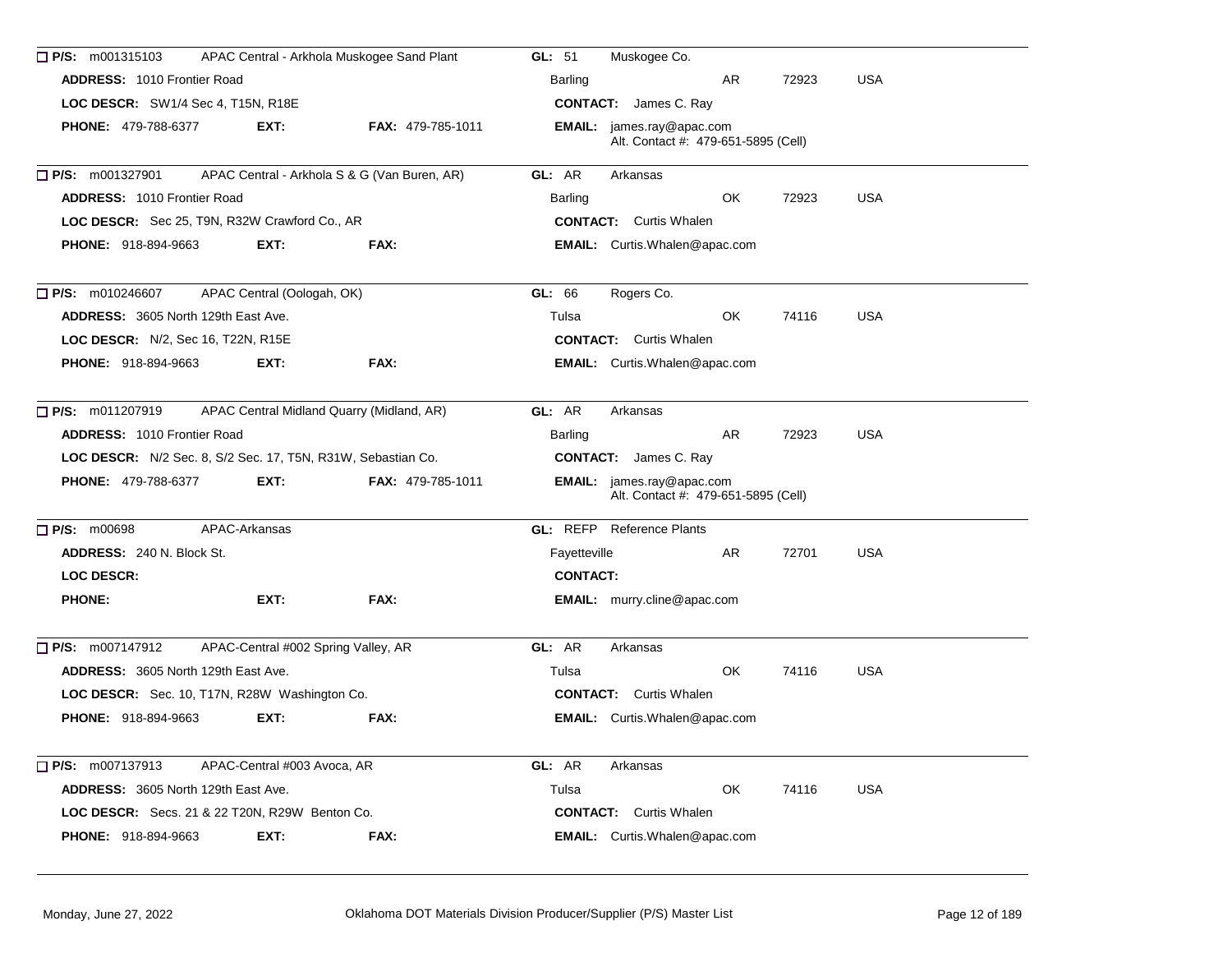| $\Box$ P/S: m005307904                                 | APAC-Central #004 (West Fork, AR)  |                                                  | GL: AR                        | Arkansas                                                                    |    |       |            |  |
|--------------------------------------------------------|------------------------------------|--------------------------------------------------|-------------------------------|-----------------------------------------------------------------------------|----|-------|------------|--|
| <b>ADDRESS: 3605 North 129th East Ave.</b>             |                                    |                                                  | Tulsa                         |                                                                             | OK | 74116 | <b>USA</b> |  |
| <b>LOC DESCR:</b> 1 Mi North of West Fork              |                                    |                                                  | <b>CONTACT:</b> Curtis Whalen |                                                                             |    |       |            |  |
| <b>PHONE: 918-894-9663</b>                             | EXT:                               | FAX:                                             |                               | EMAIL: Curtis.Whalen@apac.com                                               |    |       |            |  |
| □ P/S: m007127914                                      |                                    | APAC-Central #006 Sharps Quarry @ Lowell, AR     | GL: AR                        | Arkansas                                                                    |    |       |            |  |
| <b>ADDRESS: 1010 Frontier Road</b>                     |                                    |                                                  | Barling                       |                                                                             | AR | 72923 | <b>USA</b> |  |
| LOC DESCR: Sec. 16, T18N, R30W, Benton Co., AR         |                                    |                                                  |                               | <b>CONTACT:</b> James C. Ray                                                |    |       |            |  |
| <b>PHONE: 479-788-6377</b>                             | EXT:                               | <b>FAX: 479-785-1011</b>                         |                               | <b>EMAIL:</b> james.ray@apac.com<br>Alt. Contact #: 479-651-5895 (Cell)     |    |       |            |  |
| $\Box$ P/S: m001297903                                 |                                    | APAC-Central #013 Preston Quarry (Van Buren, AR) | GL: AR                        | Arkansas                                                                    |    |       |            |  |
| <b>ADDRESS: 1010 Frontier Road</b>                     |                                    |                                                  | Barling                       |                                                                             | AR | 72923 | <b>USA</b> |  |
| LOC DESCR: Sec 10, T9N, R31W Crawford Co., AR          |                                    |                                                  |                               | <b>CONTACT:</b> Anthony Cornell                                             |    |       |            |  |
| <b>PHONE: 918-456-8164</b>                             | EXT:                               | FAX:                                             |                               | <b>EMAIL:</b> Anthony.Cornell@apac.com<br>Alt. Phone #: 918-207-6939 (Cell) |    |       |            |  |
| P/S: m001287902                                        | APAC-Central #014 (Jenny Lind, AR) |                                                  | GL: AR                        | Arkansas                                                                    |    |       |            |  |
| <b>ADDRESS: 1010 Frontier Road</b>                     |                                    |                                                  | Barling                       |                                                                             | AR | 72923 | <b>USA</b> |  |
| LOC DESCR: Sec.32 & 33, T7N, R31W in Sebastion Co., AR |                                    |                                                  |                               | <b>CONTACT:</b> Anthony Cornell                                             |    |       |            |  |
| PHONE: 918-456-8164                                    | EXT:                               | FAX:                                             |                               | EMAIL: Anthony.Cornell@apac.com<br>Alt. Phone #: 918-207-6939 (Cell)        |    |       |            |  |
| $\Box$ P/S: m001301102                                 |                                    | APAC-Central #016 (Roberts Quarry @ Zeb, OK)     | GL: 11                        | Cherokee Co.                                                                |    |       |            |  |
| ADDRESS: 1010 Frontier Road                            |                                    |                                                  | Barling                       |                                                                             | AR | 72923 | <b>USA</b> |  |
| LOC DESCR: N 1/2 Sec 11, T15N, R21E                    |                                    |                                                  |                               | <b>CONTACT:</b> Anthony Cornell                                             |    |       |            |  |
| <b>PHONE: 918-456-8164</b>                             | EXT:                               | FAX:                                             |                               | <b>EMAIL:</b> Anthony.Cornell@apac.com<br>Alt. Phone #: 918-207-6939 (Cell) |    |       |            |  |
| $\Box$ P/S: m001337302                                 | APAC-Central #017 (Okay, OK)       |                                                  | GL: 73                        | Wagoner Co.                                                                 |    |       |            |  |
| <b>ADDRESS: 1010 Frontier Road</b>                     |                                    |                                                  | Barling                       |                                                                             | AR | 72923 | <b>USA</b> |  |
| LOC DESCR: Sec 21, T16N, R19E                          |                                    |                                                  |                               | <b>CONTACT:</b> Anthony Cornell                                             |    |       |            |  |
| <b>PHONE: 918-456-8164</b>                             | EXT:                               | FAX:                                             |                               | <b>EMAIL:</b> Anthony.Cornell@apac.com<br>Alt. Phone #: 918-207-6939 (Cell) |    |       |            |  |
| $\Box$ P/S: m002484003                                 | APAC-Central #018 (Spiro, OK)      |                                                  | <b>GL: 40</b>                 | Le Flore Co.                                                                |    |       |            |  |
| ADDRESS: 1010 Frontier Road                            |                                    |                                                  | Barling                       |                                                                             | AR | 72923 | <b>USA</b> |  |
| LOC DESCR: Sec 20, T9N, R26E                           |                                    |                                                  |                               | <b>CONTACT:</b> Anthony Cornell                                             |    |       |            |  |
| <b>PHONE: 918-456-8164</b>                             | EXT:                               | FAX:                                             |                               | EMAIL: Anthony.Cornell@apac.com<br>Alt. Phone #: 918-207-6939 (Cell)        |    |       |            |  |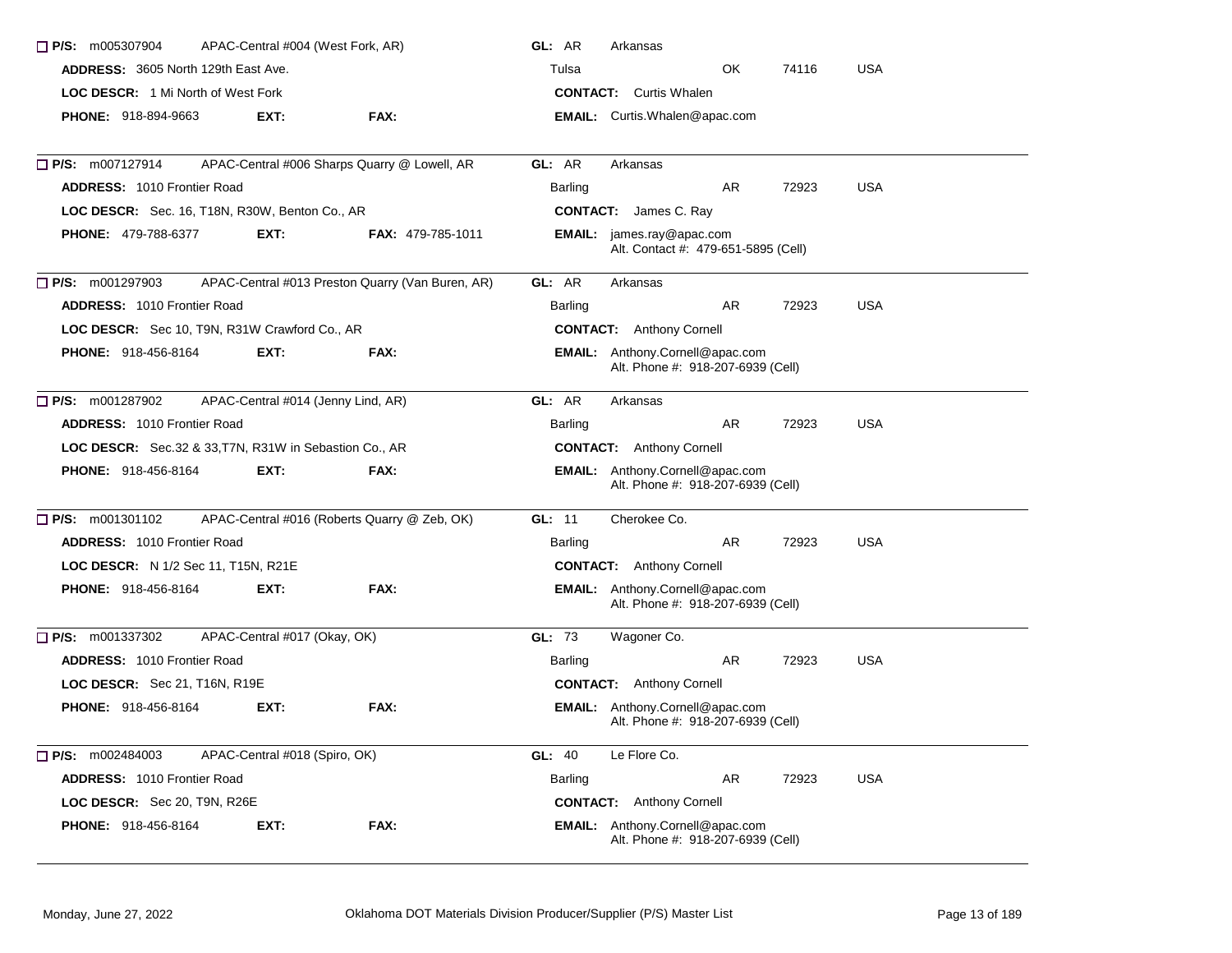| $\Box$ P/S: m006367204                     |                                   | APAC-Central #019 East Quarry (Tulsa, OK)   | Tulsa Co.<br>GL: 72                    |     |       |            |  |  |
|--------------------------------------------|-----------------------------------|---------------------------------------------|----------------------------------------|-----|-------|------------|--|--|
| <b>ADDRESS: 3605 North 129th East Ave.</b> |                                   |                                             | Tulsa                                  | OK. | 74116 | <b>USA</b> |  |  |
| LOC DESCR: Sec.16, T20N, R14E              |                                   |                                             | <b>CONTACT:</b> Curtis Whalen          |     |       |            |  |  |
| <b>PHONE: 918-894-9663</b>                 | EXT:                              | FAX:                                        | <b>EMAIL:</b> Curtis. Whalen @apac.com |     |       |            |  |  |
| $\Box$ P/S: m001241802                     |                                   | APAC-Central #020 (J-6 Quarry @ Vinita, OK) | GL: 18<br>Craig Co.                    |     |       |            |  |  |
| <b>ADDRESS: 3605 North 129th East Ave.</b> |                                   |                                             | Tulsa                                  | OK  | 74116 | <b>USA</b> |  |  |
| LOC DESCR: Sec 21, T25N, R21E              |                                   |                                             | <b>CONTACT:</b> Curtis Whalen          |     |       |            |  |  |
| <b>PHONE: 918-894-9663</b>                 | EXT:                              | FAX:                                        | <b>EMAIL:</b> Curtis.Whalen@apac.com   |     |       |            |  |  |
| $\Box$ P/S: m001487403                     | APAC-Central #064 (Dewey, OK)     |                                             | GL: 74<br>Washington Co.               |     |       |            |  |  |
| <b>ADDRESS:</b> 3605 North 129th East Ave. |                                   |                                             | Tulsa                                  | OK. | 74116 | <b>USA</b> |  |  |
| LOC DESCR: N 1/2 Sec 25, T27N, R13E        |                                   |                                             | <b>CONTACT:</b> Curtis Whalen          |     |       |            |  |  |
| <b>PHONE: 918-894-9663</b>                 | EXT:                              | FAX:                                        | <b>EMAIL:</b> Curtis.Whalen@apac.com   |     |       |            |  |  |
| $\Box$ P/S: m001505703                     | APAC-Central #066 (Pawhuska, OK)  |                                             | GL: 57<br>Osage Co.                    |     |       |            |  |  |
| <b>ADDRESS: 3605 North 129th East Ave.</b> |                                   |                                             | Tulsa                                  | OK. | 74116 | <b>USA</b> |  |  |
| LOC DESCR: N 1/2 Secs 11 & 12, T25N, R8E   |                                   |                                             | <b>CONTACT:</b> Curtis Whalen          |     |       |            |  |  |
| <b>PHONE: 918-894-9663</b>                 | EXT:                              | FAX:                                        | <b>EMAIL:</b> Curtis. Whalen@apac.com  |     |       |            |  |  |
| $\Box$ P/S: m001476602                     | APAC-Central #067 @ Claremore, OK |                                             | GL: 66<br>Rogers Co.                   |     |       |            |  |  |
| ADDRESS: 3605 North 129th East Ave.        |                                   |                                             | Tulsa                                  | OK. | 74116 | <b>USA</b> |  |  |
| LOC DESCR: Sec 33, T23N, R16E              |                                   |                                             | <b>CONTACT:</b> Curtis Whalen          |     |       |            |  |  |
| <b>PHONE: 918-894-9663</b>                 | EXT:                              | FAX:                                        | EMAIL: Curtis.Whalen@apac.com          |     |       |            |  |  |
| $\Box$ P/S: m001495301                     | APAC-Central #069 (Nowata, OK)    |                                             | GL: 53<br>Nowata Co.                   |     |       |            |  |  |
| <b>ADDRESS: 3605 North 129th East Ave.</b> |                                   |                                             | Tulsa                                  | OK. | 74116 | <b>USA</b> |  |  |
| LOC DESCR: Sec 26, T26N, R16E              |                                   |                                             | <b>CONTACT:</b> Curtis Whalen          |     |       |            |  |  |
| <b>PHONE: 918-894-9663</b>                 | EXT:                              | FAX:                                        | <b>EMAIL:</b> Curtis.Whalen@apac.com   |     |       |            |  |  |
| P/S: m001187206                            | APAC-Central (36th St, Tulsa, OK) |                                             | <b>GL: 72</b><br>Tulsa Co.             |     |       |            |  |  |
| ADDRESS: PO Box 9208                       |                                   |                                             | Fayetteville                           | AR  | 72703 | <b>USA</b> |  |  |
| LOC DESCR: Sec 20, T20N, R14E              |                                   |                                             | <b>CONTACT:</b>                        |     |       |            |  |  |
| <b>PHONE: 479-587-3300</b>                 | EXT:                              | FAX:                                        | <b>EMAIL:</b>                          |     |       |            |  |  |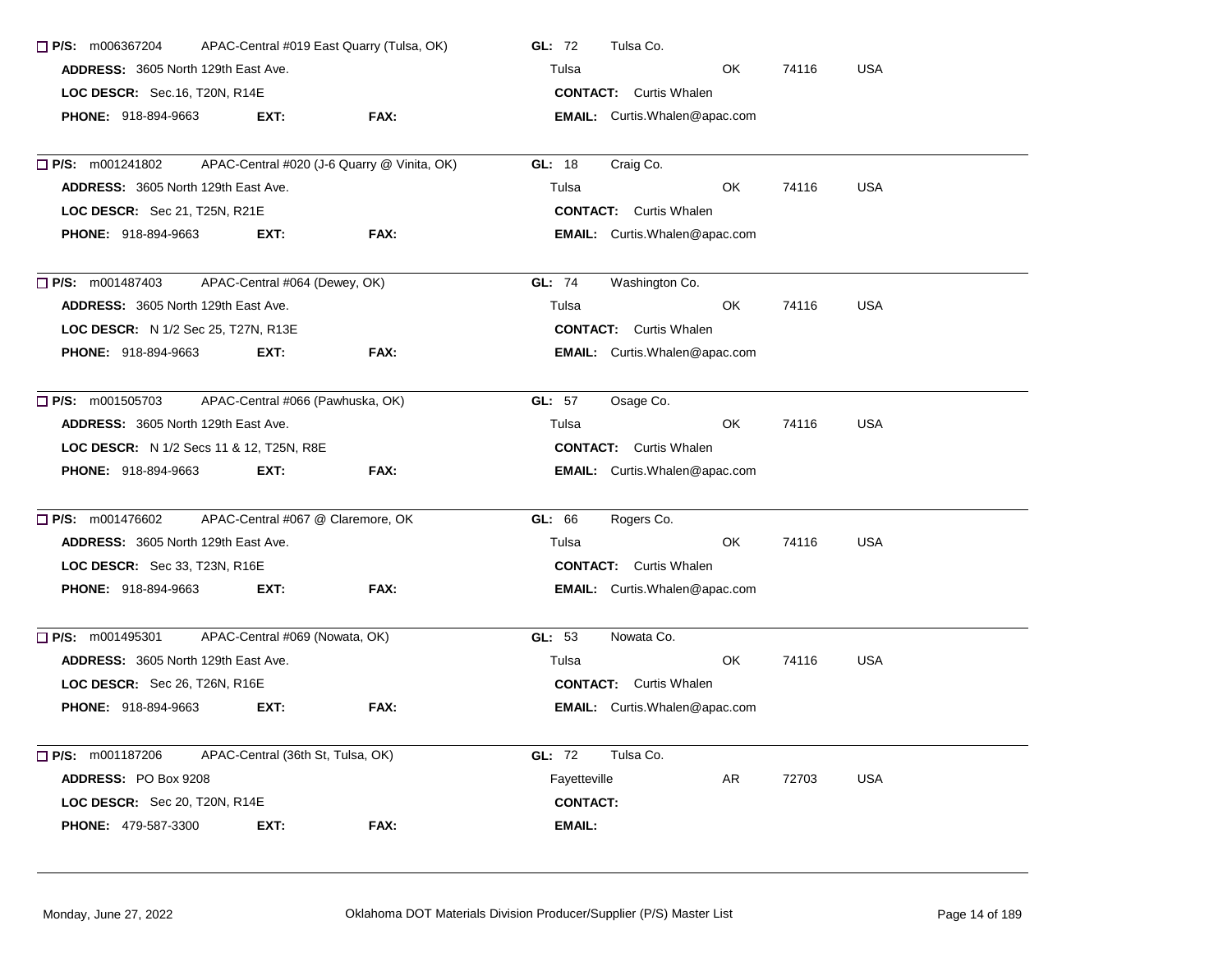| $\Box$ P/S: m011587920                                |                                       | APAC-Central Gravette Quarry (Gravette, AR) | GL: AR<br>Arkansas                                                                                       |  |  |  |  |
|-------------------------------------------------------|---------------------------------------|---------------------------------------------|----------------------------------------------------------------------------------------------------------|--|--|--|--|
|                                                       | <b>ADDRESS: 1010 Frontier Road</b>    |                                             | AR<br>72923<br><b>USA</b><br>Barling                                                                     |  |  |  |  |
| LOC DESCR: NW 1/4 Sec. 32, T21N, R32W, Benton Co., AR |                                       |                                             | <b>CONTACT:</b> James C. Ray                                                                             |  |  |  |  |
| <b>PHONE: 479-788-6377</b>                            | EXT:                                  | <b>FAX: 479-785-1011</b>                    | <b>EMAIL:</b> james.ray@apac.com<br>Alt. Contact #: 479-651-5895 (Cell)                                  |  |  |  |  |
| $\Box$ P/S: m001197201                                |                                       | APAC-Central, 46th St (NW pit Tulsa, OK)    | GL: 72<br>Tulsa Co.                                                                                      |  |  |  |  |
| ADDRESS: 3605 North 129th East Ave.                   |                                       |                                             | Tulsa<br>OK<br>74116<br><b>USA</b>                                                                       |  |  |  |  |
| LOC DESCR: SE 1/4 Sec 8, T20N, R14E                   |                                       |                                             | <b>CONTACT:</b> Curtis Whalen                                                                            |  |  |  |  |
| <b>PHONE: 918-894-9663</b>                            | EXT:                                  | FAX:                                        | EMAIL: Curtis.Whalen@apac.com                                                                            |  |  |  |  |
| $\Box$ P/S: m00765<br><b>ADDRESS:</b>                 | APAC-Kansas                           |                                             | GL: KS<br>Kansas                                                                                         |  |  |  |  |
| <b>LOC DESCR:</b>                                     |                                       |                                             | <b>CONTACT:</b>                                                                                          |  |  |  |  |
| <b>PHONE:</b>                                         | EXT:                                  | FAX:                                        | EMAIL:                                                                                                   |  |  |  |  |
| $\Box$ P/S: m00820<br><b>ADDRESS:</b>                 | APAC-Kansas                           |                                             | GL: KS<br>Kansas                                                                                         |  |  |  |  |
| <b>LOC DESCR:</b>                                     |                                       |                                             | <b>CONTACT:</b>                                                                                          |  |  |  |  |
| <b>PHONE:</b>                                         | EXT:                                  | FAX:                                        | EMAIL:                                                                                                   |  |  |  |  |
| $\Box$ P/S: m01063                                    | APAC-Missouri, Inc. (Springfield, MO) |                                             | GL: MO<br>Missouri                                                                                       |  |  |  |  |
| ADDRESS: 4624 West Calhoun St.                        |                                       |                                             | <b>MO</b><br>65802<br><b>USA</b><br>Springfield                                                          |  |  |  |  |
| <b>LOC DESCR:</b>                                     |                                       |                                             | <b>CONTACT:</b> Kyle Mattheis                                                                            |  |  |  |  |
| <b>PHONE: 417-865-5704</b>                            | EXT:                                  | <b>FAX: 417-865-9683</b>                    | kyle.mattheis@apac.com,<br>EMAIL:<br>jesse.cook@apac.com                                                 |  |  |  |  |
| $\Box$ P/S: m00552                                    | APAC-Oklahoma                         |                                             | <b>GL:</b> REFP Reference Plants                                                                         |  |  |  |  |
| <b>ADDRESS:</b>                                       |                                       |                                             | Reference Plant<br>OK                                                                                    |  |  |  |  |
| LOC DESCR:                                            |                                       |                                             | <b>CONTACT:</b> Curtis Whalen                                                                            |  |  |  |  |
| <b>PHONE: 918-894-9663</b>                            | EXT:                                  | FAX:                                        | EMAIL: Curtis.whalen@apac.com,<br>Paul.ratley@apac.com,<br>Fred.rector@apac.com,<br>Rick.Varner@apac.com |  |  |  |  |
| P/S: m001223601                                       | APAC-Oklahoma (Kaw City, OK)          |                                             | GL: 36<br>Kay Co.                                                                                        |  |  |  |  |
| <b>ADDRESS:</b>                                       |                                       |                                             |                                                                                                          |  |  |  |  |
| LOC DESCR: Sec 30, T27N, R5E                          |                                       |                                             | <b>CONTACT:</b>                                                                                          |  |  |  |  |
| <b>PHONE:</b>                                         | EXT:                                  | FAX:                                        | EMAIL:                                                                                                   |  |  |  |  |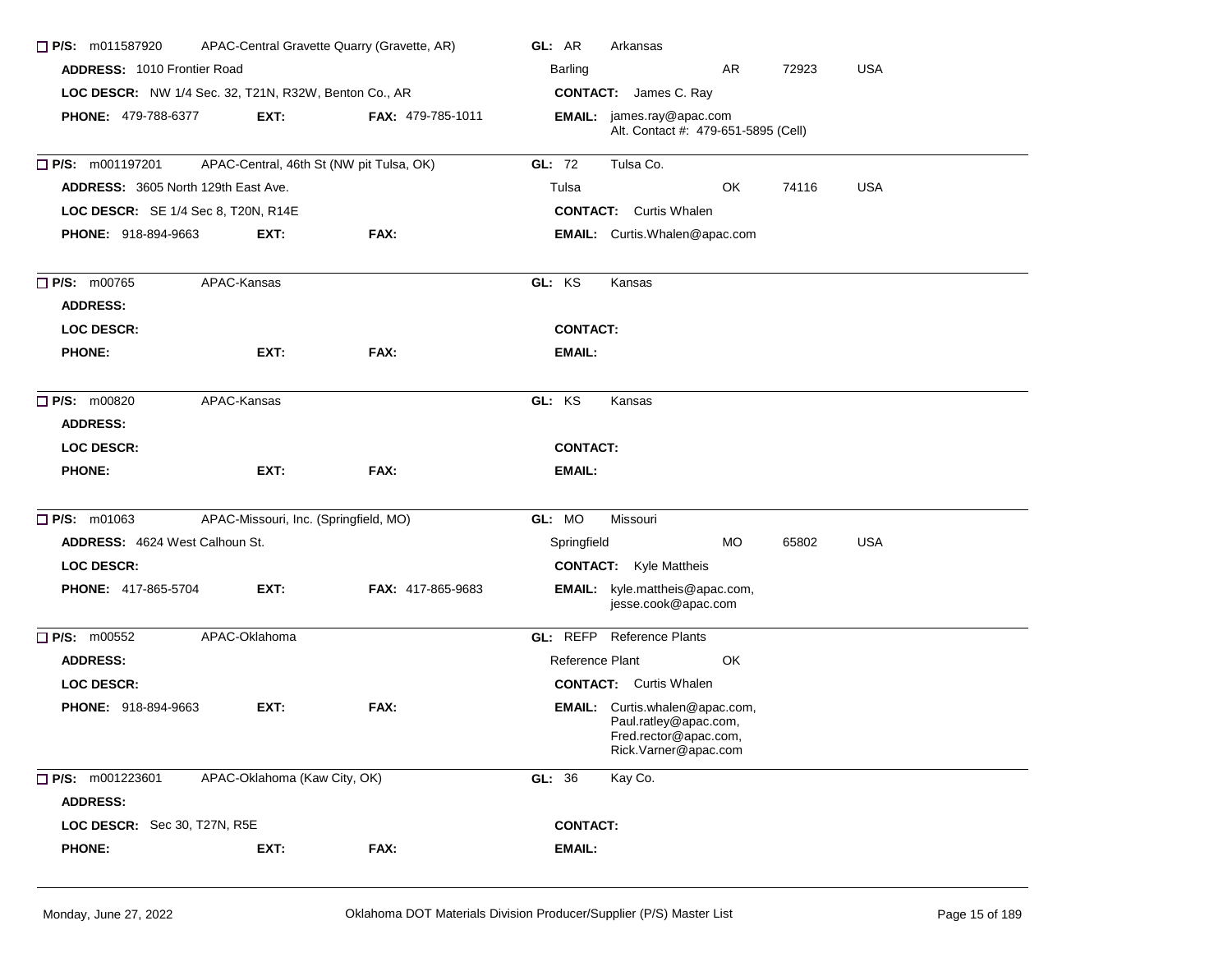| $\Box$ P/S: m00781                            | APAC-Oklahoma (Tulsa, OK)           |                                                 | GL: 72<br>Tulsa Co.             |     |       |            |
|-----------------------------------------------|-------------------------------------|-------------------------------------------------|---------------------------------|-----|-------|------------|
| <b>ADDRESS: 4150 S. 100 E. Ave.</b>           |                                     |                                                 | Tulsa                           | OK  | 74146 | <b>USA</b> |
| LOC DESCR:                                    |                                     |                                                 | <b>CONTACT:</b>                 |     |       |            |
| <b>PHONE:</b>                                 | EXT:                                | FAX:                                            | <b>EMAIL:</b>                   |     |       |            |
|                                               |                                     |                                                 |                                 |     |       |            |
| <b>P/S: m00987</b>                            |                                     | APEX Pre-cast Products, LLC (Springdale, AR)    | GL: N/A<br>Not Applicable       |     |       |            |
| ADDRESS: 4111 East 53rd Place                 |                                     |                                                 | Tulsa                           | OK. | 74135 |            |
| <b>LOC DESCR:</b>                             |                                     |                                                 | <b>CONTACT:</b> Steve Hagood    |     |       |            |
| <b>PHONE: 918-899-6989</b>                    | EXT:                                | FAX:                                            | <b>EMAIL:</b>                   |     |       |            |
| $\Box$ P/S: m00936                            |                                     | Apollo Ornamental Iron, LLC (Oklahoma City, OK) | GL: 55<br>Oklahoma Co.          |     |       |            |
| <b>ADDRESS: 5400 South Hattie Avenue</b>      |                                     |                                                 | Oklahoma City                   | OK  | 73129 |            |
| LOC DESCR:                                    |                                     |                                                 | <b>CONTACT:</b> Randall Shipman |     |       |            |
| PHONE: 405-672-5344                           | EXT:                                | <b>FAX: 405-672-1825</b>                        | <b>EMAIL:</b>                   |     |       |            |
| $\Box$ P/S: m001881004                        | Arbuckle Materials (Gene Autry, OK) |                                                 | GL: 10<br>Carter Co.            |     |       |            |
| <b>ADDRESS: P.O. Box 3790</b>                 |                                     |                                                 | Edmond                          | OK  | 73083 |            |
| LOC DESCR: Part of West Sec 5, T3S, R3E       |                                     |                                                 | <b>CONTACT:</b>                 |     |       |            |
| PHONE: 580-389-5686                           | EXT.                                | FAX:                                            | <b>EMAIL:</b>                   |     |       |            |
| <b>P/S:</b> m006151004                        | Arbuckle Materials (Gene Autry, OK) |                                                 | GL: 10<br>Carter Co.            |     |       |            |
| <b>ADDRESS:</b>                               |                                     |                                                 |                                 |     |       |            |
| LOC DESCR: Part of West Sec 5, T3S, R3E       |                                     |                                                 | <b>CONTACT:</b>                 |     |       |            |
| <b>PHONE:</b>                                 | EXT:                                | FAX:                                            | EMAIL:                          |     |       |            |
| $\Box$ P/S: m005404302<br><b>ADDRESS:</b>     | Arbuckle Materials (Jim Town Pit)   |                                                 | GL: 43<br>Love Co.              |     |       |            |
| LOC DESCR: NW 1/4 Sec 25, T8S, R2W            |                                     |                                                 | <b>CONTACT:</b>                 |     |       |            |
| <b>PHONE:</b>                                 | EXT:                                | FAX:                                            | <b>EMAIL:</b>                   |     |       |            |
| P/S: m007095906                               | Arbuckle Materials (Pawnee, OK)     |                                                 | GL: 59<br>Pawnee Co.            |     |       |            |
| <b>ADDRESS: P.O. Box 3790</b>                 |                                     |                                                 | Edmond                          | OK  | 73083 | <b>USA</b> |
| LOC DESCR: SE 1/4 of SW 1/4 Sec 16, T23N, R3E |                                     |                                                 | <b>CONTACT:</b>                 |     |       |            |
| <b>PHONE: 405-844-4686</b>                    | EXT:                                | <b>FAX: 405-348-7627</b>                        | <b>EMAIL:</b>                   |     |       |            |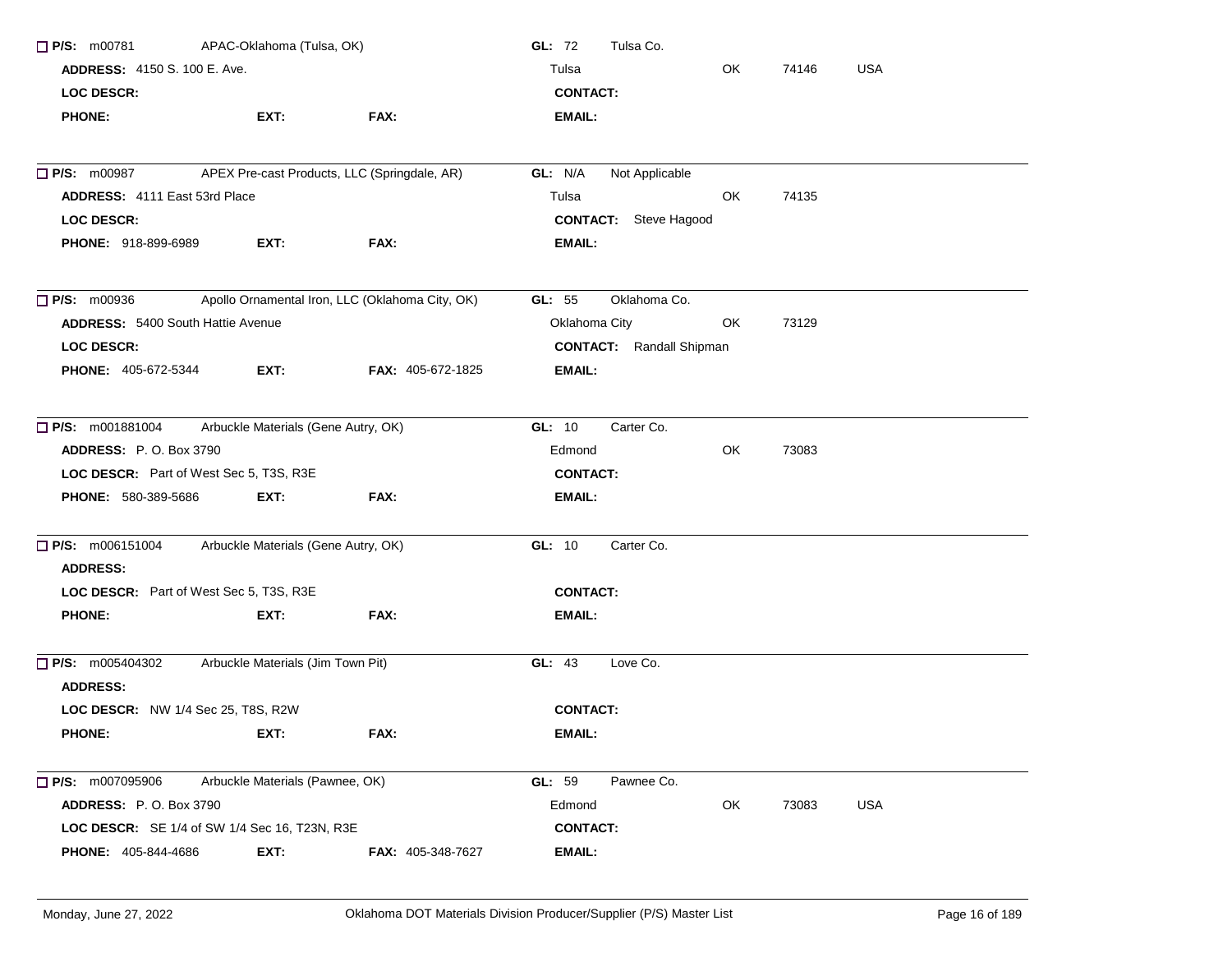| <b>P/S: m00829</b>                                              | ArcelorMittal - Harriman Plant (Harriman, TN) |                                                | GL: TN<br>Tennessee             |     |       |
|-----------------------------------------------------------------|-----------------------------------------------|------------------------------------------------|---------------------------------|-----|-------|
| <b>ADDRESS: 2404 Roane Street</b>                               |                                               |                                                | Harriman                        | TN  | 37748 |
| <b>LOC DESCR:</b>                                               |                                               |                                                | <b>CONTACT:</b> Robert L. Mowan |     |       |
| <b>PHONE: 865-590-5035</b>                                      | EXT:                                          | FAX: 865-590-5026                              | EMAIL:                          |     |       |
|                                                                 |                                               |                                                |                                 |     |       |
| <b>P/S: m00824</b>                                              | ArcelorMittal - Vinton Plant (El Paso, TX)    |                                                | GL: TX<br>Texas (State)         |     |       |
| <b>ADDRESS:</b> P.O. Box 12843                                  |                                               |                                                | El Paso                         | TX  | 79913 |
| LOC DESCR:                                                      |                                               |                                                | <b>CONTACT:</b> Daniel Aldrete  |     |       |
| <b>PHONE: 915-231-4554</b>                                      | EXT:                                          | <b>FAX: 915-231-4588</b>                       | EMAIL:                          |     |       |
| $\Box$ P/S: m001268003<br><b>ADDRESS:</b>                       | Ark City Conc. (Cowley Co., KS)               |                                                | GL: KS<br>Kansas                |     |       |
| LOC DESCR: NW 1/4, Sec 26, T34S, R3E                            |                                               |                                                | <b>CONTACT:</b>                 |     |       |
| <b>PHONE:</b>                                                   | EXT:                                          | FAX:                                           | EMAIL:                          |     |       |
|                                                                 |                                               |                                                |                                 |     |       |
| Ark River Sand of OK Inc (Coweta, OK)<br>$\Box$ P/S: m001717305 |                                               |                                                | GL: 73<br>Wagoner Co.           |     |       |
| <b>ADDRESS: P.O. Box 597</b>                                    |                                               |                                                | Coweta                          | OK. | 74429 |
| LOC DESCR: Sec 6, T16N, R16E (see notes)                        |                                               |                                                | <b>CONTACT:</b>                 |     |       |
| <b>PHONE: 918-482-2115</b>                                      | EXT:                                          | <b>FAX: 918-482-2029</b>                       | EMAIL:                          |     |       |
| $\Box$ P/S: m00659                                              | Arkansas Lime Co. (Batesville, Ark.)          |                                                | GL: AR<br>Arkansas              |     |       |
| ADDRESS: 600 Limedale Road                                      |                                               |                                                | <b>Batesville</b>               | AR  | 72501 |
| <b>LOC DESCR:</b>                                               |                                               |                                                | <b>CONTACT:</b>                 |     |       |
| <b>PHONE: 870-793-2301</b>                                      | EXT:                                          | FAX:                                           | EMAIL:                          |     |       |
| $\Box$ P/S: m00955                                              |                                               | Arkansas Rebar, Inc. (N.W. Plant - Lowell, AR) | GL: AR<br>Arkansas              |     |       |
| <b>ADDRESS: 317 Commercial Ave.</b>                             |                                               |                                                | Lowell                          | AR  | 72745 |
| <b>LOC DESCR:</b>                                               |                                               |                                                | <b>CONTACT:</b>                 |     |       |
| <b>PHONE: 479-725-0707</b>                                      | EXT:                                          | FAX: 479-725-0713                              | EMAIL:                          |     |       |
| <b>P/S:</b> m005297901                                          | Arkhola (Van Buren, AR)                       |                                                | GL: AR<br>Arkansas              |     |       |
| <b>ADDRESS:</b>                                                 |                                               |                                                |                                 |     |       |
| LOC DESCR: Crawford County                                      |                                               |                                                | <b>CONTACT:</b>                 |     |       |
| <b>PHONE:</b>                                                   | EXT:                                          | FAX:                                           | <b>EMAIL:</b>                   |     |       |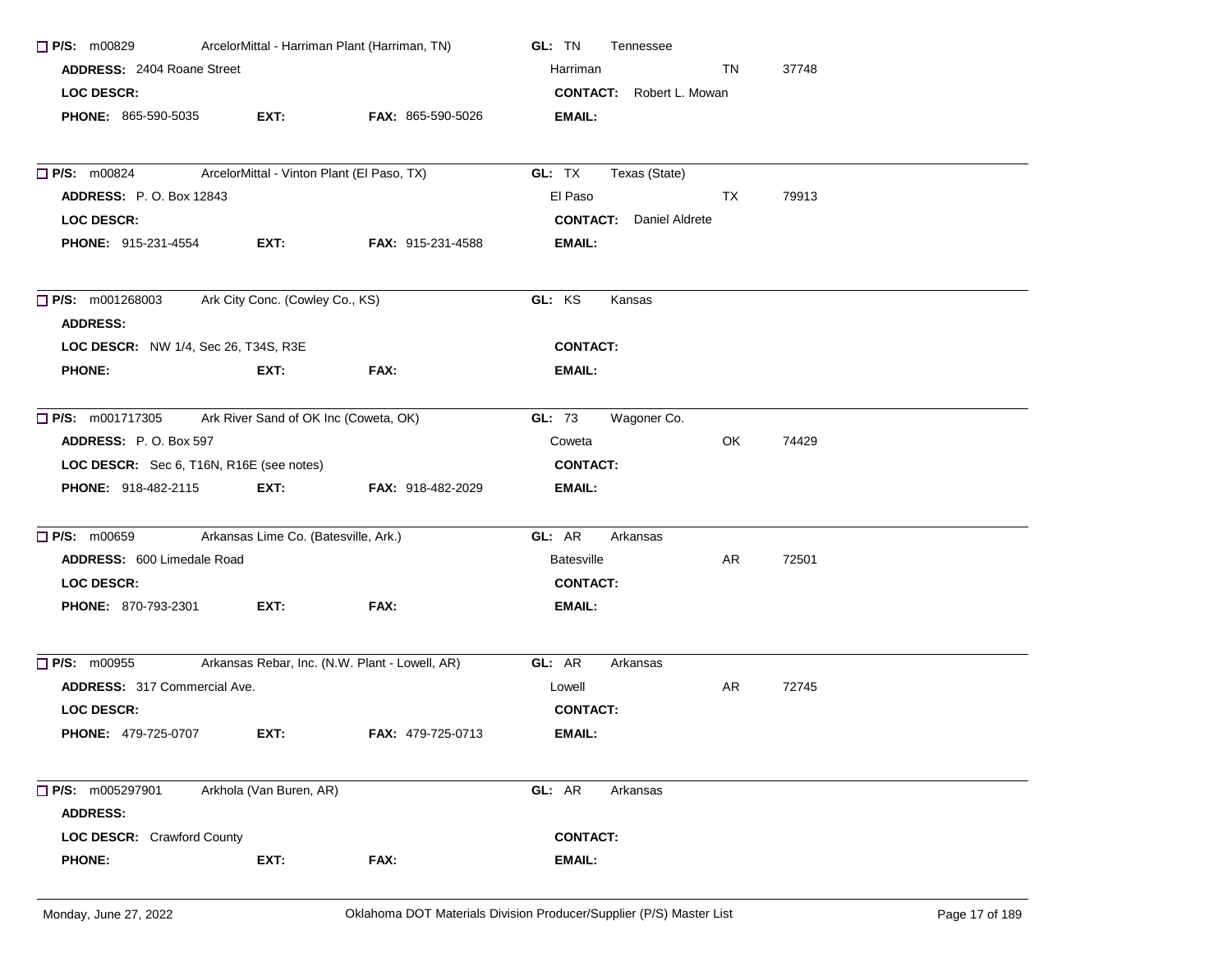| $\Box$ P/S: m00494                  | Arkhola S & G Ready Mix                         |                          | <b>GL:</b> REFP Reference Plants                 |     |                     |
|-------------------------------------|-------------------------------------------------|--------------------------|--------------------------------------------------|-----|---------------------|
| <b>ADDRESS:</b>                     |                                                 |                          | Reference Plant                                  | AR  |                     |
| <b>LOC DESCR:</b>                   |                                                 |                          | <b>CONTACT:</b>                                  |     |                     |
| <b>PHONE:</b>                       | EXT:                                            | FAX:                     | <b>EMAIL:</b>                                    |     |                     |
| $\Box$ P/S: m001347910              | Arkhola S & G, Grand Avenue Pit (Ft. Smith, AR) |                          | GL: AR<br>Arkansas                               |     |                     |
| <b>ADDRESS:</b>                     |                                                 |                          | Ft. Smith                                        | AR  | <b>USA</b>          |
|                                     | LOC DESCR: Sec 12, T8N, R32W Sebastian Co., AR  |                          | <b>CONTACT:</b> Mike                             |     |                     |
| <b>PHONE: 479-471-6381</b>          | EXT:                                            | FAX:                     | <b>EMAIL:</b>                                    |     |                     |
| $\Box$ P/S: m00447                  | Arkhola-Rainbow Concrete                        |                          | <b>GL:</b> REFP Reference Plants                 |     |                     |
| <b>ADDRESS:</b>                     |                                                 |                          | Reference Plant                                  | OK  |                     |
| <b>LOC DESCR:</b>                   |                                                 |                          | <b>CONTACT:</b>                                  |     |                     |
| <b>PHONE:</b>                       | EXT:                                            | FAX:                     | <b>EMAIL:</b>                                    |     |                     |
| $\Box$ P/S: m00070                  | ARR-MAZ Products, LP (Winter Haven, FL)         |                          | GL: FL<br>Florida                                |     |                     |
| ADDRESS: 621 Snively Avenue         |                                                 |                          | Winter Haven                                     | FL  | 33880               |
| <b>LOC DESCR:</b>                   |                                                 |                          | <b>CONTACT:</b> Raymond J. Mertz                 |     |                     |
| PHONE: 813-293-7884                 | EXT:                                            | FAX: 863-401-3120        | <b>EMAIL:</b>                                    |     |                     |
| P/S: m00942                         | Arrowhead Precast, LLC                          |                          | GL: 72<br>Tulsa Co.                              |     |                     |
| <b>ADDRESS: 1701 E. Houston St.</b> |                                                 |                          | <b>Broken Arrow</b>                              | OK. | 74012<br><b>USA</b> |
| LOC DESCR:                          |                                                 |                          | <b>CONTACT:</b> Brad Davis                       |     |                     |
| PHONE: 918-995-2227                 | EXT:                                            | <b>FAX: 918-995-2228</b> | EMAIL: Website: http://www.arrowheadprecast.com/ |     |                     |
| $\Box$ P/S: m00078                  | Arrow-Magnolia International (Dallas, TX)       |                          | GL: TX<br>Texas (State)                          |     |                     |
| ADDRESS: 2646 Rodney Lane           |                                                 |                          | Dallas                                           | TX  | 75229               |
| <b>LOC DESCR:</b>                   |                                                 |                          | <b>CONTACT:</b> Karl Kimsey                      |     |                     |
| <b>PHONE: 972-247-7111</b>          | EXT:                                            | <b>FAX: 972-484-2896</b> | <b>EMAIL:</b>                                    |     |                     |
| $\Box$ P/S: m00016                  | Ashgrove (Midlothian, TX)                       |                          | GL: TX<br>Texas (State)                          |     |                     |
|                                     | ADDRESS: 5375 Southwest 7th Street, Suite 400   |                          | Topeka                                           | KS  | 66606-2552 USA      |
| LOC DESCR:                          |                                                 |                          | <b>CONTACT:</b> Bill Mogridge                    |     |                     |
| PHONE: 785-267-1996                 | EXT:                                            | FAX: 785-267-4360        | EMAIL: info@ashgroveresources.com                |     |                     |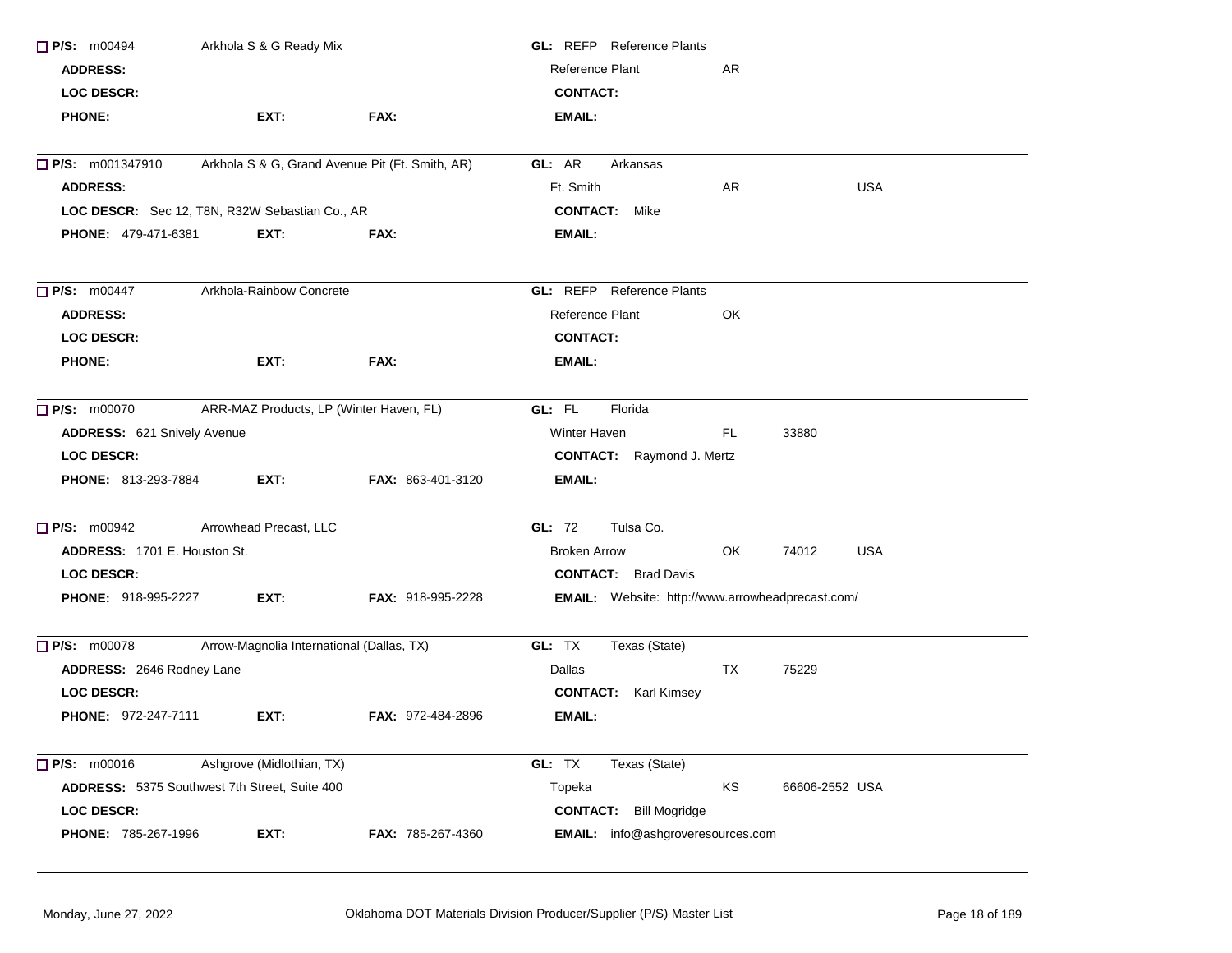| $\Box$ P/S: m00002                               | Ashgrove Cement Company (Chanute, KS) |                                                    | GL: KS<br>Kansas                                                                                                                    |
|--------------------------------------------------|---------------------------------------|----------------------------------------------------|-------------------------------------------------------------------------------------------------------------------------------------|
| <b>ADDRESS: P.O. Box 519</b>                     |                                       |                                                    | ΚS<br>66720<br>Chanute                                                                                                              |
| <b>LOC DESCR:</b>                                |                                       |                                                    | <b>CONTACT:</b> Marc Melton                                                                                                         |
| <b>PHONE: 316-431-4500</b>                       | <b>EXT: 342</b>                       | FAX:                                               | EMAIL:                                                                                                                              |
| $\Box$ P/S: m00001                               | Ashgrove Cement Company (Foreman, AR) |                                                    | GL: AR<br>Arkansas                                                                                                                  |
| ADDRESS: P.O. Box 398                            |                                       |                                                    | 71836<br>AR<br>Foreman                                                                                                              |
| <b>LOC DESCR:</b>                                |                                       |                                                    | <b>CONTACT:</b> Floyd Arnold                                                                                                        |
| <b>PHONE: 870-542-6217</b>                       | EXT:                                  | FAX:                                               | <b>EMAIL:</b>                                                                                                                       |
| $\Box$ P/S: m01022                               | Ashgrove Cement Inc. (Chanute, KS)    |                                                    | GL: KS<br>Kansas                                                                                                                    |
| ADDRESS: 4104 Rambling Rose                      |                                       |                                                    | <b>USA</b><br>Yukon<br>OK<br>73099                                                                                                  |
| <b>LOC DESCR:</b>                                |                                       |                                                    | <b>CONTACT:</b> Jared Ryker                                                                                                         |
| <b>PHONE: 405-255-6584</b>                       | EXT:                                  | <b>FAX: 405-494-7743</b>                           | EMAIL: jared.ryker@ashgrove.com                                                                                                     |
| $\Box$ P/S: m00079                               | Ashland Chemical (Tulsa, OK)          |                                                    | Tulsa Co.<br>GL: 72                                                                                                                 |
| <b>ADDRESS: 3535 W. 21st Street</b>              |                                       |                                                    | Tulsa<br>OK<br>74107                                                                                                                |
| <b>LOC DESCR:</b>                                |                                       |                                                    | <b>CONTACT:</b>                                                                                                                     |
| <b>PHONE:</b>                                    | EXT:                                  | FAX:                                               | EMAIL:                                                                                                                              |
| $\Box$ P/S: m01240                               |                                       | Asph and Wax Innovations, LLC (Pass Christian, MS) | GL: MS<br>Mississippi                                                                                                               |
| ADDRESS: 16880 Kapalama Drive                    |                                       |                                                    | <b>USA</b><br>Pass Christian<br>МS<br>39571                                                                                         |
| <b>LOC DESCR:</b>                                |                                       |                                                    | <b>CONTACT:</b> Terry Naidoo                                                                                                        |
| <b>PHONE: 228-596-0100</b>                       | EXT:                                  | FAX:                                               | EMAIL: terry_naidoo@awi-gat.com                                                                                                     |
| $\Box$ P/S: m00850                               | Asphalt & Fuel Supply (Catoosa, OK)   |                                                    | GL: 72<br>Tulsa Co.                                                                                                                 |
| ADDRESS: 4200 E. Skelly Drive, Suite 600         |                                       |                                                    | OK<br><b>USA</b><br>74135<br>Tulsa                                                                                                  |
| LOC DESCR: 5645 E. Channel Rd. Catoosa, OK 74015 |                                       |                                                    | <b>CONTACT:</b> Ryan Richter                                                                                                        |
| PHONE: 918-488-1339                              | EXT:                                  | <b>FAX: 918-523-7089</b>                           | <b>EMAIL:</b> rrichter@asphalt-fuelsupply.com,<br>ron@asphalt-fuelsupply.com,<br>jpoole@asphalt-fuelsupply.com,<br>BMorgan@bkep.com |
| P/S: m00804                                      | Asphalt & Fuel Supply (Muskogee, OK)  |                                                    | GL: 51<br>Muskogee Co.                                                                                                              |
| <b>ADDRESS:</b>                                  |                                       |                                                    | OK<br><b>USA</b><br>Muskogee                                                                                                        |
| <b>LOC DESCR:</b>                                |                                       |                                                    | <b>CONTACT:</b><br>Ron Henry                                                                                                        |
| <b>PHONE:</b>                                    | EXT:                                  | FAX:                                               | EMAIL: ron@asphalt-fuelsupply.com                                                                                                   |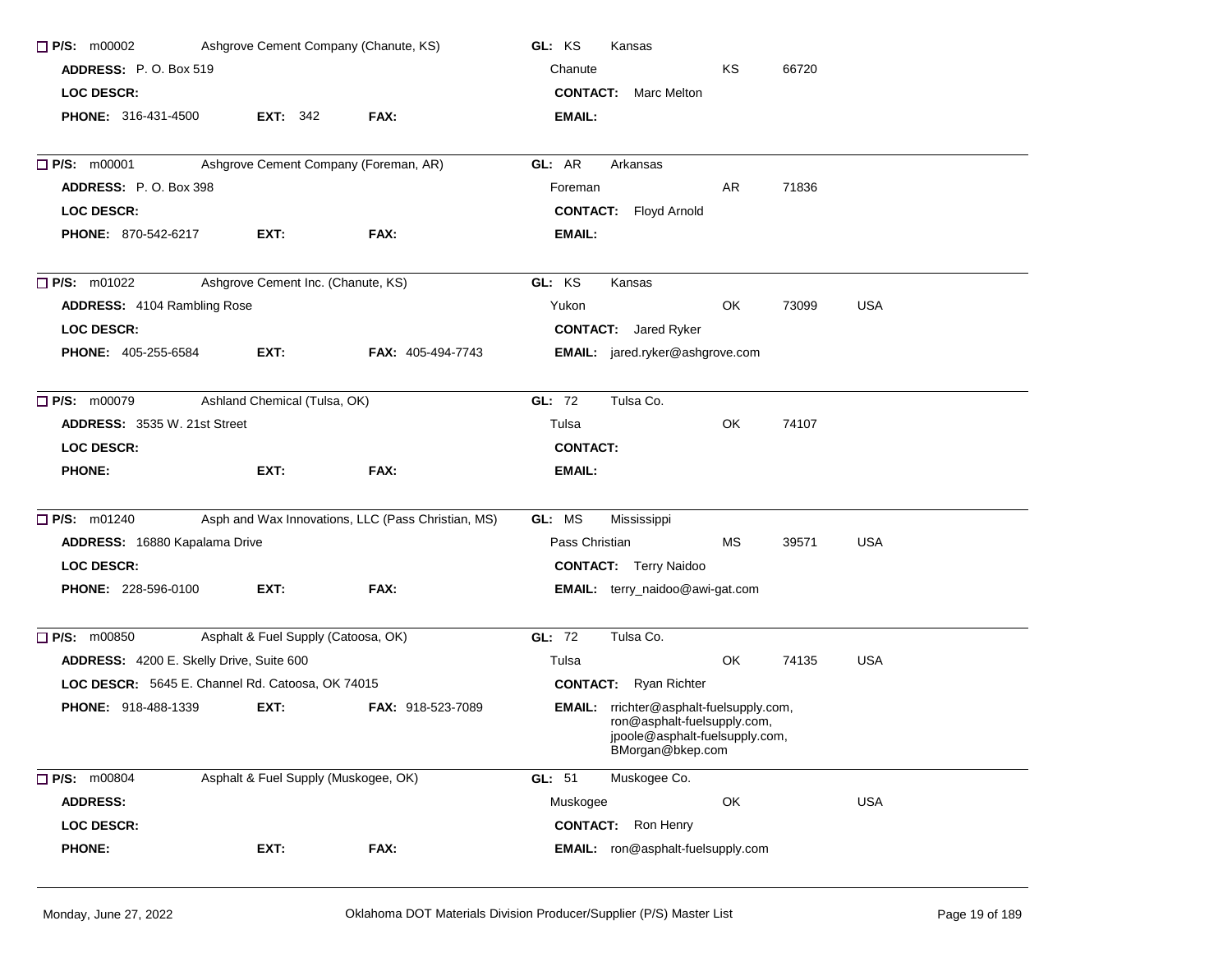| $P/S:$ m01208                            |                                   | Asphalt & Fuel Supply (Oklahoma City, OK)       | GL: 55<br>Oklahoma Co.                                                                                  |  |
|------------------------------------------|-----------------------------------|-------------------------------------------------|---------------------------------------------------------------------------------------------------------|--|
| <b>ADDRESS: 7620 SW 59th St.</b>         |                                   |                                                 | Oklahoma City<br>OK<br>73179<br><b>USA</b>                                                              |  |
| <b>LOC DESCR:</b>                        |                                   |                                                 | <b>CONTACT:</b> Ryan Richter                                                                            |  |
| <b>PHONE: 918-348-4024</b>               | EXT:                              | FAX:                                            | EMAIL: rrichter@asphalt-fuelsupply.com                                                                  |  |
| $\Box$ P/S: m00751                       | Asphalt & Fuel Supply (Tulsa, OK) |                                                 | GL: 72<br>Tulsa Co.                                                                                     |  |
| ADDRESS: 4200 E. Skelly Drive, Suite 600 |                                   |                                                 | OK<br>74135<br><b>USA</b><br>Tulsa                                                                      |  |
| <b>LOC DESCR:</b>                        |                                   |                                                 | <b>CONTACT:</b> Ryan Richter                                                                            |  |
| <b>PHONE: 918-488-1339</b>               | EXT:                              | <b>FAX: 918-523-7089</b>                        | EMAIL: rrichter@asphalt-fuelsupply.com,<br>ron@asphalt-fuelsupply.com,<br>jpoole@asphalt-fuelsupply.com |  |
| $\Box$ P/S: m00080                       | Asphalt Control Systems (OKC, OK) |                                                 | GL: 54<br>Okfuskee Co.                                                                                  |  |
| ADDRESS: 6406 N. Galaxie, TER.           |                                   |                                                 | Oklahoma City<br>OK                                                                                     |  |
| <b>LOC DESCR:</b>                        |                                   |                                                 | <b>CONTACT:</b>                                                                                         |  |
| <b>PHONE:</b>                            | EXT:                              | FAX:                                            | EMAIL:                                                                                                  |  |
| $\Box$ P/S: m00294                       | Asphalt Materials (Millsap, TX)   |                                                 | GL: TX<br>Texas (State)                                                                                 |  |
| ADDRESS: 2200 Gilbert Pit Road           |                                   |                                                 | TX<br>76066<br>Millsap                                                                                  |  |
| <b>LOC DESCR:</b>                        |                                   |                                                 | <b>CONTACT:</b>                                                                                         |  |
| <b>PHONE:</b>                            | EXT:                              | FAX:                                            | EMAIL:                                                                                                  |  |
| $\Box$ P/S: m00295                       | Asphalt Producers Inc (OKC, OK)   |                                                 | GL: 55<br>Oklahoma Co.                                                                                  |  |
| <b>ADDRESS: P.O. Box 54945</b>           |                                   |                                                 | Oklahoma City<br>OK<br>73145                                                                            |  |
| <b>LOC DESCR:</b>                        |                                   |                                                 | <b>CONTACT:</b>                                                                                         |  |
| <b>PHONE: 405-235-4695</b>               | EXT:                              | FAX:                                            | EMAIL:                                                                                                  |  |
| <b>P/S: m00771</b>                       |                                   | Asphalt Sales & Transportation (Tulsa, OK)      | GL: 72<br>Tulsa Co.                                                                                     |  |
| <b>ADDRESS: 212 Heavy Traffic Way</b>    |                                   |                                                 | OK<br>74127<br><b>USA</b><br>Tulsa                                                                      |  |
| <b>LOC DESCR:</b>                        |                                   |                                                 | <b>CONTACT:</b> Liz Hinds                                                                               |  |
| PHONE: 948-584-2226                      | EXT:                              | FAX:                                            | <b>EMAIL:</b> lizjh@sbcglobal.net                                                                       |  |
| P/S: m00783                              |                                   | Asphalt Terminals and Transp LLC (Muskogee, OK) | GL: 51<br>Muskogee Co.                                                                                  |  |
| ADDRESS: 2608 W Kenosha                  |                                   |                                                 | OK<br><b>USA</b><br><b>Broken Arrow</b><br>74012                                                        |  |
| <b>LOC DESCR:</b>                        |                                   |                                                 | <b>CONTACT:</b> Ryan Richter                                                                            |  |
| PHONE: 918-348-4024                      | EXT:                              | FAX:                                            | EMAIL: ryan.r.richter@gmail.com,<br>dmassey@asphaltterminals.com                                        |  |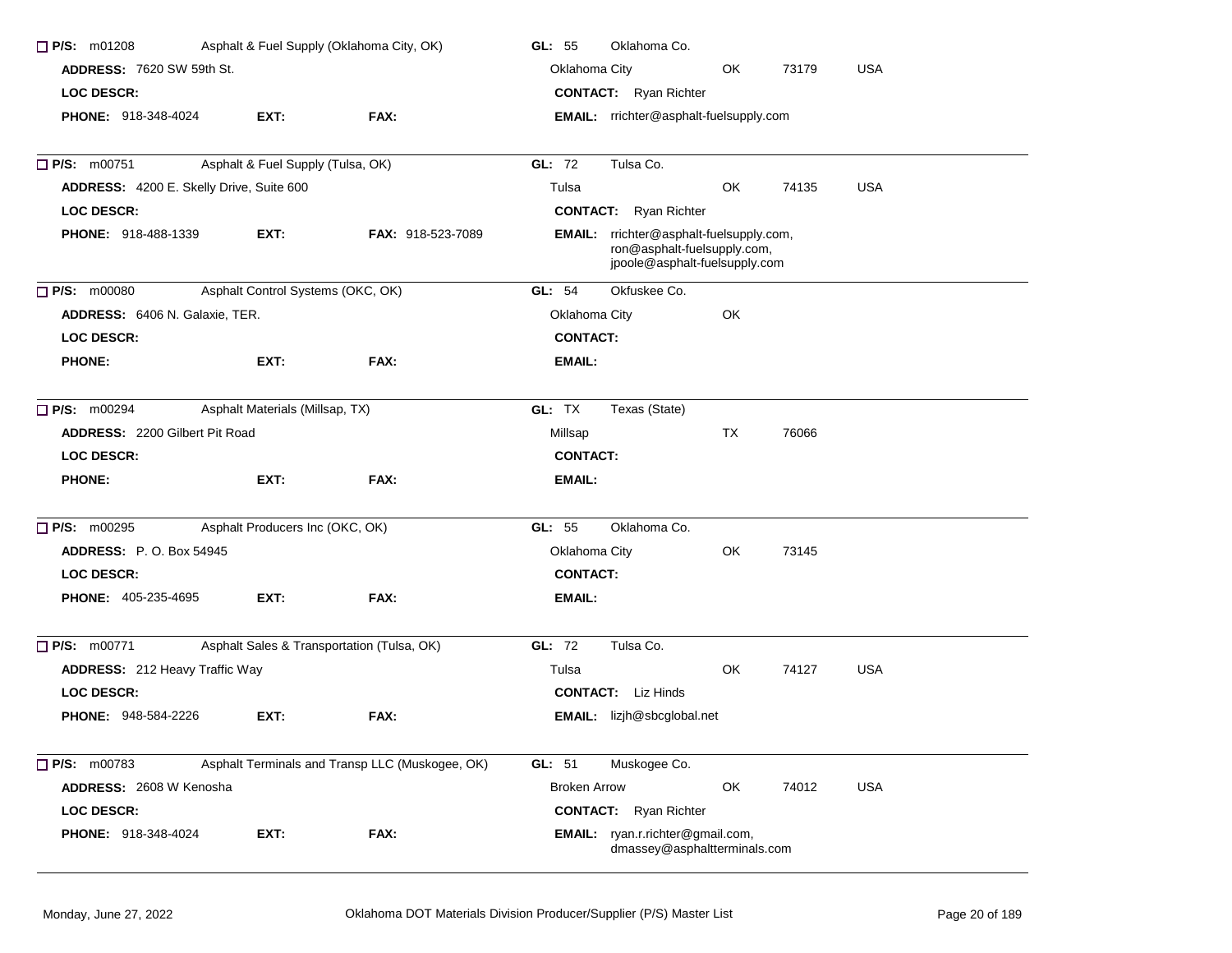| $\Box$ P/S: m00796            | Aspha-Min                                   |                                                    | GL: N/A         | Not Applicable                                                                                |     |                                                              |  |
|-------------------------------|---------------------------------------------|----------------------------------------------------|-----------------|-----------------------------------------------------------------------------------------------|-----|--------------------------------------------------------------|--|
| <b>ADDRESS:</b>               |                                             |                                                    |                 |                                                                                               |     |                                                              |  |
| <b>LOC DESCR:</b>             |                                             |                                                    | <b>CONTACT:</b> |                                                                                               |     |                                                              |  |
| <b>PHONE:</b>                 | EXT:                                        | FAX:                                               | <b>EMAIL:</b>   |                                                                                               |     |                                                              |  |
| $\Box$ P/S: m001358010        |                                             | Assoc Material & Supply Mulvane Sand (Mulvane, KS) | GL: KS          | Kansas                                                                                        |     |                                                              |  |
| <b>ADDRESS: P.O. Box 4476</b> |                                             |                                                    | Witchita        |                                                                                               | KS  | 67204-0406 USA                                               |  |
|                               | LOC DESCR: Sec 12, T30S, R1E Sumner Co., KS |                                                    |                 | <b>CONTACT:</b> Marvin Bedigrew                                                               |     |                                                              |  |
| PHONE: 316-721-3848           | EXT:                                        | FAX:                                               |                 |                                                                                               |     | <b>EMAIL:</b> Alt. Contact #: 316-641-9226 (Marvin Bedigrew) |  |
| $\Box$ P/S: m01093            | Associated Pile & Fitting (Clifton, NJ)     |                                                    | GL: NJ          | New Jersey                                                                                    |     |                                                              |  |
| <b>ADDRESS: P.O. BOX 1264</b> |                                             | 45 Samworth Road                                   | Clifton         |                                                                                               | NJ. | 07012-1264 USA                                               |  |
| <b>LOC DESCR:</b>             |                                             |                                                    | <b>CONTACT:</b> |                                                                                               |     |                                                              |  |
| PHONE: 973-773-8400           | EXT:                                        | <b>FAX: 973-773-8442</b>                           |                 | <b>EMAIL:</b> Website: http://associatedpile.com/<br>Alt. Contact #: 800-526-9047 (toll free) |     |                                                              |  |
| $\Box$ P/S: m00797            | Astec Industries, Inc.                      |                                                    | GL: N/A         | Not Applicable                                                                                |     |                                                              |  |
| <b>ADDRESS:</b>               |                                             |                                                    |                 |                                                                                               |     |                                                              |  |
| <b>LOC DESCR:</b>             |                                             |                                                    | <b>CONTACT:</b> |                                                                                               |     |                                                              |  |
| <b>PHONE:</b>                 | EXT:                                        | FAX:                                               | <b>EMAIL:</b>   |                                                                                               |     |                                                              |  |
| $\Box$ P/S: m00666            | Atlantic Construction Fabrics, Inc.         |                                                    | GL: N/A         | Not Applicable                                                                                |     |                                                              |  |
| <b>ADDRESS:</b>               |                                             |                                                    |                 |                                                                                               |     |                                                              |  |
| <b>LOC DESCR:</b>             |                                             |                                                    | <b>CONTACT:</b> |                                                                                               |     |                                                              |  |
| <b>PHONE:</b>                 | EXT:                                        | FAX:                                               | <b>EMAIL:</b>   |                                                                                               |     |                                                              |  |
| <b>P/S: m00449</b>            | Atlas Concrete                              |                                                    |                 | <b>GL:</b> REFP Reference Plants                                                              |     |                                                              |  |
| <b>ADDRESS:</b>               |                                             |                                                    | Reference Plant |                                                                                               | OK  |                                                              |  |
| <b>LOC DESCR:</b>             |                                             |                                                    | <b>CONTACT:</b> |                                                                                               |     |                                                              |  |
| <b>PHONE:</b>                 | EXT:                                        | FAX:                                               | <b>EMAIL:</b>   |                                                                                               |     |                                                              |  |
| $\Box$ P/S: m00296            | Atlas Paving Co Inc                         |                                                    |                 | <b>GL:</b> REFP Reference Plants                                                              |     |                                                              |  |
| <b>ADDRESS:</b>               |                                             |                                                    | Reference Plant |                                                                                               | OK  |                                                              |  |
| <b>LOC DESCR:</b>             |                                             |                                                    |                 | <b>CONTACT:</b> Tyle North                                                                    |     |                                                              |  |
| <b>PHONE:</b>                 | EXT:                                        | FAX:                                               |                 | EMAIL: tnorth@atlaspavingok.com,<br>dbeyer@atlasasphaltok.com                                 |     |                                                              |  |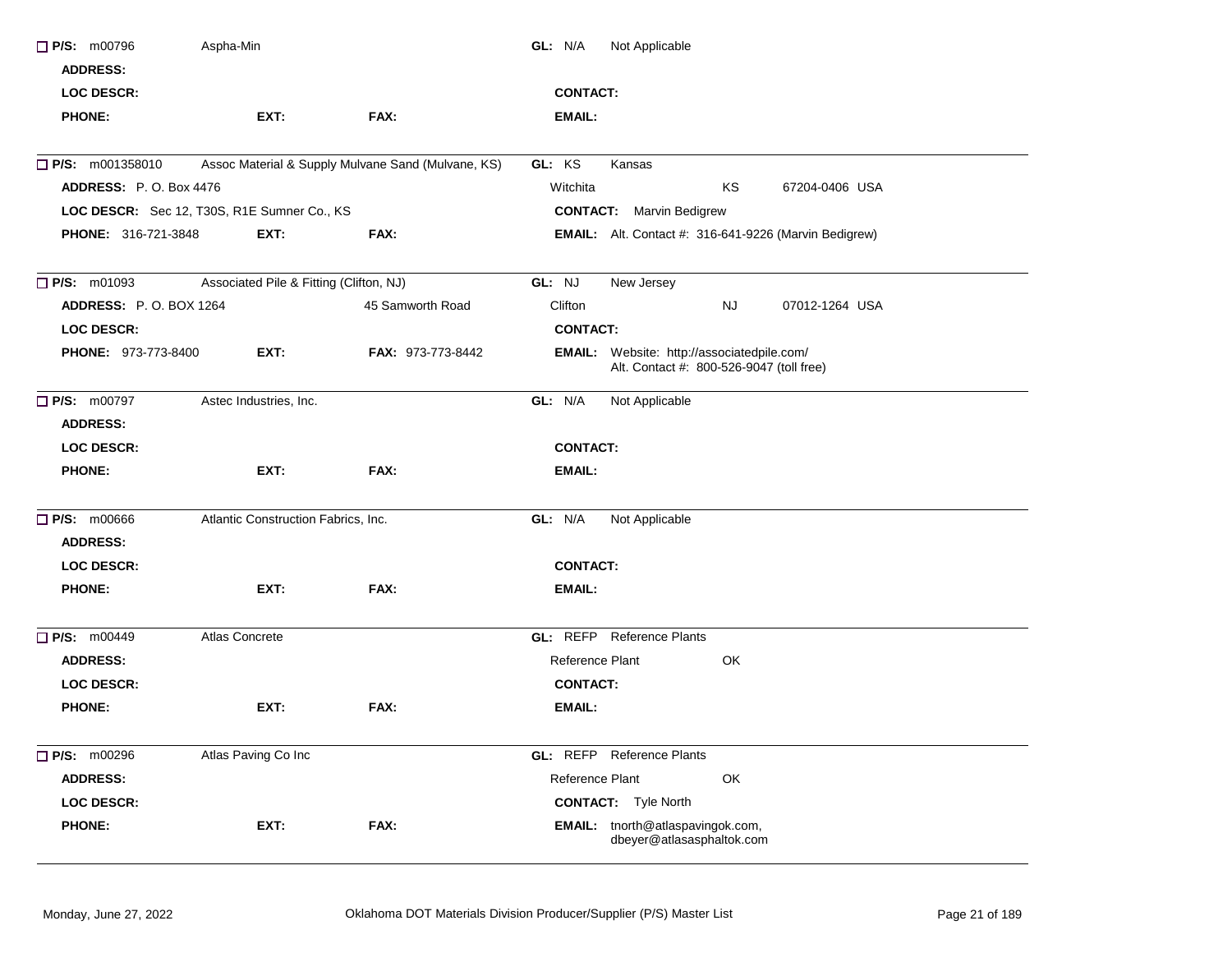| $\Box$ P/S: m00297              | Atlas-Tuck Concrete Inc (Lawton, OK)         |                          | GL: 16<br>Comanche Co.                                                                                      |    |       |            |  |
|---------------------------------|----------------------------------------------|--------------------------|-------------------------------------------------------------------------------------------------------------|----|-------|------------|--|
| <b>ADDRESS: P.O. Box 7049</b>   |                                              |                          | Lawton                                                                                                      | OK | 73506 |            |  |
| <b>LOC DESCR:</b>               |                                              |                          | <b>CONTACT:</b>                                                                                             |    |       |            |  |
| <b>PHONE: 405-355-8241</b>      | EXT:                                         | FAX:                     | EMAIL:                                                                                                      |    |       |            |  |
| <b>P/S: m00450</b>              | <b>Atlus Tuck Concrete</b>                   |                          | <b>GL: REFP</b> Reference Plants                                                                            |    |       |            |  |
| <b>ADDRESS:</b>                 |                                              |                          | Reference Plant                                                                                             | OK |       |            |  |
| <b>LOC DESCR:</b>               |                                              |                          | <b>CONTACT:</b>                                                                                             |    |       |            |  |
| <b>PHONE:</b>                   | EXT:                                         | FAX:                     | EMAIL:                                                                                                      |    |       |            |  |
| $\Box$ P/S: m00298              | Austeel Lemont Co Inc (Lemont, IL)           |                          | GL: IL<br>Illinois                                                                                          |    |       |            |  |
| ADDRESS: P.O. Box 280           |                                              |                          | Lemont                                                                                                      | IL | 60439 |            |  |
| <b>LOC DESCR:</b>               |                                              |                          | <b>CONTACT:</b>                                                                                             |    |       |            |  |
| <b>PHONE: 630-243-2118</b>      | EXT:                                         | <b>FAX: 630-243-0625</b> | EMAIL:                                                                                                      |    |       |            |  |
| $\Box$ P/S: m01237              | Austin Block & Quarry, Inc. (Georgetown, TX) |                          | GL: TX<br>Texas (State)                                                                                     |    |       |            |  |
| <b>ADDRESS: 7531 N. IH 35</b>   |                                              |                          | Georgetown                                                                                                  | TX | 78626 | <b>USA</b> |  |
| <b>LOC DESCR:</b>               |                                              |                          | <b>CONTACT:</b> Sonny Zahn                                                                                  |    |       |            |  |
| <b>PHONE: 512-289-4773</b>      | EXT:                                         | FAX:                     | <b>EMAIL:</b>                                                                                               |    |       |            |  |
| $\Box$ P/S: m01144              | Avery Dennison (Niles, IL)                   |                          | GL: IL<br>Illinois                                                                                          |    |       |            |  |
| <b>ADDRESS: 7542 N. Natchez</b> |                                              |                          | <b>Niles</b>                                                                                                | IL | 60714 | <b>USA</b> |  |
| <b>LOC DESCR:</b>               |                                              |                          | <b>CONTACT:</b>                                                                                             |    |       |            |  |
| <b>PHONE: 877-214-0909</b>      | EXT:                                         | FAX:                     | EMAIL:                                                                                                      |    |       |            |  |
| $\Box$ P/S: m00722              | <b>Axalta Coating Systems</b>                |                          | GL: TX<br>Texas (State)                                                                                     |    |       |            |  |
| ADDRESS: 9800 Genard Rd.        |                                              |                          | Houston                                                                                                     | TX | 77041 | <b>USA</b> |  |
| <b>LOC DESCR:</b>               |                                              |                          | <b>CONTACT:</b> Robert R. Phillippi                                                                         |    |       |            |  |
| PHONE: 800-247-3886             | EXT:                                         | FAX:                     | EMAIL: Website: http://www.axaltacs.com/us/en_US/products-services/powder-<br>coatings/powder-coatings.html |    |       |            |  |
| $\Box$ P/S: m01170              | B & B Bridge Company, LLC (St. Paul, KS)     |                          | GL: KS<br>Kansas                                                                                            |    |       |            |  |
| ADDRESS: P.O. BOX 38            |                                              |                          | St. Paul                                                                                                    | KS | 66771 | USA        |  |
| <b>LOC DESCR:</b>               |                                              |                          | <b>CONTACT:</b>                                                                                             |    |       |            |  |
| <b>PHONE:</b>                   | EXT:                                         | FAX:                     | EMAIL:                                                                                                      |    |       |            |  |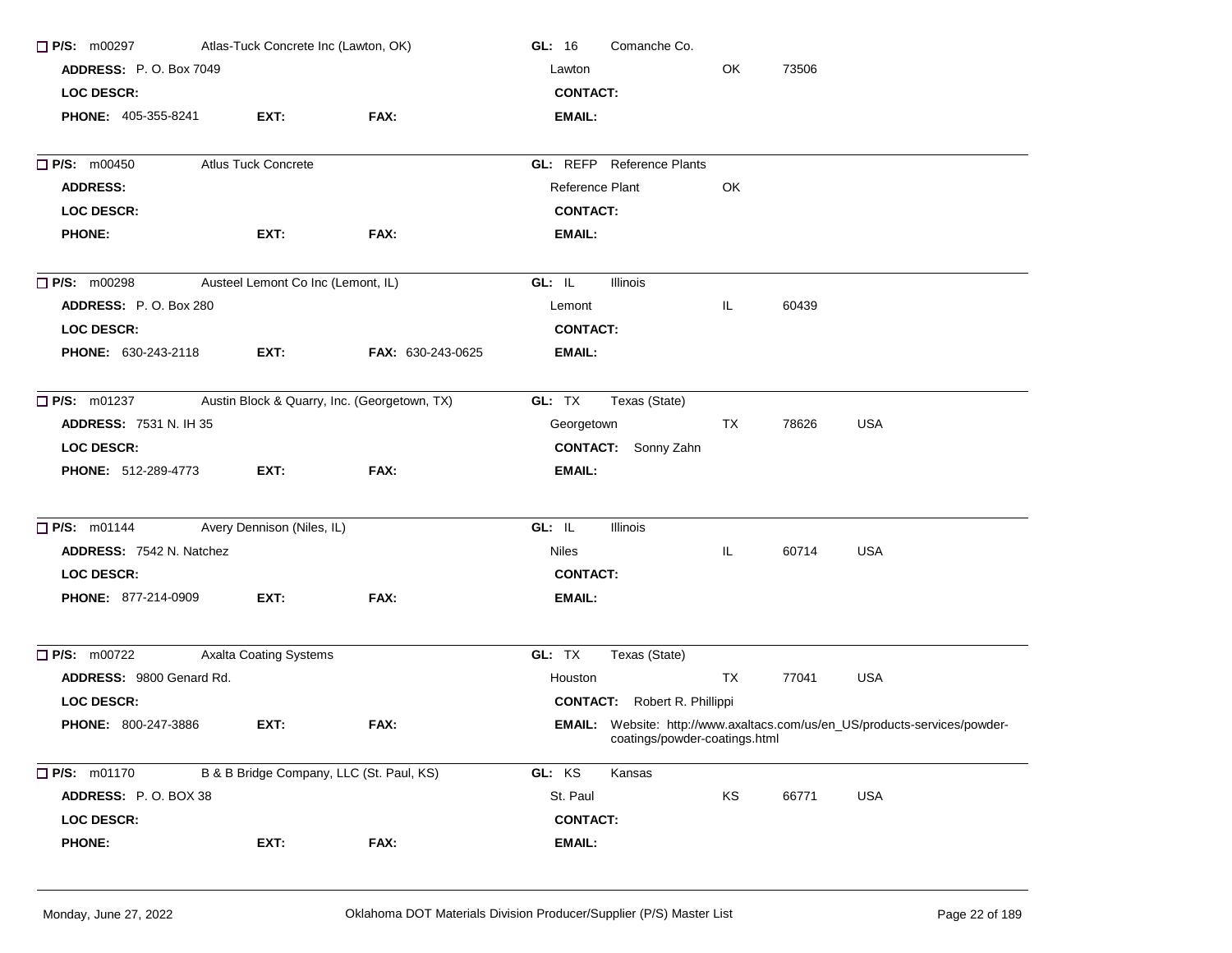| ADDRESS: P.O. Box 83<br><b>Broken Bow</b><br>OK<br>74728<br><b>USA</b><br>LOC DESCR: Sec 17, T6S, R26E<br><b>CONTACT:</b><br>PHONE: 580-835-7311<br>EXT:<br>FAX:<br><b>EMAIL:</b><br>B & B Sand & Gravel (Ringwood, OK)<br>GL: 47<br>Major Co.<br><b>USA</b><br>Ringwood<br>OK<br><b>ADDRESS:</b><br>LOC DESCR: W 1/2 Sec 19, T21N, R10W<br><b>CONTACT:</b><br><b>PHONE: 405-944-1163</b><br>EXT:<br>FAX:<br><b>EMAIL:</b><br>B & W Ready Mix<br><b>GL:</b> REFP Reference Plants<br>Reference Plant<br>OK<br><b>ADDRESS:</b><br><b>LOC DESCR:</b><br><b>CONTACT:</b><br>EXT:<br>FAX:<br><b>PHONE:</b><br><b>EMAIL:</b><br>B&B Sand & Gravel (Seminole Co., OK)<br>GL: 67<br>Seminole Co.<br>ADDRESS: Rt.4 Box 124A<br>OK<br>74859<br><b>USA</b><br>Okemah<br><b>CONTACT:</b><br>LOC DESCR: Sec 10, T11N, R8E<br>PHONE: 405-944-1163<br>EXT:<br>FAX:<br>EMAIL:<br>B.C., Inc. (Stillwater, OK)<br>GL: 60<br>Payne Co.<br>OK<br>ADDRESS: P.O. Box 421<br>Stillwater<br>74076<br><b>CONTACT:</b><br>LOC DESCR:<br>FAX:<br><b>PHONE: 405-372-8859</b><br>EXT:<br><b>EMAIL:</b><br>Baca Gravel & Concrete (Baca Co., TX)<br>GL: TX<br>Texas (State)<br><b>ADDRESS:</b><br>LOC DESCR: Baca Co., TX<br><b>CONTACT:</b><br><b>PHONE:</b><br>EXT:<br>FAX:<br><b>EMAIL:</b><br>$\Box$ P/S: m00299<br>Bailey's Paving Co Inc<br>GL: 41<br>Lincoln Co.<br>OK<br>ADDRESS: P.O. Box 32<br>74832<br>Carney<br>LOC DESCR: Carney, OK<br><b>CONTACT:</b><br>EXT:<br>FAX:<br><b>EMAIL:</b><br><b>PHONE: 405-865-2213</b> | $\Box$ P/S: m001384502 | B & B Sand & Gravel (Eagletown, OK) | McCurtain Co.<br>GL: $45$ |  |  |  |
|--------------------------------------------------------------------------------------------------------------------------------------------------------------------------------------------------------------------------------------------------------------------------------------------------------------------------------------------------------------------------------------------------------------------------------------------------------------------------------------------------------------------------------------------------------------------------------------------------------------------------------------------------------------------------------------------------------------------------------------------------------------------------------------------------------------------------------------------------------------------------------------------------------------------------------------------------------------------------------------------------------------------------------------------------------------------------------------------------------------------------------------------------------------------------------------------------------------------------------------------------------------------------------------------------------------------------------------------------------------------------------------------------------------------------------------------------------------------------------------------------------|------------------------|-------------------------------------|---------------------------|--|--|--|
|                                                                                                                                                                                                                                                                                                                                                                                                                                                                                                                                                                                                                                                                                                                                                                                                                                                                                                                                                                                                                                                                                                                                                                                                                                                                                                                                                                                                                                                                                                        |                        |                                     |                           |  |  |  |
|                                                                                                                                                                                                                                                                                                                                                                                                                                                                                                                                                                                                                                                                                                                                                                                                                                                                                                                                                                                                                                                                                                                                                                                                                                                                                                                                                                                                                                                                                                        |                        |                                     |                           |  |  |  |
|                                                                                                                                                                                                                                                                                                                                                                                                                                                                                                                                                                                                                                                                                                                                                                                                                                                                                                                                                                                                                                                                                                                                                                                                                                                                                                                                                                                                                                                                                                        |                        |                                     |                           |  |  |  |
|                                                                                                                                                                                                                                                                                                                                                                                                                                                                                                                                                                                                                                                                                                                                                                                                                                                                                                                                                                                                                                                                                                                                                                                                                                                                                                                                                                                                                                                                                                        | $\Box$ P/S: m001394702 |                                     |                           |  |  |  |
|                                                                                                                                                                                                                                                                                                                                                                                                                                                                                                                                                                                                                                                                                                                                                                                                                                                                                                                                                                                                                                                                                                                                                                                                                                                                                                                                                                                                                                                                                                        |                        |                                     |                           |  |  |  |
|                                                                                                                                                                                                                                                                                                                                                                                                                                                                                                                                                                                                                                                                                                                                                                                                                                                                                                                                                                                                                                                                                                                                                                                                                                                                                                                                                                                                                                                                                                        |                        |                                     |                           |  |  |  |
|                                                                                                                                                                                                                                                                                                                                                                                                                                                                                                                                                                                                                                                                                                                                                                                                                                                                                                                                                                                                                                                                                                                                                                                                                                                                                                                                                                                                                                                                                                        |                        |                                     |                           |  |  |  |
|                                                                                                                                                                                                                                                                                                                                                                                                                                                                                                                                                                                                                                                                                                                                                                                                                                                                                                                                                                                                                                                                                                                                                                                                                                                                                                                                                                                                                                                                                                        | P/S: m00451            |                                     |                           |  |  |  |
|                                                                                                                                                                                                                                                                                                                                                                                                                                                                                                                                                                                                                                                                                                                                                                                                                                                                                                                                                                                                                                                                                                                                                                                                                                                                                                                                                                                                                                                                                                        |                        |                                     |                           |  |  |  |
|                                                                                                                                                                                                                                                                                                                                                                                                                                                                                                                                                                                                                                                                                                                                                                                                                                                                                                                                                                                                                                                                                                                                                                                                                                                                                                                                                                                                                                                                                                        |                        |                                     |                           |  |  |  |
|                                                                                                                                                                                                                                                                                                                                                                                                                                                                                                                                                                                                                                                                                                                                                                                                                                                                                                                                                                                                                                                                                                                                                                                                                                                                                                                                                                                                                                                                                                        |                        |                                     |                           |  |  |  |
|                                                                                                                                                                                                                                                                                                                                                                                                                                                                                                                                                                                                                                                                                                                                                                                                                                                                                                                                                                                                                                                                                                                                                                                                                                                                                                                                                                                                                                                                                                        | $\Box$ P/S: m005426708 |                                     |                           |  |  |  |
|                                                                                                                                                                                                                                                                                                                                                                                                                                                                                                                                                                                                                                                                                                                                                                                                                                                                                                                                                                                                                                                                                                                                                                                                                                                                                                                                                                                                                                                                                                        |                        |                                     |                           |  |  |  |
|                                                                                                                                                                                                                                                                                                                                                                                                                                                                                                                                                                                                                                                                                                                                                                                                                                                                                                                                                                                                                                                                                                                                                                                                                                                                                                                                                                                                                                                                                                        |                        |                                     |                           |  |  |  |
|                                                                                                                                                                                                                                                                                                                                                                                                                                                                                                                                                                                                                                                                                                                                                                                                                                                                                                                                                                                                                                                                                                                                                                                                                                                                                                                                                                                                                                                                                                        |                        |                                     |                           |  |  |  |
|                                                                                                                                                                                                                                                                                                                                                                                                                                                                                                                                                                                                                                                                                                                                                                                                                                                                                                                                                                                                                                                                                                                                                                                                                                                                                                                                                                                                                                                                                                        | $\Box$ P/S: m00022     |                                     |                           |  |  |  |
|                                                                                                                                                                                                                                                                                                                                                                                                                                                                                                                                                                                                                                                                                                                                                                                                                                                                                                                                                                                                                                                                                                                                                                                                                                                                                                                                                                                                                                                                                                        |                        |                                     |                           |  |  |  |
|                                                                                                                                                                                                                                                                                                                                                                                                                                                                                                                                                                                                                                                                                                                                                                                                                                                                                                                                                                                                                                                                                                                                                                                                                                                                                                                                                                                                                                                                                                        |                        |                                     |                           |  |  |  |
|                                                                                                                                                                                                                                                                                                                                                                                                                                                                                                                                                                                                                                                                                                                                                                                                                                                                                                                                                                                                                                                                                                                                                                                                                                                                                                                                                                                                                                                                                                        |                        |                                     |                           |  |  |  |
|                                                                                                                                                                                                                                                                                                                                                                                                                                                                                                                                                                                                                                                                                                                                                                                                                                                                                                                                                                                                                                                                                                                                                                                                                                                                                                                                                                                                                                                                                                        | $\Box$ P/S: m001408101 |                                     |                           |  |  |  |
|                                                                                                                                                                                                                                                                                                                                                                                                                                                                                                                                                                                                                                                                                                                                                                                                                                                                                                                                                                                                                                                                                                                                                                                                                                                                                                                                                                                                                                                                                                        |                        |                                     |                           |  |  |  |
|                                                                                                                                                                                                                                                                                                                                                                                                                                                                                                                                                                                                                                                                                                                                                                                                                                                                                                                                                                                                                                                                                                                                                                                                                                                                                                                                                                                                                                                                                                        |                        |                                     |                           |  |  |  |
|                                                                                                                                                                                                                                                                                                                                                                                                                                                                                                                                                                                                                                                                                                                                                                                                                                                                                                                                                                                                                                                                                                                                                                                                                                                                                                                                                                                                                                                                                                        |                        |                                     |                           |  |  |  |
|                                                                                                                                                                                                                                                                                                                                                                                                                                                                                                                                                                                                                                                                                                                                                                                                                                                                                                                                                                                                                                                                                                                                                                                                                                                                                                                                                                                                                                                                                                        |                        |                                     |                           |  |  |  |
|                                                                                                                                                                                                                                                                                                                                                                                                                                                                                                                                                                                                                                                                                                                                                                                                                                                                                                                                                                                                                                                                                                                                                                                                                                                                                                                                                                                                                                                                                                        |                        |                                     |                           |  |  |  |
|                                                                                                                                                                                                                                                                                                                                                                                                                                                                                                                                                                                                                                                                                                                                                                                                                                                                                                                                                                                                                                                                                                                                                                                                                                                                                                                                                                                                                                                                                                        |                        |                                     |                           |  |  |  |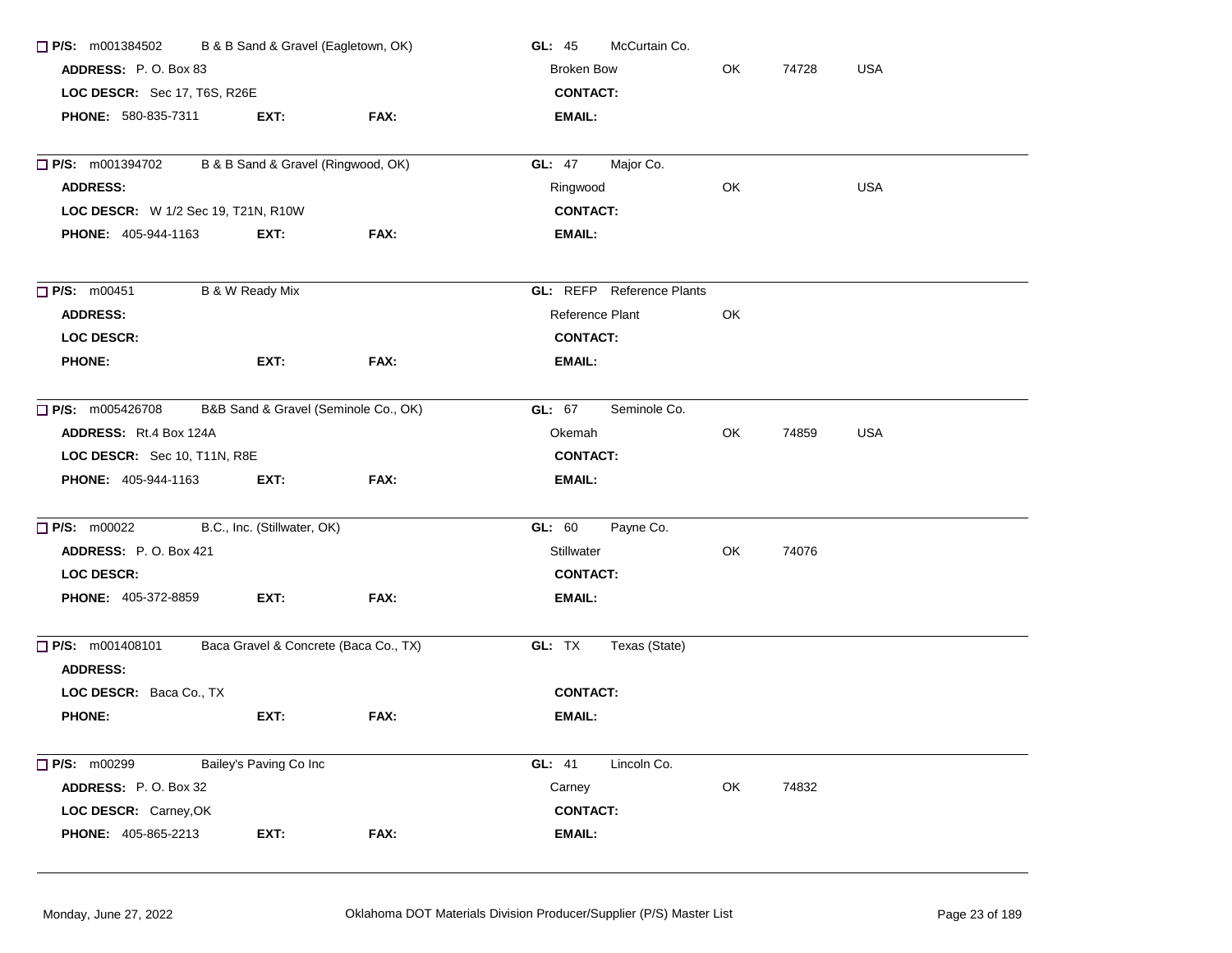| $\Box$ P/S: m00720                 | Ballou Construction (Salina, KS)                 |                     | GL: KS<br>Kansas                   |    |       |            |
|------------------------------------|--------------------------------------------------|---------------------|------------------------------------|----|-------|------------|
| <b>ADDRESS:</b>                    |                                                  |                     |                                    |    |       |            |
| <b>LOC DESCR:</b>                  |                                                  |                     | <b>CONTACT:</b>                    |    |       |            |
| <b>PHONE:</b>                      | EXT:                                             | FAX:                | <b>EMAIL:</b>                      |    |       |            |
| $\Box$ P/S: m005363505             | Baronet Ind., Inc. (Johnston Co., OK)            |                     | GL: 35<br>Johnston Co.             |    |       |            |
| ADDRESS: Sand & Gravel Div.        |                                                  | 11860 E. Egypt Road | Coleman                            | OK | 73432 | <b>USA</b> |
|                                    |                                                  |                     |                                    |    |       |            |
| LOC DESCR: NE 1/4 Sec 22, T4S, R8E |                                                  |                     | <b>CONTACT:</b>                    |    |       |            |
| <b>PHONE:</b>                      | EXT:                                             | FAX:                | EMAIL:                             |    |       |            |
| $\Box$ P/S: m00452                 | <b>Bartlesville Ready Mix</b>                    |                     | <b>GL:</b> REFP Reference Plants   |    |       |            |
| <b>ADDRESS:</b>                    |                                                  |                     | Reference Plant                    | OK |       |            |
| <b>LOC DESCR:</b>                  |                                                  |                     | <b>CONTACT:</b>                    |    |       |            |
| <b>PHONE:</b>                      | EXT:                                             | FAX:                | EMAIL:                             |    |       |            |
|                                    |                                                  |                     |                                    |    |       |            |
| <b>P/S:</b> m001417408             | Bartlesville Rock Quarry (Dewey, OK)             |                     | Washington Co.<br>GL: 74           |    |       |            |
| <b>ADDRESS:</b>                    |                                                  |                     |                                    |    |       |            |
|                                    | LOC DESCR: S 1/2 Sec 25 + 26, 27, T27N, R13E     |                     | <b>CONTACT:</b>                    |    |       |            |
| <b>PHONE:</b>                      | EXT:                                             | FAX:                | <b>EMAIL:</b>                      |    |       |            |
| $\Box$ P/S: m00023                 | Beacon Signs (Prague, OK)                        |                     | Le Flore Co.<br>GL: 40             |    |       |            |
| ADDRESS: 811 Jim Thorpe Blvd.      |                                                  |                     | Prague                             | OK | 74864 |            |
| <b>LOC DESCR:</b>                  |                                                  |                     | <b>CONTACT:</b>                    |    |       |            |
| PHONE: 405-567-3918                | EXT:                                             | FAX:                | EMAIL:                             |    |       |            |
|                                    |                                                  |                     |                                    |    |       |            |
| $\Box$ P/S: m00423                 | Becco Contractors Inc (Tulsa, OK)                |                     | GL: 72<br>Tulsa Co.                |    |       |            |
| <b>ADDRESS: P.O. Box 9159</b>      |                                                  |                     | Tulsa                              | OK | 74157 |            |
| <b>LOC DESCR:</b>                  |                                                  |                     | <b>CONTACT:</b>                    |    |       |            |
| <b>PHONE:</b>                      | EXT:                                             | FAX:                | EMAIL:                             |    |       |            |
| $\Box$ P/S: m01176                 | Becco Contractors RCA (Contract 170205 Only)     |                     | GL: 59<br>Pawnee Co.               |    |       |            |
| <b>ADDRESS: P.O. BOX 9159</b>      |                                                  |                     | Tulsa                              | OK | 74157 | USA        |
|                                    | LOC DESCR: 13737 E. 46th Street North, Tulsa, OK |                     | <b>CONTACT:</b> William E. Smith   |    |       |            |
| PHONE: 918-445-2684                | EXT:                                             | FAX:                | <b>EMAIL:</b> edfittofly@yahoo.com |    |       |            |
|                                    |                                                  |                     |                                    |    |       |            |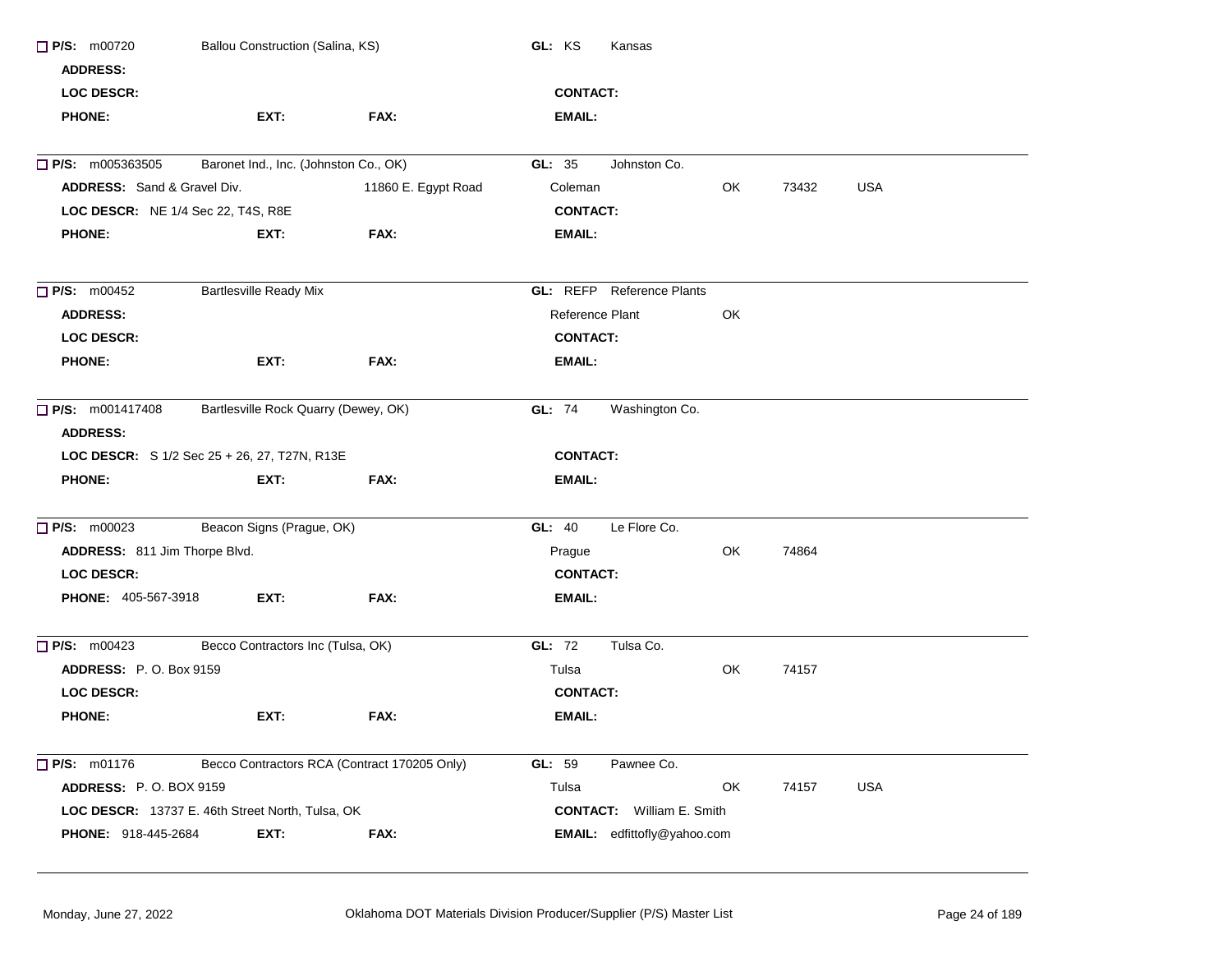| $\Box$ P/S: m00024                              | Bee-Line Traffic Control (Tulsa, OK) |                                        | GL: 72<br>Tulsa Co.              |     |       |            |  |
|-------------------------------------------------|--------------------------------------|----------------------------------------|----------------------------------|-----|-------|------------|--|
| <b>ADDRESS: 747 North Utical</b>                |                                      |                                        | OK<br>Tulsa<br>74110             |     |       |            |  |
| <b>LOC DESCR:</b>                               |                                      |                                        | <b>CONTACT:</b>                  |     |       |            |  |
| <b>PHONE: 918-584-3636</b>                      | EXT:                                 | FAX:                                   | <b>EMAIL:</b>                    |     |       |            |  |
| $\Box$ P/S: m00453                              | Behne Const. Concrete                |                                        | <b>GL: REFP</b> Reference Plants |     |       |            |  |
| <b>ADDRESS:</b>                                 |                                      |                                        | Reference Plant                  | OK  |       |            |  |
| <b>LOC DESCR:</b>                               |                                      |                                        | <b>CONTACT:</b>                  |     |       |            |  |
| <b>PHONE:</b>                                   | EXT:                                 | FAX:                                   | <b>EMAIL:</b>                    |     |       |            |  |
| $\Box$ P/S: m00424                              |                                      | Behne Construction Co Inc (Guymon, OK) | GL: 70<br>Texas Co.              |     |       |            |  |
| ADDRESS: P.O. Box 981                           |                                      |                                        | Guymon                           | OK  | 73942 |            |  |
| <b>LOC DESCR:</b>                               |                                      |                                        | <b>CONTACT:</b>                  |     |       |            |  |
| PHONE: 580-338-3443                             | EXT:                                 | FAX:                                   | <b>EMAIL:</b>                    |     |       |            |  |
| $\Box$ P/S: m00684                              | Belden Wire and Cable Co.            |                                        | GL: IN<br>Indiana                |     |       |            |  |
| ADDRESS: 2200 US Highway 27S                    |                                      |                                        | Richmond                         | IN  | 47374 |            |  |
| <b>LOC DESCR:</b>                               |                                      |                                        | <b>CONTACT:</b>                  |     |       |            |  |
| PHONE: 765-983-5200                             | EXT:                                 | FAX:                                   | <b>EMAIL:</b>                    |     |       |            |  |
| $\Box$ P/S: m00425                              | Belk Bridge Inc (Roland, OK)         |                                        | GL: 68<br>Sequoyah Co.           |     |       |            |  |
| ADDRESS: P.O. Box 993                           |                                      |                                        | Roland                           | OK. | 74954 |            |  |
| <b>LOC DESCR:</b>                               |                                      |                                        | <b>CONTACT:</b>                  |     |       |            |  |
| <b>PHONE:</b>                                   | EXT:                                 | FAX:                                   | <b>EMAIL:</b>                    |     |       |            |  |
| $\Box$ P/S: m001467402                          | Bellco #6 (Bartlesville, OK)         |                                        | GL: 74<br>Washington Co.         |     |       |            |  |
| <b>ADDRESS: 403130 West 1900 Rd.</b>            |                                      |                                        | Bartlesville                     | OK  | 74006 | <b>USA</b> |  |
| LOC DESCR: Sec 23, T27N, R13E                   |                                      |                                        | <b>CONTACT:</b>                  |     |       |            |  |
| PHONE: 918-333-0490                             | EXT:                                 | FAX:                                   | <b>EMAIL:</b>                    |     |       |            |  |
| □ P/S: m001457407<br><b>ADDRESS:</b>            | Bellco #7 (Dewey, OK)                |                                        | GL: 74<br>Washington Co.         |     |       |            |  |
| LOC DESCR: NW1/4 of SW1/4 of Sec 23, T27N, R13E |                                      |                                        | <b>CONTACT:</b>                  |     |       |            |  |
| <b>PHONE:</b>                                   |                                      | FAX:                                   |                                  |     |       |            |  |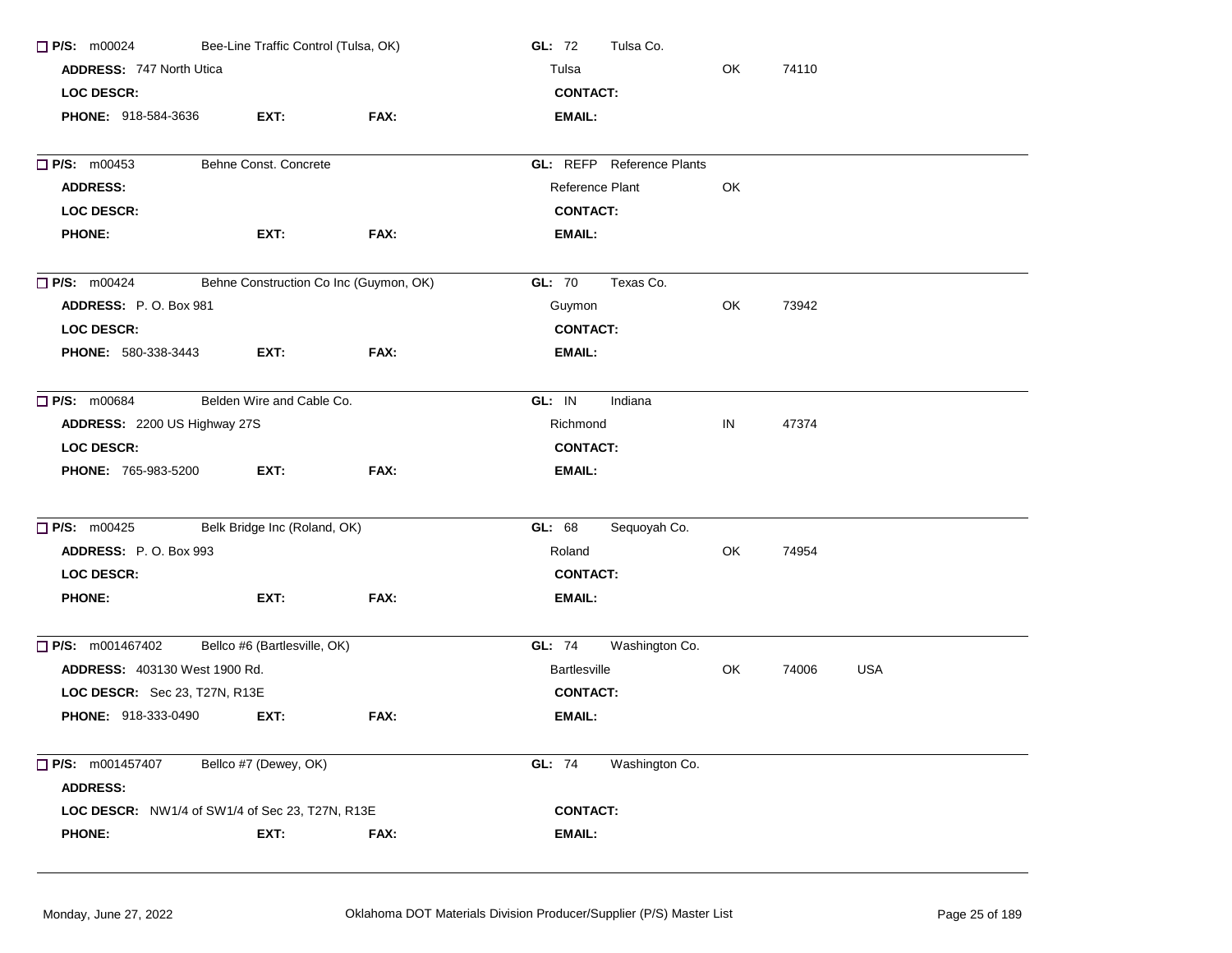| $\Box$ P/S: m001447404                       | Bellco (Dewey, OK)                        |                                          | Washington Co.<br><b>GL: 74</b>  |           |       |            |  |  |  |  |
|----------------------------------------------|-------------------------------------------|------------------------------------------|----------------------------------|-----------|-------|------------|--|--|--|--|
| <b>ADDRESS:</b>                              |                                           |                                          |                                  |           |       |            |  |  |  |  |
| LOC DESCR: SW 1/4 Sec 25, T27N, R13E         |                                           |                                          | <b>CONTACT:</b>                  |           |       |            |  |  |  |  |
| <b>PHONE:</b>                                | EXT:                                      | FAX:                                     | EMAIL:                           |           |       |            |  |  |  |  |
| $\Box$ P/S: m00426                           |                                           | Bellco Materials Inc (now APAC-Oklahoma) | <b>GL: REFP</b> Reference Plants |           |       |            |  |  |  |  |
| <b>ADDRESS:</b>                              |                                           |                                          | Reference Plant                  | OK        |       |            |  |  |  |  |
| <b>LOC DESCR:</b>                            |                                           |                                          | <b>CONTACT:</b>                  |           |       |            |  |  |  |  |
| <b>PHONE:</b>                                | EXT:                                      | FAX:                                     | <b>EMAIL:</b>                    |           |       |            |  |  |  |  |
| $\Box$ P/S: m00427                           | Bemis Construction Inc (Wheatland, OK)    |                                          | Oklahoma Co.<br>GL: 55           |           |       |            |  |  |  |  |
| <b>ADDRESS: P.O. Box 117</b>                 |                                           |                                          | Wheatland                        | OK        | 73097 |            |  |  |  |  |
| <b>LOC DESCR:</b>                            |                                           |                                          | <b>CONTACT:</b>                  |           |       |            |  |  |  |  |
| <b>PHONE: 405-686-1117</b>                   | EXT:                                      | FAX:                                     | <b>EMAIL:</b>                    |           |       |            |  |  |  |  |
| $\Box$ P/S: m00151797A<br><b>ADDRESS:</b>    | Benton County Stone (Gravette, AR)        |                                          | GL: AR<br>Arkansas               |           |       |            |  |  |  |  |
| LOC DESCR: Sec 36, T21N, R33W Benton Co., AR |                                           | <b>CONTACT:</b>                          |                                  |           |       |            |  |  |  |  |
| PHONE:                                       | EXT:                                      | FAX:                                     | EMAIL:                           |           |       |            |  |  |  |  |
| $\Box$ P/S: m001527907                       | Benton County Stone (Gravette, AR)        |                                          | GL: AR<br>Arkansas               |           |       |            |  |  |  |  |
| ADDRESS: P.O. BOX 949                        |                                           |                                          | Pryor                            | OK        | 74362 | <b>USA</b> |  |  |  |  |
| LOC DESCR: Sec 36, T21N R33W Benton Co., AR  |                                           |                                          | <b>CONTACT:</b>                  |           |       |            |  |  |  |  |
| <b>PHONE: 479-298-3522</b>                   | EXT:                                      | FAX:                                     | <b>EMAIL:</b>                    |           |       |            |  |  |  |  |
| $\Box$ P/S: m009240102                       | Benton County Stone, Inc. (Stillwell, OK) |                                          | GL: 01<br>Adair Co.              |           |       |            |  |  |  |  |
| ADDRESS: P.O. BOX 968                        |                                           |                                          | Pryor                            | OK        | 74362 | <b>USA</b> |  |  |  |  |
| LOC DESCR: Sec 9 & 10, T15N, R24E            |                                           |                                          | <b>CONTACT:</b>                  |           |       |            |  |  |  |  |
| <b>PHONE: 918-825-3370</b>                   | EXT:                                      | FAX:                                     | <b>EMAIL:</b>                    |           |       |            |  |  |  |  |
|                                              |                                           |                                          |                                  |           |       |            |  |  |  |  |
| $\Box$ P/S: m00690                           | Berk-Tek Electronics Cable/Nexans Co.     |                                          | GL: NC<br>North Carolina         |           |       |            |  |  |  |  |
| <b>ADDRESS: 600 S. Parker St.</b>            |                                           |                                          | Elm City                         | <b>NC</b> | 27822 | <b>USA</b> |  |  |  |  |
| <b>LOC DESCR:</b>                            |                                           |                                          | <b>CONTACT:</b>                  |           |       |            |  |  |  |  |
| PHONE: 252-236-4311                          | EXT:                                      | FAX:                                     | <b>EMAIL:</b>                    |           |       |            |  |  |  |  |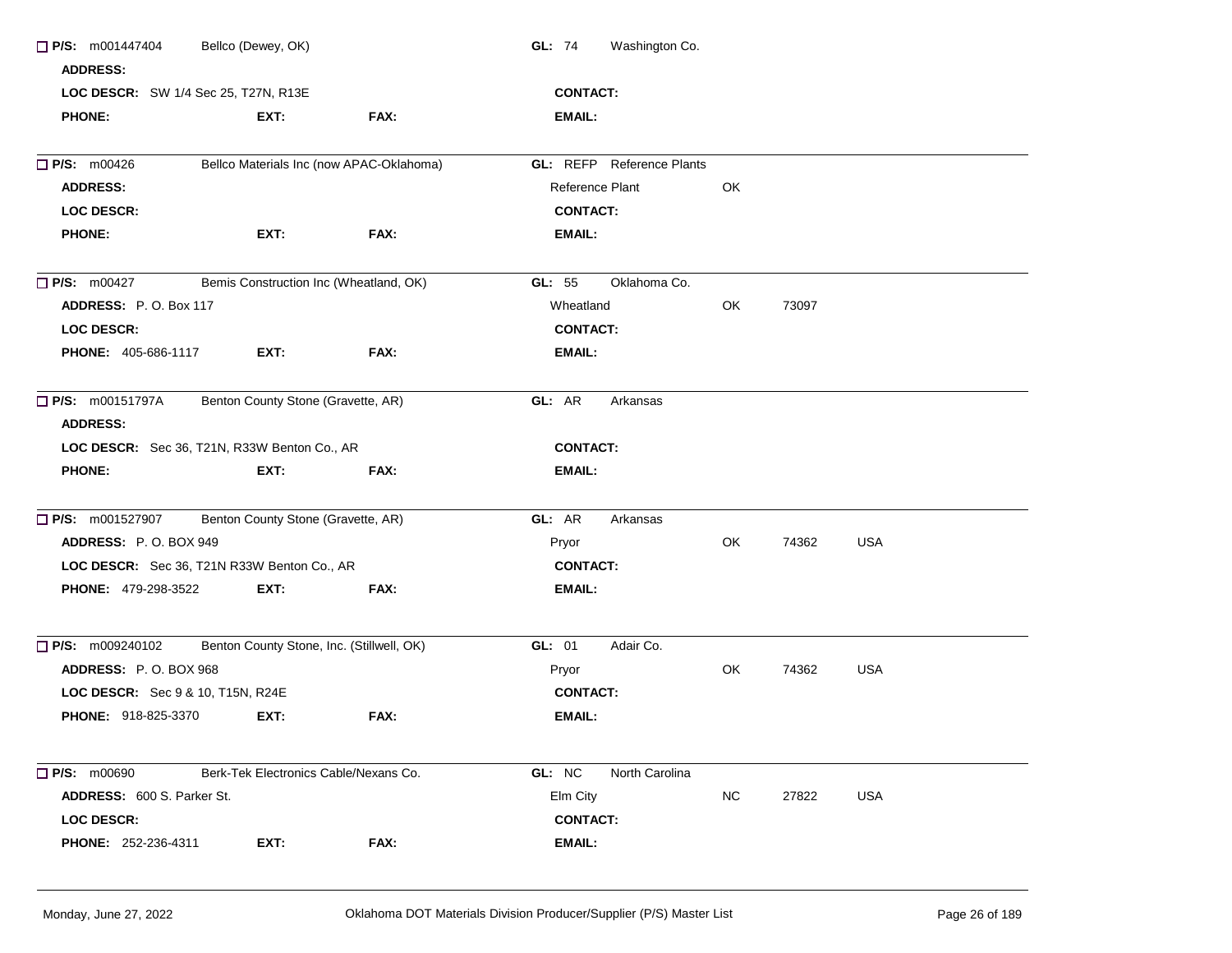| $\Box$ P/S: m00886                                             | Berry Global, Inc. (Polymer Group, Inc.) |                                        | GL: TN<br>Tennessee                                                                                                                                              |  |  |  |  |
|----------------------------------------------------------------|------------------------------------------|----------------------------------------|------------------------------------------------------------------------------------------------------------------------------------------------------------------|--|--|--|--|
| ADDRESS: 70 Old Hickory Blvd.                                  |                                          |                                        | Old Hickory<br><b>USA</b><br>TN<br>37138                                                                                                                         |  |  |  |  |
| <b>LOC DESCR:</b>                                              |                                          |                                        | <b>CONTACT:</b> Brian H. Whitaker                                                                                                                                |  |  |  |  |
| <b>PHONE: 615-847-7000</b>                                     | EXT:                                     | FAX:                                   | <b>EMAIL:</b> BrianWhitaker@berryglobal.com, jwolf@cecinc.com<br>Alt. Contact #: 615-333-7797 (Janet Wolf with Civil & Environmental<br>Consultants, Inc. (CEC)) |  |  |  |  |
| P/S: m00300                                                    |                                          | Bexar Concrete Works (San Antonio, TX) | GL: TX<br>Texas (State)                                                                                                                                          |  |  |  |  |
| <b>ADDRESS: Box 700250</b>                                     |                                          |                                        | San Antonio<br>TX<br>78270                                                                                                                                       |  |  |  |  |
| <b>LOC DESCR:</b>                                              |                                          |                                        | <b>CONTACT:</b>                                                                                                                                                  |  |  |  |  |
| <b>PHONE:</b>                                                  | EXT:                                     | FAX:                                   | <b>EMAIL:</b>                                                                                                                                                    |  |  |  |  |
| $\Box$ P/S: m00815                                             | BG Chemical (Dallas, TX)                 |                                        | GL: TX<br>Texas (State)                                                                                                                                          |  |  |  |  |
| <b>ADDRESS: P.O. BOX 72005</b>                                 |                                          |                                        | <b>USA</b><br>Dallas<br>TX<br>75372                                                                                                                              |  |  |  |  |
| <b>LOC DESCR:</b>                                              |                                          |                                        | <b>CONTACT:</b> Mike G. Blanco                                                                                                                                   |  |  |  |  |
| <b>PHONE: 832-236-8018</b>                                     | EXT:                                     | FAX:                                   | <b>EMAIL:</b> mblanco@bgchemical.com                                                                                                                             |  |  |  |  |
| $\Box$ P/S: m001617806                                         | Big Creek Sand & Gravel (Sanford, TX)    |                                        | GL: TX<br>Texas (State)                                                                                                                                          |  |  |  |  |
| <b>ADDRESS:</b> P.O. BOX 3190                                  |                                          | 3300 S. Cedar St.                      | ТX<br>79008<br><b>USA</b><br>Borger                                                                                                                              |  |  |  |  |
| LOC DESCR: N/2 Sec 30, Block Y, A&B Survey, Hutchinson Co., TX |                                          |                                        | <b>CONTACT:</b> Charlie Harvey                                                                                                                                   |  |  |  |  |
| <b>PHONE: 806-273-7501</b>                                     | EXT:                                     | FAX: 806-273-7228                      | <b>EMAIL:</b> Website: bigcreeksg.com<br>Alt. Contact #: 806-886-1048                                                                                            |  |  |  |  |
| P/S: m001578009                                                | Bingham S & G (Baxter Springs, KS)       |                                        | GL: KS<br>Kansas                                                                                                                                                 |  |  |  |  |
| ADDRESS: P.O. Box 660                                          |                                          |                                        | <b>Baxter Springs</b><br>KS<br>66713-0660                                                                                                                        |  |  |  |  |
| LOC DESCR: Baxter Springs, KS                                  |                                          |                                        | <b>CONTACT:</b>                                                                                                                                                  |  |  |  |  |
| <b>PHONE: 620-679-9810</b>                                     | EXT:                                     | FAX:                                   | <b>EMAIL:</b>                                                                                                                                                    |  |  |  |  |
| P/S: m001547229<br><b>ADDRESS:</b>                             | Bingham S & G (Bixby, OK)                |                                        | GL: 72<br>Tulsa Co.                                                                                                                                              |  |  |  |  |
| LOC DESCR: Tulsa Co., OK                                       |                                          |                                        | <b>CONTACT:</b>                                                                                                                                                  |  |  |  |  |
| <b>PHONE:</b>                                                  | EXT:                                     | FAX:                                   | <b>EMAIL:</b>                                                                                                                                                    |  |  |  |  |
| $\Box$ P/S: m001587229<br><b>ADDRESS:</b>                      | Bingham S & G (Bixby, OK)                |                                        | GL: 72<br>Tulsa Co.                                                                                                                                              |  |  |  |  |
| LOC DESCR: Tusla Co., OK                                       |                                          |                                        | <b>CONTACT:</b>                                                                                                                                                  |  |  |  |  |
| <b>PHONE:</b>                                                  | EXT:                                     | FAX:                                   | <b>EMAIL:</b>                                                                                                                                                    |  |  |  |  |
|                                                                |                                          |                                        |                                                                                                                                                                  |  |  |  |  |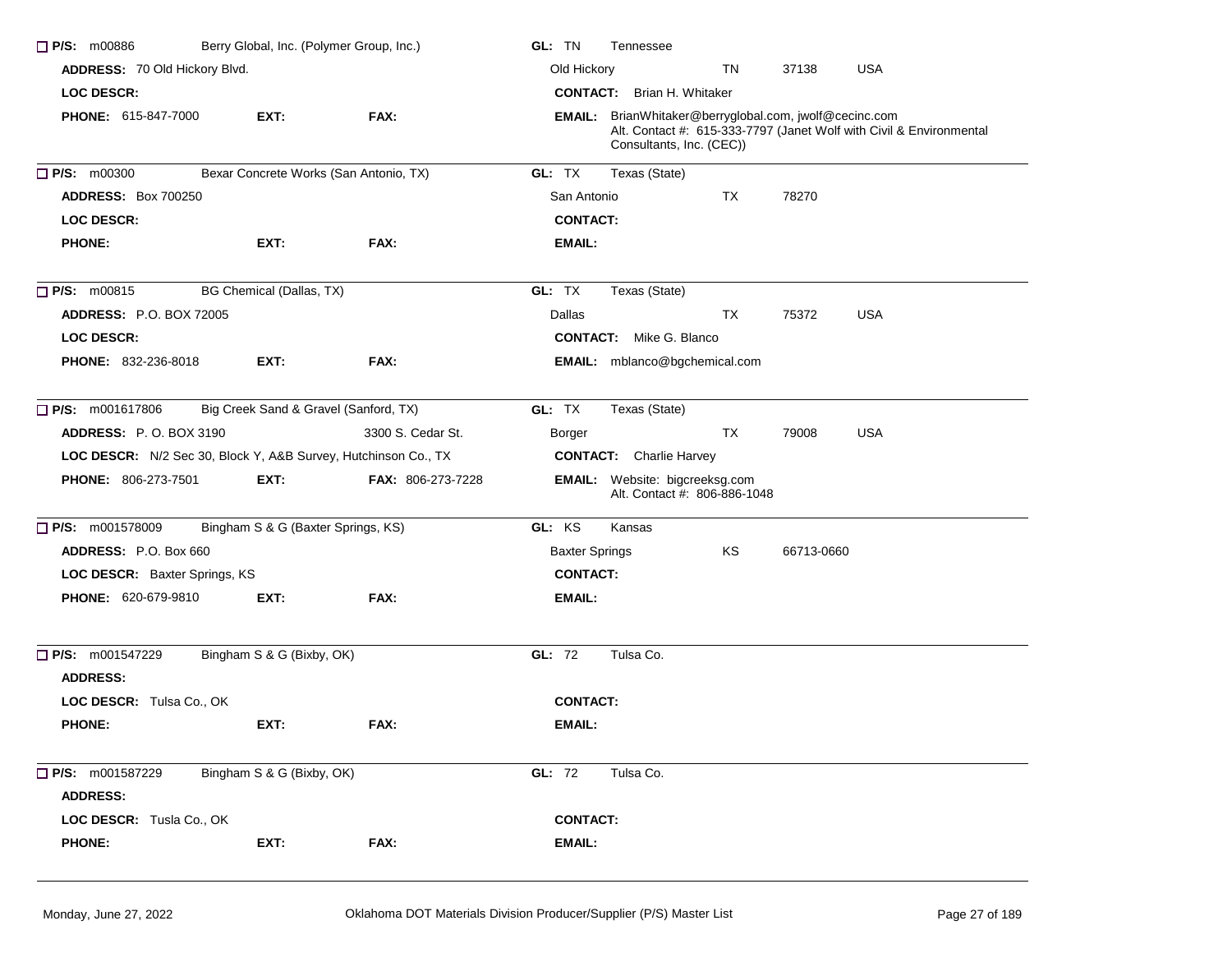| $\Box$ P/S: m001555804<br><b>ADDRESS:</b> | Bingham S & G (Miami, OK)         |                                                                          | GL: $58$            | Ottawa Co.                                                           |     |       |            |
|-------------------------------------------|-----------------------------------|--------------------------------------------------------------------------|---------------------|----------------------------------------------------------------------|-----|-------|------------|
| LOC DESCR: Ottawa Co., OK                 |                                   |                                                                          | <b>CONTACT:</b>     |                                                                      |     |       |            |
| <b>PHONE:</b>                             | EXT:                              | FAX:                                                                     | <b>EMAIL:</b>       |                                                                      |     |       |            |
| $\Box$ P/S: m001568012                    | Bingham S & G (Treece, KS)        |                                                                          | GL: KS              | Kansas                                                               |     |       |            |
| <b>ADDRESS:</b>                           |                                   |                                                                          |                     |                                                                      |     |       |            |
| LOC DESCR: Cherokee Co., KS               |                                   |                                                                          | <b>CONTACT:</b>     |                                                                      |     |       |            |
| <b>PHONE:</b>                             | EXT:                              | FAX:                                                                     | <b>EMAIL:</b>       |                                                                      |     |       |            |
| $\Box$ P/S: m00081                        | Bio-Clean Industries (Aurora, CO) |                                                                          | GL: CO              | Colorado                                                             |     |       |            |
| ADDRESS: 2280 S. Xanadu Way               |                                   | Suite 205                                                                | Aurora              |                                                                      | CO. | 80014 |            |
| <b>LOC DESCR:</b>                         |                                   |                                                                          | <b>CONTACT:</b>     |                                                                      |     |       |            |
| <b>PHONE:</b>                             | EXT:                              | FAX:                                                                     | <b>EMAIL:</b>       |                                                                      |     |       |            |
| $\Box$ P/S: m00082                        | Biotech. Prod. Inc. (OKC, OK)     |                                                                          | GL: 55              | Oklahoma Co.                                                         |     |       |            |
| <b>ADDRESS:</b> P. O. Box 82755           |                                   |                                                                          | Oklahoma City       |                                                                      | OK  |       |            |
| <b>LOC DESCR:</b>                         |                                   |                                                                          | <b>CONTACT:</b>     |                                                                      |     |       |            |
| <b>PHONE:</b>                             | EXT:                              | FAX:                                                                     | EMAIL:              |                                                                      |     |       |            |
| <b>P/S: m01097</b>                        | <b>Bison Asphalt</b>              |                                                                          | GL: 22              | Dewey Co.                                                            |     |       |            |
| <b>ADDRESS:</b>                           |                                   |                                                                          |                     |                                                                      |     |       |            |
| <b>LOC DESCR:</b>                         |                                   |                                                                          | <b>CONTACT:</b>     |                                                                      |     |       |            |
| <b>PHONE:</b>                             | EXT:                              | FAX:                                                                     | <b>EMAIL:</b>       |                                                                      |     |       |            |
| $\Box$ P/S: m008957409                    |                                   | Bison Matls Dewey Quarry (Bartlesville, OK)                              | <b>GL: 74</b>       | Washington Co.                                                       |     |       |            |
| ADDRESS: 278 County Road 2706             |                                   |                                                                          | <b>Bartlesville</b> |                                                                      | OK  | 74003 | USA        |
|                                           |                                   | LOC DESCR: NW/4 Sec 23, SW/4 Sec 25, 26, SE/4 Sec 27, (Contd. in Rmrks.) | <b>CONTACT:</b>     |                                                                      |     |       |            |
| PHONE: 918-336-2184                       | EXT:                              | FAX: 918-336-2183                                                        |                     | EMAIL: john@bisonmaterials.com<br>alternative phone $# 918-333-2266$ |     |       |            |
| $\Box$ P/S: m01156                        |                                   | Bison Matls Dewey Quarry (Contract 180023 Only)                          | GL: 74              | Washington Co.                                                       |     |       |            |
| ADDRESS: 1800 West 14th Street            |                                   |                                                                          | <b>Bartlesville</b> |                                                                      | OK  | 74003 | <b>USA</b> |
|                                           |                                   | LOC DESCR: NW/4 Sec 23, SW/4 Sec 25, 26, SE/4 Sec 27, (Contd. in Rmrks.) | <b>CONTACT:</b>     |                                                                      |     |       |            |
| <b>PHONE: 918-336-2184</b>                | EXT:                              | <b>FAX: 918-336-2183</b>                                                 |                     | EMAIL: john@bisonmaterials.com<br>alternative phone # 918-333-2266   |     |       |            |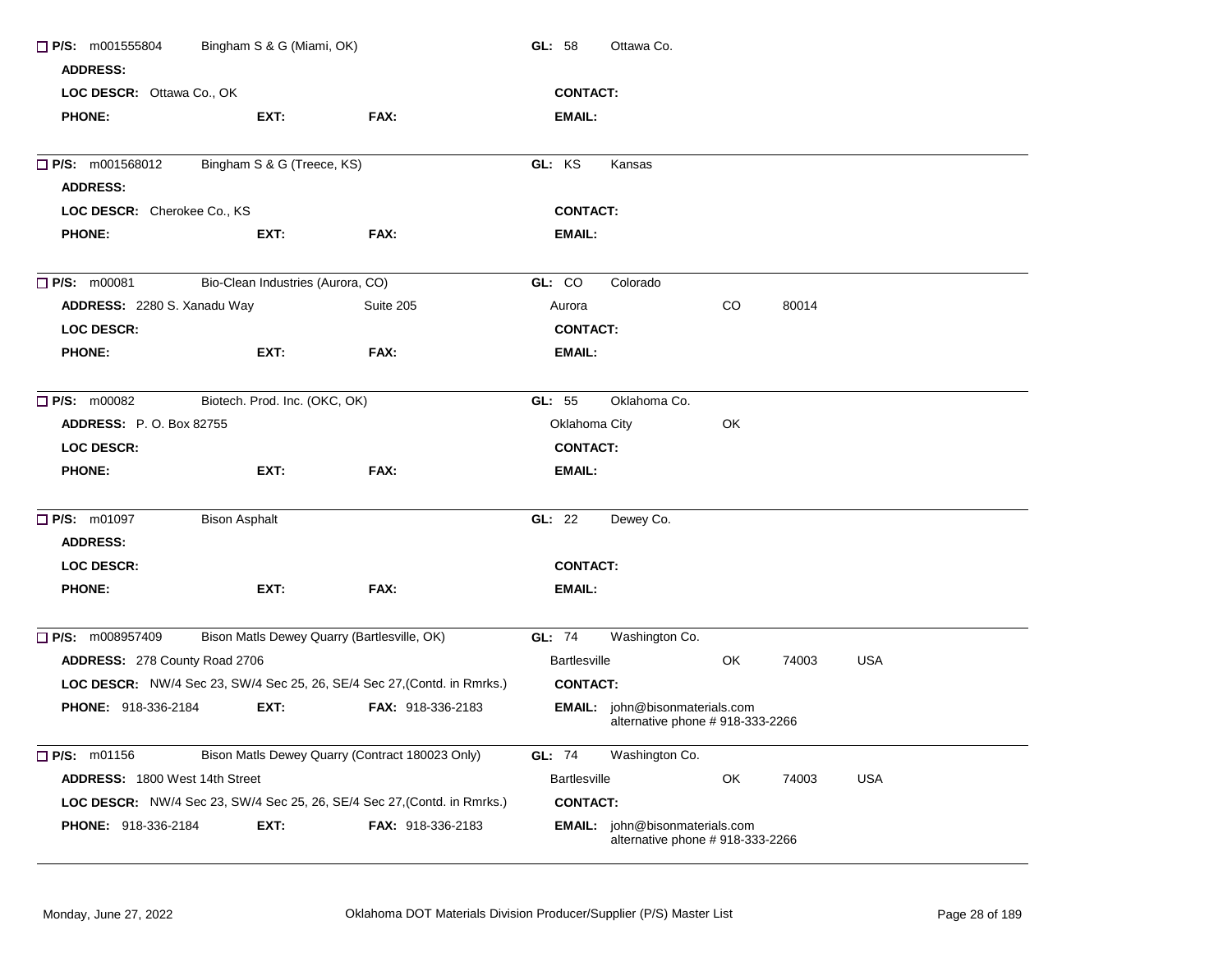| $\Box$ P/S: m01157                                                              |                                                                          | Bison Matls Dewey Quarry (Contract 180151 Only)                          | GL: 74              | Washington Co.                                                                      |     |       |            |
|---------------------------------------------------------------------------------|--------------------------------------------------------------------------|--------------------------------------------------------------------------|---------------------|-------------------------------------------------------------------------------------|-----|-------|------------|
| <b>ADDRESS: 1800 West 14th Street</b>                                           |                                                                          |                                                                          | <b>Bartlesville</b> |                                                                                     | OK  | 74003 | <b>USA</b> |
|                                                                                 |                                                                          | LOC DESCR: NW/4 Sec 23, SW/4 Sec 25, 26, SE/4 Sec 27, (Contd. in Rmrks.) | <b>CONTACT:</b>     |                                                                                     |     |       |            |
| <b>PHONE: 918-336-2184</b>                                                      | EXT:                                                                     | <b>FAX: 918-336-2183</b>                                                 |                     | <b>EMAIL:</b> john@bisonmaterials.com<br>alternative phone # 918-333-2266           |     |       |            |
| $\Box$ P/S: m01155                                                              |                                                                          | Bison Matls Dewey Quarry (Contract 180230 Only)                          | GL: 74              | Washington Co.                                                                      |     |       |            |
| <b>ADDRESS: 1800 West 14th Street</b>                                           |                                                                          |                                                                          | <b>Bartlesville</b> |                                                                                     | OK  | 74003 | <b>USA</b> |
| <b>LOC DESCR:</b> NW/4 Sec 23, SW/4 Sec 25, 26, SE/4 Sec 27, (Contd. in Rmrks.) |                                                                          |                                                                          | <b>CONTACT:</b>     |                                                                                     |     |       |            |
| <b>PHONE: 918-336-2184</b>                                                      | EXT.                                                                     | <b>FAX: 918-336-2183</b>                                                 |                     | <b>EMAIL:</b> john@bisonmaterials.com<br>alternative phone # 918-333-2266           |     |       |            |
| $\Box$ P/S: m01245                                                              |                                                                          | Bison Matls Dewey Quarry (Contract 190376 Only)                          | GL: N/A             | Not Applicable                                                                      |     |       |            |
| <b>ADDRESS: 1800 West 14th Street</b>                                           |                                                                          |                                                                          | <b>Bartlesvile</b>  |                                                                                     | OK  | 74003 | <b>USA</b> |
|                                                                                 | LOC DESCR: NW/4 Sec 23, SW/4 Sec 25, 26, SE/4 Sec 27, (Contd. in Rmrks.) | <b>CONTACT:</b>                                                          |                     |                                                                                     |     |       |            |
| <b>PHONE: 918-336-2184</b>                                                      | EXT:                                                                     | <b>FAX: 918-336-2183</b>                                                 |                     | <b>EMAIL:</b> john@bisonmaterials.com<br>alternative phone #918-333-2266            |     |       |            |
| P/S: m012387410                                                                 |                                                                          | Bison Matls. Hogshooter Quarry (Bartlesville, OK)                        | <b>GL: 74</b>       | Washington Co.                                                                      |     |       |            |
| ADDRESS: 278 County Road 2706                                                   |                                                                          |                                                                          | <b>Bartlesville</b> |                                                                                     | OK. | 74003 | <b>USA</b> |
|                                                                                 |                                                                          | LOC DESCR: Secs 9 & 16 Washington Co., Sec 10 Nowata Co., T26N, R14E     |                     | <b>CONTACT:</b> John Hourigan                                                       |     |       |            |
| <b>PHONE: 918-333-2266</b>                                                      | EXT:                                                                     | <b>FAX: 918-336-2183</b>                                                 |                     | <b>EMAIL:</b> john@bisonmaterials.com                                               |     |       |            |
| $\Box$ P/S: m009401301                                                          | Black Mesa Sand, LLC (Boise City, OK)                                    |                                                                          | GL: 13              | Cimarron Co.                                                                        |     |       |            |
| <b>ADDRESS:</b> 1304 Out of Bounds Drive                                        |                                                                          |                                                                          | Muskogee            |                                                                                     | OK  | 74403 | <b>USA</b> |
| LOC DESCR: Sec. 9, T5N, R4E                                                     |                                                                          |                                                                          |                     | <b>CONTACT:</b> Brent Baker                                                         |     |       |            |
| <b>PHONE: 580-977-4431</b>                                                      | EXT:                                                                     | FAX:                                                                     |                     | <b>EMAIL:</b> gravelgrinders4@gmail.com                                             |     |       |            |
| $\Box$ P/S: m01043-02                                                           | Blacklidge Emulsions, Inc. (Fairfield, TX)                               |                                                                          | GL: TX              | Texas (State)                                                                       |     |       |            |
| ADDRESS: 180 County Road 946                                                    |                                                                          |                                                                          | Fairfield           |                                                                                     | TX  | 75840 | <b>USA</b> |
| <b>LOC DESCR:</b>                                                               |                                                                          |                                                                          |                     | <b>CONTACT:</b> Michelle Dronet                                                     |     |       |            |
| <b>PHONE: 903-915-2524</b>                                                      | EXT:                                                                     | FAX:                                                                     |                     | EMAIL: mdronet@blacklidge.com                                                       |     |       |            |
| $P/S:$ m01043                                                                   | Blacklidge Emulsions, Inc. (Gulfport, MS)                                |                                                                          | GL: MS              | Mississippi                                                                         |     |       |            |
| ADDRESS: 11030 Reichold Road                                                    |                                                                          |                                                                          | Gulfport            |                                                                                     | МS  | 39503 | <b>USA</b> |
| LOC DESCR:                                                                      |                                                                          |                                                                          |                     | <b>CONTACT:</b> Michelle Dronet                                                     |     |       |            |
| PHONE: 228-896-7623                                                             | EXT:                                                                     | FAX: 228-896-6156                                                        |                     | <b>EMAIL:</b> mdronet@be-inc.com,<br>klewis1@be-inc.com,<br>tmcphail@blacklidge.com |     |       |            |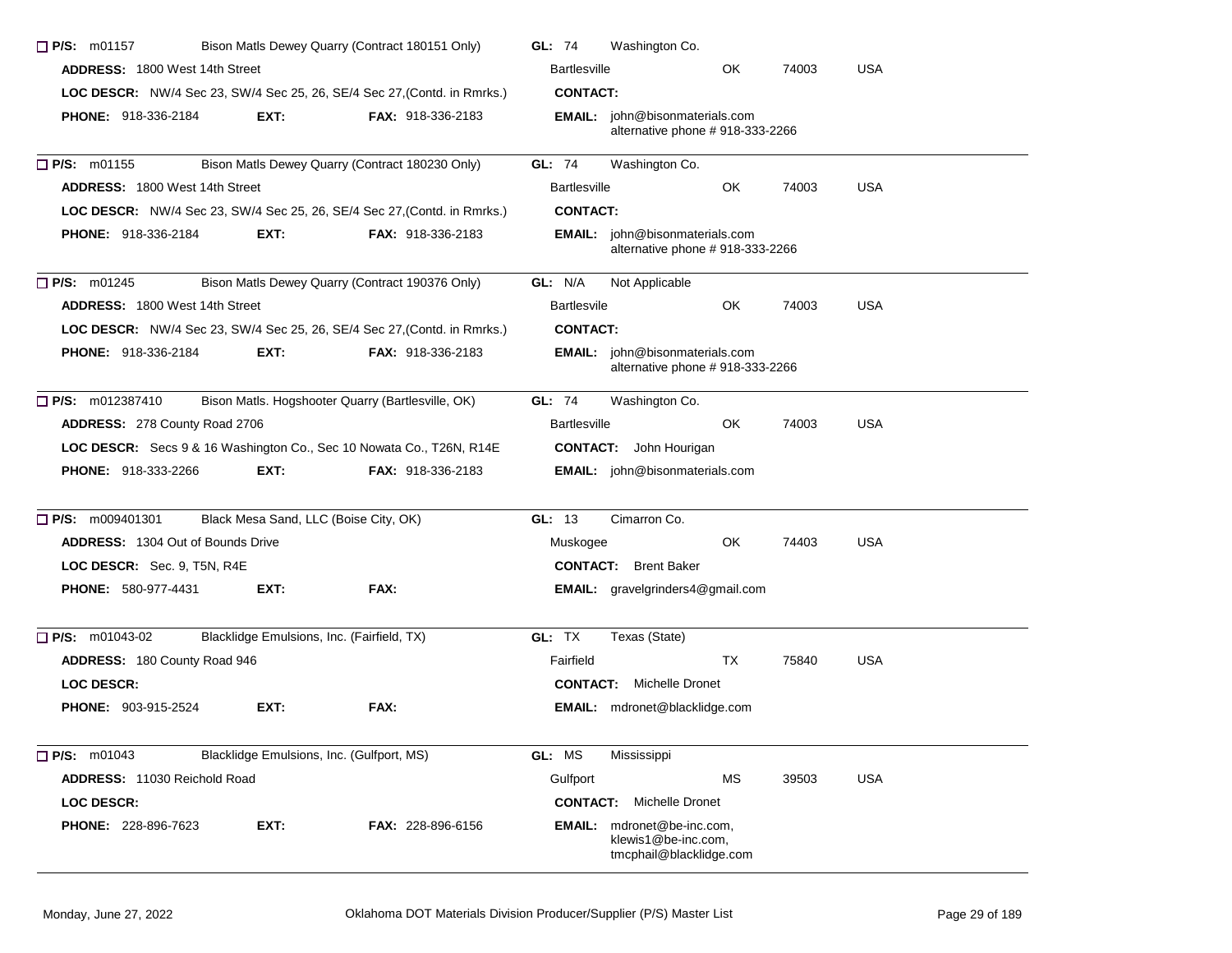| $\Box$ P/S: m009195810              |                                 | Blevins Asphalt Const. Co. (Ottawa Co., OK)       | Ottawa Co.<br>GL: 58                                                             |  |
|-------------------------------------|---------------------------------|---------------------------------------------------|----------------------------------------------------------------------------------|--|
| ADDRESS: PO Box 230                 |                                 |                                                   | Mt. Vernon<br>MO.<br>65712                                                       |  |
| LOC DESCR: Sec. 25, T29N, R22E      |                                 |                                                   | <b>CONTACT:</b>                                                                  |  |
| <b>PHONE: 417-466-3758</b>          | EXT:                            | <b>FAX: 417-466-7914</b>                          | EMAIL:                                                                           |  |
| $\Box$ P/S: m00454                  | <b>Block Concrete</b>           |                                                   | <b>GL: REFP</b> Reference Plants                                                 |  |
| <b>ADDRESS:</b>                     |                                 |                                                   | Reference Plant<br>OK                                                            |  |
| <b>LOC DESCR:</b>                   |                                 |                                                   | <b>CONTACT:</b>                                                                  |  |
| <b>PHONE:</b>                       | EXT:                            | FAX:                                              | EMAIL:                                                                           |  |
| $\Box$ P/S: m00939                  |                                 | Block Heavy and Highway Products (Valparaiso, IN) | GL: IN<br>Indiana                                                                |  |
| <b>ADDRESS: 4201 Montdale Drive</b> |                                 |                                                   | IN<br>46383<br>Valparaiso                                                        |  |
| <b>LOC DESCR:</b>                   |                                 |                                                   | <b>CONTACT:</b> Carl Singer                                                      |  |
| <b>PHONE: 219-476-4106</b>          | EXT:                            | FAX: 219-476-1607                                 | EMAIL: CSINGER@WGBLOCK.COM                                                       |  |
| $\Box$ P/S: m00908                  | <b>Blue Valley Chemical LLC</b> |                                                   | GL: KS<br>Kansas                                                                 |  |
| <b>ADDRESS: 5423 W. 131st</b>       |                                 |                                                   | Overland Park<br>ΚS<br>66209                                                     |  |
| <b>LOC DESCR:</b>                   |                                 |                                                   | <b>CONTACT:</b>                                                                  |  |
| <b>PHONE:</b>                       | EXT:                            | FAX:                                              | EMAIL:                                                                           |  |
| $\Box$ P/S: m012464009              |                                 | BlueBird Const. Sand & Gravel (Shady Point, OK)   | Le Flore Co.<br>GL: 40                                                           |  |
| <b>ADDRESS: P.O. BOX 195</b>        |                                 |                                                   | <b>USA</b><br>Shady Point<br>OK<br>74956                                         |  |
| LOC DESCR: Secs 7 & 8, T7N, R24E    |                                 |                                                   | <b>CONTACT:</b> Tommy Caldwell                                                   |  |
| PHONE: 918-647-4058                 | EXT:                            | FAX:                                              | <b>EMAIL:</b> tcaldwell@bluebirdstone.com<br>Alt. Contact #: 918-658-8947 (Cell) |  |
| $\Box$ P/S: m001591202              | Bluff Materials (Hugo, OK)      |                                                   | Choctaw Co.<br>GL: 12                                                            |  |
| <b>ADDRESS:</b>                     |                                 |                                                   |                                                                                  |  |
| LOC DESCR: Sec 19, T7S, R16E        |                                 |                                                   | <b>CONTACT:</b>                                                                  |  |
| <b>PHONE:</b>                       | EXT:                            | FAX:                                              | <b>EMAIL:</b>                                                                    |  |
| $\Box$ P/S: m00899                  | Bollenbach Concrete Inc.        |                                                   | <b>GL:</b> REFP Reference Plants                                                 |  |
| ADDRESS: 517 N. 3rd                 |                                 |                                                   | Kingfisher<br>OK<br><b>USA</b><br>73750                                          |  |
| <b>LOC DESCR:</b>                   |                                 |                                                   | <b>CONTACT:</b>                                                                  |  |
| <b>PHONE:</b>                       | EXT:                            | FAX:                                              | EMAIL:                                                                           |  |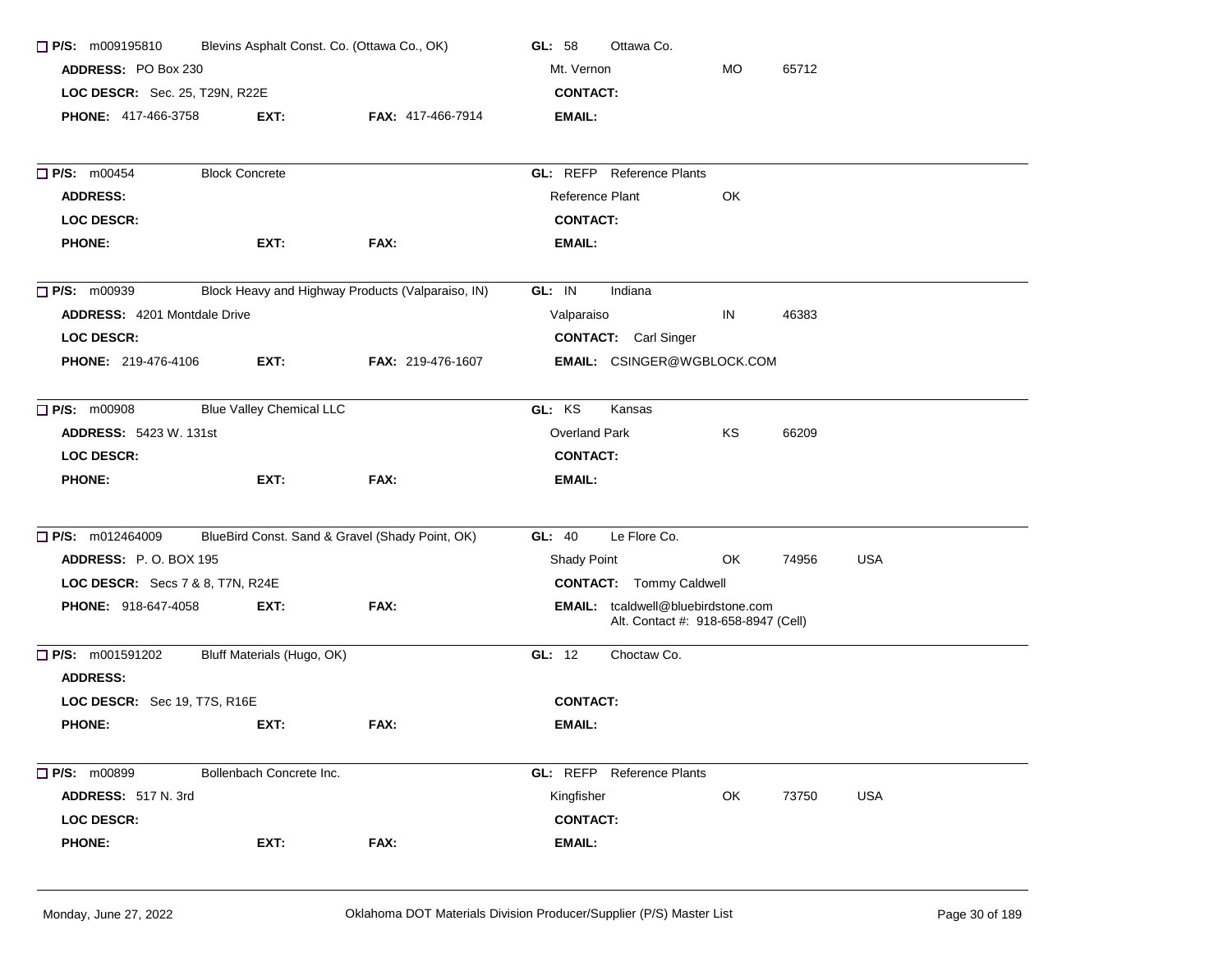| $\Box$ P/S: m01206                          | BoMetals, Inc. (Carrollton, GA)              |                          | GL: GA<br>Georgia                                                                                                                                 |
|---------------------------------------------|----------------------------------------------|--------------------------|---------------------------------------------------------------------------------------------------------------------------------------------------|
| <b>ADDRESS: 141 Hammond Street</b>          |                                              |                          | Carrollton<br><b>USA</b><br>GA<br>30117                                                                                                           |
| LOC DESCR:                                  |                                              |                          | <b>CONTACT:</b> Matt Nicholas                                                                                                                     |
| <b>PHONE: 800-862-4835</b>                  | EXT:                                         | <b>FAX: 770-832-2095</b> | <b>EMAIL:</b> mnicholas@dowelbarsbaskets.com, andrew@bometals.com<br>Alt. Contact #: 205-247-6025 (Matt Nicholas), 678-205-7813 (Andrew<br>Rambo) |
| P/S: m01081                                 | Bona US                                      |                          | GL: NC<br>North Carolina                                                                                                                          |
| <b>ADDRESS: 4275 Corporate Center Drive</b> |                                              |                          | NC.<br>28110-1314 USA<br>Monroe                                                                                                                   |
| <b>LOC DESCR:</b>                           |                                              |                          | <b>CONTACT:</b> Lisa King                                                                                                                         |
| <b>PHONE: 877-289-2662</b>                  | EXT:                                         | FAX:                     | <b>EMAIL:</b> Website: http://www.bona.com                                                                                                        |
| $\Box$ P/S: m00025                          | Bonita Ellis Const. (Chickasha, OK)          |                          | Grady Co.<br>GL: $26$                                                                                                                             |
| <b>ADDRESS:</b> P.O. Box 1564               |                                              |                          | OK<br>Chickasha<br>73023                                                                                                                          |
| <b>LOC DESCR:</b>                           |                                              |                          | <b>CONTACT:</b>                                                                                                                                   |
| <b>PHONE: 405-222-2421</b>                  | EXT:                                         | FAX:                     | <b>EMAIL:</b>                                                                                                                                     |
| $\Box$ P/S: m001600703                      | Boorhem-Fields (Yuba, OK)                    |                          | GL: 07<br>Bryan Co.                                                                                                                               |
| <b>ADDRESS:</b>                             |                                              |                          |                                                                                                                                                   |
| <b>LOC DESCR:</b> N 1/2 Sec 15, T9S, R10E   |                                              |                          | <b>CONTACT:</b>                                                                                                                                   |
| <b>PHONE:</b>                               | EXT:                                         | FAX:                     | EMAIL:                                                                                                                                            |
| <b>P/S: m00554</b>                          | Boorhem-Fields Asphalt                       |                          | <b>GL: REFP</b> Reference Plants                                                                                                                  |
| <b>ADDRESS:</b>                             |                                              |                          | Reference Plant<br>OK                                                                                                                             |
| <b>LOC DESCR:</b>                           |                                              |                          | <b>CONTACT:</b>                                                                                                                                   |
| <b>PHONE:</b>                               | EXT:                                         | FAX:                     | <b>EMAIL:</b>                                                                                                                                     |
| $\Box$ P/S: m00413                          | Boral Material Tech Inc (San Antonio, TX)    |                          | GL: TX<br>Texas (State)                                                                                                                           |
| ADDRESS: 45 Northeast Loop 410              |                                              | Suite 700                | TX<br>78216<br>San Antonio                                                                                                                        |
| <b>LOC DESCR:</b>                           |                                              |                          | <b>CONTACT:</b><br>Melissa Garcia                                                                                                                 |
| <b>PHONE: 210-349-4069</b>                  | <b>EXT: 146</b>                              | FAX:                     | <b>EMAIL:</b>                                                                                                                                     |
| $\Box$ P/S: m01019                          | Boral Materials & Big Brown in Fairfield, TX |                          | GL: TX<br>Texas (State)                                                                                                                           |
| ADDRESS: 45 Northeast Loop 410, Suite 700   |                                              |                          | TX<br><b>USA</b><br>San Antonio<br>78216                                                                                                          |
| LOC DESCR:                                  |                                              |                          | <b>CONTACT:</b><br>Pamela Flynn                                                                                                                   |
| <b>PHONE:</b>                               | EXT:                                         | FAX:                     | <b>EMAIL:</b>                                                                                                                                     |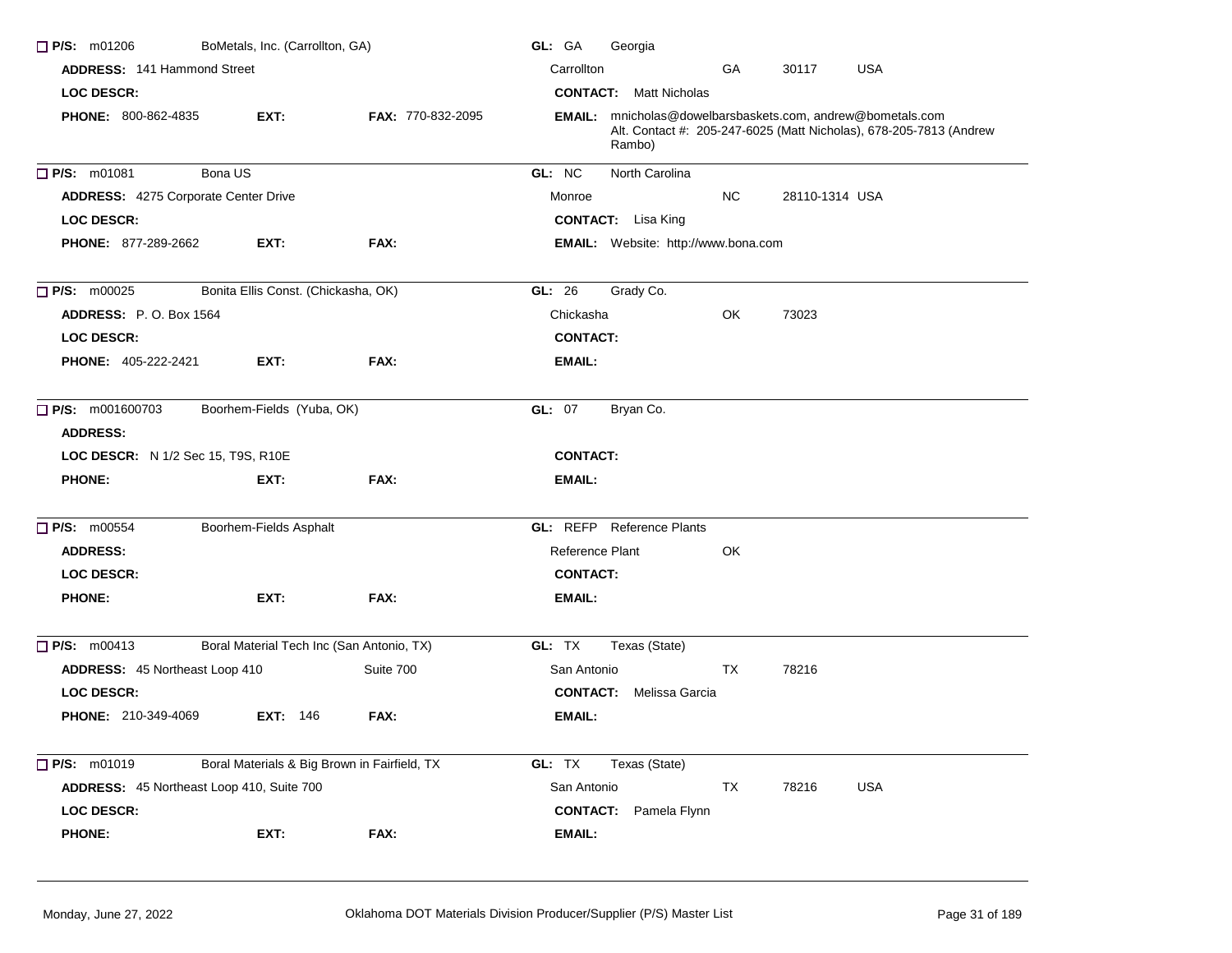| P/S: m00594                                           |                                         | Boral Materials & Monticello in Mt. Pleasant, TX  | GL: TX          | Texas (State)                                                                                                                       |    |        |                                                                       |
|-------------------------------------------------------|-----------------------------------------|---------------------------------------------------|-----------------|-------------------------------------------------------------------------------------------------------------------------------------|----|--------|-----------------------------------------------------------------------|
| <b>ADDRESS: 45 Northeast Loop 410</b>                 |                                         | Suite 700                                         | San Antonio     |                                                                                                                                     | TX | 78216  | <b>USA</b>                                                            |
| <b>LOC DESCR:</b>                                     |                                         |                                                   |                 | <b>CONTACT:</b> Melissa Garcia                                                                                                      |    |        |                                                                       |
| PHONE: 210-349-4069                                   | EXT:                                    | <b>FAX: 210-349-8512</b>                          |                 | <b>EMAIL:</b> Melissa.Garcia@boral.com<br>Website: www.boralamerica.com/fly-ash<br>Alt. Contact #: 210-241-1595, Ext. 7199 (Mobile) |    |        |                                                                       |
| $\Box$ P/S: m011973401                                | Border Sands (Terral, OK)               |                                                   | GL: $34$        | Jefferson Co.                                                                                                                       |    |        |                                                                       |
| <b>ADDRESS:</b> P.O. BOX 37                           |                                         |                                                   | Terral          |                                                                                                                                     | OK | 73569  | <b>USA</b>                                                            |
| LOC DESCR: S/2 Sec 20, T7S, R7W, N/2 Sec 29, T7S, R7W |                                         |                                                   |                 | <b>CONTACT:</b> Alexis Paul                                                                                                         |    |        |                                                                       |
| <b>PHONE: 940-366-2905</b>                            | EXT:                                    | FAX:                                              |                 | <b>EMAIL:</b> apaul@bordersands.com, Jtaurel@bordersands.com,<br>jsilva@sunerongroup.com<br>6460 (Julio Silva - Manager)            |    |        | Alt. Contact #: 214-707-1315 (Jacob Taurel - Plant Manager), 940-284- |
| P/S: m01159                                           | BOSTD America (Blackwell, OK)           |                                                   | GL: 36          | Kay Co.                                                                                                                             |    |        |                                                                       |
| ADDRESS: 510 N. 25th Street                           |                                         |                                                   | Blackwell       |                                                                                                                                     | OK | 74631  | <b>USA</b>                                                            |
| <b>LOC DESCR:</b>                                     |                                         |                                                   |                 | <b>CONTACT:</b> Jay Dailey                                                                                                          |    |        |                                                                       |
| <b>PHONE: 580-722-2100</b>                            | EXT:                                    | FAX:                                              |                 | <b>EMAIL:</b> jay@paceconsultinggrp.com<br>Alt. Contact #: 218-838-7552                                                             |    |        |                                                                       |
| P/S: m008785304                                       | Brakefield Equipment, Inc.              |                                                   | GL: $53$        | Nowata Co.                                                                                                                          |    |        |                                                                       |
| <b>ADDRESS: P.O. Box 225</b>                          |                                         |                                                   | Adair           |                                                                                                                                     | OK | 73105  | <b>USA</b>                                                            |
| <b>LOC DESCR:</b> Sec 16, T25N, R17E                  |                                         |                                                   | <b>CONTACT:</b> |                                                                                                                                     |    |        |                                                                       |
| <b>PHONE: 918-789-3142</b>                            | EXT:                                    | FAX:                                              | EMAIL:          |                                                                                                                                     |    |        |                                                                       |
| $\Box$ P/S: m012791803                                | Brakefield Equipment, Inc. (Vinita, OK) |                                                   | GL: 18          | Craig Co.                                                                                                                           |    |        |                                                                       |
| <b>ADDRESS: P.O. BOX 225</b>                          |                                         |                                                   | Adair           |                                                                                                                                     | OK | 74330  | <b>USA</b>                                                            |
| <b>LOC DESCR:</b> Sec. 32, T26N, R18E                 |                                         |                                                   |                 | <b>CONTACT:</b> Jim Brakefield                                                                                                      |    |        |                                                                       |
| <b>PHONE: 918-789-3142</b>                            | EXT:                                    | <b>FAX: 918-789-3152</b>                          |                 | <b>EMAIL:</b> hardrockmining@hughes.net<br>Alt. Contact #: 918-638-3142 (Cell)                                                      |    |        |                                                                       |
| <b>P/S: m00162CAN1</b>                                |                                         | Brechin Aggregates (AASHTO TP57 Micro-Deval Test) | GL: N/A         | Not Applicable                                                                                                                      |    |        |                                                                       |
| <b>ADDRESS: 1201 Wilson Ave.</b>                      |                                         |                                                   | Downsview       |                                                                                                                                     | ON | M3M1J8 | CAN                                                                   |
| LOC DESCR: Ontario, Canada                            |                                         |                                                   |                 | <b>CONTACT:</b> Steve Senior                                                                                                        |    |        |                                                                       |
| PHONE: 416-235-3743                                   | EXT:                                    | FAX: 416-235-4101                                 | <b>EMAIL:</b>   |                                                                                                                                     |    |        |                                                                       |
| $\Box$ P/S: m005277230                                | Brian Adair (Tulsa, OK)                 |                                                   | GL: 72          | Tulsa Co.                                                                                                                           |    |        |                                                                       |
| ADDRESS: 15300 Tiger Switch Rd.                       |                                         |                                                   | Tulsa           |                                                                                                                                     | OK | 74116  | <b>USA</b>                                                            |
| LOC DESCR: SW 1/4 Sec 13, NE 1/4 Sec 23, T19N, R11E   |                                         |                                                   | <b>CONTACT:</b> |                                                                                                                                     |    |        |                                                                       |
| PHONE: 918-439-4026                                   | EXT:                                    | FAX:                                              |                 | <b>EMAIL:</b> Alt. Contact #: 918-258-6561                                                                                          |    |        |                                                                       |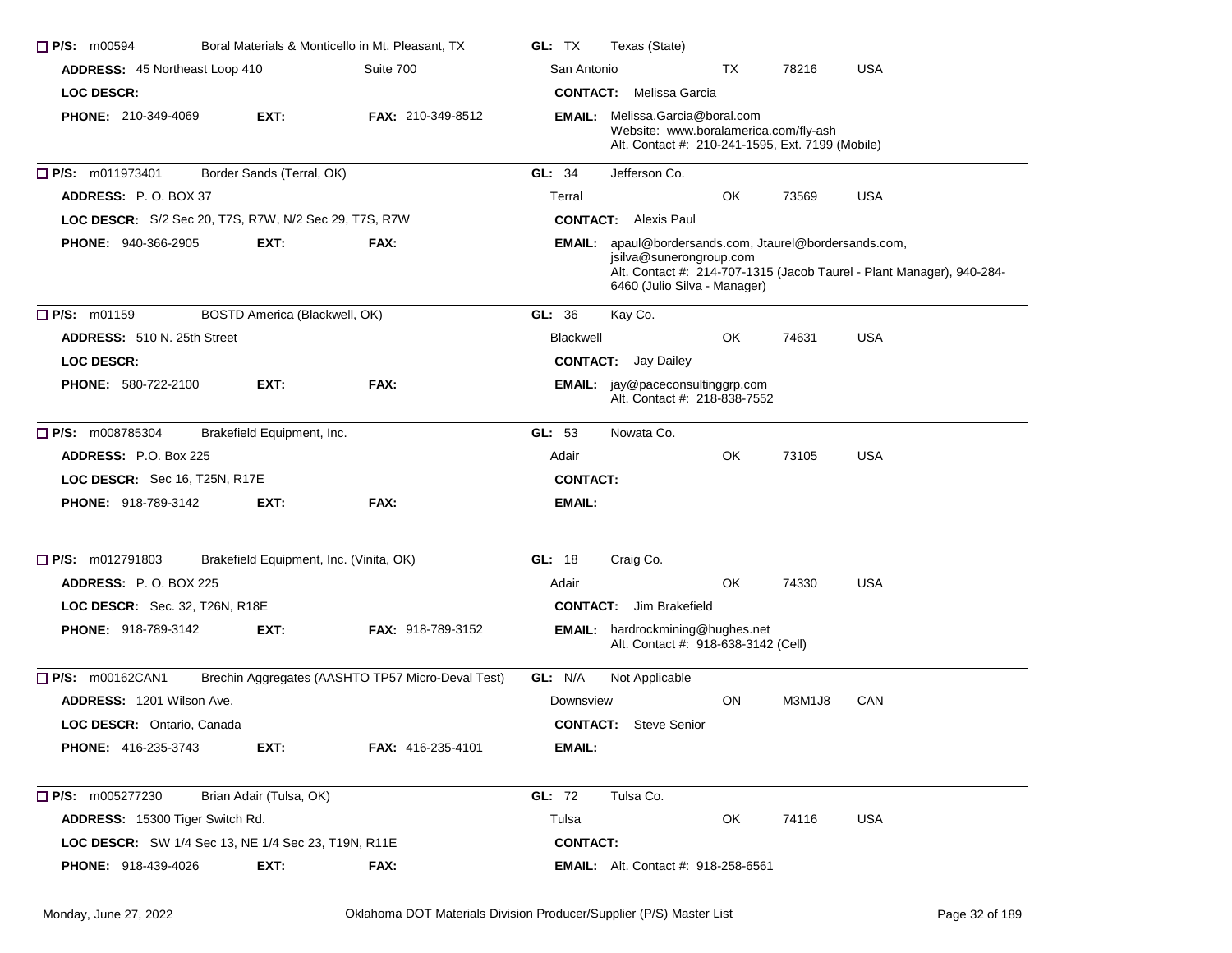| $\Box$ P/S: m01486                                       | Bridge Brothers, Inc. (Pickens, SC)                   |                   | South Carolina<br>GL: SC                                                                                 |     |       |            |  |  |  |
|----------------------------------------------------------|-------------------------------------------------------|-------------------|----------------------------------------------------------------------------------------------------------|-----|-------|------------|--|--|--|
|                                                          | ADDRESS: 225 Pumpkin Town Hwy. Bldg. 19               |                   | Pickens                                                                                                  | SC  | 29671 | <b>USA</b> |  |  |  |
| <b>LOC DESCR:</b>                                        |                                                       |                   | <b>CONTACT:</b> Aaron Gentilucci                                                                         |     |       |            |  |  |  |
| <b>PHONE:</b>                                            | EXT:                                                  | FAX:              | EMAIL:                                                                                                   |     |       |            |  |  |  |
| Broce Barricade Co. (Woodward, OK)<br>$\Box$ P/S: m00026 |                                                       |                   | <b>GL: 77</b><br>Woodward Co.                                                                            |     |       |            |  |  |  |
| ADDRESS: P.O. BOX 247                                    |                                                       |                   | Woodward                                                                                                 | OK  | 73801 | <b>USA</b> |  |  |  |
| <b>LOC DESCR:</b>                                        |                                                       |                   | <b>CONTACT:</b>                                                                                          |     |       |            |  |  |  |
| <b>PHONE: 580-256-2148</b>                               | EXT:                                                  | FAX:              | EMAIL:                                                                                                   |     |       |            |  |  |  |
| $\Box$ P/S: m00027                                       | <b>Broce Const Co</b>                                 |                   | <b>GL:</b> REFP Reference Plants                                                                         |     |       |            |  |  |  |
| <b>ADDRESS:</b>                                          |                                                       |                   | Reference Plant                                                                                          | OK  |       |            |  |  |  |
| <b>LOC DESCR:</b>                                        |                                                       |                   | <b>CONTACT:</b>                                                                                          |     |       |            |  |  |  |
| <b>PHONE:</b>                                            | EXT:                                                  | FAX:              | <b>EMAIL:</b>                                                                                            |     |       |            |  |  |  |
| $\Box$ P/S: m00725<br><b>ADDRESS:</b>                    | <b>Broken Bow Redimix (Concrete)</b>                  |                   | McCurtain Co.<br>GL: $45$                                                                                |     |       |            |  |  |  |
| <b>LOC DESCR:</b>                                        |                                                       |                   | <b>CONTACT:</b>                                                                                          |     |       |            |  |  |  |
| <b>PHONE:</b>                                            | EXT:                                                  | FAX:              | EMAIL:                                                                                                   |     |       |            |  |  |  |
| $\Box$ P/S: m00852                                       | Brookfield Fabricating Corp. (Brookfield, MO)         |                   | GL: MO<br>Missouri                                                                                       |     |       |            |  |  |  |
| <b>ADDRESS: P.O. Box 406</b>                             |                                                       |                   | <b>Brookfield</b>                                                                                        | MO. | 64628 | <b>USA</b> |  |  |  |
|                                                          | LOC DESCR: 111 Stanbury Industrial Dr. Brookfield, MO |                   | <b>CONTACT:</b> Charles Woods                                                                            |     |       |            |  |  |  |
| <b>PHONE: 660-258-2214</b>                               | EXT:                                                  | FAX: 660-258-2021 | EMAIL:                                                                                                   |     |       |            |  |  |  |
| P/S: m00455                                              | <b>Brookshire Concrete</b>                            |                   | <b>GL: REFP</b> Reference Plants                                                                         |     |       |            |  |  |  |
| <b>ADDRESS:</b>                                          |                                                       |                   | Reference Plant                                                                                          | OK  |       |            |  |  |  |
| <b>LOC DESCR:</b>                                        |                                                       |                   | <b>CONTACT:</b>                                                                                          |     |       |            |  |  |  |
| <b>PHONE:</b>                                            | EXT:                                                  | FAX:              | EMAIL:                                                                                                   |     |       |            |  |  |  |
| <b>P/S: m00960</b>                                       | Brownco Manufacturing and Sales (Tulsa, OK)           |                   | <b>GL: 72</b><br>Tulsa Co.                                                                               |     |       |            |  |  |  |
| ADDRESS: 1525 N. 105th East Avenue                       |                                                       |                   | Tulsa                                                                                                    | OK  | 74116 | <b>USA</b> |  |  |  |
| <b>LOC DESCR:</b>                                        |                                                       |                   | <b>CONTACT:</b> Tom Brown                                                                                |     |       |            |  |  |  |
| PHONE: 918-794-2855                                      | EXT:                                                  | FAX: 918-794-2854 | EMAIL: Tom@browncomfg.com<br>Alt. Contact #: 910-640-0016 (Mobile)<br>Website: http://www.browncomfg.com |     |       |            |  |  |  |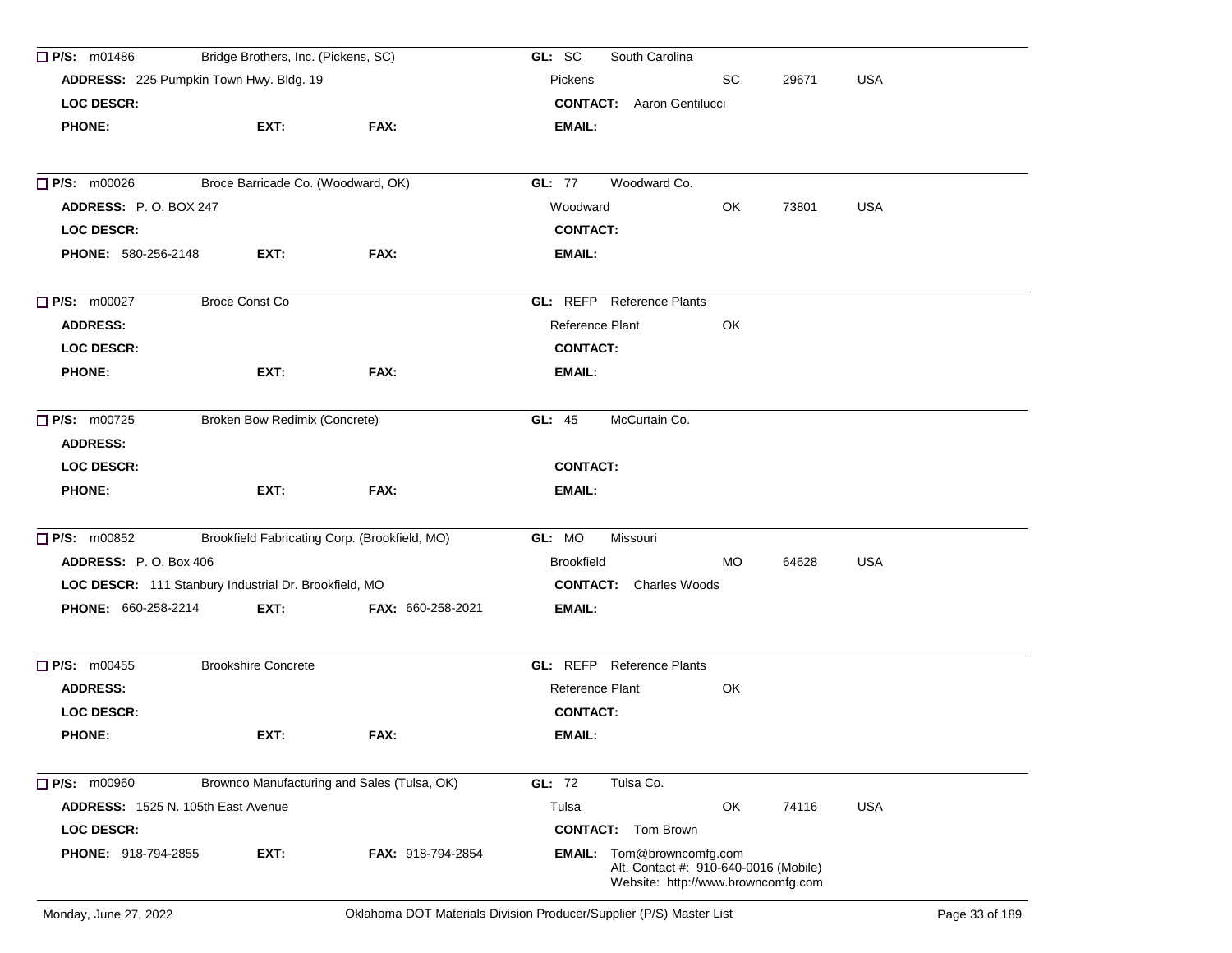| $\Box$ P/S: m00456              | <b>Bruton Concrete</b>                          |                   | <b>GL:</b> REFP Reference Plants |    |       |            |  |
|---------------------------------|-------------------------------------------------|-------------------|----------------------------------|----|-------|------------|--|
| <b>ADDRESS:</b>                 |                                                 |                   | Reference Plant                  | OK |       |            |  |
| <b>LOC DESCR:</b>               |                                                 |                   | <b>CONTACT:</b>                  |    |       |            |  |
| <b>PHONE:</b>                   | EXT:                                            | FAX:              | <b>EMAIL:</b>                    |    |       |            |  |
| $\Box$ P/S: m001640701          | Bryan County Sand & Gravel (Yuba, OK)           |                   | <b>GL: 07</b><br>Bryan Co.       |    |       |            |  |
| <b>ADDRESS: Box 489</b>         |                                                 |                   | Bonham                           | TX | 75814 | <b>USA</b> |  |
|                                 | LOC DESCR: Sec 1,10,11,12,14, T9S, R10E         |                   | <b>CONTACT:</b> Gerald Hope      |    |       |            |  |
| PHONE: 903-583-2588             | EXT:                                            | FAX:              | <b>EMAIL:</b>                    |    |       |            |  |
| $\Box$ P/S: m00360              | Bryson Products Inc (Bethlehem, PA)             |                   | GL: PA<br>Pennsylvania           |    |       |            |  |
| ADDRESS: 224 Nazareth Pike      |                                                 | Suite 22          | <b>Bethlehem</b>                 | PA | 18020 |            |  |
| <b>LOC DESCR:</b>               |                                                 |                   | <b>CONTACT:</b>                  |    |       |            |  |
| <b>PHONE:</b>                   | EXT:                                            | FAX:              | EMAIL:                           |    |       |            |  |
| $\Box$ P/S: m00083              | Buckeye International (Tulsa, OK)               |                   | GL: 72<br>Tulsa Co.              |    |       |            |  |
| ADDRESS: 8036 S. 79th East Ave. |                                                 |                   | Tulsa                            | OK | 74133 |            |  |
| <b>LOC DESCR:</b>               |                                                 |                   | <b>CONTACT:</b>                  |    |       |            |  |
| <b>PHONE:</b>                   | EXT:                                            | FAX:              | <b>EMAIL:</b>                    |    |       |            |  |
| <b>P/S: m01122</b>              | <b>Bull Tuff Mud</b>                            |                   | Cherokee Co.<br>GL: 11           |    |       |            |  |
| <b>ADDRESS:</b>                 |                                                 |                   |                                  |    |       |            |  |
|                                 | LOC DESCR: 1875 North Douglas Ave Tahlequah, OK |                   | <b>CONTACT:</b>                  |    |       |            |  |
| <b>PHONE:</b>                   | EXT:                                            | FAX:              | EMAIL:                           |    |       |            |  |
| $\Box$ P/S: m009075706          | Burbank Materials (Burbank, OK)                 |                   | <b>GL:</b> 57<br>Osage Co.       |    |       |            |  |
| ADDRESS: P.O. Box 105           |                                                 |                   | Burbank                          | OK | 74633 | <b>USA</b> |  |
| LOC DESCR: Sec. 25, T26N, R5E   |                                                 |                   | <b>CONTACT:</b>                  |    |       |            |  |
| <b>PHONE: 918-648-5455</b>      | EXT:                                            | FAX: 918-648-5456 | <b>EMAIL:</b>                    |    |       |            |  |
| $\Box$ P/S: m00624              | <b>Buster</b>                                   |                   | <b>GL: REFP</b> Reference Plants |    |       |            |  |
| <b>ADDRESS:</b>                 |                                                 |                   |                                  |    |       |            |  |
| <b>LOC DESCR:</b>               |                                                 |                   | <b>CONTACT:</b>                  |    |       |            |  |
| <b>PHONE:</b>                   | EXT:                                            | FAX:              | <b>EMAIL:</b>                    |    |       |            |  |
|                                 |                                                 |                   |                                  |    |       |            |  |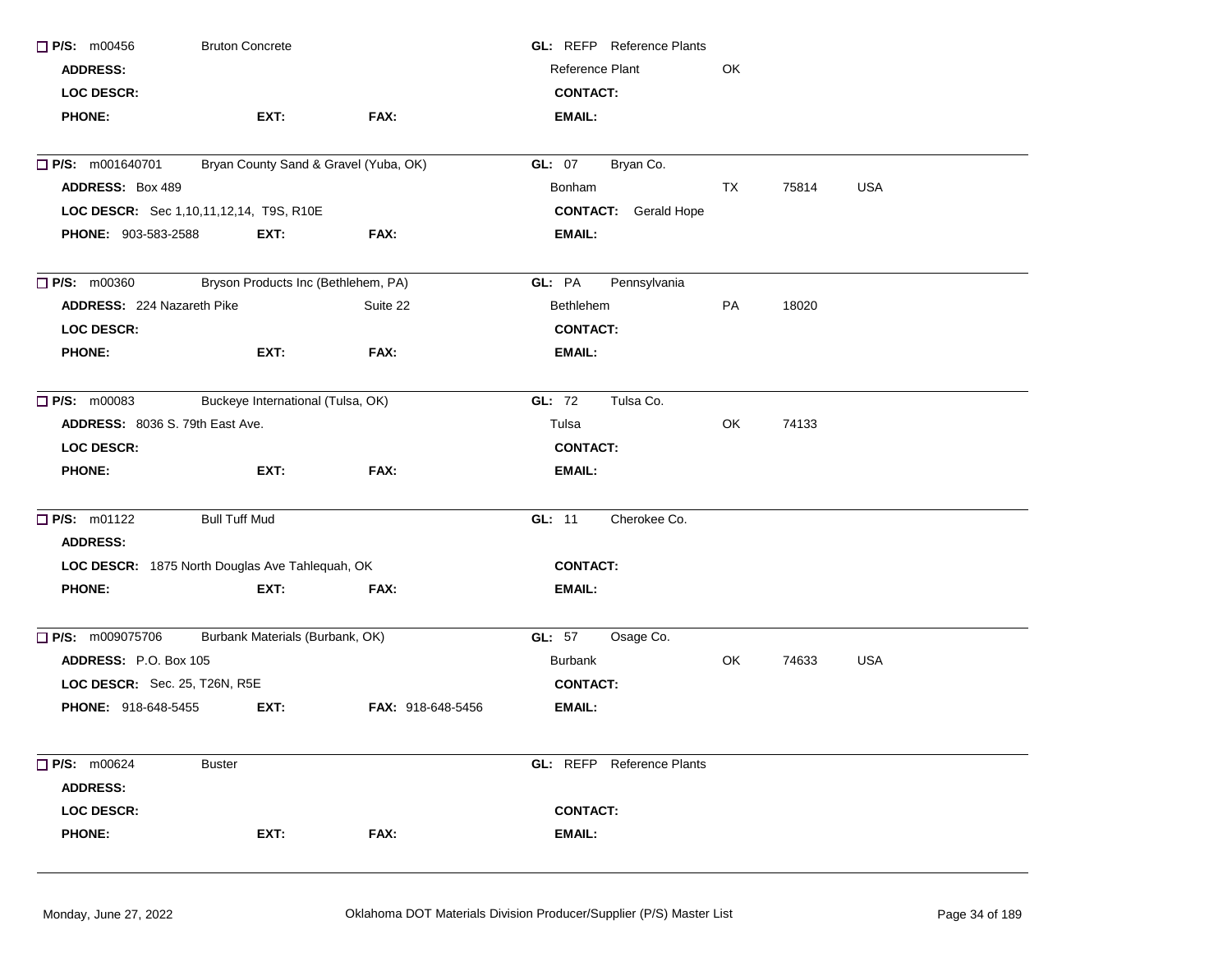| $\Box$ P/S: m00028              | Butterly Co., Ltd. (OKC, OK)        |                                                 | Oklahoma Co.<br>GL: $55$                           |
|---------------------------------|-------------------------------------|-------------------------------------------------|----------------------------------------------------|
| <b>ADDRESS: 1815 N.W. 3rd</b>   |                                     |                                                 | OK<br>Oklahoma City<br>73106                       |
| <b>LOC DESCR:</b>               |                                     |                                                 | <b>CONTACT:</b>                                    |
| <b>PHONE: 405-235-1477</b>      | EXT:                                | FAX:                                            | EMAIL:                                             |
| $\Box$ P/S: m00845              |                                     | Buzzi Unicem USA Inc - Selma Plant (Festus, MO) | GL: N/A<br>Not Applicable                          |
| <b>ADDRESS: P.O. Box 1003</b>   |                                     |                                                 | Festus<br>MO<br>63028                              |
| <b>LOC DESCR:</b>               |                                     |                                                 | <b>CONTACT:</b> Nick Rice                          |
| <b>PHONE: 636-931-2502</b>      | EXT:                                | <b>FAX: 636-931-2658</b>                        | <b>EMAIL:</b> Nickrice@buzziunicemusa.com          |
| $\Box$ P/S: m00014              |                                     | Buzzi Unicem USA Inc (Cape Girardeau, MO)       | GL: MO<br>Missouri                                 |
| <b>ADDRESS: P.O. BOX 520</b>    |                                     | 2524 South Sprigg Street                        | Cape Girardeau<br><b>MO</b><br><b>USA</b><br>63703 |
| <b>LOC DESCR:</b>               |                                     |                                                 | <b>CONTACT:</b> Steven Sebaugh                     |
| <b>PHONE: 573-335-5591</b>      | <b>EXT: 2128</b>                    | FAX:                                            | EMAIL: Steven.Sebaugh@buzziunicemusa.com           |
| $\Box$ P/S: m01291-01           | Buzzi Unicem USA Inc (Festus, MO)   |                                                 | GL: MO<br>Missouri                                 |
| ADDRESS: 1000 River Cement Road |                                     |                                                 | <b>MO</b><br><b>USA</b><br>Festus<br>63028         |
| <b>LOC DESCR:</b>               |                                     |                                                 | <b>CONTACT:</b> Matthew Hight                      |
| PHONE: 636-931-0900             | <b>EXT:</b> $2502$                  | FAX:                                            | EMAIL: matthew.high@buzziunicemusa.com             |
| $\Box$ P/S: m00812              |                                     | Buzzi Unicem USA Inc (Greencastle, IN)          | GL: IN<br>Indiana                                  |
| ADDRESS: P.O. Box 482           |                                     |                                                 | 46135<br>Greencastle<br>IN                         |
| <b>LOC DESCR:</b>               |                                     |                                                 | <b>CONTACT:</b> John J. Wachal                     |
| PHONE: 765-653-9766             | <b>EXT:</b> 201                     | FAX:                                            | <b>EMAIL:</b>                                      |
| $\Box$ P/S: m00005              |                                     | Buzzi Unicem USA Inc (Independence, KS)         | GL: KS<br>Kansas                                   |
| ADDRESS: P.O. Box 428           |                                     |                                                 | KS<br>Independence                                 |
| <b>LOC DESCR:</b>               |                                     |                                                 | <b>CONTACT:</b> Jan Benson                         |
| <b>PHONE: 316-331-0200</b>      | EXT:                                | FAX:                                            | EMAIL:                                             |
| $\Box$ P/S: m00013              | Buzzi Unicem USA Inc (Maryneal, TX) |                                                 | GL: TX<br>Texas (State)                            |
| <b>ADDRESS: 202 CR 306</b>      |                                     |                                                 | Maryneal<br>TX<br><b>USA</b><br>79535              |
| <b>LOC DESCR:</b>               |                                     |                                                 | <b>CONTACT:</b> Matt Hansen                        |
| PHONE: 325-766-6068             | <b>EXT: 1120</b>                    | FAX:                                            | <b>EMAIL:</b> matthew.hansen@buzziunicemusa.com    |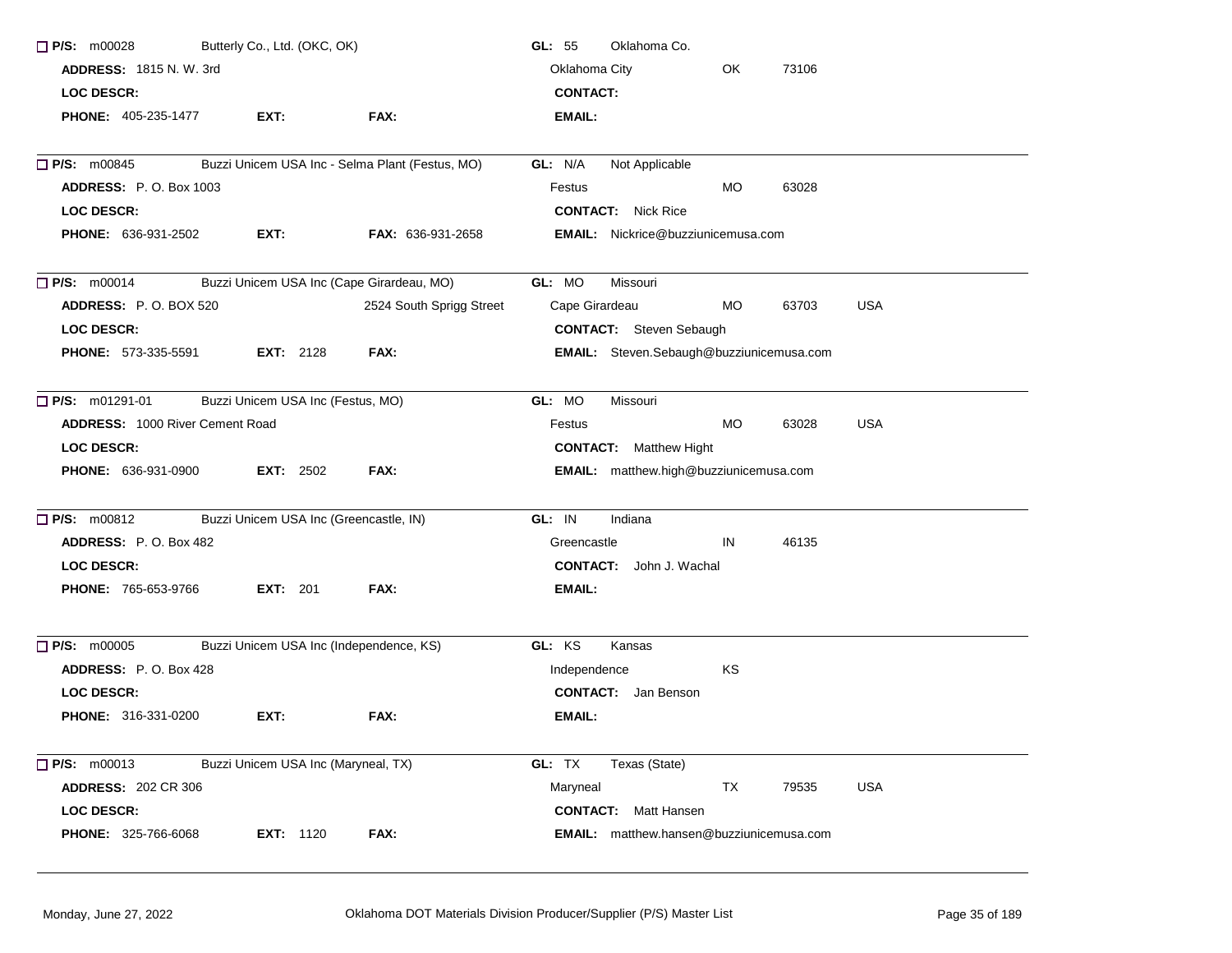| $P/S:$ m00012                                                        | Buzzi Unicem USA Inc (Pryor, OK)  |                                            | GL: 49          | Mayes Co.                                                                   |     |                |            |
|----------------------------------------------------------------------|-----------------------------------|--------------------------------------------|-----------------|-----------------------------------------------------------------------------|-----|----------------|------------|
| <b>ADDRESS: 2430 S. 437</b>                                          |                                   |                                            | Pryor           |                                                                             | OK  | 74361          | <b>USA</b> |
| <b>LOC DESCR:</b>                                                    |                                   |                                            |                 | <b>CONTACT:</b> John Foley                                                  |     |                |            |
| <b>PHONE: 918-824-4106</b>                                           | EXT:                              | FAX:                                       |                 | EMAIL: John.Foley@buzziunicemusa.com<br>Alt. Contact #: 918-803-1427 (Cell) |     |                |            |
| $\Box$ P/S: m005950804                                               | C. C. Recycle, Inc.               |                                            | GL: 08          | Caddo Co.                                                                   |     |                |            |
| ADDRESS: 3830 N. Maney                                               |                                   |                                            | Oklahoma City   |                                                                             | OK. | 73105-3204 USA |            |
| LOC DESCR: Sections 30 and 31, T12N, R12W                            |                                   |                                            |                 | <b>CONTACT:</b> David Conrady                                               |     |                |            |
| <b>PHONE: 405-942-8877</b>                                           | EXT:                              | <b>FAX: 405-947-4499</b>                   | EMAIL:          |                                                                             |     |                |            |
| $\Box$ P/S: m01212                                                   | C3 Construction                   |                                            |                 | <b>GL:</b> REFP Reference Plants                                            |     |                |            |
| <b>ADDRESS:</b>                                                      |                                   |                                            |                 |                                                                             |     |                |            |
| <b>LOC DESCR:</b>                                                    |                                   |                                            | <b>CONTACT:</b> |                                                                             |     |                |            |
| <b>PHONE:</b>                                                        | EXT:                              | FAX:                                       | EMAIL:          |                                                                             |     |                |            |
| $\Box$ P/S: m01212-03                                                |                                   | C3 Construction RCA (Contract 190363 Only) | GL: 43          | Love Co.                                                                    |     |                |            |
| ADDRESS: 1012 N. Mississippi Ave. Suite A                            |                                   |                                            | Ada             |                                                                             | OK  | 74820          | <b>USA</b> |
| LOC DESCR: I-35: 8.0 miles N. of TX state line near Thackerville, OK |                                   |                                            |                 | <b>CONTACT:</b> Cole Whisenant                                              |     |                |            |
| <b>PHONE:</b>                                                        | EXT:                              | FAX:                                       |                 | <b>EMAIL:</b> cole@c3construction.us                                        |     |                |            |
| $\Box$ P/S: m01015                                                   |                                   | Calumet Lubricants Company (Princeton, LA) | GL: LA          | Louisiana                                                                   |     |                |            |
| <b>ADDRESS: 10234 Hwy 157</b>                                        |                                   |                                            | Princeton       |                                                                             | LA  | 71067          | <b>USA</b> |
| <b>LOC DESCR:</b>                                                    |                                   |                                            |                 | <b>CONTACT:</b> Rhett Webber                                                |     |                |            |
| <b>PHONE: 318-949-2421</b>                                           | EXT:                              | <b>FAX: 318-929-1482</b>                   |                 | <b>EMAIL:</b> rhett.webber@calumetspecialty.com                             |     |                |            |
| P/S: m00785                                                          | Calumet Refinery (Shreveport, LA) |                                            | GL: LA          | Louisiana                                                                   |     |                |            |
| ADDRESS: 3333 Midway Street                                          |                                   |                                            | Shreveport      |                                                                             | LA  | 71109          |            |
| <b>LOC DESCR:</b>                                                    |                                   |                                            |                 | <b>CONTACT:</b> Jerry Bach                                                  |     |                |            |
| <b>PHONE: 318-636-2711</b>                                           | EXT:                              | FAX:                                       | EMAIL:          |                                                                             |     |                |            |
| $\Box$ P/S: m006767233                                               |                                   | Cambridge Dirt, Sand & Gravel (Bixby, OK)  | GL: 72          | Tulsa Co.                                                                   |     |                |            |
| <b>ADDRESS: 5629 E. 131st St.</b>                                    |                                   |                                            | <b>Bixby</b>    |                                                                             | OK  | 74008          | <b>USA</b> |
| LOC DESCR: Sec.3, T17N, R13E                                         |                                   |                                            | <b>CONTACT:</b> |                                                                             |     |                |            |
| <b>PHONE: 918-369-7000</b>                                           | EXT:                              | FAX: 918-369-0412                          | <b>EMAIL:</b>   |                                                                             |     |                |            |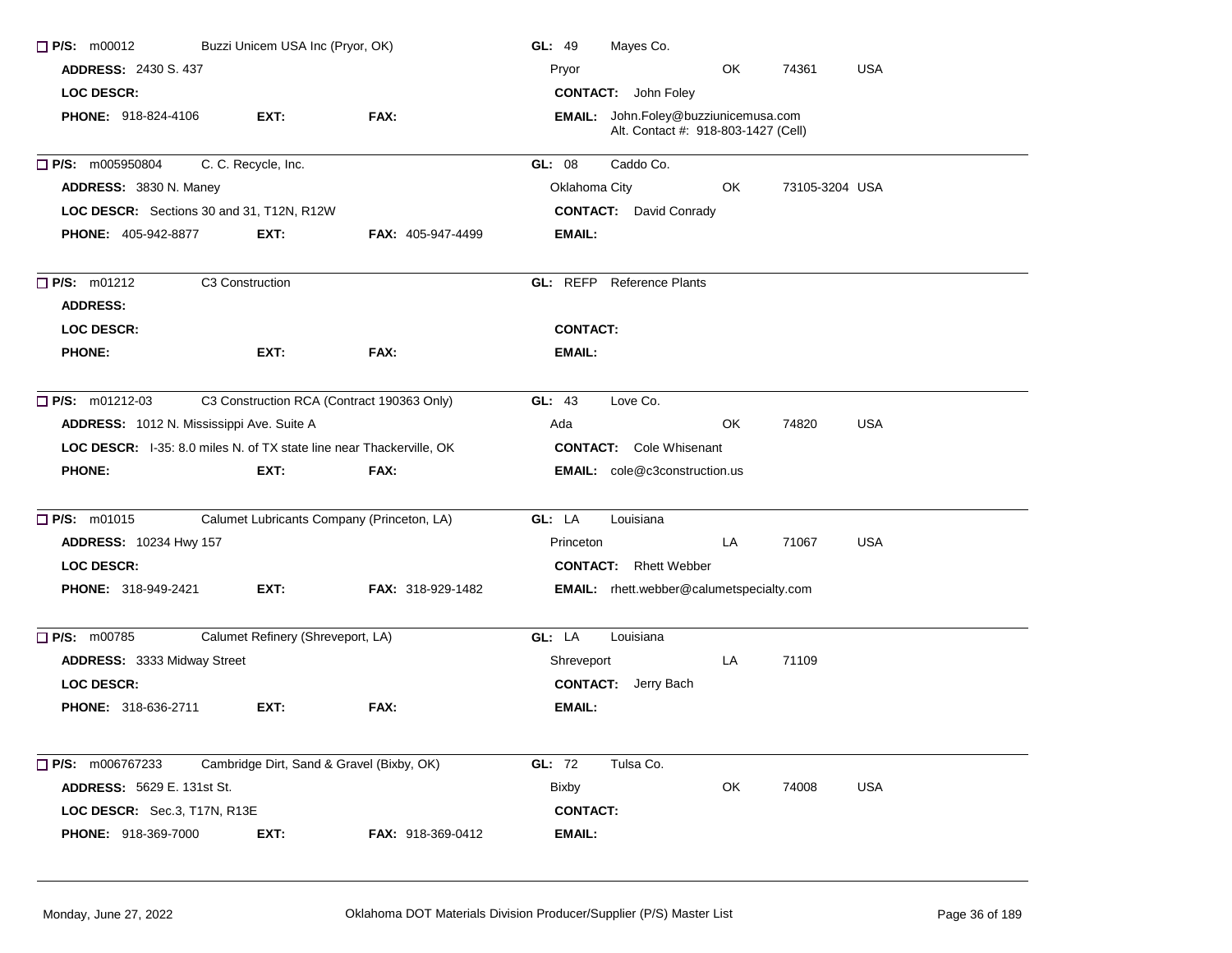| $\Box$ P/S: m00457                | Canadian Ready Mix                             |                          | <b>GL:</b> REFP Reference Plants           |           |       |            |  |
|-----------------------------------|------------------------------------------------|--------------------------|--------------------------------------------|-----------|-------|------------|--|
| <b>ADDRESS:</b>                   |                                                |                          | Reference Plant                            | TX        |       |            |  |
| LOC DESCR:                        |                                                |                          | <b>CONTACT:</b>                            |           |       |            |  |
| <b>PHONE:</b>                     | EXT:                                           | FAX:                     | <b>EMAIL:</b>                              |           |       |            |  |
| <b>P/S: m00404</b>                | Canadian Valley Sod Farm (Spencer, OK)         |                          | Oklahoma Co.<br>GL: 55                     |           |       |            |  |
| <b>ADDRESS:</b>                   |                                                |                          | Spencer                                    | OK        |       |            |  |
| <b>LOC DESCR:</b>                 |                                                |                          | <b>CONTACT:</b>                            |           |       |            |  |
| <b>PHONE:</b>                     | EXT:                                           | FAX:                     | EMAIL:                                     |           |       |            |  |
| $\Box$ P/S: m010545707            | Candy Creek Quarry (Skiatook, OK)              |                          | GL: 57<br>Osage Co.                        |           |       |            |  |
| ADDRESS: P.O. BOX 8               |                                                |                          | Avant                                      | OK        | 74001 | <b>USA</b> |  |
| LOC DESCR: Sec 32, T24N, R12E     |                                                |                          | <b>CONTACT:</b> Lara Kelley                |           |       |            |  |
| PHONE: 918-855-0151               | EXT:                                           | FAX:                     | EMAIL: candycreekcrusher@yahoo.com         |           |       |            |  |
| <b>P/S:</b> m009547828            | Capital Aggregates, Ltd. (Austin, TX)          |                          | GL: TX<br>Texas (State)                    |           |       |            |  |
| <b>ADDRESS: 9100 Ramirez Lane</b> |                                                |                          | Austin                                     | <b>TX</b> | 78742 | <b>USA</b> |  |
| LOC DESCR: Travis Co., TX         |                                                |                          | <b>CONTACT:</b> John Wedgeworth            |           |       |            |  |
| PHONE: 512-247-3201               | EXT:                                           | FAX:                     | <b>EMAIL:</b> Alt. Contact #: 210-872-7895 |           |       |            |  |
| <b>P/S: m00912</b>                | Capital Contractors, Inc. (Lincoln, NE)        |                          | GL: NE<br>Nebraska                         |           |       |            |  |
| <b>ADDRESS: P.O. Box 80098</b>    |                                                |                          | Lincoln                                    | NE.       | 68501 |            |  |
|                                   | LOC DESCR: 1001 North 9th Street - Lincoln, NE |                          | <b>CONTACT:</b>                            |           |       |            |  |
| <b>PHONE: 402-476-1021</b>        | EXT:                                           | <b>FAX: 402-476-8033</b> | EMAIL:                                     |           |       |            |  |
| $\Box$ P/S: m00003                | Capitol (San Antonio, TX)                      |                          | GL: TX<br>Texas (State)                    |           |       |            |  |
| <b>ADDRESS:</b>                   |                                                |                          | San Antonio                                | <b>TX</b> |       |            |  |
| <b>LOC DESCR:</b>                 |                                                |                          | <b>Donald Taubert</b><br><b>CONTACT:</b>   |           |       |            |  |
| PHONE: 210-655-3010               | EXT:                                           | FAX:                     | <b>EMAIL:</b>                              |           |       |            |  |
| $\Box$ P/S: m00395                | Capitol City Steel (Austin, TX)                |                          | GL: TX<br>Texas (State)                    |           |       |            |  |
| <b>ADDRESS:</b> P.O. Box 3195     |                                                |                          | Austin                                     | TX        | 78764 |            |  |
| LOC DESCR:                        |                                                |                          | <b>CONTACT:</b>                            |           |       |            |  |
| PHONE: 512-282-8820               | EXT:                                           | FAX:                     | EMAIL:                                     |           |       |            |  |
|                                   |                                                |                          |                                            |           |       |            |  |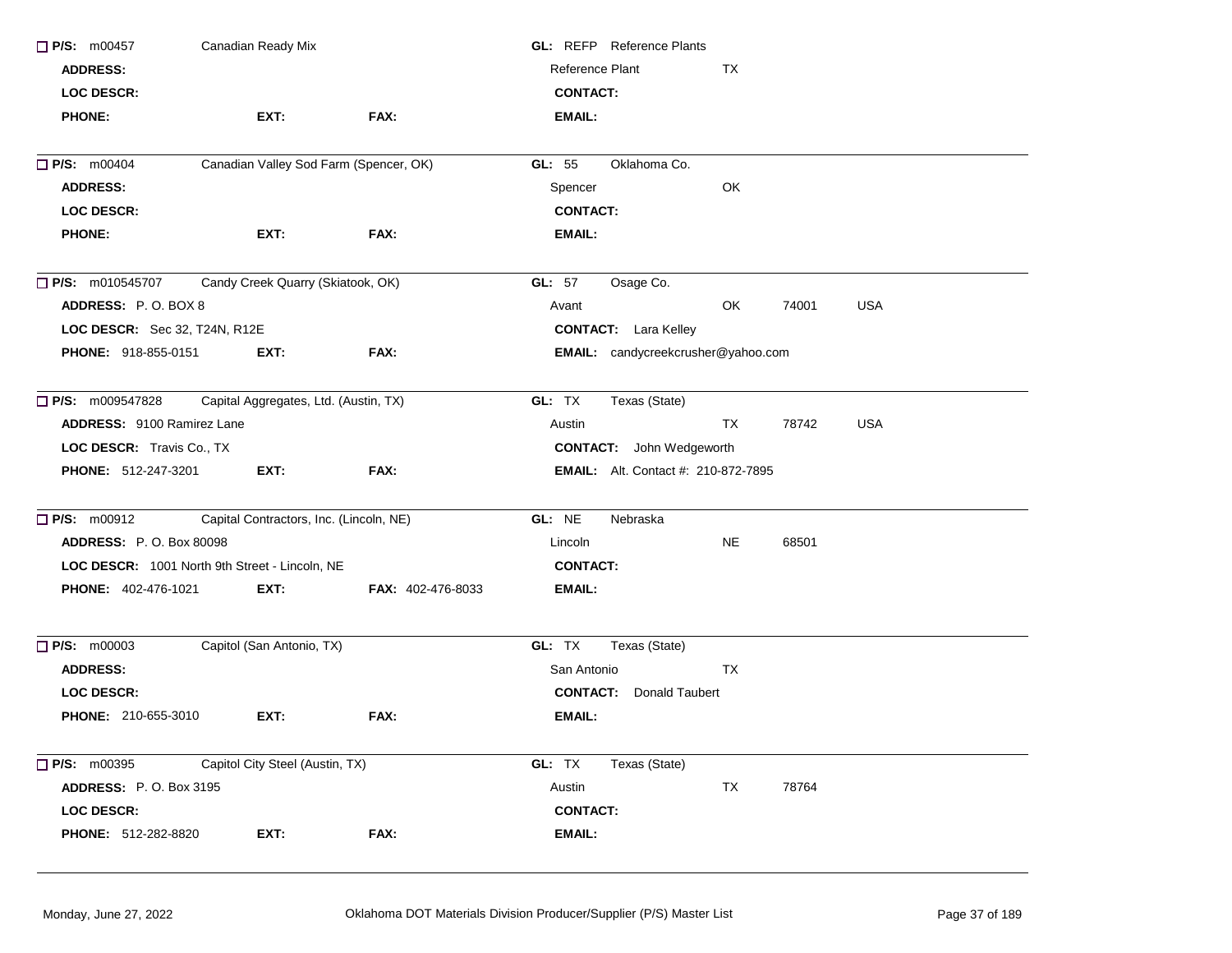| Capitol Steel & Iron (OKC, OK)<br>$\Box$ P/S: m00301     | GL: 55                      | Oklahoma Co.                         |                               |                                                                                                  |           |                |                                                                      |
|----------------------------------------------------------|-----------------------------|--------------------------------------|-------------------------------|--------------------------------------------------------------------------------------------------|-----------|----------------|----------------------------------------------------------------------|
| ADDRESS: 1726 S. Agnew                                   |                             |                                      | Oklahoma City<br>OK.<br>73108 |                                                                                                  |           |                |                                                                      |
| <b>LOC DESCR:</b>                                        |                             |                                      | <b>CONTACT:</b>               |                                                                                                  |           |                |                                                                      |
| <b>PHONE: 405-632-7710</b>                               | EXT:                        | FAX:                                 | <b>EMAIL:</b>                 |                                                                                                  |           |                |                                                                      |
| P/S: m00580<br>Carboline                                 |                             |                                      | GL: MO                        | Missouri                                                                                         |           |                |                                                                      |
| ADDRESS: P.O. BOX 693                                    |                             |                                      | Jenks                         |                                                                                                  | OK        | 74037-0693 USA |                                                                      |
| <b>LOC DESCR:</b>                                        |                             |                                      |                               | <b>CONTACT:</b> John Byrd                                                                        |           |                |                                                                      |
| <b>PHONE: 918-299-6628</b>                               | EXT:                        | <b>FAX: 918-299-6966</b>             |                               | <b>EMAIL:</b> Website: http://www.carboline.com<br>63146, Phone: 314-644-1000, Fax: 314-587-2693 |           |                | Alt Contact (Global U.S. Facility): 2150 Schuetz Road, St. Louis, MO |
| P/S: m005318102<br>Carder Inc                            |                             |                                      | GL: CO                        | Colorado                                                                                         |           |                |                                                                      |
| <b>ADDRESS:</b>                                          |                             |                                      | Bent Co.                      |                                                                                                  | <b>CO</b> |                | <b>USA</b>                                                           |
| LOC DESCR: Sec 5, T23S, R48W                             |                             |                                      | <b>CONTACT:</b>               |                                                                                                  |           |                |                                                                      |
| <b>PHONE: 719-336-3479</b>                               | EXT:                        | FAX:                                 | <b>EMAIL:</b>                 |                                                                                                  |           |                |                                                                      |
| $\Box$ P/S: m008258101                                   |                             | Carder Inc (J & S Farms) (Lamar, CO) | GL: CO                        | Colorado                                                                                         |           |                |                                                                      |
| <b>ADDRESS: P.O. Box 732</b>                             |                             |                                      | Lamar                         |                                                                                                  | CO        | 81052          |                                                                      |
| LOC DESCR: Sec.29,30, T22S, R46W Prowers Co.             |                             |                                      | <b>CONTACT:</b>               |                                                                                                  |           |                |                                                                      |
| <b>PHONE: 719-336-3479</b>                               | EXT:                        | <b>FAX: 719-336-0196</b>             | EMAIL:                        |                                                                                                  |           |                |                                                                      |
| P/S: m008318019                                          | Carder Inc. (Coolidge, KS)  |                                      | GL: KS                        | Kansas                                                                                           |           |                |                                                                      |
| ADDRESS: P.O. BOX 732                                    |                             | 400 Crystal St.                      | Lamar                         |                                                                                                  | CO        | 81052          |                                                                      |
| LOC DESCR: Sec. 21,22,23,27, T23S, R43W Hamilton Co., KS |                             |                                      | <b>CONTACT:</b>               |                                                                                                  |           |                |                                                                      |
| <b>PHONE: 719-336-3479</b>                               | EXT:                        | FAX:                                 | <b>EMAIL:</b>                 |                                                                                                  |           |                |                                                                      |
| $\Box$ P/S: m009028024                                   | Carder, Inc. (Coolidge, KS) |                                      | GL: KS                        | Kansas                                                                                           |           |                |                                                                      |
| <b>ADDRESS: P.O. BOX 732</b>                             |                             | 400 Crystal St.                      | Lamar                         |                                                                                                  | CO        | 81052          | <b>USA</b>                                                           |
| LOC DESCR: Sec.21,22,23,27, T23S, R43W Hamilton Co., KS  |                             |                                      | <b>CONTACT:</b>               |                                                                                                  |           |                |                                                                      |
| <b>PHONE: 719-336-3479</b>                               | EXT.                        | FAX:                                 | EMAIL:                        |                                                                                                  |           |                |                                                                      |
|                                                          |                             |                                      |                               |                                                                                                  |           |                |                                                                      |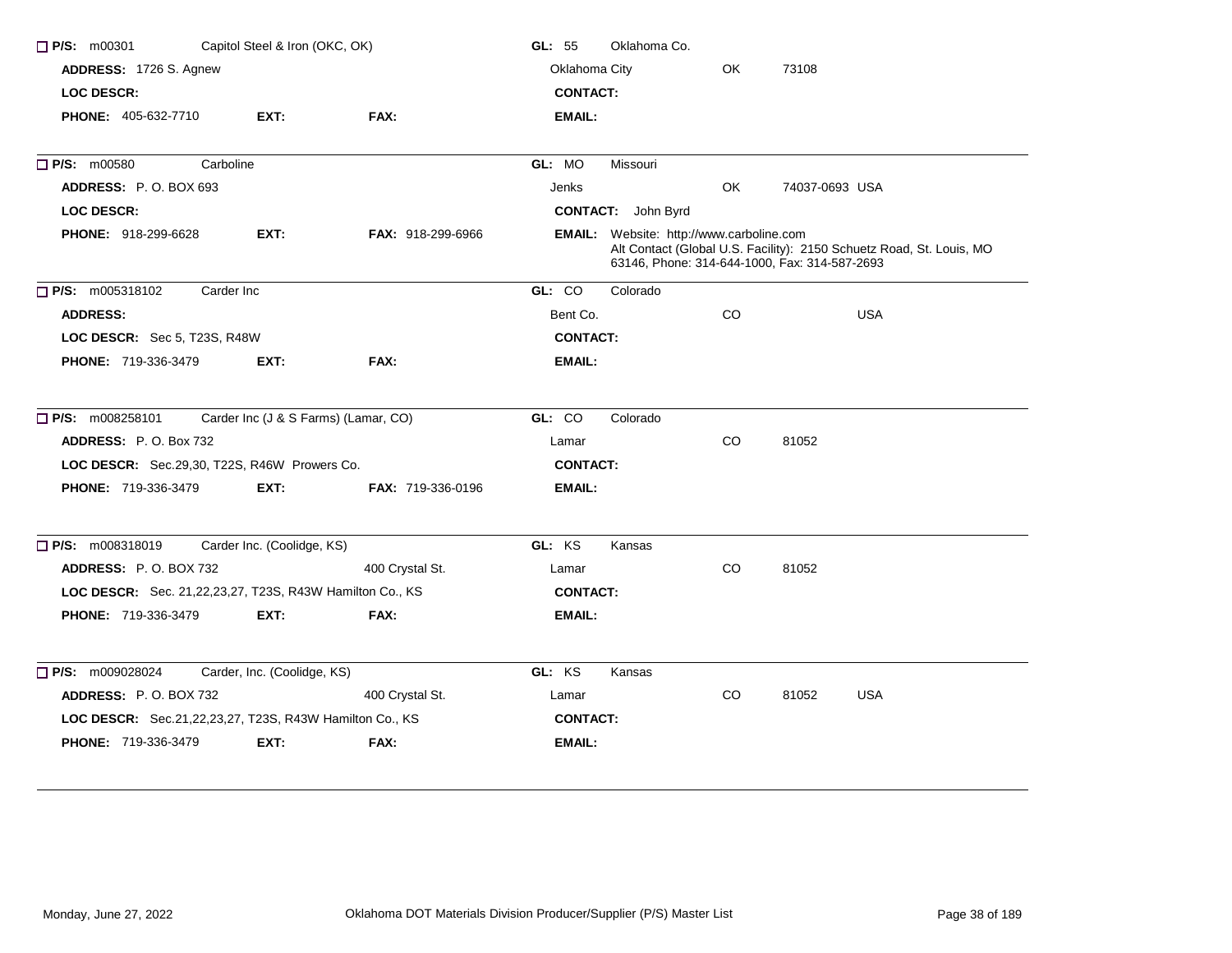| $\Box$ P/S: m007118106<br>Carder, Inc. (Lamar, CO)              |                                                  | GL: CO<br>Colorado                      |     |       |            |
|-----------------------------------------------------------------|--------------------------------------------------|-----------------------------------------|-----|-------|------------|
| <b>ADDRESS:</b>                                                 | Prowers Co.                                      | CO                                      |     |       |            |
| LOC DESCR: Sec.27,28,29,32,33,34 T22S,R47W Prowers Co. CO       | <b>CONTACT:</b>                                  |                                         |     |       |            |
| <b>PHONE:</b><br>EXT:                                           | FAX:                                             | EMAIL:                                  |     |       |            |
| $\Box$ P/S: m007088105<br>Carder, Inc. (N. Lamar, CO)           |                                                  | GL: CO<br>Colorado                      |     |       |            |
| ADDRESS: P.O.Box 732                                            |                                                  | Lamar                                   | CO  | 81052 | <b>USA</b> |
| LOC DESCR: East 1/2 Sec.30 West 1/2 Sec.29, T22S, R46W Lamar Co |                                                  | <b>CONTACT:</b>                         |     |       |            |
| <b>PHONE: 719-336-3479</b><br>EXT:                              | <b>FAX: 719-336-0196</b>                         | <b>EMAIL:</b> carder@cminet.net         |     |       |            |
| $\Box$ P/S: m008368108                                          | Carder, Inc. (S Bar C Farms Pit)                 | GL: CO<br>Colorado                      |     |       |            |
| <b>ADDRESS:</b> P.O. BOX 732                                    | 32625 CR 3.75                                    | Lamar                                   | CO. | 81052 | <b>USA</b> |
| LOC DESCR: Sec. 29, 30, 31, 32, T22S, R44W (Prowers, CO)        |                                                  | <b>CONTACT:</b> Ron Peterson            |     |       |            |
| <b>PHONE: 719-336-3479</b><br>EXT:                              | <b>FAX: 719-336-0196</b>                         | <b>EMAIL:</b> carder@cminet.net         |     |       |            |
| <b>P/S:</b> m008088107 Carder, Inc. (SbarC Farms E. Lamar, CO)  | GL: CO<br>Colorado                               |                                         |     |       |            |
| ADDRESS: PO Box 732                                             |                                                  | Lamar                                   | CO  | 81052 | <b>USA</b> |
| LOC DESCR: Secs. 29,30,31,32 of T22S, R44W in Prowers Co.       |                                                  | <b>CONTACT:</b>                         |     |       |            |
| EXT:<br><b>PHONE: 719-336-3479</b>                              | <b>FAX: 719-336-0196</b>                         | EMAIL:                                  |     |       |            |
| Cargill, Inc. (Plymouth, MN)<br><b>P/S:</b> m01071              |                                                  | GL: MN<br>Minnesota                     |     |       |            |
| ADDRESS: 13400 15th Avenue North                                |                                                  | Plymouth                                | ΜN  | 55441 | USA        |
| <b>LOC DESCR:</b>                                               |                                                  | <b>CONTACT:</b> Dallas Little           |     |       |            |
| <b>PHONE: 512-470-3480</b><br>EXT:                              | FAX:                                             | <b>EMAIL:</b> dallas_little@cargill.com |     |       |            |
| $\Box$ P/S: m00363                                              | Carlisle Ctngs & Waterproofing Inc (Sapulpa, OK) | Creek Co.<br><b>GL: 19</b>              |     |       |            |
| <b>ADDRESS: 8810 W. 100th St. South</b>                         | P. O. Box 1600                                   | Sapulpa                                 | OK  | 74067 |            |
| <b>LOC DESCR:</b>                                               |                                                  | <b>CONTACT:</b>                         |     |       |            |
| EXT:<br><b>PHONE: 800-338-8701</b>                              | FAX:                                             | EMAIL:                                  |     |       |            |
| $\Box$ P/S: m00458<br>Carnegie Concrete                         |                                                  | <b>GL:</b> REFP Reference Plants        |     |       |            |
| <b>ADDRESS:</b>                                                 |                                                  | Reference Plant                         | OK  |       |            |
| LOC DESCR:                                                      |                                                  | <b>CONTACT:</b>                         |     |       |            |
| <b>PHONE:</b><br>EXT:                                           | FAX:                                             | <b>EMAIL:</b>                           |     |       |            |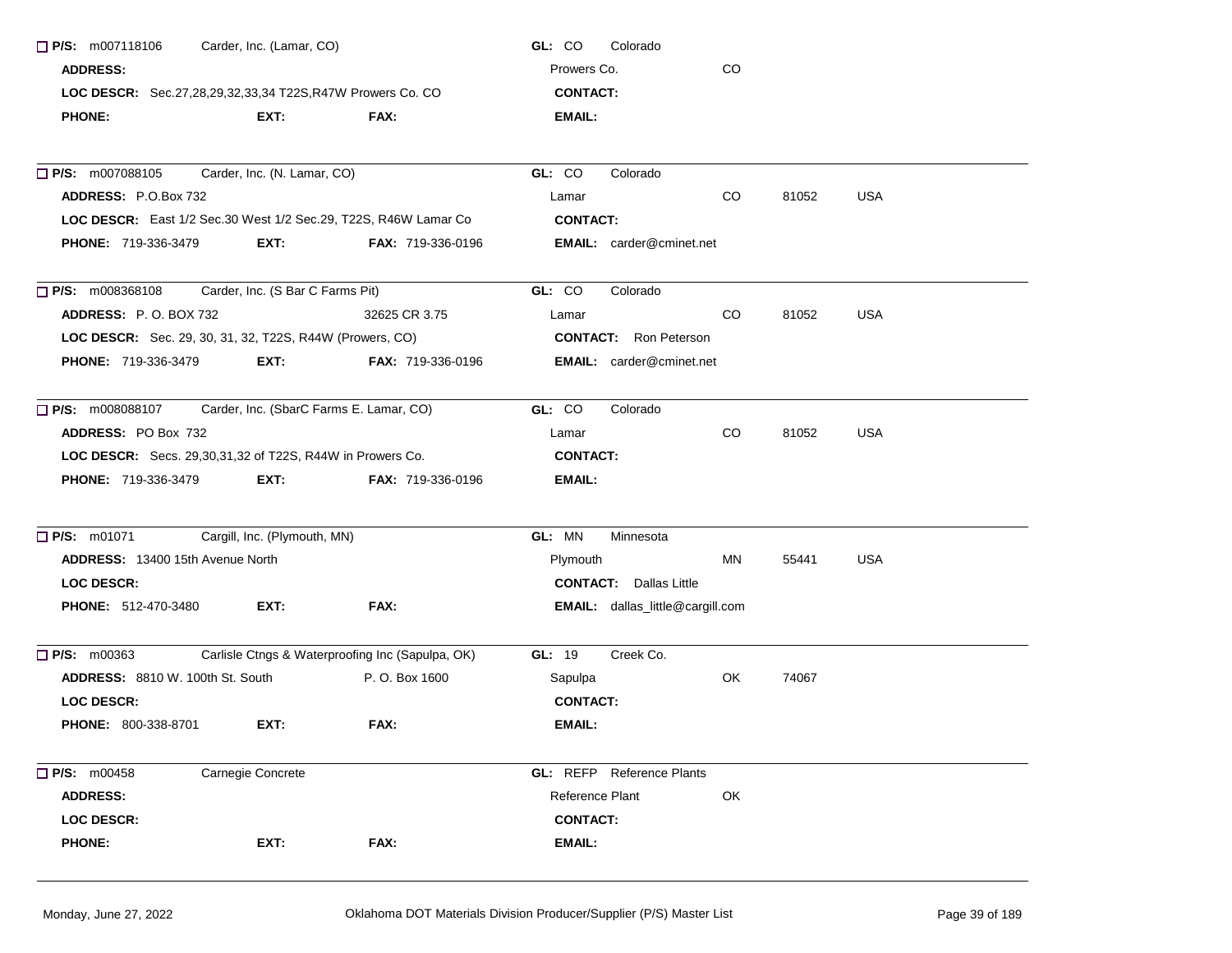| Carson Valley Welding (Carson City, NV)<br>$\Box$ P/S: m00996 |                                       |                          | GL: NV<br>Nevada                                                      |           |       |            |  |
|---------------------------------------------------------------|---------------------------------------|--------------------------|-----------------------------------------------------------------------|-----------|-------|------------|--|
| ADDRESS: 1046 Mallory Way                                     |                                       |                          | Carson City                                                           | <b>NV</b> | 89701 |            |  |
| <b>LOC DESCR:</b>                                             |                                       |                          | <b>CONTACT:</b> Scott Nelson                                          |           |       |            |  |
| PHONE: 775-884-9353                                           | EXT:                                  | <b>FAX: 775-884-9354</b> | <b>EMAIL:</b>                                                         |           |       |            |  |
| <b>P/S: m00974</b>                                            | Carter Waters (Kansas City, MO)       |                          | GL: MO<br>Missouri                                                    |           |       |            |  |
| <b>ADDRESS: 6333-B St. John Avenue</b>                        |                                       |                          | Kansas City                                                           | MO.       | 64123 |            |  |
| <b>LOC DESCR:</b>                                             |                                       |                          | <b>CONTACT:</b> Dan Dale                                              |           |       |            |  |
| <b>PHONE: 800-444-2570</b>                                    | <b>EXT: 2139</b>                      | <b>FAX: 816-231-7134</b> | <b>EMAIL:</b> ddale@carter-waters.com                                 |           |       |            |  |
| $\Box$ P/S: m01113                                            | Carter Waters (Overland Park, KS)     |                          | GL: KS<br>Kansas                                                      |           |       |            |  |
| ADDRESS: 6803 W. 64th St.                                     |                                       | Suite 300 (Building 6)   | Overland Park                                                         | KS        | 66202 | <b>USA</b> |  |
| LOC DESCR:                                                    |                                       |                          | <b>CONTACT:</b> Bill Zarges                                           |           |       |            |  |
| <b>PHONE: 816-471-2570</b>                                    | EXT:                                  | FAX:                     | EMAIL: Website: https://www.carter-waters.com/Pages/Store_Home_3.aspx |           |       |            |  |
| $\Box$ P/S: m00084                                            | Carter-Waters Okla., Inc. (Tulsa, OK) |                          | <b>GL: 72</b><br>Tulsa Co.                                            |           |       |            |  |
| <b>ADDRESS: 1355 N. Louisville</b>                            |                                       |                          | Tulsa                                                                 | OK        | 74115 |            |  |
| <b>LOC DESCR:</b>                                             |                                       |                          | <b>CONTACT:</b>                                                       |           |       |            |  |
| <b>PHONE:</b>                                                 | EXT:                                  | FAX:                     | <b>EMAIL:</b>                                                         |           |       |            |  |
| $\Box$ P/S: m00643                                            | <b>Carthage Mills</b>                 |                          | GL: OH<br>Ohio                                                        |           |       |            |  |
| <b>ADDRESS: 4243 Hunt Road</b>                                |                                       |                          | Cincinnati                                                            | OH        | 45242 |            |  |
| <b>LOC DESCR:</b>                                             |                                       |                          | <b>CONTACT:</b> Steve Anderson                                        |           |       |            |  |
| <b>PHONE: 800-543-4430</b>                                    | EXT:                                  | <b>FAX: 513-794-3434</b> | <b>EMAIL:</b>                                                         |           |       |            |  |
| $\Box$ P/S: m01082<br><b>ADDRESS:</b>                         | Cash Enterprise                       |                          | GL: REFP Reference Plants                                             |           |       |            |  |
| <b>LOC DESCR:</b>                                             |                                       |                          | <b>CONTACT:</b>                                                       |           |       |            |  |
| <b>PHONE:</b>                                                 | EXT:                                  | FAX:                     | EMAIL:                                                                |           |       |            |  |
| P/S: m00459                                                   | Caswell Concrete                      |                          | GL: REFP Reference Plants                                             |           |       |            |  |
| <b>ADDRESS:</b>                                               |                                       |                          | Elk City                                                              | OK        |       |            |  |
| <b>LOC DESCR:</b>                                             |                                       |                          | <b>CONTACT:</b>                                                       |           |       |            |  |
| <b>PHONE:</b>                                                 | EXT:                                  | FAX:                     | <b>EMAIL:</b>                                                         |           |       |            |  |
|                                                               |                                       |                          |                                                                       |           |       |            |  |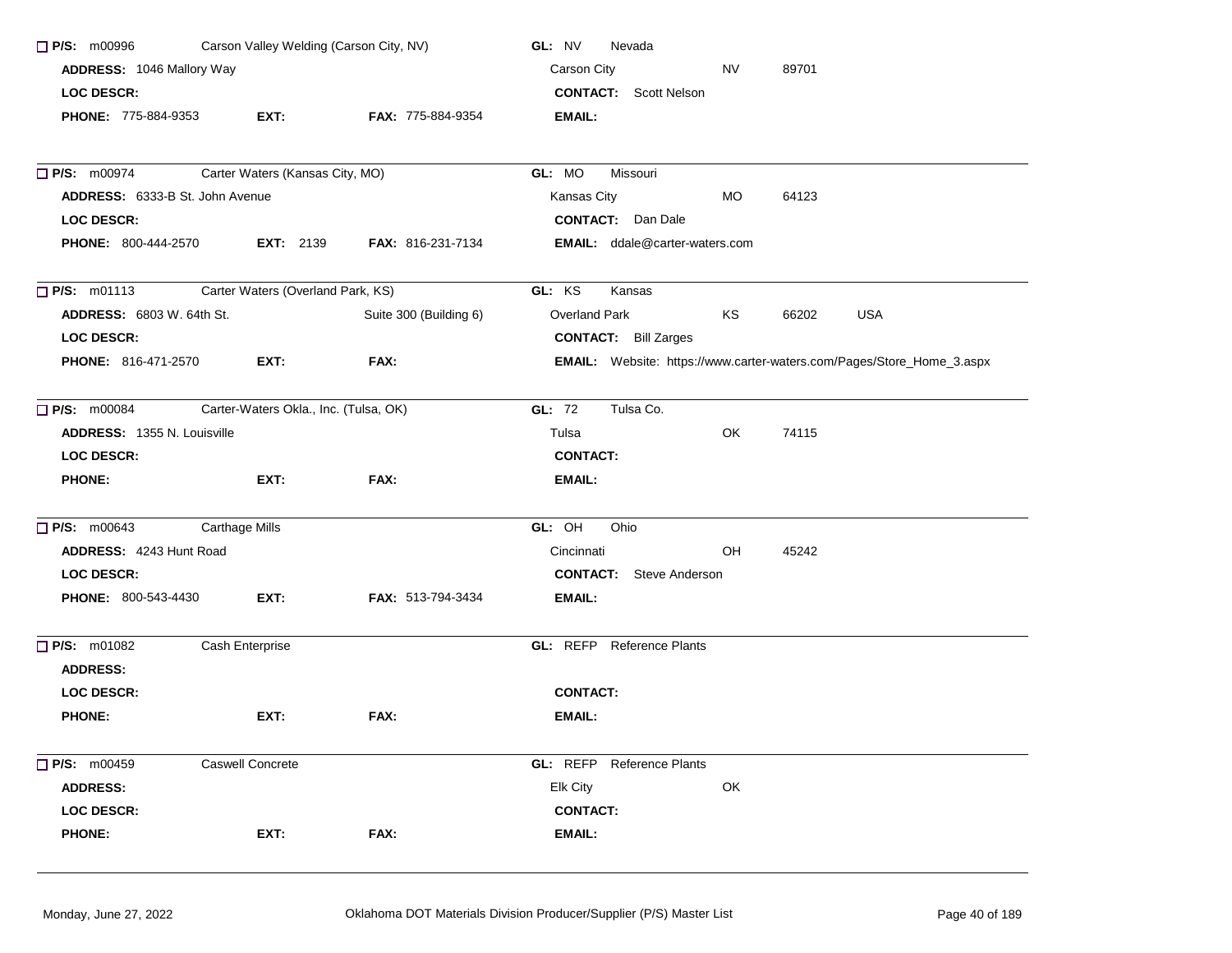| Caswell Contracting Inc.<br>$\Box$ P/S: m00551 |                                              |      | <b>GL:</b> REFP Reference Plants        |  |  |  |  |
|------------------------------------------------|----------------------------------------------|------|-----------------------------------------|--|--|--|--|
| <b>ADDRESS:</b>                                |                                              |      | Reference Plant<br>OK                   |  |  |  |  |
| <b>LOC DESCR:</b>                              |                                              |      | <b>CONTACT:</b>                         |  |  |  |  |
| <b>PHONE:</b>                                  | EXT:                                         | FAX: | EMAIL: caswellconst@hotmail.com         |  |  |  |  |
| <b>P/S: m00029</b>                             | Cataphote, Inc. (Jackson, MS)                |      | Mississippi<br>GL: MS                   |  |  |  |  |
| <b>ADDRESS: P.O. Box 2369</b>                  |                                              |      | Jackson<br>МS<br>39225                  |  |  |  |  |
| <b>LOC DESCR:</b>                              |                                              |      | <b>CONTACT:</b>                         |  |  |  |  |
| <b>PHONE: 800-221-2574</b>                     | EXT:                                         | FAX: | EMAIL:                                  |  |  |  |  |
| $\Box$ P/S: m001661105<br><b>ADDRESS:</b>      | Caughern Const. Co. (Cherokee Co., OK)       |      | Cherokee Co.<br>GL: $11$                |  |  |  |  |
|                                                | LOC DESCR: NW 1/4, NW 1/4 Sec 36, T16N, R19E |      | <b>CONTACT:</b>                         |  |  |  |  |
| <b>PHONE:</b>                                  | EXT:                                         | FAX: | EMAIL:                                  |  |  |  |  |
| $\Box$ P/S: m00846                             | CCI Technologies, LLC                        |      | GL: N/A<br>Not Applicable               |  |  |  |  |
| <b>ADDRESS: 298 Tower Road</b>                 |                                              |      | Ponchatoula<br>LA<br>70454              |  |  |  |  |
| <b>LOC DESCR:</b>                              |                                              |      | <b>CONTACT:</b> Lon E. Stacey           |  |  |  |  |
| PHONE: 985-386-6900                            | EXT:                                         | FAX: | <b>EMAIL:</b>                           |  |  |  |  |
| $\Box$ P/S: m00793                             | Cemex (Lyons, CO)                            |      | GL: CO<br>Colorado                      |  |  |  |  |
| ADDRESS: 5134 Ute Highway                      |                                              |      | CO<br><b>USA</b><br>Lyons<br>80540      |  |  |  |  |
| <b>LOC DESCR:</b>                              |                                              |      | <b>CONTACT:</b> Rick Wheeler            |  |  |  |  |
| <b>PHONE: 720-201-0268</b>                     | EXT:                                         | FAX: | <b>EMAIL:</b> dennisr.wheeler@cemex.com |  |  |  |  |
| $\Box$ P/S: m00030                             | Centerline Industries Inc. (Ennis, TX)       |      | GL: TX<br>Texas (State)                 |  |  |  |  |
| ADDRESS: Box 6                                 |                                              |      | TX<br>Ennis<br>75119                    |  |  |  |  |
| <b>LOC DESCR:</b>                              |                                              |      | <b>CONTACT:</b>                         |  |  |  |  |
| <b>PHONE: 972-875-8661</b>                     | EXT:                                         | FAX: | EMAIL:                                  |  |  |  |  |
| $\Box$ P/S: m00010                             | Central Plains Cement (Sugar Creek, MO)      |      | GL: MO<br><b>Missouri</b>               |  |  |  |  |
| <b>ADDRESS:</b>                                |                                              |      | Sugar Creek<br><b>MO</b>                |  |  |  |  |
| LOC DESCR:                                     |                                              |      | <b>CONTACT:</b> Maurice Belliveau       |  |  |  |  |
| PHONE: 816-252-0333                            | <b>EXT: 311</b>                              | FAX: | EMAIL:                                  |  |  |  |  |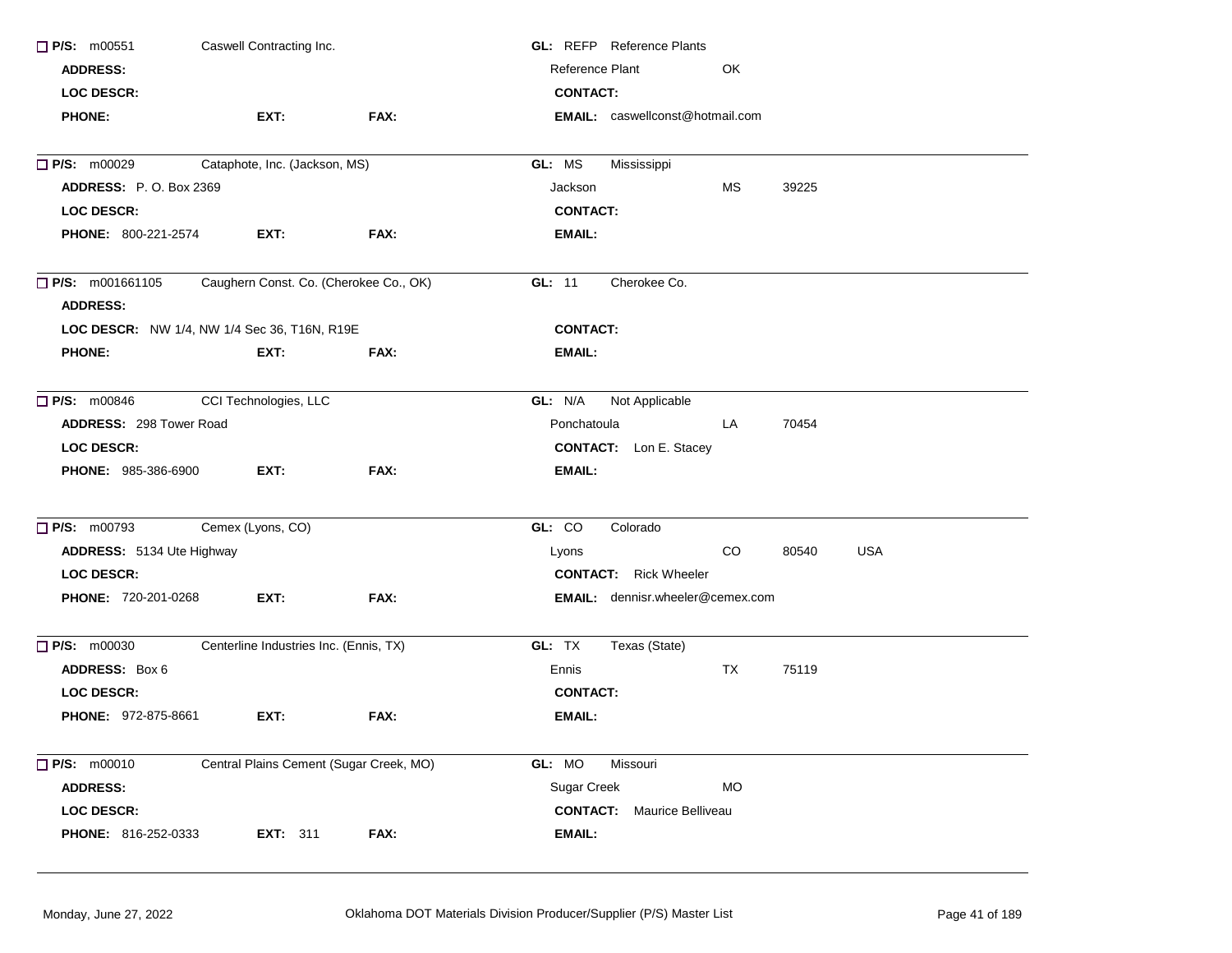| $\Box$ P/S: m00009                              | Central Plains Cement (Tulsa, OK)   |                          | GL: 72<br>Tulsa Co.                     |
|-------------------------------------------------|-------------------------------------|--------------------------|-----------------------------------------|
| <b>ADDRESS: 2802 North 145th East Ave.</b>      |                                     |                          | OK<br><b>USA</b><br>Tulsa<br>74116      |
| <b>LOC DESCR:</b>                               |                                     |                          | <b>CONTACT:</b> John Tierney            |
| <b>PHONE: 800-444-3902</b>                      | EXT:                                | FAX: 918-388-1488        | EMAIL:                                  |
| <b>P/S: m01049</b><br>Cepoxy                    |                                     |                          | GL: MO<br>Missouri                      |
| <b>ADDRESS: 240 Main Street</b>                 |                                     |                          | Grandview<br>MO.<br>64030<br><b>USA</b> |
| <b>LOC DESCR:</b>                               |                                     |                          | <b>CONTACT:</b> Linda Ungashick         |
| <b>PHONE: 816-331-1600</b>                      | EXT:                                | <b>FAX: 816-331-1181</b> | <b>EMAIL:</b>                           |
| $\Box$ P/S: m00741                              | Cerro Wire Inc.                     |                          | GL: AL<br>Alabama                       |
| ADDRESS: 1099 Thompson Rd. SE                   |                                     |                          | Hartselle<br>AL<br>35640                |
| <b>LOC DESCR:</b>                               |                                     |                          | <b>CONTACT:</b>                         |
| <b>PHONE: 256-773-6354</b>                      | EXT:                                | FAX:                     | <b>EMAIL:</b>                           |
| P/S: m00814                                     | CESCO Solutions, Inc. (Baytown, TX) |                          | GL: TX<br>Texas (State)                 |
| ADDRESS: 5623 Barkaloo Road                     |                                     |                          | Baytown<br>TX<br>77521<br><b>USA</b>    |
| <b>LOC DESCR:</b>                               |                                     |                          | <b>CONTACT:</b> Danny Callahan          |
| <b>PHONE:</b>                                   | EXT:                                | FAX:                     | <b>EMAIL:</b>                           |
| <b>P/S: m00991</b>                              | C-GAWF (Contract 110447 Only)       |                          | GL: N/A<br>Not Applicable               |
| <b>ADDRESS:</b>                                 |                                     |                          |                                         |
| <b>LOC DESCR:</b>                               |                                     |                          | <b>CONTACT:</b>                         |
| <b>PHONE:</b>                                   | EXT:                                | FAX:                     | <b>EMAIL:</b>                           |
| $\Box$ P/S: m01276                              | <b>C-Gawf Construction</b>          |                          | GL: 60<br>Payne Co.                     |
| <b>ADDRESS:</b>                                 |                                     |                          |                                         |
| LOC DESCR:                                      |                                     |                          | <b>CONTACT:</b>                         |
| <b>PHONE:</b>                                   | EXT:                                | FAX:                     | <b>EMAIL:</b>                           |
| $\Box$ P/S: m010106606                          | C-Gawf Quarry                       |                          | GL: 66<br>Rogers Co.                    |
| <b>ADDRESS:</b> 101 E. Shurden Industrial Blvd. |                                     |                          | OK<br><b>USA</b><br>Henryetta<br>74437  |
| LOC DESCR: NW/4 Sec 25, T24N, R16E              |                                     |                          | <b>CONTACT:</b>                         |
| <b>PHONE: 918-652-7766</b>                      | EXT:                                | FAX: 918-652-9966        | EMAIL: c-gawf@sbcglobal.net             |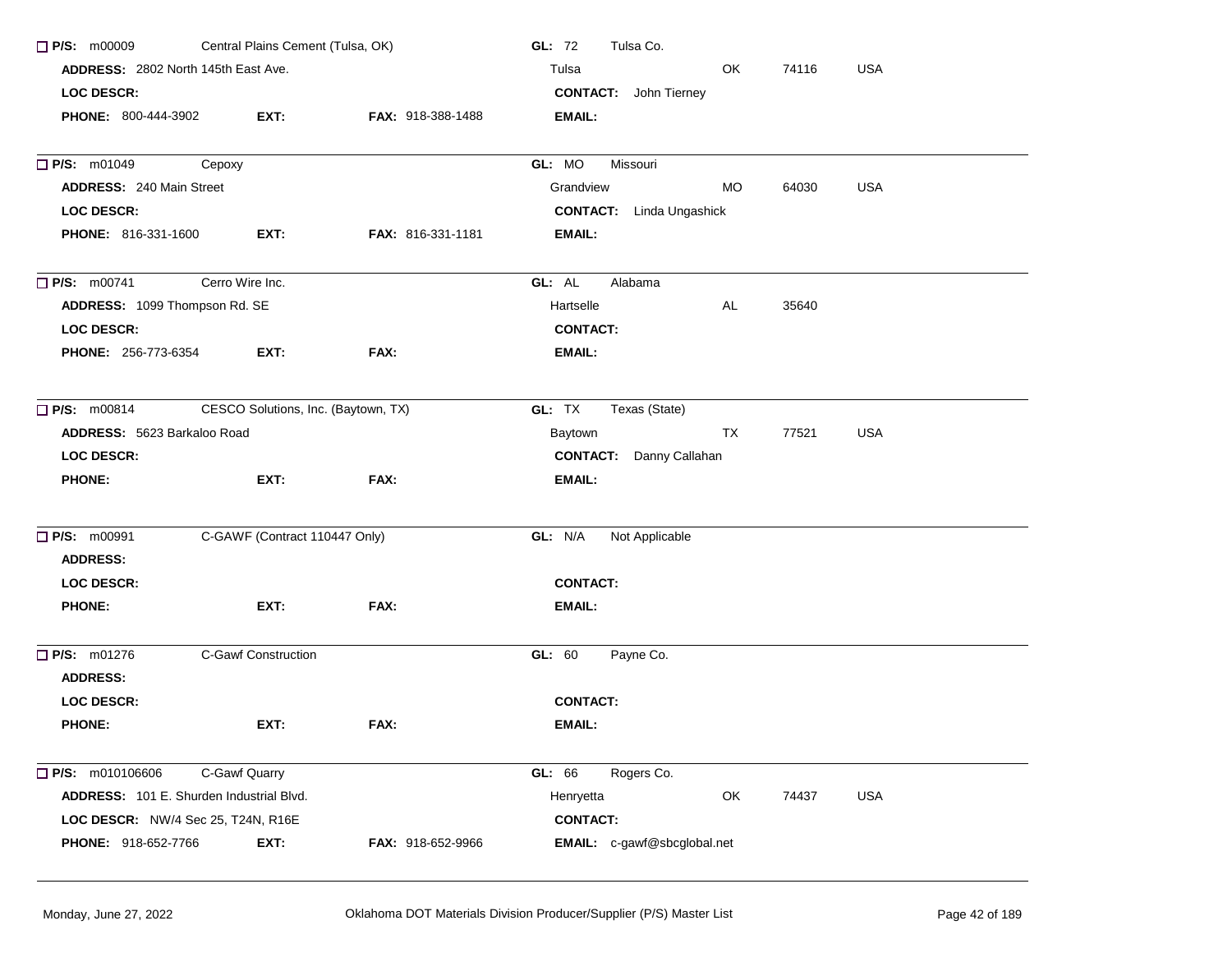| $\Box$ P/S: m00031                    | Chandler Materials (Tulsa, OK)            |                                              | GL: $72$<br>Tulsa Co.                                                                           |  |
|---------------------------------------|-------------------------------------------|----------------------------------------------|-------------------------------------------------------------------------------------------------|--|
| <b>ADDRESS: 5805 E. 15th Street</b>   |                                           |                                              | OK.<br>74112<br>Tulsa                                                                           |  |
| <b>LOC DESCR:</b>                     |                                           |                                              | <b>CONTACT:</b>                                                                                 |  |
| <b>PHONE: 918-836-9151</b>            | EXT:                                      | FAX:                                         | <b>EMAIL:</b>                                                                                   |  |
| $\Box$ P/S: m001677208                | Chandler Materials Co. (Tulsa, OK)        |                                              | GL: 72<br>Tulsa Co.                                                                             |  |
| <b>ADDRESS: 5519 E. 15th St.</b>      |                                           |                                              | <b>USA</b><br>OK<br>Tulsa<br>74112                                                              |  |
| <b>LOC DESCR:</b>                     |                                           |                                              | <b>CONTACT:</b>                                                                                 |  |
| <b>PHONE: 918-836-9151</b>            | EXT:                                      | FAX:                                         | EMAIL:                                                                                          |  |
| $\Box$ P/S: m01123                    |                                           | Charah & Dynegy Miami Fort in North Bend, OH | GL: OH<br>Ohio                                                                                  |  |
| <b>ADDRESS: 12601 Plantside Drive</b> |                                           |                                              | <b>KY</b><br><b>USA</b><br>40299<br>Louisville                                                  |  |
| <b>LOC DESCR:</b>                     |                                           |                                              | <b>CONTACT:</b> David Weber                                                                     |  |
| <b>PHONE: 502-245-1353</b>            | EXT:                                      | <b>FAX: 502-815-5026</b>                     | EMAIL: dweber@charah.com<br>Alt. Contact #: 502-377-6570 (Mobile)                               |  |
| $\Box$ P/S: m01012                    | Charah & Flint Creek in Gentry, AR        |                                              | GL: AR<br>Arkansas                                                                              |  |
| <b>ADDRESS: 12601 Plantside Drive</b> |                                           |                                              | KY.<br>40299<br><b>USA</b><br>Louisville                                                        |  |
| <b>LOC DESCR:</b>                     |                                           |                                              | <b>CONTACT:</b> Danny L. Gray                                                                   |  |
| <b>PHONE: 502-245-1353</b>            | EXT:                                      | <b>FAX: 502-245-7398</b>                     | EMAIL:                                                                                          |  |
| <b>P/S: m01039</b>                    |                                           | Charah & Independence 1 & 2 in Newark, AR    | GL: AR<br>Arkansas                                                                              |  |
| <b>ADDRESS: 12601 Plantside Drive</b> |                                           |                                              | KY.<br>40299<br><b>USA</b><br>Louisville                                                        |  |
| <b>LOC DESCR:</b>                     |                                           |                                              | <b>CONTACT:</b> David Weber                                                                     |  |
| <b>PHONE: 502-245-1353</b>            | EXT:                                      | FAX: 502-815-5026                            | EMAIL: dweber@charah.com<br>Alt. Contact #: 502-377-6570 (Mobile)                               |  |
| $\Box$ P/S: m00742                    | Charah & Limestone Electric in Jewett, TX |                                              | GL: TX<br>Texas (State)                                                                         |  |
| <b>ADDRESS: 12601 Plantside Drive</b> |                                           |                                              | KY<br>40299<br><b>USA</b><br>Louisville                                                         |  |
| <b>LOC DESCR:</b>                     |                                           |                                              | <b>CONTACT:</b> Tim G. Cole                                                                     |  |
| <b>PHONE: 502-245-1353</b>            | EXT:                                      | FAX: 502-245-7398                            | <b>EMAIL:</b> tcole@charah.com, Alt. Contact # 502-631-0043 (Mobile)<br>Website: www.charah.com |  |
| $\Box$ P/S: m00366                    | Charah & Northeastern in Oologah, OK      |                                              | GL: 66<br>Rogers Co.                                                                            |  |
| ADDRESS: 12601 Plantside Drive        |                                           |                                              | <b>USA</b><br>Louisville<br>KY<br>40299                                                         |  |
| LOC DESCR:                            |                                           |                                              | <b>CONTACT:</b> David Weber                                                                     |  |
| <b>PHONE: 502-245-1353</b>            | EXT:                                      | FAX: 502-815-5026                            | <b>EMAIL:</b> dweber@charah.com<br>Alt. Contact #: 502-377-6570 (Mobile)                        |  |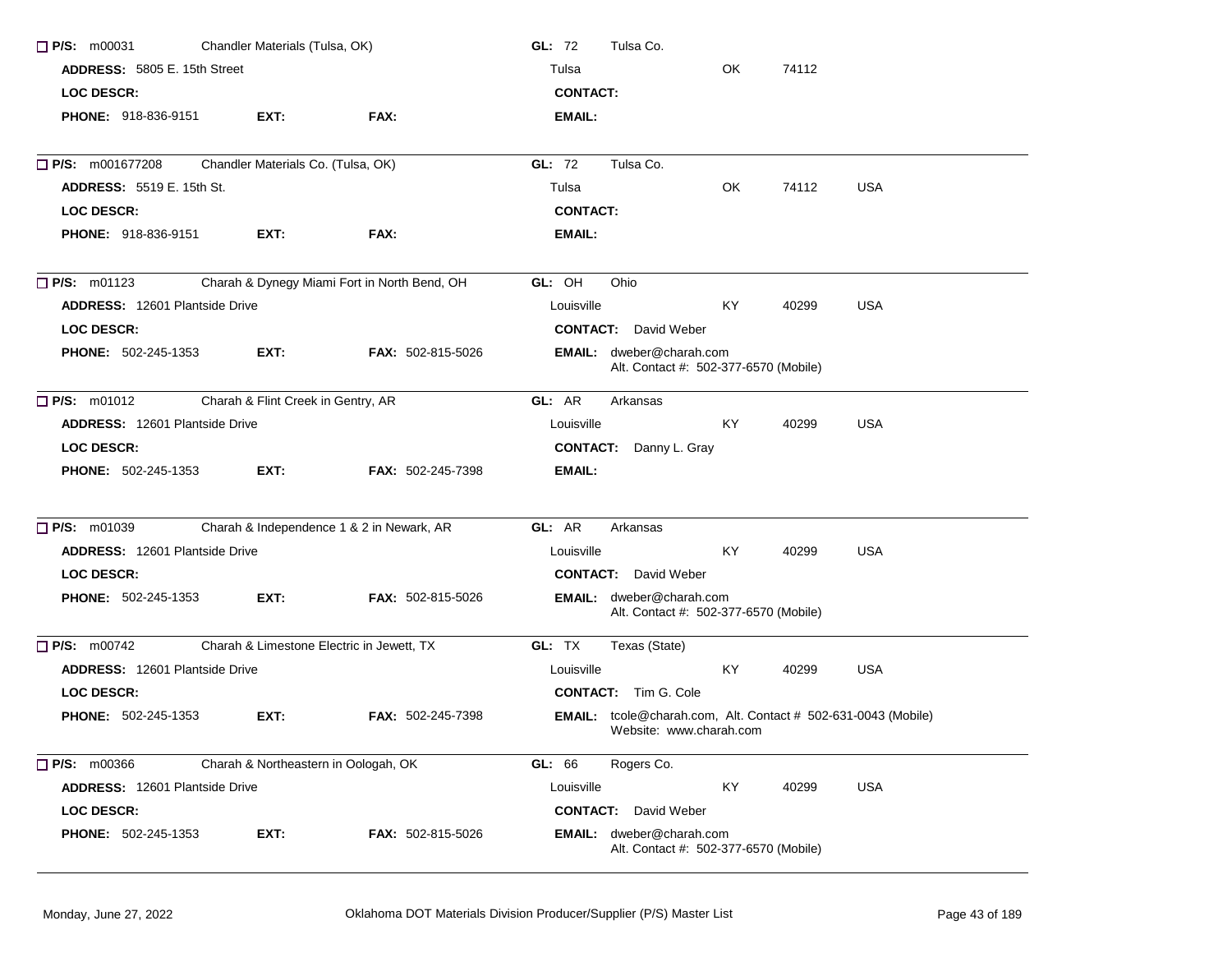| Charah & Petersburg in Petersburg, IN<br>$\Box$ P/S: m01020 |                                            |                          | GL: IN<br>Indiana                                        |  |  |  |  |
|-------------------------------------------------------------|--------------------------------------------|--------------------------|----------------------------------------------------------|--|--|--|--|
| <b>ADDRESS: 12601 Plantside Drive</b>                       |                                            |                          | <b>USA</b><br>Louisville<br>KY.<br>40299                 |  |  |  |  |
| <b>LOC DESCR:</b>                                           |                                            |                          | <b>CONTACT:</b> Karl W. Beckemeier                       |  |  |  |  |
| <b>PHONE:</b>                                               | EXT:                                       | FAX:                     | <b>EMAIL:</b>                                            |  |  |  |  |
|                                                             |                                            |                          |                                                          |  |  |  |  |
| $\Box$ P/S: m01040                                          | Charah & White Bluff 1 & 2 in Redfield, AR |                          | GL: AR<br>Arkansas                                       |  |  |  |  |
| ADDRESS: 12601 Plantside Drive                              |                                            |                          | Louisville<br>KY.<br>40299<br><b>USA</b>                 |  |  |  |  |
| <b>LOC DESCR:</b>                                           |                                            |                          | <b>CONTACT:</b> David Weber                              |  |  |  |  |
| <b>PHONE: 502-245-1353</b>                                  | EXT:                                       | <b>FAX: 502-815-5026</b> | EMAIL: dweber@charah.com<br>Alt. Contact #: 502-377-6570 |  |  |  |  |
| $\Box$ P/S: m00663                                          | ChemCo Systems                             |                          | GL: N/A<br>Not Applicable                                |  |  |  |  |
| <b>ADDRESS:</b>                                             |                                            |                          |                                                          |  |  |  |  |
| <b>LOC DESCR:</b>                                           |                                            |                          | <b>CONTACT:</b>                                          |  |  |  |  |
| <b>PHONE:</b>                                               | EXT:                                       | FAX:                     | EMAIL:                                                   |  |  |  |  |
| $\Box$ P/S: m00832                                          | Chemical Lime (Clifton, TX)                |                          | GL: TX<br>Texas (State)                                  |  |  |  |  |
| <b>ADDRESS:</b>                                             |                                            |                          |                                                          |  |  |  |  |
| LOC DESCR:                                                  |                                            |                          | <b>CONTACT:</b>                                          |  |  |  |  |
| <b>PHONE:</b>                                               | EXT:                                       | FAX:                     | <b>EMAIL:</b>                                            |  |  |  |  |
| $\Box$ P/S: m00631                                          | Chemical Products Industries Inc.          |                          | Oklahoma Co.<br>GL: 55                                   |  |  |  |  |
| <b>ADDRESS: 7649 Soutwest 34th Street</b>                   |                                            |                          | Oklahoma City<br>OK.<br>73179                            |  |  |  |  |
| <b>LOC DESCR:</b>                                           |                                            |                          | <b>CONTACT:</b> Jordan Flaniken                          |  |  |  |  |
| <b>PHONE: 405-745-2070</b>                                  | EXT:                                       | <b>FAX: 405-745-2276</b> | <b>EMAIL:</b>                                            |  |  |  |  |
| $\Box$ P/S: m00085                                          | ChemMark Corp. (Aurora, CO)                |                          | GL: CO<br>Colorado                                       |  |  |  |  |
| <b>ADDRESS:</b> 3140-K So. Peoria St.                       |                                            | Suite 115                | CO<br>80014<br>Aurora                                    |  |  |  |  |
| <b>LOC DESCR:</b>                                           |                                            |                          | <b>CONTACT:</b>                                          |  |  |  |  |
| <b>PHONE:</b>                                               | EXT:                                       | FAX:                     | <b>EMAIL:</b>                                            |  |  |  |  |
| $\Box$ P/S: m00932                                          | ChemMasters                                |                          | Ohio<br>GL: OH                                           |  |  |  |  |
| <b>ADDRESS: 300 Edwards Street</b>                          |                                            |                          | Madison<br>OH<br>44057                                   |  |  |  |  |
| <b>LOC DESCR:</b>                                           |                                            |                          | <b>CONTACT:</b> John Kirk                                |  |  |  |  |
| <b>PHONE: 440-428-2105</b>                                  | EXT:                                       | <b>FAX: 440-428-7091</b> | <b>EMAIL:</b>                                            |  |  |  |  |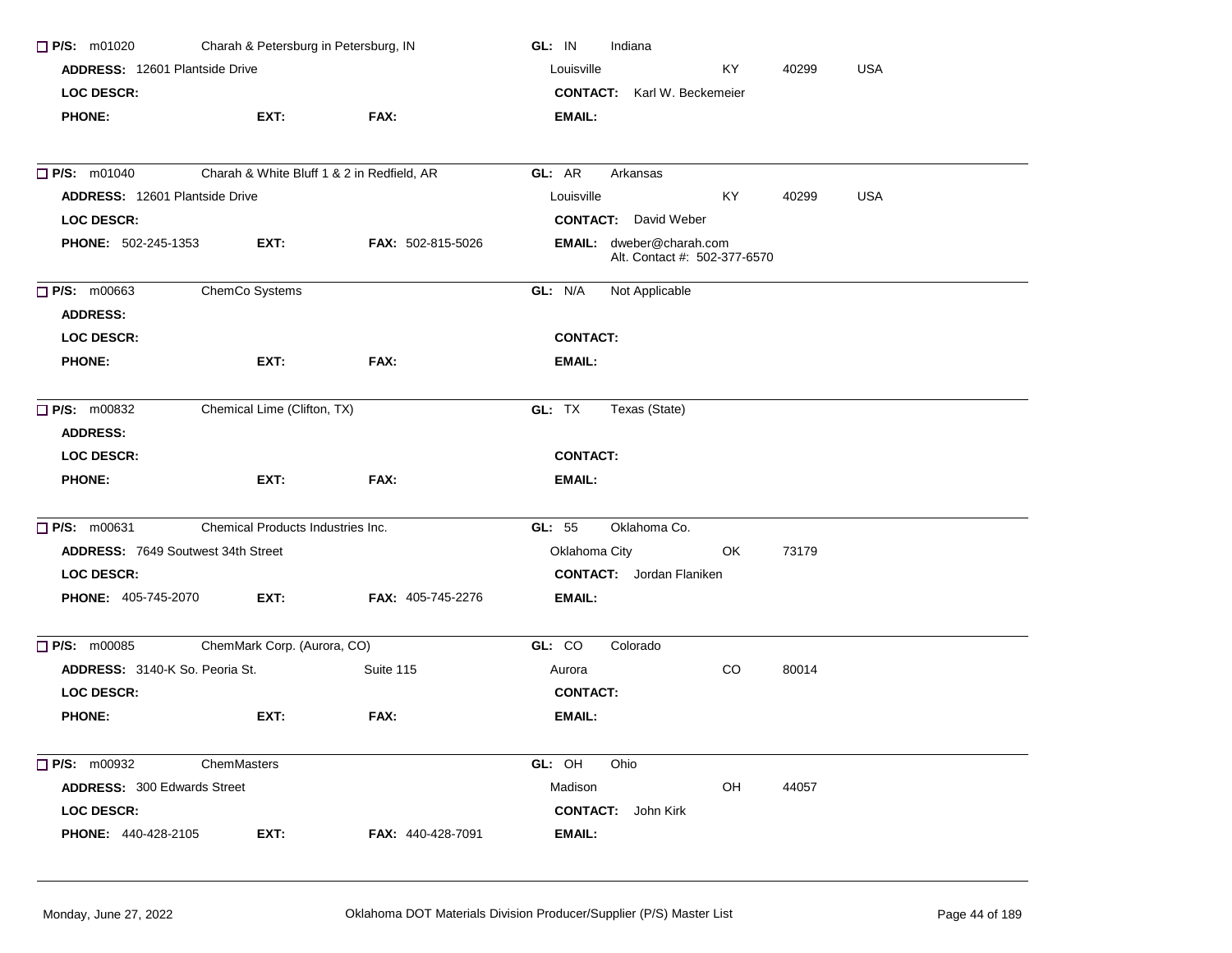| $\Box$ P/S: m00437<br>Chemque Inc (Rexdale, ON Canada)<br><b>ADDRESS: 266 Humberline Drive</b> |                                              |      | GL: CAN<br>Canada                                                                  |  |  |  |  |
|------------------------------------------------------------------------------------------------|----------------------------------------------|------|------------------------------------------------------------------------------------|--|--|--|--|
|                                                                                                |                                              |      | ON<br>Rexdale, ON M9W 5X1                                                          |  |  |  |  |
| <b>LOC DESCR:</b>                                                                              |                                              |      | <b>CONTACT:</b> Bruce Russell                                                      |  |  |  |  |
| <b>PHONE:</b>                                                                                  | EXT:                                         | FAX: | <b>EMAIL:</b>                                                                      |  |  |  |  |
| P/S: m00086                                                                                    | ChemStation International, Inc.              |      | GL: OH<br>Ohio                                                                     |  |  |  |  |
| <b>ADDRESS: 3400 Encrete Lane</b>                                                              |                                              |      | Dayton<br>OH<br>45439<br>USA                                                       |  |  |  |  |
| <b>LOC DESCR:</b>                                                                              |                                              |      | <b>CONTACT:</b> Katie Overton                                                      |  |  |  |  |
| <b>PHONE: 937-294-8265</b>                                                                     | EXT:                                         | FAX: | <b>EMAIL:</b> Alt. Contact #: 800-554-8265<br>Website: http://www.chemstation.com/ |  |  |  |  |
| P/S: m00929                                                                                    | Chem-Tech Inc.                               |      | GL: N/A<br>Not Applicable                                                          |  |  |  |  |
| <b>ADDRESS:</b> 501 Visions Parkway                                                            |                                              |      | Adel<br>IA<br>50003                                                                |  |  |  |  |
| <b>LOC DESCR:</b>                                                                              |                                              |      | <b>CONTACT:</b> Josh Speer                                                         |  |  |  |  |
| <b>PHONE:</b>                                                                                  | EXT:                                         | FAX: | EMAIL:                                                                             |  |  |  |  |
| $\Box$ P/S: m01196                                                                             | Chemtek, Inc. (Morrisville, NC)              |      | GL: NC<br>North Carolina                                                           |  |  |  |  |
|                                                                                                | ADDRESS: 3005 Carrington Mill Blvd, Ste. 340 |      | <b>NC</b><br><b>USA</b><br>Morrisville<br>27560                                    |  |  |  |  |
| <b>LOC DESCR:</b>                                                                              |                                              |      | <b>CONTACT:</b> Bruce Avery                                                        |  |  |  |  |
| <b>PHONE:</b>                                                                                  | EXT:                                         | FAX: | EMAIL: bruce.avery@chemtek.us                                                      |  |  |  |  |
| P/S: m00302                                                                                    | Cherokee Builders Inc (Tulsa, OK)            |      | GL: 72<br>Tulsa Co.                                                                |  |  |  |  |
| <b>ADDRESS: 2005 N. 167th East Ave.</b>                                                        |                                              |      | OK<br>Tulsa<br>74116                                                               |  |  |  |  |
| <b>LOC DESCR:</b>                                                                              |                                              |      | <b>CONTACT:</b>                                                                    |  |  |  |  |
| <b>PHONE:</b>                                                                                  | EXT:                                         | FAX: | EMAIL:                                                                             |  |  |  |  |
| $\Box$ P/S: m00303                                                                             | Choctaw Concrete (Little Rock, AR)           |      | GL: AR<br>Arkansas                                                                 |  |  |  |  |
| <b>ADDRESS: P.O. Box 95036</b>                                                                 |                                              |      | Little Rock<br>AR<br>72295                                                         |  |  |  |  |
| <b>LOC DESCR:</b>                                                                              |                                              |      | <b>CONTACT:</b>                                                                    |  |  |  |  |
| <b>PHONE:</b>                                                                                  | EXT:                                         | FAX: | EMAIL:                                                                             |  |  |  |  |
| P/S: m001681201<br><b>ADDRESS:</b>                                                             | Choctaw Materials (Messer, OK)               |      | GL: 12<br>Choctaw Co.                                                              |  |  |  |  |
| <b>LOC DESCR:</b> Sec 10, T5S, R18E                                                            |                                              |      | <b>CONTACT:</b>                                                                    |  |  |  |  |
| <b>PHONE:</b>                                                                                  | EXT:                                         | FAX: | EMAIL:                                                                             |  |  |  |  |
|                                                                                                |                                              |      |                                                                                    |  |  |  |  |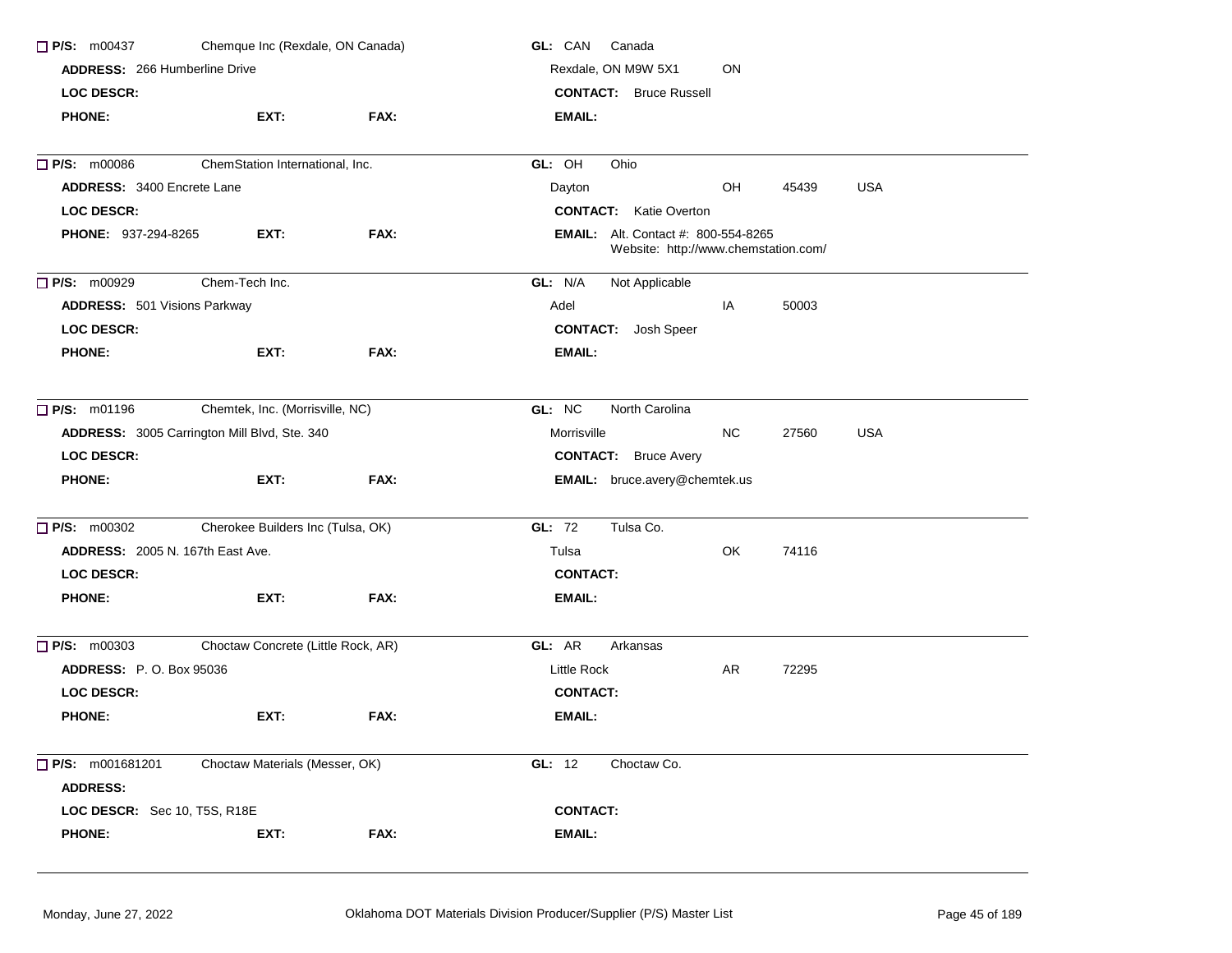| $\Box$ P/S: m00304                                          | Choctaw Products (Ft. Smith, AR)         |                          | GL: AR<br>Arkansas                    |           |       |            |
|-------------------------------------------------------------|------------------------------------------|--------------------------|---------------------------------------|-----------|-------|------------|
| ADDRESS: P.O. Box 403                                       |                                          |                          | Ft. Smith                             | AR        | 72902 |            |
| <b>LOC DESCR:</b>                                           |                                          |                          | <b>CONTACT:</b>                       |           |       |            |
| <b>PHONE: 479-782-9159</b>                                  | EXT:                                     | FAX:                     | EMAIL:                                |           |       |            |
| <b>P/S: m00842</b>                                          | Chryso, Inc.                             |                          | GL: TX<br>Texas (State)               |           |       |            |
| ADDRESS: 1611 State Highway 276                             |                                          |                          | Rockwall                              | TX        | 75032 | <b>USA</b> |
| <b>LOC DESCR:</b>                                           |                                          |                          | <b>CONTACT:</b> Gabor Acs             |           |       |            |
| <b>PHONE: 800-936-7553</b>                                  | <b>EXT:</b> 203                          | <b>FAX: 972-772-6010</b> | EMAIL: Website: www.chrysoinc.com     |           |       |            |
| Cinder Mtn. Mine (Volcanic Stone)<br>$\Box$ P/S: m005328204 | GL: NM<br>New Mexico                     |                          |                                       |           |       |            |
| <b>ADDRESS: 1553 FM 2203</b>                                |                                          |                          | Dumas                                 | <b>TX</b> | 79029 |            |
| LOC DESCR: Sec 8, T26N, R32E, Union County, NM              |                                          |                          | <b>CONTACT:</b>                       |           |       |            |
| PHONE: 806-922-3339                                         | EXT:                                     | FAX:                     | <b>EMAIL:</b>                         |           |       |            |
| $\Box$ P/S: m00555                                          | Circle S Paving                          |                          | <b>GL:</b> REFP Reference Plants      |           |       |            |
| <b>ADDRESS:</b>                                             |                                          |                          | Reference Plant                       | OK        |       |            |
| <b>LOC DESCR:</b>                                           |                                          |                          | <b>CONTACT:</b>                       |           |       |            |
| <b>PHONE:</b>                                               | EXT:                                     | FAX:                     | <b>EMAIL:</b> circles@htswireless.com |           |       |            |
| $\Box$ P/S: m00657                                          | CMC Coating Co of Texas (Waxahachie, TX) |                          | GL: TX<br>Texas (State)               |           |       |            |
| <b>ADDRESS:</b>                                             |                                          |                          | Waxahachie                            | TX        | 75165 | <b>USA</b> |
| <b>LOC DESCR:</b>                                           |                                          |                          | <b>CONTACT:</b>                       |           |       |            |
| <b>PHONE:</b>                                               | EXT:                                     | FAX:                     | <b>EMAIL:</b>                         |           |       |            |
| $\Box$ P/S: m00817                                          | <b>CMC Construction Services</b>         |                          | GL: TX<br>Texas (State)               |           |       |            |
| ADDRESS: 777 N. Eldridge Parkway, Suite 500                 |                                          |                          | Houston                               | <b>TX</b> | 77079 |            |
| <b>LOC DESCR:</b>                                           |                                          |                          | <b>CONTACT:</b> Shayne Forsyth        |           |       |            |
| <b>PHONE:</b>                                               | EXT:                                     | FAX:                     | EMAIL:                                |           |       |            |
| P/S: m00830                                                 | CMC Rebar - Melissa Plant (Melissa, TX)  |                          | GL: TX<br>Texas (State)               |           |       |            |
| ADDRESS: 2202 McKinney Street                               |                                          |                          | Melissa                               | TX        | 75454 |            |
| LOC DESCR:                                                  |                                          |                          | <b>CONTACT:</b>                       |           |       |            |
| PHONE: 800-288-5250                                         | EXT:                                     | FAX:                     | <b>EMAIL:</b>                         |           |       |            |
|                                                             |                                          |                          |                                       |           |       |            |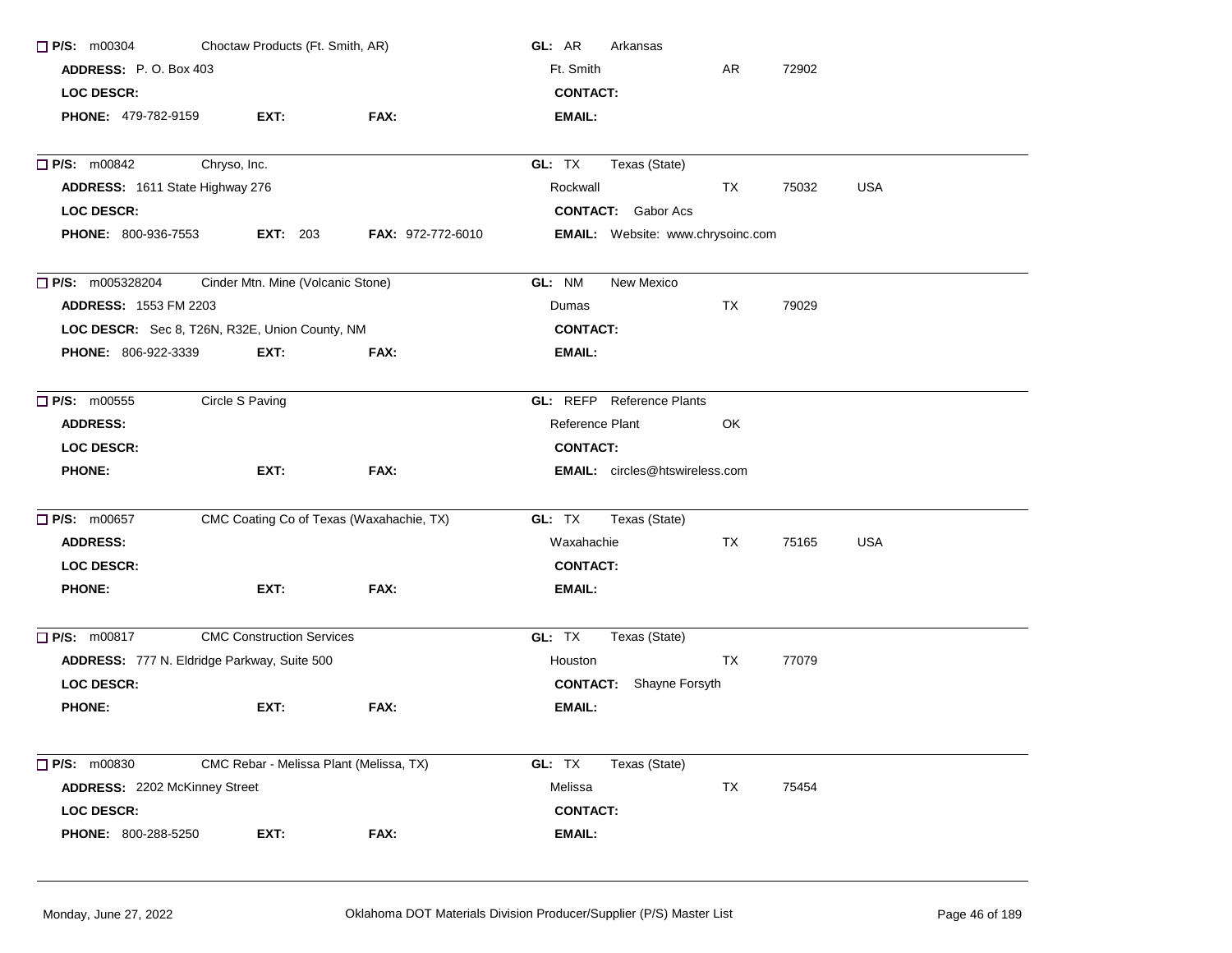| $\Box$ P/S: m01164                   | CMC Rebar (Dallas, TX)        |      | GL: TX<br>Texas (State)                                                      |
|--------------------------------------|-------------------------------|------|------------------------------------------------------------------------------|
| ADDRESS: 4846 Singleton Blvd.        |                               |      | Dallas<br>TX.<br>75211<br><b>USA</b>                                         |
| <b>LOC DESCR:</b>                    |                               |      | <b>CONTACT:</b> Jeff Moses                                                   |
| <b>PHONE: 214-631-5250</b>           | EXT:                          | FAX: | <b>EMAIL:</b> jeff.moses@cmc.com<br>Alt. Contact #: 214-564-7254             |
| $\Box$ P/S: m00926                   | CMC Rebar (Farmersville, TX)  |      | GL: TX<br>Texas (State)                                                      |
| ADDRESS: 2411 E. Audie Myrphy Pkwy.  |                               |      | <b>USA</b><br>Farmersville<br>TX<br>75442                                    |
| <b>LOC DESCR:</b>                    |                               |      | <b>CONTACT:</b> Allen Jones                                                  |
| <b>PHONE: 972-782-7902</b>           | EXT:                          | FAX: | <b>EMAIL:</b> allen.jones@cmc.com<br>Alt. Contact #: 405-761-9866 (Cell)     |
| $\Box$ P/S: m00739                   | CMC Rebar (Kansas City, MO)   |      | GL: MO<br>Missouri                                                           |
| ADDRESS: 1301 N. Chouteau Trafficway |                               |      | Kansas City<br><b>MO</b><br>64120<br><b>USA</b>                              |
| <b>LOC DESCR:</b>                    |                               |      | <b>CONTACT:</b> Joseph Ayers                                                 |
| <b>PHONE: 816-521-3944</b>           | EXT:                          | FAX: | <b>EMAIL:</b> joseph.ayers@cmc.com<br>Alt. Contact #: 816-372-3228 (Cell)    |
| $\Box$ P/S: m00044                   | CMC Rebar (Muskogee, OK)      |      | GL: $51$<br>Muskogee Co.                                                     |
| ADDRESS: 2301 Anderson Dr.           |                               |      | OK<br>74403<br><b>USA</b><br>Muskogee                                        |
| <b>LOC DESCR:</b>                    |                               |      | <b>CONTACT:</b> Ernest Franklin                                              |
| <b>PHONE: 918-682-7806</b>           | EXT:                          | FAX: | <b>EMAIL:</b> ernest.franklin@cmc.com<br>Alt. Contact #: 913-869-1164 (Cell) |
| $\Box$ P/S: m00051                   | CMC Rebar (Oklahoma City, OK) |      | Oklahoma Co.<br>GL: 55                                                       |
| <b>ADDRESS: 3200 SE 59th St.</b>     |                               |      | 73135<br><b>USA</b><br>Oklahoma City<br>OK                                   |
| LOC DESCR:                           |                               |      | <b>CONTACT:</b> Gary Ruscio                                                  |
| <b>PHONE: 405-415-8030</b>           | EXT:                          | FAX: | <b>EMAIL:</b> gary.ruscio@cmc.com<br>Alt. Contact #: 815-341-9007 (Cell)     |
| $\Box$ P/S: m01165                   | CMC Rebar (Polo, MO)          |      | GL: MO<br>Missouri                                                           |
| ADDRESS: 6790 SE Yankee Ridge Rd.    |                               |      | <b>MO</b><br>64671<br><b>USA</b><br>Polo                                     |
| <b>LOC DESCR:</b>                    |                               |      | <b>CONTACT:</b> Les Thompson                                                 |
| <b>PHONE: 972-308-5379</b>           | EXT:                          | FAX: | EMAIL: les.thompson@cmc.com<br>Alt. Contact #: 816-465-2011 (Cell)           |
| $\Box$ P/S: m01166                   | CMC Rebar (Waxahachie, TX)    |      | GL: TX<br>Texas (State)                                                      |
| <b>ADDRESS: 4100 N.I-35</b>          |                               |      | TX<br>75165<br><b>USA</b><br>Waxahachie                                      |
| <b>LOC DESCR:</b>                    |                               |      | <b>CONTACT:</b> Ron Castaneda                                                |
| PHONE: 214-631-5250                  | EXT:                          | FAX: | <b>EMAIL:</b> ron.castaneda@cmc.com<br>Alt. Conctact #: 214-392-5839 (Cell)  |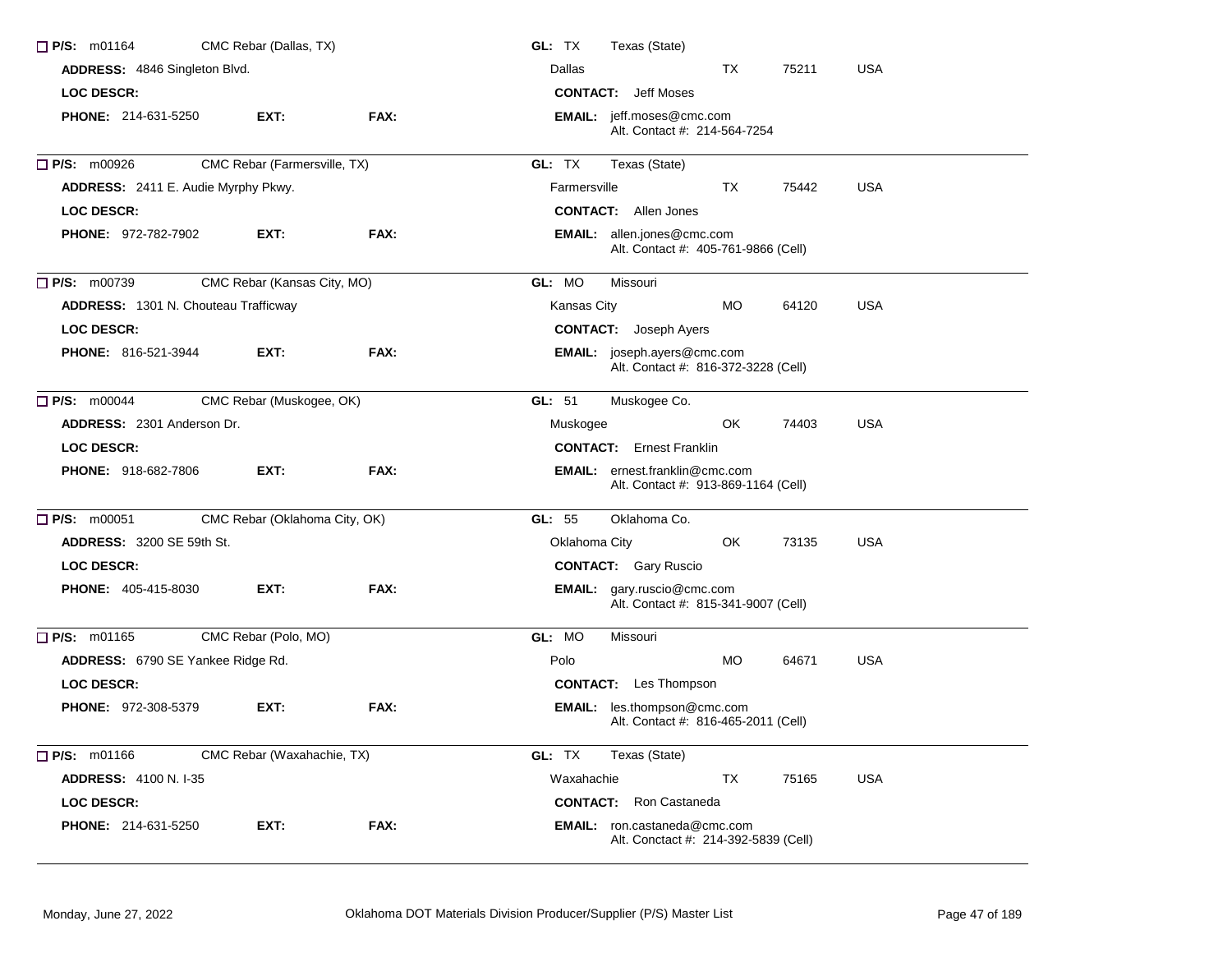| CMC Rebar Epoxy Coated (Muskogee, OK)<br>$\Box$ P/S: m00381 |                                       |                                      | Muskogee Co.<br>GL: $51$                                                                     |  |  |  |
|-------------------------------------------------------------|---------------------------------------|--------------------------------------|----------------------------------------------------------------------------------------------|--|--|--|
| ADDRESS: 2301 Anderson Dr.                                  |                                       |                                      | OK<br>74403<br><b>USA</b><br>Muskogee                                                        |  |  |  |
| <b>LOC DESCR:</b>                                           |                                       |                                      | <b>CONTACT:</b> Ernest Franklin                                                              |  |  |  |
| <b>PHONE: 918-682-7806</b>                                  | EXT:                                  | FAX:                                 | <b>EMAIL:</b> ernest.franklin@cmc.com<br>Alt. Contact #: 913-869-1164 (Cell)                 |  |  |  |
| <b>P/S: m00729</b>                                          | CMC Southern Post (Magnolia, AR)      |                                      | GL: AR<br>Arkansas                                                                           |  |  |  |
| <b>ADDRESS: P.O. Box 1147</b>                               |                                       |                                      | AR<br>Magnolia                                                                               |  |  |  |
| <b>LOC DESCR:</b>                                           |                                       |                                      | <b>CONTACT:</b>                                                                              |  |  |  |
| <b>PHONE:</b>                                               | EXT:                                  | FAX:                                 | EMAIL:                                                                                       |  |  |  |
| $\Box$ P/S: m00849                                          | CMC Steel Arizona (Mesa AZ)           |                                      | GL: AZ<br>Arizona                                                                            |  |  |  |
| <b>ADDRESS:</b> P.O. Box 6129                               |                                       |                                      | AZ<br>85242<br>Mesa                                                                          |  |  |  |
| <b>LOC DESCR:</b>                                           |                                       |                                      | <b>CONTACT:</b> Jacob Selzer                                                                 |  |  |  |
| <b>PHONE: 480-396-7127</b>                                  | EXT:                                  | FAX:                                 | EMAIL: jacob.selzer@cmc.com                                                                  |  |  |  |
| $\Box$ P/S: m00983                                          | CMC Steel Florida (Jacksonville, FL)  |                                      | GL: FL<br>Florida                                                                            |  |  |  |
| ADDRESS: 16770 Rebar Road                                   |                                       |                                      | <b>USA</b><br>Jacksonville<br>FL.<br>32234                                                   |  |  |  |
| <b>LOC DESCR:</b>                                           |                                       |                                      | <b>CONTACT:</b> Alex Renosto                                                                 |  |  |  |
| <b>PHONE: 904-266-1468</b>                                  | EXT:                                  | FAX:                                 | <b>EMAIL:</b> alexander.renosto@cmc.com                                                      |  |  |  |
| $\Box$ P/S: m01053                                          | CMC Steel New Jersey (Sayreville, NJ) |                                      | GL: NJ<br>New Jersey                                                                         |  |  |  |
| ADDRESS: 1 North Crossman Road                              |                                       |                                      | Sayreville<br>NJ.<br>08872<br><b>USA</b>                                                     |  |  |  |
| <b>LOC DESCR:</b>                                           |                                       |                                      | <b>CONTACT:</b> Joseph T. Homic                                                              |  |  |  |
| <b>PHONE: 732-401-1080</b>                                  | EXT:                                  | FAX:                                 | EMAIL: joseph.homic@cmc.com<br>Website: www.cmc.com<br>Alt. Contact #: 732-259-7660 (Mobile) |  |  |  |
| $\Box$ P/S: m01127                                          | CMC Steel Oklahoma (Durant, OK)       |                                      | GL: 07<br>Bryan Co.                                                                          |  |  |  |
| <b>ADDRESS: P.O. BOX 1250</b>                               |                                       | 584 Old Hwy 70, Durant, OK 74 Durant | OK.<br>74702<br><b>USA</b>                                                                   |  |  |  |
| <b>LOC DESCR:</b>                                           |                                       |                                      | <b>CONTACT:</b> Michael Enge                                                                 |  |  |  |
| <b>PHONE: 580-634-5084</b>                                  | EXT:                                  | FAX:                                 | EMAIL: michael.enge@cmc.com<br>Alt. Contact #: 580-380-8705 (Mobile)<br>Website: www.cmc.com |  |  |  |
| $\Box$ P/S: m00931                                          | CMC Steel South Carolina (Caycee, SC) |                                      | GL: SC<br>South Carolina                                                                     |  |  |  |
| ADDRESS: 310 New State Road                                 |                                       |                                      | SC<br>Cayce<br>29033<br>MEX                                                                  |  |  |  |
| <b>LOC DESCR:</b>                                           |                                       |                                      | <b>CONTACT:</b> Richard Ray                                                                  |  |  |  |
| PHONE: 803-936-3901                                         | EXT:                                  | FAX:                                 | <b>EMAIL:</b> richard.ray@cmc.com                                                            |  |  |  |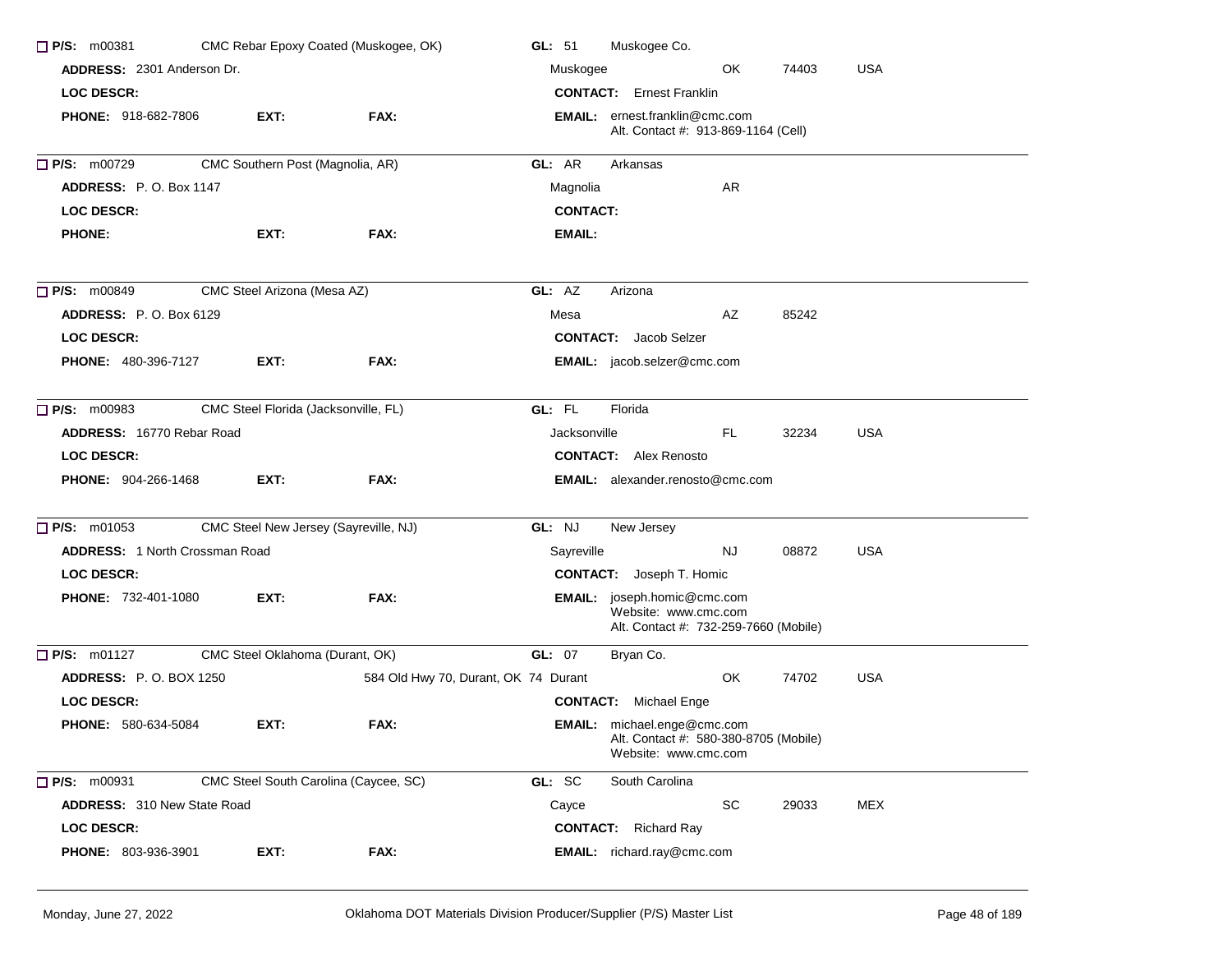| $\Box$ P/S: m00293<br>CMC Steel Tennessee (Knoxville, TN)       |                               |                          | GL: TN<br>Tennessee                                                                                                                |  |
|-----------------------------------------------------------------|-------------------------------|--------------------------|------------------------------------------------------------------------------------------------------------------------------------|--|
| <b>ADDRESS: 1919 Tennessee Ave.</b>                             |                               |                          | Knoxville<br><b>TN</b><br><b>USA</b><br>37921                                                                                      |  |
| <b>LOC DESCR:</b>                                               |                               |                          | <b>CONTACT:</b> Jim Hall                                                                                                           |  |
| <b>PHONE: 865-202-5972</b>                                      | EXT:                          | FAX:                     | <b>EMAIL:</b> Jim.Hall@cmc.com                                                                                                     |  |
| $\Box$ P/S: m00516                                              | CMC Steel Texas (Seguin, TX)  |                          | GL: TX<br>Texas (State)                                                                                                            |  |
| ADDRESS: P.O. Box 911                                           |                               |                          | <b>TX</b><br>Seguin<br>78156                                                                                                       |  |
| <b>LOC DESCR:</b>                                               |                               |                          | <b>CONTACT:</b>                                                                                                                    |  |
| <b>PHONE: 830-372-8200</b>                                      | EXT:                          | <b>FAX: 830-372-8555</b> | <b>EMAIL:</b>                                                                                                                      |  |
| $\Box$ P/S: m01136                                              | CMT Highway, LLC (Durant, IA) |                          | GL: IA<br>lowa                                                                                                                     |  |
| ADDRESS: 2197 Yankee Ave.                                       |                               |                          | <b>USA</b><br>Durant<br>IA<br>52747                                                                                                |  |
| <b>LOC DESCR:</b>                                               |                               |                          | <b>CONTACT:</b> Larry Thumann, Jr.                                                                                                 |  |
| PHONE: 563-823-9040                                             | EXT:                          | FAX:                     | <b>EMAIL:</b>                                                                                                                      |  |
| P/S: m01140<br>CNC Metal Shape Constr., LLC (Oklahoma City, OK) |                               |                          | GL: 55<br>Oklahoma Co.                                                                                                             |  |
| ADDRESS: 1718 S. Agnew                                          |                               |                          | <b>USA</b><br>Oklahoma City<br>OK.<br>73108                                                                                        |  |
| <b>LOC DESCR:</b>                                               |                               |                          | <b>CONTACT:</b> Brandon La Fuente                                                                                                  |  |
| <b>PHONE:</b>                                                   | EXT:                          | FAX:                     | EMAIL:                                                                                                                             |  |
| $\Box$ P/S: m01042                                              | Coastal Energy (Clinton, OK)  |                          | GL: 20<br>Custer Co.                                                                                                               |  |
| <b>ADDRESS: 10759 N 2247 Rd.</b>                                |                               |                          | OK<br><b>USA</b><br>Clinton<br>73601                                                                                               |  |
| <b>LOC DESCR:</b>                                               |                               |                          | <b>CONTACT:</b> Aaron Simpson                                                                                                      |  |
| <b>PHONE: 417-452-3229</b>                                      | EXT:                          | FAX:                     | <b>EMAIL:</b> aaron@coastal-fmc.com                                                                                                |  |
| $\Box$ P/S: m00305                                              | Coastal Energy (Miller, MO)   |                          | GL: MO<br>Missouri                                                                                                                 |  |
| ADDRESS: P.O. Box 70                                            |                               | 14280 Hwy. 96            | <b>MO</b><br>Miller<br>65707<br>USA                                                                                                |  |
| <b>LOC DESCR:</b>                                               |                               |                          | <b>CONTACT:</b> Aaron Simpson                                                                                                      |  |
| PHONE: 417-452-3229                                             | EXT:                          | FAX: 417-452-3669        | EMAIL: Aaron@Coastal-FMC.com,<br>Larry@Coastal-FMC.com,<br>Erik@Coastal-FMC.com,<br>David@Coastal-FMC.com,<br>Chad@Coastal-FMC.com |  |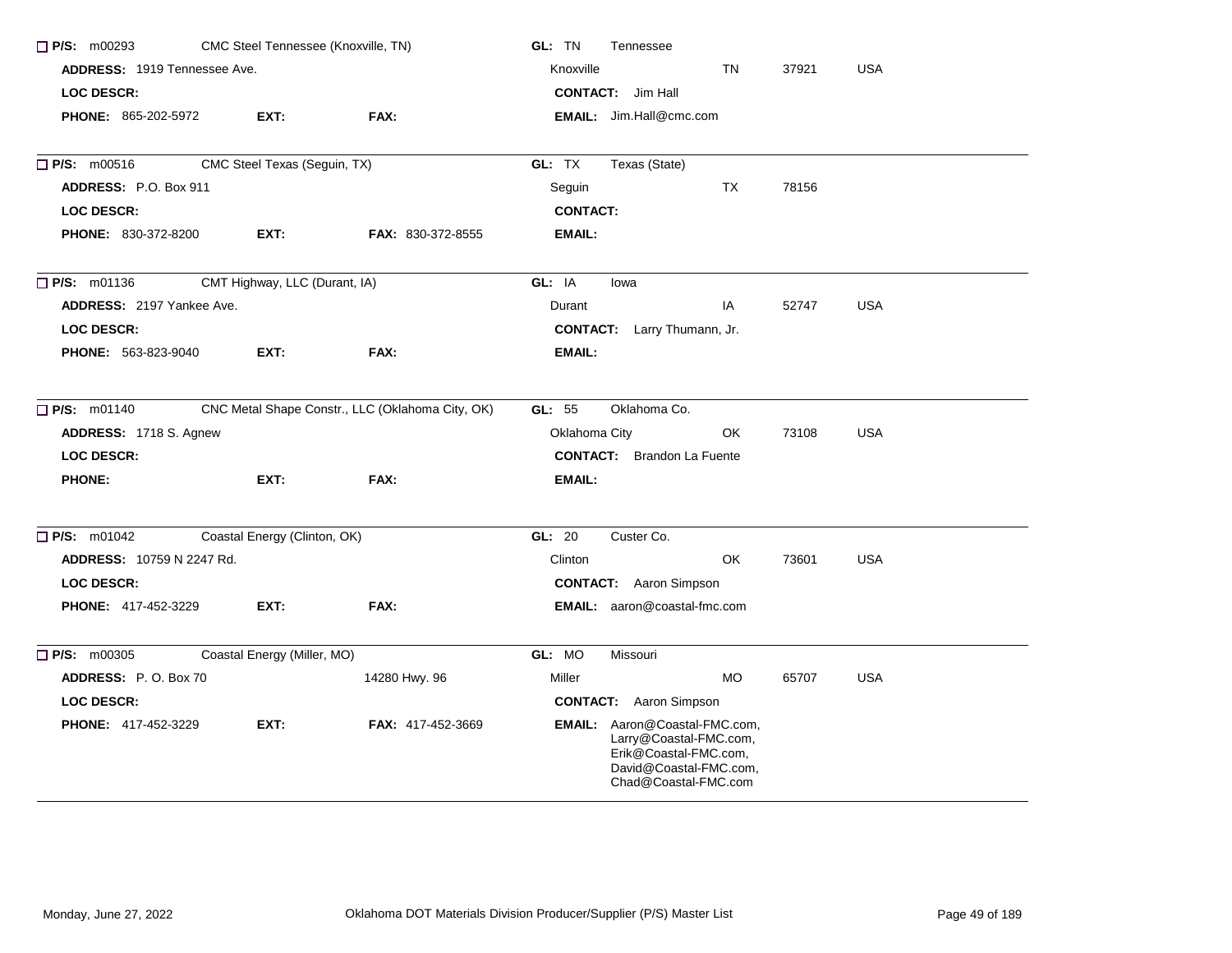| Coastal Refinery (El Dorado, KS)<br>$\Box$ P/S: m00306        |                                     |                                                | GL: KS          | Kansas                                                                                                   |           |       |                                                               |
|---------------------------------------------------------------|-------------------------------------|------------------------------------------------|-----------------|----------------------------------------------------------------------------------------------------------|-----------|-------|---------------------------------------------------------------|
| <b>ADDRESS: Box 751</b>                                       |                                     |                                                | El Dorado       |                                                                                                          | KS        | 67042 |                                                               |
| <b>LOC DESCR:</b>                                             |                                     |                                                | <b>CONTACT:</b> |                                                                                                          |           |       |                                                               |
| <b>PHONE:</b>                                                 | EXT:                                | FAX:                                           | <b>EMAIL:</b>   |                                                                                                          |           |       |                                                               |
| <b>P/S: m00357</b>                                            |                                     | Coffeyville Resources Refining (Wynnewood, OK) | GL: 25          | Garvin Co.                                                                                               |           |       |                                                               |
| ADDRESS: 113 E. Robert S Kerr Blvd,                           |                                     |                                                | Wynnewood       |                                                                                                          | <b>OK</b> | 73098 | <b>USA</b>                                                    |
| <b>LOC DESCR:</b>                                             |                                     |                                                | <b>CONTACT:</b> | Kabir Golam                                                                                              |           |       |                                                               |
| <b>PHONE: 620-688-0537</b>                                    | EXT:                                | FAX:                                           | EMAIL:          | kgolam@cvrenergy.com,<br>dvinson@cvrenergy.com,<br>pswafford@cvrenergy.com,<br>aweiss@cvrenergy.com      |           |       |                                                               |
| $\Box$ P/S: m01224                                            |                                     | Collaborative Aggregates, LLC (Wilmington, MA) | GL: MA          | Massachusetts                                                                                            |           |       |                                                               |
| <b>ADDRESS: 100 Research Drive</b>                            |                                     |                                                | Wilmington      |                                                                                                          | <b>MA</b> | 01887 | <b>USA</b>                                                    |
| <b>LOC DESCR:</b>                                             |                                     |                                                |                 | <b>CONTACT:</b> Steve Wallace                                                                            |           |       |                                                               |
| <b>PHONE: 513-500-4722</b>                                    | EXT:                                | FAX:                                           |                 | EMAIL: SteveW@CollAgg.com<br>Website: www.collaborativeaggregates.com                                    |           |       |                                                               |
| P/S: m00087<br>Compound Technologies, Inc. (Cartersville, GA) | GL: GA                              | Georgia                                        |                 |                                                                                                          |           |       |                                                               |
| <b>ADDRESS: 70 Riverside Drive</b>                            |                                     |                                                | Cartersville    |                                                                                                          | GA        | 30120 | <b>USA</b>                                                    |
| <b>LOC DESCR:</b>                                             |                                     |                                                |                 | <b>CONTACT:</b> Vickie Grimes                                                                            |           |       |                                                               |
| <b>PHONE: 888-747-4101</b>                                    | EXT:                                | FAX:                                           |                 | <b>EMAIL:</b> vgrimes@asphaltrelease.com<br>Website:<br>technologies-inc<br>Alt. Contact #: 678-721-4101 |           |       | http://www.forconstructionpros.com/company/10075390/compound- |
| <b>P/S: m00307</b>                                            | Concrete Chemicals (Katy, TX)       |                                                | GL: TX          | Texas (State)                                                                                            |           |       |                                                               |
| <b>ADDRESS: P.O. Box 1007</b>                                 |                                     |                                                | Katy            |                                                                                                          | TX        | 77492 |                                                               |
| <b>LOC DESCR:</b>                                             |                                     |                                                | <b>CONTACT:</b> |                                                                                                          |           |       |                                                               |
| <b>PHONE:</b>                                                 | EXT:                                | FAX:                                           | <b>EMAIL:</b>   |                                                                                                          |           |       |                                                               |
| $P/S:$ m00032                                                 | Concrete Services Corp. (Tulsa, OK) |                                                | GL: 72          | Tulsa Co.                                                                                                |           |       |                                                               |
| <b>ADDRESS: Box 472094</b>                                    |                                     |                                                | Tulsa           |                                                                                                          | OK        | 74147 |                                                               |
| <b>LOC DESCR:</b>                                             |                                     |                                                | <b>CONTACT:</b> |                                                                                                          |           |       |                                                               |
| <b>PHONE: 918-663-1222</b>                                    | EXT:                                | FAX:                                           | <b>EMAIL:</b>   |                                                                                                          |           |       |                                                               |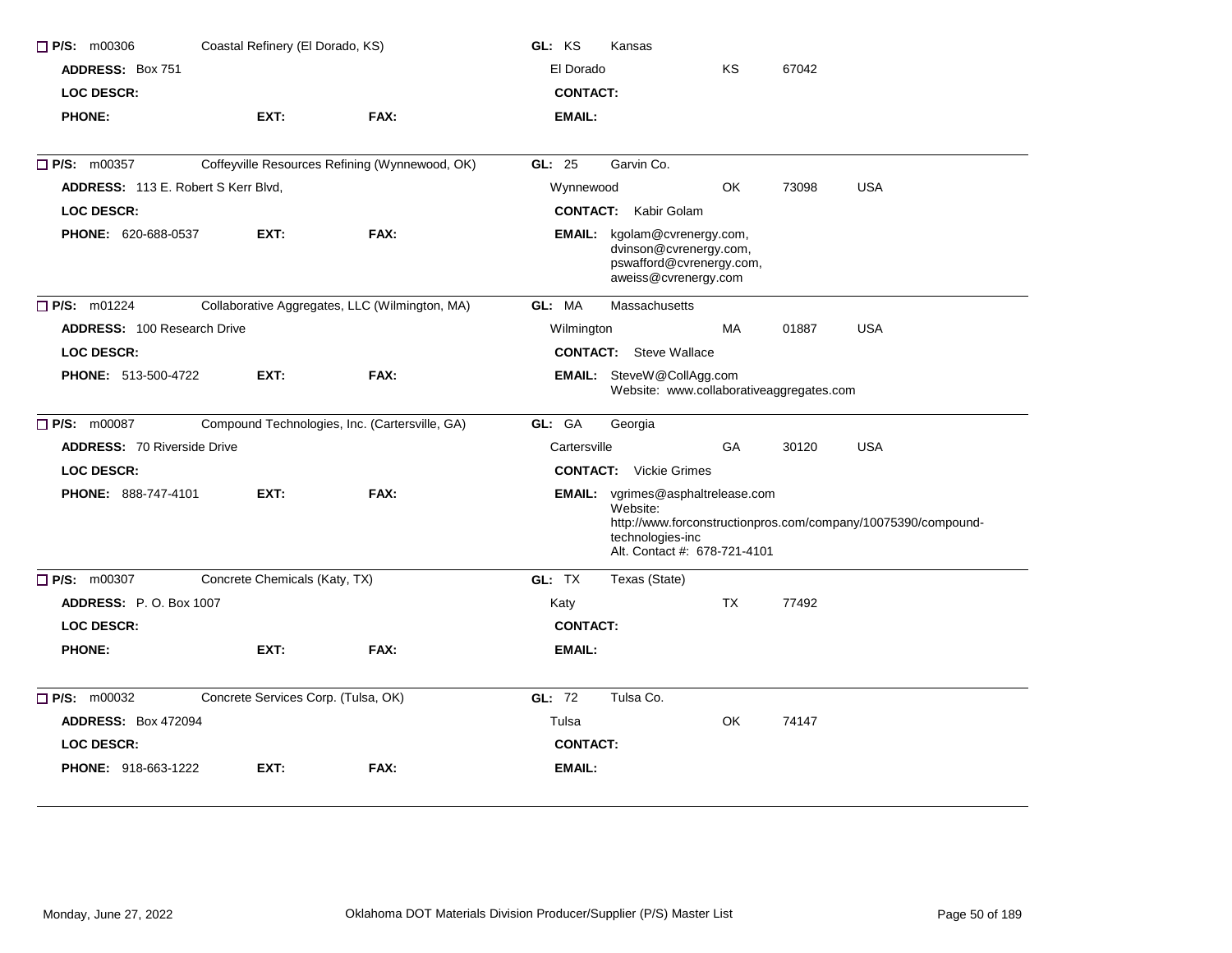| Conductores IUSA S A DE C V<br>$\Box$ P/S: m00717                  |                                                       |                                        | <b>GL: MEX Mexico</b>                         |                         |    |       |  |  |  |
|--------------------------------------------------------------------|-------------------------------------------------------|----------------------------------------|-----------------------------------------------|-------------------------|----|-------|--|--|--|
| <b>ADDRESS:</b>                                                    |                                                       |                                        |                                               |                         |    |       |  |  |  |
|                                                                    | LOC DESCR: Carr Panamericana - Mexico-Queretaro KM109 |                                        |                                               | <b>CONTACT:</b>         |    |       |  |  |  |
| <b>PHONE:</b>                                                      |                                                       | EXT:                                   | FAX:                                          | EMAIL:                  |    |       |  |  |  |
| $\Box$ P/S: m00772                                                 | Con-E-Co                                              |                                        |                                               | Beckham Co.<br>GL: 05   |    |       |  |  |  |
| <b>ADDRESS:</b>                                                    |                                                       |                                        |                                               |                         |    |       |  |  |  |
|                                                                    | <b>LOC DESCR:</b>                                     |                                        |                                               | <b>CONTACT:</b>         |    |       |  |  |  |
| <b>PHONE:</b>                                                      |                                                       | EXT:                                   | FAX:                                          | <b>EMAIL:</b>           |    |       |  |  |  |
| <b>Connelly Ready Mix</b><br>$\Box$ P/S: m00835<br><b>ADDRESS:</b> |                                                       |                                        |                                               | GL: 55<br>Oklahoma Co.  |    |       |  |  |  |
|                                                                    | LOC DESCR: Oklahoma City                              |                                        |                                               | <b>CONTACT:</b>         |    |       |  |  |  |
| <b>PHONE:</b>                                                      |                                                       | EXT:                                   | FAX:                                          | <b>EMAIL:</b>           |    |       |  |  |  |
| $\Box$ P/S: m00386<br>Consolidated Systems Inc (Memphis, TN)       |                                                       |                                        |                                               | GL: TN<br>Tennessee     |    |       |  |  |  |
|                                                                    | ADDRESS: 4900 Hungerford Road                         |                                        |                                               | Memphis                 | TN | 38118 |  |  |  |
| <b>LOC DESCR:</b>                                                  |                                                       |                                        |                                               | <b>CONTACT:</b>         |    |       |  |  |  |
|                                                                    | <b>PHONE: 901-365-0226</b>                            | EXT:                                   | FAX:                                          | EMAIL:                  |    |       |  |  |  |
| $\Box$ P/S: m00033                                                 |                                                       |                                        | Conspec Marketing & Manuf. (Kansas City, KS)  | GL: KS<br>Kansas        |    |       |  |  |  |
|                                                                    | ADDRESS: 636 S. 66th Terrace                          |                                        |                                               | Kansas City             | KS | 66111 |  |  |  |
| LOC DESCR:                                                         |                                                       |                                        |                                               | <b>CONTACT:</b>         |    |       |  |  |  |
|                                                                    | <b>PHONE: 800-348-7351</b>                            | EXT:                                   | FAX:                                          | <b>EMAIL:</b>           |    |       |  |  |  |
| <b>P/S: m00677</b>                                                 |                                                       | <b>Construction Fabrics and Supply</b> |                                               | GL: GA<br>Georgia       |    |       |  |  |  |
|                                                                    | ADDRESS: 1603 James P. Rogers Drive                   |                                        |                                               | Valdosta                | GA |       |  |  |  |
| LOC DESCR:                                                         |                                                       |                                        |                                               | <b>CONTACT:</b>         |    |       |  |  |  |
|                                                                    | <b>PHONE: 800-686-1862</b>                            | EXT:                                   | FAX: 229-686-3867                             | EMAIL:                  |    |       |  |  |  |
| $\Box$ P/S: m00602                                                 |                                                       |                                        | Contech Const Prod Inc. (Sulphur Springs, TX) | GL: TX<br>Texas (State) |    |       |  |  |  |
|                                                                    | ADDRESS: 1009 Como St.                                |                                        |                                               | Sulphur Springs         | TX | 75482 |  |  |  |
| <b>LOC DESCR:</b>                                                  |                                                       |                                        |                                               | <b>CONTACT:</b>         |    |       |  |  |  |
| <b>PHONE:</b>                                                      |                                                       | EXT:                                   | FAX:                                          | EMAIL:                  |    |       |  |  |  |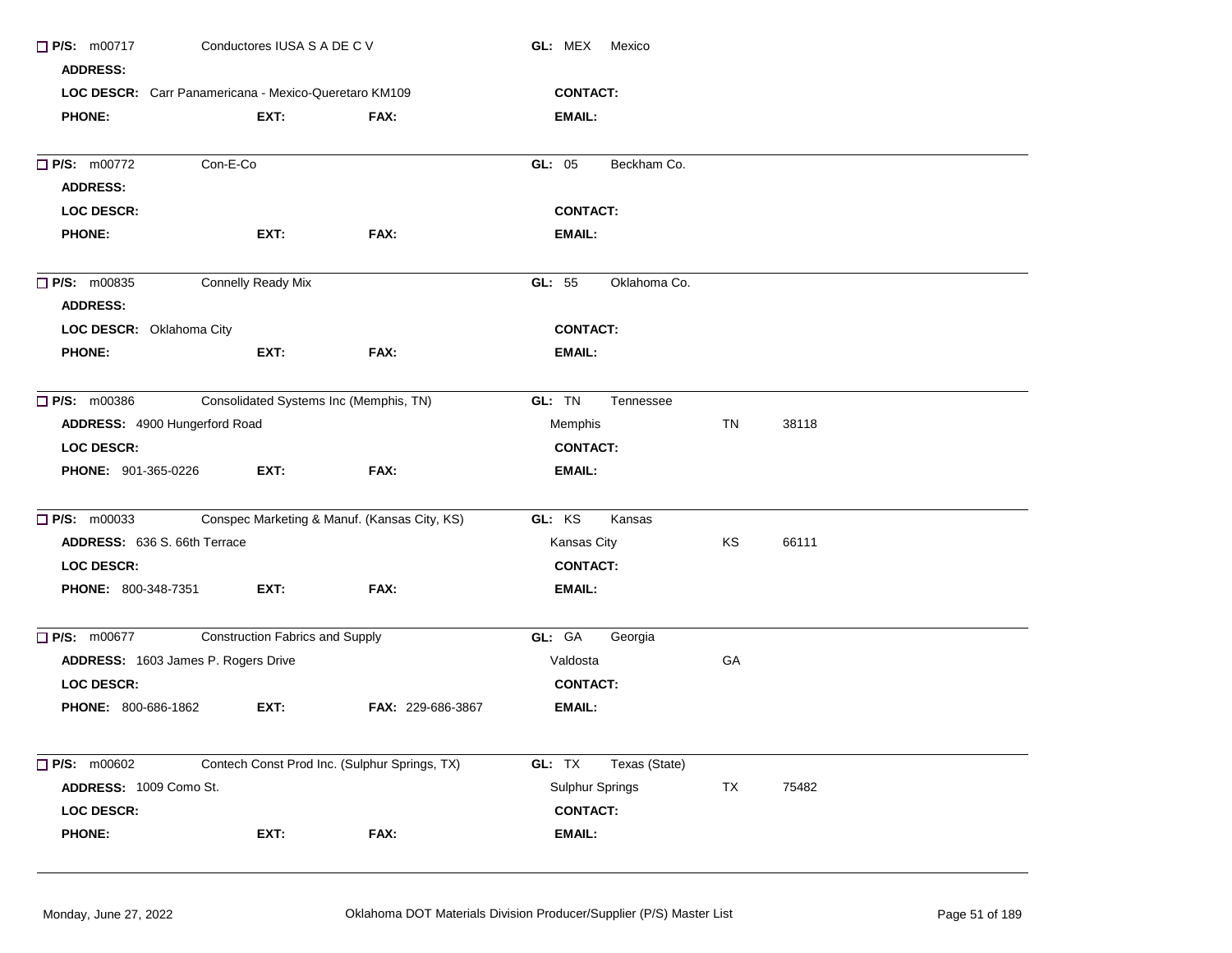| Contech Const Prod Inc. (Topeka, KS)<br>P/S: m00603<br><b>ADDRESS: 2707 NE Seward Ave.</b> |                                               |                                                 | GL: KS<br>Kansas             |    |       |            |  |
|--------------------------------------------------------------------------------------------|-----------------------------------------------|-------------------------------------------------|------------------------------|----|-------|------------|--|
|                                                                                            |                                               |                                                 | Topeka                       |    |       |            |  |
| <b>LOC DESCR:</b>                                                                          |                                               |                                                 | <b>CONTACT:</b>              |    |       |            |  |
| <b>PHONE:</b>                                                                              | EXT:                                          | FAX:                                            | <b>EMAIL:</b>                |    |       |            |  |
| <b>P/S: m01046</b>                                                                         | Contech Engineered Solutions, LLC (Paola, KS) |                                                 | GL: KS<br>Kansas             |    |       |            |  |
| <b>ADDRESS: 702 N. Pearl Street</b>                                                        |                                               |                                                 | Paola                        | KS | 66071 | <b>USA</b> |  |
| <b>LOC DESCR:</b>                                                                          |                                               |                                                 | <b>CONTACT:</b> Scott Emery  |    |       |            |  |
| <b>PHONE:</b>                                                                              | EXT:                                          | FAX:                                            | <b>EMAIL:</b>                |    |       |            |  |
|                                                                                            |                                               |                                                 |                              |    |       |            |  |
| $\Box$ P/S: m00986                                                                         |                                               | Contech Engineered Solutions, LLC (Seymour, TX) | GL: TX<br>Texas (State)      |    |       |            |  |
| ADDRESS: P.O. BOX 112                                                                      |                                               |                                                 | Seymour                      | TX | 76380 | <b>USA</b> |  |
| <b>LOC DESCR:</b>                                                                          |                                               |                                                 | <b>CONTACT:</b> David Horton |    |       |            |  |
| <b>PHONE:</b>                                                                              | EXT:                                          | FAX:                                            | EMAIL:                       |    |       |            |  |
| P/S: Contractor                                                                            | Contractor / Project Site                     | GL: N/A<br>Not Applicable                       |                              |    |       |            |  |
| <b>ADDRESS:</b>                                                                            |                                               |                                                 |                              |    |       |            |  |
| <b>LOC DESCR:</b>                                                                          |                                               |                                                 | <b>CONTACT:</b>              |    |       |            |  |
| <b>PHONE:</b>                                                                              | EXT:                                          | FAX:                                            | EMAIL:                       |    |       |            |  |
| <b>P/S: m00308</b>                                                                         | Cooley Constructors (OKC, OK)                 |                                                 | Oklahoma Co.<br>GL: 55       |    |       |            |  |
| ADDRESS: Box 54619                                                                         |                                               |                                                 | Oklahoma City                | OK | 74154 |            |  |
| <b>LOC DESCR:</b>                                                                          |                                               |                                                 | <b>CONTACT:</b>              |    |       |            |  |
| PHONE: 405-528-8093                                                                        | EXT:                                          | FAX: 405-521-0379                               | EMAIL:                       |    |       |            |  |
| $\Box$ P/S: m00344                                                                         | Coreslab Structures Inc (OKC, OK)             |                                                 | Oklahoma Co.<br>GL: 55       |    |       |            |  |
| ADDRESS: 7000 S. Sunnylane Rd.                                                             |                                               |                                                 | Oklahoma City                | OK | 73135 |            |  |
| <b>LOC DESCR:</b>                                                                          |                                               |                                                 | <b>CONTACT:</b>              |    |       |            |  |
| <b>PHONE: 405-672-2325</b>                                                                 | EXT:                                          | <b>FAX: 405-670-2651</b>                        | <b>EMAIL:</b>                |    |       |            |  |
| $\Box$ P/S: m00345                                                                         | Coreslab Structures Inc (Tulsa, OK)           |                                                 | <b>GL: 72</b><br>Tulsa Co.   |    |       |            |  |
| <b>ADDRESS: 3206 N. 129th St. E. Ave.</b>                                                  |                                               |                                                 | Tulsa                        | OK | 74116 | <b>USA</b> |  |
| <b>LOC DESCR:</b>                                                                          |                                               |                                                 | <b>CONTACT:</b> Neil Drews   |    |       |            |  |
| PHONE: 918-438-0230                                                                        | EXT:                                          | FAX: 918-234-0450                               | <b>EMAIL:</b>                |    |       |            |  |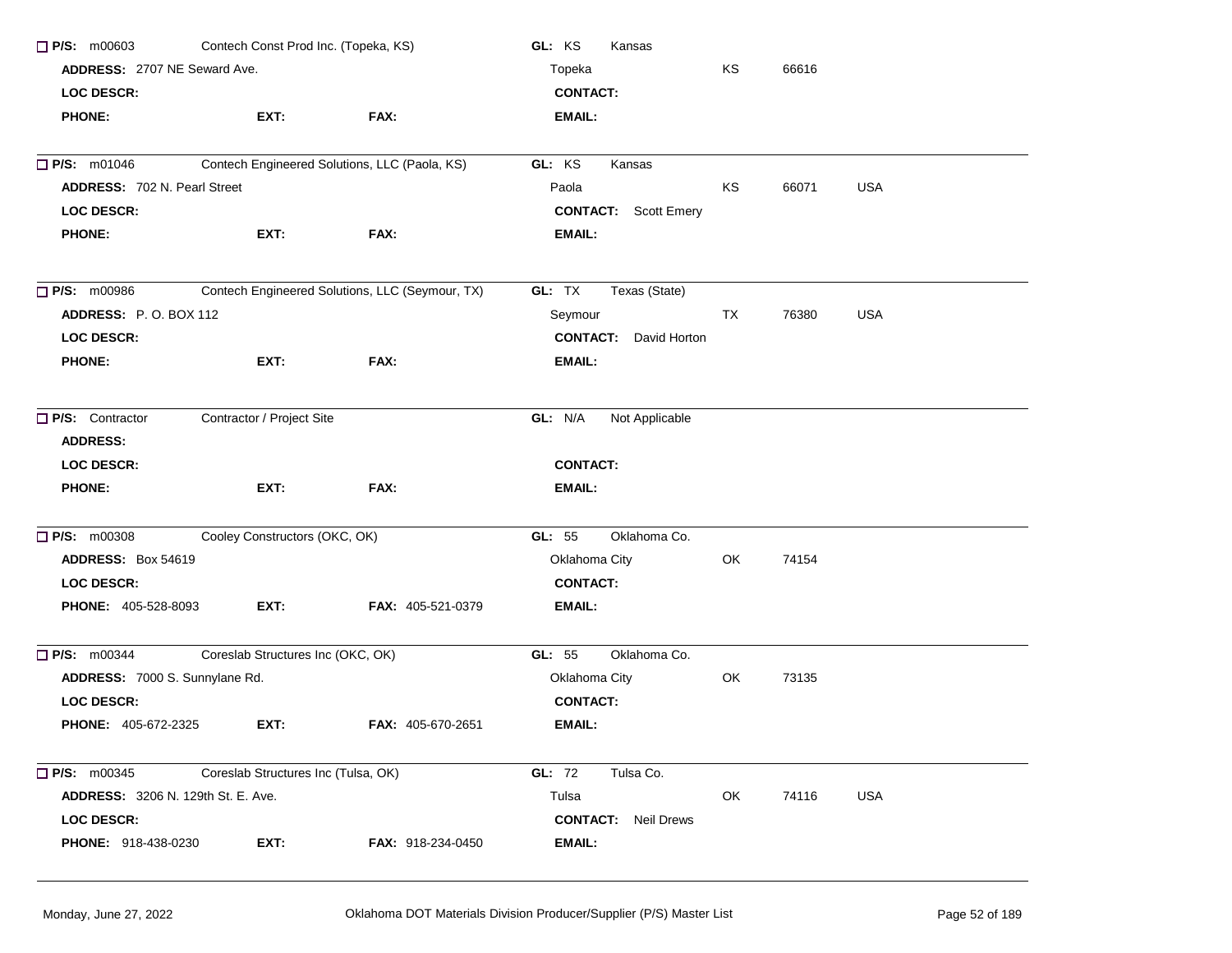| $\Box$ P/S: m001278011                                            | Cornejo and Sons, LLC (Oxford, KS) |                                                 | GL: KS          | Kansas                                                                                                 |            |       |                                                                 |
|-------------------------------------------------------------------|------------------------------------|-------------------------------------------------|-----------------|--------------------------------------------------------------------------------------------------------|------------|-------|-----------------------------------------------------------------|
| <b>ADDRESS: P.O. BOX 398</b>                                      | Oxford                             |                                                 | KS              | 67119                                                                                                  | <b>USA</b> |       |                                                                 |
| LOC DESCR: Sec 6, T32S, R3E Cowley Co., KS                        | <b>CONTACT:</b> Chris Blasdel      |                                                 |                 |                                                                                                        |            |       |                                                                 |
| <b>PHONE: 316-522-5100</b>                                        | EXT:                               | <b>FAX: 316-522-8187</b>                        |                 | <b>EMAIL:</b> Chris.Blasdel@cornejomaterials.com<br>McGuire - Plant Manager)                           |            |       | Alt. Contact #: 316-655-8858 (Chris Blasdel), 620-218-1215 (Tim |
| $\Box$ P/S: m009018023                                            |                                    | Cornejo Materials - Grove Pit (Grove, KS)       | GL: KS          | Kansas                                                                                                 |            |       |                                                                 |
| <b>ADDRESS: 2060 E. Tulsa</b>                                     |                                    |                                                 | Wichita         |                                                                                                        | ΚS         | 67216 | <b>USA</b>                                                      |
| <b>LOC DESCR:</b>                                                 |                                    |                                                 | <b>CONTACT:</b> |                                                                                                        |            |       |                                                                 |
| <b>PHONE: 316-773-0024</b>                                        | EXT:                               | <b>FAX: 316-522-8187</b>                        | <b>EMAIL:</b>   |                                                                                                        |            |       |                                                                 |
| $\Box$ P/S: m009008022                                            |                                    | Cornejo Materials - Kingsbury Pit (Wichita, KS) | GL: KS          | Kansas                                                                                                 |            |       |                                                                 |
| ADDRESS: 2060 E. Tulsa                                            |                                    |                                                 | Wichita         |                                                                                                        | KS         | 67216 | <b>USA</b>                                                      |
| LOC DESCR: 4601 N. West St., Wichita (Sedgwick Co.), KS           |                                    |                                                 |                 | <b>CONTACT:</b> Pat Short                                                                              |            |       |                                                                 |
| <b>PHONE: 316-522-5100</b>                                        | EXT:                               | <b>FAX: 316-522-8187</b>                        |                 | EMAIL: Pat.Short@cornejocorp.com<br>Alt. Contact #: 620-647-3557, 316-522-4596 (Pat Short)             |            |       |                                                                 |
| $\Box$ P/S: m006728016<br>Cornejo Quality Stone, LLC (Moline, KS) | GL: KS                             | Kansas                                          |                 |                                                                                                        |            |       |                                                                 |
| <b>ADDRESS: 2060 East Tulsa</b>                                   | Wichita                            |                                                 | ΚS              | 67216                                                                                                  | <b>USA</b> |       |                                                                 |
| LOC DESCR: Sec 13, T31S, R10E- Elk Co., KS                        |                                    |                                                 |                 | <b>CONTACT:</b> Bill Wenger                                                                            |            |       |                                                                 |
| <b>PHONE: 316-522-5100</b>                                        | EXT:                               | <b>FAX: 316-522-8187</b>                        | <b>EMAIL:</b>   |                                                                                                        |            |       |                                                                 |
| <b>P/S: m00309</b>                                                | Cornell Const Co                   |                                                 |                 | <b>GL:</b> REFP Reference Plants                                                                       |            |       |                                                                 |
| <b>ADDRESS:</b>                                                   |                                    |                                                 | Reference Plant |                                                                                                        | OK         |       |                                                                 |
| <b>LOC DESCR:</b>                                                 |                                    |                                                 |                 | <b>CONTACT:</b> John Lee Cornell                                                                       |            |       |                                                                 |
| <b>PHONE:</b>                                                     | EXT:                               | FAX:                                            |                 | EMAIL: jlc@cornell.build,<br>dan@cornell.build,<br>johnf@cornell.build                                 |            |       |                                                                 |
| $\Box$ P/S: m01087                                                |                                    | Cornerstone Construction Material, LLC          | GL: MO          | Missouri                                                                                               |            |       |                                                                 |
| <b>ADDRESS: 1618 E. Elm Street</b>                                |                                    |                                                 | Harrisonville   |                                                                                                        | MO.        | 64701 | <b>USA</b>                                                      |
| <b>LOC DESCR:</b>                                                 |                                    |                                                 |                 | <b>CONTACT:</b> Allen Hunter                                                                           |            |       |                                                                 |
| <b>PHONE: 816-380-1082</b>                                        | EXT:                               | FAX:                                            |                 | <b>EMAIL:</b> ahunter@ccmaterial.com, Website: www.ccmaterial.com<br>Alt. Phone #: 913-333-0653 (Cell) |            |       |                                                                 |
| $\Box$ P/S: m01493-01                                             | Cortec Corporation (St. Paul, MN)  |                                                 | GL: MN          | Minnesota                                                                                              |            |       |                                                                 |
| <b>ADDRESS:</b> 4119 White Bear Parkway                           |                                    |                                                 | St. Paul        |                                                                                                        | MN         | 55110 | <b>USA</b>                                                      |
| <b>LOC DESCR:</b>                                                 |                                    |                                                 | <b>CONTACT:</b> | Ash Hasania                                                                                            |            |       |                                                                 |
| <b>PHONE:</b>                                                     | EXT:                               | FAX:                                            | EMAIL:          |                                                                                                        |            |       |                                                                 |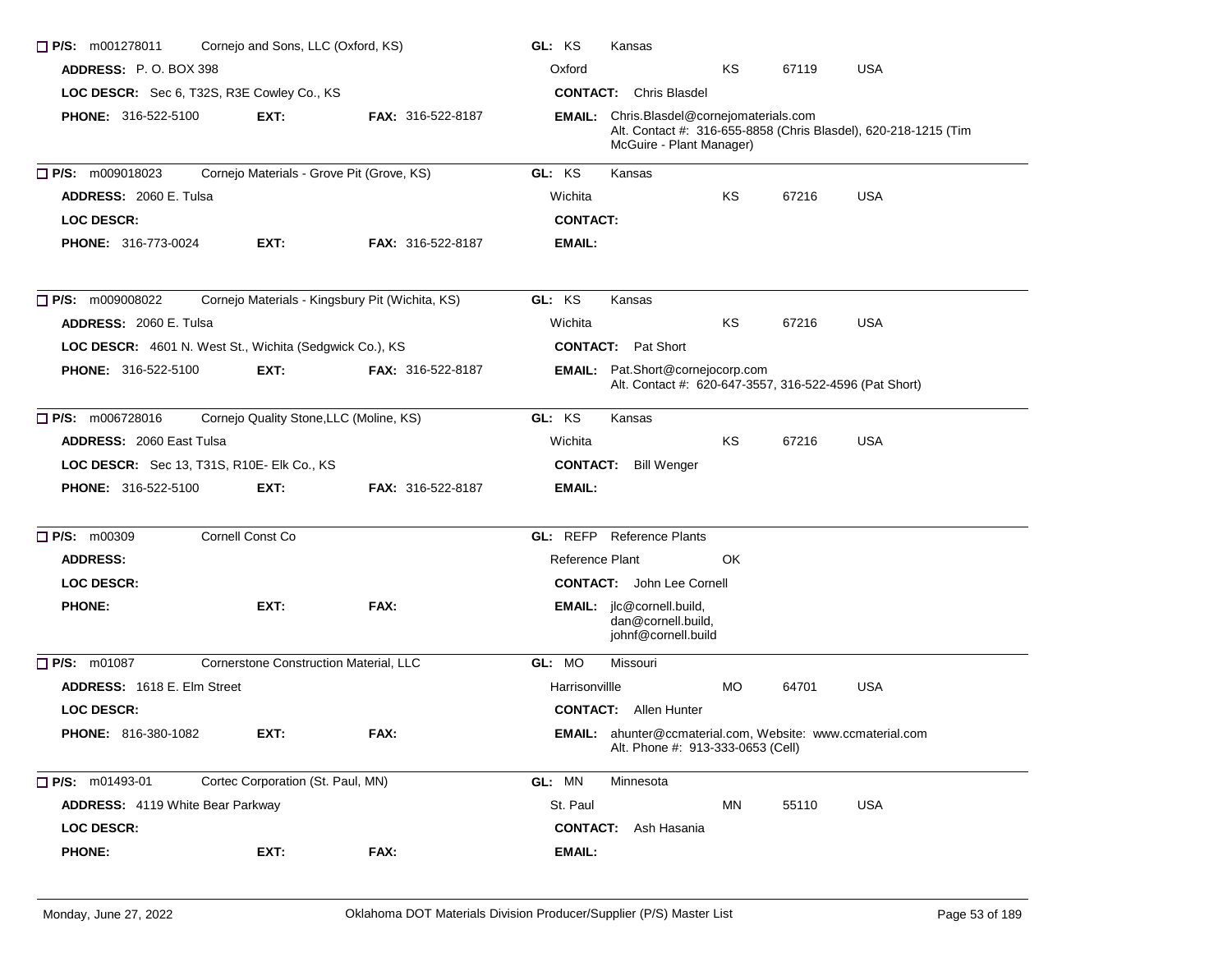| $\Box$ P/S: m00913                                              | Cosmec, Inc. (Athens, TX)             |                          | GL: TX<br>Texas (State)                                                                                      |
|-----------------------------------------------------------------|---------------------------------------|--------------------------|--------------------------------------------------------------------------------------------------------------|
| ADDRESS: 1501 Rocky Ridge Road                                  |                                       |                          | Athens<br>TX<br>75751                                                                                        |
| <b>LOC DESCR:</b>                                               |                                       |                          | <b>CONTACT:</b>                                                                                              |
| PHONE: 903-677-2871                                             | EXT:                                  | <b>FAX: 903-675-4776</b> | EMAIL:                                                                                                       |
| <b>P/S:</b> m001428202                                          | Cottonwood Cattle Co. (Union Co., NM) |                          | GL: NM<br>New Mexico                                                                                         |
| <b>ADDRESS: P.O. Box 981</b>                                    |                                       |                          | OK.<br><b>USA</b><br>73942<br>Guymon                                                                         |
| LOC DESCR: SW 1/4 Sec 3, T25N, R35E Union Co., NM               |                                       |                          | <b>CONTACT:</b>                                                                                              |
| <b>PHONE: 580-338-2549</b>                                      | EXT:                                  | FAX:                     | <b>EMAIL:</b> Alt. Phone #: 580-338-2468                                                                     |
| $\Box$ P/S: m00310                                              | C-P Integrated Services Inc (OKC, OK) |                          | Oklahoma Co.<br>GL: $55$                                                                                     |
| ADDRESS: 5000 S. Douglas                                        |                                       |                          | Oklahoma City<br>OK<br>73150                                                                                 |
| <b>LOC DESCR:</b>                                               |                                       |                          | <b>CONTACT:</b>                                                                                              |
| <b>PHONE: 405-732-0532</b>                                      | EXT:                                  | <b>FAX: 405-732-0502</b> | EMAIL:                                                                                                       |
| CR Minerals & Xcel Comanche in Pueblo, CO<br>$\Box$ P/S: m01204 |                                       |                          | GL: CO<br>Colorado                                                                                           |
| ADDRESS: 3345 Lime Rd.                                          |                                       |                          | CO<br>81004<br><b>USA</b><br>Pueblo                                                                          |
| <b>LOC DESCR:</b>                                               |                                       |                          | <b>CONTACT:</b> Tom Cummings                                                                                 |
| PHONE: 303-638-2998                                             | EXT:                                  | FAX:                     | EMAIL: tom.cummings@crminerals.com<br>Website: http://www.crminerals.com                                     |
| $\Box$ P/S: m00605                                              | Crafco Inc (Chandler, AZ)             |                          | GL: AZ<br>Arizona                                                                                            |
| <b>ADDRESS: 420 N. Roosevelt Ave.</b>                           |                                       |                          | AZ<br>Chandler<br>85226                                                                                      |
| <b>LOC DESCR:</b>                                               |                                       |                          | <b>CONTACT:</b> Jim Chehovits                                                                                |
| <b>PHONE: 800-528-8242</b>                                      | EXT:                                  | <b>FAX: 480-961-0513</b> | EMAIL:                                                                                                       |
| P/S: m00654                                                     | Crafco, Inc.                          |                          | GL: IL<br>Illinois                                                                                           |
| <b>ADDRESS: 234 Harvestore Drive</b>                            |                                       |                          | IL<br>60115<br><b>USA</b><br>DeKalb                                                                          |
| <b>LOC DESCR:</b>                                               |                                       |                          | <b>CONTACT:</b> Philippe Gauthier                                                                            |
| <b>PHONE: 602-276-0406</b>                                      | EXT:                                  | FAX: 480-961-0513        | EMAIL: Philippe.Gauthier@crafco.com<br>Website: www.crafco.com<br>Alt. Contact #: 815-754-0747 (Office/Site) |
| $\Box$ P/S: m00619                                              | Crimson Steel Supply (Muskogee, OK)   |                          | GL: 51<br>Muskogee Co.                                                                                       |
| <b>ADDRESS: 990 N. 129th E. Ave.</b>                            |                                       |                          | Tulsa<br>OK<br>74116<br>USA                                                                                  |
| LOC DESCR:                                                      |                                       |                          | <b>CONTACT:</b> Ken Morrison                                                                                 |
| PHONE: 918-994-5330                                             | EXT:                                  | FAX: 918-994-5331        | <b>EMAIL:</b> Alt. Contact #: 918-686-6340 (Plant at Muskogee, OK)                                           |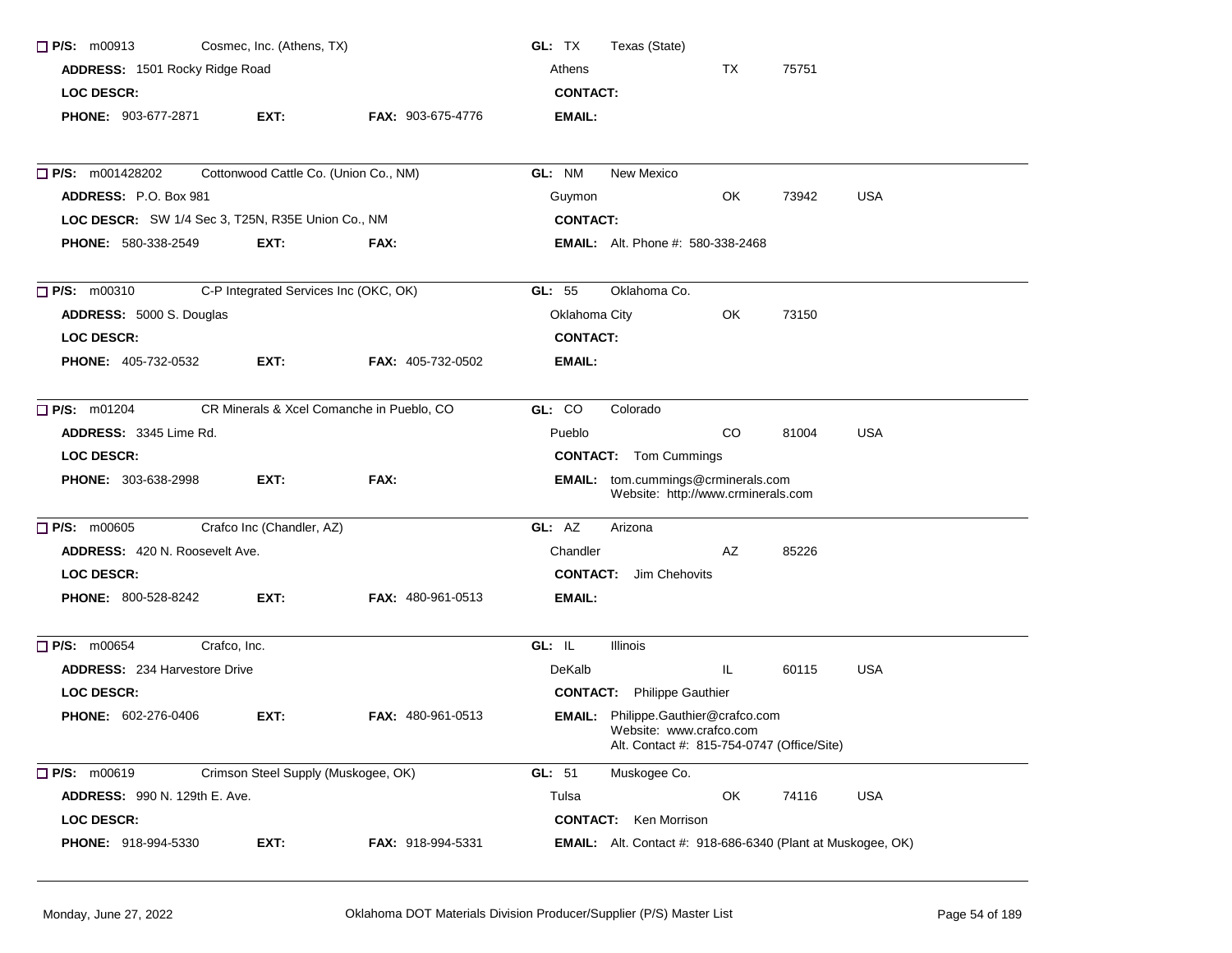| <b>P/S: m00897</b>                     |                    |                                   | Crimson Steel Supply, LLC (Tulsa, OK)        | GL: $72$             | Tulsa Co.                                                          |     |               |            |
|----------------------------------------|--------------------|-----------------------------------|----------------------------------------------|----------------------|--------------------------------------------------------------------|-----|---------------|------------|
| ADDRESS: 990 N 129th E Ave.            |                    |                                   |                                              | Tulsa                |                                                                    | OK. | 74116         | <b>USA</b> |
| <b>LOC DESCR:</b>                      |                    |                                   |                                              |                      | <b>CONTACT:</b> Dustin Wright                                      |     |               |            |
| <b>PHONE: 918-994-5330</b>             |                    | EXT:                              | FAX: 918-994-5331                            |                      | EMAIL: dustin@crimsonsteelsupply.com                               |     |               |            |
| <b>P/S: m01264</b>                     | Croell, Inc        |                                   |                                              |                      | <b>GL: REFP</b> Reference Plants                                   |     |               |            |
| <b>ADDRESS:</b>                        |                    |                                   |                                              |                      |                                                                    |     |               |            |
| <b>LOC DESCR:</b>                      |                    |                                   |                                              | <b>CONTACT:</b>      |                                                                    |     |               |            |
| <b>PHONE:</b>                          |                    | EXT:                              | FAX:                                         | EMAIL:               |                                                                    |     |               |            |
| $\Box$ P/S: m00879                     | CSL Silicones, Inc |                                   |                                              | GL: CAN              | Canada                                                             |     |               |            |
| <b>ADDRESS: 144 Woodlawn Road West</b> |                    |                                   |                                              | Guelph               |                                                                    | ON  | ON N1H 1B CAN |            |
| LOC DESCR:                             |                    |                                   |                                              | <b>CONTACT:</b>      |                                                                    |     |               |            |
| <b>PHONE:</b>                          |                    | EXT:                              | FAX:                                         | EMAIL:               |                                                                    |     |               |            |
| $\Box$ P/S: m00047                     |                    | CSR Hydro Conduit Corp. (OKC, OK) |                                              | GL: 55               | Oklahoma Co.                                                       |     |               |            |
| ADDRESS: 6200 S.W. 44th Street         |                    |                                   |                                              | Oklahoma City        |                                                                    | OK. | 73144         |            |
| <b>LOC DESCR:</b>                      |                    |                                   |                                              | <b>CONTACT:</b>      |                                                                    |     |               |            |
| <b>PHONE: 405-745-3404</b>             |                    | EXT:                              | FAX:                                         | EMAIL:               |                                                                    |     |               |            |
| $\Box$ P/S: m00034                     |                    |                                   | CSR Wall / Wall Conc Pipe (Paris, TX)        | GL: TX               | Texas (State)                                                      |     |               |            |
| ADDRESS: 1569 S. Church                |                    |                                   |                                              | Paris                |                                                                    | TX  | 75460         |            |
| LOC DESCR:                             |                    |                                   |                                              | <b>CONTACT:</b>      |                                                                    |     |               |            |
| <b>PHONE: 903-784-8652</b>             |                    | EXT:                              | FAX:                                         | EMAIL:               |                                                                    |     |               |            |
| $\Box$ P/S: m01184                     |                    |                                   | CTS Cement Manufacturing (Overland Park, KS) | GL: KS               | Kansas                                                             |     |               |            |
| ADDRESS: 9407 W. 146th Place           |                    |                                   |                                              | <b>Overland Park</b> |                                                                    | KS  | 66221         | <b>USA</b> |
| LOC DESCR:                             |                    |                                   |                                              |                      | <b>CONTACT:</b> Matthew W. Ross                                    |     |               |            |
| PHONE: 816-803-9331                    |                    | EXT:                              | FAX:                                         |                      | <b>EMAIL:</b> Mross@CTSCement.com                                  |     |               |            |
| $\Box$ P/S: m00556                     |                    | <b>Cummins Const Co</b>           |                                              |                      | <b>GL:</b> REFP Reference Plants                                   |     |               |            |
| <b>ADDRESS:</b>                        |                    |                                   |                                              | Reference Plant      |                                                                    | OK  |               |            |
| <b>LOC DESCR:</b>                      |                    |                                   |                                              |                      | <b>CONTACT:</b> Debbie Marshall                                    |     |               |            |
| <b>PHONE:</b>                          |                    | EXT:                              | FAX:                                         |                      | EMAIL: Sd_tollett@yahoo.com,<br>Deb@enid.com,<br>sae.snb@gmail.com |     |               |            |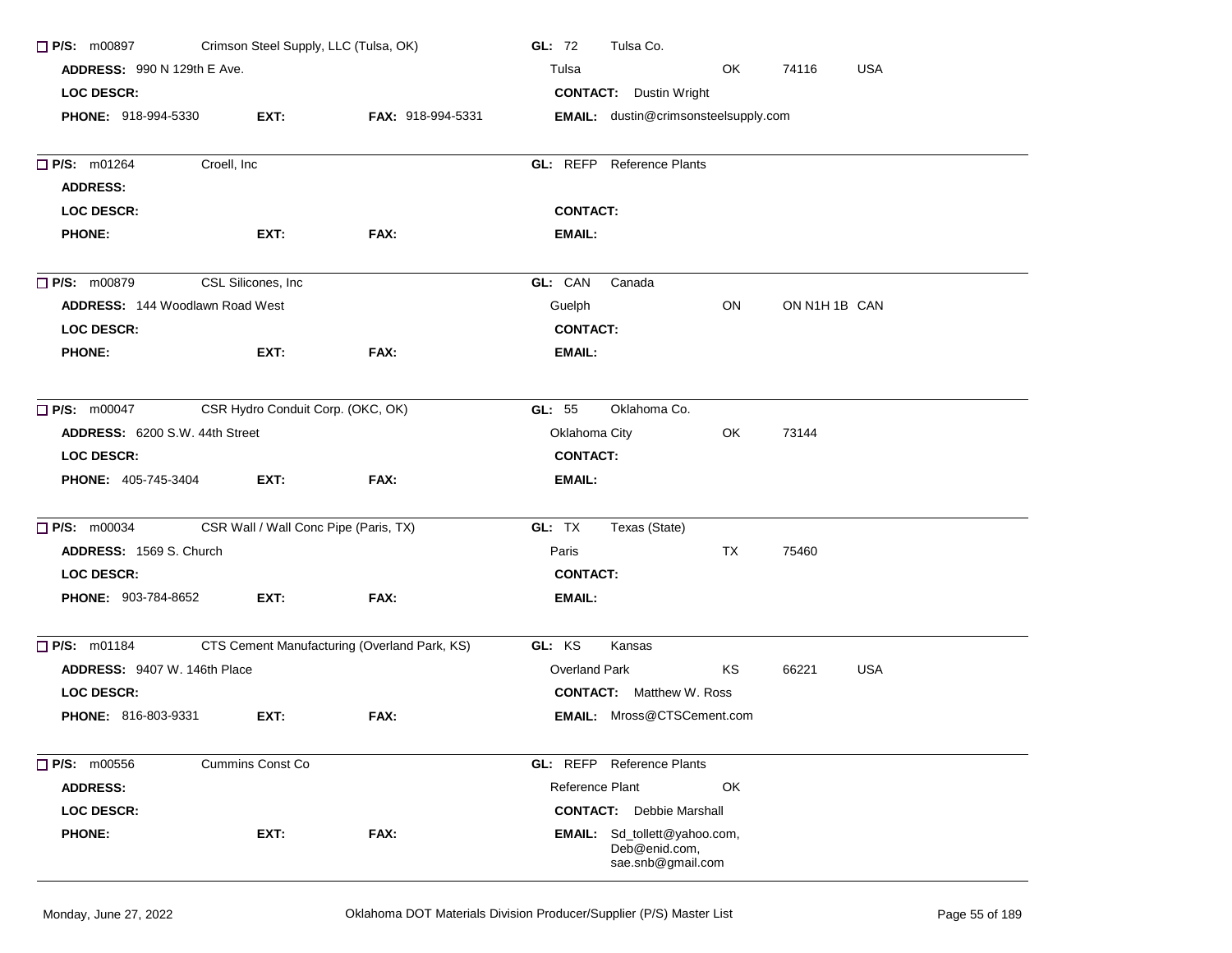| $\Box$ P/S: m001725809<br>Cummins Const Co (Ottawa Co., OK) |                                      |                          | GL: 58<br>Ottawa Co.                                                                                       |  |  |  |  |
|-------------------------------------------------------------|--------------------------------------|--------------------------|------------------------------------------------------------------------------------------------------------|--|--|--|--|
| <b>ADDRESS:</b>                                             |                                      |                          |                                                                                                            |  |  |  |  |
| LOC DESCR: Sec 23, T29N, R22E                               |                                      |                          | <b>CONTACT:</b>                                                                                            |  |  |  |  |
| <b>PHONE:</b>                                               | EXT:                                 | FAX:                     | EMAIL:                                                                                                     |  |  |  |  |
| <b>P/S: m00839</b>                                          | Cummins Construction Co.             |                          | Payne Co.<br>GL: 60                                                                                        |  |  |  |  |
| <b>ADDRESS:</b>                                             |                                      |                          |                                                                                                            |  |  |  |  |
| <b>LOC DESCR:</b>                                           |                                      |                          | <b>CONTACT:</b>                                                                                            |  |  |  |  |
| <b>PHONE:</b>                                               | EXT:                                 | FAX:                     | EMAIL:                                                                                                     |  |  |  |  |
| $\Box$ P/S: m01134                                          | CXT Precast Division (Hillsboro, TX) |                          | GL: TX<br>Texas (State)                                                                                    |  |  |  |  |
| ADDRESS: 901 North Highway 77                               |                                      |                          | Hillsboro<br>TX<br><b>USA</b><br>76645                                                                     |  |  |  |  |
| <b>LOC DESCR:</b>                                           |                                      |                          | <b>CONTACT:</b> David Merrill                                                                              |  |  |  |  |
| <b>PHONE: 254-296-6114</b>                                  | EXT:                                 | FAX:                     | EMAIL:                                                                                                     |  |  |  |  |
| $\Box$ P/S: m00396                                          | D. S. Brown (Chaska, MN)             |                          | GL: MN<br>Minnesota                                                                                        |  |  |  |  |
| <b>ADDRESS: 4201 Norex Drive</b>                            |                                      |                          | Chaska<br>MN<br>55318                                                                                      |  |  |  |  |
| <b>LOC DESCR:</b>                                           |                                      |                          | <b>CONTACT:</b>                                                                                            |  |  |  |  |
| <b>PHONE: 952-361-2412</b>                                  | EXT:                                 | FAX:                     | EMAIL:                                                                                                     |  |  |  |  |
| $\Box$ P/S: m01045                                          | D. S. Brown (North Baltimore, OH)    |                          | GL: OH<br>Ohio                                                                                             |  |  |  |  |
| ADDRESS: 300 East Cherry Street                             |                                      |                          | OH<br>North Baltimore<br>45872<br><b>USA</b>                                                               |  |  |  |  |
| <b>LOC DESCR:</b>                                           |                                      |                          | <b>CONTACT:</b> Linnea Barone                                                                              |  |  |  |  |
| <b>PHONE:</b>                                               | EXT:                                 | FAX:                     | EMAIL:                                                                                                     |  |  |  |  |
| <b>P/S:</b> m00880                                          | D.S. Brown Company (Athens, TX)      |                          | GL: TX<br>Texas (State)                                                                                    |  |  |  |  |
| ADDRESS: 300 E. Cherry Street                               |                                      |                          | North Baltimore<br>OH<br>45872<br><b>USA</b>                                                               |  |  |  |  |
| <b>LOC DESCR:</b>                                           |                                      |                          | <b>CONTACT:</b> Brad Streeter                                                                              |  |  |  |  |
| <b>PHONE: 419-257-3561</b>                                  | <b>EXT: 5460</b>                     | <b>FAX: 419-257-2200</b> | <b>EMAIL:</b> dsb@dsbrown.com, BStreeter@dsbrown.com<br>Alt. Contact #: 419-257-5470 (Kenneth Panasiewicz) |  |  |  |  |
| P/S: m00981                                                 | Dalco Nonwovens, LLC                 |                          | GL: N/A<br>Not Applicable                                                                                  |  |  |  |  |
| <b>ADDRESS:</b>                                             |                                      |                          |                                                                                                            |  |  |  |  |
| LOC DESCR:                                                  |                                      |                          | <b>CONTACT:</b><br>Jeff Bennett                                                                            |  |  |  |  |
| <b>PHONE:</b>                                               | EXT:                                 | FAX:                     | EMAIL:                                                                                                     |  |  |  |  |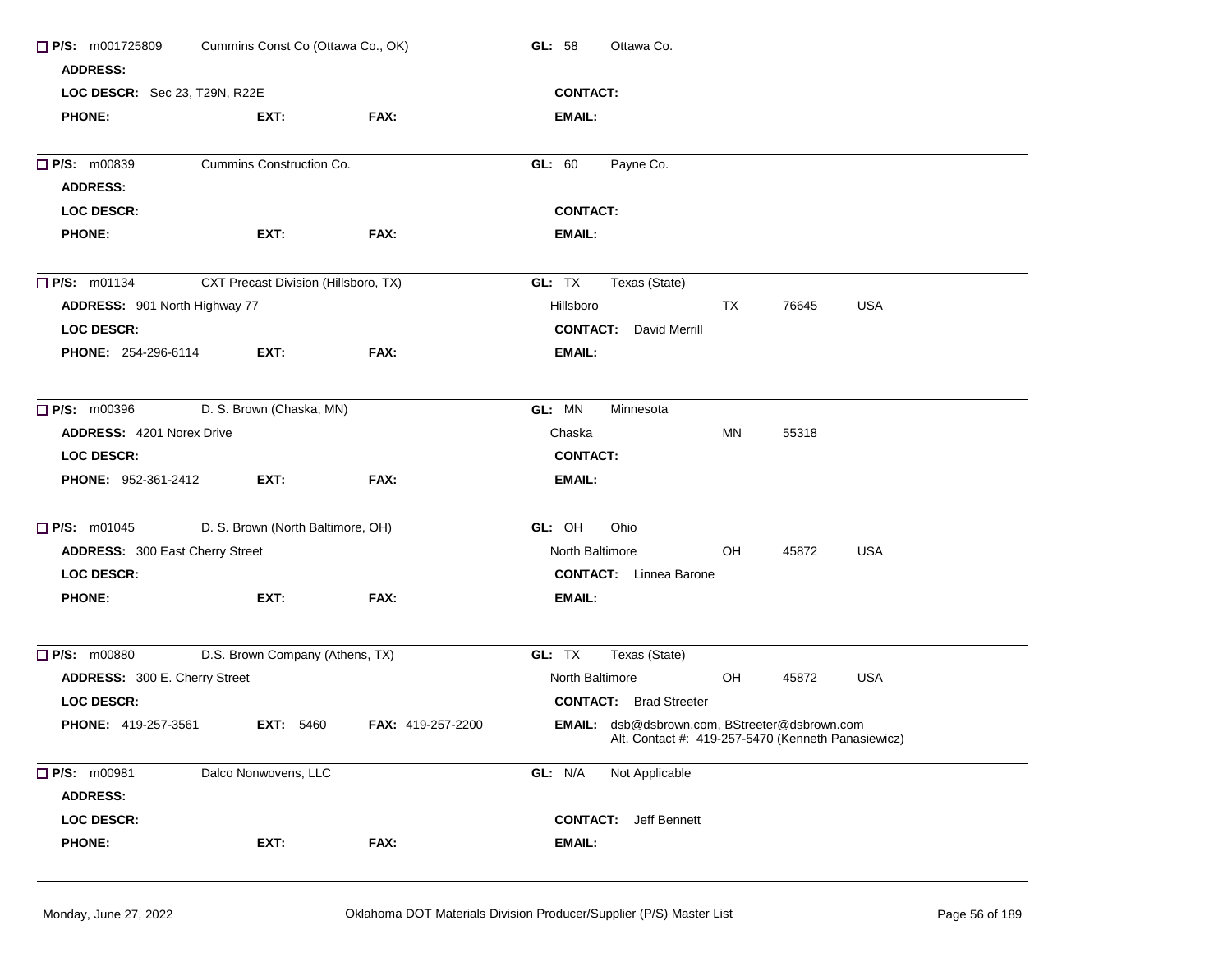| $\Box$ P/S: m01274                     | DarCole Products, Inc. (Sebree, KY) |                                                    | GL: NY<br>New York                                                                                                                |
|----------------------------------------|-------------------------------------|----------------------------------------------------|-----------------------------------------------------------------------------------------------------------------------------------|
| ADDRESS: 1940 Hwy. 41 South            |                                     |                                                    | Sebree<br>KY.<br><b>USA</b><br>42455                                                                                              |
| <b>LOC DESCR:</b>                      |                                     |                                                    | <b>CONTACT:</b> Emily Roberts                                                                                                     |
| PHONE: 270-826-6499                    | EXT:                                | <b>FAX: 270-831-2288</b>                           | EMAIL: emily@darcole.com<br>Alt. Contact #: 800-327-6565<br>Website: www.darcole.com                                              |
| <b>P/S: m00460</b>                     | Day Concrete                        |                                                    | <b>GL: REFP</b> Reference Plants                                                                                                  |
| <b>ADDRESS:</b>                        |                                     |                                                    | Reference Plant<br>OK                                                                                                             |
| <b>LOC DESCR:</b>                      |                                     |                                                    | <b>CONTACT:</b>                                                                                                                   |
| <b>PHONE:</b>                          | EXT:                                | FAX:                                               | EMAIL:                                                                                                                            |
| $\Box$ P/S: m00653                     | Dayton Superior (Kansas City, KS)   |                                                    | GL: KS<br>Kansas                                                                                                                  |
| <b>ADDRESS: 636 South 66th Terrace</b> |                                     |                                                    | Kansas City<br>KS<br>USA<br>66111                                                                                                 |
| <b>LOC DESCR:</b>                      |                                     |                                                    | <b>CONTACT:</b> Elena Jezmir                                                                                                      |
| <b>PHONE: 913-596-9784</b>             | <b>EXT:</b> 221                     | FAX:                                               | EMAIL:                                                                                                                            |
| $\Box$ P/S: m00703                     | Dayton Superior (Miamisburg, OH)    |                                                    | GL: OH<br>Ohio                                                                                                                    |
| ADDRESS: 1125 Byers Road               |                                     |                                                    | OH<br>USA<br>Miamisburg<br>45342                                                                                                  |
| <b>LOC DESCR:</b>                      |                                     |                                                    | <b>CONTACT:</b> Holly Jergens                                                                                                     |
| <b>PHONE: 800-745-3700</b>             | EXT:                                | FAX:                                               | <b>EMAIL:</b> hollyjergens@daytonsuperior.com<br>Alt. Contact # 937-866-0711 Ext. 44375<br>Website: http://www.daytonsuperior.com |
| <b>P/S: m00956</b>                     | Dayton Superior (Parsons, KS)       |                                                    | GL: KS<br>Kansas                                                                                                                  |
| ADDRESS: 1900 Wilson                   |                                     |                                                    | ΚS<br>67357<br>Parsons                                                                                                            |
| <b>LOC DESCR:</b>                      |                                     |                                                    | <b>CONTACT:</b>                                                                                                                   |
| <b>PHONE: 800-745-3709</b>             | EXT:                                | FAX:                                               | EMAIL:                                                                                                                            |
| $\Box$ P/S: m00950                     |                                     | DBB Dowel Bars and Baskets, LLC (Farmersville, TX) | GL: TX<br>Texas (State)                                                                                                           |
| <b>ADDRESS: 420 Welsh Drive</b>        |                                     |                                                    | TX<br>75442<br>Farmersville                                                                                                       |
| <b>LOC DESCR:</b>                      |                                     |                                                    | <b>CONTACT:</b>                                                                                                                   |
| <b>PHONE:</b>                          | EXT:                                | FAX:                                               | <b>EMAIL:</b>                                                                                                                     |
| $\Box$ P/S: m00918                     | DDD Erosion Control, Inc.           |                                                    | GL: GA<br>Georgia                                                                                                                 |
| <b>ADDRESS: 1383 Industrial Drive</b>  |                                     |                                                    | Ashburn<br>GA<br>31714                                                                                                            |
| <b>LOC DESCR:</b>                      |                                     |                                                    | <b>CONTACT:</b> Don Davis                                                                                                         |
| <b>PHONE:</b>                          | EXT:                                | FAX:                                               | <b>EMAIL:</b>                                                                                                                     |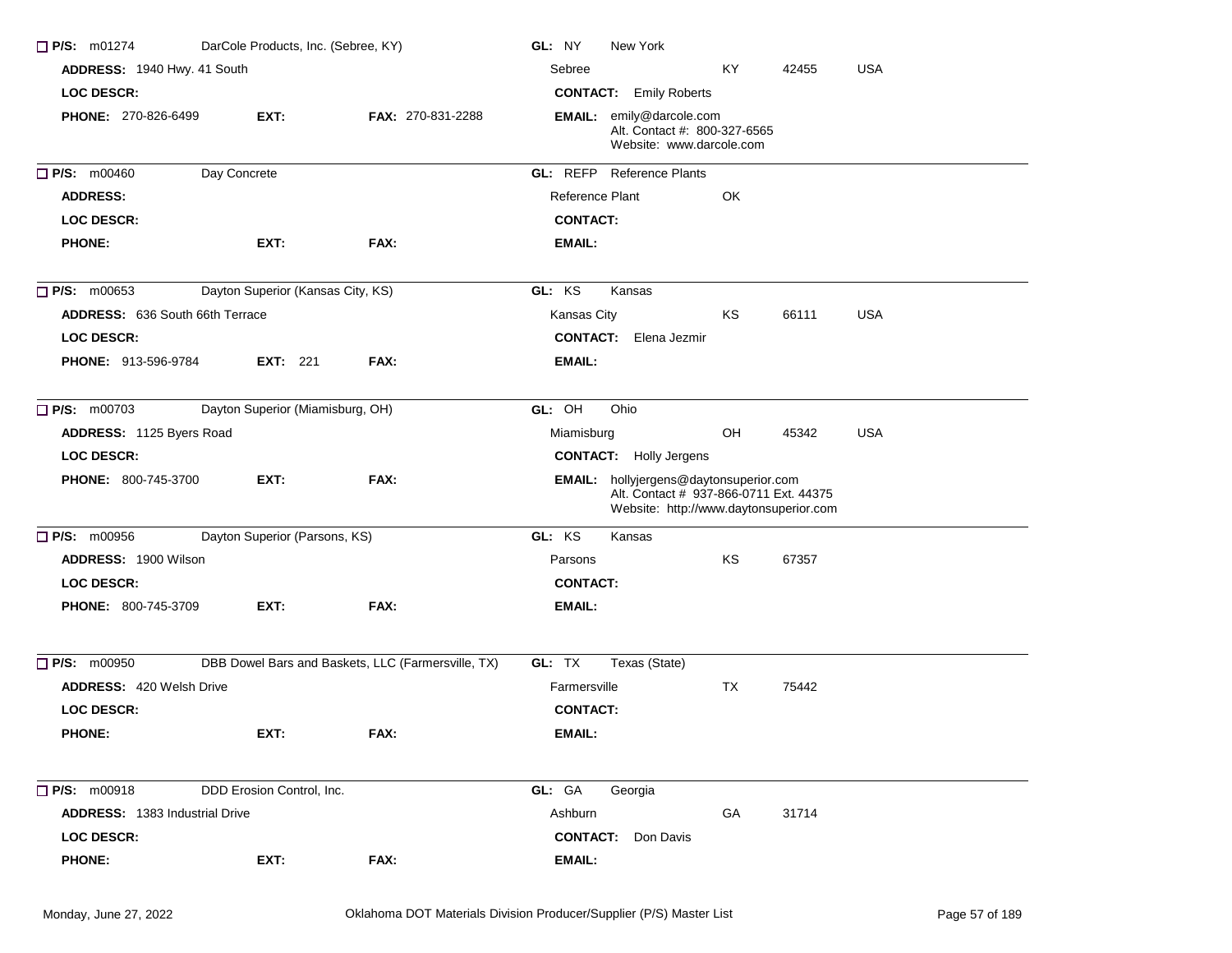| $\Box$ P/S: m00992                    | DDD Erosion Control, Inc.           |                                             | GL: GA<br>Georgia          |           |        |            |
|---------------------------------------|-------------------------------------|---------------------------------------------|----------------------------|-----------|--------|------------|
| <b>ADDRESS: 1383 Industrial Drive</b> |                                     |                                             | Ashburn                    | GA        | 31714  |            |
| <b>LOC DESCR:</b>                     |                                     |                                             | <b>CONTACT:</b> Don Davis  |           |        |            |
| <b>PHONE: 229-567-0751</b>            | EXT:                                | FAX:                                        | <b>EMAIL:</b>              |           |        |            |
| <b>P/S: m00688</b>                    | Deca Cables, Inc.                   |                                             | GL: CAN<br>Canada          |           |        |            |
| ADDRESS: 150 N. Murry St.             |                                     |                                             | Trenton                    | ON        | K8V5W6 | CAN        |
| <b>LOC DESCR:</b>                     |                                     |                                             | <b>CONTACT:</b>            |           |        |            |
| <b>PHONE: 613-392-3585</b>            | EXT:                                | FAX:                                        | <b>EMAIL:</b>              |           |        |            |
| <b>P/S: m00934</b><br><b>ADDRESS:</b> | DeCalb Molded Plastics (Butler, IN) |                                             | GL: IN<br>Indiana          |           |        |            |
| <b>LOC DESCR:</b>                     |                                     |                                             | <b>CONTACT:</b>            |           |        |            |
| <b>PHONE:</b>                         | EXT:                                | FAX:                                        | <b>EMAIL:</b>              |           |        |            |
| $\Box$ P/S: m005966709                |                                     | Dee Henson Sand & Gravel, LLC (Bowlegs, OK) | GL: 67<br>Seminole Co.     |           |        |            |
| ADDRESS: 500 South Mekusukey Ave.     |                                     |                                             | Wewoka                     | OK        | 74884  | <b>USA</b> |
| LOC DESCR: Sec. 13, T8N, R6E          |                                     |                                             | <b>CONTACT:</b> Dee Henson |           |        |            |
| <b>PHONE: 405-257-3156</b>            | EXT:                                | FAX: 405-257-3910                           | <b>EMAIL:</b>              |           |        |            |
| $\Box$ P/S: m00737                    | Deery American Corporation          |                                             | GL: CO<br>Colorado         |           |        |            |
| <b>ADDRESS: P.O. Box 4099</b>         |                                     |                                             | Grand Junction             | CO.       | 81502  |            |
| <b>LOC DESCR:</b>                     |                                     |                                             | <b>CONTACT:</b> Sam Kearl  |           |        |            |
| <b>PHONE: 800-227-4059</b>            | EXT:                                | <b>FAX: 970-858-3679</b>                    | <b>EMAIL:</b>              |           |        |            |
| $\Box$ P/S: m00502                    | Deeter Foundry Inc. (Lincoln, NE)   |                                             | GL: NE<br>Nebraska         |           |        |            |
| <b>ADDRESS: 5945 N. 70th St.</b>      |                                     | Box 29708                                   | Lincoln                    | <b>NE</b> | 68529  |            |
| <b>LOC DESCR:</b>                     |                                     |                                             | <b>CONTACT:</b>            |           |        |            |
| <b>PHONE:</b>                         | EXT:                                | FAX:                                        | <b>EMAIL:</b>              |           |        |            |
| <b>P/S:</b> m00392                    | DeLong's Inc (Jefferson City, MO)   |                                             | GL: MO<br>Missouri         |           |        |            |
| ADDRESS: P.O. Box 479                 |                                     |                                             | Jefferson City             | MO        | 65102  |            |
| <b>LOC DESCR:</b>                     |                                     |                                             | <b>CONTACT:</b>            |           |        |            |
| PHONE: 573-635-6121                   | EXT:                                | FAX:                                        | <b>EMAIL:</b>              |           |        |            |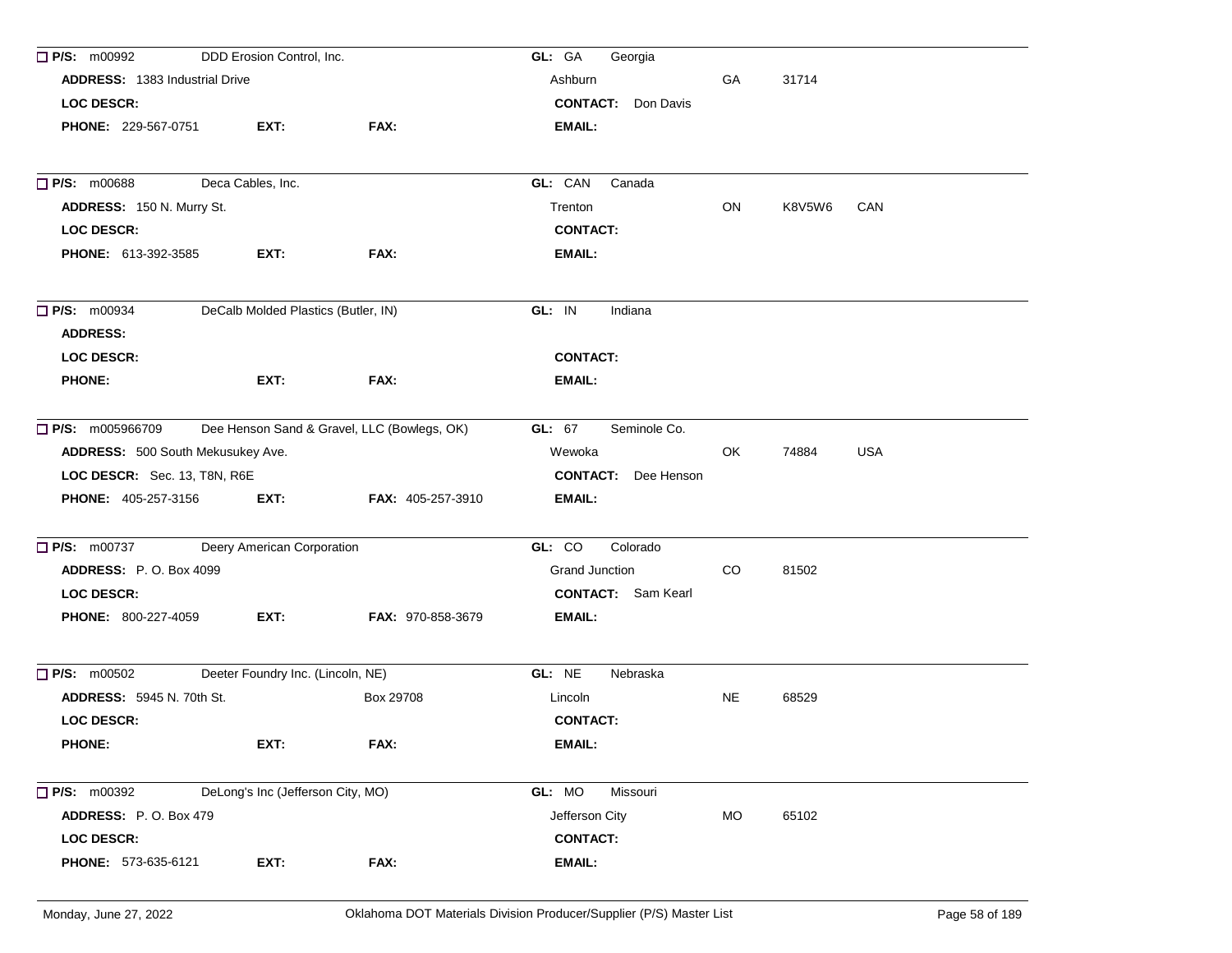| <b>LOC DESCR:</b><br>FAX:<br><b>PHONE:</b><br>EXT:<br>EMAIL:<br><b>DEWALT/Powers Fasteners</b><br>GL: MD<br>Maryland<br><b>MD</b><br><b>USA</b><br>ADDRESS: 701 East Joppa Road<br>21286<br>Towson<br><b>LOC DESCR:</b><br><b>CONTACT:</b> Beth Hinkley<br>EMAIL: engineering@powers.com, Beth.hinkley@sbdinc.com,<br>FAX:<br><b>PHONE: 800-524-3244</b><br>EXT:<br>Website: www.powers.com<br>Diamond Surface Inc (Maple Grove, MN)<br>GL: MN<br>Minnesota<br><b>ADDRESS: 13792 Reimer Drive</b><br>Maple Grove<br>MN<br>55311<br><b>CONTACT:</b><br>LOC DESCR:<br>PHONE: 612-420-5009<br>EXT:<br>FAX:<br>EMAIL:<br>Direct Traffic Control, Inc. (Muskogee, OK)<br>GL: 51<br>Muskogee Co.<br>ADDRESS: P.O. BOX 602<br>601 45th St. E.<br>OK<br>74402<br><b>USA</b><br>Muskogee<br><b>CONTACT:</b><br><b>LOC DESCR:</b><br><b>PHONE: 918-682-1900</b><br>EXT:<br><b>FAX: 918-682-9993</b><br><b>EMAIL:</b> Website: http://directtrafficcontrol.com/index.html<br>Diversey Corp.<br>GL: MI<br>Michigan<br>MI<br>ADDRESS: 12025 Tech Center Dr.<br>48150<br>Livonia<br><b>CONTACT:</b><br><b>LOC DESCR:</b><br>EXT:<br>FAX:<br><b>PHONE:</b><br>EMAIL:<br>Diversey Corp. (Sharonville, OH)<br>GL: OH<br>Ohio<br>ADDRESS: 3630 E. Kemper Rd.<br>Sharonville<br>OH<br>45421<br><b>LOC DESCR:</b><br><b>CONTACT:</b><br><b>PHONE:</b><br>EXT:<br>FAX:<br><b>EMAIL:</b><br>GL: 75<br>$\Box$ P/S: m00726<br><b>Dobson Brothers Concrete</b><br>Washita Co.<br><b>ADDRESS:</b><br><b>CONTACT:</b><br>LOC DESCR: North end of Cordell, West of U.S. 183<br><b>PHONE:</b><br>EXT:<br>FAX:<br>EMAIL: | $\Box$ P/S: m00761<br><b>ADDRESS:</b> | DeLong's Inc (Sedalia, MO) | GL: MO<br>Missouri |
|--------------------------------------------------------------------------------------------------------------------------------------------------------------------------------------------------------------------------------------------------------------------------------------------------------------------------------------------------------------------------------------------------------------------------------------------------------------------------------------------------------------------------------------------------------------------------------------------------------------------------------------------------------------------------------------------------------------------------------------------------------------------------------------------------------------------------------------------------------------------------------------------------------------------------------------------------------------------------------------------------------------------------------------------------------------------------------------------------------------------------------------------------------------------------------------------------------------------------------------------------------------------------------------------------------------------------------------------------------------------------------------------------------------------------------------------------------------------------------------------------------------------------------------------------------------------------------------------|---------------------------------------|----------------------------|--------------------|
|                                                                                                                                                                                                                                                                                                                                                                                                                                                                                                                                                                                                                                                                                                                                                                                                                                                                                                                                                                                                                                                                                                                                                                                                                                                                                                                                                                                                                                                                                                                                                                                            |                                       |                            | <b>CONTACT:</b>    |
|                                                                                                                                                                                                                                                                                                                                                                                                                                                                                                                                                                                                                                                                                                                                                                                                                                                                                                                                                                                                                                                                                                                                                                                                                                                                                                                                                                                                                                                                                                                                                                                            |                                       |                            |                    |
|                                                                                                                                                                                                                                                                                                                                                                                                                                                                                                                                                                                                                                                                                                                                                                                                                                                                                                                                                                                                                                                                                                                                                                                                                                                                                                                                                                                                                                                                                                                                                                                            | <b>P/S: m01088</b>                    |                            |                    |
|                                                                                                                                                                                                                                                                                                                                                                                                                                                                                                                                                                                                                                                                                                                                                                                                                                                                                                                                                                                                                                                                                                                                                                                                                                                                                                                                                                                                                                                                                                                                                                                            |                                       |                            |                    |
|                                                                                                                                                                                                                                                                                                                                                                                                                                                                                                                                                                                                                                                                                                                                                                                                                                                                                                                                                                                                                                                                                                                                                                                                                                                                                                                                                                                                                                                                                                                                                                                            |                                       |                            |                    |
|                                                                                                                                                                                                                                                                                                                                                                                                                                                                                                                                                                                                                                                                                                                                                                                                                                                                                                                                                                                                                                                                                                                                                                                                                                                                                                                                                                                                                                                                                                                                                                                            |                                       |                            |                    |
|                                                                                                                                                                                                                                                                                                                                                                                                                                                                                                                                                                                                                                                                                                                                                                                                                                                                                                                                                                                                                                                                                                                                                                                                                                                                                                                                                                                                                                                                                                                                                                                            | <b>P/S:</b> m00312                    |                            |                    |
|                                                                                                                                                                                                                                                                                                                                                                                                                                                                                                                                                                                                                                                                                                                                                                                                                                                                                                                                                                                                                                                                                                                                                                                                                                                                                                                                                                                                                                                                                                                                                                                            |                                       |                            |                    |
|                                                                                                                                                                                                                                                                                                                                                                                                                                                                                                                                                                                                                                                                                                                                                                                                                                                                                                                                                                                                                                                                                                                                                                                                                                                                                                                                                                                                                                                                                                                                                                                            |                                       |                            |                    |
|                                                                                                                                                                                                                                                                                                                                                                                                                                                                                                                                                                                                                                                                                                                                                                                                                                                                                                                                                                                                                                                                                                                                                                                                                                                                                                                                                                                                                                                                                                                                                                                            |                                       |                            |                    |
|                                                                                                                                                                                                                                                                                                                                                                                                                                                                                                                                                                                                                                                                                                                                                                                                                                                                                                                                                                                                                                                                                                                                                                                                                                                                                                                                                                                                                                                                                                                                                                                            | <b>P/S: m00036</b>                    |                            |                    |
|                                                                                                                                                                                                                                                                                                                                                                                                                                                                                                                                                                                                                                                                                                                                                                                                                                                                                                                                                                                                                                                                                                                                                                                                                                                                                                                                                                                                                                                                                                                                                                                            |                                       |                            |                    |
|                                                                                                                                                                                                                                                                                                                                                                                                                                                                                                                                                                                                                                                                                                                                                                                                                                                                                                                                                                                                                                                                                                                                                                                                                                                                                                                                                                                                                                                                                                                                                                                            |                                       |                            |                    |
|                                                                                                                                                                                                                                                                                                                                                                                                                                                                                                                                                                                                                                                                                                                                                                                                                                                                                                                                                                                                                                                                                                                                                                                                                                                                                                                                                                                                                                                                                                                                                                                            |                                       |                            |                    |
|                                                                                                                                                                                                                                                                                                                                                                                                                                                                                                                                                                                                                                                                                                                                                                                                                                                                                                                                                                                                                                                                                                                                                                                                                                                                                                                                                                                                                                                                                                                                                                                            | $\Box$ P/S: m00088                    |                            |                    |
|                                                                                                                                                                                                                                                                                                                                                                                                                                                                                                                                                                                                                                                                                                                                                                                                                                                                                                                                                                                                                                                                                                                                                                                                                                                                                                                                                                                                                                                                                                                                                                                            |                                       |                            |                    |
|                                                                                                                                                                                                                                                                                                                                                                                                                                                                                                                                                                                                                                                                                                                                                                                                                                                                                                                                                                                                                                                                                                                                                                                                                                                                                                                                                                                                                                                                                                                                                                                            |                                       |                            |                    |
|                                                                                                                                                                                                                                                                                                                                                                                                                                                                                                                                                                                                                                                                                                                                                                                                                                                                                                                                                                                                                                                                                                                                                                                                                                                                                                                                                                                                                                                                                                                                                                                            |                                       |                            |                    |
|                                                                                                                                                                                                                                                                                                                                                                                                                                                                                                                                                                                                                                                                                                                                                                                                                                                                                                                                                                                                                                                                                                                                                                                                                                                                                                                                                                                                                                                                                                                                                                                            | $\Box$ P/S: m00089                    |                            |                    |
|                                                                                                                                                                                                                                                                                                                                                                                                                                                                                                                                                                                                                                                                                                                                                                                                                                                                                                                                                                                                                                                                                                                                                                                                                                                                                                                                                                                                                                                                                                                                                                                            |                                       |                            |                    |
|                                                                                                                                                                                                                                                                                                                                                                                                                                                                                                                                                                                                                                                                                                                                                                                                                                                                                                                                                                                                                                                                                                                                                                                                                                                                                                                                                                                                                                                                                                                                                                                            |                                       |                            |                    |
|                                                                                                                                                                                                                                                                                                                                                                                                                                                                                                                                                                                                                                                                                                                                                                                                                                                                                                                                                                                                                                                                                                                                                                                                                                                                                                                                                                                                                                                                                                                                                                                            |                                       |                            |                    |
|                                                                                                                                                                                                                                                                                                                                                                                                                                                                                                                                                                                                                                                                                                                                                                                                                                                                                                                                                                                                                                                                                                                                                                                                                                                                                                                                                                                                                                                                                                                                                                                            |                                       |                            |                    |
|                                                                                                                                                                                                                                                                                                                                                                                                                                                                                                                                                                                                                                                                                                                                                                                                                                                                                                                                                                                                                                                                                                                                                                                                                                                                                                                                                                                                                                                                                                                                                                                            |                                       |                            |                    |
|                                                                                                                                                                                                                                                                                                                                                                                                                                                                                                                                                                                                                                                                                                                                                                                                                                                                                                                                                                                                                                                                                                                                                                                                                                                                                                                                                                                                                                                                                                                                                                                            |                                       |                            |                    |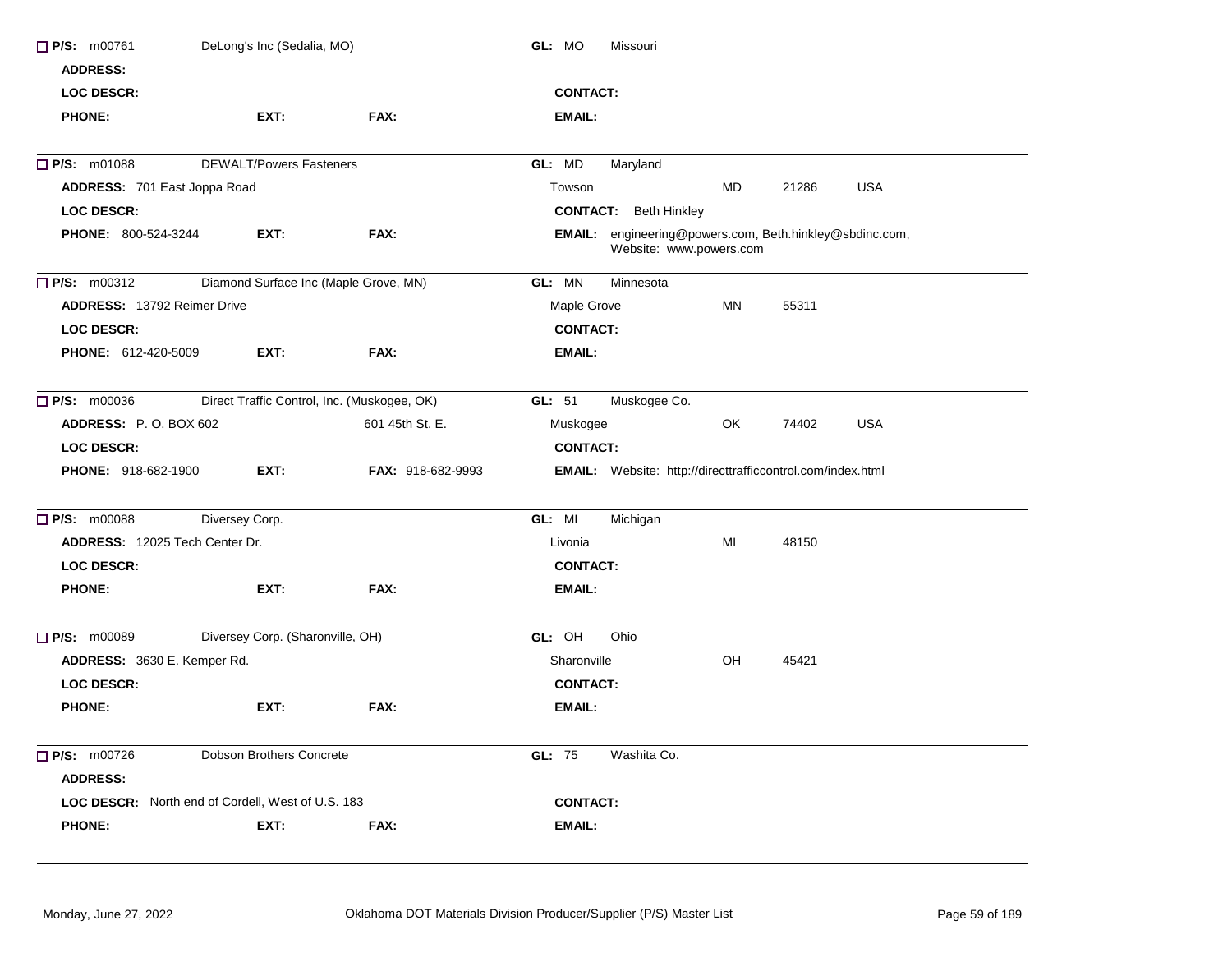| $\Box$ P/S: m00573                         | Dobson Brothers Const, Co.                            |                                                  | <b>GL: REFP</b> Reference Plants                                                                                                        |
|--------------------------------------------|-------------------------------------------------------|--------------------------------------------------|-----------------------------------------------------------------------------------------------------------------------------------------|
| <b>ADDRESS:</b>                            |                                                       |                                                  | Reference Plant<br>OK                                                                                                                   |
| <b>LOC DESCR:</b>                          |                                                       |                                                  | <b>CONTACT:</b>                                                                                                                         |
| <b>PHONE:</b>                              | EXT:                                                  | FAX:                                             | <b>EMAIL:</b>                                                                                                                           |
| P/S: m00928                                | Dobson Brothers RCA (Contract 100605 Only)            |                                                  | GL: N/A<br>Not Applicable                                                                                                               |
| <b>ADDRESS:</b>                            |                                                       |                                                  |                                                                                                                                         |
| <b>LOC DESCR:</b>                          |                                                       |                                                  | <b>CONTACT:</b>                                                                                                                         |
| <b>PHONE:</b>                              | EXT:                                                  | FAX:                                             | EMAIL:                                                                                                                                  |
| $\Box$ P/S: m012273608                     |                                                       | Dolese - White Eagle Sand Plant (Ponca City, OK) | GL: 36<br>Kay Co.                                                                                                                       |
| <b>ADDRESS: 8300 N. Oklahoma Ave.</b>      |                                                       |                                                  | Oklahoma City<br><b>USA</b><br>OK.<br>73114                                                                                             |
|                                            | <b>LOC DESCR:</b> Secs 21, 22, 27, 28 & 33, T25N, R2E |                                                  | <b>CONTACT:</b> Chris Shook                                                                                                             |
| <b>PHONE: 580-362-6211</b>                 | EXT:                                                  | FAX:                                             | <b>EMAIL:</b> Alt. Contact #: 580-761-1815 (Mobile)<br>Website: dolese.com                                                              |
| $\Box$ P/S: m005263604                     | Dolese 7 Mile Mine                                    |                                                  | GL: 36<br>Kay Co.                                                                                                                       |
| <b>ADDRESS: 8300 N. Oklahoma Ave.</b>      |                                                       |                                                  | <b>USA</b><br>Oklahoma City<br>OK<br>73114                                                                                              |
| LOC DESCR: SE 1/4 Sec 27, T27N, R3E        |                                                       |                                                  | <b>CONTACT:</b> Kermit Frank                                                                                                            |
| <b>PHONE: 405-297-8273</b>                 | EXT:                                                  | <b>FAX: 405-297-8351</b>                         | EMAIL: Kfrank@Dolese.com, Alt. Contact #: 580-362-6211 (Quarry), Quarry<br>Address: 6480 E. Enterprise Rd., Ponca City, OK 74604        |
| $\Box$ P/S: m01259                         | Dolese 7 Mile Mine (Contract 200239 Only)             |                                                  | Kay Co.<br>GL: 36                                                                                                                       |
| ADDRESS: 8300 N. Oklahoma Ave.             |                                                       |                                                  | OK.<br><b>USA</b><br>Oklahoma City<br>73114                                                                                             |
| <b>LOC DESCR:</b> SE 1/4 Sec 27, T27N, R3E |                                                       |                                                  | <b>CONTACT:</b> Kermit Frank                                                                                                            |
| <b>PHONE: 405-297-8273</b>                 | EXT:                                                  | <b>FAX: 405-297-8351</b>                         | <b>EMAIL:</b> Kfrank@Dolese.com, Alt. Contact #: 580-362-6211 (Quarry), Quarry<br>Address: 6480 E. Enterprise Rd., Ponca City, OK 74604 |
| $\Box$ P/S: m00598                         | Dolese Aggregate Terminal (Waukomis, OK)              |                                                  | <b>GL: 24</b><br>Garfield Co.                                                                                                           |
| <b>ADDRESS:</b>                            |                                                       |                                                  |                                                                                                                                         |
| <b>LOC DESCR:</b>                          |                                                       |                                                  | <b>CONTACT:</b>                                                                                                                         |
| <b>PHONE:</b>                              | EXT:                                                  | FAX:                                             | EMAIL:                                                                                                                                  |
| $\Box$ P/S: m001790905                     | Dolese Co #2 (Yukon, OK)                              |                                                  | GL: 09<br>Canadian Co.                                                                                                                  |
| ADDRESS: 8300 N. Oklahoma Ave.             |                                                       |                                                  | Oklahoma City<br>OK.<br>73114<br><b>USA</b>                                                                                             |
|                                            | <b>LOC DESCR:</b> E 1/2, NE 1/4 Sec 9, T12N, R6W      |                                                  | <b>CONTACT:</b>                                                                                                                         |
| <b>PHONE: 450-354-6169</b>                 | EXT:                                                  | <b>FAX:</b>                                      | EMAIL:                                                                                                                                  |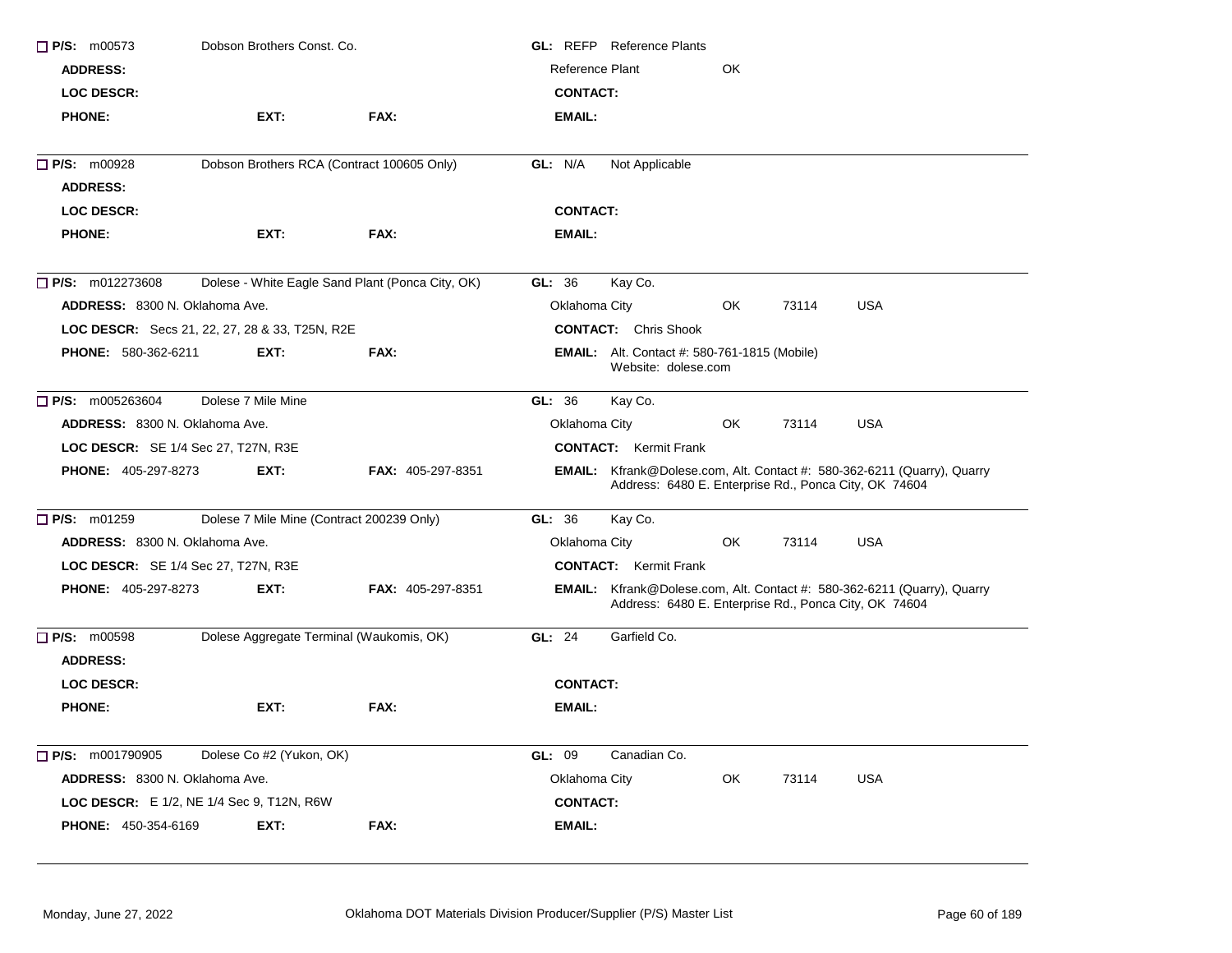| $\Box$ P/S: m002701001                                        | Dolese Co (Ardmore, OK)   |                          | Carter Co.<br>GL: 10                        |     |       |            |  |  |
|---------------------------------------------------------------|---------------------------|--------------------------|---------------------------------------------|-----|-------|------------|--|--|
| ADDRESS: 8300 N. Oklahoma Ave.<br>LOC DESCR: Sec 27, T5S, R1E |                           |                          | Oklahoma City<br>OK.<br><b>USA</b><br>73114 |     |       |            |  |  |
|                                                               |                           |                          | <b>CONTACT:</b> Alvin Brown                 |     |       |            |  |  |
| <b>PHONE: 580-226-8737</b>                                    | EXT:                      | <b>FAX: 580-226-0773</b> | EMAIL:                                      |     |       |            |  |  |
|                                                               |                           |                          |                                             |     |       |            |  |  |
| $\Box$ P/S: m001741501                                        | Dolese Co (Bromide OK)    |                          | Coal Co.<br>GL: 15                          |     |       |            |  |  |
| <b>ADDRESS:</b>                                               |                           |                          |                                             |     |       |            |  |  |
| LOC DESCR: Coal Co., OK                                       |                           |                          | <b>CONTACT:</b>                             |     |       |            |  |  |
| <b>PHONE:</b>                                                 | EXT:                      | FAX:                     | <b>EMAIL:</b>                               |     |       |            |  |  |
| $\Box$ P/S: m002710302                                        | Dolese Co (Coleman, OK)   |                          | GL: 03<br>Atoka Co.                         |     |       |            |  |  |
| ADDRESS: 8300 N. Oklahoma Ave.                                |                           |                          | Oklahoma City                               | OK  | 73114 | <b>USA</b> |  |  |
| LOC DESCR: Sec 33, T3S, R15W                                  |                           |                          | <b>CONTACT:</b>                             |     |       |            |  |  |
| PHONE: 580-937-4889                                           | EXT:                      | FAX:                     | <b>EMAIL:</b>                               |     |       |            |  |  |
| $\Box$ P/S: m002723801                                        | Dolese Co (Cooperton, OK) |                          | GL: 38<br>Kiowa Co.                         |     |       |            |  |  |
| ADDRESS: 8300 N. Oklahoma Ave.                                |                           |                          | Oklahoma City                               | OK. | 73114 | <b>USA</b> |  |  |
| LOC DESCR: Sec 32, T6N, R15W                                  |                           |                          | <b>CONTACT:</b>                             |     |       |            |  |  |
| <b>PHONE: 580-639-2238</b>                                    | EXT:                      | FAX:                     | <b>EMAIL:</b>                               |     |       |            |  |  |
| $\Box$ P/S: m002730801                                        | Dolese Co (Cyril, OK)     |                          | Caddo Co.<br>GL: 08                         |     |       |            |  |  |
| ADDRESS: 8300 N. Oklahoma Ave.                                |                           |                          | Oklahoma City                               | OK  | 73114 | <b>USA</b> |  |  |
| LOC DESCR: S 1/2 Sec 36, T6N, R10W                            |                           |                          | <b>CONTACT:</b>                             |     |       |            |  |  |
| <b>PHONE: 580-464-3168</b>                                    | EXT.                      | FAX:                     | <b>EMAIL:</b>                               |     |       |            |  |  |
| $\Box$ P/S: m002745002                                        | Dolese Co (Davis, OK)     |                          | GL: 50<br>Murray Co.                        |     |       |            |  |  |
| ADDRESS: 8300 N. Oklahoma Ave.                                |                           |                          | Oklahoma City                               | OK  | 73114 | <b>USA</b> |  |  |
| <b>LOC DESCR:</b> W 1/2 Sec 9, T1S, R1E                       |                           |                          | <b>CONTACT:</b>                             |     |       |            |  |  |
| <b>PHONE: 580-369-3242</b>                                    | EXT:                      | <b>FAX: 580-369-2463</b> | <b>EMAIL:</b> Alt. Contact #: 405-235-2311  |     |       |            |  |  |
| $\Box$ P/S: m001763702                                        | Dolese Co (Dover, OK)     |                          | <b>GL: 37</b><br>Kingfisher Co.             |     |       |            |  |  |
| ADDRESS: 8300 N. Oklahoma Ave.                                |                           |                          | Oklahoma City                               | OK  | 73114 | <b>USA</b> |  |  |
| LOC DESCR: Sec 11, T17N, R7W                                  |                           |                          | <b>CONTACT:</b>                             |     |       |            |  |  |
| PHONE: 405-828-4210                                           | EXT:                      | FAX: 405-828-4209        | <b>EMAIL:</b> Alt. Contact #: 405-235-2311  |     |       |            |  |  |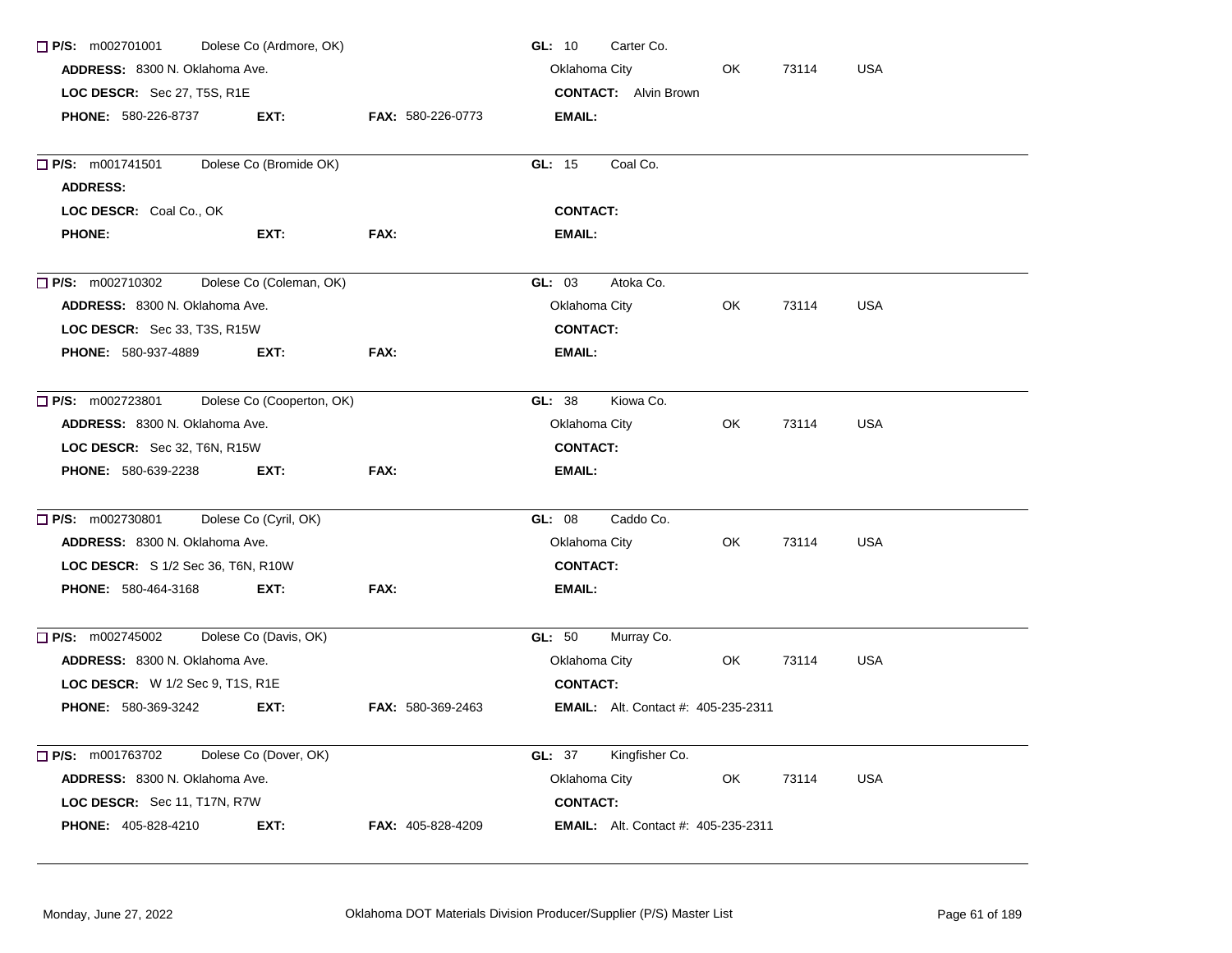| $\Box$ P/S: m002756101<br>Dolese Co (Hartshorne, OK) | Pittsburg Co.<br>GL: 61                                        |                                              |                                                  |     |       |                                                              |  |
|------------------------------------------------------|----------------------------------------------------------------|----------------------------------------------|--------------------------------------------------|-----|-------|--------------------------------------------------------------|--|
| ADDRESS: 8300 N. Oklahoma Ave.                       | Oklahoma City<br><b>USA</b><br>OK.<br>73114<br><b>CONTACT:</b> |                                              |                                                  |     |       |                                                              |  |
| LOC DESCR: Sec 17, T4N, R17E                         |                                                                |                                              |                                                  |     |       |                                                              |  |
| <b>PHONE: 918-297-2376</b>                           | EXT:                                                           | FAX:                                         | <b>EMAIL:</b>                                    |     |       |                                                              |  |
| $\Box$ P/S: m005976703                               | Dolese Co (Konawa, OK)                                         |                                              | GL: 67<br>Seminole Co.                           |     |       |                                                              |  |
| <b>ADDRESS:</b>                                      |                                                                |                                              |                                                  |     |       |                                                              |  |
| LOC DESCR: Sec 24, T6N, R6E                          |                                                                |                                              | <b>CONTACT:</b>                                  |     |       |                                                              |  |
| <b>PHONE:</b>                                        | EXT:                                                           | FAX:                                         | <b>EMAIL:</b>                                    |     |       |                                                              |  |
| $\Box$ P/S: m001774201                               | Dolese Co South Plant (Guthrie, OK)                            |                                              | GL: 42<br>Logan Co.                              |     |       |                                                              |  |
| ADDRESS: 8300 N. Oklahoma Ave.                       |                                                                |                                              | Oklahoma City                                    | OK. | 73114 | <b>USA</b>                                                   |  |
| <b>LOC DESCR:</b> N 1/2 Sec 28, T17N, R2W            |                                                                |                                              | <b>CONTACT:</b>                                  |     |       |                                                              |  |
| <b>PHONE: 405-282-2153</b>                           | EXT.                                                           | FAX:                                         | EMAIL:                                           |     |       |                                                              |  |
| $\Box$ P/S: m001785511                               |                                                                | Dolese Co, Prairie Park Sand Plant (OKC, OK) | GL: 55<br>Oklahoma Co.                           |     |       |                                                              |  |
| ADDRESS: 8300 N. Oklahoma Ave.                       |                                                                |                                              | Oklahoma City                                    | OK  | 73114 | <b>USA</b>                                                   |  |
| LOC DESCR: Sec 10, T12N, R2W                         |                                                                |                                              | <b>CONTACT:</b>                                  |     |       |                                                              |  |
| <b>PHONE: 405-427-7978</b>                           | EXT:                                                           | FAX:                                         | EMAIL:                                           |     |       |                                                              |  |
| $\Box$ P/S: m00037                                   | Dolese Co. - Block Plant (OKC, OK)                             |                                              | GL: 55<br>Oklahoma Co.                           |     |       |                                                              |  |
| ADDRESS: 8300 N. Oklahoma Ave.                       |                                                                |                                              | Oklahoma City                                    | OK  | 73114 | <b>USA</b>                                                   |  |
| <b>LOC DESCR:</b>                                    |                                                                |                                              | <b>CONTACT:</b>                                  |     |       |                                                              |  |
| <b>PHONE: 405-670-9626</b>                           | EXT:                                                           | FAX:                                         | <b>EMAIL:</b>                                    |     |       |                                                              |  |
| $\Box$ P/S: m009225516                               | Dolese Co. (Oklahoma City, OK)                                 |                                              | GL: 55<br>Oklahoma Co.                           |     |       |                                                              |  |
| ADDRESS: 8300 N. Oklahoma Ave.                       |                                                                |                                              | Oklahoma City                                    | OK  | 73114 | <b>USA</b>                                                   |  |
| LOC DESCR: NE/4 Sec 32, T12N, R2W                    |                                                                |                                              | <b>CONTACT:</b>                                  |     |       |                                                              |  |
| <b>PHONE:</b>                                        | EXT:                                                           | FAX:                                         | <b>EMAIL:</b> mikeg@dolese.com, babla@dolese.com |     |       | Physical Address: 901 N. Sooner Rd., Oklahoma City, OK 73117 |  |
| $\Box$ P/S: m002761601                               | Dolese Co. (Richards Spur, OK)                                 |                                              | GL: 16<br>Comanche Co.                           |     |       |                                                              |  |
| ADDRESS: 8300 N. Oklahoma Ave.                       |                                                                |                                              | Oklahoma City                                    | OK  | 73114 | <b>USA</b>                                                   |  |
| LOC DESCR: Sec 31, T4N, R11W                         |                                                                |                                              | <b>CONTACT:</b>                                  |     |       |                                                              |  |
| <b>PHONE: 580-492-4771</b>                           | EXT:                                                           | FAX:                                         | <b>EMAIL:</b>                                    |     |       |                                                              |  |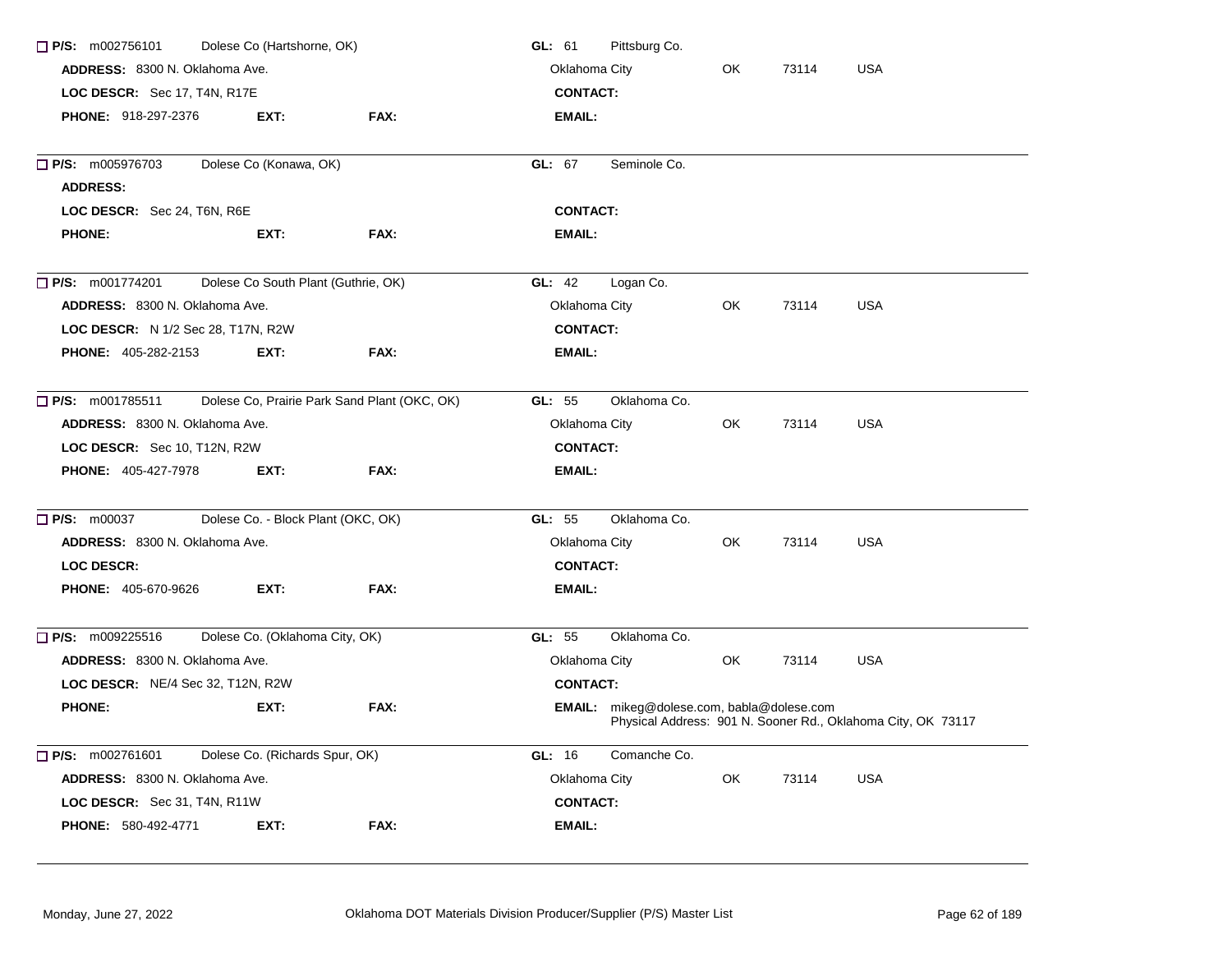| Dolese Co. (Roosevelt, OK)<br>$\Box$ P/S: m010483804 | GL: 38<br>Kiowa Co.                  |                                            |                 |                                                                                                                      |            |       |                                                                     |
|------------------------------------------------------|--------------------------------------|--------------------------------------------|-----------------|----------------------------------------------------------------------------------------------------------------------|------------|-------|---------------------------------------------------------------------|
| ADDRESS: 8300 N. Oklahoma Ave.                       | Oklahoma City                        |                                            | OK.             | 73114                                                                                                                | <b>USA</b> |       |                                                                     |
| LOC DESCR: Sec 18, T4N, R17W                         | <b>CONTACT:</b> Dan Mayen            |                                            |                 |                                                                                                                      |            |       |                                                                     |
| <b>PHONE: 405-235-2311</b>                           | EXT:                                 | <b>FAX: 405-297-8208</b>                   |                 | <b>EMAIL:</b> dmayen@dolese.com<br>Alt. Phone #: 405-641-3716 (Mobile)                                               |            |       |                                                                     |
| $\Box$ P/S: m010865001                               |                                      | Dolese Co. Big Canyon Quarry (Sulphur, OK) | GL: 50          | Murray Co.                                                                                                           |            |       |                                                                     |
| <b>ADDRESS: 8300 N. Oklahoma Ave.</b>                |                                      |                                            | Oklahoma City   |                                                                                                                      | OK.        | 73114 | <b>USA</b>                                                          |
| LOC DESCR: Sec. 30, T2S, R3E of Indian Meridian      |                                      |                                            |                 | <b>CONTACT:</b> Craig Groat                                                                                          |            |       |                                                                     |
| <b>PHONE: 405-297-8284</b>                           | EXT.                                 | <b>FAX: 405-297-8208</b>                   |                 | <b>EMAIL:</b> cgroat@dolese.com, tbacon@dolese.com<br>Website: www.dolese.com<br>Alt. Phone #: 580-369-3495 (Quarry) |            |       |                                                                     |
| $\Box$ P/S: m004615517                               |                                      | Dolese Co. Jones Sand Plant (Jones, OK)    | GL: 55          | Oklahoma Co.                                                                                                         |            |       |                                                                     |
| <b>ADDRESS: 8300 N Oklahoma Ave</b>                  |                                      |                                            | Oklahoma City   |                                                                                                                      | OK.        | 73114 | <b>USA</b>                                                          |
| LOC DESCR: Sec. 1, T12N, R1W                         |                                      |                                            |                 | <b>CONTACT:</b> Tim Storey                                                                                           |            |       |                                                                     |
| PHONE: 405-235-2311                                  | EXT:                                 | FAX:                                       |                 | EMAIL: tstorey@dolese.com, dmayen@dolese.com<br>Website: www.dolese.com                                              |            |       | Alt. Contact #: 405-439-0635 (Tim Storey), 405-641-3716 (Dan Mayen) |
| $\Box$ P/S: m009094203                               | Dolese Co. North Plant (Guthrie, OK) |                                            | GL: 42          | Logan Co.                                                                                                            |            |       |                                                                     |
| <b>ADDRESS: 8300 N. Oklahoma Ave.</b>                |                                      |                                            | Oklahoma City   |                                                                                                                      | OK.        | 73114 | USA                                                                 |
| LOC DESCR: NW/4 Sec. 28, T17N, R2W                   |                                      |                                            | <b>CONTACT:</b> |                                                                                                                      |            |       |                                                                     |
| <b>PHONE: 405-282-2153</b>                           | EXT:                                 | FAX:                                       | EMAIL:          |                                                                                                                      |            |       |                                                                     |
| $\Box$ P/S: m007570908                               | Dolese Co. Sand Plant (Mustang, OK)  |                                            | GL: 09          | Canadian Co.                                                                                                         |            |       |                                                                     |
| <b>ADDRESS: 8300 N. Oklahoma Ave.</b>                |                                      |                                            | Oklahoma City   |                                                                                                                      | OK.        | 73114 | <b>USA</b>                                                          |
| LOC DESCR: Parts of Secs 14, 15, 22 & 23, T10N, R5W  |                                      |                                            | <b>CONTACT:</b> |                                                                                                                      |            |       |                                                                     |
| <b>PHONE:</b>                                        | EXT:                                 | FAX:                                       | EMAIL:          |                                                                                                                      |            |       |                                                                     |
| $\Box$ P/S: m00461                                   | Dolese Concrete                      |                                            |                 | <b>GL:</b> REFP Reference Plants                                                                                     |            |       |                                                                     |
| <b>ADDRESS:</b>                                      |                                      |                                            | Reference Plant |                                                                                                                      | OK         |       |                                                                     |
| <b>LOC DESCR:</b>                                    |                                      |                                            | <b>CONTACT:</b> |                                                                                                                      |            |       |                                                                     |
| <b>PHONE:</b>                                        | EXT:                                 | FAX:                                       | <b>EMAIL:</b>   |                                                                                                                      |            |       |                                                                     |
| $\Box$ P/S: m007493703                               | Dolese Dover East Plant (Dover, OK)  |                                            | GL: 37          | Kingfisher Co.                                                                                                       |            |       |                                                                     |
| ADDRESS: 8300 N. Oklahoma Ave.                       |                                      |                                            | Oklahoma City   |                                                                                                                      | OK         | 73114 | <b>USA</b>                                                          |
| <b>LOC DESCR:</b> NE/4 Sec. 13, T17N, R7W            |                                      |                                            | <b>CONTACT:</b> |                                                                                                                      |            |       |                                                                     |
| PHONE: 405-235-2311                                  | EXT:                                 | FAX:                                       | <b>EMAIL:</b>   |                                                                                                                      |            |       |                                                                     |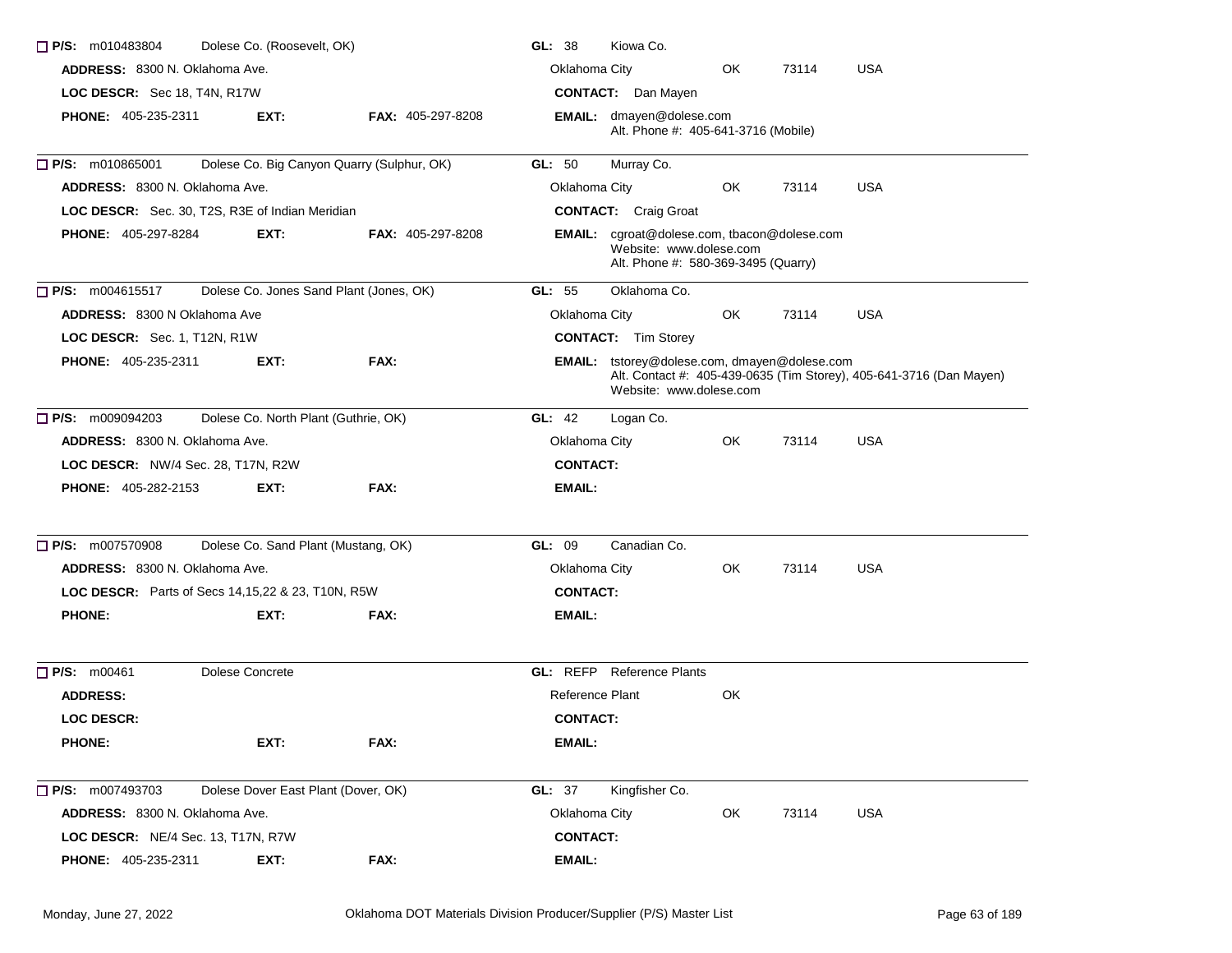| Dover Sand Plant, LLC (Kingfisher, OK)<br>$\Box$ P/S: m009303705  |                                          |                                         | Kingfisher Co.<br><b>GL: 37</b>                                               |     |       |            |  |
|-------------------------------------------------------------------|------------------------------------------|-----------------------------------------|-------------------------------------------------------------------------------|-----|-------|------------|--|
| <b>ADDRESS:</b> Van Eaton Ready Mix                               |                                          | P.O. BOX 1058                           | Shawnee                                                                       | OK  | 74802 | <b>USA</b> |  |
| LOC DESCR: NW/4 Sec. 12, T17N, R7W                                |                                          |                                         | <b>CONTACT: Bill</b>                                                          |     |       |            |  |
| <b>PHONE: 405-410-7184</b>                                        | EXT:                                     | FAX:                                    | <b>EMAIL:</b> Alternate Contact #: 405-368-7054 (Cliff Duffy - Plant Manager) |     |       |            |  |
| $\Box$ P/S: m01131                                                |                                          | DowAksa USA, LLC (Farmington Hills, MI) | GL: MI<br>Michigan                                                            |     |       |            |  |
| ADDRESS: 39300 W. Twelve Mile Road, #100                          |                                          |                                         | Farmington Hills                                                              | MI  | 48331 | <b>USA</b> |  |
| <b>LOC DESCR:</b>                                                 |                                          |                                         | <b>CONTACT:</b>                                                               |     |       |            |  |
| <b>PHONE: 866-380-1269</b>                                        | EXT:                                     | FAX:                                    | EMAIL: Website: http://www.dowaksa.com/                                       |     |       |            |  |
| $\Box$ P/S: m01001                                                | Draka Cableteq USA                       |                                         | GL: MA<br>Massachusetts                                                       |     |       |            |  |
| <b>ADDRESS: 22 Warner Blvd.</b>                                   |                                          |                                         | North Dighton                                                                 | МA  | 02764 |            |  |
| <b>LOC DESCR:</b>                                                 |                                          |                                         | <b>CONTACT:</b>                                                               |     |       |            |  |
| PHONE: 508-822-5444                                               | EXT:                                     | <b>FAX: 888-201-8280</b>                | EMAIL:                                                                        |     |       |            |  |
| <b>P/S: m00038</b><br>Dub Ross Company (OKC, OK)                  |                                          |                                         | GL: 55<br>Oklahoma Co.                                                        |     |       |            |  |
| <b>ADDRESS: 6300 Melrose Lane</b>                                 |                                          |                                         | Oklahoma City                                                                 | OK. | 73127 |            |  |
| <b>LOC DESCR:</b>                                                 |                                          |                                         | <b>CONTACT:</b>                                                               |     |       |            |  |
| <b>PHONE: 405-495-3611</b>                                        | EXT:                                     | FAX:                                    | EMAIL:                                                                        |     |       |            |  |
| $\Box$ P/S: m00090                                                | Dubois USA (Cincinnati, OH)              |                                         | GL: OH<br>Ohio                                                                |     |       |            |  |
| <b>ADDRESS:</b> 255 E. 5th St. Suite 1200                         |                                          |                                         | Cincinnati                                                                    | OH  | 45202 |            |  |
| <b>LOC DESCR:</b>                                                 |                                          |                                         | <b>CONTACT:</b>                                                               |     |       |            |  |
| <b>PHONE:</b>                                                     | EXT:                                     | FAX:                                    | EMAIL:                                                                        |     |       |            |  |
| P/S: m00462                                                       | Duit Const. Concrete                     |                                         | <b>GL: REFP</b> Reference Plants                                              |     |       |            |  |
| <b>ADDRESS:</b>                                                   |                                          |                                         | Reference Plant                                                               | OK  |       |            |  |
| <b>LOC DESCR:</b>                                                 |                                          |                                         | <b>CONTACT:</b>                                                               |     |       |            |  |
| <b>PHONE:</b>                                                     | EXT:                                     | FAX:                                    | EMAIL:                                                                        |     |       |            |  |
| $\Box$ P/S: m007504005                                            | Duit Construction Co. (Le Flore Co., OK) |                                         | GL: 40<br>Le Flore Co.                                                        |     |       |            |  |
| ADDRESS: P.O. BOX 3790                                            |                                          |                                         | Edmond                                                                        | OK  | 73083 | <b>USA</b> |  |
| LOC DESCR: S/2 NE/4, N/2 SE/4 Sec.29, T10N, R25E Le Flore Co., OK |                                          |                                         | <b>CONTACT:</b>                                                               |     |       |            |  |
| PHONE: 405-844-4686                                               | EXT:                                     | FAX: 405-348-7627                       | EMAIL:                                                                        |     |       |            |  |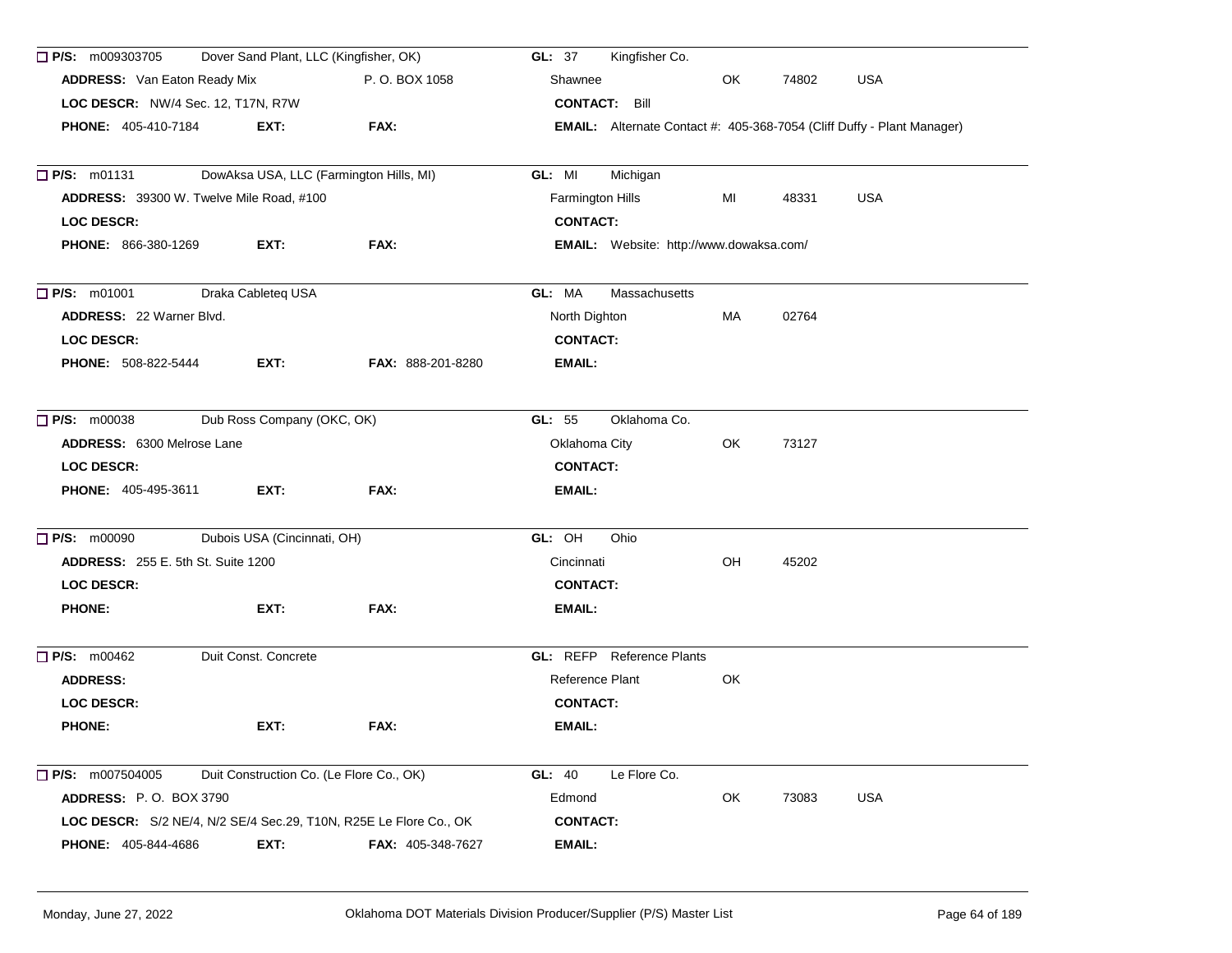| Duit Construction Co. (Roland)<br>$\Box$ P/S: m008906805                                               |                                                                 |                          | Sequoyah Co.<br>GL: 68                     |
|--------------------------------------------------------------------------------------------------------|-----------------------------------------------------------------|--------------------------|--------------------------------------------|
| <b>ADDRESS: P.O. Box 3788</b><br>LOC DESCR: Seven mi. S. of Roland on Arkansas River Navigation System |                                                                 |                          | <b>USA</b><br>Edmond<br>OK<br>73083        |
|                                                                                                        |                                                                 |                          | <b>CONTACT:</b>                            |
| <b>PHONE: 405-844-4686</b>                                                                             | EXT:                                                            | <b>FAX: 405-348-7627</b> | EMAIL:                                     |
|                                                                                                        |                                                                 |                          |                                            |
| <b>D</b> P/S: m001807002                                                                               | Duit Construction Co. (Texas Co., OK)                           |                          | GL: 70<br>Texas Co.                        |
| <b>ADDRESS:</b>                                                                                        |                                                                 |                          | <b>USA</b><br>Guymon<br>OK                 |
| LOC DESCR: NE 1/4 Sec 14, T3N, R14E                                                                    |                                                                 |                          | <b>CONTACT:</b>                            |
| <b>PHONE:</b>                                                                                          | EXT:                                                            | FAX:                     | <b>EMAIL:</b>                              |
| Duit Construction Co., Banner (Canadian Co, OK)<br>$\Box$ P/S: m001810906<br><b>ADDRESS:</b>           |                                                                 |                          | GL: 09<br>Canadian Co.                     |
|                                                                                                        | LOC DESCR: W 1/2 NE 1/4 Sec 4, T12N, R6W                        |                          | <b>CONTACT:</b>                            |
| <b>PHONE:</b>                                                                                          | EXT:                                                            | FAX:                     | EMAIL:                                     |
| $\Box$ P/S: m008513704                                                                                 | Duit Construction Company (Dover, OK)                           |                          | Kingfisher Co.<br>GL: 37                   |
| <b>ADDRESS: P.O. BOX 3788</b>                                                                          |                                                                 |                          | Edmond<br>OK.<br><b>USA</b><br>73083       |
| LOC DESCR: Sec. 18, T17N, R6W                                                                          |                                                                 |                          | <b>CONTACT:</b> Eric Schlabach             |
| <b>PHONE: 405-446-2029</b>                                                                             | EXT:                                                            | FAX: 405-348-7627        | EMAIL: eschlabach@arbucklematerials.com    |
| $\Box$ P/S: m006213606                                                                                 | Duit Construction Fine Agg. (Tonkawa, OK)                       |                          | GL: 36<br>Kay Co.                          |
| ADDRESS: 6250 Industrial Blvd.                                                                         |                                                                 |                          | <b>USA</b><br>OK<br>73034<br>Edmond        |
|                                                                                                        | LOC DESCR: S1/2 of the NE1/4 of the NW1/4 of Sec. 29, T25N, R1E |                          | <b>CONTACT:</b> Neil Simmins               |
| PHONE: 405-844-4686                                                                                    | EXT:                                                            | FAX: 405-348-7627        | <b>EMAIL:</b> Alt. Contact #: 405-613-4817 |
| $\Box$ P/S: m00925                                                                                     | Duit RCA (Contract 100253 Only)                                 |                          | GL: N/A<br>Not Applicable                  |
| <b>ADDRESS:</b>                                                                                        |                                                                 |                          |                                            |
| <b>LOC DESCR:</b>                                                                                      |                                                                 |                          | <b>CONTACT:</b>                            |
| <b>PHONE:</b>                                                                                          | EXT:                                                            | FAX:                     | EMAIL:                                     |
| $\Box$ P/S: m00957                                                                                     | Duit RCA (Contract 110492 Only)                                 |                          | GL: N/A<br>Not Applicable                  |
| <b>ADDRESS:</b>                                                                                        |                                                                 |                          |                                            |
| LOC DESCR:                                                                                             |                                                                 |                          | <b>CONTACT:</b>                            |
| <b>PHONE:</b>                                                                                          | EXT:                                                            | FAX:                     | <b>EMAIL:</b>                              |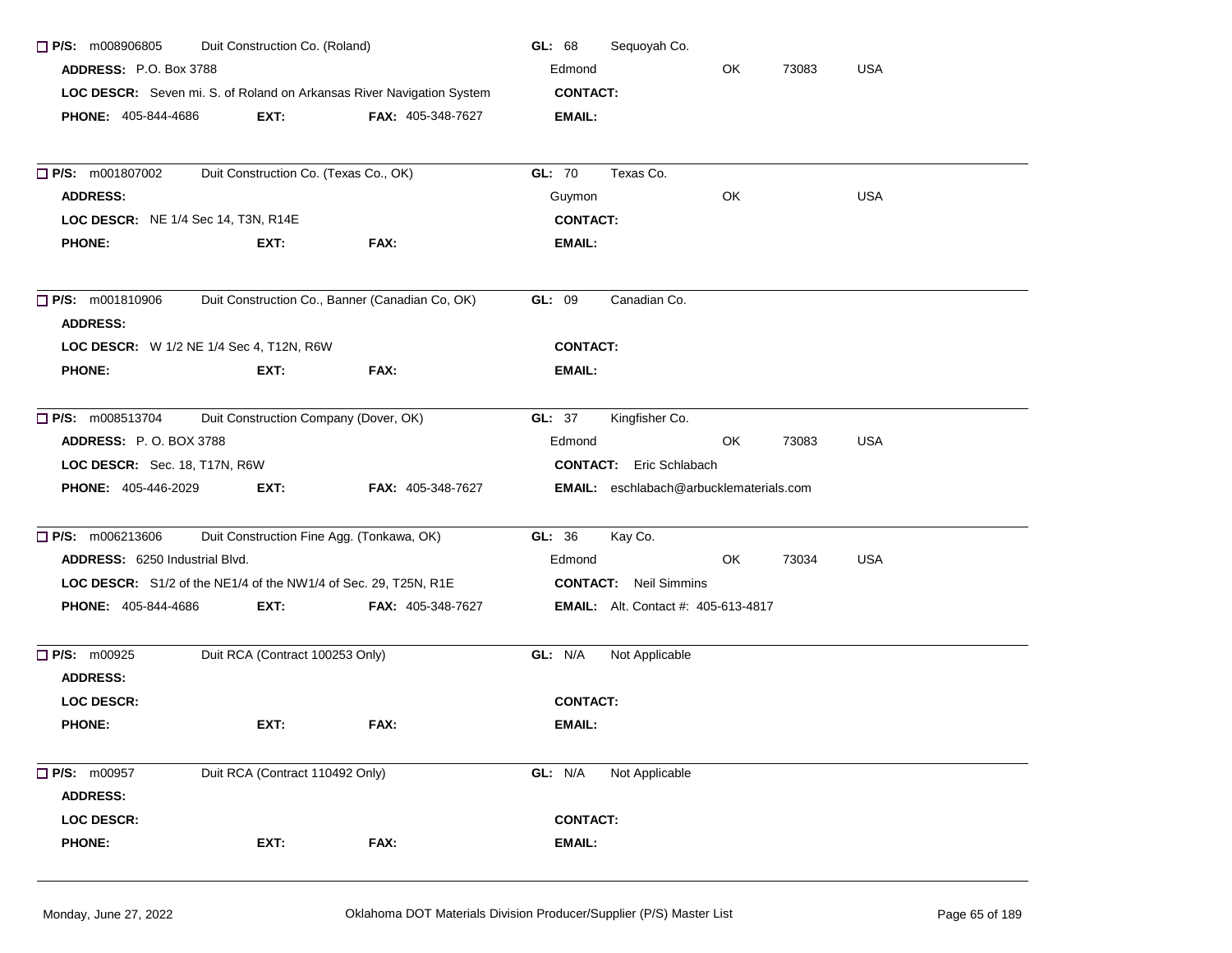| $\Box$ P/S: m00979<br><b>ADDRESS:</b> | Duit RCA (Contract 110492 Only)                                     |      | GL: N/A<br>Not Applicable |                                                                                  |    |       |            |  |
|---------------------------------------|---------------------------------------------------------------------|------|---------------------------|----------------------------------------------------------------------------------|----|-------|------------|--|
| <b>LOC DESCR:</b>                     |                                                                     |      | <b>CONTACT:</b>           |                                                                                  |    |       |            |  |
| <b>PHONE:</b>                         | EXT:                                                                | FAX: | EMAIL:                    |                                                                                  |    |       |            |  |
| P/S: m01006                           | Duit RCA (Contract 130003 Only)                                     |      | GL: N/A                   | Not Applicable                                                                   |    |       |            |  |
| <b>ADDRESS:</b>                       |                                                                     |      |                           |                                                                                  |    |       |            |  |
| <b>LOC DESCR:</b>                     |                                                                     |      | <b>CONTACT:</b>           |                                                                                  |    |       |            |  |
| <b>PHONE:</b>                         | EXT:                                                                | FAX: | <b>EMAIL:</b>             |                                                                                  |    |       |            |  |
| <b>P/S: m01055</b>                    | Duit RCA (Contract 140304 Only)                                     |      | GL: 72                    | Tulsa Co.                                                                        |    |       |            |  |
| <b>ADDRESS:</b>                       |                                                                     |      |                           |                                                                                  |    |       |            |  |
| <b>LOC DESCR:</b>                     |                                                                     |      | <b>CONTACT:</b>           |                                                                                  |    |       |            |  |
| <b>PHONE:</b>                         | EXT:                                                                | FAX: | <b>EMAIL:</b>             |                                                                                  |    |       |            |  |
| <b>P/S: m01085</b><br><b>ADDRESS:</b> | Duit RCA (Contract 150175 Only)                                     |      | GL: N/A                   | Not Applicable                                                                   |    |       |            |  |
| <b>LOC DESCR:</b>                     |                                                                     |      | <b>CONTACT:</b>           |                                                                                  |    |       |            |  |
| <b>PHONE:</b>                         | EXT:                                                                | FAX: | EMAIL:                    |                                                                                  |    |       |            |  |
| P/S: m001124<br><b>ADDRESS:</b>       | Duit RCA (Contract 160425 Only)                                     |      | GL: 54                    | Okfuskee Co.                                                                     |    |       |            |  |
|                                       |                                                                     |      |                           |                                                                                  |    |       |            |  |
| <b>LOC DESCR:</b>                     |                                                                     |      | <b>CONTACT:</b>           |                                                                                  |    |       |            |  |
| <b>PHONE:</b>                         | EXT:                                                                | FAX: | <b>EMAIL:</b>             |                                                                                  |    |       |            |  |
| <b>P/S: m01124</b>                    | Duit RCA (Contract 160425 Only)                                     |      | GL: 54                    | Okfuskee Co.                                                                     |    |       |            |  |
| <b>ADDRESS:</b>                       |                                                                     |      |                           |                                                                                  |    |       |            |  |
|                                       | LOC DESCR: 728 East I-240, Oklahoma City, OK 73139                  |      | <b>CONTACT:</b>           |                                                                                  |    |       |            |  |
| <b>PHONE:</b>                         | EXT:                                                                | FAX: | <b>EMAIL:</b>             |                                                                                  |    |       |            |  |
| $\Box$ P/S: m01149                    | Duit RCA (Contract 170289 Only)                                     |      | GL: 55                    | Oklahoma Co.                                                                     |    |       |            |  |
| ADDRESS: 6250 Industrial Blvd.        |                                                                     |      | Edmond                    |                                                                                  | OK | 73034 | <b>USA</b> |  |
|                                       | LOC DESCR: I-40 from Choctaw Rd. to Peebly Rd. in Oklahoma City, OK |      |                           | <b>CONTACT:</b> Justin Bruce                                                     |    |       |            |  |
| <b>PHONE: 405-340-6026</b>            | EXT:                                                                | FAX: |                           | <b>EMAIL:</b> JBruce@duitconstruction.com<br>Alt. Contact #: 405-203-5875 (Cell) |    |       |            |  |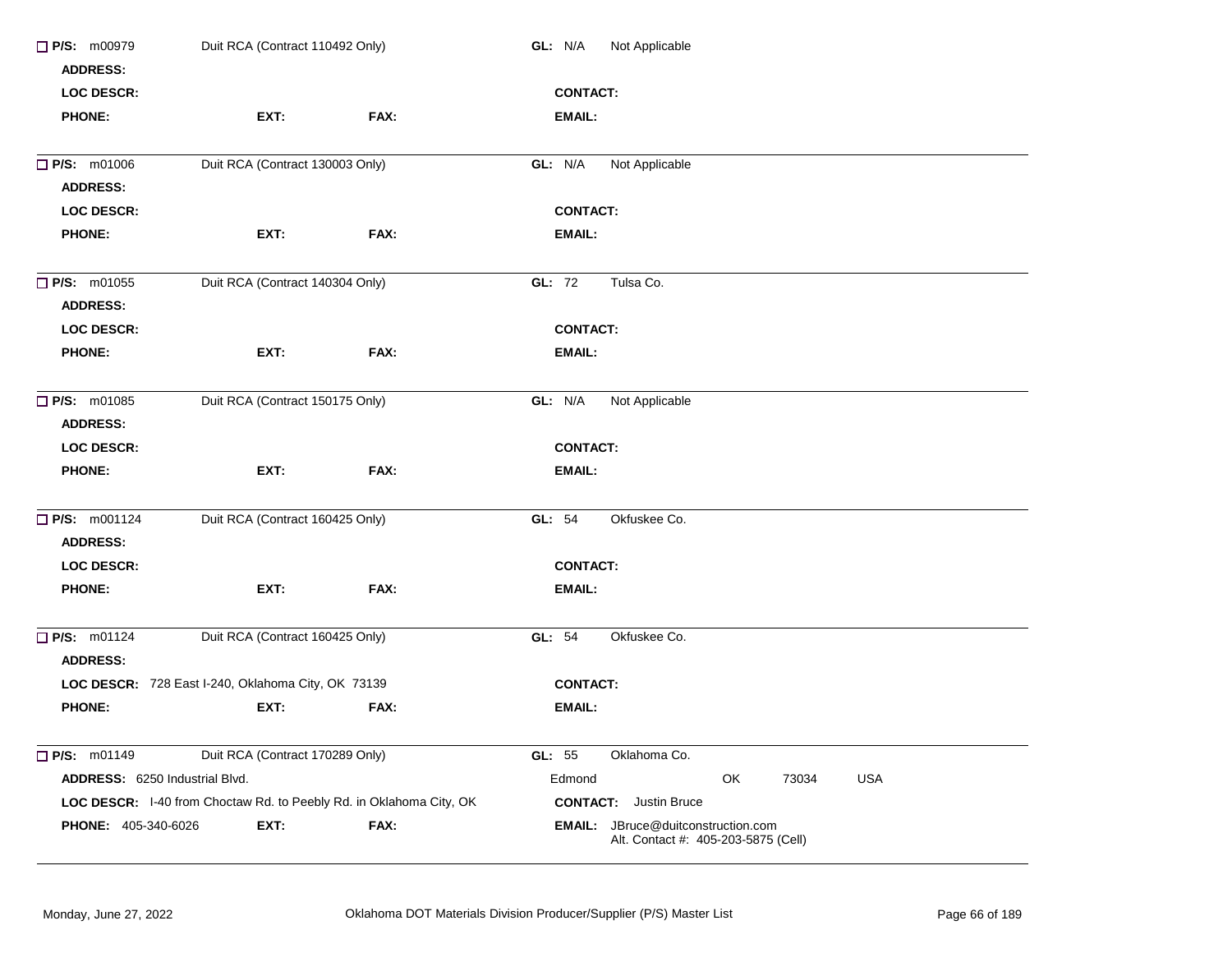| $\Box$ P/S: m01190                                                            | Duit RCA (Contract 180009 Only)                       |                                                                        | Kingfisher Co.<br>GL: $37$                         |  |  |  |  |
|-------------------------------------------------------------------------------|-------------------------------------------------------|------------------------------------------------------------------------|----------------------------------------------------|--|--|--|--|
| <b>ADDRESS:</b> 6250 Industrial Blvd.<br>LOC DESCR: US Hwy. 81 Kingfisher, OK |                                                       |                                                                        | Edmond<br>OK.<br>73034<br><b>USA</b>               |  |  |  |  |
|                                                                               |                                                       |                                                                        | <b>CONTACT:</b> John Privrat                       |  |  |  |  |
| <b>PHONE: 405-340-6026</b>                                                    | EXT:                                                  | FAX:                                                                   | <b>EMAIL:</b> JohnP@duitconstruction.com           |  |  |  |  |
|                                                                               |                                                       |                                                                        |                                                    |  |  |  |  |
| $\Box$ P/S: m01265                                                            | Duit RCA (Contract 190145 Only)                       |                                                                        | GL: 07<br>Bryan Co.                                |  |  |  |  |
| <b>ADDRESS: 6250 Industrial Blvd.</b>                                         |                                                       |                                                                        | 73034<br><b>USA</b><br>Edmond<br>OK.               |  |  |  |  |
|                                                                               | <b>LOC DESCR:</b> Project borrow pit and staging area |                                                                        | <b>CONTACT:</b> Willie Brown III                   |  |  |  |  |
| <b>PHONE: 405-213-7251</b>                                                    | EXT:                                                  | FAX:                                                                   | <b>EMAIL:</b> wb3@duitconstruction.com             |  |  |  |  |
| $\Box$ P/S: m01220                                                            | Duit RCA (Contract 190275 Only)                       |                                                                        | GL: 03<br>Atoka Co.                                |  |  |  |  |
| ADDRESS: P.O. BOX 3788                                                        |                                                       |                                                                        | <b>USA</b><br>Edmond<br>OK.<br>73083               |  |  |  |  |
|                                                                               |                                                       | LOC DESCR: US-69: 0.4 Mi. N. of SH-22 Junct., Extend N near Caddo, OK  | <b>CONTACT:</b> Justin Dobbs                       |  |  |  |  |
| <b>PHONE: 405-340-6026</b>                                                    | EXT:                                                  | FAX:                                                                   | <b>EMAIL:</b> Alt Contact #: 405-519-3801 (Mobile) |  |  |  |  |
| <b>P/S:</b> m00462-09                                                         | Duit RCA (Contract 210085 Only)                       |                                                                        | GL: 60<br>Payne Co.                                |  |  |  |  |
| <b>ADDRESS: 6250 Industrial Blvd.</b>                                         |                                                       |                                                                        | Edmond<br>OK.<br>73034<br><b>USA</b>               |  |  |  |  |
|                                                                               |                                                       | LOC DESCR: W. of Stillwater, OK off SH-51 behind H20 Sports Unlimited  | <b>CONTACT:</b> John Privrat                       |  |  |  |  |
| <b>PHONE: 405-340-6026</b>                                                    | EXT:                                                  | <b>FAX: 405-348-7627</b>                                               | <b>EMAIL:</b>                                      |  |  |  |  |
| P/S: m01105                                                                   |                                                       | Duit RCA (Stillwater, OK) (Contract 160289 Only)                       | GL: 60<br>Payne Co.                                |  |  |  |  |
| <b>ADDRESS:</b> W. 6th St.                                                    |                                                       |                                                                        | <b>Stillwater</b><br>OK<br>74076<br><b>USA</b>     |  |  |  |  |
|                                                                               |                                                       | LOC DESCR: Behind H2O Sports Unlimited on W. 6th St. in Stillwater, OK | <b>CONTACT:</b>                                    |  |  |  |  |
| <b>PHONE:</b>                                                                 | EXT:                                                  | FAX:                                                                   | <b>EMAIL:</b>                                      |  |  |  |  |
|                                                                               |                                                       |                                                                        |                                                    |  |  |  |  |
| $\Box$ P/S: m01109                                                            |                                                       | Duit RCA (Tonkawa, OK) (Contract 160289 Only)                          | GL: 60<br>Payne Co.                                |  |  |  |  |
| <b>ADDRESS:</b>                                                               |                                                       |                                                                        | OK<br><b>USA</b><br>Tonkawa                        |  |  |  |  |
|                                                                               | LOC DESCR: I-35 and Fountain Road in Tonkawa, OK      |                                                                        | <b>CONTACT:</b>                                    |  |  |  |  |
| <b>PHONE:</b>                                                                 | EXT:                                                  | FAX:                                                                   | <b>EMAIL:</b>                                      |  |  |  |  |
| <b>P/S: m00837</b>                                                            | Dunham's Asphalt Services, Inc.                       |                                                                        | GL: 57<br>Osage Co.                                |  |  |  |  |
| <b>ADDRESS:</b>                                                               |                                                       |                                                                        |                                                    |  |  |  |  |
| LOC DESCR:                                                                    |                                                       |                                                                        | <b>CONTACT:</b>                                    |  |  |  |  |
| <b>PHONE:</b>                                                                 | EXT:                                                  | FAX:                                                                   | <b>EMAIL:</b>                                      |  |  |  |  |
|                                                                               |                                                       |                                                                        |                                                    |  |  |  |  |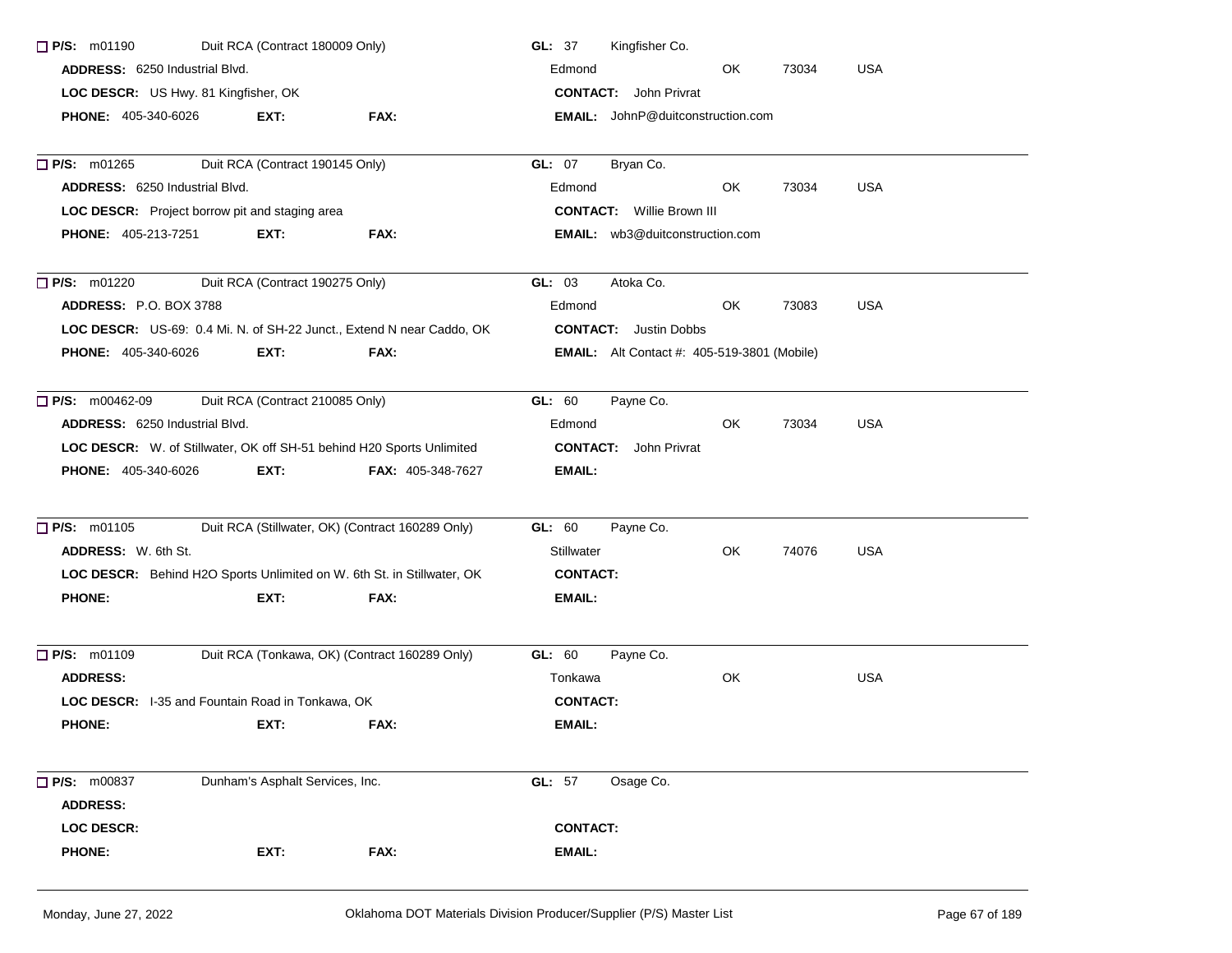| $\Box$ P/S: m00882<br>Dynamic Rubber (Athens, TX)     |                                         |                                                                  | GL: TX<br>Texas (State)                           |  |  |  |  |
|-------------------------------------------------------|-----------------------------------------|------------------------------------------------------------------|---------------------------------------------------|--|--|--|--|
| <b>ADDRESS: P.O. Box 2159</b>                         |                                         |                                                                  | Athens<br>TX<br>75751                             |  |  |  |  |
| LOC DESCR:                                            |                                         |                                                                  | <b>CONTACT:</b>                                   |  |  |  |  |
| <b>PHONE: 903-677-2871</b>                            | EXT:                                    | FAX: 903-675-4776                                                | <b>EMAIL:</b>                                     |  |  |  |  |
| P/S: m009857832                                       | E & A Materials (Vernon, TX)            |                                                                  | GL: TX<br>Texas (State)                           |  |  |  |  |
| ADDRESS: P.O. BOX 365                                 |                                         |                                                                  | <b>Wichita Falls</b><br>TX<br>76307<br><b>USA</b> |  |  |  |  |
| LOC DESCR: Wilbarger Co.                              |                                         |                                                                  | <b>CONTACT:</b> John Pitts, Jr.                   |  |  |  |  |
| <b>PHONE: 940-704-5862</b>                            | EXT:                                    | FAX:                                                             | <b>EMAIL:</b>                                     |  |  |  |  |
| $\Box$ P/S: m001823402<br><b>ADDRESS:</b>             | E & A Materials (Waurika, OK)           |                                                                  | GL: 17<br>Cotton Co.                              |  |  |  |  |
| LOC DESCR: So.1/2 of Sec.12, T5S, R10W Cotton Co., OK |                                         |                                                                  | <b>CONTACT:</b>                                   |  |  |  |  |
| <b>PHONE:</b>                                         | EXT:                                    | FAX:                                                             | <b>EMAIL:</b>                                     |  |  |  |  |
| $\Box$ P/S: m001857808<br><b>ADDRESS:</b>             | E D Barker Corp (Borger TX)             |                                                                  | GL: TX<br>Texas (State)                           |  |  |  |  |
|                                                       |                                         | LOC DESCR: On FM 1559 NW of Cbn. Blk. Plants, Hutchinson Co., TX | <b>CONTACT:</b>                                   |  |  |  |  |
| <b>PHONE:</b>                                         | EXT:                                    | FAX:                                                             | <b>EMAIL:</b>                                     |  |  |  |  |
| <b>P/S: m00766</b><br><b>ADDRESS:</b>                 | Eagle Redi-Mix                          |                                                                  | GL: 72<br>Tulsa Co.                               |  |  |  |  |
| LOC DESCR: 46th St. and 49th W. Ave.                  |                                         |                                                                  | <b>CONTACT:</b>                                   |  |  |  |  |
| <b>PHONE:</b>                                         | EXT:                                    | FAX:                                                             | <b>EMAIL:</b>                                     |  |  |  |  |
| $\Box$ P/S: m00984<br><b>ADDRESS:</b>                 | Earth Builders, INC.                    |                                                                  | GL: 29<br>Harmon Co.                              |  |  |  |  |
| LOC DESCR: Hollis, OKlahoma                           |                                         |                                                                  | <b>CONTACT:</b>                                   |  |  |  |  |
| <b>PHONE:</b>                                         | EXT:                                    | FAX:                                                             | EMAIL:                                            |  |  |  |  |
| $\Box$ P/S: m001878104                                | Eastern Colorado Aggregates (Holly, CO) |                                                                  | GL: CO<br>Colorado                                |  |  |  |  |
| <b>ADDRESS:</b>                                       |                                         |                                                                  | CO<br>USA<br>Holly                                |  |  |  |  |
| LOC DESCR: Prowers Co., CO                            |                                         |                                                                  | <b>CONTACT:</b>                                   |  |  |  |  |
| PHONE: 719-537-0117                                   | EXT:                                    | FAX:                                                             | <b>EMAIL:</b>                                     |  |  |  |  |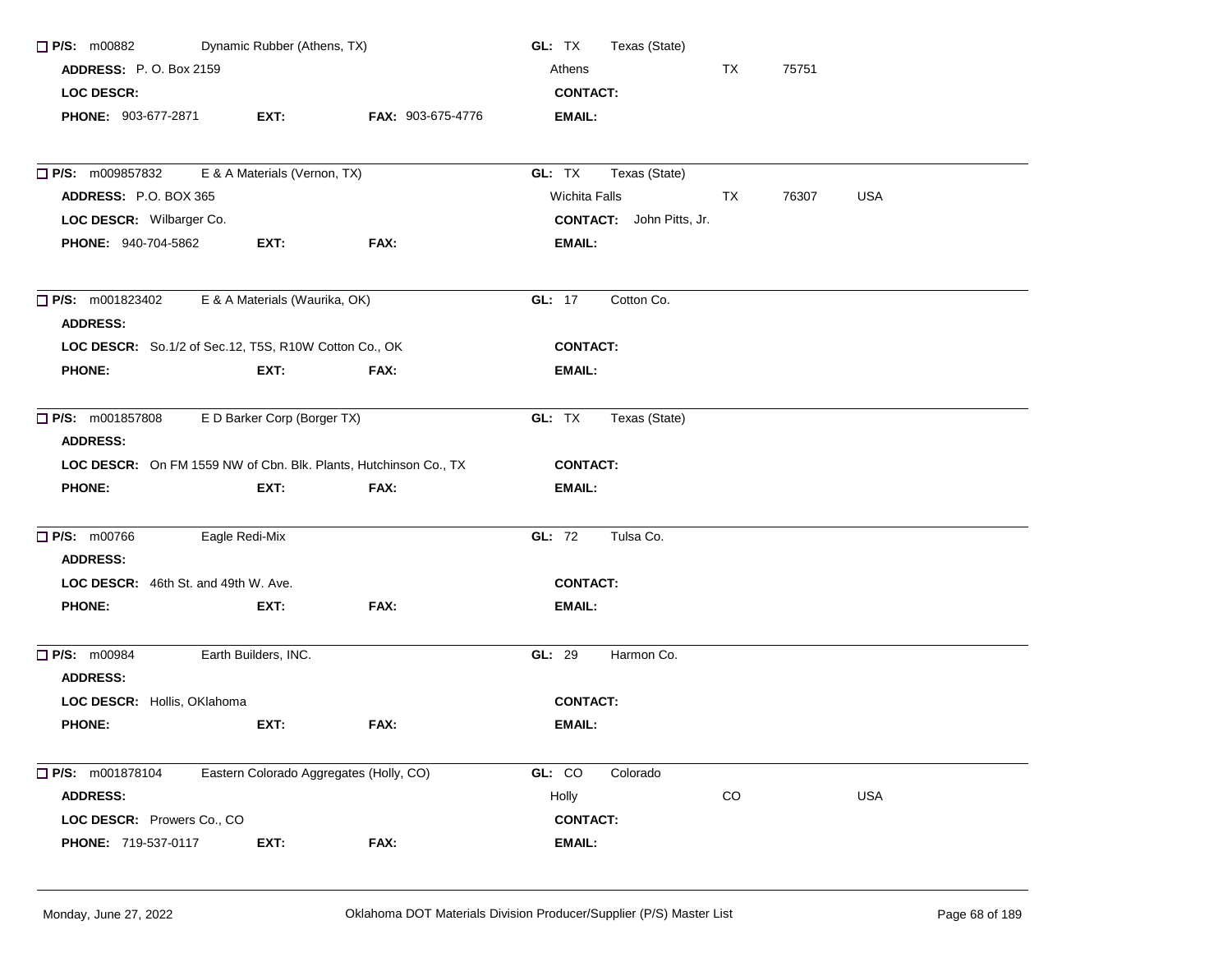| Eastern Colorado Aggregates, R.L.L.L.P. (Rye, CO)<br>$\Box$ P/S: m008708109 |                                      |                                                 | GL: CO<br>Colorado                                                                                       |  |  |  |  |
|-----------------------------------------------------------------------------|--------------------------------------|-------------------------------------------------|----------------------------------------------------------------------------------------------------------|--|--|--|--|
| <b>ADDRESS: 32340 US 50</b><br>LOC DESCR: Sand pit @ Hwy. 50 and Holly, CO  |                                      |                                                 | Holly<br>CO<br>81047<br><b>USA</b>                                                                       |  |  |  |  |
|                                                                             |                                      |                                                 | <b>CONTACT:</b>                                                                                          |  |  |  |  |
| <b>PHONE: 719-537-0117</b>                                                  | EXT:                                 | FAX:                                            | <b>EMAIL:</b> eca@cminet.net                                                                             |  |  |  |  |
| P/S: m008838110                                                             |                                      | Eastern Colorado Aggregates, R.L.L.L.P. (Sikes) | GL: CO<br>Colorado                                                                                       |  |  |  |  |
| <b>ADDRESS: 32340 US 50</b>                                                 |                                      |                                                 | $_{\rm CO}$<br>81047<br>USA<br>Holly                                                                     |  |  |  |  |
| LOC DESCR: Various sections of T33S, R5W Baca Co., CO                       |                                      |                                                 | <b>CONTACT:</b>                                                                                          |  |  |  |  |
| <b>PHONE: 719-537-0117</b>                                                  | EXT.                                 | FAX:                                            | EMAIL:                                                                                                   |  |  |  |  |
| $\Box$ P/S: m009054006                                                      |                                      | Eastern Oklahoma Quarries, LLC (Howe, OK)       | GL: $40$<br>Le Flore Co.                                                                                 |  |  |  |  |
| <b>ADDRESS: P.O. BOX 11050</b>                                              |                                      |                                                 | Fort Smith<br>AR.<br>72917<br><b>USA</b>                                                                 |  |  |  |  |
| LOC DESCR: Sec 36, T6N, R25E                                                |                                      |                                                 | <b>CONTACT:</b> Chance Cole                                                                              |  |  |  |  |
| <b>PHONE: 479-420-9348</b>                                                  | EXT:                                 | <b>FAX: 501-421-8884</b>                        | EMAIL:                                                                                                   |  |  |  |  |
| $\Box$ P/S: m012353104                                                      | Eastern Oklahoma Stone (Stigler, OK) |                                                 | Haskell Co.<br>GL: 31                                                                                    |  |  |  |  |
| <b>ADDRESS: 20487 East Cass Road</b>                                        |                                      |                                                 | OK.<br>74462<br><b>USA</b><br>Stigler                                                                    |  |  |  |  |
| LOC DESCR: Sec 25, 10N, R21E                                                |                                      |                                                 | <b>CONTACT:</b> Cliff Altstatt                                                                           |  |  |  |  |
| <b>PHONE: 918-967-9126</b>                                                  | EXT:                                 | FAX:                                            | <b>EMAIL:</b> Alt. Contact #: 918-500-0234 (Cliff Altstatt, Cell), 918-705-0884 (John<br>Altstatt, Cell) |  |  |  |  |
| $\Box$ P/S: m00506                                                          | Easy Ride (Yukon, OK)                |                                                 | GL: 09<br>Canadian Co.                                                                                   |  |  |  |  |
| <b>ADDRESS:</b>                                                             |                                      |                                                 |                                                                                                          |  |  |  |  |
| <b>LOC DESCR:</b>                                                           |                                      |                                                 | <b>CONTACT:</b>                                                                                          |  |  |  |  |
| <b>PHONE:</b>                                                               | EXT:                                 | FAX:                                            | EMAIL:                                                                                                   |  |  |  |  |
| $\Box$ P/S: m00923                                                          | E-Bond Epoxies, Inc.                 |                                                 | GL: FL<br>Florida                                                                                        |  |  |  |  |
| <b>ADDRESS:</b> P.O. Box 23069                                              |                                      |                                                 | FL.<br>Fort Lauderdale<br>33307                                                                          |  |  |  |  |
| <b>LOC DESCR:</b>                                                           |                                      |                                                 | <b>CONTACT:</b> James Ridge                                                                              |  |  |  |  |
| <b>PHONE: 954-566-6555</b>                                                  | EXT:                                 | <b>FAX: 954-566-6663</b>                        | EMAIL: info@ebondepoxies.com                                                                             |  |  |  |  |
| $P/S:$ m01030                                                               | E-Chem, LLC                          |                                                 | GL: NM<br>New Mexico                                                                                     |  |  |  |  |
| ADDRESS: 3300 Princeton Drive, Suite 30                                     |                                      | P.O. BOX 95483                                  | <b>NM</b><br>87107<br><b>USA</b><br>Albuquerque                                                          |  |  |  |  |
| LOC DESCR:                                                                  |                                      |                                                 | <b>CONTACT:</b> Jason Burgoon                                                                            |  |  |  |  |
| PHONE: 505-217-2121                                                         | EXT:                                 | FAX: 505-217-3721                               | EMAIL: mail@e-chem.net<br>Website: www.c-chem.net<br>Alt. Contact #: 505-300-9579                        |  |  |  |  |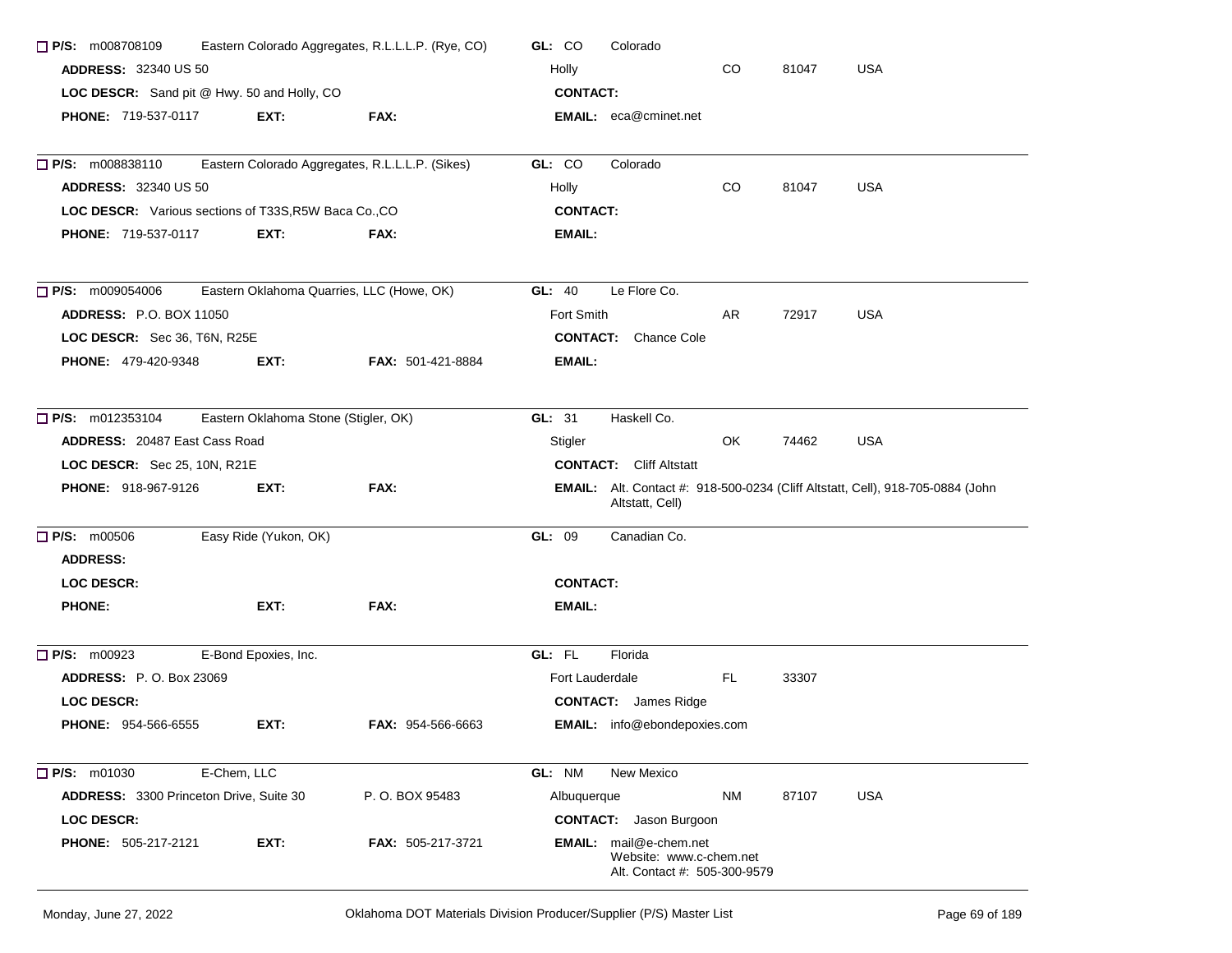| $\Box$ P/S: m00418<br><b>ADDRESS:</b>    | Eckroat Seed Co. (OKC, OK)     |                                                 | GL: $55$<br>Oklahoma Co.                                              |
|------------------------------------------|--------------------------------|-------------------------------------------------|-----------------------------------------------------------------------|
| <b>LOC DESCR:</b>                        |                                |                                                 | <b>CONTACT:</b>                                                       |
| <b>PHONE:</b>                            | EXT:                           | FAX:                                            | EMAIL:                                                                |
| $\Box$ P/S: m01195                       |                                | EdenCrete Innovations LLC (Littleton, CO)       | GL: CO<br>Colorado                                                    |
| ADDRESS: 12395 Mead Way                  |                                |                                                 | <b>USA</b><br>Littleton<br>CO.<br>80125                               |
| <b>LOC DESCR:</b>                        |                                |                                                 | <b>CONTACT:</b> Dag Grantham                                          |
| <b>PHONE: 303-468-1705</b>               | EXT:                           | <b>FAX: 303-791-7975</b>                        | <b>EMAIL:</b> dgrantham@edencrete.com<br>Alt. Contact #: 614-530-1016 |
| $\Box$ P/S: m00504                       | EJ USA, Inc. (Ardmore, OK)     |                                                 | GL: 10<br>Carter Co.                                                  |
| <b>ADDRESS: 502 Peter Wates Road</b>     |                                | Ardmore Industrial Aripark                      | OK<br>73401<br>Ardmore                                                |
| <b>LOC DESCR:</b>                        |                                |                                                 | <b>CONTACT:</b>                                                       |
| PHONE: 580-389-5010                      | EXT:                           | FAX: 580-389-5012                               | <b>EMAIL:</b>                                                         |
| $\Box$ P/S: m00503                       | EJ USA, Inc. (East Jordan, MI) |                                                 | GL: MI<br>Michigan                                                    |
| ADDRESS: 301 Springs St.                 |                                |                                                 | East Jordan<br>MI<br>49727                                            |
| <b>LOC DESCR:</b>                        |                                |                                                 | <b>CONTACT:</b>                                                       |
| <b>PHONE: 1-800-MANHOLE</b>              | EXT:                           | FAX:                                            | <b>EMAIL:</b>                                                         |
| <b>D</b> P/S: m00407                     | El Reno Sod Farm (El Reno, OK) |                                                 | Canadian Co.<br>GL: 09                                                |
| <b>ADDRESS:</b>                          |                                |                                                 | OK<br>El Reno                                                         |
| <b>LOC DESCR:</b>                        |                                |                                                 | <b>CONTACT:</b> Angela Heinjack                                       |
| <b>PHONE:</b>                            | EXT:                           | FAX:                                            | <b>EMAIL:</b>                                                         |
| P/S: m00859                              |                                | EM Resources & Ameren in Labadie, MO            | GL: MO<br>Missouri                                                    |
| ADDRESS: 1217 Cape Coral Pkwy E PMB 190  |                                |                                                 | FL.<br><b>USA</b><br>Cape Coral<br>33904                              |
| <b>LOC DESCR:</b>                        |                                |                                                 | <b>CONTACT:</b> Craig Wallace                                         |
| <b>PHONE: 239-565-2338</b>               | EXT:                           | <b>FAX: 866-449-8108</b>                        | <b>EMAIL:</b> cwallace@ecomaterial.com                                |
| $\Box$ P/S: m01188                       |                                | EM Resources & Carbon II in Nava, Cahuilla Mex. | GL: MEX<br>Mexico                                                     |
| ADDRESS: 1217 Cape Coral Pkwy. E PMB 190 |                                |                                                 | Cape Coral<br>FL<br>33904<br><b>USA</b>                               |
| <b>LOC DESCR:</b>                        |                                |                                                 | <b>CONTACT:</b> Craig Wallace                                         |
| <b>PHONE: 239-565-2338</b>               | EXT:                           | FAX: 866-449-8108                               | <b>EMAIL:</b> cwallace@ecomaterial.com                                |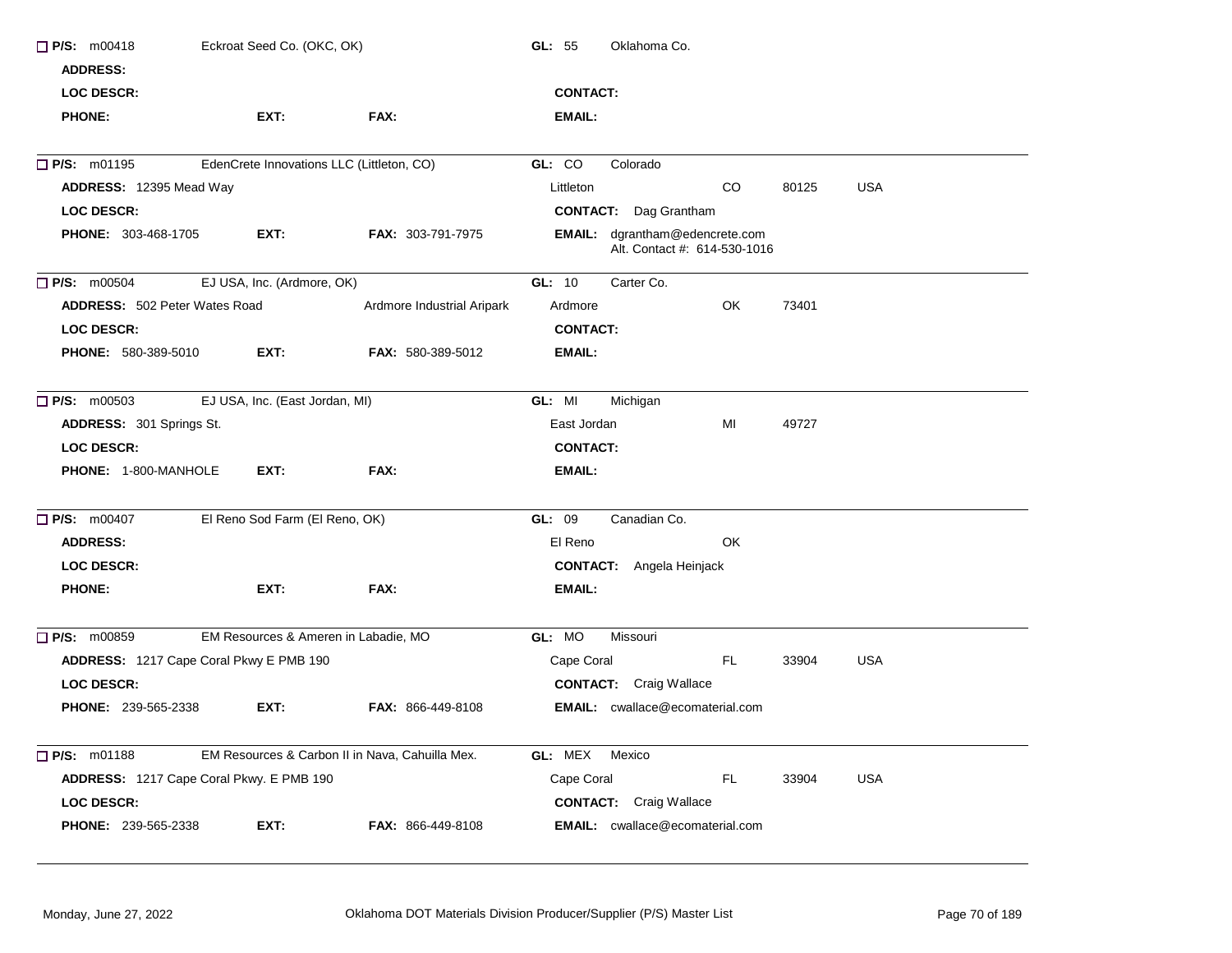| EM Resources & Jeffrey Energy in St. Mary's, KS<br>$\Box$ P/S: m00628 |                                             |                                                | GL: KS<br>Kansas                         |  |  |  |  |
|-----------------------------------------------------------------------|---------------------------------------------|------------------------------------------------|------------------------------------------|--|--|--|--|
| ADDRESS: 1217 Cape Coral Pkwy E PMB 190                               |                                             |                                                | <b>USA</b><br>Cape Coral<br>FL.<br>33904 |  |  |  |  |
| <b>LOC DESCR:</b>                                                     |                                             |                                                | <b>CONTACT:</b> Craig Wallace            |  |  |  |  |
| <b>PHONE: 239-565-2338</b>                                            | EXT:                                        | <b>FAX: 866-449-8108</b>                       | <b>EMAIL:</b> cwallace@ecomaterial.com   |  |  |  |  |
| $\Box$ P/S: m01068                                                    |                                             | EM Resources & JTEC Energy in Springfield, MO  | GL: MO<br>Missouri                       |  |  |  |  |
|                                                                       | ADDRESS: 1217 Cape Coral Pkwy E PMB 190     |                                                | Cape Coral<br>FL.<br><b>USA</b><br>33904 |  |  |  |  |
| <b>LOC DESCR:</b>                                                     |                                             |                                                | <b>CONTACT:</b> Craig Wallace            |  |  |  |  |
| <b>PHONE: 239-565-2338</b>                                            | EXT:                                        | <b>FAX: 866-449-8108</b>                       | <b>EMAIL:</b> cwallace@ecomaterial.com   |  |  |  |  |
| $\Box$ P/S: m01079                                                    |                                             | EM Resources & Lawrence Energy in Lawrence, KS | GL: KS<br>Kansas                         |  |  |  |  |
|                                                                       | ADDRESS: 1217 Cape Coral Pkwy E PMB 190     |                                                | FL.<br><b>USA</b><br>Cape Coral<br>33904 |  |  |  |  |
| <b>LOC DESCR:</b>                                                     |                                             |                                                | <b>CONTACT:</b> Craig Wallace            |  |  |  |  |
| PHONE: 239-565-2338                                                   | EXT:                                        | <b>FAX: 866-449-8108</b>                       | <b>EMAIL:</b> cwallace@ecomaterial.com   |  |  |  |  |
| $\Box$ P/S: m00917                                                    |                                             | EM Resources & Martin Lake 1 & 2 in Tatum, TX  | GL: TX<br>Texas (State)                  |  |  |  |  |
|                                                                       | ADDRESS: 1217 Cape Coral Pkwy E PMB 190     |                                                | FL.<br>33904<br><b>USA</b><br>Cape Coral |  |  |  |  |
| <b>LOC DESCR:</b>                                                     |                                             |                                                | <b>CONTACT:</b> Craig Wallace            |  |  |  |  |
| <b>PHONE: 239-565-2338</b>                                            | EXT:                                        | <b>FAX: 866-449-8108</b>                       | <b>EMAIL:</b> cwallace@ecomaterial.com   |  |  |  |  |
| $\Box$ P/S: m01147                                                    |                                             | EM Resources & Nebr. City in Nebraska City, NE | GL: NE<br>Nebraska                       |  |  |  |  |
|                                                                       | ADDRESS: 1217 Cape Coral Pkwy E PMB 190     |                                                | FL.<br><b>USA</b><br>Cape Coral<br>33904 |  |  |  |  |
| <b>LOC DESCR:</b>                                                     |                                             |                                                | <b>CONTACT:</b> Craig Wallace            |  |  |  |  |
| <b>PHONE: 239-565-2338</b>                                            | EXT.                                        | <b>FAX: 866-449-8108</b>                       | <b>EMAIL:</b> cwallace@ecomaterial.com   |  |  |  |  |
| $P/S:$ m01044                                                         | EM Resources & Oak Grove in Franklin, TX    |                                                | GL: TX<br>Texas (State)                  |  |  |  |  |
|                                                                       | ADDRESS: 1217 Cape Coral Pkwy E PMB 190     |                                                | FL.<br>33904<br><b>USA</b><br>Cape Coral |  |  |  |  |
| <b>LOC DESCR:</b>                                                     |                                             |                                                | <b>CONTACT:</b> Craig Wallace            |  |  |  |  |
| PHONE: 239-565-2338                                                   | EXT:                                        | FAX: 866-449-8108                              | <b>EMAIL:</b> cwallace@ecomaterial.com   |  |  |  |  |
| $\Box$ P/S: m01080                                                    | EM Resources & Prairie State in Marissa, IL |                                                | GL: IL<br><b>Illinois</b>                |  |  |  |  |
|                                                                       | ADDRESS: 1217 Cape Coral Pkwy E PMB 190     |                                                | FL.<br>Cape Coral<br>33904<br><b>USA</b> |  |  |  |  |
| <b>LOC DESCR:</b>                                                     |                                             |                                                | <b>CONTACT:</b> Craig Wallace            |  |  |  |  |
| <b>PHONE: 239-565-2338</b>                                            | EXT:                                        | FAX: 866-449-8108                              | <b>EMAIL:</b> cwallace@ecomaterial.com   |  |  |  |  |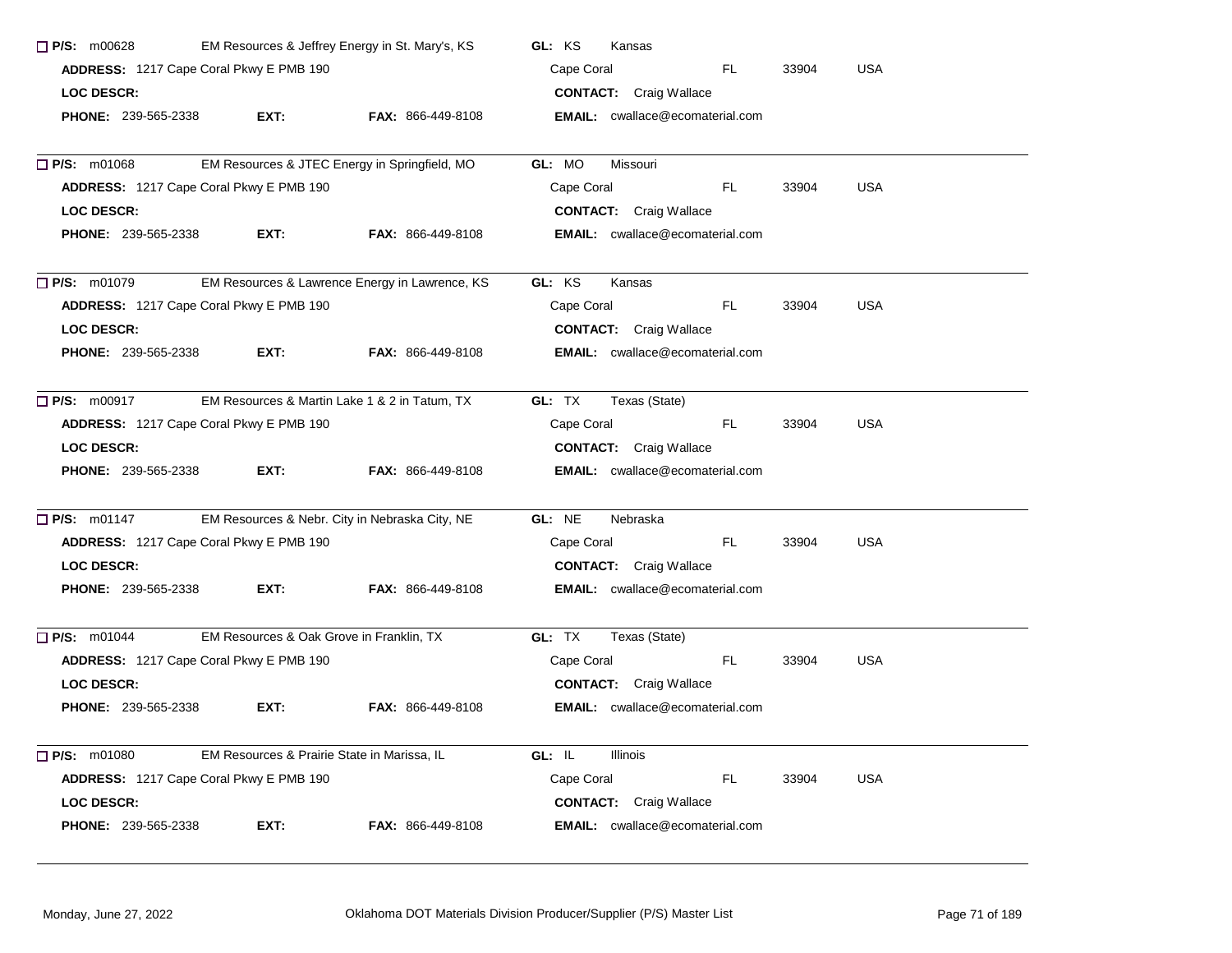| <b>P/S: m00848</b><br>EM Resources & Rush Island in Festus, MO |                                                |                                                                                | GL: MO<br>Missouri                           |  |  |  |  |
|----------------------------------------------------------------|------------------------------------------------|--------------------------------------------------------------------------------|----------------------------------------------|--|--|--|--|
|                                                                | ADDRESS: 1217 Cape Coral Pkwy E PMB 190        |                                                                                | Cape Coral<br>FL.<br><b>USA</b><br>33904     |  |  |  |  |
| <b>LOC DESCR:</b>                                              |                                                |                                                                                | <b>CONTACT:</b> Craig Wallace                |  |  |  |  |
| <b>PHONE: 239-565-2338</b>                                     | EXT:                                           | <b>FAX: 866-449-8108</b>                                                       | <b>EMAIL:</b> cwallace@ecomaterial.com       |  |  |  |  |
| $\Box$ P/S: m01117                                             | EM Resources & San Miguel in San Antonio, TX   |                                                                                | GL: TX<br>Texas (State)                      |  |  |  |  |
|                                                                | ADDRESS: 1217 Cape Coral Pkwy E PMB 190        |                                                                                | <b>USA</b><br>Cape Coral<br>FL.<br>33904     |  |  |  |  |
| <b>LOC DESCR:</b>                                              |                                                |                                                                                | <b>CONTACT:</b> Craig Wallace                |  |  |  |  |
| <b>PHONE: 239-565-2338</b>                                     | EXT:                                           | FAX: 866-449-8108                                                              | <b>EMAIL:</b> cwallace@ecomaterial.com       |  |  |  |  |
| $\Box$ P/S: m00590                                             |                                                | EM Resources & Westar Energy in Tecumseh, KS                                   | GL: KS<br>Kansas                             |  |  |  |  |
|                                                                | ADDRESS: 1217 Cape Coral Pkwy E PMB 190        |                                                                                | Cape Coral<br>FL.<br><b>USA</b><br>33904     |  |  |  |  |
| <b>LOC DESCR:</b>                                              |                                                |                                                                                | <b>CONTACT:</b> Craig Wallace                |  |  |  |  |
| <b>PHONE: 239-565-2338</b>                                     | EXT:                                           | <b>FAX: 866-449-8108</b>                                                       | <b>EMAIL:</b> cwallace@ecomaterial.com       |  |  |  |  |
| $\Box$ P/S: m00373                                             | EM Resources & Western Farmers in Hugo, OK     |                                                                                | GL: 12<br>Choctaw Co.                        |  |  |  |  |
|                                                                | ADDRESS: 1217 Cape Coral Pkwy E PMB 190        |                                                                                | Cape Coral<br>FL.<br>33904<br><b>USA</b>     |  |  |  |  |
| <b>LOC DESCR:</b>                                              |                                                |                                                                                | <b>CONTACT:</b> Craig Wallace                |  |  |  |  |
| <b>PHONE: 239-565-2338</b>                                     | EXT:                                           | FAX: 866-449-8108                                                              | <b>EMAIL:</b> cwallace@ecomaterial.com       |  |  |  |  |
| P/S: m00907-04                                                 | Emery Sapp & Sons Concrete                     |                                                                                | GL: MO<br>Missouri                           |  |  |  |  |
| <b>ADDRESS:</b>                                                |                                                |                                                                                |                                              |  |  |  |  |
| <b>LOC DESCR:</b>                                              |                                                |                                                                                | <b>CONTACT:</b>                              |  |  |  |  |
| <b>PHONE:</b>                                                  | EXT:                                           | FAX:                                                                           | <b>EMAIL:</b>                                |  |  |  |  |
| $\Box$ P/S: m00907                                             | Emery Sapp & Sons, Inc.                        |                                                                                | GL: MO<br>Missouri                           |  |  |  |  |
| <b>ADDRESS:</b>                                                |                                                |                                                                                |                                              |  |  |  |  |
| LOC DESCR:                                                     |                                                |                                                                                | <b>CONTACT:</b>                              |  |  |  |  |
| <b>PHONE:</b>                                                  | EXT:                                           | FAX:                                                                           | EMAIL:                                       |  |  |  |  |
| $\Box$ P/S: m01178                                             | Emery Sapp & Sons, Inc. (Contract 180341 Only) |                                                                                | GL: 01<br>Adair Co.                          |  |  |  |  |
| ADDRESS: 2301 I-70 Drive NW                                    |                                                |                                                                                | Columbia<br><b>MO</b><br>65202<br><b>USA</b> |  |  |  |  |
|                                                                |                                                | <b>LOC DESCR:</b> Hwy 59/E/2 SW/4 SW/4 less the South 420 ft(Contd. in Rmrks.) | <b>CONTACT:</b> Andy Svehla                  |  |  |  |  |
| <b>PHONE: 573-355-3551</b>                                     | EXT:                                           | <b>FAX:</b>                                                                    | <b>EMAIL:</b> svehla@emerysapp.com           |  |  |  |  |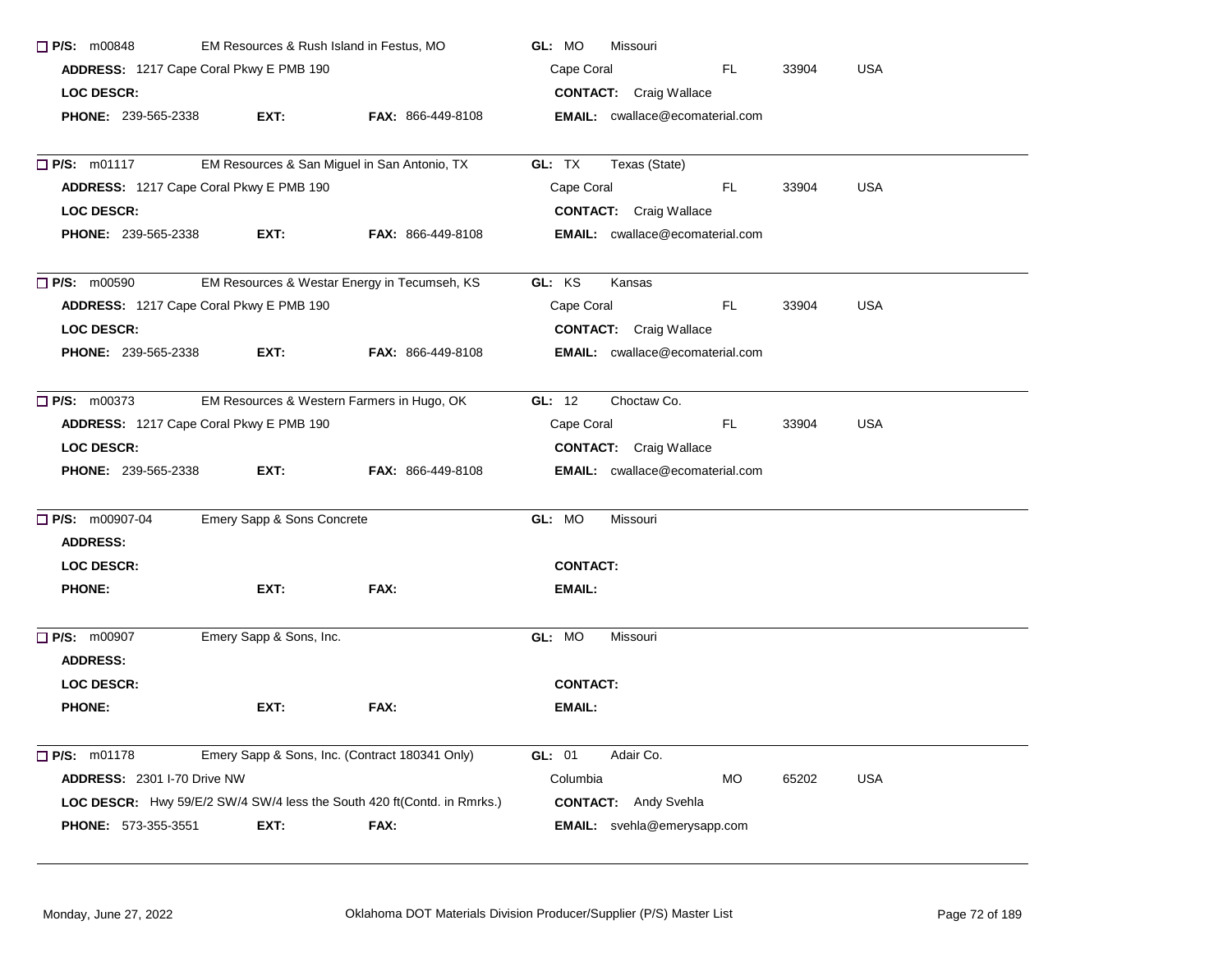| Emery Sapp & Sons, Inc. (Contract 200355 Only)<br>$\Box$ P/S: m01272<br>ADDRESS: 2301 I-70 Drive NW |                                  |                                                                         | Rogers Co.<br>GL: 66                                                                 |  |  |  |  |  |
|-----------------------------------------------------------------------------------------------------|----------------------------------|-------------------------------------------------------------------------|--------------------------------------------------------------------------------------|--|--|--|--|--|
|                                                                                                     |                                  |                                                                         | <b>USA</b><br>Columbia<br><b>MO</b><br>65202                                         |  |  |  |  |  |
|                                                                                                     |                                  | LOC DESCR: 4.4 mi. E. of US-169 interchange on SH-20 near Claremore, OK | <b>CONTACT:</b> Donnie Stevenson                                                     |  |  |  |  |  |
| <b>PHONE: 573-356-2046</b>                                                                          | EXT:                             | FAX:                                                                    | <b>EMAIL:</b> Donald.stevenson@emerysapp.com                                         |  |  |  |  |  |
| P/S: m00375                                                                                         | Emsco Electric Supply Co.        |                                                                         | Oklahoma Co.<br>GL: 55                                                               |  |  |  |  |  |
| ADDRESS: 1101 W. Sheridan Ave.                                                                      |                                  |                                                                         | Oklahoma City<br>OK<br>73106<br><b>USA</b>                                           |  |  |  |  |  |
| <b>LOC DESCR:</b>                                                                                   |                                  |                                                                         | <b>CONTACT:</b>                                                                      |  |  |  |  |  |
| <b>PHONE: 405-235-6331</b>                                                                          | EXT:                             | FAX:                                                                    | <b>EMAIL:</b>                                                                        |  |  |  |  |  |
| P/S: m00091                                                                                         | Emulso Corporation (Buffalo, NY) |                                                                         | GL: NY<br>New York                                                                   |  |  |  |  |  |
| <b>ADDRESS: 301 Ellicott Street</b>                                                                 |                                  |                                                                         | <b>Buffalo</b><br>NY.<br>14203                                                       |  |  |  |  |  |
| <b>LOC DESCR:</b>                                                                                   |                                  |                                                                         | <b>CONTACT:</b> W. R. (Bill) Boyd                                                    |  |  |  |  |  |
| <b>PHONE: 800-724-7667</b>                                                                          | EXT:                             | FAX: 716-854-2809                                                       | <b>EMAIL:</b>                                                                        |  |  |  |  |  |
| P/S: m00668                                                                                         | Encore Wire Ltd.                 |                                                                         | GL: TX<br>Texas (State)                                                              |  |  |  |  |  |
| ADDRESS: 1410 Millwood Rd.                                                                          |                                  | P. O. Box 1149                                                          | McKinney<br>75069<br>TX                                                              |  |  |  |  |  |
| <b>LOC DESCR:</b>                                                                                   |                                  |                                                                         | <b>CONTACT:</b>                                                                      |  |  |  |  |  |
| <b>PHONE: 214-504-9048</b>                                                                          | EXT:                             | FAX:                                                                    | <b>EMAIL:</b>                                                                        |  |  |  |  |  |
| $\Box$ P/S: m001896201                                                                              | Engel Sand Co. (Ada, OK)         |                                                                         | Pontotoc Co.<br>GL: 62                                                               |  |  |  |  |  |
| ADDRESS: P.O. BOX 1504                                                                              |                                  |                                                                         | Ada<br>OK<br>74821<br><b>USA</b>                                                     |  |  |  |  |  |
| LOC DESCR: Sec. 8, T4N, R6E                                                                         |                                  |                                                                         | <b>CONTACT:</b> Pat Engel                                                            |  |  |  |  |  |
| <b>PHONE: 580-320-8189</b>                                                                          | EXT:                             | <b>FAX: 580-777-2891</b>                                                | <b>EMAIL:</b> Alternate Contact #: 580-320-0755 (Vannessa Cannon - Plant Supervisor) |  |  |  |  |  |
| $\Box$ P/S: m00463                                                                                  | <b>Enid Concrete</b>             |                                                                         | <b>GL: REFP</b> Reference Plants                                                     |  |  |  |  |  |
| <b>ADDRESS:</b>                                                                                     |                                  |                                                                         | Reference Plant<br>OK                                                                |  |  |  |  |  |
| LOC DESCR:                                                                                          |                                  |                                                                         | <b>CONTACT:</b>                                                                      |  |  |  |  |  |
| <b>PHONE:</b>                                                                                       | EXT:                             | FAX:                                                                    | EMAIL:                                                                               |  |  |  |  |  |
| $\Box$ P/S: m01148                                                                                  | Ennis Flint (Palestine, TX)      |                                                                         | GL: TX<br>Texas (State)                                                              |  |  |  |  |  |
| <b>ADDRESS: 10658 W. State Hwy. 294</b>                                                             |                                  |                                                                         | <b>TX</b><br><b>USA</b><br>Palestine<br>75801                                        |  |  |  |  |  |
| <b>LOC DESCR:</b>                                                                                   |                                  |                                                                         | <b>CONTACT:</b>                                                                      |  |  |  |  |  |
| PHONE: 903-538-2271                                                                                 | EXT:                             | FAX:                                                                    | <b>EMAIL:</b>                                                                        |  |  |  |  |  |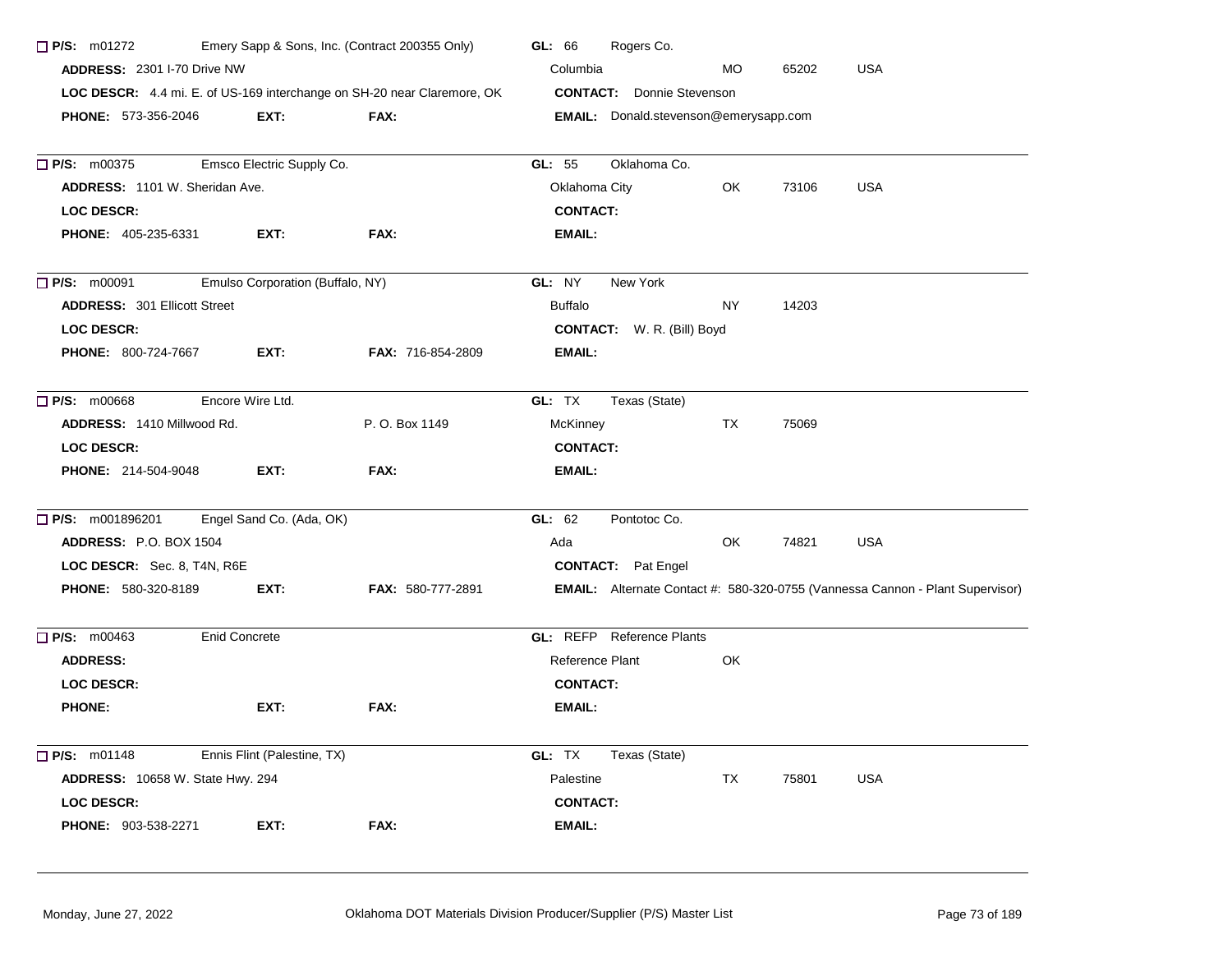| $\Box$ P/S: m007346304                      | Enrem Materials, LLC (Prague, OK) |                                              | GL: 63<br>Pottawatomie Co.                                                                                       |  |  |  |  |  |
|---------------------------------------------|-----------------------------------|----------------------------------------------|------------------------------------------------------------------------------------------------------------------|--|--|--|--|--|
| ADDRESS: 7610 North South 3550 Road         |                                   |                                              | <b>USA</b><br>OK.<br>74864<br>Prague<br><b>CONTACT:</b> Steve Rimple                                             |  |  |  |  |  |
| LOC DESCR: NW1/4 of SE1/4 Sec.20, T11N, R6E |                                   |                                              |                                                                                                                  |  |  |  |  |  |
| <b>PHONE: 405-919-6336</b>                  | EXT:                              | FAX:                                         | <b>EMAIL:</b> Alt. Contact #: 405-788-0044 (Steve Rimple or Cornelio Enns)                                       |  |  |  |  |  |
| $\Box$ P/S: m00092                          | Enviro Chem (Roswell, GA)         |                                              | GL: GA<br>Georgia                                                                                                |  |  |  |  |  |
| <b>ADDRESS: P.O. Box 768295</b>             |                                   |                                              | <b>GA</b><br>30076<br>Roswell                                                                                    |  |  |  |  |  |
| <b>LOC DESCR:</b>                           |                                   |                                              | <b>CONTACT:</b> Vivian Britton                                                                                   |  |  |  |  |  |
| <b>PHONE: 800-557-2200</b>                  | EXT:                              | FAX:                                         | EMAIL:                                                                                                           |  |  |  |  |  |
| $\Box$ P/S: m00670                          |                                   | Environmental Lubricant Manufacturing Inc    | GL: IA<br>lowa                                                                                                   |  |  |  |  |  |
| <b>ADDRESS: 1307 Badger Avenue</b>          |                                   |                                              | Plainfield<br>IA<br>50666                                                                                        |  |  |  |  |  |
| <b>LOC DESCR:</b>                           |                                   |                                              | <b>CONTACT:</b> Dr. Kasturi Lal                                                                                  |  |  |  |  |  |
| <b>PHONE:</b>                               | EXT:                              | FAX:                                         | EMAIL:                                                                                                           |  |  |  |  |  |
| $\Box$ P/S: m00586<br>Epoplex               |                                   |                                              | GL: NJ<br>New Jersey                                                                                             |  |  |  |  |  |
| <b>ADDRESS:</b> One Park Ave.               |                                   |                                              | Maple Shade<br><b>NJ</b><br>08012                                                                                |  |  |  |  |  |
| <b>LOC DESCR:</b>                           |                                   |                                              | <b>CONTACT:</b>                                                                                                  |  |  |  |  |  |
| <b>PHONE: 800-822-6920</b>                  | EXT:                              | <b>FAX: 856-779-2963</b>                     | EMAIL:                                                                                                           |  |  |  |  |  |
| $\Box$ P/S: m00324                          |                                   | Ergon Asphalt and Emulsions (Ardmore, OK)    | GL: 10<br>Carter Co.                                                                                             |  |  |  |  |  |
| ADDRESS: 2500 Refinery Rd.                  |                                   |                                              | <b>USA</b><br>OK<br>73401<br>Ardmore                                                                             |  |  |  |  |  |
| <b>LOC DESCR:</b>                           |                                   |                                              | <b>CONTACT:</b> Kelley Smith                                                                                     |  |  |  |  |  |
| PHONE: 580-223-8010                         | EXT:                              | FAX:                                         | EMAIL: kelley.smith@ergon.com,<br>chris.benson@ergon.com                                                         |  |  |  |  |  |
| P/S: m00321                                 |                                   | Ergon Asphalt and Emulsions (Catoosa, OK)    | GL: 72<br>Tulsa Co.                                                                                              |  |  |  |  |  |
| <b>ADDRESS: 5850 North Road</b>             |                                   |                                              | OK.<br>74015<br><b>USA</b><br>Catoosa                                                                            |  |  |  |  |  |
| LOC DESCR:                                  |                                   |                                              | <b>CONTACT:</b> David Belcher                                                                                    |  |  |  |  |  |
| <b>PHONE: 918-266-7070</b>                  | EXT:                              | FAX:                                         | EMAIL: david.belcher@ergon.com,<br>sonny.hampton@ergon.com,<br>tim.weatherman@ergon.com,<br>lisa.teter@ergon.com |  |  |  |  |  |
| $P/S:$ m00322                               |                                   | Ergon Asphalt and Emulsions (Dodge City, KS) | GL: KS<br>Kansas                                                                                                 |  |  |  |  |  |
| ADDRESS: 2600 Butter and Egg Rd.            |                                   |                                              | KS<br>67801<br><b>USA</b><br>Dodge City                                                                          |  |  |  |  |  |
| <b>LOC DESCR:</b>                           |                                   |                                              | <b>CONTACT:</b> Gary Shouse                                                                                      |  |  |  |  |  |
| PHONE: 620-225-2264                         | EXT:                              | FAX:                                         | EMAIL: gary.shouse@ergon.com,<br>ryan.peters@ergon.com,<br>tim.weatherman@ergon.com                              |  |  |  |  |  |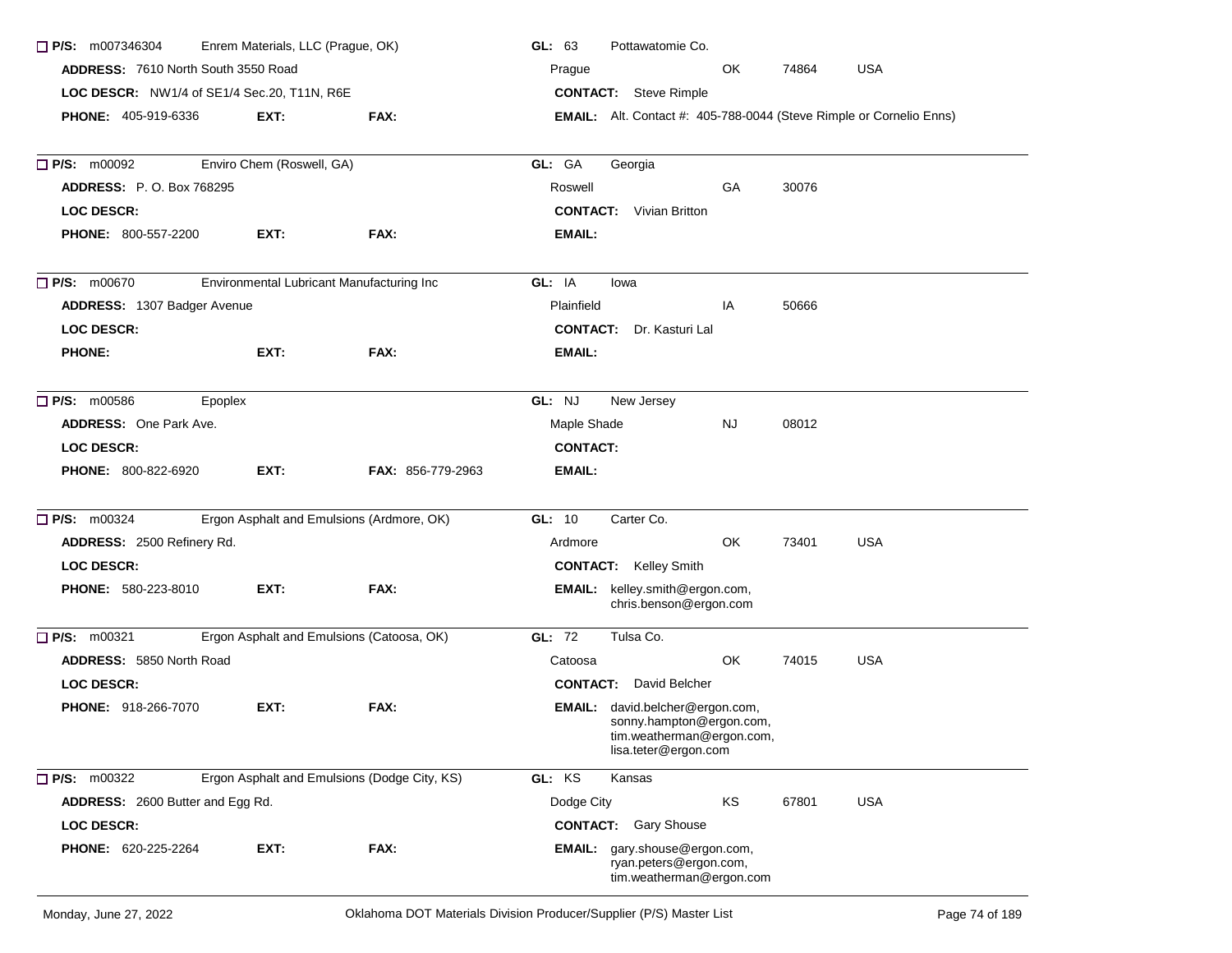| P/S: m00791<br>Ergon Asphalt and Emulsions (El Dorado, KS) |                                                |                          | GL: KS<br>Kansas |                                                                                                                     |           |       |            |
|------------------------------------------------------------|------------------------------------------------|--------------------------|------------------|---------------------------------------------------------------------------------------------------------------------|-----------|-------|------------|
| <b>ADDRESS: 800 E. 10th Ave.</b>                           |                                                |                          | El Dorado        |                                                                                                                     | KS        | 67042 | <b>USA</b> |
| <b>LOC DESCR:</b>                                          |                                                |                          |                  | <b>CONTACT:</b> Gregg Lewis                                                                                         |           |       |            |
| <b>PHONE: 316-321-6760</b>                                 | EXT:                                           | FAX:                     |                  | EMAIL: gregg.lewis@ergon.com,<br>michele.biby@ergon.com,<br>tim.weatherman@ergon.com                                |           |       |            |
| P/S: m01213                                                | Ergon Asphalt and Emulsions (Ennis, TX)        |                          | GL: TX           | Texas (State)                                                                                                       |           |       |            |
| <b>ADDRESS:</b> P.O. BOX 489                               |                                                |                          | Ennis            |                                                                                                                     | TX        | 75120 | <b>USA</b> |
| <b>LOC DESCR:</b>                                          |                                                |                          |                  | <b>CONTACT:</b> Tony Doblado                                                                                        |           |       |            |
| <b>PHONE: 972-875-1122</b>                                 | <b>EXT: 223</b>                                | <b>FAX: 972-875-6051</b> |                  | <b>EMAIL:</b> bj.cottman@ergon.com                                                                                  |           |       |            |
| $\Box$ P/S: m00326                                         | Ergon Asphalt and Emulsions (Lawton, OK)       |                          | GL: 16           | Comanche Co.                                                                                                        |           |       |            |
| <b>ADDRESS: 9301 SW Koch St.</b>                           |                                                |                          | Lawton           |                                                                                                                     | OK        | 73505 | <b>USA</b> |
| <b>LOC DESCR:</b>                                          |                                                |                          |                  | <b>CONTACT:</b> Rick Mann                                                                                           |           |       |            |
| <b>PHONE: 580-536-0098</b>                                 | EXT:                                           | FAX:                     |                  | <b>EMAIL:</b> rick.mann@ergon.com,<br>donnie.tharp@ergon.com,<br>tim.weatherman@ergon.com,<br>willie.shaw@ergon.com |           |       |            |
| P/S: m00704                                                | Ergon Asphalt and Emulsions (Mt. Pleasant, TX) |                          | GL: TX           | Texas (State)                                                                                                       |           |       |            |
| <b>ADDRESS: 209 Robert Nance Rd.</b>                       |                                                |                          | Mt. Pleasant     |                                                                                                                     | <b>TX</b> | 75455 | <b>USA</b> |
| <b>LOC DESCR:</b>                                          |                                                |                          |                  | <b>CONTACT:</b> Jackie Gillean                                                                                      |           |       |            |
| PHONE: 903-572-9839                                        | EXT:                                           | FAX:                     |                  | EMAIL: jackie.gillean@ergon.com,<br>jesse.gutierrez@ergon.com,<br>ken.mogensen@ergon.com                            |           |       |            |
| $\Box$ P/S: m00834                                         | Ergon Asphalt and Emulsions (Saginaw, TX)      |                          | GL: TX           | Texas (State)                                                                                                       |           |       |            |
| ADDRESS: 600 Minton Rd.                                    |                                                |                          | Saginaw          |                                                                                                                     | TX        | 76179 | USA        |
| <b>LOC DESCR:</b>                                          |                                                |                          |                  | <b>CONTACT:</b> Nathan Swearingen                                                                                   |           |       |            |
| <b>PHONE: 817-232-3658</b>                                 | EXT:                                           | FAX:                     |                  | EMAIL: nathan.swearingen@ergon.com,<br>daniel.good@ergon.com,<br>mandy.monjaras@ergon.com                           |           |       |            |
| $\Box$ P/S: m01143                                         | Ergon Asphalt and Emulsions (Temple, TX)       |                          | GL: TX           | Texas (State)                                                                                                       |           |       |            |
| <b>ADDRESS:</b>                                            |                                                |                          | Temple           |                                                                                                                     | ТX        |       | <b>USA</b> |
| <b>LOC DESCR:</b>                                          |                                                |                          |                  | <b>CONTACT:</b> Danny Leal                                                                                          |           |       |            |
| <b>PHONE: 254-773-8040</b>                                 | EXT:                                           | FAX:                     |                  | EMAIL: danny.leal@ergon.com                                                                                         |           |       |            |
| P/S: m01102                                                | Ergon Asphalt and Emulsions (Vicksburg, MS)    |                          | GL: MS           | Mississippi                                                                                                         |           |       |            |
| ADDRESS: P.O. BOX 309                                      |                                                |                          | Vicksburg        |                                                                                                                     | <b>MS</b> | 39181 | <b>USA</b> |
| <b>LOC DESCR:</b>                                          |                                                |                          |                  | <b>CONTACT:</b> Bill Hoxie                                                                                          |           |       |            |
| PHONE: 601-630-8343                                        | EXT:                                           | FAX:                     |                  | EMAIL: bill.hoxie@ergon.com                                                                                         |           |       |            |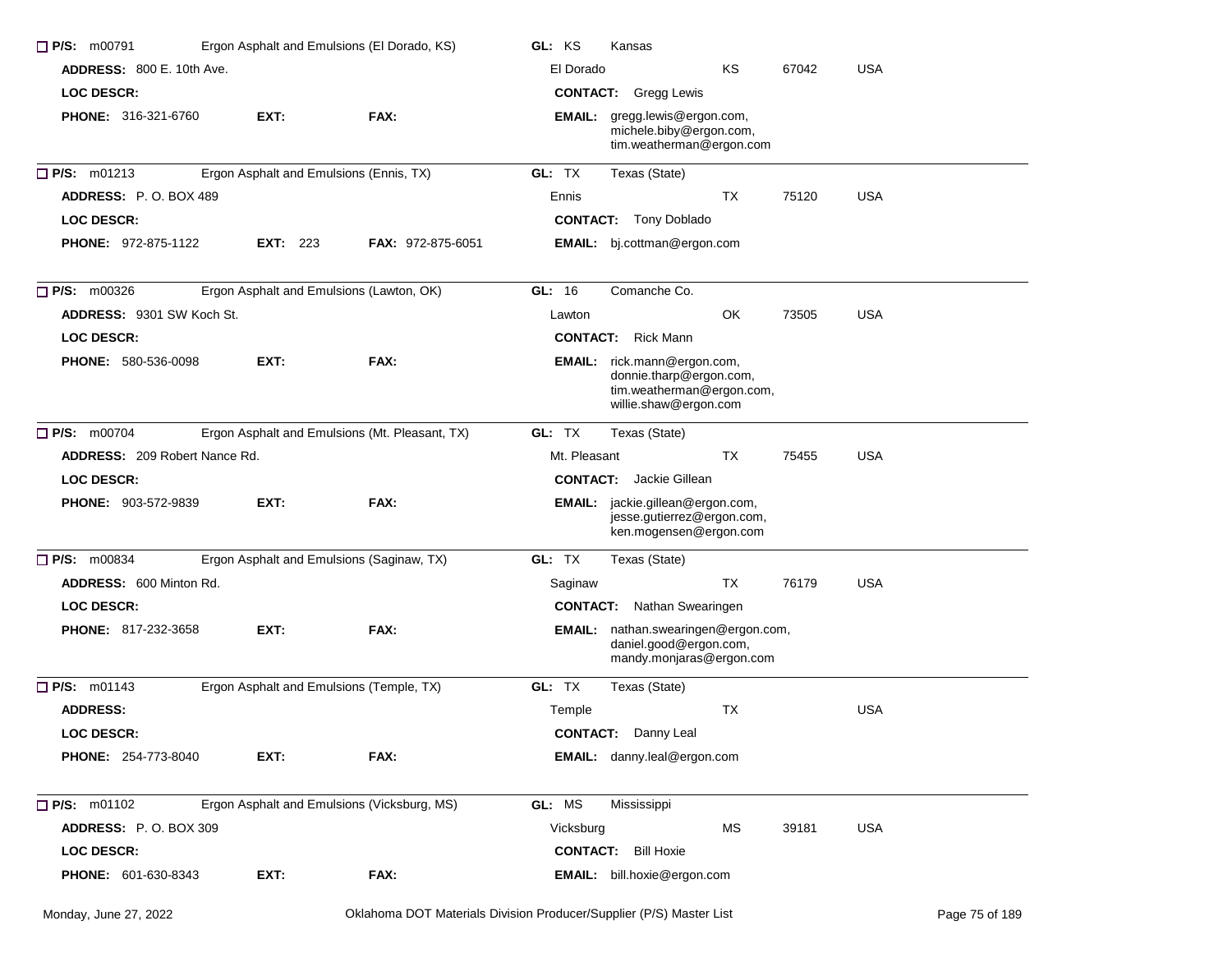| $\Box$ P/S: m00792                    | Ergon Asphalt and Emulsions (Waco, TX)  |                                               | GL: TX<br>Texas (State)                                                                                     |
|---------------------------------------|-----------------------------------------|-----------------------------------------------|-------------------------------------------------------------------------------------------------------------|
| ADDRESS: 1820 E. Highway 6            |                                         |                                               | TX<br>76704<br><b>USA</b><br>Waco                                                                           |
| <b>LOC DESCR:</b>                     |                                         |                                               | <b>CONTACT:</b> Shelly Cowley                                                                               |
| <b>PHONE:</b>                         | EXT:                                    | FAX:                                          | <b>EMAIL:</b> shelly.cowley@ergon.com,<br>danny.leal@ergon.com                                              |
| $\Box$ P/S: m00376                    | Ernie Dick Co (OKC, OK)                 |                                               | GL: $55$<br>Oklahoma Co.                                                                                    |
| <b>ADDRESS: 2800 N.W. 36th Street</b> |                                         | Suite #120                                    | Oklahoma City<br>OK<br>73112                                                                                |
| <b>LOC DESCR:</b>                     |                                         |                                               | <b>CONTACT:</b>                                                                                             |
| <b>PHONE:</b>                         | EXT:                                    | FAX:                                          | <b>EMAIL:</b>                                                                                               |
| $\Box$ P/S: m00947                    | <b>ErosionTech Geotextiles</b>          |                                               | GL: NC<br>North Carolina                                                                                    |
| ADDRESS: 314-C Industrial Park Drive  |                                         |                                               | <b>NC</b><br>28786<br>Waynesville                                                                           |
| LOC DESCR:                            |                                         |                                               | <b>CONTACT:</b>                                                                                             |
| <b>PHONE: 828-452-6900</b>            | EXT:                                    | FAX:                                          | <b>EMAIL:</b>                                                                                               |
| $\Box$ P/S: m00414                    | Euclid Chemical Company (Cleveland, OH) |                                               | GL: OH<br>Ohio                                                                                              |
| <b>ADDRESS: 19215 Redwood Road</b>    |                                         |                                               | OH<br>44110<br><b>USA</b><br>Cleveland                                                                      |
| <b>LOC DESCR:</b>                     |                                         |                                               | <b>CONTACT:</b> Brian Lewis                                                                                 |
| <b>PHONE: 800-321-7628</b>            | <b>EXT: 8305</b>                        | <b>FAX: 216-531-9596</b>                      | <b>EMAIL:</b> lewisbr@euclidchemical.com<br>Website: www.euclidchemical.com<br>Alt. Contact #: 216-692-8305 |
| P/S: m00557                           | Evans & Assoc Const Co                  |                                               | <b>GL: REFP</b> Reference Plants                                                                            |
| <b>ADDRESS:</b>                       |                                         |                                               | Reference Plant<br>OK                                                                                       |
| <b>LOC DESCR:</b>                     |                                         |                                               | <b>CONTACT:</b>                                                                                             |
| <b>PHONE:</b>                         | EXT:                                    | FAX:                                          | <b>EMAIL:</b> gnickles@evans-assoc.com                                                                      |
| $\Box$ P/S: m00368                    |                                         | Evans & Assoc./Boral & Sooner in Red Rock, OK | GL: 52<br>Noble Co.                                                                                         |
| <b>ADDRESS: 3320 N. 14th St.</b>      |                                         |                                               | Ponca City<br>OK<br><b>USA</b><br>74602                                                                     |
| <b>LOC DESCR:</b>                     |                                         |                                               | <b>CONTACT:</b> Jimmie E. Bentley                                                                           |
| PHONE: 580-765-6693                   | EXT:                                    | <b>FAX: 580-765-2298</b>                      | EMAIL: jbentley@evans-assoc.com<br>Alt. Contact #: 405-443-6383 (Mobile)                                    |
| <b>P/S:</b> m00900                    | Evans Concrete Co., Inc.                |                                               | GL: REFP<br>Reference Plants                                                                                |
| <b>ADDRESS:</b>                       |                                         |                                               |                                                                                                             |
| LOC DESCR:                            |                                         |                                               | <b>CONTACT:</b>                                                                                             |
| <b>PHONE:</b>                         | EXT:                                    | FAX:                                          | <b>EMAIL:</b>                                                                                               |
|                                       |                                         |                                               |                                                                                                             |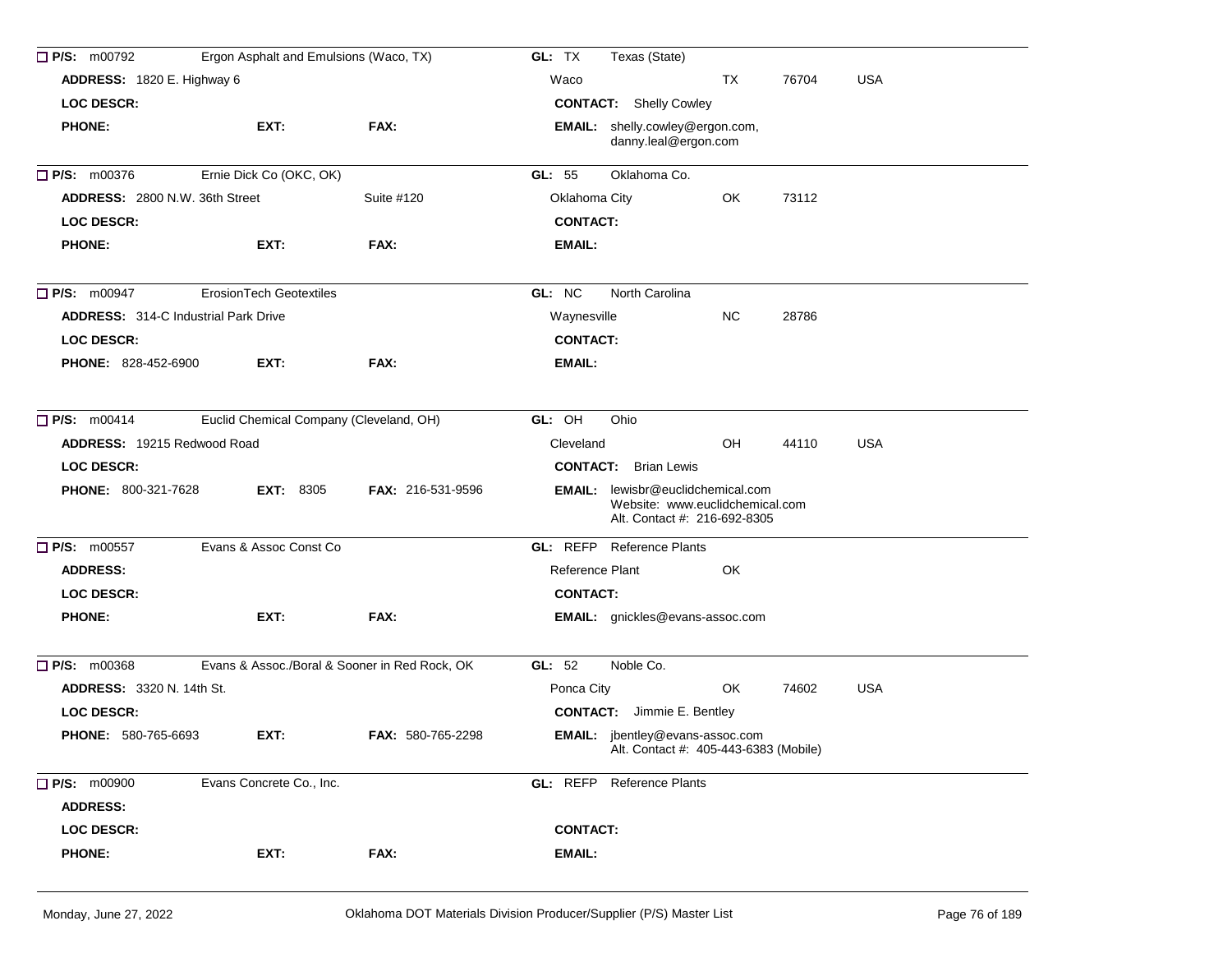| $\Box$ P/S: m00630                   |                         | Evonik Industries (Mobile, AL)    |                                                 | GL: AL               | Alabama                                                                                                              |     |       |                                                                   |
|--------------------------------------|-------------------------|-----------------------------------|-------------------------------------------------|----------------------|----------------------------------------------------------------------------------------------------------------------|-----|-------|-------------------------------------------------------------------|
| <b>ADDRESS: 2 Turner Place</b>       |                         |                                   |                                                 | Piscataway           |                                                                                                                      | NJ. | 08854 | <b>USA</b>                                                        |
| LOC DESCR:                           |                         |                                   |                                                 |                      | <b>CONTACT:</b> Max McCarthy                                                                                         |     |       |                                                                   |
| <b>PHONE: 732-981-5113</b>           |                         | EXT:                              | FAX:                                            |                      | <b>EMAIL:</b> Maxwell.mccarthy@evonik.com, jon.casey@evonik.com<br>Parsippany, NJ 07054)                             |     |       | Alt. Contact #: 704-261-6249 (Jon Casey, 299 Jefferson Road,      |
| P/S: m00093                          |                         |                                   | Express Formulated Chemicals Sys. (Atlanta, GA) | GL: GA               | Georgia                                                                                                              |     |       |                                                                   |
| <b>ADDRESS: 110 J Selig Drive</b>    |                         |                                   |                                                 | Atlanta              |                                                                                                                      | GA  | 30336 |                                                                   |
| <b>LOC DESCR:</b>                    |                         |                                   |                                                 | <b>CONTACT:</b>      |                                                                                                                      |     |       |                                                                   |
| <b>PHONE:</b>                        |                         | EXT:                              | FAX:                                            | EMAIL:               |                                                                                                                      |     |       |                                                                   |
| $\Box$ P/S: m01209-02                |                         | FABco (Denver, CO)                |                                                 | GL: CO               | Colorado                                                                                                             |     |       |                                                                   |
| <b>ADDRESS: 3811 Joliet St.</b>      |                         |                                   |                                                 | Denver               |                                                                                                                      | CO  | 80239 | <b>USA</b>                                                        |
| <b>LOC DESCR:</b>                    |                         |                                   |                                                 | <b>CONTACT:</b>      | Bryan Meyer                                                                                                          |     |       |                                                                   |
| <b>PHONE:</b>                        |                         | EXT:                              | FAX:                                            | EMAIL:               |                                                                                                                      |     |       |                                                                   |
| P/S: m01209                          |                         | FABco (Grand Prairie, TX)         |                                                 | GL: TX               | Texas (State)                                                                                                        |     |       |                                                                   |
| <b>ADDRESS:</b> North Texas Facility |                         |                                   | 1402 W. Shady Grove Road                        | <b>Grand Prairie</b> |                                                                                                                      | ТX  | 75050 | <b>USA</b>                                                        |
| <b>LOC DESCR:</b>                    |                         |                                   |                                                 |                      | <b>CONTACT:</b> Steve McCreary                                                                                       |     |       |                                                                   |
| PHONE: 713-633-6500                  |                         | <b>EXT: 2506</b>                  | FAX:                                            |                      | EMAIL: Steve.McCreary@fabcous.com, Julie.Fernon@fabcous.com<br>Website: www.BetterisPossible.com<br>Fernon - Office) |     |       | Alt. Contact #: 469-406-8332 (Cell), 713.633.6500 ext 3003 (Julie |
| $P/S:$ m00464                        |                         | <b>Fairview Ready Mix</b>         |                                                 |                      | <b>GL: REFP</b> Reference Plants                                                                                     |     |       |                                                                   |
| <b>ADDRESS:</b>                      |                         |                                   |                                                 | Reference Plant      |                                                                                                                      | OK  |       |                                                                   |
| LOC DESCR:                           |                         |                                   |                                                 | <b>CONTACT:</b>      |                                                                                                                      |     |       |                                                                   |
| <b>PHONE:</b>                        |                         | EXT:                              | FAX:                                            | EMAIL:               |                                                                                                                      |     |       |                                                                   |
| $\Box$ P/S: m00685                   | <b>Falcon Fine Wire</b> |                                   |                                                 | GL: TX               | Texas (State)                                                                                                        |     |       |                                                                   |
| ADDRESS: 2401 Discovery Blvd.        |                         |                                   |                                                 | Rockwall             |                                                                                                                      | TX  | 75032 |                                                                   |
| <b>LOC DESCR:</b>                    |                         |                                   |                                                 | <b>CONTACT:</b>      |                                                                                                                      |     |       |                                                                   |
| PHONE: 214-771-3441                  |                         | EXT:                              | FAX:                                            |                      | EMAIL: falconwire@aol.com                                                                                            |     |       |                                                                   |
| $\Box$ P/S: m006336707               |                         | Falcon Materials LLC (Wewoka, OK) |                                                 | GL: 67               | Seminole Co.                                                                                                         |     |       |                                                                   |
| ADDRESS: 2401 S. Broadway            |                         |                                   |                                                 | Moore                |                                                                                                                      | OK  | 73160 | <b>USA</b>                                                        |
| LOC DESCR: Sec 15,16, T7N, R7E       |                         |                                   |                                                 |                      | <b>CONTACT:</b> Steve Shawn                                                                                          |     |       |                                                                   |
| PHONE: 405-793-1725                  |                         | EXT:                              | <b>FAX: 405-793-9989</b>                        |                      | EMAIL: steve@silverstarconst.com                                                                                     |     |       |                                                                   |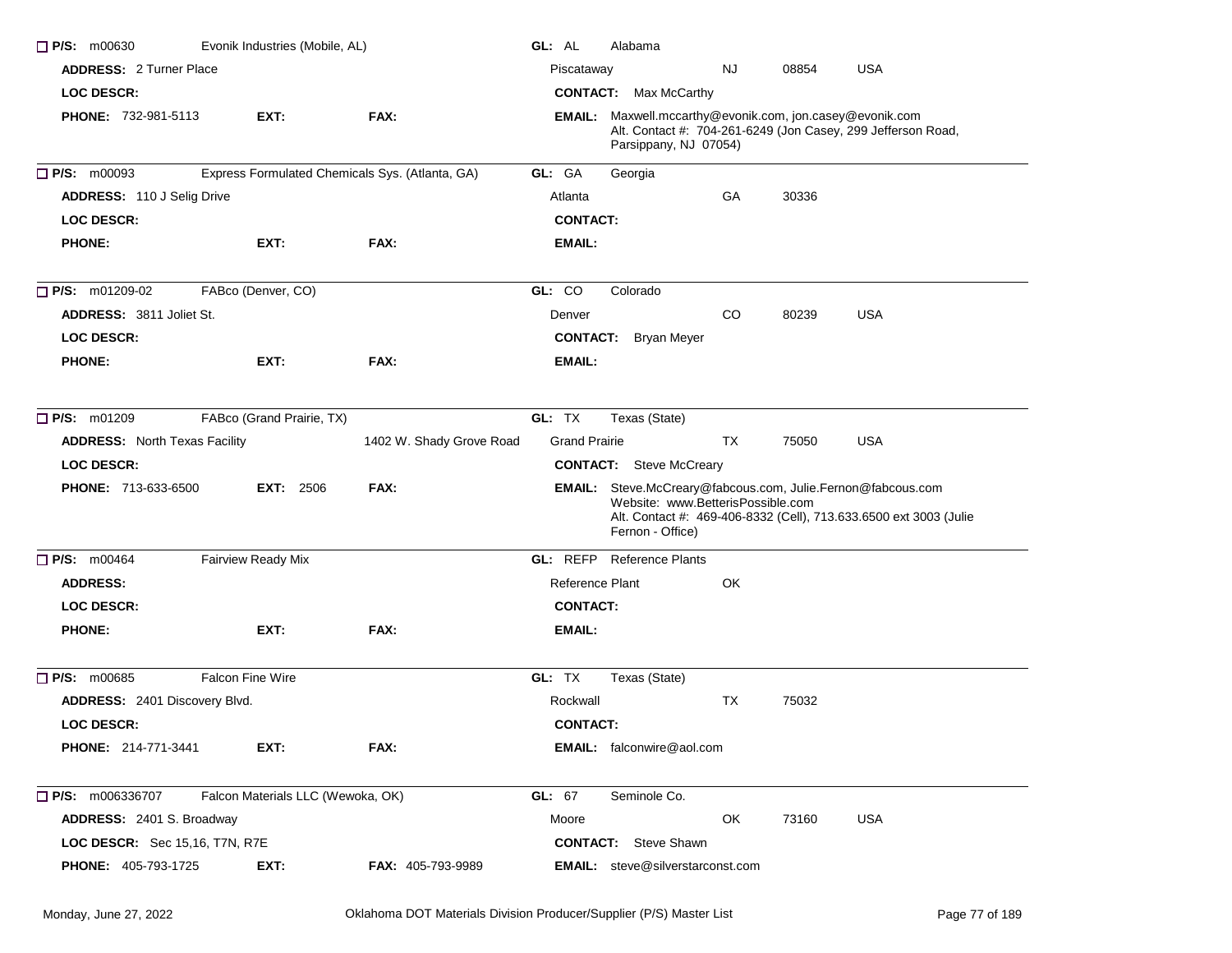| $\Box$ P/S: m00040                             | Fensco, Inc. (Jenks, OK)               |                          | GL: 72<br>Tulsa Co.                                                                                                      |
|------------------------------------------------|----------------------------------------|--------------------------|--------------------------------------------------------------------------------------------------------------------------|
| ADDRESS: P.O. Box 934                          |                                        |                          | OK<br>74037<br>Jenks                                                                                                     |
| <b>LOC DESCR:</b>                              |                                        |                          | <b>CONTACT:</b>                                                                                                          |
| <b>PHONE: 918-298-4844</b>                     | EXT:                                   | FAX: 918-299-1723        | EMAIL:                                                                                                                   |
| $\Box$ P/S: m01101                             | Five Star Products, Inc. (Shelton, CT) |                          | GL: CT<br>Connecticut                                                                                                    |
| ADDRESS: 1108 Rymers Switch Lane               |                                        |                          | <b>USA</b><br>Friendswood<br>TX<br>77546                                                                                 |
| <b>LOC DESCR:</b>                              |                                        |                          | <b>CONTACT:</b> Brandon Belcher                                                                                          |
| <b>PHONE: 832-569-2195</b>                     | EXT:                                   | FAX:                     | EMAIL: palmerk@fivestarproducts.com<br>Website: www.FiveStarProducts.com<br>Alt. Contact #: 713-582-9775 (Kermit Palmer) |
| $\Box$ P/S: m00975                             | Flexicore of Texas (Houston, TX)       |                          | GL: TX<br>Texas (State)                                                                                                  |
| <b>ADDRESS: P.O. Box 450049</b>                |                                        |                          | 77245<br>Houston<br>TX                                                                                                   |
| LOC DESCR: 8634 McHard Road, Houston, TX 77053 |                                        |                          | <b>CONTACT:</b> Joe Zapata                                                                                               |
| <b>PHONE: 281-437-5700</b>                     | EXT:                                   | <b>FAX: 281-437-8913</b> | <b>EMAIL:</b> jzapata@flexicoretx.com                                                                                    |
| $\Box$ P/S: m00589                             | Flex-O-Lite (Paris, TX)                |                          | GL: TX<br>Texas (State)                                                                                                  |
| <b>ADDRESS:</b> 1601 19th Street N.W.          |                                        |                          | <b>TX</b><br>Paris<br>75460                                                                                              |
| <b>LOC DESCR:</b>                              |                                        |                          | <b>CONTACT:</b>                                                                                                          |
| PHONE: 903-785-1633                            | EXT:                                   | FAX: 903-785-8220        | <b>EMAIL:</b>                                                                                                            |
| $\Box$ P/S: m002015806<br><b>ADDRESS:</b>      | Flint Rock (Miami, OK)                 |                          | GL: 58<br>Ottawa Co.                                                                                                     |
| LOC DESCR: Ottawa Co., OK                      |                                        |                          | <b>CONTACT:</b>                                                                                                          |
| <b>PHONE:</b>                                  | EXT:                                   | FAX:                     | <b>EMAIL:</b>                                                                                                            |
| $\Box$ P/S: m002025805<br><b>ADDRESS:</b>      | Flint Rock (Picher, OK)                |                          | GL: 58<br>Ottawa Co.                                                                                                     |
| LOC DESCR: Ottawa Co., OK                      |                                        |                          | <b>CONTACT:</b>                                                                                                          |
| <b>PHONE:</b>                                  | EXT:                                   | FAX:                     | <b>EMAIL:</b>                                                                                                            |
| $\Box$ P/S: m00645                             | Florida Chemical Supply, Inc           |                          | GL: FL<br>Florida                                                                                                        |
| <b>ADDRESS: 6810 East Chelsea Street</b>       |                                        |                          | <b>FL</b><br>33610<br>Tampa                                                                                              |
| <b>LOC DESCR:</b>                              |                                        |                          | <b>CONTACT:</b> Rick Linard                                                                                              |
| <b>PHONE:</b>                                  | EXT:                                   | FAX:                     | EMAIL:                                                                                                                   |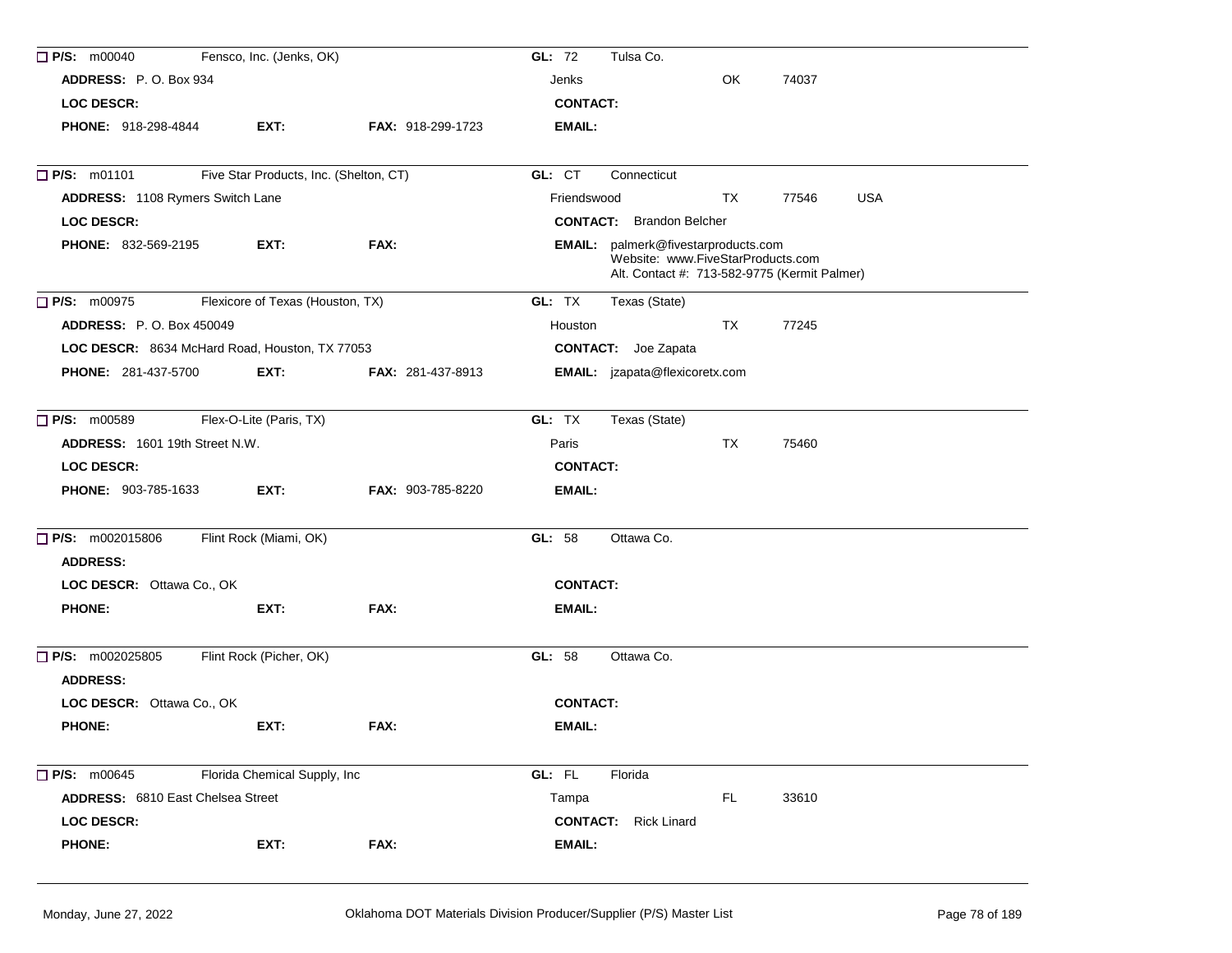| $\Box$ P/S: m00374<br>Fly Ash Direct & GRDA 1 in Choteau, OK |                                                  |                          | GL: 49<br>Mayes Co.                                                        |  |  |  |  |  |
|--------------------------------------------------------------|--------------------------------------------------|--------------------------|----------------------------------------------------------------------------|--|--|--|--|--|
| <b>ADDRESS: 4228 Airport Road</b>                            |                                                  |                          | Cincinnati<br>OH<br>45226<br><b>USA</b>                                    |  |  |  |  |  |
| LOC DESCR:                                                   |                                                  |                          | <b>CONTACT:</b> Scott Keith                                                |  |  |  |  |  |
| <b>PHONE: 513-871-9733</b>                                   | EXT:                                             | <b>FAX: 513-871-1974</b> | <b>EMAIL:</b> Alt. Contact #: 513-254-6931 (Cell)                          |  |  |  |  |  |
|                                                              |                                                  |                          |                                                                            |  |  |  |  |  |
| $\Box$ P/S: m00371                                           | Fly Ash Direct & Oklaunion in Oklaunion, TX      |                          | GL: TX<br>Texas (State)                                                    |  |  |  |  |  |
| ADDRESS: 4228 Airport Road                                   |                                                  | Cincinnati, Ohio - 45226 | <b>USA</b><br>Oklaunion<br>TX.<br>45226                                    |  |  |  |  |  |
| <b>LOC DESCR:</b>                                            |                                                  |                          | <b>CONTACT:</b> Scott Keith                                                |  |  |  |  |  |
| PHONE: 513-871-9733                                          | EXT:                                             | FAX: 513-871-1974        | <b>EMAIL:</b> scott@flyashdiriect.com                                      |  |  |  |  |  |
| P/S: m00370                                                  | Fly Ash Direct & SWEPCO Welsh in Cason, TX       |                          | GL: TX<br>Texas (State)                                                    |  |  |  |  |  |
| <b>ADDRESS: 4228 Airport Road</b>                            |                                                  |                          | Cincinnati<br>OH<br>45226<br><b>USA</b>                                    |  |  |  |  |  |
| LOC DESCR: 1 mi. N. of HWY 11 on FM1735                      |                                                  |                          | <b>CONTACT:</b> Scott Keith                                                |  |  |  |  |  |
| <b>PHONE: 513-871-9733</b>                                   | EXT:                                             | <b>FAX: 513-871-1974</b> | <b>EMAIL:</b> scott@flyashdirect.com                                       |  |  |  |  |  |
| $\Box$ P/S: m014928028                                       | Ford Sand & Gravel Withers Quarry (Minneola, KS) |                          | GL: KS<br>Kansas                                                           |  |  |  |  |  |
| ADDRESS: P.O. BOX 641                                        |                                                  |                          | KS<br><b>Bucklin</b><br>67834-0641 USA                                     |  |  |  |  |  |
| LOC DESCR: Sec. 13, T32S, R25W, Clark County, KS             |                                                  |                          | <b>CONTACT:</b> Larry H. Randall                                           |  |  |  |  |  |
| PHONE: 620-826-9954                                          | EXT:                                             | FAX: 620-826-3329        | <b>EMAIL:</b> Irandall47@hotmailcom<br>Alt. Contact #: 620-826-5519 (Cell) |  |  |  |  |  |
| $\Box$ P/S: m00644                                           | Foresee Ready Mix                                |                          | McIntosh Co.<br>GL: 46                                                     |  |  |  |  |  |
| <b>ADDRESS:</b>                                              |                                                  |                          |                                                                            |  |  |  |  |  |
| <b>LOC DESCR:</b>                                            |                                                  |                          | <b>CONTACT:</b>                                                            |  |  |  |  |  |
| <b>PHONE:</b>                                                | EXT:                                             | FAX:                     | <b>EMAIL:</b>                                                              |  |  |  |  |  |
| $\Box$ P/S: m00819                                           | Formet Inc (Laredo, TX)                          |                          | GL: TX<br>Texas (State)                                                    |  |  |  |  |  |
| <b>ADDRESS:</b> Formet, Inc.                                 |                                                  | 5801 Riverside           | TX<br>78041<br>Laredo                                                      |  |  |  |  |  |
| <b>LOC DESCR:</b>                                            |                                                  |                          | <b>CONTACT:</b> Carl Heard                                                 |  |  |  |  |  |
| <b>PHONE: 956-753-2400</b>                                   | EXT:                                             | <b>FAX: 956-753-2402</b> | <b>EMAIL:</b> carl.heard@formetinc.com                                     |  |  |  |  |  |
| $\Box$ P/S: m00313                                           | Forsgren Inc (Fort Smith, AR)                    |                          | GL: AR<br>Arkansas                                                         |  |  |  |  |  |
| <b>ADDRESS: 3000 N. 23rd St.</b>                             |                                                  |                          | Fort Smith<br>AR<br>72904<br><b>USA</b>                                    |  |  |  |  |  |
| <b>LOC DESCR:</b>                                            |                                                  |                          | <b>CONTACT:</b> Steve Forsgren                                             |  |  |  |  |  |
| PHONE: 479-782-1061                                          | EXT:                                             | FAX:                     | <b>EMAIL:</b>                                                              |  |  |  |  |  |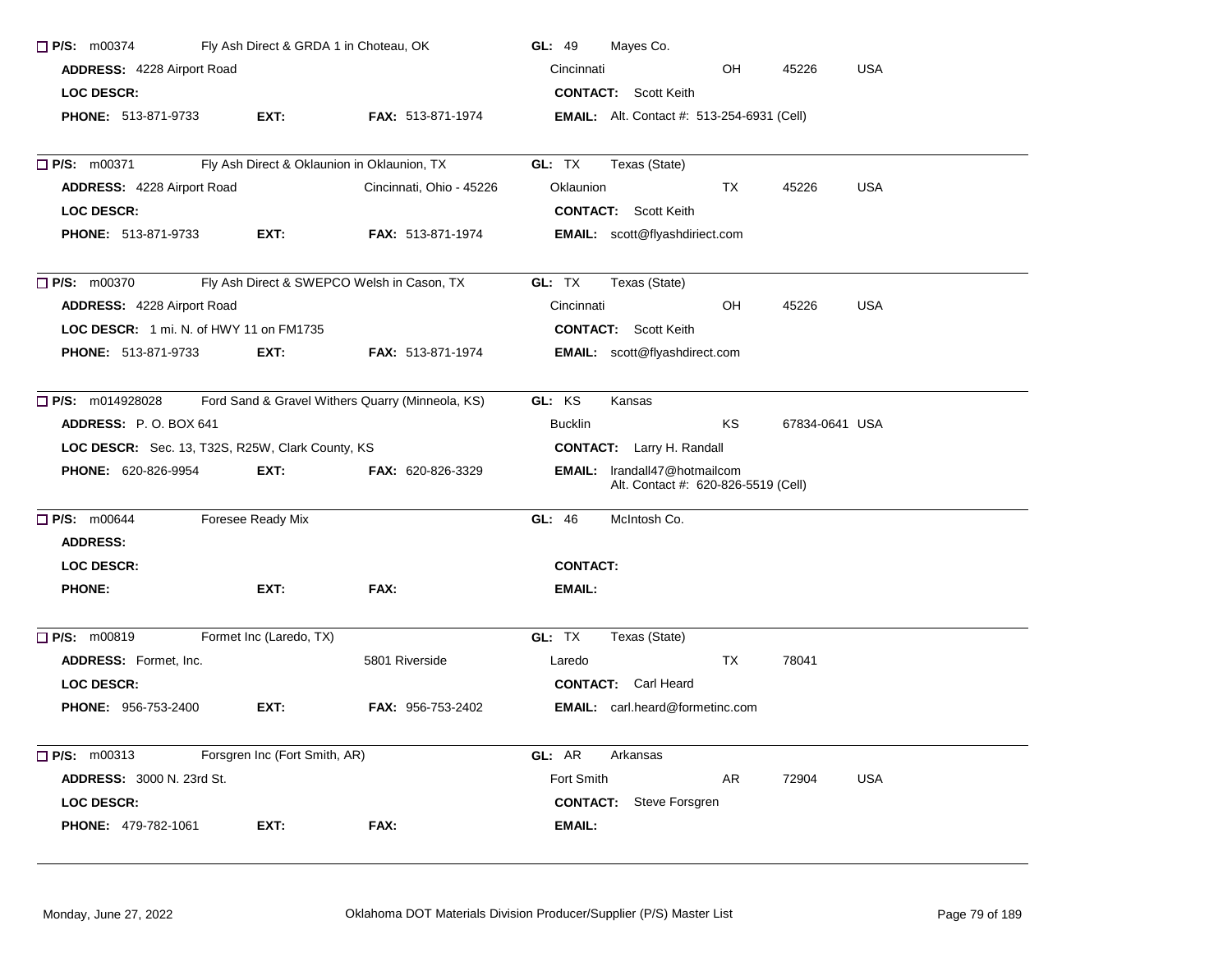| $\Box$ P/S: m001125<br>Forterra Pipe & Precast (Oskaloosa, KS) |                                      |                          | GL: KS<br>Kansas                                     |  |  |  |  |
|----------------------------------------------------------------|--------------------------------------|--------------------------|------------------------------------------------------|--|--|--|--|
| <b>ADDRESS: 5150 US-59</b>                                     |                                      |                          | Oskaloosa<br>ΚS<br><b>USA</b><br>66066               |  |  |  |  |
| <b>LOC DESCR:</b>                                              |                                      |                          | <b>CONTACT:</b> Patrick Thompson                     |  |  |  |  |
| PHONE: 785-863-3300                                            | EXT:                                 | FAX:                     | EMAIL:                                               |  |  |  |  |
| P/S: m00412                                                    | Franmar Chemical Inc (Normal, IL)    |                          | GL: IL<br>Illinois                                   |  |  |  |  |
| ADDRESS: P.O. Box 97                                           |                                      |                          | Normal<br>IL.<br>61761                               |  |  |  |  |
| <b>LOC DESCR:</b>                                              |                                      |                          | <b>CONTACT:</b> Daniel G. Brown                      |  |  |  |  |
| <b>PHONE:</b>                                                  | EXT:                                 | FAX:                     | <b>EMAIL:</b>                                        |  |  |  |  |
| $\Box$ P/S: m01137                                             | Fritz-Pak Corporation (Mesquite, TX) |                          | GL: TX<br>Texas (State)                              |  |  |  |  |
| <b>ADDRESS: 4821 Eastover Circle</b>                           |                                      |                          | <b>USA</b><br>TX<br>75149<br>Mesquite                |  |  |  |  |
| LOC DESCR:                                                     |                                      |                          | <b>CONTACT:</b> David Ojeda                          |  |  |  |  |
| <b>PHONE: 214-221-9494</b>                                     | EXT:                                 | <b>FAX: 214-349-3182</b> | EMAIL: dot@fritzpak.com<br>Website: www.fritzpak.com |  |  |  |  |
| $\Box$ P/S: m00510                                             | Frontier CIC (Muskogee, OK)          |                          | GL: 51<br>Muskogee Co.                               |  |  |  |  |
| ADDRESS: 4511 Callery Drive                                    |                                      |                          | <b>USA</b><br>OK<br>74403<br>Muskogee                |  |  |  |  |
| LOC DESCR:                                                     |                                      |                          | <b>CONTACT:</b> Lane Loper                           |  |  |  |  |
| PHONE: 918-683-2423                                            | EXT:                                 | FAX:                     | EMAIL: lane.loper@delekus.com                        |  |  |  |  |
| $P/S:$ m00315                                                  | Fulsom Construction Co (Shidler, OK) |                          | GL: 57<br>Osage Co.                                  |  |  |  |  |
| ADDRESS: P.O. Box 161                                          |                                      |                          | Shidler<br>OK.<br>74652                              |  |  |  |  |
| <b>LOC DESCR:</b>                                              |                                      |                          | <b>CONTACT:</b>                                      |  |  |  |  |
| PHONE: 580-876-5609                                            | EXT:                                 | FAX:                     | <b>EMAIL:</b>                                        |  |  |  |  |
| $\Box$ P/S: m01130                                             | Fyfe Co., LLC (San Diego, CA)        |                          | GL: CA<br>California                                 |  |  |  |  |
| ADDRESS: 3940 Ruffin Road, Suite C                             |                                      |                          | CA<br>San Diego<br>92123<br><b>USA</b>               |  |  |  |  |
| <b>LOC DESCR:</b>                                              |                                      |                          | <b>CONTACT:</b>                                      |  |  |  |  |
| <b>PHONE: 858-642-0694</b>                                     | EXT:                                 | <b>FAX: 858-444-2982</b> | <b>EMAIL:</b>                                        |  |  |  |  |
| $\Box$ P/S: m00730                                             | G & C Concrete                       |                          | GL: 36<br>Kay Co.                                    |  |  |  |  |
| <b>ADDRESS:</b>                                                |                                      |                          |                                                      |  |  |  |  |
| LOC DESCR: Blackwell, OK                                       |                                      |                          | <b>CONTACT:</b>                                      |  |  |  |  |
| <b>PHONE:</b>                                                  | EXT:                                 | FAX:                     | EMAIL:                                               |  |  |  |  |
|                                                                |                                      |                          |                                                      |  |  |  |  |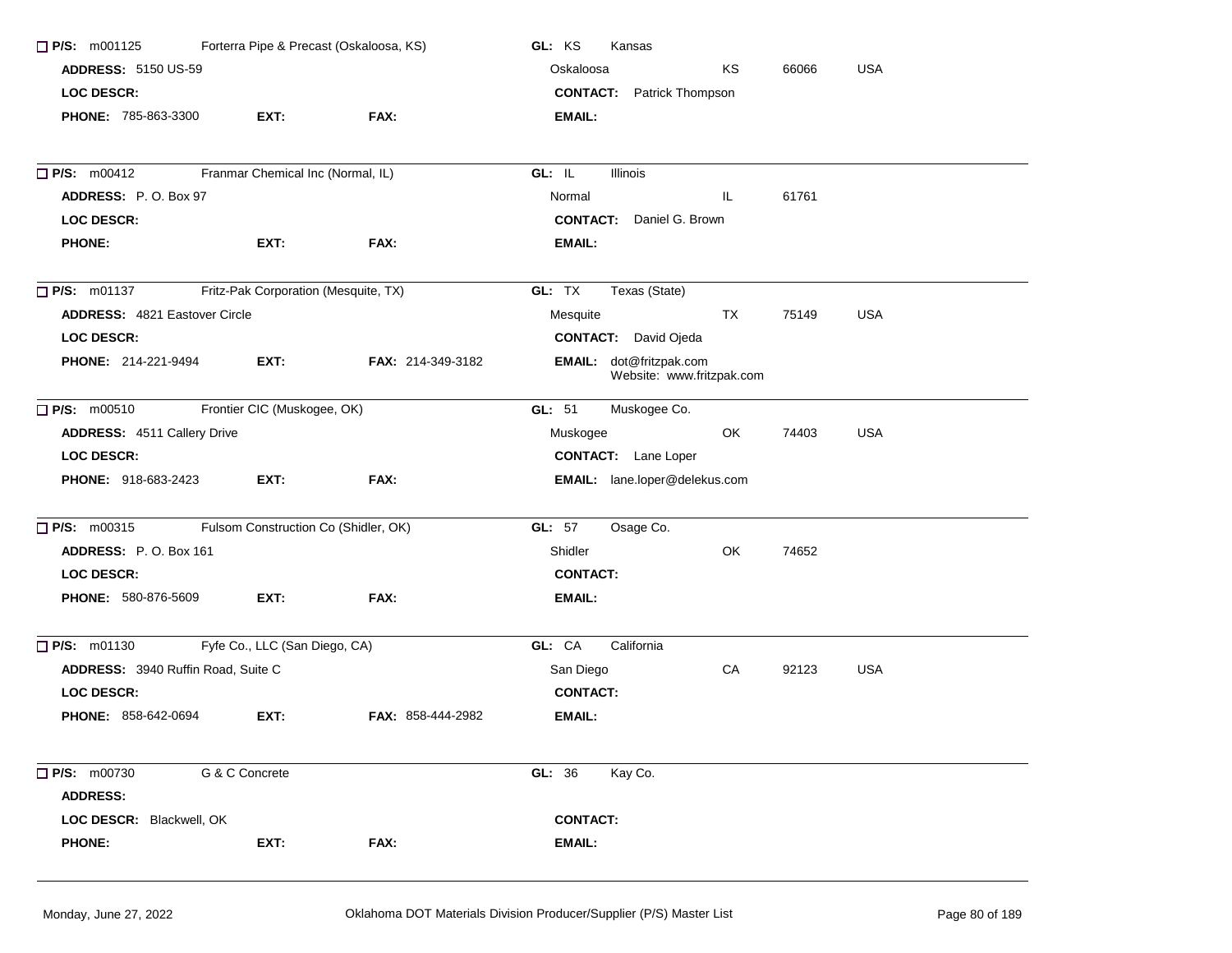| G & G AG Inc. (Guymon, OK)<br>$\Box$ P/S: m001907003<br><b>ADDRESS: 706 S. East St.</b> |                                    |                                                                     | GL: 70<br>Texas Co. |                                                                                                                         |     |       |            |                                                                        |
|-----------------------------------------------------------------------------------------|------------------------------------|---------------------------------------------------------------------|---------------------|-------------------------------------------------------------------------------------------------------------------------|-----|-------|------------|------------------------------------------------------------------------|
|                                                                                         |                                    |                                                                     | Guymon              |                                                                                                                         |     |       |            |                                                                        |
| LOC DESCR: W 1/2 of SW 1/4 of Sec.36, T5N, R15E Texas Co., OK                           | <b>CONTACT:</b>                    |                                                                     |                     |                                                                                                                         |     |       |            |                                                                        |
| <b>PHONE: 580-338-5623</b>                                                              | EXT:                               | FAX:                                                                | EMAIL:              |                                                                                                                         |     |       |            |                                                                        |
|                                                                                         |                                    |                                                                     |                     |                                                                                                                         |     |       |            |                                                                        |
| <b>P/S: m00094</b>                                                                      | G. E. Chemical Inc. (Marietta, GA) |                                                                     | GL: GA              | Georgia                                                                                                                 |     |       |            |                                                                        |
| ADDRESS: 1401 Johnson Ferry Road                                                        |                                    | Suite 32B A1                                                        | Marietta            |                                                                                                                         | GA  | 30062 |            |                                                                        |
| <b>LOC DESCR:</b>                                                                       |                                    |                                                                     | <b>CONTACT:</b>     |                                                                                                                         |     |       |            |                                                                        |
| <b>PHONE:</b>                                                                           | EXT:                               | FAX:                                                                | EMAIL:              |                                                                                                                         |     |       |            |                                                                        |
| $\Box$ P/S: m00465                                                                      | Garton Redi Mix                    |                                                                     |                     | <b>GL: REFP</b> Reference Plants                                                                                        |     |       |            |                                                                        |
| <b>ADDRESS:</b>                                                                         |                                    |                                                                     | Reference Plant     |                                                                                                                         | ТX  |       |            |                                                                        |
| <b>LOC DESCR:</b>                                                                       |                                    |                                                                     | <b>CONTACT:</b>     |                                                                                                                         |     |       |            |                                                                        |
| <b>PHONE:</b>                                                                           | EXT:                               | FAX:                                                                | EMAIL:              |                                                                                                                         |     |       |            |                                                                        |
| $\Box$ P/S: m00774                                                                      | GCC of America (Pueblo, CO)        |                                                                     | GL: CO              | Colorado                                                                                                                |     |       |            |                                                                        |
| ADDRESS: 600 S. Cherry St., Suite 1000                                                  |                                    |                                                                     | Denver              |                                                                                                                         | CO. | 80246 | <b>USA</b> |                                                                        |
| <b>LOC DESCR:</b>                                                                       |                                    |                                                                     |                     | <b>CONTACT:</b> Urs Fuchs                                                                                               |     |       |            |                                                                        |
| <b>PHONE: 719-647-6821</b>                                                              | EXT:                               | FAX:                                                                | EMAIL:              |                                                                                                                         |     |       |            |                                                                        |
| <b>P/S: m00004</b>                                                                      | GCC Permian (Odessa, TX)           |                                                                     | GL: TX              | Texas (State)                                                                                                           |     |       |            |                                                                        |
| ADDRESS: 600 S. Cherry Street, Suite 1000                                               |                                    |                                                                     | Glandale            |                                                                                                                         | CO. | 80246 | <b>USA</b> |                                                                        |
| <b>LOC DESCR:</b>                                                                       |                                    |                                                                     |                     | <b>CONTACT:</b> Bryan Patterson                                                                                         |     |       |            |                                                                        |
| <b>PHONE: 303-739-5916</b>                                                              | EXT:                               | <b>FAX: 303-739-5940</b>                                            |                     | <b>EMAIL:</b> bpatterson@gcc.com<br>Website: www.gccusa.com<br>Alt. Contact #: 720-413-8077 (Mobile)                    |     |       |            |                                                                        |
| P/S: m00416                                                                             |                                    | GCP Applied Technologies (Cambridge, MA)                            | GL: MA              | Massachusetts                                                                                                           |     |       |            |                                                                        |
| <b>ADDRESS:</b> 62 Whittemore Avenue                                                    |                                    |                                                                     | Cambridge           |                                                                                                                         | MA  | 02140 | <b>USA</b> |                                                                        |
| LOC DESCR:                                                                              |                                    |                                                                     |                     | <b>CONTACT:</b> Alla Cannon                                                                                             |     |       |            |                                                                        |
| <b>PHONE: 617-498-2639</b>                                                              | EXT:                               | FAX:                                                                |                     | EMAIL: Alla.Y.Cannon@gcpat.com, Robert.J.Hoopes@gcpat.com<br>Website: GCPat.com<br>4816 (Office), 508-878-2397 (Mobile) |     |       |            | Alt. Contacts: Alla Cannon 617-763-0402 (Cell), Robert Hoopes 617-498- |
| $\Box$ P/S: m01324                                                                      |                                    | GCP Applied Technologies, Inc. (Wilmington, MA)                     | GL: MA              | Massachusetts                                                                                                           |     |       |            |                                                                        |
| <b>ADDRESS: 100 Research Drive</b>                                                      |                                    |                                                                     | Wilmington          |                                                                                                                         | МA  | 01887 | <b>USA</b> |                                                                        |
| <b>LOC DESCR:</b>                                                                       |                                    |                                                                     | <b>CONTACT:</b>     | Robert J. Hoopes                                                                                                        |     |       |            |                                                                        |
| <b>PHONE: 617-498-4816</b>                                                              | EXT:                               | FAX:                                                                |                     | <b>EMAIL:</b> Robert.J.Hoopes@gcpat.com<br>Alt. Contact #: 508-878-2397 (Cell)<br>Website: www.gcpat.com                |     |       |            |                                                                        |
| Monday, June 27, 2022                                                                   |                                    | Oklahoma DOT Materials Division Producer/Supplier (P/S) Master List |                     |                                                                                                                         |     |       |            | Page 81 of 189                                                         |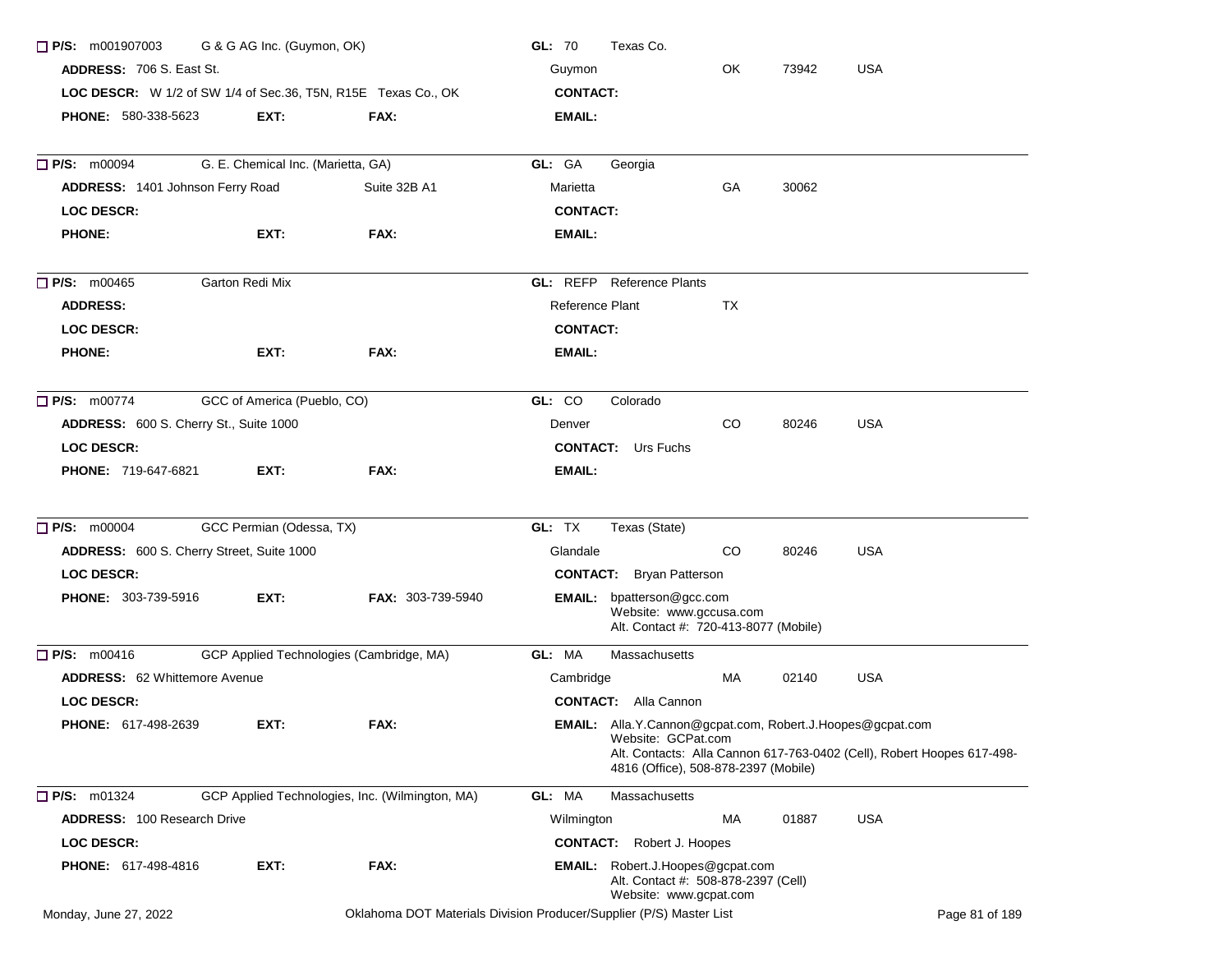| $\Box$ P/S: m012186004<br>Gellenbeck Sand Products (Perkins, OK) |                                 |                                            | GL: 60          | Payne Co.                                                                                                                                  |           |       |                                                                      |
|------------------------------------------------------------------|---------------------------------|--------------------------------------------|-----------------|--------------------------------------------------------------------------------------------------------------------------------------------|-----------|-------|----------------------------------------------------------------------|
| <b>ADDRESS: P.O. BOX 325</b>                                     |                                 |                                            | Guthrie         |                                                                                                                                            | OK        | 73044 | <b>USA</b>                                                           |
| LOC DESCR: Lot 6, Sec 9, T17N, R2E                               |                                 |                                            |                 | <b>CONTACT:</b> Cornelio Enns                                                                                                              |           |       |                                                                      |
| <b>PHONE: 405-282-2725</b>                                       | EXT:                            | FAX: 405-282-4725                          |                 | <b>EMAIL:</b> cjbenns@icloud.com, beckcon@gmail.com<br>Wiesner), 405-596-4580 (Matt Gellenbeck)<br>Website: www.gellenbeckconstruction.com |           |       | Alt. Contact #: 405-973-8991 (Cornelio Enns), 405-831-0310 (Benjamin |
| $\Box$ P/S: m00803                                               | Gencor Industries               |                                            | GL: N/A         | Not Applicable                                                                                                                             |           |       |                                                                      |
| <b>ADDRESS:</b>                                                  |                                 |                                            |                 |                                                                                                                                            |           |       |                                                                      |
| <b>LOC DESCR:</b>                                                |                                 |                                            | <b>CONTACT:</b> |                                                                                                                                            |           |       |                                                                      |
| <b>PHONE:</b>                                                    | EXT:                            | FAX:                                       | EMAIL:          |                                                                                                                                            |           |       |                                                                      |
| $\Box$ P/S: m00694                                               | General Cable Corp.             |                                            | GL: IN          | Indiana                                                                                                                                    |           |       |                                                                      |
| ADDRESS: 311 N. Enterprise Blvd.                                 |                                 |                                            | Lebanon         |                                                                                                                                            | IN        | 46052 |                                                                      |
| <b>LOC DESCR:</b>                                                |                                 |                                            | <b>CONTACT:</b> |                                                                                                                                            |           |       |                                                                      |
| <b>PHONE: 765-483-1760</b>                                       | EXT:                            | FAX:                                       | <b>EMAIL:</b>   |                                                                                                                                            |           |       |                                                                      |
| $\Box$ P/S: m001911402                                           | General Materials Inc (OKC, OK) |                                            | GL: 14          | Cleveland Co.                                                                                                                              |           |       |                                                                      |
| <b>ADDRESS: P.O. Box 75608</b>                                   |                                 |                                            | <b>OKC</b>      |                                                                                                                                            | <b>OK</b> | 73147 | <b>USA</b>                                                           |
| LOC DESCR: E 1/2 Sec 27, T10N, R4W                               |                                 |                                            | <b>CONTACT:</b> |                                                                                                                                            |           |       |                                                                      |
| <b>PHONE: 405-691-4028</b>                                       | EXT:                            | <b>FAX: 405-947-6068</b>                   | <b>EMAIL:</b>   |                                                                                                                                            |           |       |                                                                      |
| $\Box$ P/S: m009215515                                           |                                 | General Materials Inc (Oklahoma City, OK)  | GL: 55          | Oklahoma Co.                                                                                                                               |           |       |                                                                      |
| ADDRESS: 1101 S. Portland                                        |                                 |                                            | Oklahoma City   |                                                                                                                                            | OK        | 73108 | <b>USA</b>                                                           |
| LOC DESCR: Sec 11, T12N, R2W                                     |                                 |                                            | <b>CONTACT:</b> |                                                                                                                                            |           |       |                                                                      |
| <b>PHONE: 405-771-5775</b>                                       | EXT:                            | FAX:                                       | <b>EMAIL:</b>   |                                                                                                                                            |           |       |                                                                      |
| $\Box$ P/S: m001925514                                           |                                 | General Materials Inc, Sooner Rd (OKC, OK) | GL: 55          | Oklahoma Co.                                                                                                                               |           |       |                                                                      |
| <b>ADDRESS: 2720 N. Sooner Road</b>                              |                                 |                                            | Oklahoma City   |                                                                                                                                            | OK        | 73147 |                                                                      |
| LOC DESCR: SW 1/4 Sec 21, T12N, R2W 2720 N Sooner Rd, OKC        |                                 |                                            | <b>CONTACT:</b> |                                                                                                                                            |           |       |                                                                      |
| <b>PHONE: 405-424-3833</b>                                       | EXT:                            | FAX:                                       | <b>EMAIL:</b>   |                                                                                                                                            |           |       |                                                                      |
|                                                                  |                                 |                                            |                 |                                                                                                                                            |           |       |                                                                      |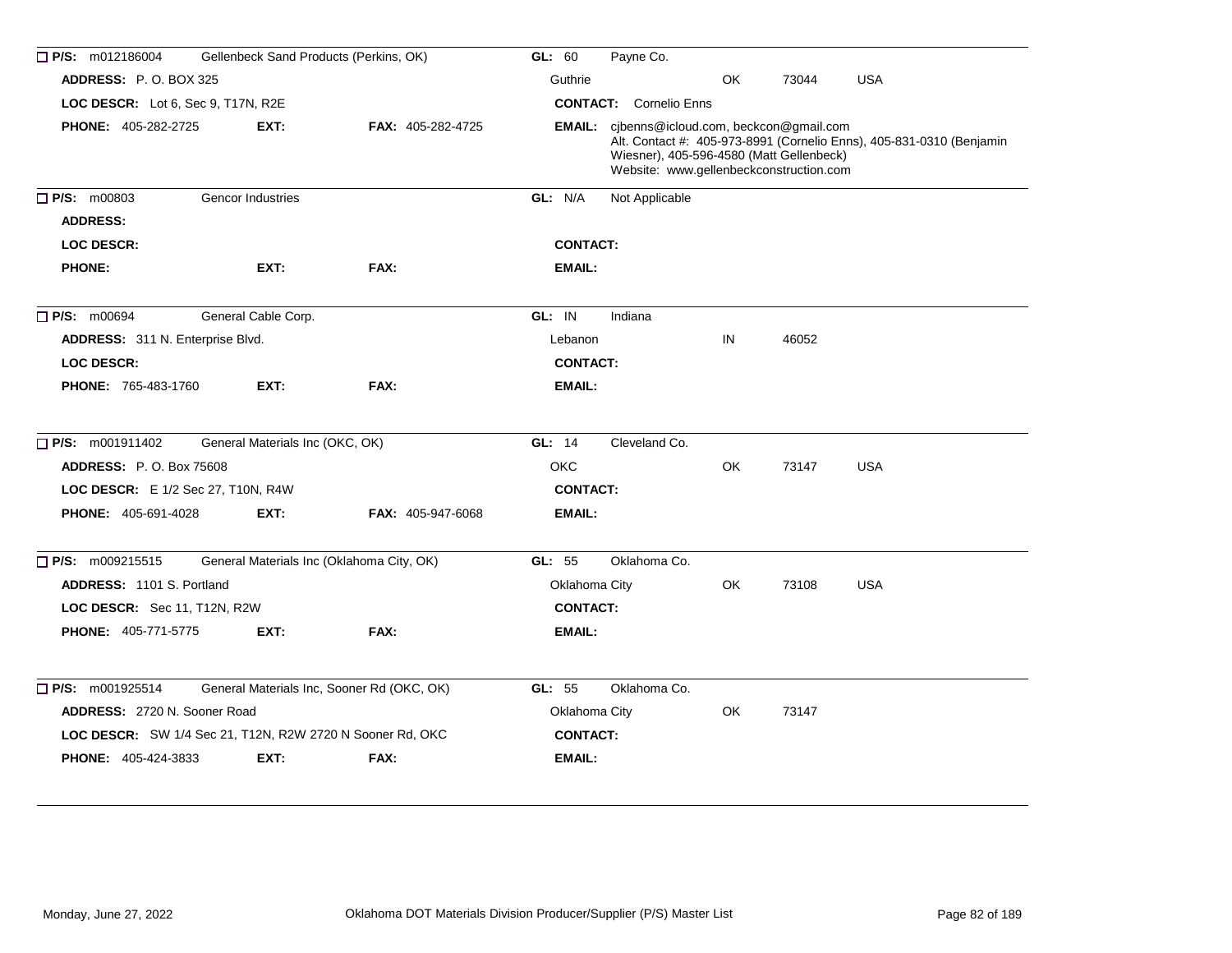| Geostar Technologies, LLC<br>$\Box$ P/S: m00977<br>ADDRESS: 2029 Peabody Avenue |                                 |                          | GL: TN<br>Tennessee                         |           |       |            |  |  |
|---------------------------------------------------------------------------------|---------------------------------|--------------------------|---------------------------------------------|-----------|-------|------------|--|--|
|                                                                                 |                                 |                          | Memphis                                     |           |       |            |  |  |
| <b>LOC DESCR:</b>                                                               |                                 |                          | <b>CONTACT:</b> Daniel Hill                 |           |       |            |  |  |
| <b>PHONE:</b>                                                                   | EXT:                            | FAX:                     | <b>EMAIL:</b>                               |           |       |            |  |  |
| $\Box$ P/S: m01160                                                              | GeoTree Solutions (Houston, TX) |                          | GL: TX<br>Texas (State)                     |           |       |            |  |  |
| ADDRESS: 621 LockHaven Drive                                                    |                                 |                          | Houston                                     | TX        | 77073 | <b>USA</b> |  |  |
| <b>LOC DESCR:</b>                                                               |                                 |                          | <b>CONTACT:</b> John M. Hepfinger           |           |       |            |  |  |
| <b>PHONE: 855-655-6750</b>                                                      | EXT:                            | FAX:                     | <b>EMAIL:</b> Website: geotreesolutions.com |           |       |            |  |  |
|                                                                                 |                                 |                          |                                             |           |       |            |  |  |
| $\Box$ P/S: m00681                                                              | Gerdau (Midlothian, TX)         |                          | GL: TX<br>Texas (State)                     |           |       |            |  |  |
| ADDRESS: 300 Ward Road                                                          |                                 |                          | Midlothian                                  | TX        | 76065 | <b>USA</b> |  |  |
| <b>LOC DESCR:</b>                                                               |                                 |                          | <b>CONTACT:</b>                             |           |       |            |  |  |
| PHONE: 972-775-8241                                                             | EXT:                            | <b>FAX: 972-779-1209</b> | EMAIL:                                      |           |       |            |  |  |
| $\Box$ P/S: m00973                                                              | Gerdau (O'Fallon, MO)           |                          | GL: MO<br>Missouri                          |           |       |            |  |  |
| <b>ADDRESS: 1478 Hoff Industrial Drive</b>                                      |                                 |                          | O'Fallon                                    | <b>MO</b> | 63366 | <b>USA</b> |  |  |
| <b>LOC DESCR:</b>                                                               |                                 |                          | <b>CONTACT:</b> Lee D. Lasater              |           |       |            |  |  |
| <b>PHONE: 636-980-1510</b>                                                      | EXT:                            | FAX: 636-980-1518        | <b>EMAIL:</b> lee.lasater@gerdau.com        |           |       |            |  |  |
| $\Box$ P/S: m00045                                                              | Gerdau (OKC, OK)                |                          | Oklahoma Co.<br>GL: 55                      |           |       |            |  |  |
| <b>ADDRESS:</b>                                                                 |                                 |                          | Oklahoma City                               | OK.       |       | <b>USA</b> |  |  |
| <b>LOC DESCR:</b>                                                               |                                 |                          | <b>CONTACT:</b>                             |           |       |            |  |  |
| <b>PHONE:</b>                                                                   | EXT:                            | FAX:                     | EMAIL:                                      |           |       |            |  |  |
| $\Box$ P/S: m00377                                                              | Gerdau (Tulsa, OK)              |                          | Tulsa Co.<br>GL: 72                         |           |       |            |  |  |
| <b>ADDRESS:</b>                                                                 |                                 |                          |                                             |           |       |            |  |  |
| <b>LOC DESCR:</b>                                                               |                                 |                          | <b>CONTACT:</b>                             |           |       |            |  |  |
| <b>PHONE:</b>                                                                   | EXT:                            | FAX:                     | <b>EMAIL:</b>                               |           |       |            |  |  |
| $\Box$ P/S: m01013                                                              | Gerdau Mill (Charlotte, NC)     |                          | GL: NC<br>North Carolina                    |           |       |            |  |  |
| ADDRESS: 6601 Lakeview Road                                                     |                                 | P.O. BOX 481980          | Charlotte                                   | <b>NC</b> | 28269 | <b>USA</b> |  |  |
| <b>LOC DESCR:</b>                                                               |                                 |                          | <b>CONTACT:</b>                             |           |       |            |  |  |
| PHONE: 704-596-0361                                                             | <b>EXT: 3708</b>                | <b>FAX: 704-597-5031</b> | EMAIL:                                      |           |       |            |  |  |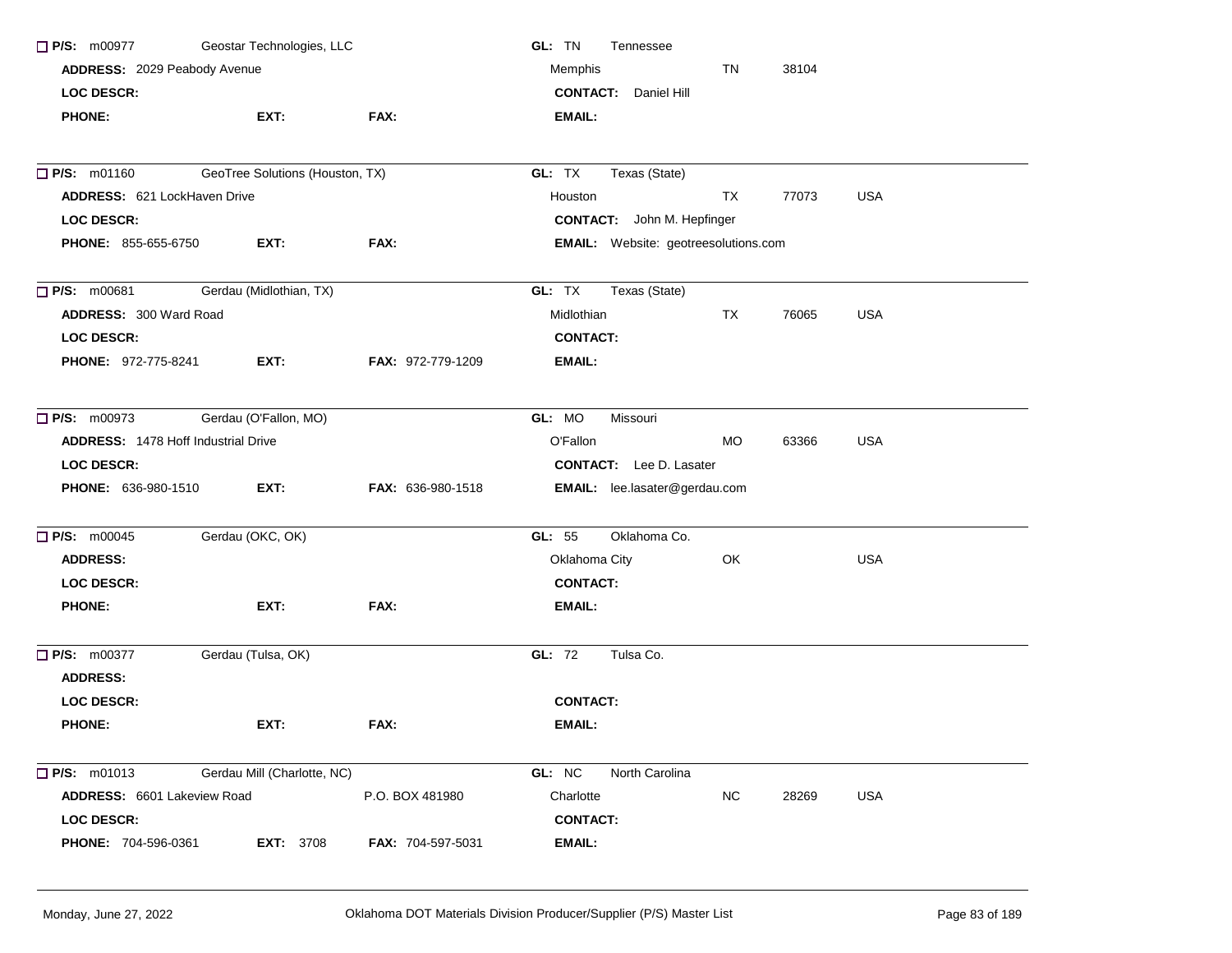| $\Box$ P/S: m00058                 | Gerdau Mill (Sand Springs, OK)         |                          | GL: 72<br>Tulsa Co.                                                                                     |
|------------------------------------|----------------------------------------|--------------------------|---------------------------------------------------------------------------------------------------------|
| ADDRESS: 2300 South Highway 97     |                                        |                          | <b>USA</b><br>Sand Springs<br>OK<br>74063                                                               |
| <b>LOC DESCR:</b>                  |                                        |                          | <b>CONTACT:</b> Julie Calfas                                                                            |
| <b>PHONE: 918-241-6973</b>         | EXT:                                   | <b>FAX: 918-241-6975</b> | <b>EMAIL:</b>                                                                                           |
| $\Box$ P/S: m01000                 | Gerdau Steel (St. Paul, MN)            |                          | GL: MN<br>Minnesota                                                                                     |
| <b>ADDRESS: 1678 Red Rock Road</b> |                                        |                          | St. Paul<br>MN<br>55119<br><b>USA</b>                                                                   |
| <b>LOC DESCR:</b>                  |                                        |                          | <b>CONTACT:</b> Ken Wong                                                                                |
| PHONE: 651-731-5692                | EXT:                                   | FAX:                     | <b>EMAIL:</b>                                                                                           |
| $\Box$ P/S: m00764                 | Gerdau Wire Plant (Carrollton, TX)     |                          | GL: TX<br>Texas (State)                                                                                 |
| ADDRESS: 1915 John Connally Drive  |                                        |                          | Carrollton<br>TX<br>75006<br><b>USA</b>                                                                 |
| <b>LOC DESCR:</b>                  |                                        |                          | <b>CONTACT:</b> Joe Jaramillo                                                                           |
| <b>PHONE: 972-416-2822</b>         | EXT:                                   | <b>FAX: 972-416-7798</b> | <b>EMAIL:</b> jjaramillo@gerdauameristeel.com                                                           |
| $\Box$ P/S: m00745                 | Glover & Associates Inc.               |                          | <b>GL:</b> REFP Reference Plants                                                                        |
| <b>ADDRESS:</b>                    |                                        |                          | Reference Plant<br>OK                                                                                   |
| <b>LOC DESCR:</b>                  |                                        |                          | <b>CONTACT:</b>                                                                                         |
| <b>PHONE:</b>                      | EXT:                                   | FAX:                     | <b>EMAIL:</b> greg_hornbuckle@gloverai.com                                                              |
| $\Box$ P/S: m00558                 | Glover Const Co                        |                          | <b>GL:</b> REFP Reference Plants                                                                        |
| <b>ADDRESS:</b>                    |                                        |                          | Reference Plant<br>OK                                                                                   |
| <b>LOC DESCR:</b>                  |                                        |                          | <b>CONTACT:</b>                                                                                         |
| <b>PHONE:</b>                      | EXT:                                   | FAX:                     | <b>EMAIL:</b>                                                                                           |
| $\Box$ P/S: m00893                 | Great Plains Rebar (Oklahoma City, OK) |                          | GL: 55<br>Oklahoma Co.                                                                                  |
| ADDRESS: 1718 South Agnew          |                                        |                          | Oklahoma City<br>OK<br>73108<br><b>USA</b>                                                              |
| <b>LOC DESCR:</b>                  |                                        |                          | <b>CONTACT:</b> Travis Ketter                                                                           |
| <b>PHONE: 405-576-3270</b>         | EXT:                                   | <b>FAX: 405-576-3277</b> | <b>EMAIL:</b> tketter@greatplainsrebar.com                                                              |
| P/S: m01094                        | Great Plains Rebar (Tulsa, OK)         |                          | GL: 19<br>Creek Co.                                                                                     |
| ADDRESS: 6145 South 57th West Ave. |                                        |                          | Tulsa<br>OK<br><b>USA</b><br>44131                                                                      |
| LOC DESCR:                         |                                        |                          | <b>CONTACT:</b> David Howe                                                                              |
| PHONE: 918-949-4424                | EXT:                                   | <b>FAX: 918-949-4489</b> | EMAIL: dhowe@greatplainsrebar.com, chelsea@greatplainsrebar.com, Alt.<br>Contact #: 918-869-5542 (Cell) |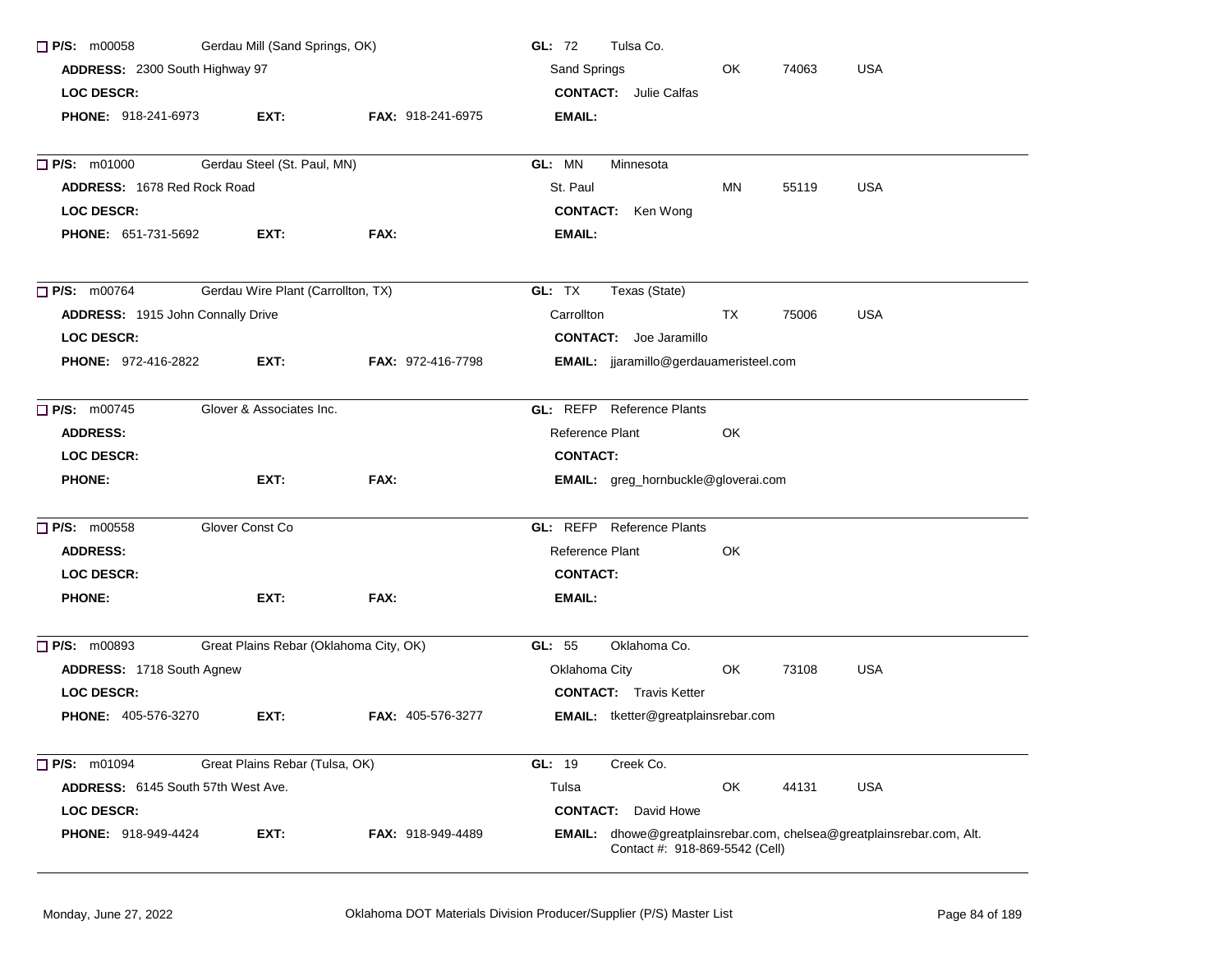| Green Acre Sod Farms (Bennington, OK)<br>$\Box$ P/S: m00403 |                                          |                                              | Bryan Co.<br><b>GL: 07</b>        |       |            |            |  |  |
|-------------------------------------------------------------|------------------------------------------|----------------------------------------------|-----------------------------------|-------|------------|------------|--|--|
| <b>ADDRESS:</b>                                             |                                          |                                              | OK<br>Bennington                  |       |            |            |  |  |
| <b>LOC DESCR:</b>                                           |                                          |                                              | <b>CONTACT:</b>                   |       |            |            |  |  |
| <b>PHONE:</b>                                               | EXT:                                     | FAX:                                         | <b>EMAIL:</b>                     |       |            |            |  |  |
| <b>D</b> P/S: m00402                                        | Green Acre Sod Farms (Bixby, OK)         |                                              | GL: 72<br>Tulsa Co.               |       |            |            |  |  |
| <b>ADDRESS:</b>                                             |                                          |                                              | <b>Bixby</b>                      | OK    |            |            |  |  |
| <b>LOC DESCR:</b>                                           |                                          |                                              | <b>CONTACT:</b>                   |       |            |            |  |  |
| <b>PHONE:</b>                                               | EXT:                                     | FAX:                                         | <b>EMAIL:</b>                     |       |            |            |  |  |
| $\Box$ P/S: m00782                                          | Green Country Concrete (Grove, OK)       |                                              | Delaware Co.<br>GL: $21$          |       |            |            |  |  |
| <b>ADDRESS:</b>                                             |                                          |                                              | Grove                             | OK    |            |            |  |  |
| LOC DESCR:                                                  |                                          |                                              | <b>CONTACT:</b>                   |       |            |            |  |  |
| PHONE: 918-786-4421                                         | EXT:                                     | FAX:                                         | <b>EMAIL:</b>                     |       |            |            |  |  |
| $\Box$ P/S: m01244                                          | Green Paving Solutions (Kansas City, MO) |                                              | GL: MO<br>Missouri                |       |            |            |  |  |
| ADDRESS: 560 W. Penway St., Suite 300                       |                                          | Kansas City                                  | <b>MO</b>                         | 64108 | <b>USA</b> |            |  |  |
| <b>LOC DESCR:</b>                                           |                                          |                                              | <b>CONTACT:</b> Brett Stanton     |       |            |            |  |  |
| PHONE: 816-550-3653                                         | EXT:                                     | FAX:                                         | EMAIL: bstanton@superiorbowen.com |       |            |            |  |  |
| <b>P/S: m00740</b>                                          | Greenhill Concrete                       |                                              | GL: 72<br>Tulsa Co.               |       |            |            |  |  |
| <b>ADDRESS:</b>                                             |                                          |                                              |                                   |       |            |            |  |  |
| <b>LOC DESCR:</b>                                           |                                          |                                              | <b>CONTACT:</b>                   |       |            |            |  |  |
| <b>PHONE:</b>                                               | EXT:                                     | FAX:                                         | <b>EMAIL:</b>                     |       |            |            |  |  |
| <b>P/S: m01070</b>                                          | Greenhill Concrete (BLEND) (Tulsa, OK)   |                                              | GL: 72<br>Tulsa Co.               |       |            |            |  |  |
| <b>ADDRESS: 1640 South 101st East Ave.</b>                  |                                          |                                              | Tulsa                             | OK    | 74128      | <b>USA</b> |  |  |
| <b>LOC DESCR:</b>                                           |                                          |                                              | <b>CONTACT:</b>                   |       |            |            |  |  |
| PHONE: 918-960-2194                                         | EXT:                                     | FAX:                                         | <b>EMAIL:</b>                     |       |            |            |  |  |
| <b>P/S: m00448</b>                                          |                                          | Greenhill Concrete (Formerly Arrow Concrete) | <b>GL:</b> REFP Reference Plants  |       |            |            |  |  |
| <b>ADDRESS:</b>                                             |                                          |                                              | Reference Plant                   | OK    |            |            |  |  |
| <b>LOC DESCR:</b>                                           |                                          |                                              | <b>CONTACT:</b>                   |       |            |            |  |  |
| <b>PHONE:</b>                                               | EXT:                                     | FAX:                                         | EMAIL:                            |       |            |            |  |  |
|                                                             |                                          |                                              |                                   |       |            |            |  |  |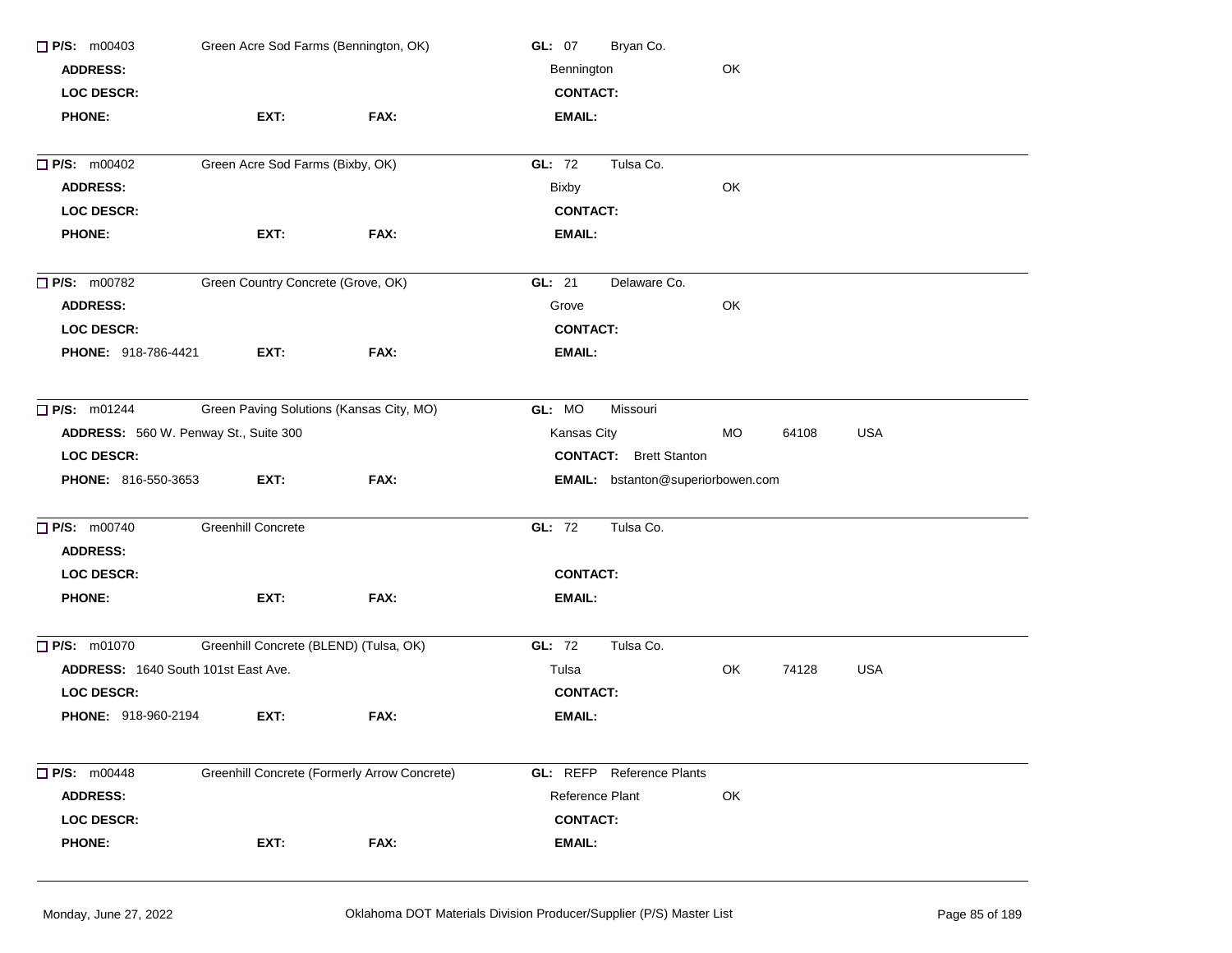| $\Box$ P/S: m001956605                     | Greenhill Materials Co. (Catoosa, OK) |                                              |                 | Rogers Co.                                                                                                             |     |       |                                                                         |
|--------------------------------------------|---------------------------------------|----------------------------------------------|-----------------|------------------------------------------------------------------------------------------------------------------------|-----|-------|-------------------------------------------------------------------------|
| <b>ADDRESS: 1640 S. 101st E. Ave.</b>      |                                       |                                              | Tulsa           |                                                                                                                        | OK  | 74128 | <b>USA</b>                                                              |
| LOC DESCR: N 1/4 Sec 10, T20N, R14E        |                                       |                                              |                 | <b>CONTACT:</b> Marko Djukic                                                                                           |     |       |                                                                         |
| <b>PHONE: 918-266-6861</b>                 | EXT:                                  | <b>FAX: 918-266-6482</b>                     |                 | <b>EMAIL:</b> Marko.Djukic@sherwood.net<br>Alt. Contact #: 918-240-1410 (Mobile)<br>Website: www.sherwoodcompanies.com |     |       |                                                                         |
| $\Box$ P/S: m012527310                     | Greenhill Sand (Haskell, OK)          |                                              | GL: 73          | Wagoner Co.                                                                                                            |     |       |                                                                         |
| <b>ADDRESS: 1640 S. 101st E. Ave.</b>      |                                       |                                              | Tulsa           |                                                                                                                        | OK. | 74128 | <b>USA</b>                                                              |
| LOC DESCR: Sec 31, T17N, R15E              |                                       |                                              |                 | <b>CONTACT:</b> Marko Djukic                                                                                           |     |       |                                                                         |
| <b>PHONE: 918-266-6861</b>                 | EXT:                                  | <b>FAX: 918-266-6482</b>                     |                 | <b>EMAIL:</b> Marko.Djukic@sherwood.net<br>Alt. Contact #: 918-240-1410 (Mobile)<br>Website: www.sherwoodcompanies.com |     |       |                                                                         |
| $\Box$ P/S: m006267312                     |                                       | Greenhill Sand Easton Pit (Broken Arrow, OK) | GL: 73          | Wagoner Co.                                                                                                            |     |       |                                                                         |
| <b>ADDRESS: 1640 S. 101st E. Avenue</b>    |                                       |                                              | Tulsa           |                                                                                                                        | OK  | 74128 | <b>USA</b>                                                              |
| LOC DESCR: Sec. 31, T17N, R15E             |                                       |                                              |                 | <b>CONTACT:</b> Marko Djukic                                                                                           |     |       |                                                                         |
| <b>PHONE: 918-266-6861</b>                 | EXT:                                  | <b>FAX: 918-266-6482</b>                     |                 | <b>EMAIL:</b> marko.djukic@sherwood.net, john.wilson@sherwood.net                                                      |     |       | Alt. Contact #: 918-240-1410 (Marko Djukic), 918-557-2629 (John Wilson) |
| <b>P/S: m00818</b>                         | Gregory Highway Products (Canton, OH) |                                              | GL: OH          | Ohio                                                                                                                   |     |       |                                                                         |
| <b>ADDRESS:</b>                            |                                       |                                              |                 |                                                                                                                        |     |       |                                                                         |
| <b>LOC DESCR:</b>                          |                                       |                                              | <b>CONTACT:</b> |                                                                                                                        |     |       |                                                                         |
| <b>PHONE:</b>                              | EXT:                                  | FAX:                                         | EMAIL:          |                                                                                                                        |     |       |                                                                         |
| $\Box$ P/S: m00656                         | GSE Lining Technology, Inc            |                                              | GL: TX          | Texas (State)                                                                                                          |     |       |                                                                         |
| <b>ADDRESS: 19103 Gundle Road</b>          |                                       |                                              | Houston         |                                                                                                                        | TX  | 77073 |                                                                         |
| <b>LOC DESCR:</b>                          |                                       |                                              | <b>CONTACT:</b> | Karen Dennison                                                                                                         |     |       |                                                                         |
| <b>PHONE:</b>                              | EXT:                                  | FAX:                                         | EMAIL:          |                                                                                                                        |     |       |                                                                         |
| $\Box$ P/S: m001437001                     | H&H Sand and Gravel (Guymon, OK)      |                                              | GL: 70          | Texas Co.                                                                                                              |     |       |                                                                         |
| ADDRESS: 703 N. Elm St.                    |                                       | P.O. BOX 1650                                | Guymon          |                                                                                                                        | OK  | 73942 | <b>USA</b>                                                              |
| <b>LOC DESCR:</b> SW 1/4 Sec 31, T2N, R15E |                                       |                                              | <b>CONTACT:</b> | <b>Russel Smith</b>                                                                                                    |     |       |                                                                         |
| <b>PHONE: 580-338-2468</b>                 | EXT:                                  | FAX:                                         |                 | EMAIL: hhsandandgravel@gmail.com                                                                                       |     |       | Alt. Contact #: 580-651-6896 (Ricky Carver (Plant Supervisor))          |
| P/S: m00561                                | H.G. Jenkins Construction             |                                              |                 | <b>GL:</b> REFP Reference Plants                                                                                       |     |       |                                                                         |
| <b>ADDRESS:</b>                            |                                       |                                              | Reference Plant |                                                                                                                        | OK  |       |                                                                         |
| <b>LOC DESCR:</b>                          |                                       |                                              | <b>CONTACT:</b> |                                                                                                                        |     |       |                                                                         |
| <b>PHONE:</b>                              | EXT:                                  | FAX:                                         |                 | EMAIL: hg_jenkins@yahoo.com                                                                                            |     |       |                                                                         |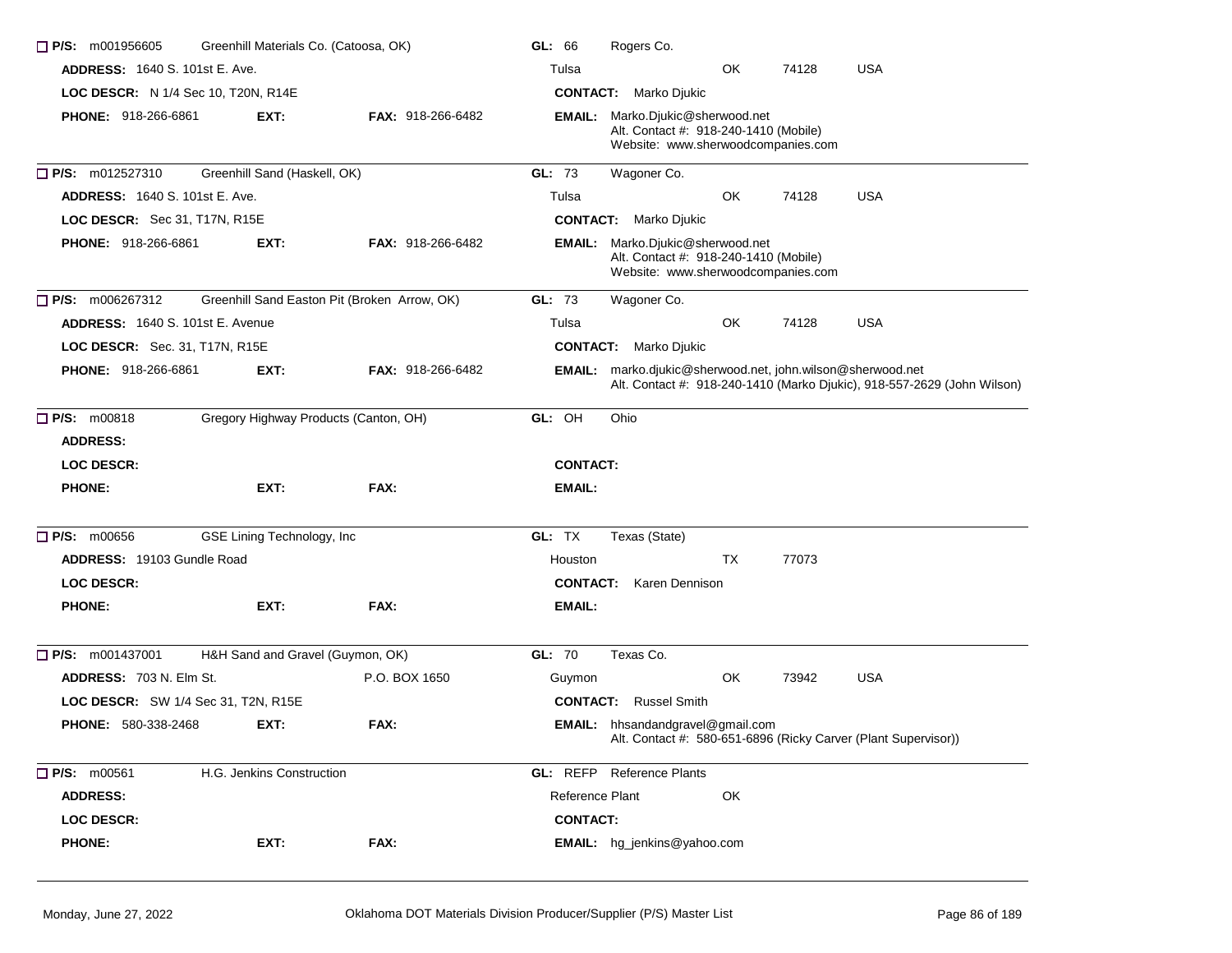| P/S: m00671                         | Hall Materials Ltd.                        |                                                   | <b>GL:</b> REFP Reference Plants    |                              |       |            |
|-------------------------------------|--------------------------------------------|---------------------------------------------------|-------------------------------------|------------------------------|-------|------------|
| <b>ADDRESS:</b>                     |                                            |                                                   |                                     |                              |       |            |
| LOC DESCR: Sawyer, OK.              |                                            |                                                   | <b>CONTACT:</b>                     |                              |       |            |
| <b>PHONE:</b>                       | EXT:                                       | FAX:                                              | <b>EMAIL:</b>                       |                              |       |            |
| $\Box$ P/S: m00641                  | Hancor                                     |                                                   | GL: OH<br>Ohio                      |                              |       |            |
| <b>ADDRESS: 401 Olive Street</b>    |                                            |                                                   | Findley                             | OH                           | 45839 | <b>USA</b> |
| <b>LOC DESCR:</b>                   |                                            |                                                   | <b>CONTACT:</b> David Gonzo         |                              |       |            |
| <b>PHONE:</b>                       | EXT:                                       | FAX:                                              | EMAIL:                              |                              |       |            |
| $\Box$ P/S: m00678                  | Hanes Geo Components                       |                                                   | GL: NC<br>North Carolina            |                              |       |            |
| <b>ADDRESS: 815 Buxton Street</b>   |                                            |                                                   | Winston-Salem                       | NC.                          | 27101 | <b>USA</b> |
| <b>LOC DESCR:</b>                   |                                            |                                                   | <b>CONTACT:</b> Tate Lamb           |                              |       |            |
| <b>PHONE: 405-470-6965</b>          | EXT:                                       | FAX:                                              | EMAIL: Tate.Lamb@hanescompanies.com | Alt. Contact #: 336-747-1600 |       |            |
| <b>P/S:</b> m007787823              |                                            | Hanson Aggr (SERVTEX Quarry) New Braunfels, TX    | GL: TX<br>Texas (State)             |                              |       |            |
| <b>ADDRESS:</b> Hanson Aggregates   |                                            | Servtex Quarry                                    | New Braunfels                       | TX.                          | 78131 | <b>USA</b> |
|                                     | LOC DESCR: 21303 FM 2252 New Braunfels, TX |                                                   | <b>CONTACT:</b>                     |                              |       |            |
| <b>PHONE: 210-658-7461</b>          | EXT:                                       | FAX:                                              | <b>EMAIL:</b>                       |                              |       |            |
| $\Box$ P/S: m01216                  |                                            | Hanson Aggr. WRP Davis, OK (Contract 180211 Only) | <b>GL: 50</b><br>Murray Co.         |                              |       |            |
| ADDRESS: P.O. BOX 599               |                                            |                                                   | Davis                               | OK                           | 73030 | <b>USA</b> |
| LOC DESCR: SW1/4 Sec 34, T21N, R14E |                                            |                                                   | <b>CONTACT:</b>                     |                              |       |            |
| PHONE: 580-369-3773                 | EXT:                                       | <b>FAX: 580-369-5181</b>                          | <b>EMAIL:</b>                       |                              |       |            |
| $\Box$ P/S: m01215                  |                                            | Hanson Aggr. WRP Davis, OK (Contract 180347 Only) | GL: 50<br>Murray Co.                |                              |       |            |
| <b>ADDRESS: P.O. BOX 599</b>        |                                            |                                                   | Davis                               | OK                           | 73030 | <b>USA</b> |
| LOC DESCR: SW1/4 Sec 34, T21N, R14E |                                            |                                                   | <b>CONTACT:</b>                     |                              |       |            |
| <b>PHONE: 580-369-3773</b>          | EXT:                                       | <b>FAX: 580-369-5181</b>                          | EMAIL:                              |                              |       |            |
| <b>P/S:</b> m01217                  |                                            | Hanson Aggr. WRP Davis, OK (Contract 180354 Only) | <b>GL: 50</b><br>Murray Co.         |                              |       |            |
| ADDRESS: P.O. BOX 599               |                                            |                                                   | Davis                               | OK                           | 73030 | <b>USA</b> |
| LOC DESCR: SW1/4 Sec 34, T21N, R14E |                                            |                                                   | <b>CONTACT:</b>                     |                              |       |            |
| PHONE: 580-369-3773                 | EXT:                                       | FAX: 580-369-5181                                 | <b>EMAIL:</b>                       |                              |       |            |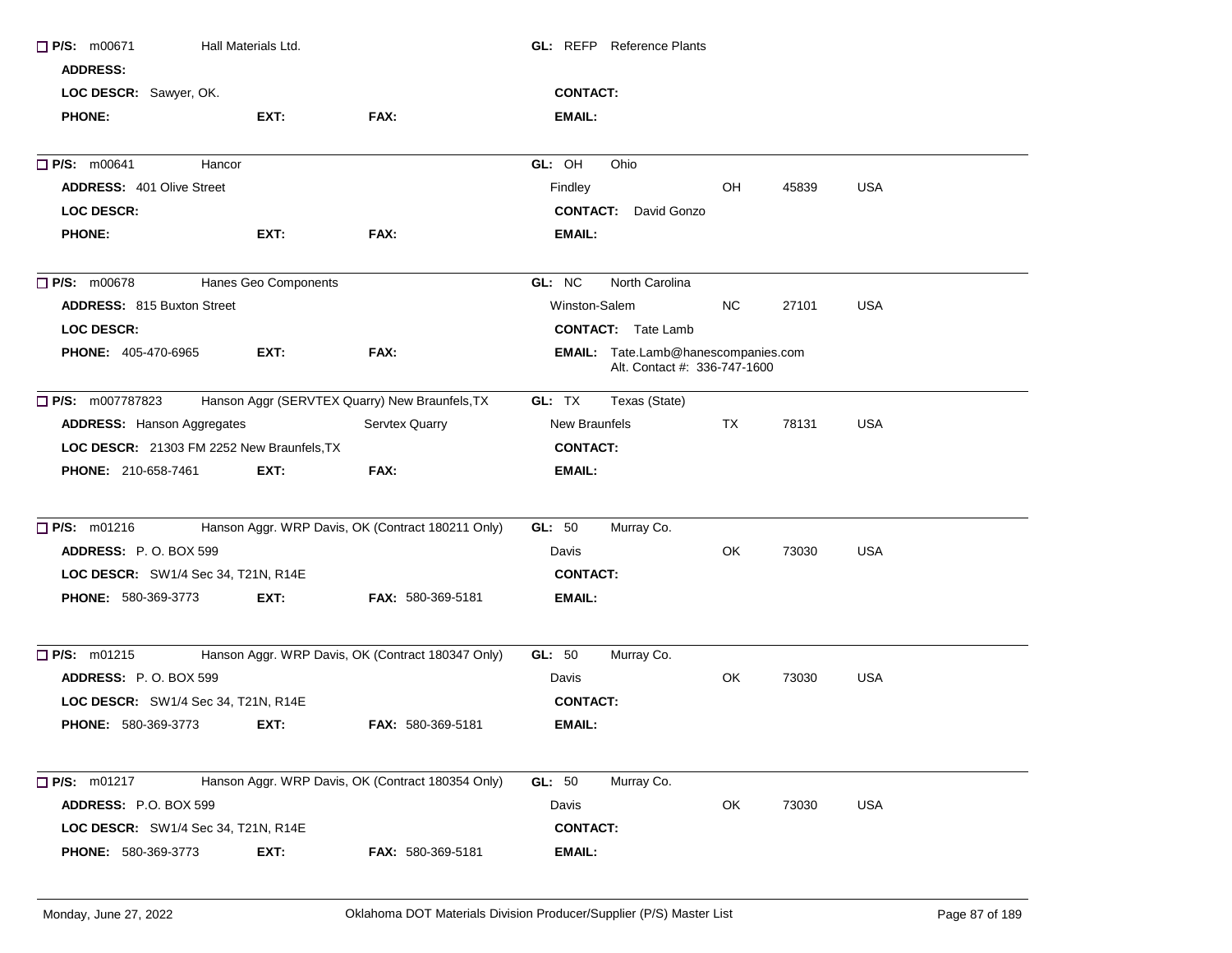| $\Box$ P/S: m01225                  | Hanson Aggr. WRP Davis, OK (Contract 190165 Only) | GL: $50$                                          | Murray Co.      |                              |       |            |            |
|-------------------------------------|---------------------------------------------------|---------------------------------------------------|-----------------|------------------------------|-------|------------|------------|
| ADDRESS: P.O. BOX 599               |                                                   | Davis                                             |                 | OK                           | 73030 | <b>USA</b> |            |
| LOC DESCR: SW1/4 Sec 34, T21N, R14E |                                                   |                                                   | <b>CONTACT:</b> |                              |       |            |            |
| <b>PHONE: 580-369-3773</b>          | EXT:                                              | <b>FAX: 580-369-5181</b>                          | EMAIL:          |                              |       |            |            |
| $\Box$ P/S: m01222                  |                                                   | Hanson Aggr. WRP Davis, OK (Contract 200057 Only) | GL: 50          | Murray Co.                   |       |            |            |
| ADDRESS: P.O. BOX 599               |                                                   |                                                   | Davis           |                              | OK    | 73030      | <b>USA</b> |
| LOC DESCR: SW1/4 Sec 34, T21N, R14E |                                                   |                                                   | <b>CONTACT:</b> |                              |       |            |            |
| <b>PHONE: 580-369-3773</b>          | EXT:                                              | <b>FAX: 580-369-5181</b>                          | EMAIL:          |                              |       |            |            |
| $\Box$ P/S: m01223                  |                                                   | Hanson Aggr. WRP Davis, OK (Contract 200157 Only) | GL: 50          | Murray Co.                   |       |            |            |
| <b>ADDRESS: P.O. BOX 599</b>        |                                                   |                                                   | Davis           |                              | OK    | 73030      | <b>USA</b> |
| LOC DESCR: SW1/4 Sec 34, T21N, R14E |                                                   |                                                   | <b>CONTACT:</b> |                              |       |            |            |
| <b>PHONE: 580-369-3773</b>          | EXT:                                              | <b>FAX: 580-369-5181</b>                          | EMAIL:          |                              |       |            |            |
| $\Box$ P/S: m01228                  |                                                   | Hanson Aggr. WRP Davis, OK (Contract 200190 Only) | GL: 50          | Murray Co.                   |       |            |            |
| ADDRESS: P.O. BOX 599               |                                                   |                                                   | Davis           |                              | OK    | 73030      | <b>USA</b> |
| LOC DESCR: SW1/4 Sec 34, T21N, R14E |                                                   |                                                   | <b>CONTACT:</b> |                              |       |            |            |
| <b>PHONE: 580-369-3773</b>          | EXT:                                              | FAX: 580-369-5181                                 | EMAIL:          |                              |       |            |            |
| $\Box$ P/S: m01229                  |                                                   | Hanson Aggr. WRP Davis, OK (Contract 200201 Only) | <b>GL: 50</b>   | Murray Co.                   |       |            |            |
| ADDRESS: P.O. BOX 599               |                                                   |                                                   | Davis           |                              | OK    | 73030      | USA        |
| LOC DESCR: SW1/4 Sec 34, T21N, R14E |                                                   |                                                   | <b>CONTACT:</b> |                              |       |            |            |
| <b>PHONE: 580-369-3773</b>          | EXT:                                              | <b>FAX: 580-369-5181</b>                          | EMAIL:          |                              |       |            |            |
| <b>P/S:</b> m001937907              | Hanson Aggregates (Wilton, AR)                    |                                                   | GL: AR          | Arkansas                     |       |            |            |
| ADDRESS: P.O.Box 9                  |                                                   |                                                   | Ashdown         |                              | AR    | 71822      | <b>USA</b> |
| LOC DESCR: Little River Co.         |                                                   |                                                   | <b>CONTACT:</b> |                              |       |            |            |
| <b>PHONE: 870-898-5183</b>          | EXT:                                              | <b>FAX: 870-898-6905</b>                          | <b>EMAIL:</b>   |                              |       |            |            |
| $\Box$ P/S: m006297905              | Hanson Aggregates (Wilton, AR)                    |                                                   | GL: AR          | Arkansas                     |       |            |            |
| ADDRESS: P.O. BOX 9                 |                                                   | 306 Little River 60                               | Ashdown         |                              | AR    | 71822      | <b>USA</b> |
| LOC DESCR: Sec.23, T11S, R30W       |                                                   |                                                   |                 | <b>CONTACT:</b> Daryl Grimes |       |            |            |
| <b>PHONE: 870-898-5183</b>          | EXT:                                              | <b>FAX: 870-898-6905</b>                          | <b>EMAIL:</b>   |                              |       |            |            |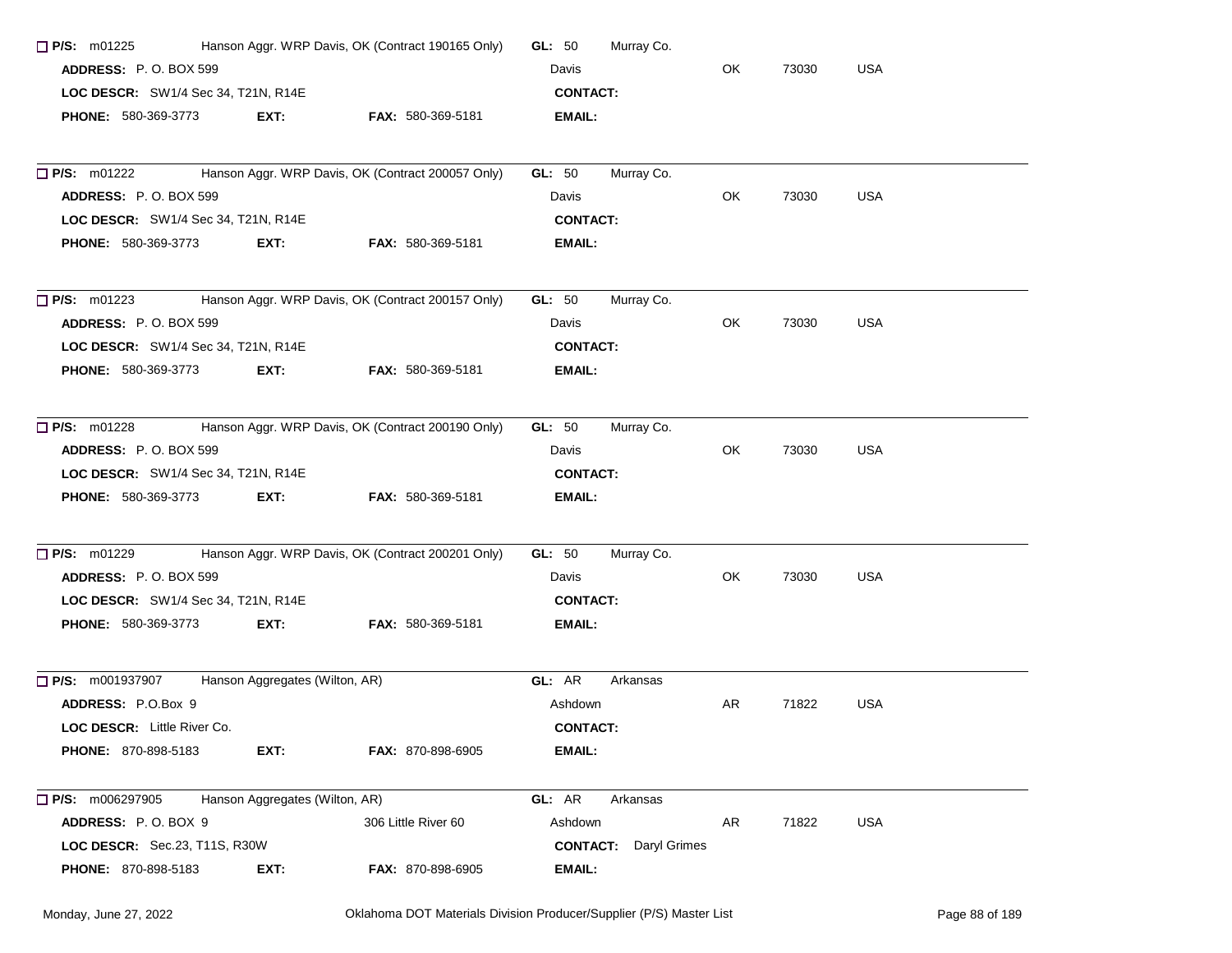| $\Box$ P/S: m009167916<br>Hanson Aggregates (Wilton, AR)    |      |                                               | GL: AR<br>Arkansas                                                                      |       |            |            |
|-------------------------------------------------------------|------|-----------------------------------------------|-----------------------------------------------------------------------------------------|-------|------------|------------|
| <b>ADDRESS: 306 Little River 60</b>                         |      |                                               | Ashdown                                                                                 | AR    | 71822      | <b>USA</b> |
| LOC DESCR: Little River Plant northwest of Wilton, Arkansas |      |                                               | <b>CONTACT:</b>                                                                         |       |            |            |
| <b>PHONE: 870-898-5183</b>                                  | EXT: | FAX:                                          | <b>EMAIL:</b>                                                                           |       |            |            |
|                                                             |      |                                               |                                                                                         |       |            |            |
| $\Box$ P/S: m009787831                                      |      | Hanson Aggregates Arena Plant (Garwood, TX)   | GL: TX<br>Texas (State)                                                                 |       |            |            |
| ADDRESS: 1924 County Road 111                               |      | Garwood                                       | TX                                                                                      | 77442 | <b>USA</b> |            |
| LOC DESCR: Hwy US 90 and TX State Hwy 71, Colorado Co.      |      |                                               | <b>CONTACT:</b>                                                                         |       |            |            |
| <b>PHONE: 979-758-3662</b>                                  | EXT: | FAX:                                          | <b>EMAIL:</b>                                                                           |       |            |            |
| $\Box$ P/S: m001985008                                      |      | Hanson Aggregates WRP, Inc. (Davis, OK)       | GL: 50<br>Murray Co.                                                                    |       |            |            |
| ADDRESS: P.O. BOX 599                                       |      |                                               | Davis                                                                                   | OK    | 73030      | <b>USA</b> |
| LOC DESCR: SW1/4 Sec 34, T21N, R14E                         |      |                                               | <b>CONTACT:</b>                                                                         |       |            |            |
| PHONE: 580-369-3773                                         | EXT: | <b>FAX: 580-369-5181</b>                      | <b>EMAIL:</b>                                                                           |       |            |            |
| P/S: m002827817                                             |      | Hanson Aggregates, Inc. (Bridgeport, TX)      | GL: TX<br>Texas (State)                                                                 |       |            |            |
| <b>ADDRESS:</b> Lake Road                                   |      |                                               | Bridgeport                                                                              | TX    | 76426      | <b>USA</b> |
| LOC DESCR: 3 MI NW of Bridgeport in Wise Co., TX            |      |                                               | <b>CONTACT:</b>                                                                         |       |            |            |
| <b>PHONE: 817-430-0712</b>                                  | EXT: | FAX:                                          | EMAIL:                                                                                  |       |            |            |
| P/S: m011937833                                             |      | Hanson Bristol Sand and Gravel (Ennis, TX)    | GL: TX<br>Texas (State)                                                                 |       |            |            |
| ADDRESS: 7000 E. State Highway 34                           |      |                                               | Ennis                                                                                   | TX    | 75119      | <b>USA</b> |
| LOC DESCR: 7000 E. State Highway 34, Ennis, TX 75119        |      |                                               | <b>CONTACT:</b> Vartan Babakhanian                                                      |       |            |            |
| <b>PHONE: 972-260-3606</b>                                  | EXT: | <b>FAX: 972-260-3655</b>                      | <b>EMAIL:</b> Vartan.Babakhanian@forterrabp.com<br>Alt. Contact #: 214-535-4595 (Plant) |       |            |            |
| $\Box$ P/S: m009726806                                      |      | Hanson Mountain Quarry (Sallisaw, OK)         | GL: 68<br>Sequoyah Co.                                                                  |       |            |            |
| <b>ADDRESS: 108329 S. 4673 Rd.</b>                          |      |                                               | Sallisaw                                                                                | OK.   | 74955      | <b>USA</b> |
| <b>LOC DESCR:</b> SW 1/4 Sec 8, T11N, R25E                  |      |                                               | <b>CONTACT:</b> Sheila Cullum                                                           |       |            |            |
| <b>PHONE: 918-775-2878</b>                                  | EXT: | FAX:                                          | <b>EMAIL:</b> ceofarm@gmail.com                                                         |       |            |            |
| $\Box$ P/S: m001967805                                      |      | Hanson S & G, Spring Creek Plant (Borger, TX) | GL: TX<br>Texas (State)                                                                 |       |            |            |
| <b>ADDRESS:</b>                                             |      |                                               | Borger                                                                                  | TX    |            |            |
| LOC DESCR: Hutchinson Co., TX                               |      |                                               | <b>CONTACT:</b>                                                                         |       |            |            |
| PHONE: 806-273-2381                                         | EXT: | FAX:                                          | <b>EMAIL:</b>                                                                           |       |            |            |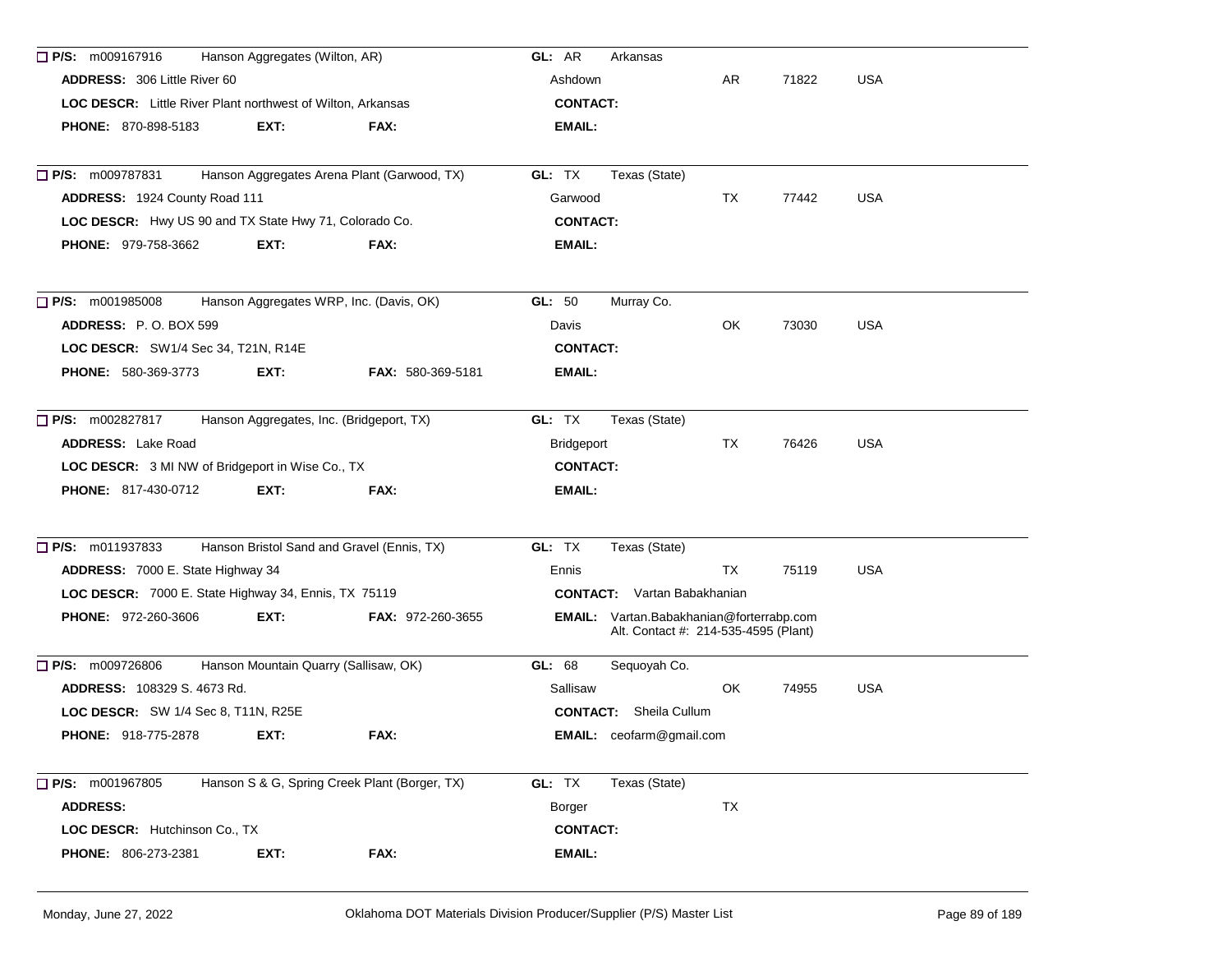| $\Box$ P/S: m00496                       | Harrison Ready Mix                             |                                                                         |                        | <b>GL: REFP</b> Reference Plants                                                                                                                                |
|------------------------------------------|------------------------------------------------|-------------------------------------------------------------------------|------------------------|-----------------------------------------------------------------------------------------------------------------------------------------------------------------|
| <b>ADDRESS:</b>                          |                                                |                                                                         | <b>Reference Plant</b> | AR                                                                                                                                                              |
| <b>LOC DESCR:</b>                        |                                                |                                                                         | <b>CONTACT:</b>        |                                                                                                                                                                 |
| <b>PHONE:</b>                            | EXT:                                           | FAX:                                                                    | <b>EMAIL:</b>          |                                                                                                                                                                 |
| <b>P/S:</b> m006748018                   | Harshman Const LLC (Sedan, KS)                 |                                                                         | GL: KS                 | Kansas                                                                                                                                                          |
| ADDRESS: 1632 FP Road                    |                                                |                                                                         | Cedar Point            | KS<br><b>USA</b><br>66843                                                                                                                                       |
| LOC DESCR: Sec 20, T34S, R11E, Elk Co.   |                                                |                                                                         |                        | <b>CONTACT:</b> Sam Harshman                                                                                                                                    |
| <b>PHONE: 620-274-4377</b>               | EXT:                                           | <b>FAX: 620-274-4245</b>                                                |                        | EMAIL: office@harshmanrock.com, sam@harshmanrock.com,<br>frank@harshmanrock.com<br>Alt. Contact #: 620-340-3587 (Sam Harshman), 620-381-1112 (Frank<br>Rockers) |
| $\Box$ P/S: m00428                       | Haskell Lemon Const Co (Asphalt)               |                                                                         |                        | <b>GL: REFP</b> Reference Plants                                                                                                                                |
| <b>ADDRESS:</b>                          |                                                |                                                                         | <b>Reference Plant</b> | OK                                                                                                                                                              |
| <b>LOC DESCR:</b>                        |                                                |                                                                         |                        | <b>CONTACT:</b> Jay Lemon                                                                                                                                       |
| <b>PHONE:</b>                            | EXT:                                           | FAX:                                                                    |                        | EMAIL: Cdolph@haskelllemon.com,<br>jlemon@haskelllemon.com                                                                                                      |
| <b>D</b> P/S: m00721                     | Haskell Lemon Const Co (Concrete)              |                                                                         | GL: N/A                | Not Applicable                                                                                                                                                  |
| <b>ADDRESS:</b>                          |                                                |                                                                         |                        |                                                                                                                                                                 |
| <b>LOC DESCR:</b>                        |                                                |                                                                         | <b>CONTACT:</b>        |                                                                                                                                                                 |
| <b>PHONE:</b>                            | EXT:                                           | FAX:                                                                    | EMAIL:                 |                                                                                                                                                                 |
| $\Box$ P/S: m00721-03<br><b>ADDRESS:</b> |                                                | Haskell Lemon Const. RCA (Contract 200163 Only)                         | GL: 54                 | Okfuskee Co.                                                                                                                                                    |
|                                          |                                                | LOC DESCR: 0.4 miles West of SH-27, extend East on I-40 near Okemah, OK | <b>CONTACT:</b>        |                                                                                                                                                                 |
| <b>PHONE:</b>                            | EXT:                                           | FAX:                                                                    | EMAIL:                 |                                                                                                                                                                 |
| $\Pi$ P/S: m00728                        | Headwaters & Rockdale in Sandow, TX            |                                                                         | GL: TX                 | Texas (State)                                                                                                                                                   |
| ADDRESS: 1150 Arion Pkwy.                |                                                |                                                                         | San Antonio            | ТX<br>78216<br><b>USA</b>                                                                                                                                       |
| <b>LOC DESCR:</b>                        |                                                |                                                                         |                        | <b>CONTACT:</b> Melissa Garcia                                                                                                                                  |
| <b>PHONE: 210-503-2628</b>               | EXT:                                           | FAX:                                                                    |                        | <b>EMAIL:</b> Internal Extension: 87199<br>Melissa.Garcia@boral.com<br>Website: http://www.boralflyash.com<br>Alt. Contact #: (210) 241-1595 (Mobile)           |
| P/S: m01114                              | Headwaters Concrete Products (San Antonio, TX) |                                                                         | GL: TX                 | Texas (State)                                                                                                                                                   |
| ADDRESS: 2233 Ackerman Road              |                                                |                                                                         | San Antonio            | <b>USA</b><br>TX<br>78219                                                                                                                                       |
| <b>LOC DESCR:</b>                        |                                                |                                                                         | <b>CONTACT:</b>        | <b>Bob Darby</b>                                                                                                                                                |
| <b>PHONE: 210-666-4989</b>               | EXT:                                           | <b>FAX: 210-666-8141</b>                                                |                        | <b>EMAIL:</b> HCMProductInfo@headwatersbp.com<br>Website: http://www.headwaterscm.com/                                                                          |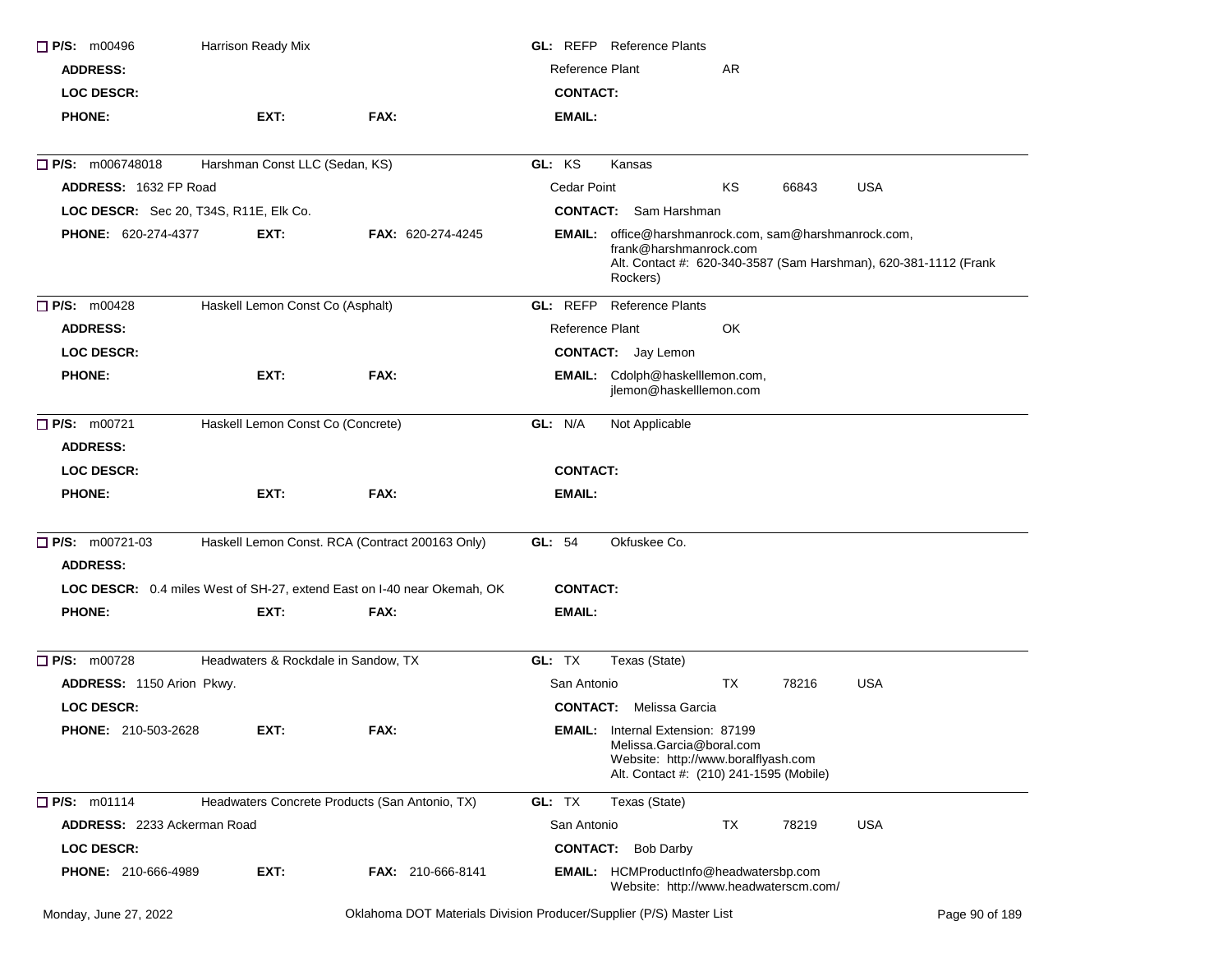| $\Box$ P/S: m01077                           | Heartland Asphalt Materials (Madrid, MO)       | GL: MO<br>Missouri        |                                              |     |       |            |
|----------------------------------------------|------------------------------------------------|---------------------------|----------------------------------------------|-----|-------|------------|
| ADDRESS: 297 Highway 61 South                |                                                |                           | New Madrid                                   | MO. | 63869 | <b>USA</b> |
| <b>LOC DESCR:</b>                            |                                                |                           | <b>CONTACT:</b> Kevin Faulkner               |     |       |            |
| <b>PHONE: 573-748-2587</b>                   | EXT:                                           | FAX:                      | EMAIL:                                       |     |       |            |
| $\Box$ P/S: m00777                           | Heldenfels Enterprises Inc (San Marcos, TX)    |                           | GL: TX<br>Texas (State)                      |     |       |            |
| ADDRESS: 5700 IH-35 South                    |                                                |                           | San Marcos                                   | TX  | 78666 |            |
| <b>LOC DESCR:</b>                            |                                                |                           | <b>CONTACT:</b> Mike Wilson                  |     |       |            |
| <b>PHONE: 512-396-2376</b>                   | EXT:                                           | <b>FAX: 512-396-2381</b>  | EMAIL:                                       |     |       |            |
|                                              |                                                |                           |                                              |     |       |            |
| $\Box$ P/S: m01251                           | Helena Agri-Enterprise, LLC (Collierville, TN) |                           | GL: TN<br>Tennessee                          |     |       |            |
| ADDRESS: 225 Schilling Blvd., Suite 300      |                                                |                           | Collierville                                 | TN  | 38017 | <b>USA</b> |
| <b>LOC DESCR:</b>                            |                                                |                           | <b>CONTACT:</b>                              |     |       |            |
| <b>PHONE: 901-761-0050</b>                   | EXT:                                           | FAX:                      | EMAIL:                                       |     |       |            |
| $\Box$ P/S: m01065                           | Hickman Williams and Company                   |                           | GL: TN<br>Tennessee                          |     |       |            |
| ADDRESS: 2015 Spring Road, Suite 715         |                                                |                           | Chicago                                      | IL. | 60523 | USA        |
| <b>LOC DESCR:</b>                            |                                                |                           | <b>CONTACT:</b>                              |     |       |            |
| <b>PHONE: 638-574-2150</b>                   | EXT:                                           | FAX:                      | EMAIL:                                       |     |       |            |
|                                              |                                                |                           |                                              |     |       |            |
| <b>P/S: m00559</b>                           | Highway Contractors Co                         |                           | <b>GL: REFP</b> Reference Plants             |     |       |            |
| <b>ADDRESS:</b>                              |                                                |                           | Reference Plant                              | OK  |       |            |
| <b>LOC DESCR:</b>                            |                                                |                           | <b>CONTACT:</b>                              |     |       |            |
| <b>PHONE:</b>                                | EXT:                                           | FAX:                      | <b>EMAIL:</b> highway@highwaycontractors.net |     |       |            |
| $\Box$ P/S: m00982                           | Highway Safety Corp. (Glastonbury, CT)         |                           | GL: CT<br>Connecticut                        |     |       |            |
| <b>ADDRESS: P.O. Box 358</b>                 |                                                |                           | Glastonbury                                  | CN  | 06033 |            |
| LOC DESCR: 239 Commerce St.                  |                                                |                           | <b>CONTACT:</b> Paul Radice                  |     |       |            |
| PHONE: 860-633-9445                          | EXT:                                           | FAX: 860-659-9561         | EMAIL: pradice@highwaysafety.net             |     |       |            |
| $\Box$ P/S: m00095                           | Hilco, Inc. (Foxworth, MS)                     |                           | GL: MS<br>Mississippi                        |     |       |            |
| <b>ADDRESS:</b> Division of The Bendix Corp. |                                                | 876 Shiloh Firetower Road | Foxworth                                     | MS  | 39483 |            |
| LOC DESCR:                                   |                                                |                           | <b>CONTACT:</b>                              |     |       |            |
| PHONE: 800-748-9634                          | EXT:                                           | FAX: 601-736-6892         | EMAIL:                                       |     |       |            |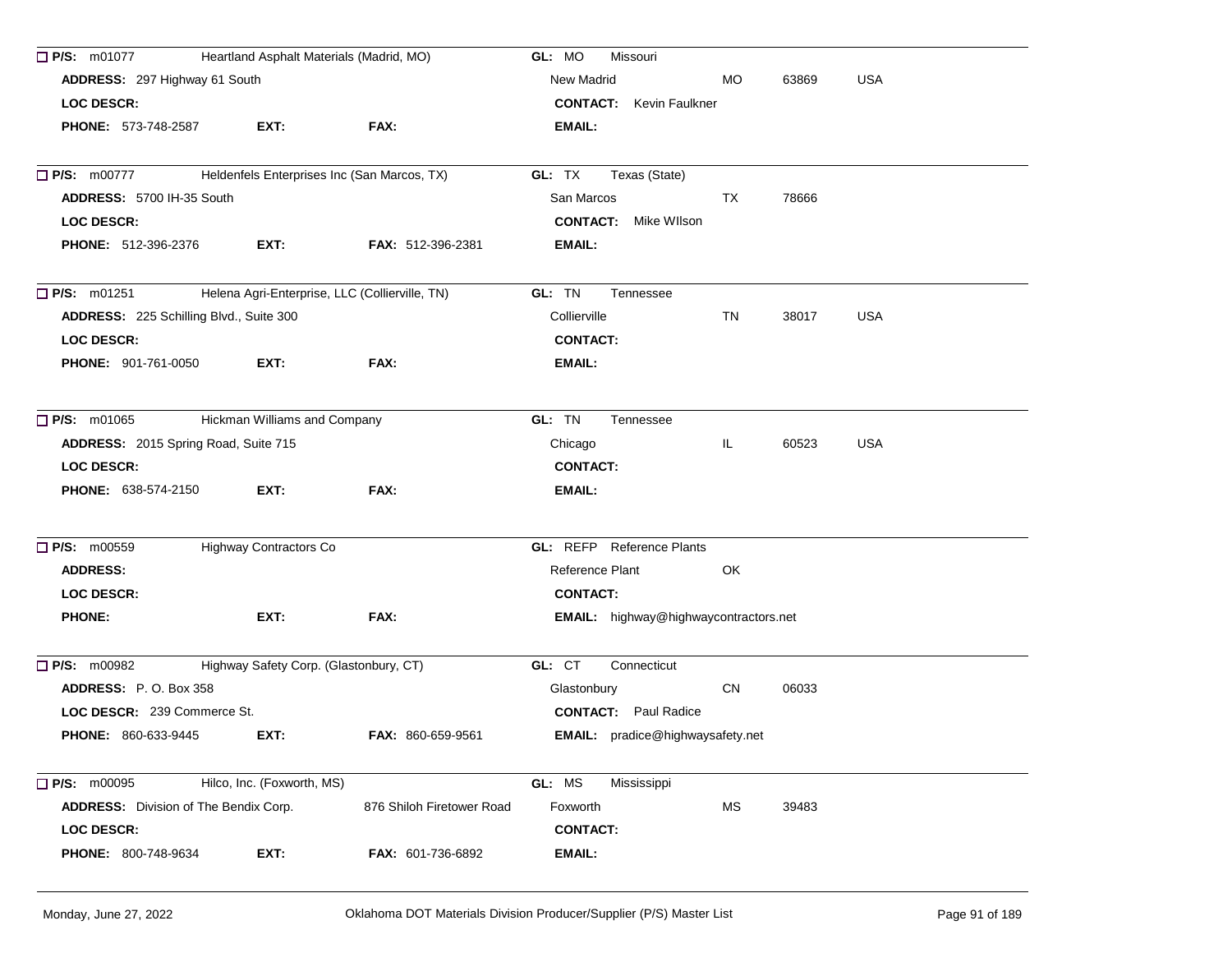| P/S: m01031                                           | Hilti, Inc.                                  |                                                 | GL: 72<br>Tulsa Co.                                        |                                                             |       |                                                               |
|-------------------------------------------------------|----------------------------------------------|-------------------------------------------------|------------------------------------------------------------|-------------------------------------------------------------|-------|---------------------------------------------------------------|
| <b>ADDRESS:</b> 5400 South 122nd East Avenue          |                                              |                                                 | Tulsa                                                      | OK                                                          | 74146 | <b>USA</b>                                                    |
| LOC DESCR:                                            |                                              |                                                 | <b>CONTACT:</b> Pete Anderson                              |                                                             |       |                                                               |
| <b>PHONE: 800-879-8000</b>                            | EXT:                                         | FAX:                                            | EMAIL: peter.anderson@hilti.com, Website: www.us.hilti.com | Alt. Phone #: 972-403-5948                                  |       |                                                               |
| P/S: m01069                                           | Hirschfeld Industries (San Angelo, TX)       |                                                 | GL: TX<br>Texas (State)                                    |                                                             |       |                                                               |
| <b>ADDRESS: 112 W. 29th St.</b>                       |                                              |                                                 | San Angelo                                                 | TX                                                          | 76903 | <b>USA</b>                                                    |
| <b>LOC DESCR:</b>                                     |                                              |                                                 | <b>CONTACT:</b> Harold Myer                                |                                                             |       |                                                               |
| <b>PHONE: 325-486-4201</b>                            | <b>EXT: 4476</b>                             | FAX:                                            | EMAIL:                                                     |                                                             |       |                                                               |
| P/S: m00857                                           | <b>Hockett Construction Company</b>          |                                                 | GL: 33<br>Jackson Co.                                      |                                                             |       |                                                               |
| <b>ADDRESS:</b>                                       |                                              |                                                 | Reference Plant                                            | OK                                                          |       |                                                               |
| <b>LOC DESCR:</b>                                     |                                              |                                                 | <b>CONTACT:</b>                                            |                                                             |       |                                                               |
| <b>PHONE:</b>                                         | EXT:                                         | FAX:                                            | <b>EMAIL:</b>                                              |                                                             |       |                                                               |
| $\Box$ P/S: m00620                                    | Hodge Fabrication, Inc. (N. Little Rock, AR) |                                                 | GL: AR<br>Arkansas                                         |                                                             |       |                                                               |
| <b>ADDRESS:</b> P.O. Box 17005                        |                                              |                                                 | North Little Rock                                          | AR                                                          | 72117 |                                                               |
| LOC DESCR: 6206 Baucum Pike, North Little Rock, AR    |                                              |                                                 | <b>CONTACT:</b> Mark E. Hodge                              |                                                             |       |                                                               |
| <b>PHONE: 501-945-1390</b>                            | EXT:                                         | <b>FAX: 501-945-2098</b>                        | EMAIL:                                                     |                                                             |       |                                                               |
| P/S: m008416805                                       |                                              | Hoffman - Wilson Land, LLC (S. of Sallisaw, OK) | Sequoyah Co.<br>GL: 68                                     |                                                             |       |                                                               |
| <b>ADDRESS:</b> Duit Construction Co.                 |                                              | 6250 Industrial Boulevard                       | Edmond                                                     | OK                                                          | 73034 | <b>USA</b>                                                    |
| <b>LOC DESCR:</b> SE/4, SE/4, NW/4, Sec 9, T10N, R24E |                                              |                                                 | <b>CONTACT:</b> John Privrat                               |                                                             |       |                                                               |
| <b>PHONE: 405-340-6026</b>                            | EXT:                                         | <b>FAX: 405-513-6769</b>                        | <b>EMAIL:</b> JohnP@duitconstruction.com,                  |                                                             |       | Alternate Contact: Neal Simmons 405-613-4817 (onsite contact) |
| <b>P/S:</b> m00096                                    | Hogentogler and Co., Inc. (Columbia, MD)     |                                                 | GL: MD<br>Maryland                                         |                                                             |       |                                                               |
| ADDRESS: P.O. Drawer 2219                             |                                              |                                                 | Columbia                                                   | MD                                                          | 21045 |                                                               |
| <b>LOC DESCR:</b>                                     |                                              |                                                 | <b>CONTACT:</b>                                            |                                                             |       |                                                               |
| <b>PHONE:</b>                                         | EXT:                                         | FAX:                                            | EMAIL:                                                     |                                                             |       |                                                               |
| $\Box$ P/S: m01175                                    | Holcim & Edgewater in Sheboygan, WI          |                                                 | GL: WI<br>Wisconsin                                        |                                                             |       |                                                               |
| <b>ADDRESS: 14500 CR 1550</b>                         |                                              |                                                 | Ada                                                        | OK                                                          | 74820 | <b>USA</b>                                                    |
| <b>LOC DESCR:</b>                                     |                                              |                                                 | <b>CONTACT:</b> Adam M. Fox                                |                                                             |       |                                                               |
| PHONE: 580-665-9054                                   | EXT:                                         | FAX: 405-601-3332                               | EMAIL:                                                     | adam.fox@lafargeholcim.com<br>Website: www.lafargeholcim.us |       |                                                               |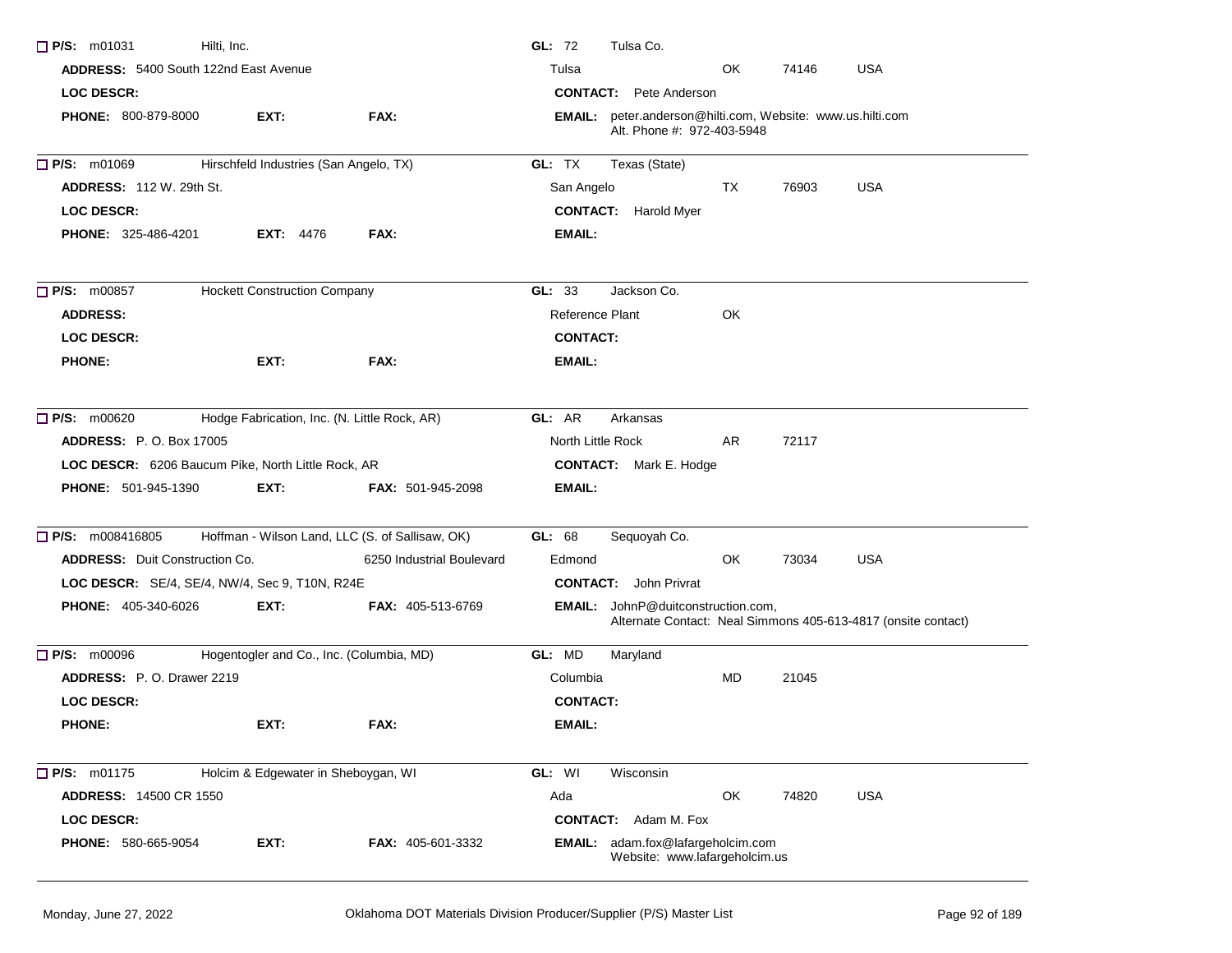| P/S: m01116<br>Holcim & Elm Road in Romeoville, IL |                                       |                          | GL: IL<br>Illinois                                                                              |
|----------------------------------------------------|---------------------------------------|--------------------------|-------------------------------------------------------------------------------------------------|
| <b>ADDRESS: 1263 Lakeview Drive</b>                |                                       |                          | <b>USA</b><br>Romeoville<br>IL.<br>60446                                                        |
| <b>LOC DESCR:</b>                                  |                                       |                          | <b>CONTACT:</b> Brian Borowski                                                                  |
| <b>PHONE: 630-243-4699</b>                         | EXT:                                  | FAX:                     | EMAIL: brian.borowski@lafargeholcim.com<br>Alt. Contact #: 630-561-1198 (Brian Borowski direct) |
| P/S: m00372                                        | Holcim & Harrington in Amarillo, TX   |                          | GL: TX<br>Texas (State)                                                                         |
| <b>ADDRESS: 8000 95th Street</b>                   |                                       |                          | <b>Pleasant Prairie</b><br>WI<br><b>USA</b><br>53158                                            |
| <b>LOC DESCR:</b>                                  |                                       |                          | <b>CONTACT:</b> Michele Murphy                                                                  |
| <b>PHONE: 262-947-5245</b>                         | EXT:                                  | FAX: 262-947-8130        | EMAIL: michele.murphy@lafarge.com<br>Alt. Contact #: 630-878-0975 (mobile)                      |
| $P/S:$ m00810                                      | Holcim & IATAN in Kansas City, MO     |                          | GL: MO<br>Missouri                                                                              |
| <b>ADDRESS: 8000 95th Street</b>                   |                                       |                          | <b>USA</b><br><b>Pleasant Prairie</b><br>WI<br>53158                                            |
| <b>LOC DESCR:</b>                                  |                                       |                          | <b>CONTACT:</b> Michele Murphy                                                                  |
| <b>PHONE: 262-947-5245</b>                         | EXT:                                  | FAX: 262-947-8130        | EMAIL: michele.murphy@lafarge.com<br>Alt. Contact #: 630-878-0975                               |
| P/S: m00367                                        | Holcim & ONG in Muskogee, OK          |                          | GL: 51<br>Muskogee Co.                                                                          |
| <b>ADDRESS: 8000 95th Street</b>                   |                                       |                          | <b>Pleasant Prairie</b><br>WI<br>53158<br><b>USA</b>                                            |
| <b>LOC DESCR:</b>                                  |                                       |                          | <b>CONTACT:</b> Michele Murphy                                                                  |
| <b>PHONE: 262-947-5245</b>                         | EXT:                                  | <b>FAX: 262-947-8130</b> | <b>EMAIL:</b> michele.murphy@lafarge.com<br>Alt. Contact #: 630-878-0975 (mobile)               |
| $\Box$ P/S: m00006                                 | Holcim (Clarksville, MO)              |                          | GL: MO<br>Missouri                                                                              |
| <b>ADDRESS:</b>                                    |                                       |                          | <b>MO</b><br>Clarksville                                                                        |
| <b>LOC DESCR:</b>                                  |                                       |                          | <b>CONTACT:</b> Ronald Dugan                                                                    |
| <b>PHONE: 573-242-3571</b>                         | <b>EXT:</b> 1158                      | FAX:                     | EMAIL:                                                                                          |
| $\Box$ P/S: m00894                                 | Holcim Birmingham, Alabama Slag Plant |                          | GL: AL<br>Alabama                                                                               |
| ADDRESS: 1555 Hartman Industrial Blvd.             |                                       |                          | OK.<br>35221<br><b>USA</b><br>Birmingham                                                        |
| <b>LOC DESCR:</b>                                  |                                       |                          | <b>CONTACT:</b><br>Dobber Bingamon                                                              |
| <b>PHONE: 405-522-4999</b>                         | EXT:                                  | FAX:                     | EMAIL:                                                                                          |
| $\Box$ P/S: m00763                                 | Holcim Portland Plant (Florence, CO)  |                          | GL: CO<br>Colorado                                                                              |
| ADDRESS: 3500 State Highway 120                    |                                       |                          | Florence<br>CO<br>81226                                                                         |
| <b>LOC DESCR:</b>                                  |                                       |                          | <b>CONTACT:</b><br>Richard Roush                                                                |
| PHONE: 719-784-1307                                | EXT:                                  | FAX: 719-784-3419        | <b>EMAIL:</b>                                                                                   |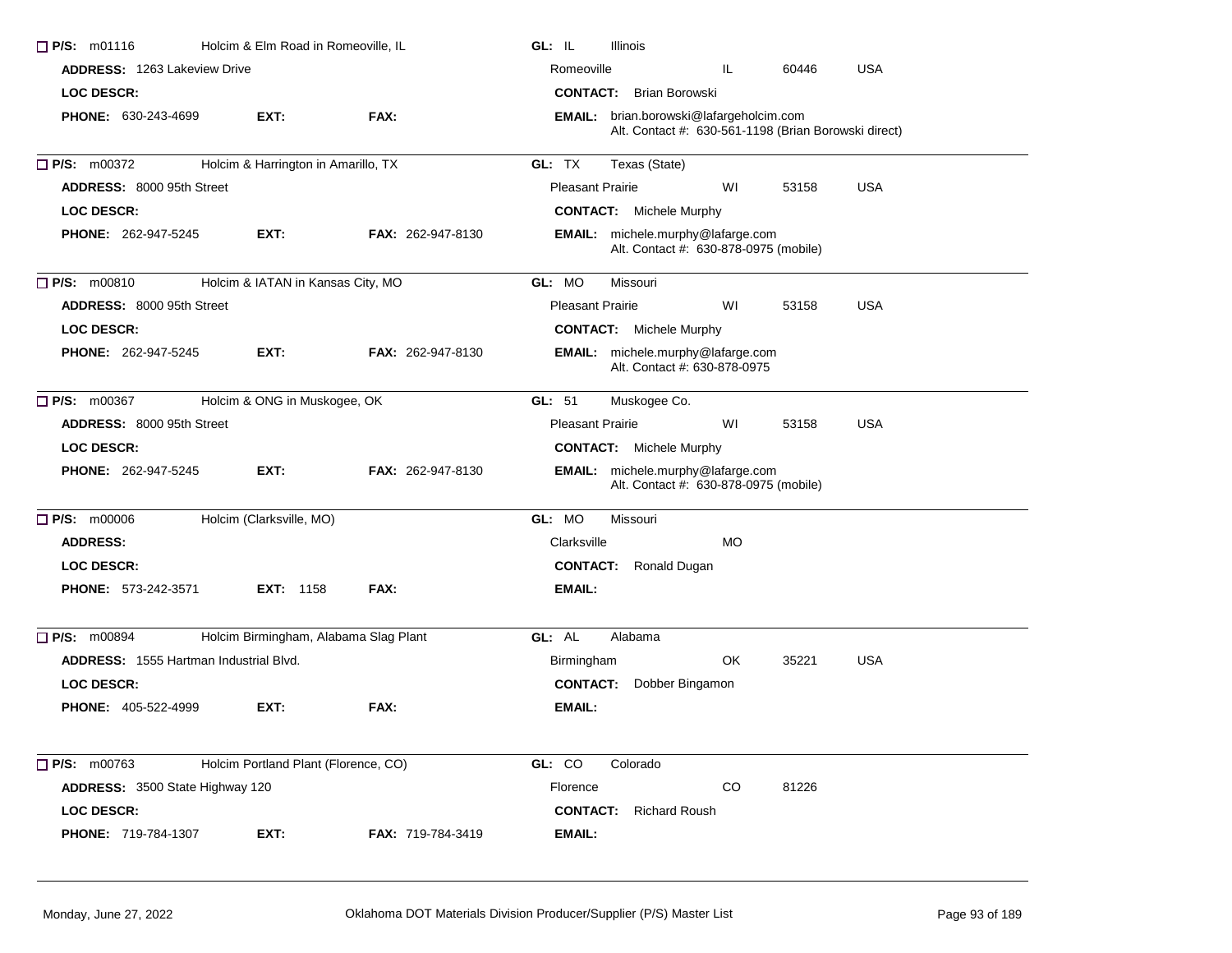| $\Box$ P/S: m00007                                       | Holcim US Inc. (Ada, OK)         |                                              | GL: $62$<br>Pontotoc Co.                                                    |
|----------------------------------------------------------|----------------------------------|----------------------------------------------|-----------------------------------------------------------------------------|
| <b>ADDRESS: 14500 CR 1550</b>                            |                                  |                                              | OK.<br><b>USA</b><br>Ada<br>74820                                           |
| <b>LOC DESCR:</b>                                        |                                  |                                              | <b>CONTACT:</b> Theresa Hammons                                             |
| <b>PHONE: 580-332-1512</b>                               | EXT:                             | <b>FAX: 580-436-3273</b>                     | <b>EMAIL:</b> Website: www.holcim.com/us                                    |
| $\Box$ P/S: m00592                                       | Holcim US Inc. (Chicago, IL)     |                                              | GL: IL<br>Illinois                                                          |
| <b>ADDRESS:</b> South Chicago Terminal                   |                                  | 2150 E. 130th Street                         | 60633<br>Chicago<br>IL.                                                     |
| <b>LOC DESCR:</b>                                        |                                  |                                              | <b>CONTACT:</b> David Ledesma                                               |
| <b>PHONE: 773-646-3302</b>                               | <b>EXT:</b>                      | <b>FAX: 773-646-3360</b>                     | <b>EMAIL:</b>                                                               |
| $\Box$ P/S: m00011                                       | Holcim US Inc. (Fredonia, KS)    |                                              | GL: KS<br>Kansas                                                            |
| <b>ADDRESS:</b>                                          |                                  |                                              | KS<br>Fredonia                                                              |
| <b>LOC DESCR:</b>                                        |                                  |                                              | <b>CONTACT:</b> Larry Parker                                                |
| <b>PHONE: 316-378-4458</b>                               | EXT:                             | FAX:                                         | <b>EMAIL:</b>                                                               |
| $\Box$ P/S: m00505                                       | Holcim US Inc. (Grand Chain, IL) |                                              | GL: IL<br>Illinois                                                          |
| <b>ADDRESS:</b> River Region / Joppa Plant               |                                  | 2500 Portland Road                           | Grand Chain<br>IL.<br>62941                                                 |
| <b>LOC DESCR:</b>                                        |                                  |                                              | <b>CONTACT:</b> Brad Adkins, QCM                                            |
| <b>PHONE:</b> 618-543-7541                               | EXT:                             | FAX:                                         | <b>EMAIL:</b>                                                               |
| □ P/S: m00008 Holcim US Inc. (Midlothian, TX)            |                                  |                                              | GL: TX<br>Texas (State)                                                     |
| <b>ADDRESS: 1800 Dove Lane</b>                           |                                  |                                              | Midlothian<br>TX<br>76065<br><b>USA</b>                                     |
| <b>LOC DESCR:</b>                                        |                                  |                                              | <b>CONTACT:</b> Todd Hinton                                                 |
| <b>PHONE: 214-299-6350</b>                               | EXT:                             | FAX:                                         | <b>EMAIL:</b>                                                               |
| Holcim US Inc. (Ste Genevieve, MO)<br>$\Box$ P/S: m00861 |                                  |                                              | GL: MO<br>Missouri                                                          |
| ADDRESS: 1805 Anderson Ct.                               |                                  |                                              | OK.<br>74820<br>Ada                                                         |
| LOC DESCR:                                               |                                  |                                              | <b>CONTACT:</b> Dobber Bingamon                                             |
| <b>PHONE: 580-421-2581</b>                               | EXT:                             | FAX:                                         | <b>EMAIL:</b>                                                               |
| P/S: m002007301                                          |                                  | Holliday Sand & Gravel Plant#10 (Coweta, OK) | GL: 73<br>Wagoner Co.                                                       |
| ADDRESS: 14900 S. Garnett Rd.                            |                                  |                                              | OK<br><b>USA</b><br><b>Broken Arrow</b><br>74011                            |
| LOC DESCR: Sec 31, T17N, R16E                            |                                  |                                              | <b>CONTACT:</b> Mike Harnden                                                |
| PHONE: 918-369-8850                                      | EXT:                             | FAX: 918-369-8842                            | EMAIL: mike.harnden@hollidaysand.com<br>Alt. Contact #: 918-232-2301 (Cell) |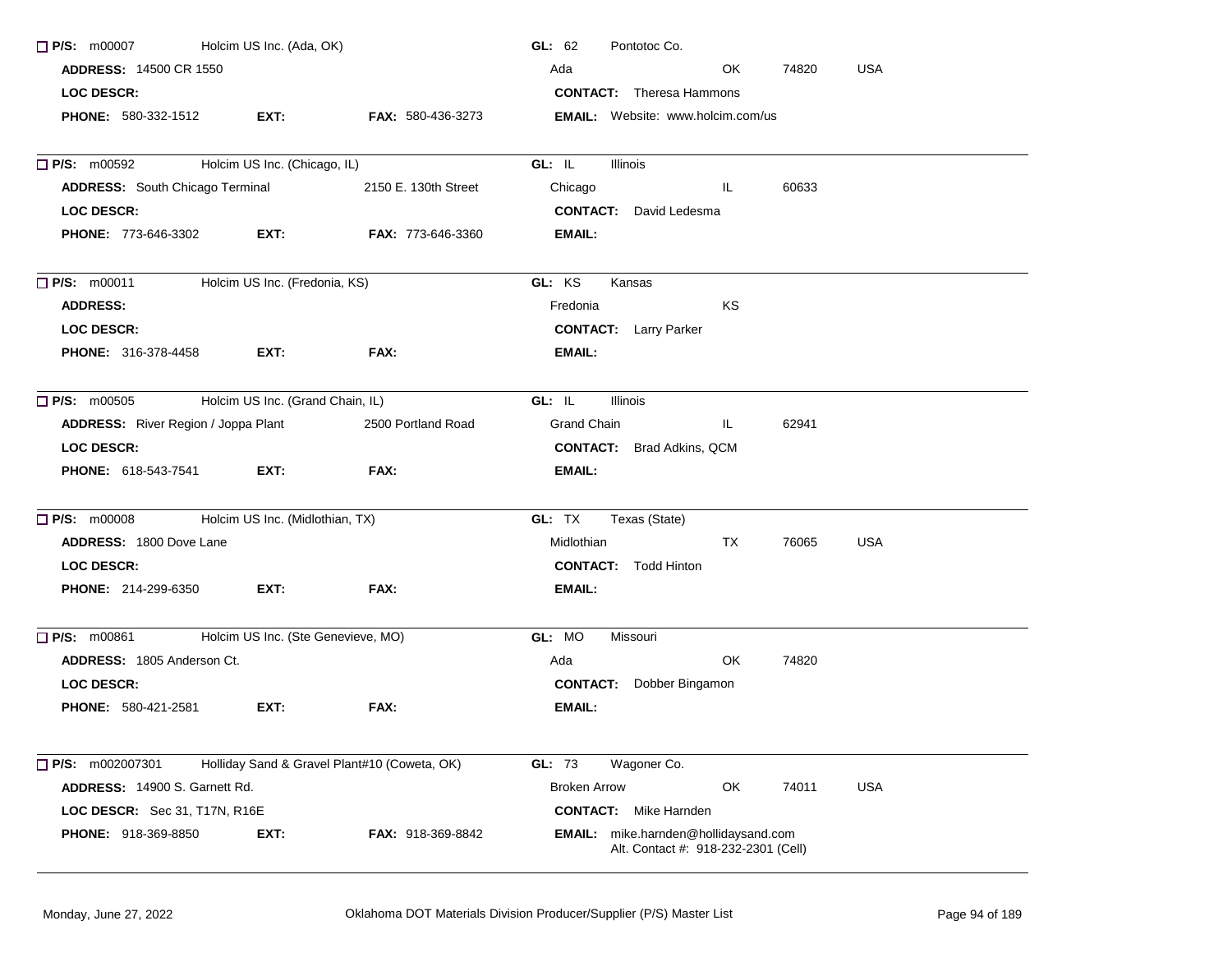| $\Box$ P/S: m001997212                           | Holliday Sand & Gravel Plant#12 (Bixby, OK) |                                                    |                                                   | Tulsa Co.                                                                                                   |           |       |            |  |  |
|--------------------------------------------------|---------------------------------------------|----------------------------------------------------|---------------------------------------------------|-------------------------------------------------------------------------------------------------------------|-----------|-------|------------|--|--|
| <b>ADDRESS: 14900 S. Garnett Rd.</b>             |                                             |                                                    | OK<br>74011<br><b>USA</b><br><b>Broken Arrow</b>  |                                                                                                             |           |       |            |  |  |
| LOC DESCR: Sec 13, T17N, R13E                    |                                             |                                                    |                                                   | <b>CONTACT:</b> Mike Harnden                                                                                |           |       |            |  |  |
| <b>PHONE: 918-369-8850</b>                       | EXT:                                        | <b>FAX: 918-369-8842</b>                           |                                                   | EMAIL: mike.harnden@hollidaysand.com<br>Alt. Contact #: 918-232-2301 (Cell)                                 |           |       |            |  |  |
| □ P/S: m001657231                                |                                             | Holliday Sand & Gravel Plant#14 (Broken Arrow, OK) | GL: 72                                            | Tulsa Co.                                                                                                   |           |       |            |  |  |
| <b>ADDRESS: 14900 S. Garnett Rd.</b>             |                                             |                                                    | <b>USA</b><br><b>Broken Arrow</b><br>OK.<br>74011 |                                                                                                             |           |       |            |  |  |
| LOC DESCR: Sec 16, T17N, R14E                    |                                             |                                                    |                                                   | <b>CONTACT:</b> Mike Harnden                                                                                |           |       |            |  |  |
| <b>PHONE: 918-369-8850</b>                       | EXT:                                        | <b>FAX: 918-369-8842</b>                           |                                                   | <b>EMAIL:</b> mike.harnden@hollidaysand.com<br>Alt. Contact #: 918-232-2301 (Cell)                          |           |       |            |  |  |
| $\Box$ P/S: m002097308                           |                                             | Holliday Sand & Gravel Plant#17 (Broken Arrow, OK) | GL: 73                                            | Wagoner Co.                                                                                                 |           |       |            |  |  |
| <b>ADDRESS: 14900 S. Garnett Rd.</b>             |                                             |                                                    | <b>Broken Arrow</b>                               |                                                                                                             | OK.       | 74011 | <b>USA</b> |  |  |
| <b>LOC DESCR:</b> SW 1/4 Sec 30, T17N, R15E      |                                             |                                                    |                                                   | <b>CONTACT:</b> Mike Harnden                                                                                |           |       |            |  |  |
| <b>PHONE: 918-369-8850</b>                       | EXT:                                        | <b>FAX: 918-369-8842</b>                           |                                                   | EMAIL: mike.harnden@hollidaysand.com<br>Alt. Phone #: 910-232-2301 (Cell(                                   |           |       |            |  |  |
| $\Box$ P/S: m006497304                           |                                             | Holliday Sand & Gravel Plant#20 (Haskell, OK)      | GL: 73                                            | Wagoner Co.                                                                                                 |           |       |            |  |  |
| <b>ADDRESS: 14900 S. Garnett Rd.</b>             |                                             |                                                    | <b>Broken Arrow</b>                               |                                                                                                             | <b>OK</b> | 74011 | <b>USA</b> |  |  |
| LOC DESCR: NW 1/4 of Sec.32, T16N, R16E          |                                             |                                                    |                                                   | <b>CONTACT:</b> Mike Harnden                                                                                |           |       |            |  |  |
| <b>PHONE: 918-369-8850</b>                       | EXT:                                        | <b>FAX: 918-369-8842</b>                           |                                                   | EMAIL: mike.harnden@hollidaysand.com<br>Alt. Contact #: 918-232-2301 (Cell)                                 |           |       |            |  |  |
| $\Box$ P/S: m00317                               |                                             | Holloway Construction Co (Muskogee, OK)            | GL: 51                                            | Muskogee Co.                                                                                                |           |       |            |  |  |
| <b>ADDRESS: P.O. Box 1099</b>                    |                                             |                                                    | Muskogee                                          |                                                                                                             | OK        | 74402 |            |  |  |
| <b>LOC DESCR:</b>                                |                                             |                                                    | <b>CONTACT:</b>                                   |                                                                                                             |           |       |            |  |  |
| <b>PHONE: 918-683-8150</b>                       | EXT:                                        | FAX:                                               | EMAIL:                                            |                                                                                                             |           |       |            |  |  |
| $\Box$ P/S: m00348                               |                                             | Holly Refining and Marketing (Tulsa, OK)           | <b>GL: 72</b>                                     | Tulsa Co.                                                                                                   |           |       |            |  |  |
| <b>ADDRESS: 1700 South Union Avenue</b>          |                                             |                                                    | Tulsa                                             |                                                                                                             | OK        | 74107 | <b>USA</b> |  |  |
| <b>LOC DESCR:</b>                                |                                             |                                                    |                                                   | <b>CONTACT:</b> Mel Remondet                                                                                |           |       |            |  |  |
| <b>PHONE: 918-594-1000</b>                       | EXT:                                        | FAX:                                               | EMAIL:                                            |                                                                                                             |           |       |            |  |  |
| $\Box$ P/S: m01028                               | HollyFrontier (Catoosa, OK)                 |                                                    | GL: 72                                            | Tulsa Co.                                                                                                   |           |       |            |  |  |
| <b>ADDRESS: 5575 East Channel Extension Road</b> |                                             |                                                    | Catoosa                                           |                                                                                                             | OK        | 74015 | <b>USA</b> |  |  |
| LOC DESCR:                                       |                                             |                                                    | <b>CONTACT:</b>                                   | Mike Garner                                                                                                 |           |       |            |  |  |
| PHONE: 918-266-0002                              | EXT:                                        | FAX:                                               |                                                   | EMAIL: mike.garner@nustarenergy.com,<br>scott.click@hollyfrontier.com,<br>robert.mcgennis@hollyfrontier.com |           |       |            |  |  |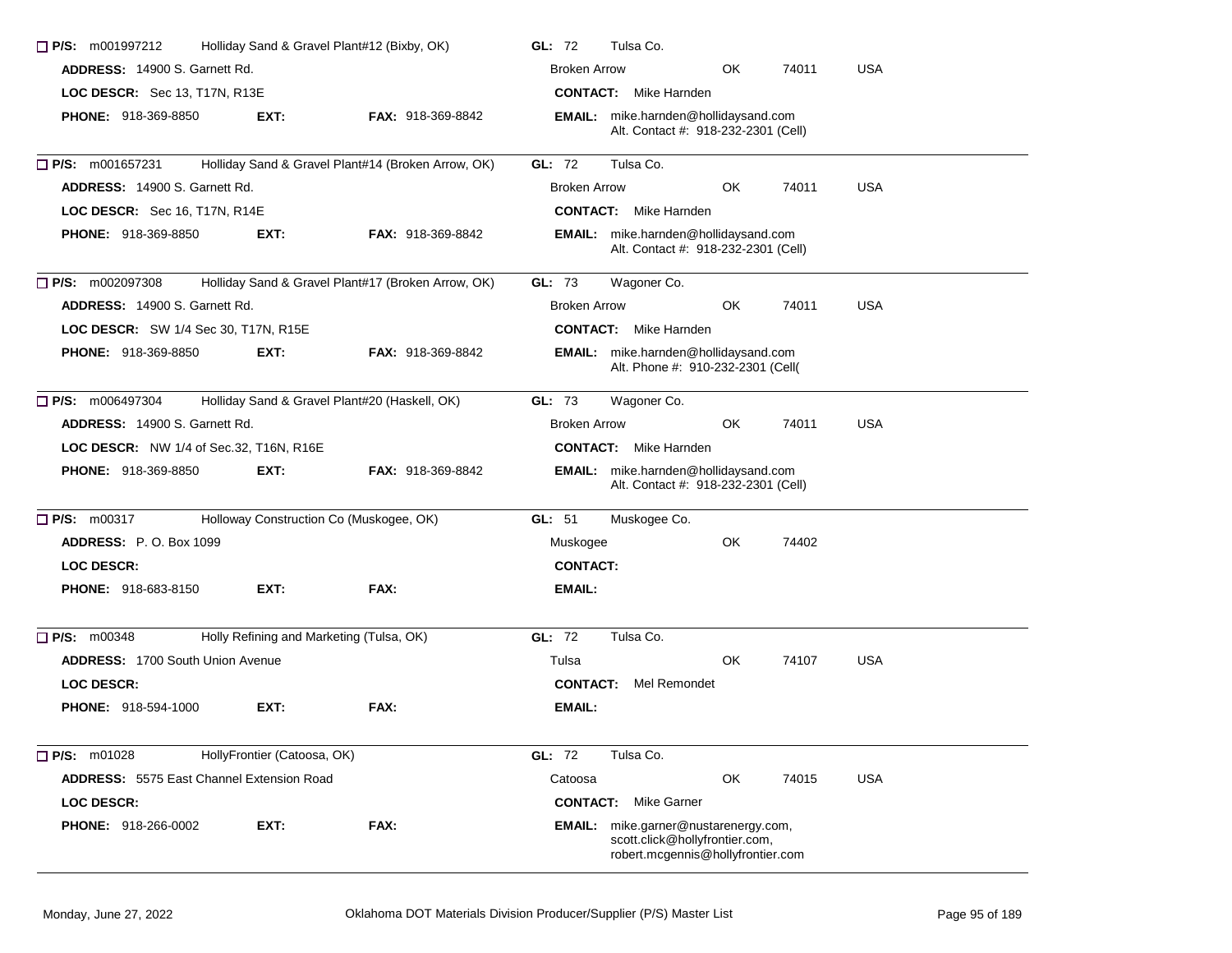| $\Box$ P/S: m01138                        | HollyFrontier (Glendale, AZ) |                                          | GL: AZ<br>Arizona                               |
|-------------------------------------------|------------------------------|------------------------------------------|-------------------------------------------------|
| <b>ADDRESS: 7110 W. Northern Ave.</b>     |                              |                                          | <b>USA</b><br>Glendale<br>AΖ<br>85303           |
| <b>LOC DESCR:</b>                         |                              |                                          | <b>CONTACT:</b> Robert B. McGennis              |
| PHONE: 480-256-1994                       | EXT:                         | FAX:                                     | <b>EMAIL:</b> Robert.McGennis@hollyfrontier.com |
|                                           |                              |                                          |                                                 |
| P/S: m01095                               | <b>Hope Concrete</b>         |                                          | GL: TX<br>Texas (State)                         |
| <b>ADDRESS:</b>                           |                              |                                          |                                                 |
| <b>LOC DESCR:</b>                         |                              |                                          | <b>CONTACT:</b>                                 |
| <b>PHONE:</b>                             | EXT:                         | FAX:                                     | EMAIL:                                          |
| $\Box$ P/S: m00318                        |                              | Horizon Construction Co (Owasso, OK)     | GL: 72<br>Tulsa Co.                             |
| <b>ADDRESS: Box 690</b>                   |                              |                                          | OK<br>Owasso<br>74055                           |
| <b>LOC DESCR:</b>                         |                              |                                          | <b>CONTACT:</b>                                 |
| PHONE: 918-234-6500                       | EXT:                         | FAX:                                     | <b>EMAIL:</b>                                   |
| $\Box$ P/S: m005340301<br><b>ADDRESS:</b> |                              | Horton Sand & Materials (Atoka Co., OK)  | Atoka Co.<br>GL: 03                             |
| LOC DESCR: Sec 12, T3S, R9E               |                              |                                          | <b>CONTACT:</b>                                 |
| <b>PHONE:</b>                             | EXT:                         | FAX:                                     | <b>EMAIL:</b>                                   |
| $\Box$ P/S: m005910305                    |                              | Horton Sand & Materials (Atoka Co., OK)  | GL: 03<br>Atoka Co.                             |
| ADDRESS: 511 South Parklane Road          |                              |                                          | OK<br>74525<br><b>USA</b><br>Atoka              |
| LOC DESCR: Sec 12, T3S, R9E               |                              |                                          | <b>CONTACT:</b>                                 |
| <b>PHONE: 888-888-8888</b>                | EXT:                         | FAX:                                     | <b>EMAIL:</b>                                   |
| $\Box$ P/S: m00046                        |                              | HUB Construction Co., Inc. (Boswell, OK) | GL: 12<br>Choctaw Co.                           |
| ADDRESS: Route 1, Box 350                 |                              |                                          | OK<br><b>Boswell</b><br>74727                   |
| <b>LOC DESCR:</b>                         |                              |                                          | <b>CONTACT:</b>                                 |
| <b>PHONE: 580-566-2271</b>                | EXT:                         | FAX:                                     | <b>EMAIL:</b>                                   |
|                                           |                              |                                          |                                                 |
| $\Box$ P/S: m010598025                    |                              | Huber Sand Company (Garden City, KS)     | GL: KS<br>Kansas                                |
| ADDRESS: P.O. BOX 1359                    |                              |                                          | Garden City<br>KS<br><b>USA</b><br>67846        |
| LOC DESCR: Sec 21, T24S, R32W, Finney Co. |                              |                                          | <b>CONTACT:</b> Donna Meinert                   |
| PHONE: 620-275-7601                       | EXT:                         | <b>FAX:</b>                              | EMAIL: hubersand@yahoo.com                      |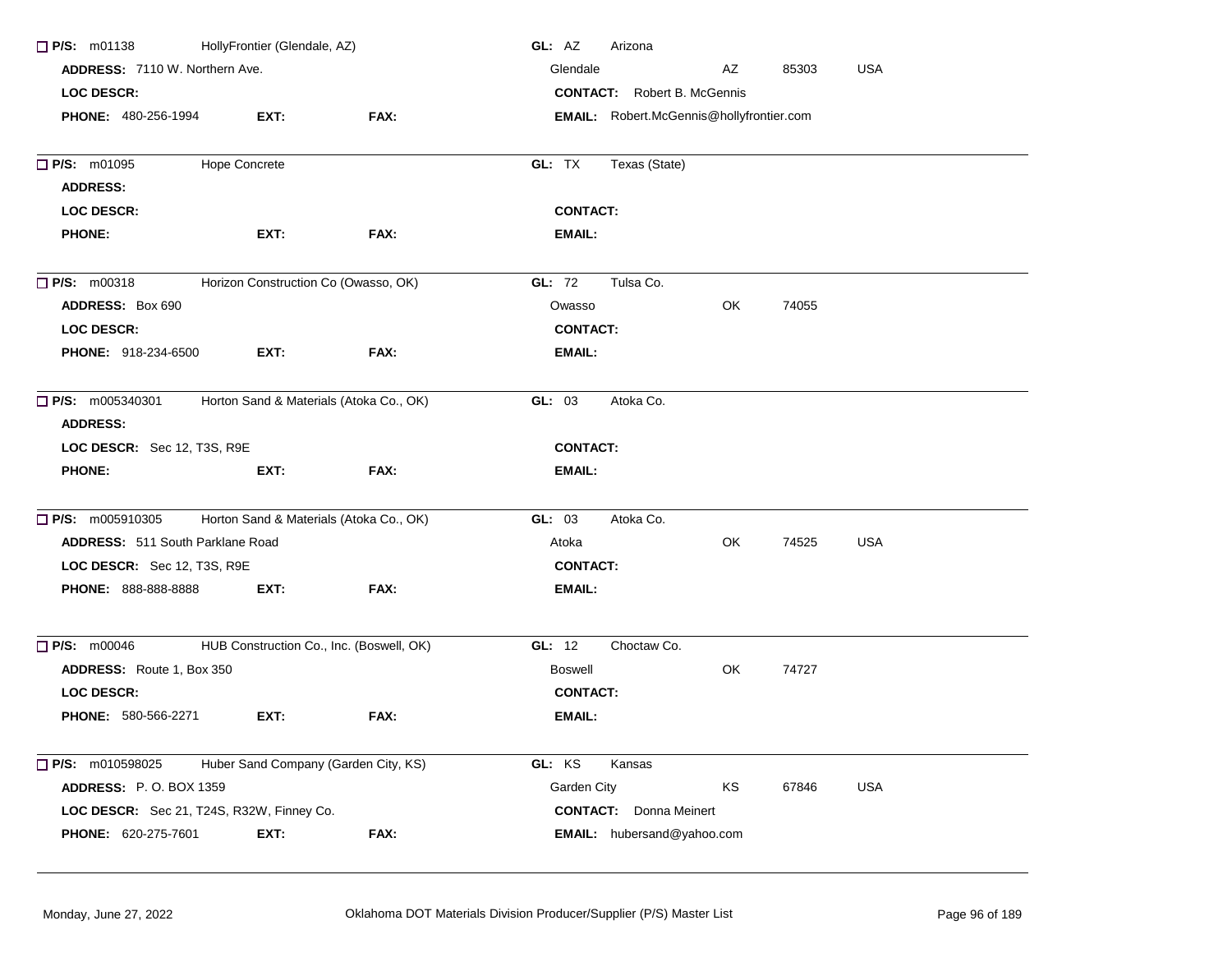| Huber Sand Company (Syracuse, KS)<br>$\Box$ P/S: m010608026 |                                                |                          | GL: KS<br>Kansas                         |  |  |  |
|-------------------------------------------------------------|------------------------------------------------|--------------------------|------------------------------------------|--|--|--|
| <b>ADDRESS: P.O. BOX 1359</b>                               |                                                |                          | Garden City<br>KS<br>67846<br><b>USA</b> |  |  |  |
|                                                             | LOC DESCR: Sec 17, T24S, R40W, Hamilton Co.    |                          | <b>CONTACT:</b> Donna Meinert            |  |  |  |
| <b>PHONE: 620-275-7601</b>                                  | EXT:                                           | <b>FAX:</b>              | EMAIL: hubersand@yahoo.com               |  |  |  |
| P/S: m01009                                                 | Hunt Process Corp. - Southern                  |                          | GL: MS<br>Mississippi                    |  |  |  |
| ADDRESS: P.O. Box 688                                       |                                                |                          | MS<br>39158<br>Ridgeland                 |  |  |  |
| <b>LOC DESCR:</b>                                           |                                                |                          | <b>CONTACT:</b> Rick Largent             |  |  |  |
| <b>PHONE: 601-856-8811</b>                                  | EXT:                                           | <b>FAX: 601-856-0723</b> | EMAIL: ricklargent@huntprocess.com       |  |  |  |
| P/S: m01171                                                 | Huron Casting, Inc. (Pigeon, MI)               |                          | GL: MI<br>Michigan                       |  |  |  |
| ADDRESS: 7050 Hartley St.                                   |                                                |                          | MI<br>48755<br><b>USA</b><br>Pigeon      |  |  |  |
| <b>LOC DESCR:</b>                                           |                                                |                          | <b>CONTACT:</b> Matthew Scerbak          |  |  |  |
| <b>PHONE:</b>                                               | EXT:                                           | FAX:                     | <b>EMAIL:</b>                            |  |  |  |
| $\Box$ P/S: m00853                                          | Hurtt Fabricating Corp. (Margeline, MO)        |                          | GL: MO<br>Missouri                       |  |  |  |
| ADDRESS: P.O. Box 128                                       |                                                |                          | <b>USA</b><br>Margeline<br>MO.<br>64658  |  |  |  |
|                                                             | LOC DESCR: 26707 East Scott Road Marceline, MO |                          | <b>CONTACT:</b> Darren Buckner           |  |  |  |
| <b>PHONE: 660-376-3501</b>                                  | EXT:                                           | FAX:                     | <b>EMAIL:</b>                            |  |  |  |
| $\Box$ P/S: m01173                                          | Husker Steel (Columbus, NE)                    |                          | GL: NE<br>Nebraska                       |  |  |  |
| ADDRESS: P.O. BOX 36                                        |                                                |                          | Columbus<br>NE.<br>68602<br><b>USA</b>   |  |  |  |
| <b>LOC DESCR:</b>                                           |                                                |                          | <b>CONTACT:</b>                          |  |  |  |
| <b>PHONE:</b>                                               | EXT:                                           | FAX:                     | <b>EMAIL:</b>                            |  |  |  |
| P/S: m00909                                                 | <b>Hutchens Construction</b>                   |                          | <b>GL:</b> REFP Reference Plants         |  |  |  |
| <b>ADDRESS:</b>                                             |                                                |                          | <b>Reference Plants</b><br>AR            |  |  |  |
| <b>LOC DESCR:</b>                                           |                                                |                          | <b>CONTACT:</b> Joey McNeely             |  |  |  |
| <b>PHONE:</b>                                               | EXT:                                           | FAX:                     | EMAIL: b.finn@hutchensconstruction.com   |  |  |  |
| P/S: m00699                                                 | <b>ICI Devoe Paints</b>                        |                          | GL: FL<br>Florida                        |  |  |  |
| ADDRESS: 229 Robyns Glenn Road                              |                                                |                          | Ocoee<br>FL.<br>34761                    |  |  |  |
| <b>LOC DESCR:</b>                                           |                                                |                          | <b>CONTACT:</b> Joe Basile               |  |  |  |
| <b>PHONE:</b>                                               | EXT:                                           | FAX:                     | <b>EMAIL:</b>                            |  |  |  |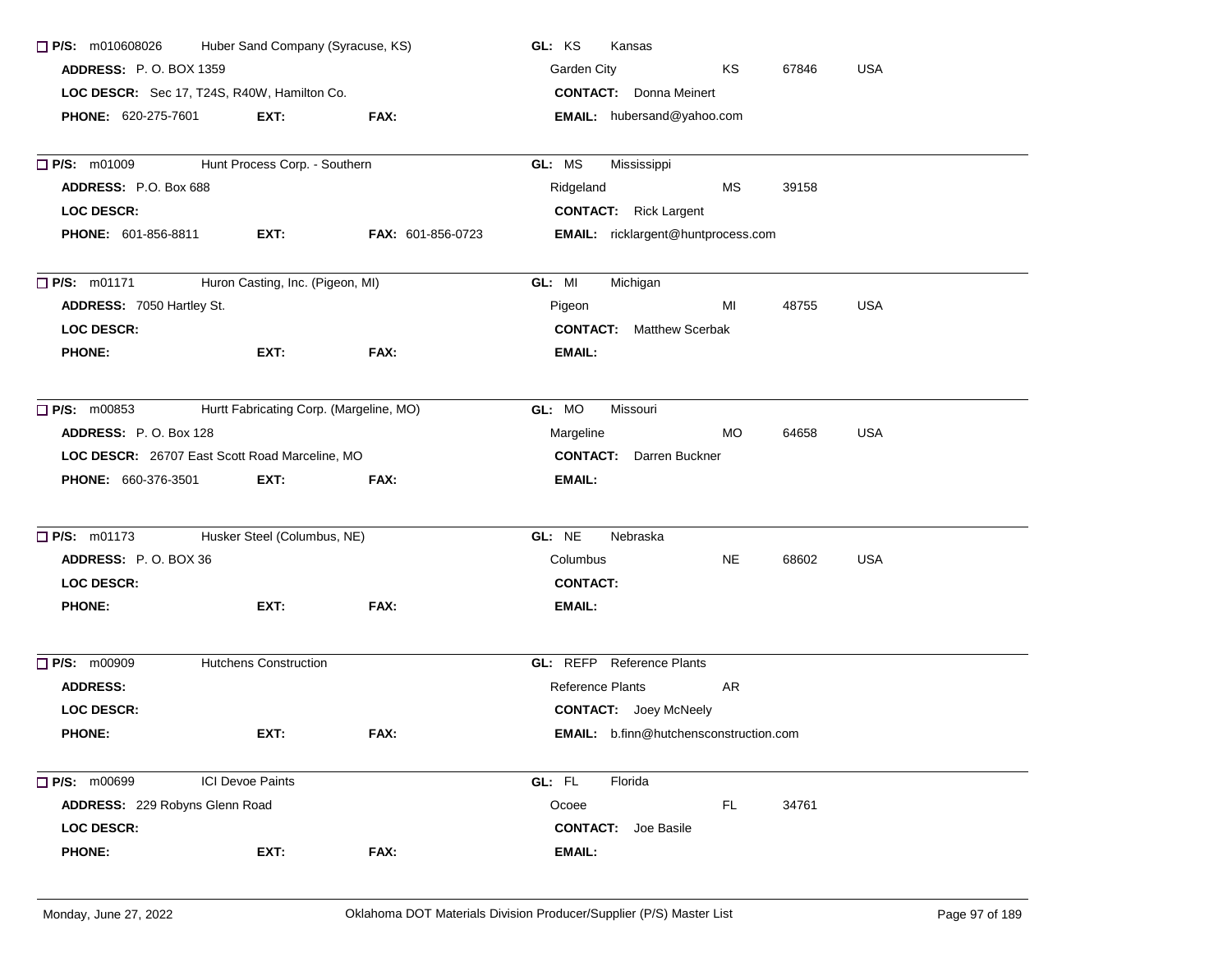| P/S: m01191<br>IFS Coatings, Inc. (Gainesville, TX) |                                                                     |                   | GL: TX<br>Texas (State)                                                                      |  |  |  |
|-----------------------------------------------------|---------------------------------------------------------------------|-------------------|----------------------------------------------------------------------------------------------|--|--|--|
|                                                     | <b>ADDRESS: 3601 North I-35</b>                                     |                   | <b>USA</b><br>Gainesville<br><b>TX</b><br>76240                                              |  |  |  |
| <b>LOC DESCR:</b>                                   |                                                                     |                   | <b>CONTACT:</b> Robert R. Phillippi                                                          |  |  |  |
| <b>PHONE: 513-448-2521</b>                          | EXT:                                                                | FAX:              | <b>EMAIL:</b> rphillippi@ifscoatings.com<br>Website: www.ifscoatings.com                     |  |  |  |
| $\Box$ P/S: m01490-01                               | IHC Scott RCA (Contract 210077 Only)                                |                   | GL: 25<br>Garvin Co.                                                                         |  |  |  |
| <b>ADDRESS: 7135 South Tucson Way</b>               |                                                                     |                   | <b>CO</b><br><b>USA</b><br>Centennial<br>80112                                               |  |  |  |
|                                                     | <b>LOC DESCR:</b> SH-19, extend North near Pauls Valley, OK on I-35 |                   | <b>CONTACT:</b> Brett Brawner                                                                |  |  |  |
| PHONE: 303-790-9100                                 | EXT:                                                                | FAX:              | <b>EMAIL:</b> bbrawner@ihcscott.com, dmacauley@ihcscott.com                                  |  |  |  |
| $\Box$ P/S: m00579                                  | IndMar Coatings Corp. (Wakefield, VA)                               |                   | GL: VA<br>Virginia                                                                           |  |  |  |
| ADDRESS: P.O. Box 456                               |                                                                     |                   | Wakefield<br>VA<br>23888                                                                     |  |  |  |
| <b>LOC DESCR:</b>                                   |                                                                     |                   | <b>CONTACT:</b> Mr. Wilmer Rowe                                                              |  |  |  |
| <b>PHONE:</b>                                       | EXT:                                                                | FAX:              | <b>EMAIL:</b>                                                                                |  |  |  |
| $\Box$ P/S: m01239                                  | Industrial Fabrics, Inc. (Arlington, TX)                            |                   | GL: TX<br>Texas (State)                                                                      |  |  |  |
| ADDRESS: 3420 Dalworth St.                          |                                                                     |                   | <b>TX</b><br>76011<br><b>USA</b><br>Arlington                                                |  |  |  |
| <b>LOC DESCR:</b>                                   |                                                                     |                   | <b>CONTACT:</b> Blake Wilson                                                                 |  |  |  |
| <b>PHONE: 214-517-8765</b>                          | EXT:                                                                | FAX:              | <b>EMAIL:</b> bwilson@ind-fab.com                                                            |  |  |  |
| $\Box$ P/S: m00435                                  | Industrial Oils Unlimited, LLC (Tulsa, OK)                          |                   | GL: 72<br>Tulsa Co.                                                                          |  |  |  |
| <b>ADDRESS: P.O. Box 3066</b>                       |                                                                     |                   | <b>OK</b><br>74101<br>Tulsa                                                                  |  |  |  |
| <b>LOC DESCR:</b>                                   |                                                                     |                   | <b>CONTACT:</b> Ms. Dana Thompson                                                            |  |  |  |
| <b>PHONE:</b>                                       | EXT:                                                                | FAX:              | <b>EMAIL:</b>                                                                                |  |  |  |
| $\Box$ P/S: m00941                                  | Ingevity                                                            |                   | GL: SC<br>South Carolina                                                                     |  |  |  |
| <b>ADDRESS:</b> 5255 Virginia Avenue                |                                                                     |                   | North Charleston<br><b>SC</b><br><b>USA</b><br>29406                                         |  |  |  |
| <b>LOC DESCR:</b>                                   |                                                                     |                   | <b>CONTACT:</b> John G. Morgan                                                               |  |  |  |
| <b>PHONE: 601-829-3517</b>                          | EXT:                                                                | FAX: 843-740-2147 | EMAIL: john.g.morgan@invevity.com, Website: www.ingevity.com<br>Alt. Contact #: 601-209-2527 |  |  |  |
| P/S: m00477                                         | Ingram Concrete                                                     |                   | <b>GL:</b> REFP Reference Plants                                                             |  |  |  |
| <b>ADDRESS:</b>                                     |                                                                     |                   | Reference Plant<br><b>TX</b>                                                                 |  |  |  |
| <b>LOC DESCR:</b>                                   |                                                                     |                   | <b>CONTACT:</b>                                                                              |  |  |  |
| <b>PHONE:</b>                                       | EXT:                                                                | FAX:              | <b>EMAIL:</b>                                                                                |  |  |  |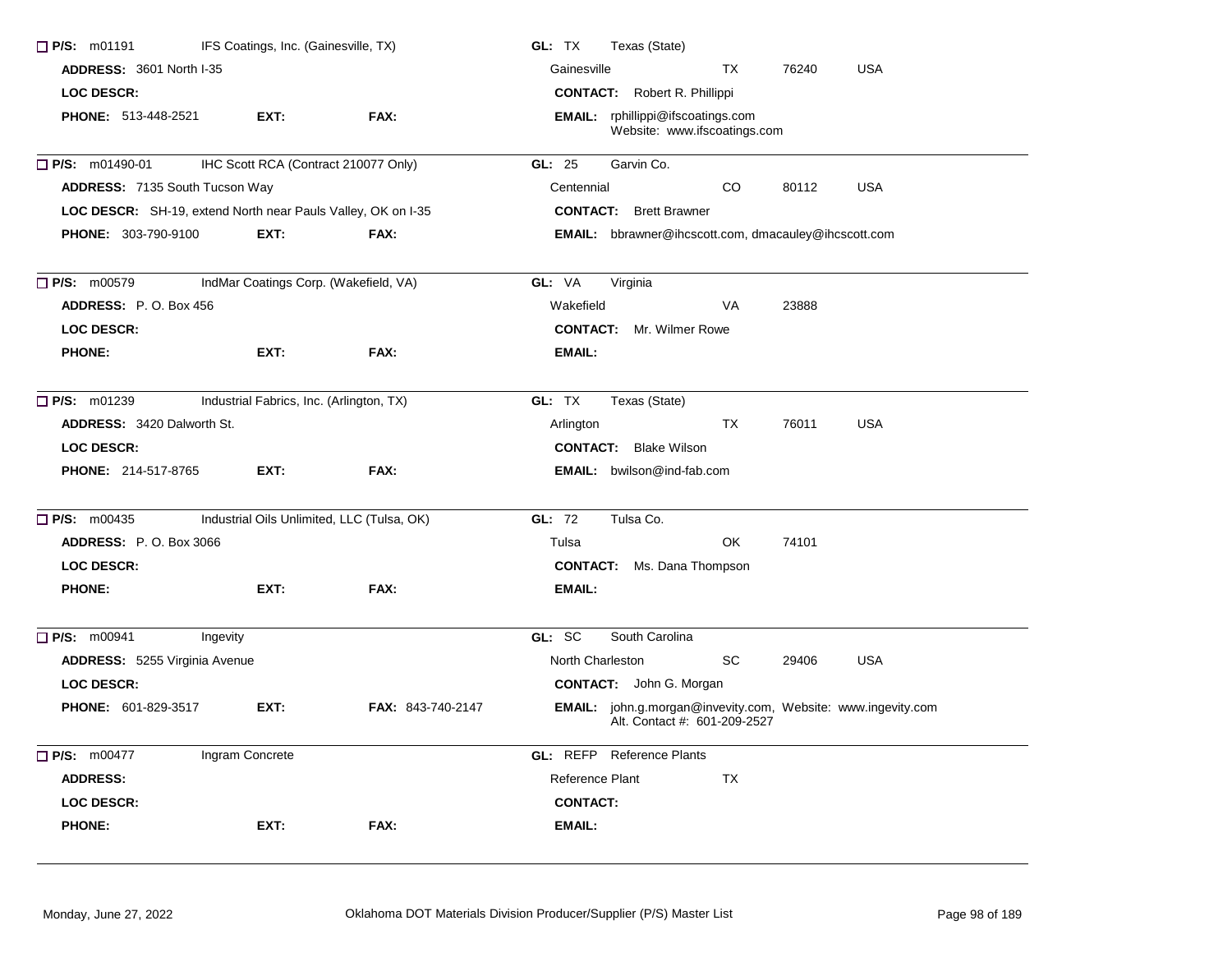| $\Box$ P/S: m001831701                                      |                                                    | Ingram Concrete, LLC Waurika Sand (Temple, OK) | GL: 17<br>Cotton Co.                                                                                         |  |  |  |
|-------------------------------------------------------------|----------------------------------------------------|------------------------------------------------|--------------------------------------------------------------------------------------------------------------|--|--|--|
|                                                             | <b>ADDRESS: P.O. BOX 1166</b><br>4301 Danhil Drive |                                                | <b>USA</b><br>Brownwood<br>TX<br>76801                                                                       |  |  |  |
| LOC DESCR: S 1/2 Sec 12, T5S, R10W                          |                                                    |                                                | <b>CONTACT:</b> Chris Crosby                                                                                 |  |  |  |
| PHONE: 972-567-6503<br>FAX:<br>EXT:                         |                                                    |                                                | <b>EMAIL:</b> Website: www.us-concrete.com<br>Alt. Contact #: 940-781-0267 (Brad Van Hooten - Plant Manager) |  |  |  |
| InterChem (Overland Park, KS)<br>$\Box$ P/S: m00097         |                                                    |                                                | GL: KS<br>Kansas                                                                                             |  |  |  |
| <b>ADDRESS: 9135 Barton St.</b>                             |                                                    |                                                | KS<br>66214<br>Overland Park                                                                                 |  |  |  |
| <b>LOC DESCR:</b>                                           |                                                    |                                                | <b>CONTACT:</b> Lee Derr                                                                                     |  |  |  |
| <b>PHONE: 918-599-2546</b>                                  | EXT:                                               | FAX:                                           | <b>EMAIL:</b>                                                                                                |  |  |  |
| $\Box$ P/S: m00632                                          | International Paint, L.L.C.                        |                                                | GL: TX<br>Texas (State)                                                                                      |  |  |  |
| <b>ADDRESS: 6001 Antonio Drive</b>                          |                                                    |                                                | <b>TX</b><br>77091<br>Houston                                                                                |  |  |  |
| LOC DESCR:                                                  |                                                    |                                                | <b>CONTACT:</b><br>Dan Griffin                                                                               |  |  |  |
| <b>PHONE: 713-682-1711</b>                                  | EXT:                                               | FAX: 713-684-1514                              | <b>EMAIL:</b>                                                                                                |  |  |  |
| International Pipe & Supply (OKC, OK)<br>$\Box$ P/S: m00319 |                                                    |                                                | GL: 55<br>Oklahoma Co.                                                                                       |  |  |  |
| ADDRESS: 17 N.W. 50th Street                                |                                                    |                                                | Oklahoma City<br>73118<br>OK                                                                                 |  |  |  |
| LOC DESCR:                                                  |                                                    |                                                | <b>CONTACT:</b>                                                                                              |  |  |  |
| <b>PHONE: 405-521-8280</b>                                  | EXT:                                               | FAX:                                           | <b>EMAIL:</b>                                                                                                |  |  |  |
| $\Box$ P/S: m00429                                          | Intersection Development Corp (Fullerton, CA)      |                                                | GL: CA<br>California                                                                                         |  |  |  |
| <b>ADDRESS:</b>                                             |                                                    |                                                |                                                                                                              |  |  |  |
| LOC DESCR:                                                  |                                                    |                                                | <b>CONTACT:</b>                                                                                              |  |  |  |
| <b>PHONE:</b>                                               | EXT:                                               | FAX:                                           | <b>EMAIL:</b>                                                                                                |  |  |  |
| $\Box$ P/S: m00320                                          | Interstate Contracting Corp (Durant, OK)           |                                                | <b>GL: 07</b><br>Bryan Co.                                                                                   |  |  |  |
| ADDRESS: P.O. Box 409                                       |                                                    |                                                | OK<br>74701<br>Durant                                                                                        |  |  |  |
| <b>LOC DESCR:</b>                                           |                                                    |                                                | <b>CONTACT:</b>                                                                                              |  |  |  |
| <b>PHONE: 405-924-3338</b>                                  | EXT:                                               | FAX:                                           | <b>EMAIL:</b>                                                                                                |  |  |  |
| $\Box$ P/S: m00723                                          | Interstate Highway Construction Inc.               |                                                | GL: 13<br>Cimarron Co.                                                                                       |  |  |  |
| <b>ADDRESS: P.O. Box 4356</b>                               |                                                    |                                                | Englewood<br>CO.<br>80155<br><b>USA</b>                                                                      |  |  |  |
| <b>LOC DESCR:</b> 3 Miles N. of Boise City, OK              |                                                    |                                                | <b>CONTACT:</b>                                                                                              |  |  |  |
| <b>PHONE:</b>                                               | EXT:                                               | FAX:                                           | <b>EMAIL:</b>                                                                                                |  |  |  |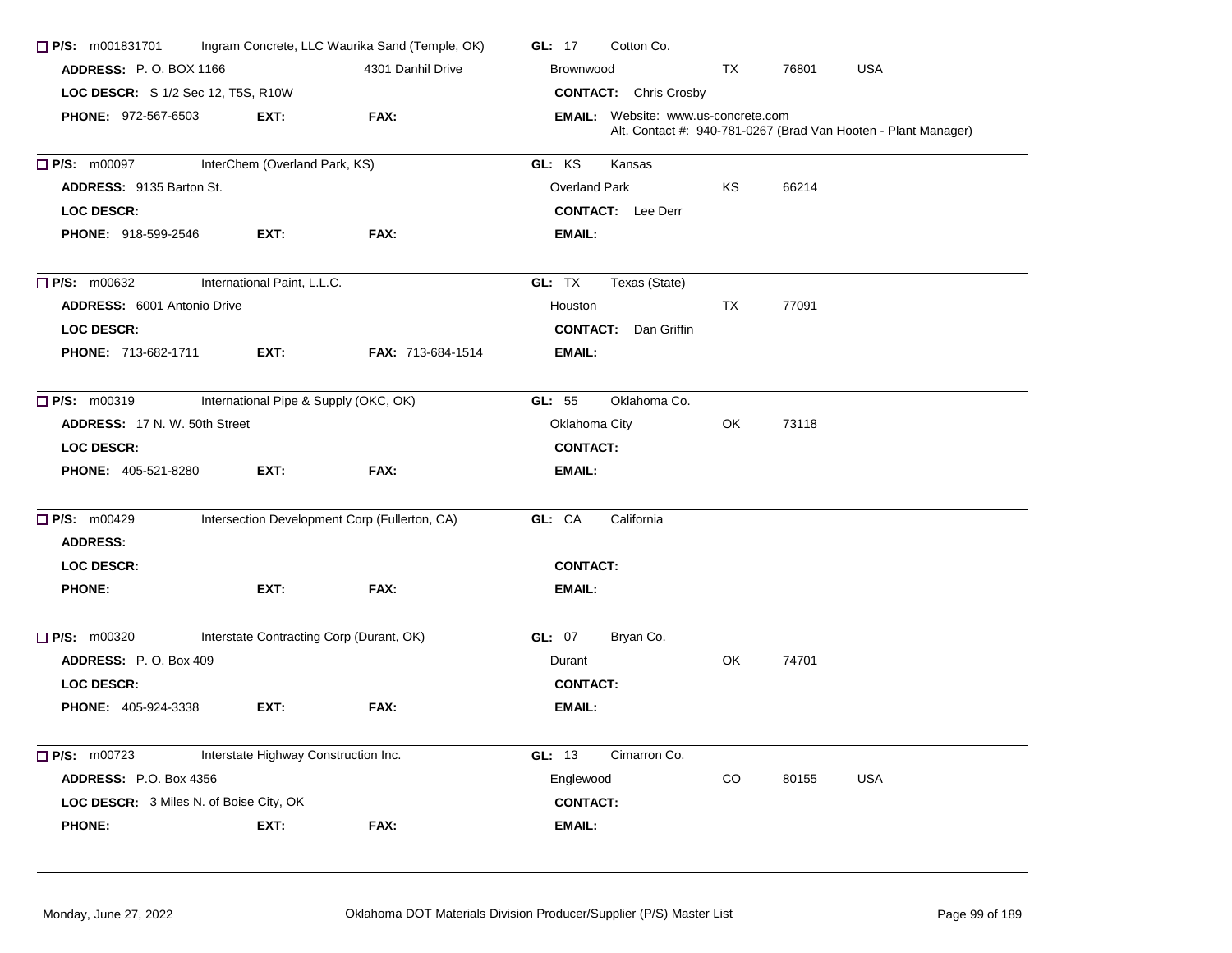| $\Box$ P/S: m00048<br>Interstate Highway Sign Co (Little Rock, AR) |                                |                                                    | GL: AR<br>Arkansas                                                                         |  |  |  |  |
|--------------------------------------------------------------------|--------------------------------|----------------------------------------------------|--------------------------------------------------------------------------------------------|--|--|--|--|
| ADDRESS: 7415 Lindsey Road                                         |                                |                                                    | <b>Little Rock</b><br>AR<br>72206                                                          |  |  |  |  |
| <b>LOC DESCR:</b>                                                  |                                |                                                    | <b>CONTACT:</b>                                                                            |  |  |  |  |
| <b>PHONE: 501-490-4242</b>                                         | EXT:                           | FAX:                                               | EMAIL:                                                                                     |  |  |  |  |
| P/S: m01108                                                        |                                | ITW Commerical Construction (Glendale Heights, IL) | GL: IL<br><b>Illinois</b>                                                                  |  |  |  |  |
| <b>ADDRESS: 700 High Grove Boulevard</b>                           |                                |                                                    | Glendale Heights<br>IL.<br><b>USA</b><br>60139                                             |  |  |  |  |
| <b>LOC DESCR:</b>                                                  |                                |                                                    | <b>CONTACT:</b> Guru Kumar                                                                 |  |  |  |  |
| <b>PHONE: 630-825-7900</b>                                         | EXT:                           | <b>FAX: 630-893-1270</b>                           | EMAIL: http://www.itwredhead.com/<br>Alt. Contact #: 630-694-4855                          |  |  |  |  |
| $\Box$ P/S: m00584                                                 |                                | J & G Concrete Products (Waxahachie, TX)           | GL: TX<br>Texas (State)                                                                    |  |  |  |  |
| <b>ADDRESS: P.O. BOX 974</b>                                       |                                |                                                    | TX<br>75168<br>Waxahachie                                                                  |  |  |  |  |
| <b>LOC DESCR:</b>                                                  |                                |                                                    | <b>CONTACT:</b>                                                                            |  |  |  |  |
| <b>PHONE: 972-937-9200</b>                                         | EXT.                           | <b>FAX: 972-937-9255</b>                           | <b>EMAIL:</b>                                                                              |  |  |  |  |
| <b>P/S: m00560</b>                                                 | J & R Sand Co                  |                                                    | <b>GL:</b> REFP Reference Plants                                                           |  |  |  |  |
| <b>ADDRESS:</b>                                                    |                                |                                                    | Reference Plant<br>OK                                                                      |  |  |  |  |
| <b>LOC DESCR:</b>                                                  |                                |                                                    | <b>CONTACT:</b> Larry Wolfram                                                              |  |  |  |  |
| <b>PHONE:</b>                                                      | EXT:                           | FAX:                                               | EMAIL: toddcarlile@sbcglobal.net,<br>larrywolfram@sbcglobal.net,<br>jandrlab@sbcglobal.net |  |  |  |  |
| $\Box$ P/S: m002070402                                             | J & R Sand Co (Beaver Co., OK) |                                                    | Beaver Co.<br>GL: 04                                                                       |  |  |  |  |
| <b>ADDRESS: P.O. BOX 2436</b>                                      |                                |                                                    | ΚS<br><b>USA</b><br>Liberal<br>67901                                                       |  |  |  |  |
| <b>LOC DESCR:</b> SE 1/4 of Sec 15, T3S, R21E                      |                                |                                                    | <b>CONTACT:</b>                                                                            |  |  |  |  |
| <b>PHONE: 580-646-3388</b>                                         | EXT:                           | FAX:                                               | EMAIL:                                                                                     |  |  |  |  |
| <b>P/S:</b> m002088001                                             | J & R Sand Co (Seward Co., KS) |                                                    | GL: KS<br>Kansas                                                                           |  |  |  |  |
| <b>ADDRESS:</b>                                                    |                                |                                                    | KS<br><b>USA</b><br>Seward Co.                                                             |  |  |  |  |
| LOC DESCR: Sec 36, T32S, R33W Seward Co., KS                       |                                |                                                    | <b>CONTACT:</b>                                                                            |  |  |  |  |
| <b>PHONE:</b>                                                      | EXT:                           | FAX:                                               | EMAIL:                                                                                     |  |  |  |  |
| $\Box$ P/S: m002040403                                             |                                | J & R Sand Co, Hutton Pit (Beaver Co., OK)         | GL: 04<br>Beaver Co.                                                                       |  |  |  |  |
| ADDRESS: P.O. BOX 2436                                             |                                |                                                    | Liberal<br>KS<br>67901<br>USA                                                              |  |  |  |  |
| LOC DESCR: Sec 18, T3N, R21E                                       |                                |                                                    | <b>CONTACT:</b>                                                                            |  |  |  |  |
| <b>PHONE: 620-629-0932</b>                                         | EXT:                           | FAX:                                               | EMAIL:                                                                                     |  |  |  |  |
|                                                                    |                                |                                                    |                                                                                            |  |  |  |  |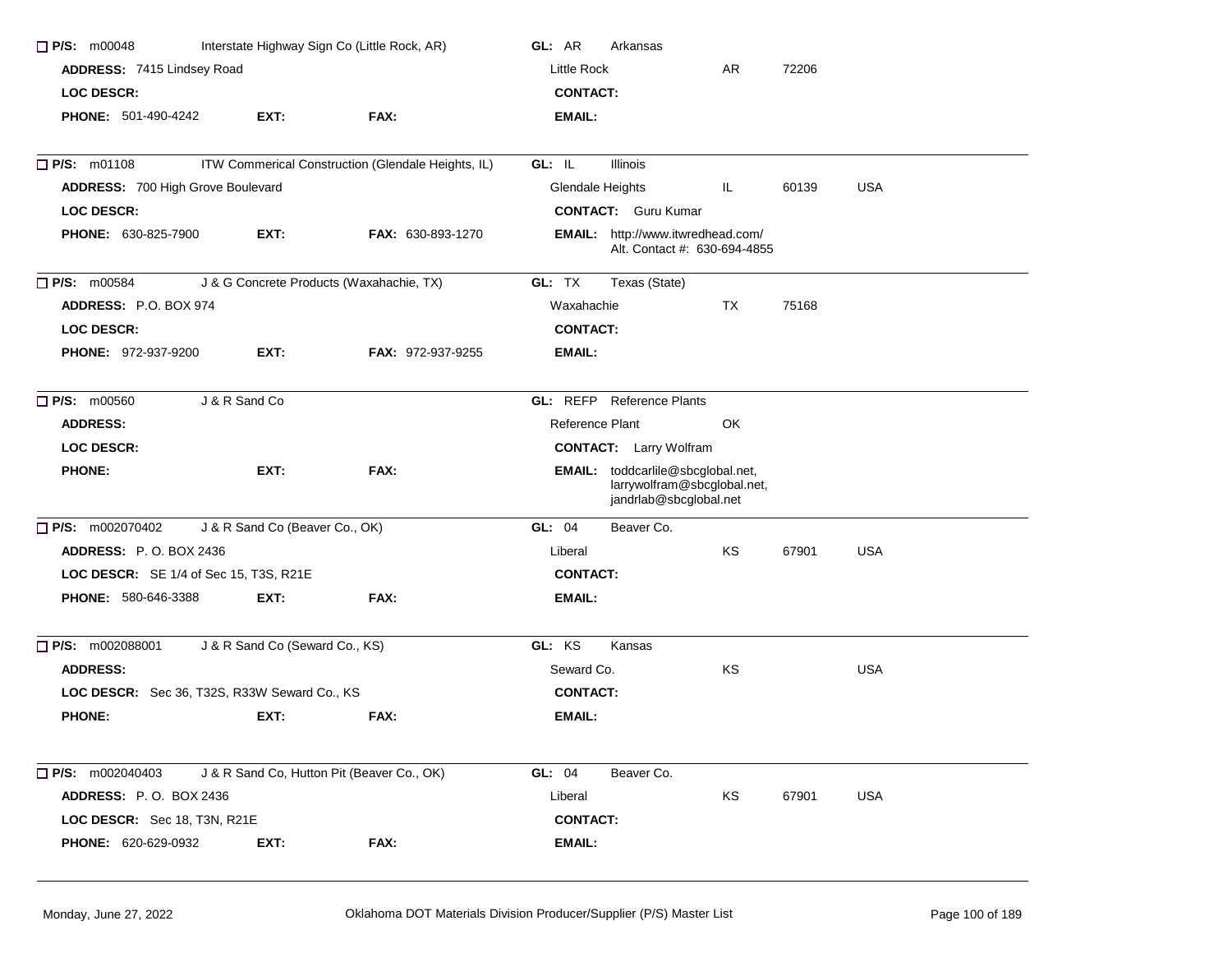| J & R Sand Co, Winchell Pit (Beaver Co., OK)<br>$\Box$ P/S: m002050402 |                                 |                                               | GL: 04<br>Beaver Co.                                                               |  |  |  |  |
|------------------------------------------------------------------------|---------------------------------|-----------------------------------------------|------------------------------------------------------------------------------------|--|--|--|--|
| <b>ADDRESS: P.O. BOX 2436</b>                                          |                                 |                                               | KS<br>67901<br><b>USA</b><br>Liberal                                               |  |  |  |  |
| LOC DESCR: Sec 15, T3N, R21E                                           |                                 |                                               | <b>CONTACT:</b>                                                                    |  |  |  |  |
| <b>PHONE: 580-646-3388</b>                                             | EXT:                            | <b>FAX:</b>                                   | EMAIL:                                                                             |  |  |  |  |
| $\Box$ P/S: m012470405                                                 |                                 | J & R Sand Co., Ratzlaff Pit (Beaver Co., OK) | Beaver Co.<br>GL: 04                                                               |  |  |  |  |
| <b>ADDRESS: P.O. BOX 2436</b>                                          |                                 |                                               | <b>USA</b><br>KS<br>Liberal<br>67905                                               |  |  |  |  |
| LOC DESCR: Sec 8, T3N, R21E                                            |                                 |                                               | <b>CONTACT:</b> Larry Wolfram                                                      |  |  |  |  |
| <b>PHONE: 620-624-8439</b>                                             | EXT:                            | FAX:                                          | <b>EMAIL:</b> larrywolfram@sbcglobal.net                                           |  |  |  |  |
| $\Box$ P/S: m002066202                                                 |                                 | J & W Construction Co (Pontotoc Co., OK)      | GL: $62$<br>Pontotoc Co.                                                           |  |  |  |  |
| ADDRESS: 1110 W. Wynnewood Ave.                                        |                                 |                                               | <b>USA</b><br>OK<br>Sulphur<br>73086                                               |  |  |  |  |
| LOC DESCR: E 1/2 Sec 9, T3N, R4E                                       |                                 |                                               | <b>CONTACT:</b>                                                                    |  |  |  |  |
| PHONE: 580-622-5245                                                    | EXT:                            | FAX:                                          | EMAIL:                                                                             |  |  |  |  |
| $\Box$ P/S: m00430                                                     | J Morris & Associates (OKC, OK) |                                               | Oklahoma Co.<br>GL: 55                                                             |  |  |  |  |
| ADDRESS: 5353 S. Hattie Ave.                                           |                                 |                                               | Oklahoma City<br>OK<br>73129                                                       |  |  |  |  |
| LOC DESCR:                                                             |                                 |                                               | <b>CONTACT:</b>                                                                    |  |  |  |  |
| <b>PHONE:</b> 405-634-0022                                             | EXT:                            | FAX:                                          | EMAIL:                                                                             |  |  |  |  |
| <b>P/S: m00466</b>                                                     | J. A. G. Ready Mix              |                                               | <b>GL: REFP</b> Reference Plants                                                   |  |  |  |  |
| <b>ADDRESS:</b>                                                        |                                 |                                               | Reference Plant<br>OK.                                                             |  |  |  |  |
| <b>LOC DESCR:</b>                                                      |                                 |                                               | <b>CONTACT:</b>                                                                    |  |  |  |  |
| <b>PHONE:</b>                                                          | EXT:                            | FAX:                                          | EMAIL:                                                                             |  |  |  |  |
| $\Box$ P/S: m00562                                                     | J.O.B. Const Co                 |                                               | <b>GL:</b> REFP Reference Plants                                                   |  |  |  |  |
| <b>ADDRESS:</b>                                                        |                                 |                                               | Reference Plant<br>OK.                                                             |  |  |  |  |
| <b>LOC DESCR:</b>                                                      |                                 |                                               | <b>CONTACT:</b> Tim Wilson                                                         |  |  |  |  |
| <b>PHONE:</b>                                                          | EXT:                            | FAX:                                          | EMAIL: rd.ellis@aol.com,<br>jobconstructionlab@yahoo.com,<br>blacktop1@hotmail.com |  |  |  |  |
| P/S: m002102501<br><b>ADDRESS:</b>                                     | Jacobson (Garvin Co., OK)       |                                               | GL: 25<br>Garvin Co.                                                               |  |  |  |  |
| LOC DESCR: Sec 15, T3N, R2E                                            |                                 |                                               | <b>CONTACT:</b>                                                                    |  |  |  |  |
| <b>PHONE:</b>                                                          | EXT:                            | FAX:                                          | EMAIL:                                                                             |  |  |  |  |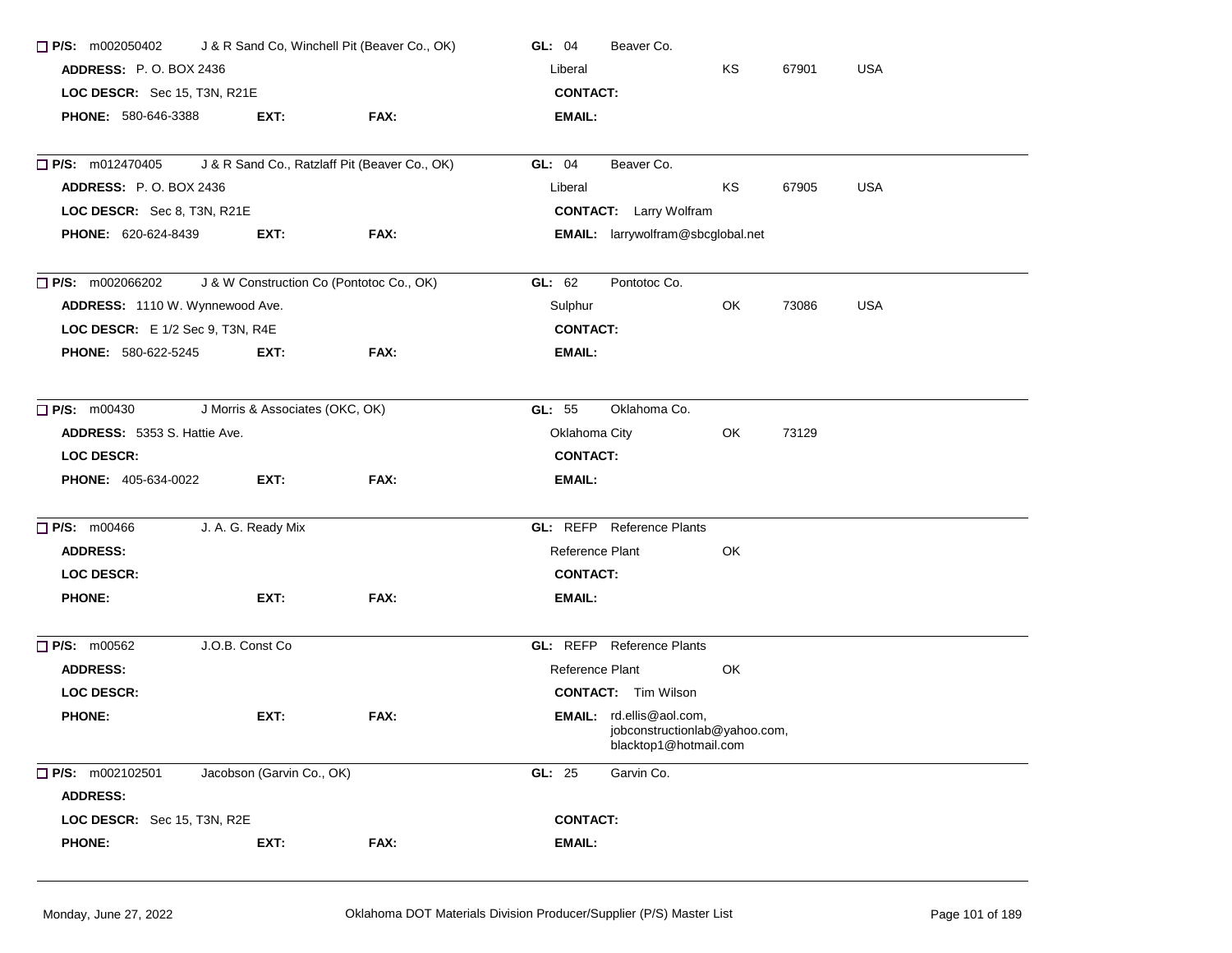| $\Box$ P/S: m00467                   | Jacobsons Concrete                                       |                                                | <b>GL: REFP</b> Reference Plants                                                                 |
|--------------------------------------|----------------------------------------------------------|------------------------------------------------|--------------------------------------------------------------------------------------------------|
| <b>ADDRESS:</b>                      |                                                          |                                                | <b>Reference Plant</b><br>OK                                                                     |
| <b>LOC DESCR:</b>                    |                                                          |                                                | <b>CONTACT:</b>                                                                                  |
| <b>PHONE:</b>                        | EXT:                                                     | FAX:                                           | EMAIL:                                                                                           |
| <b>P/S: m00679</b>                   | Jamieson Manufacturing Company                           |                                                | Oklahoma Co.<br>GL: 55                                                                           |
| <b>ADDRESS: 3116 S. Council Road</b> |                                                          |                                                | <b>USA</b><br>Oklahoma City<br>OK<br>73179                                                       |
| <b>LOC DESCR:</b>                    |                                                          |                                                | <b>CONTACT:</b> Kendall Thomas                                                                   |
| <b>PHONE: 405-745-6969</b>           | EXT:                                                     | <b>FAX: 405-745-6886</b>                       | <b>EMAIL:</b> kthomas@jamiesonfence.com                                                          |
| $\Box$ P/S: m01036                   | JC Supply & MFG (Carlyle, IL)                            |                                                | GL: IL<br>Illinois                                                                               |
| <b>ADDRESS: 2510 Franklin St.</b>    |                                                          |                                                | IL.<br><b>USA</b><br>Carlyle<br>62231                                                            |
| LOC DESCR:                           |                                                          |                                                | <b>CONTACT:</b> Matt Taylor                                                                      |
| <b>PHONE: 618-594-6450</b>           | EXT:                                                     | <b>FAX: 618-594-6455</b>                       | EMAIL: matt@jcsupply.us, neysa@jcsupply.us, larry@jcsupply.us<br>Atl. Phone (Cell): 909-285-8160 |
| P/S: m00937                          | JC Supply & MFG (Ontario, CA)                            |                                                | GL: CA<br>California                                                                             |
|                                      | ADDRESS: 1612 S. Cucamonga Ave.                          |                                                | CA<br>91761<br><b>USA</b><br>Ontario                                                             |
| <b>LOC DESCR:</b>                    |                                                          |                                                | <b>CONTACT:</b> Kenneth Lightcap                                                                 |
| <b>PHONE: 909-373-1773</b>           | EXT:                                                     | <b>FAX: 909-373-1785</b>                       | EMAIL:                                                                                           |
| P/S: m002126801                      | Jeffrey Sand & Gravel (Gore, OK)                         |                                                | GL: 68<br>Sequoyah Co.                                                                           |
| <b>ADDRESS:</b>                      |                                                          |                                                |                                                                                                  |
| LOC DESCR: Sec 19, T12N, R21E        |                                                          |                                                | <b>CONTACT:</b>                                                                                  |
| <b>PHONE:</b>                        | EXT:                                                     | FAX:                                           | EMAIL:                                                                                           |
| $\Box$ P/S: m002130803               | Jenkins Quarry (Apache, OK)                              |                                                | GL: 08<br>Caddo Co.                                                                              |
| <b>ADDRESS: P.O. Box 706</b>         |                                                          |                                                | OK<br>73502<br>Lawton                                                                            |
| LOC DESCR: Sec 33, T5N, R12W         |                                                          |                                                | <b>CONTACT:</b>                                                                                  |
| PHONE: 580-588-3020                  | EXT:                                                     | FAX:                                           | <b>EMAIL:</b>                                                                                    |
| $\Box$ P/S: m005447821               |                                                          | Jenkins Sand Co. owned by: H. G. Jenkins Const | GL: TX<br>Texas (State)                                                                          |
|                                      | ADDRESS: H. G. Jenkins Construction, Inc.                | 1630 South Railroad St.                        | Lawton<br>OK<br><b>USA</b><br>73501                                                              |
|                                      | LOC DESCR: Mitchell Survey Absract # 191 Wichita Co., TX |                                                | <b>CONTACT:</b>                                                                                  |
| PHONE: 580-353-8053                  | EXT:                                                     | FAX: 580-357-5399                              | <b>EMAIL:</b>                                                                                    |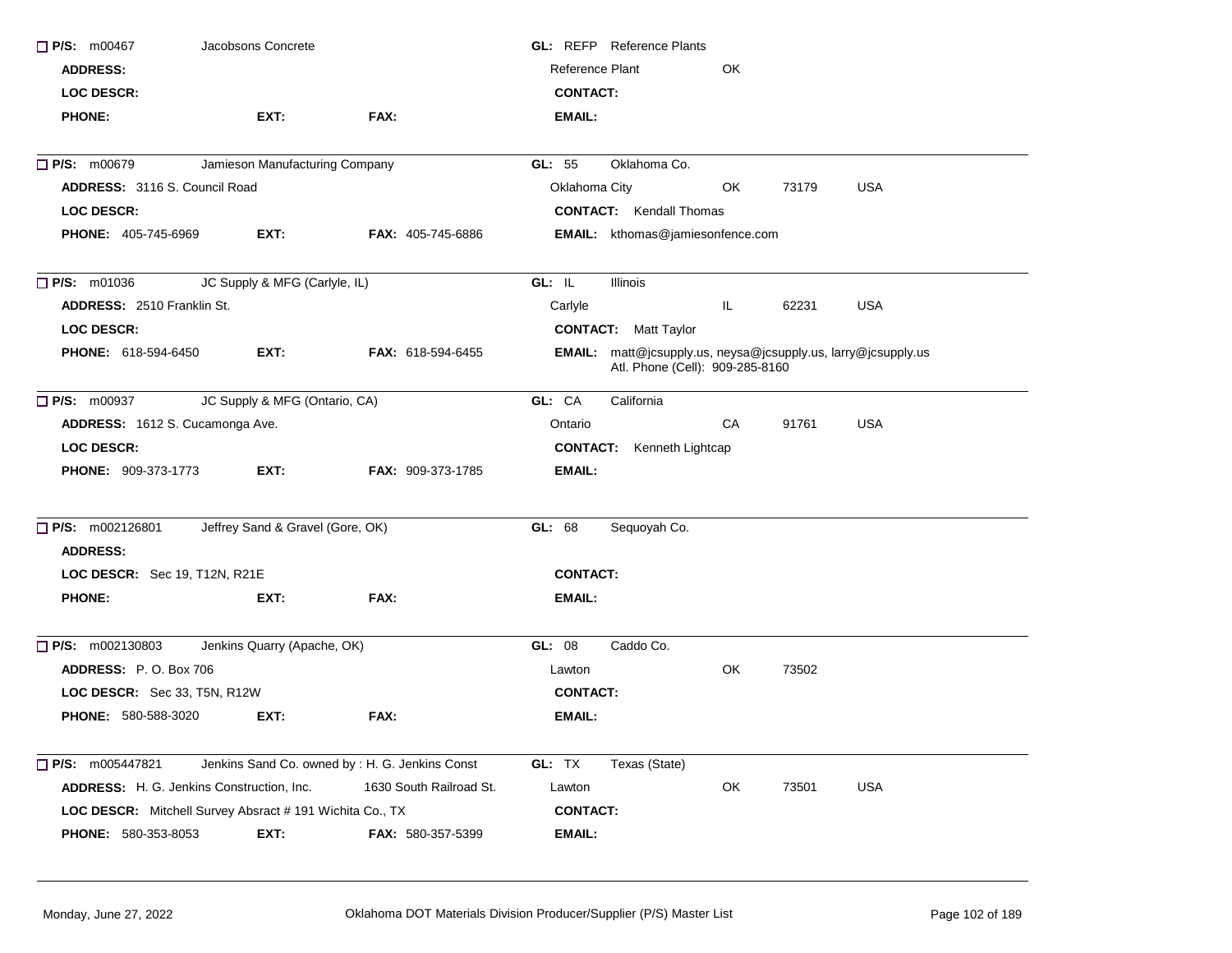| Jennings Stone Co Inc (Fittstown, OK)<br>$\Box$ P/S: m008226207<br>ADDRESS: P.O. Box 279 |                            |                   | GL: 62<br>Pontotoc Co.              |            |  |  |  |
|------------------------------------------------------------------------------------------|----------------------------|-------------------|-------------------------------------|------------|--|--|--|
|                                                                                          |                            |                   | OK<br>Fittstown<br>74842            | <b>USA</b> |  |  |  |
| LOC DESCR: Various parts of Sec.25, T1N, R6E                                             |                            |                   | <b>CONTACT:</b>                     |            |  |  |  |
| <b>PHONE: 580-777-2880</b>                                                               | EXT:                       | FAX: 580-777-2881 | EMAIL:                              |            |  |  |  |
|                                                                                          |                            |                   |                                     |            |  |  |  |
| $\Box$ P/S: m002146205                                                                   | Jennings Stone Co., Inc.   |                   | GL: 62<br>Pontotoc Co.              |            |  |  |  |
| <b>ADDRESS: P.O. BOX 279</b>                                                             |                            |                   | OK.<br>74842<br>Fittstown           | <b>USA</b> |  |  |  |
| LOC DESCR: Sec 35, T2N, R6E                                                              |                            |                   | <b>CONTACT:</b>                     |            |  |  |  |
| PHONE: 580-777-2880                                                                      | EXT:                       | FAX:              | <b>EMAIL:</b>                       |            |  |  |  |
| $\Box$ P/S: m00495                                                                       | Jenny Lind Ready Mix       |                   | <b>GL:</b> REFP Reference Plants    |            |  |  |  |
| <b>ADDRESS:</b>                                                                          |                            |                   | Reference Plant<br>AR               |            |  |  |  |
| <b>LOC DESCR:</b>                                                                        |                            |                   | <b>CONTACT:</b>                     |            |  |  |  |
| <b>PHONE:</b>                                                                            | EXT:                       | FAX:              | <b>EMAIL:</b>                       |            |  |  |  |
| <b>P/S: m00898</b><br>JM Eagle                                                           |                            |                   | GL: TX<br>Texas (State)             |            |  |  |  |
| ADDRESS: 10807 US 59 Road                                                                |                            |                   | Wharton<br>TX<br>77488              |            |  |  |  |
| <b>LOC DESCR:</b>                                                                        |                            |                   | <b>CONTACT:</b> Matt Olsson         |            |  |  |  |
| PHONE: 979-532-5640                                                                      | <b>EXT: 197</b>            | FAX:              | <b>EMAIL:</b> KSmithPWH@jmeagle.net |            |  |  |  |
| <b>P/S: m00889</b>                                                                       | Jobsite Production         |                   | <b>GL: REFP</b> Reference Plants    |            |  |  |  |
| <b>ADDRESS:</b>                                                                          |                            |                   |                                     |            |  |  |  |
| <b>LOC DESCR:</b>                                                                        |                            |                   | <b>CONTACT:</b>                     |            |  |  |  |
| <b>PHONE:</b>                                                                            | EXT:                       | FAX:              | <b>EMAIL:</b>                       |            |  |  |  |
| $\Box$ P/S: m002151002<br><b>ADDRESS:</b>                                                | Joe Brown (Gene Autry, OK) |                   | Carter Co.<br>GL: 10                |            |  |  |  |
| LOC DESCR: SE 1/4 Sec 6, T3S, R3E                                                        |                            |                   | <b>CONTACT:</b>                     |            |  |  |  |
| <b>PHONE:</b>                                                                            | EXT:                       | FAX:              | EMAIL:                              |            |  |  |  |
| P/S: m00468                                                                              | Joe Brown Concrete         |                   | <b>GL:</b> REFP Reference Plants    |            |  |  |  |
| <b>ADDRESS:</b>                                                                          |                            |                   | Reference Plant<br>OK               |            |  |  |  |
| LOC DESCR:                                                                               |                            |                   | <b>CONTACT:</b>                     |            |  |  |  |
| <b>PHONE:</b>                                                                            | EXT:                       | FAX:              | <b>EMAIL:</b>                       |            |  |  |  |
|                                                                                          |                            |                   |                                     |            |  |  |  |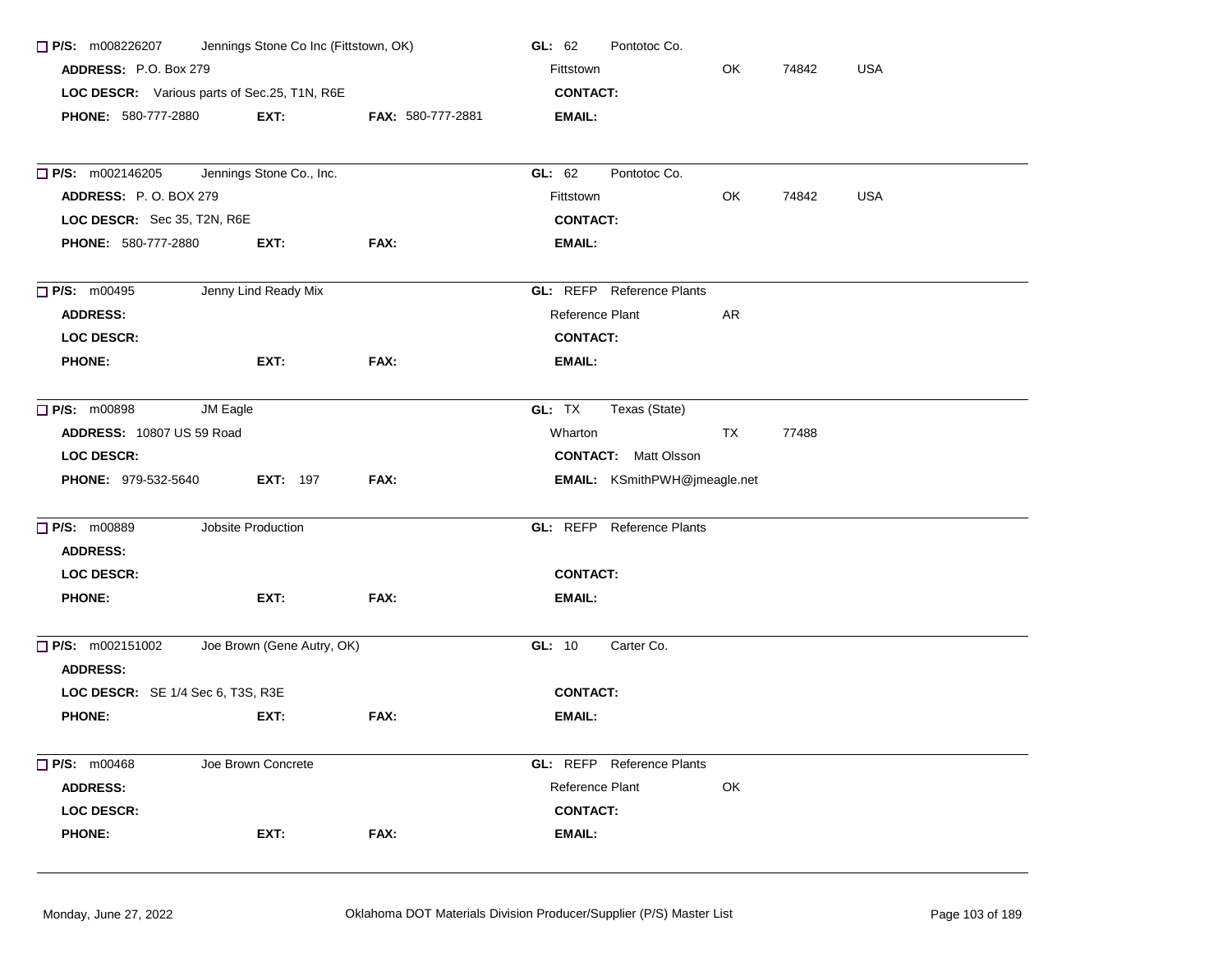| $\Box$ P/S: m00856                                | Johnson County Pipe, Inc. (Alvarado, TX)       |                          | GL: TX<br>Texas (State)                                           |  |  |  |
|---------------------------------------------------|------------------------------------------------|--------------------------|-------------------------------------------------------------------|--|--|--|
| <b>ADDRESS: P.O. Box 1588</b>                     |                                                |                          | TX<br>76009<br>Alvarado                                           |  |  |  |
| LOC DESCR: 800 CR 209, Alvarado, TX               |                                                |                          | <b>CONTACT:</b><br>Davis Cassel                                   |  |  |  |
| <b>PHONE: 817-783-3444</b>                        | EXT:                                           | <b>FAX: 827-783-6002</b> | <b>EMAIL:</b>                                                     |  |  |  |
| <b>P/S: m00497</b>                                | Johnson Ready Mix                              |                          | GL: REFP Reference Plants                                         |  |  |  |
| <b>ADDRESS:</b>                                   |                                                |                          | Reference Plant<br>AR                                             |  |  |  |
| <b>LOC DESCR:</b>                                 |                                                |                          | <b>CONTACT:</b>                                                   |  |  |  |
| <b>PHONE:</b>                                     | EXT:                                           | FAX:                     | <b>EMAIL:</b>                                                     |  |  |  |
| $\Box$ P/S: m00408                                | Johnston Seed Co Inc (Enid, OK)                |                          | Garfield Co.<br>GL: $24$                                          |  |  |  |
| <b>ADDRESS:</b>                                   |                                                |                          | OK<br>Enid                                                        |  |  |  |
| <b>LOC DESCR:</b>                                 |                                                |                          | <b>CONTACT:</b>                                                   |  |  |  |
| <b>PHONE:</b>                                     | EXT:                                           | FAX:                     | <b>EMAIL:</b>                                                     |  |  |  |
| $\Box$ P/S: m002168303                            | Joplin Cement (Joplin, MO)                     |                          | GL: MO<br>Missouri                                                |  |  |  |
| <b>ADDRESS: 449 1200 Street</b>                   |                                                | P.O. BOX 1000            | KS<br>66748-0900 USA<br>Humboldt                                  |  |  |  |
| LOC DESCR: Jasper Co.                             |                                                |                          | <b>CONTACT:</b>                                                   |  |  |  |
| <b>PHONE: 620-473-2222</b>                        | EXT:                                           | FAX:                     | EMAIL:                                                            |  |  |  |
| □ P/S: m002178302                                 | Joplin Stone Quarry (Joplin, MO)               |                          | GL: MO<br>Missouri                                                |  |  |  |
| ADDRESS: 4378 County Road 190                     |                                                |                          | MO<br>64801<br><b>USA</b><br>Joplin                               |  |  |  |
| LOC DESCR: Sec 26 & 27, T28N, R32W Jasper Co., MO |                                                |                          | <b>CONTACT:</b> Chris Williams                                    |  |  |  |
| PHONE: 417-673-1114                               | EXT:                                           | FAX:                     | EMAIL: cmwilliams@joplinstone.com<br>Alt. Contact #: 417-529-3757 |  |  |  |
| $\Box$ P/S: m00844                                | JX2 LLC & American Elect. in Flint Creek AR    |                          | GL: AR<br>Arkansas                                                |  |  |  |
| ADDRESS: P.O. Box 309                             |                                                |                          | OK<br>Allen                                                       |  |  |  |
| <b>LOC DESCR:</b>                                 |                                                |                          | <b>CONTACT:</b>                                                   |  |  |  |
| <b>PHONE: 580-857-2000</b>                        | EXT:                                           | <b>FAX: 580-857-2006</b> | <b>EMAIL:</b>                                                     |  |  |  |
| $\Box$ P/S: m01099                                | K & B Steel & Powder Coating (Clarksville, TX) |                          | GL: TX<br>Texas (State)                                           |  |  |  |
| ADDRESS: 525 Industrial Blvd.                     |                                                |                          | Clarksville<br>TX<br><b>USA</b><br>75426                          |  |  |  |
| <b>LOC DESCR:</b>                                 |                                                |                          | <b>CONTACT:</b><br><b>Richard Cobb</b>                            |  |  |  |
| <b>PHONE:</b>                                     | EXT:                                           | FAX:                     | <b>EMAIL:</b>                                                     |  |  |  |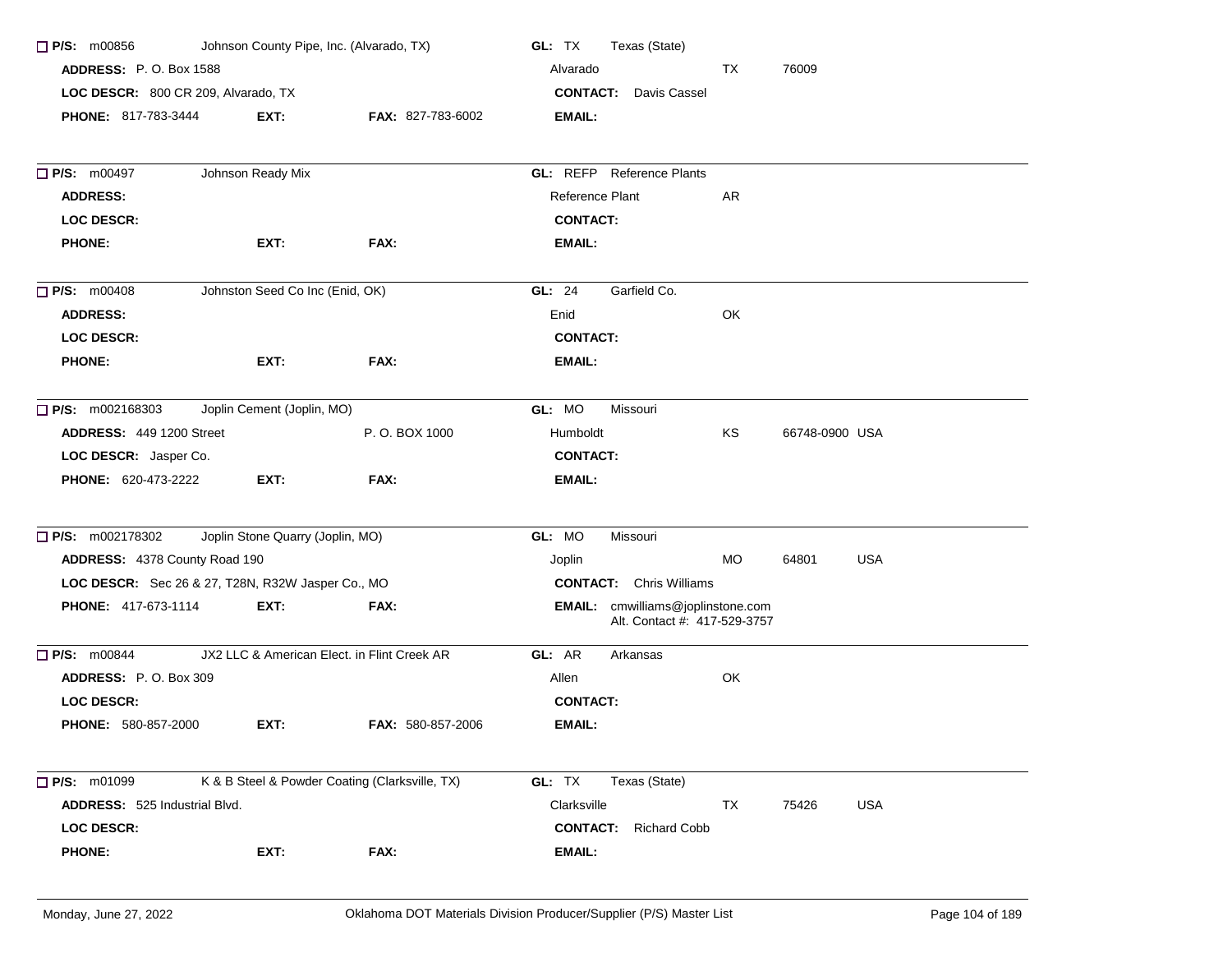| Kansas City & latan in Weston, MO<br>$\Box$ P/S: m01270 |                                                         | GL: MO<br><b>Missouri</b><br>Sugar Creek<br><b>USA</b><br>MO.<br>64058 |                                                                                 |     |                |            |
|---------------------------------------------------------|---------------------------------------------------------|------------------------------------------------------------------------|---------------------------------------------------------------------------------|-----|----------------|------------|
| ADDRESS: 15100 East Courtney-Atherton Road              |                                                         |                                                                        |                                                                                 |     |                |            |
| <b>LOC DESCR:</b>                                       |                                                         |                                                                        | <b>CONTACT:</b> Dave Rylance                                                    |     |                |            |
| <b>PHONE: 816-257-4084</b>                              | EXT:                                                    | FAX: 816-257-7481                                                      | <b>EMAIL:</b> drylance@kcflyash.com                                             |     |                |            |
|                                                         |                                                         |                                                                        |                                                                                 |     |                |            |
| P/S: m01269                                             | Kansas City & LaCygne in LaCygne, KS                    |                                                                        | GL: KS<br>Kansas                                                                |     |                |            |
|                                                         | ADDRESS: 15100 East Courtney-Atherton Road              |                                                                        | Sugar Creek                                                                     | MO  | 64058          | <b>USA</b> |
| <b>LOC DESCR:</b>                                       |                                                         |                                                                        | <b>CONTACT:</b> Dave Rylance                                                    |     |                |            |
| <b>PHONE: 816-257-4084</b>                              | EXT:                                                    | <b>FAX: 816-257-7481</b>                                               | EMAIL: drylance@kcflyash.com                                                    |     |                |            |
| $\Box$ P/S: m01278                                      | Kaufman Products, Inc. (Baltimore, MD)                  |                                                                        | GL: MD<br>Maryland                                                              |     |                |            |
| <b>ADDRESS: 3811 Curtis Ave.</b>                        |                                                         |                                                                        | <b>Baltimore</b>                                                                | MD  | 21226-1131 USA |            |
| <b>LOC DESCR:</b>                                       |                                                         |                                                                        | <b>CONTACT:</b> Alex S. Kaufman                                                 |     |                |            |
| <b>PHONE: 410-354-8600</b>                              | EXT:                                                    | FAX:                                                                   | <b>EMAIL:</b> Alt. Contact #: 800-637-6372<br>Website: www.kaufman products.net |     |                |            |
| P/S: m00469                                             | Keck Const. Concrete                                    |                                                                        | <b>GL:</b> REFP Reference Plants                                                |     |                |            |
| <b>ADDRESS:</b>                                         |                                                         |                                                                        | Reference Plant                                                                 | OK  |                |            |
| <b>LOC DESCR:</b>                                       |                                                         |                                                                        | <b>CONTACT:</b>                                                                 |     |                |            |
| <b>PHONE:</b>                                           | EXT:                                                    | FAX:                                                                   | <b>EMAIL:</b>                                                                   |     |                |            |
| □ P/S: m002185807                                       | Kemp Stone (Fairland, OK)                               |                                                                        | GL: 58<br>Ottawa Co.                                                            |     |                |            |
| ADDRESS: P.O. BOX 949                                   |                                                         |                                                                        | Pryor                                                                           | OK. | 74362          | <b>USA</b> |
|                                                         | LOC DESCR: S 1/2, NW 1/4 Sec 11, T26N, R23E             |                                                                        | <b>CONTACT:</b>                                                                 |     |                |            |
| PHONE: 918-676-5200                                     | EXT:                                                    | FAX:                                                                   | EMAIL:                                                                          |     |                |            |
| $\Box$ P/S: m007101106                                  | Kemp Stone (Hulbert, OK)                                |                                                                        | GL: 11<br>Cherokee Co.                                                          |     |                |            |
| <b>ADDRESS: P.O. BOX 949</b>                            |                                                         |                                                                        | Pryor                                                                           | OK. | 74362          | <b>USA</b> |
|                                                         | LOC DESCR: S1/2 Sec 27, 28, N1/2 Sec 33, 34, T17N, R20E |                                                                        | <b>CONTACT:</b> Jerry A. Arnold                                                 |     |                |            |
| <b>PHONE: 918-825-3370</b>                              | EXT:                                                    | FAX: 918-825-3388                                                      | EMAIL:                                                                          |     |                |            |
| $\Box$ P/S: m005758307                                  | Kemp Stone (Neosho, MO)                                 |                                                                        | GL: MO<br>Missouri                                                              |     |                |            |
| ADDRESS: 19148 Ingersoll Ln.                            |                                                         |                                                                        | Neosho                                                                          | MO  | 64850          | <b>USA</b> |
|                                                         | LOC DESCR: Sec 24, T24N, R33W Newton Co., MO            |                                                                        | <b>CONTACT:</b>                                                                 |     |                |            |
| PHONE: 417-455-1333                                     | EXT:                                                    | FAX:                                                                   | <b>EMAIL:</b>                                                                   |     |                |            |
|                                                         |                                                         |                                                                        |                                                                                 |     |                |            |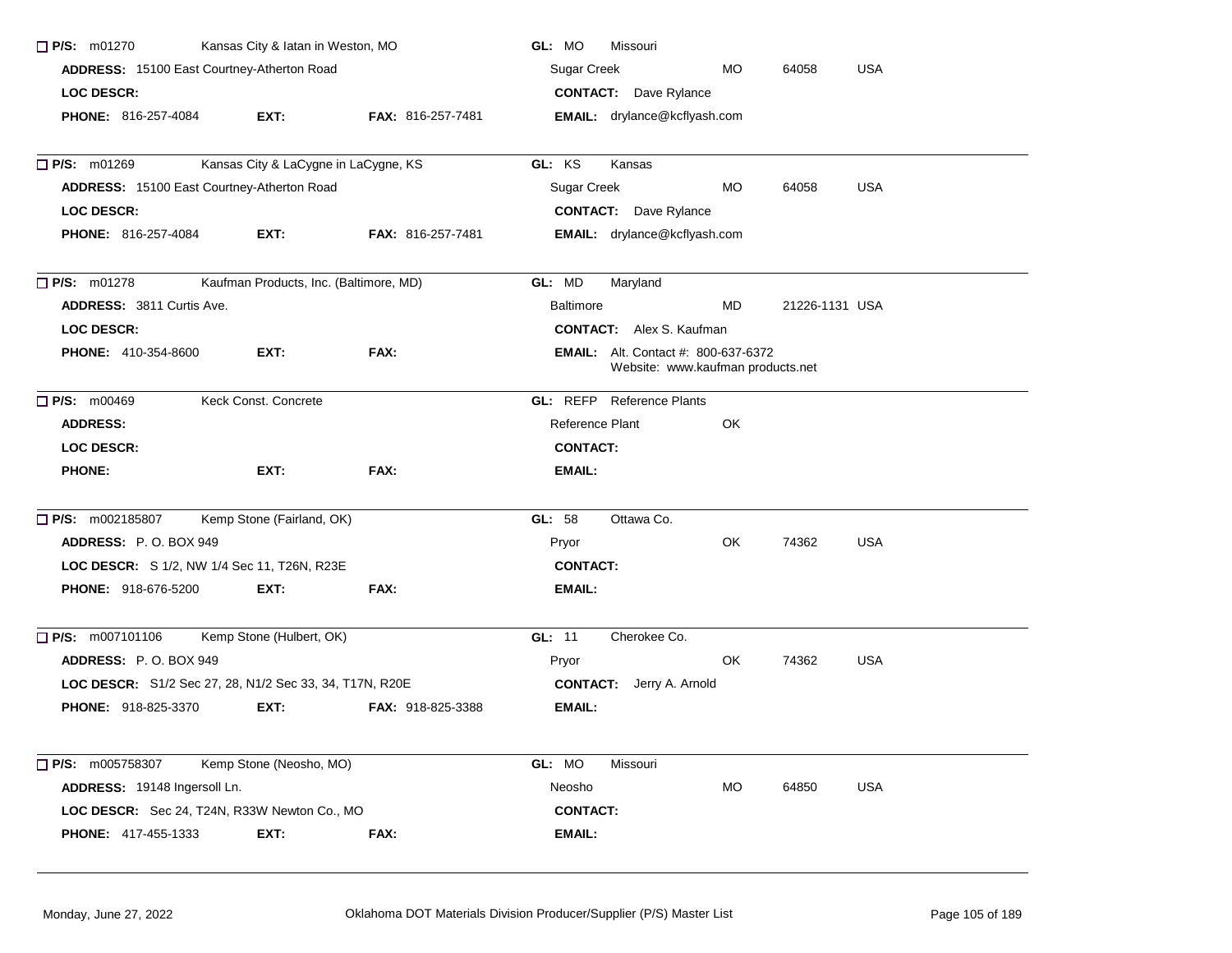| Kemp Stone Hulbert South (Hulbert, OK)<br>$\Box$ P/S: m008841107 |                                           |                                                   | Cherokee Co.<br>GL: $11$                                                                     |  |  |  |  |
|------------------------------------------------------------------|-------------------------------------------|---------------------------------------------------|----------------------------------------------------------------------------------------------|--|--|--|--|
| <b>ADDRESS: P.O. BOX 949</b>                                     |                                           |                                                   | OK<br>74362<br><b>USA</b><br>Pryor                                                           |  |  |  |  |
| LOC DESCR: S/2 Secs.27,28, N/2 Secs.33,34, T17N, R20E            |                                           |                                                   | <b>CONTACT:</b> Jerry A. Arnold                                                              |  |  |  |  |
| <b>PHONE: 918-825-3370</b>                                       | EXT:                                      | <b>FAX: 918-825-3388</b>                          | <b>EMAIL:</b>                                                                                |  |  |  |  |
| $\Box$ P/S: m00563                                               | Kerns Const Co                            |                                                   | <b>GL: REFP</b> Reference Plants                                                             |  |  |  |  |
| <b>ADDRESS:</b>                                                  |                                           |                                                   | Reference Plant<br>OK                                                                        |  |  |  |  |
| <b>LOC DESCR:</b>                                                |                                           |                                                   | <b>CONTACT:</b>                                                                              |  |  |  |  |
| <b>PHONE:</b>                                                    | EXT:                                      | FAX:                                              | <b>EMAIL:</b>                                                                                |  |  |  |  |
| <b>P/S: m01180</b><br><b>ADDRESS:</b>                            | Kerns Ready Mix                           |                                                   | <b>GL:</b> REFP Reference Plants                                                             |  |  |  |  |
| <b>LOC DESCR:</b>                                                |                                           |                                                   | <b>CONTACT:</b>                                                                              |  |  |  |  |
| <b>PHONE:</b>                                                    | EXT:                                      | FAX:                                              | EMAIL:                                                                                       |  |  |  |  |
| <b>P/S: m00470</b>                                               | Kimball Ready Mix                         |                                                   | <b>GL:</b> REFP Reference Plants                                                             |  |  |  |  |
| <b>ADDRESS:</b>                                                  |                                           |                                                   | OK<br>Reference Plant                                                                        |  |  |  |  |
| <b>LOC DESCR:</b>                                                |                                           |                                                   | <b>CONTACT:</b>                                                                              |  |  |  |  |
| <b>PHONE:</b>                                                    | EXT:                                      | FAX:                                              | EMAIL:                                                                                       |  |  |  |  |
| $\Box$ P/S: $m00049$                                             | Kinnunen Sales & Rentals (Stillwater, OK) |                                                   | GL: 60<br>Payne Co.                                                                          |  |  |  |  |
| <b>ADDRESS: 707 E. 6th</b>                                       |                                           |                                                   | <b>Stillwater</b><br>OK<br>74074                                                             |  |  |  |  |
| <b>LOC DESCR:</b>                                                |                                           |                                                   | <b>CONTACT:</b>                                                                              |  |  |  |  |
| <b>PHONE: 405-743-4400</b>                                       | EXT:                                      | FAX:                                              | <b>EMAIL:</b>                                                                                |  |  |  |  |
| P/S: m00701<br><b>ADDRESS:</b>                                   | <b>Kline Materials</b>                    |                                                   | <b>GL:</b> REFP Reference Plants                                                             |  |  |  |  |
| LOC DESCR: 2.5 miles east of hwy 34/ hwy 34c jct on hwy 34c      |                                           |                                                   | <b>CONTACT:</b>                                                                              |  |  |  |  |
| <b>PHONE:</b>                                                    | EXT:                                      | FAX:                                              | EMAIL:                                                                                       |  |  |  |  |
| <b>P/S:</b> m012614704                                           |                                           | Kline Materials Cimarron Sand Plant (Waynoka, OK) | <b>GL: 47</b><br>Major Co.                                                                   |  |  |  |  |
| <b>ADDRESS: P.O. BOX 215</b>                                     |                                           |                                                   | OK<br><b>USA</b><br>Woodward<br>73802                                                        |  |  |  |  |
| LOC DESCR: Sec 17, T23N, R15W                                    |                                           |                                                   | <b>CONTACT:</b><br>David Kline                                                               |  |  |  |  |
| PHONE: 580-256-2062                                              | EXT:                                      | FAX: 580-256-5013                                 | EMAIL: klinematerials@cneconnect.com, dw5kline@aol.com<br>Alt Contact #: 580-571-1555 (Cell) |  |  |  |  |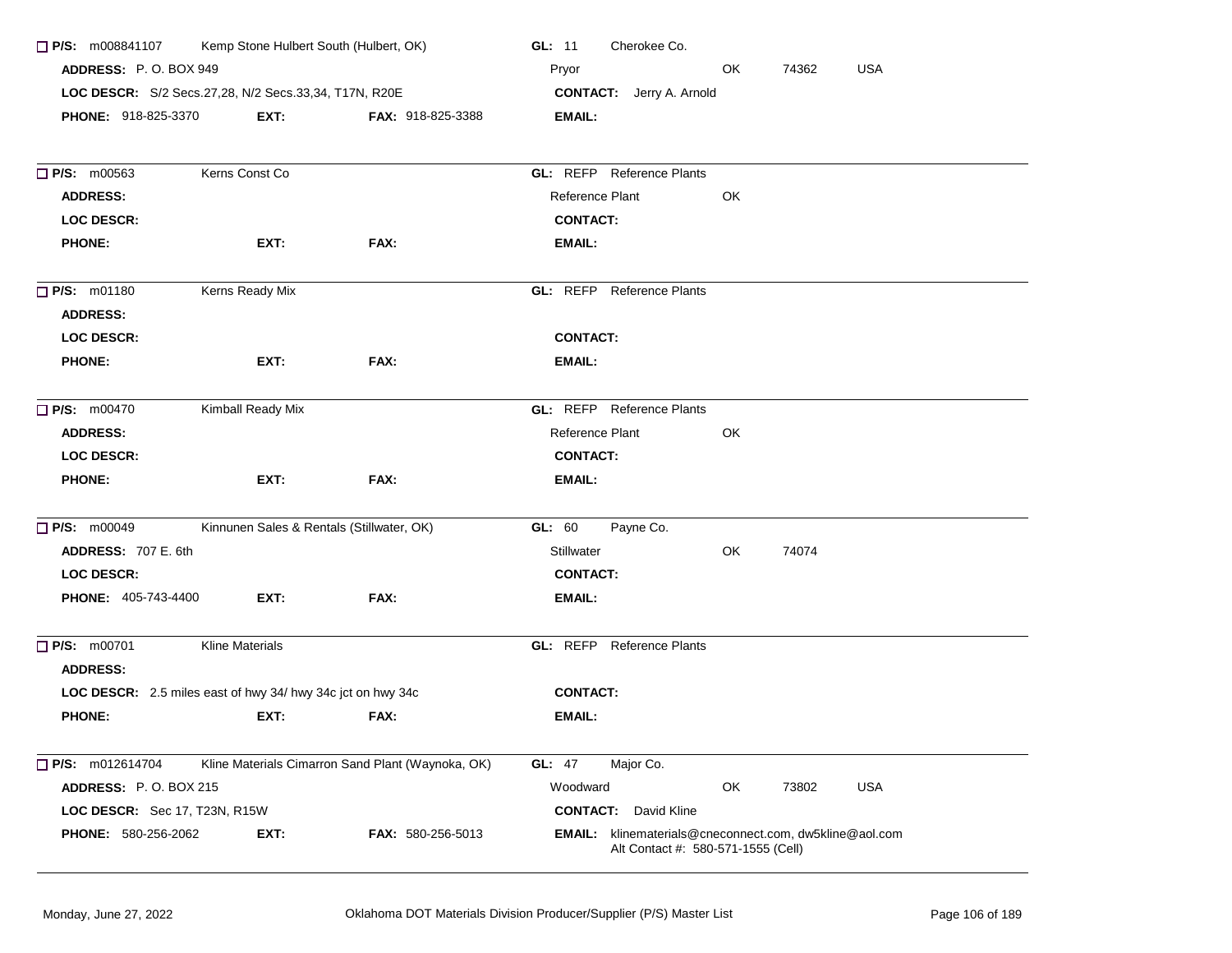| $\Box$ P/S: m005232303<br><b>ADDRESS:</b><br><b>LOC DESCR:</b> | Kline Materials Sand & Gravel Pit                 |                                                    | GL: 23<br>Ellis Co.<br><b>CONTACT:</b>                                              |           |       |                                                                        |  |
|----------------------------------------------------------------|---------------------------------------------------|----------------------------------------------------|-------------------------------------------------------------------------------------|-----------|-------|------------------------------------------------------------------------|--|
| <b>PHONE:</b>                                                  | EXT:                                              | FAX:                                               | <b>EMAIL:</b>                                                                       |           |       |                                                                        |  |
| <b>D</b> P/S: m002207701                                       |                                                   | Kline Materials Woodward Sand Plant (Woodward, OK) | GL: 77<br>Woodward Co.                                                              |           |       |                                                                        |  |
| <b>ADDRESS: P.O. BOX 215</b>                                   |                                                   |                                                    | Woodward                                                                            | OK.       | 73802 | <b>USA</b>                                                             |  |
|                                                                | LOC DESCR: NE 1/4 of Sec 21, T23N, R20W           |                                                    | <b>CONTACT:</b>                                                                     |           |       |                                                                        |  |
| <b>PHONE: 580-256-2062</b>                                     | EXT:                                              | <b>FAX: 580-256-5013</b>                           | <b>EMAIL:</b> klinematerials@cneconnect.com<br>Website: http://concretewoodward.com |           |       |                                                                        |  |
| $\Box$ P/S: m002192206                                         | Kline Sand (Camargo, OK)                          |                                                    | Dewey Co.<br>GL: $22$                                                               |           |       |                                                                        |  |
| ADDRESS: P.O. Box 215                                          |                                                   |                                                    | Woodward                                                                            | OK        | 73802 | <b>USA</b>                                                             |  |
| LOC DESCR: SW 1/4 Sec 22, T18N, R20W                           |                                                   |                                                    | <b>CONTACT:</b>                                                                     |           |       |                                                                        |  |
| <b>PHONE: 580-926-3523</b>                                     | EXT:                                              | <b>FAX: 580-256-5013</b>                           | <b>EMAIL:</b>                                                                       |           |       |                                                                        |  |
| $\Box$ P/S: m005932206                                         | Kline Sand (Camargo, OK)                          |                                                    | GL: 22<br>Dewey Co.                                                                 |           |       |                                                                        |  |
| ADDRESS: 3790 State Hwy. 34C                                   |                                                   |                                                    | Woodward                                                                            | OK        | 73801 | <b>USA</b>                                                             |  |
| LOC DESCR: SW 1/4 Sec 22, T18N, R20W                           |                                                   |                                                    | <b>CONTACT:</b> David Kline                                                         |           |       |                                                                        |  |
| <b>PHONE: 580-926-3523</b>                                     | EXT:                                              | FAX:                                               | <b>EMAIL:</b> klinematerials@cneconnect.com<br>1555 (David Kline)                   |           |       | Alt. Phone #: 580-252-2062 (Kline Materials at Woodward, OK), 580-571- |  |
| <b>P/S:</b> m008758021                                         | Klotz Sand and Gravel (Lakin, KS)                 |                                                    | GL: KS<br>Kansas                                                                    |           |       |                                                                        |  |
| <b>ADDRESS: P.O. Box 150</b>                                   |                                                   |                                                    | Holcomb                                                                             | <b>KS</b> | 67851 |                                                                        |  |
|                                                                | LOC DESCR: Sec. 2, T25S, R36W (Kearny Co., KS)    |                                                    | <b>CONTACT:</b>                                                                     |           |       |                                                                        |  |
| <b>PHONE:</b>                                                  | EXT:                                              | FAX:                                               | EMAIL:                                                                              |           |       |                                                                        |  |
| <b>P/S:</b> m008408020                                         | Klotz Sand Co., Inc. (Garden City, KS)            |                                                    | GL: KS<br>Kansas                                                                    |           |       |                                                                        |  |
| <b>ADDRESS: P.O.Box 150</b>                                    |                                                   |                                                    | Holcomb                                                                             | KS        | 67851 | <b>USA</b>                                                             |  |
|                                                                | LOC DESCR: Sec. 31, T24S, R31W Finney Co., Kansas |                                                    | <b>CONTACT:</b>                                                                     |           |       |                                                                        |  |
| <b>PHONE:</b>                                                  | EXT.                                              | FAX:                                               | EMAIL:                                                                              |           |       |                                                                        |  |
|                                                                |                                                   |                                                    |                                                                                     |           |       |                                                                        |  |
| <b>P/S: m00860</b>                                             |                                                   |                                                    |                                                                                     |           |       |                                                                        |  |
|                                                                | KO Manufacturing Inc. (Springfield, MO)           |                                                    | GL: MO<br>Missouri                                                                  |           |       |                                                                        |  |
| ADDRESS: 2720 E. Division St.                                  |                                                   |                                                    | Springrield                                                                         | MO        | 65803 | <b>USA</b>                                                             |  |
| <b>LOC DESCR:</b>                                              |                                                   |                                                    | <b>CONTACT:</b><br>Jorge Pardon                                                     |           |       |                                                                        |  |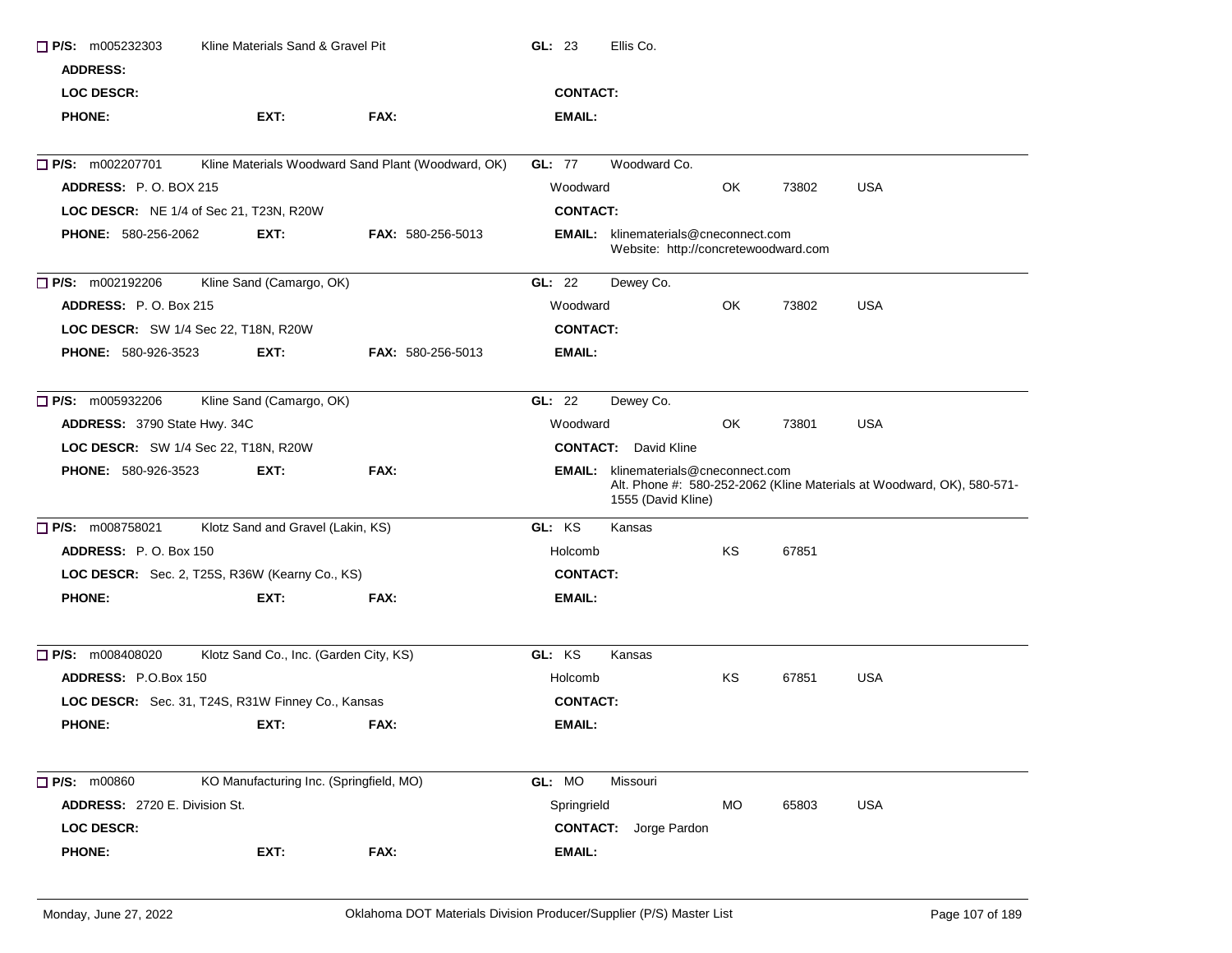| $\Box$ P/S: m00508<br>Koch (Brownwood, TX)        |                                       |      | GL: TX<br>Texas (State)       |  |  |  |
|---------------------------------------------------|---------------------------------------|------|-------------------------------|--|--|--|
| <b>ADDRESS:</b>                                   |                                       |      |                               |  |  |  |
| <b>LOC DESCR:</b>                                 |                                       |      | <b>CONTACT:</b>               |  |  |  |
| <b>PHONE:</b>                                     | EXT:                                  | FAX: | <b>EMAIL:</b>                 |  |  |  |
|                                                   | Koch (Salina, KS)                     |      |                               |  |  |  |
| $P/S:$ m00548                                     |                                       |      | GL: KS<br>Kansas              |  |  |  |
| <b>ADDRESS:</b>                                   |                                       |      |                               |  |  |  |
| <b>LOC DESCR:</b>                                 |                                       |      | <b>CONTACT:</b>               |  |  |  |
| <b>PHONE:</b>                                     | EXT:                                  | FAX: | <b>EMAIL:</b>                 |  |  |  |
| $\Box$ P/S: m00325                                | Koch Asphalt Co (Fort Worth, TX)      |      | GL: TX<br>Texas (State)       |  |  |  |
| ADDRESS: 600 Minton Road                          |                                       |      | Fort Worth<br>TX<br>76179     |  |  |  |
| <b>LOC DESCR:</b>                                 |                                       |      | <b>CONTACT:</b> Shelly Cowly  |  |  |  |
| <b>PHONE:</b>                                     | EXT:                                  | FAX: | <b>EMAIL:</b>                 |  |  |  |
|                                                   |                                       |      |                               |  |  |  |
| Koch Asphalt Co (Tulsa, OK)<br>$\Box$ P/S: m00327 |                                       |      | GL: 72<br>Tulsa Co.           |  |  |  |
| <b>ADDRESS: P.O. Box 21220</b>                    |                                       |      | Tulsa<br>OK<br>74121          |  |  |  |
| <b>LOC DESCR:</b>                                 |                                       |      | <b>CONTACT:</b>               |  |  |  |
| <b>PHONE: 405-329-1738</b>                        | EXT:                                  | FAX: | <b>EMAIL:</b>                 |  |  |  |
| $\Box$ P/S: m00328                                | Koch Materials (Norman, OK)           |      | GL: 14<br>Cleveland Co.       |  |  |  |
| ADDRESS: RR 1 Box 104F                            |                                       |      | Norman<br>OK<br>73072         |  |  |  |
| <b>LOC DESCR:</b>                                 |                                       |      | <b>CONTACT:</b>               |  |  |  |
| <b>PHONE: 405-329-1738</b>                        | EXT:                                  | FAX: | <b>EMAIL:</b>                 |  |  |  |
|                                                   |                                       |      |                               |  |  |  |
| P/S: m00329                                       | Koch Materials Co (Lubbock, TX)       |      | GL: TX<br>Texas (State)       |  |  |  |
| <b>ADDRESS: 1611 Marshall Street</b>              |                                       |      | <b>TX</b><br>Lubbock<br>79403 |  |  |  |
| LOC DESCR:                                        |                                       |      | <b>CONTACT:</b>               |  |  |  |
| <b>PHONE: 405-329-1738</b>                        | EXT:                                  | FAX: | <b>EMAIL:</b>                 |  |  |  |
|                                                   |                                       |      |                               |  |  |  |
| $\Box$ P/S: m00330                                | Koch Pavement Solutions (Garland, TX) |      | GL: TX<br>Texas (State)       |  |  |  |
| ADDRESS: 1340 Commerce Street                     |                                       |      | Garland<br>TX<br>75040        |  |  |  |
| <b>LOC DESCR:</b>                                 |                                       |      | <b>CONTACT:</b> Israil Montes |  |  |  |
| <b>PHONE:</b>                                     | EXT:                                  | FAX: | <b>EMAIL:</b>                 |  |  |  |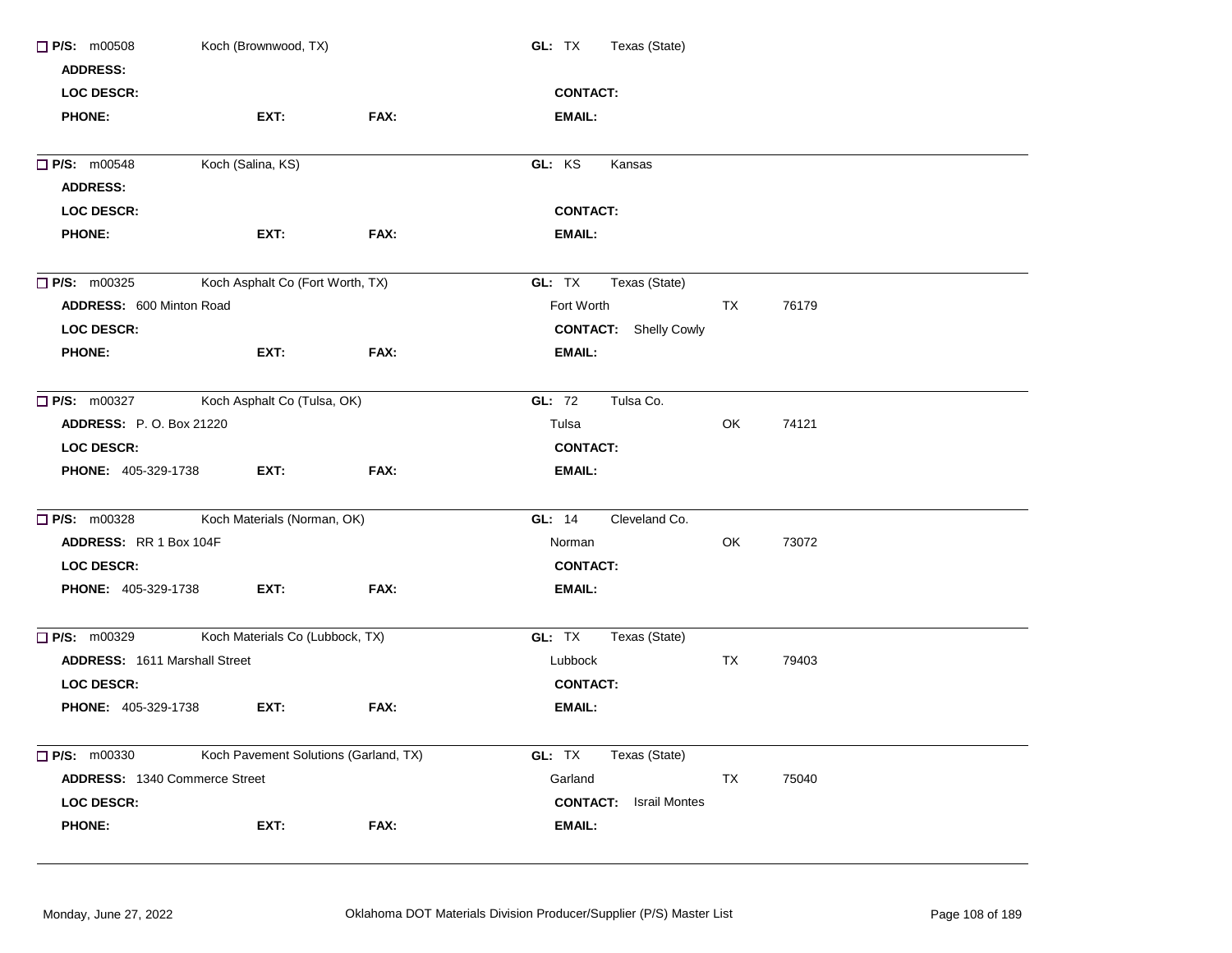| $\Box$ P/S: m01128                             |                                     | Koppel Fabrication Inc. (Sweet Springs, MO)  | GL: MO<br>Missouri                                           |  |  |  |  |
|------------------------------------------------|-------------------------------------|----------------------------------------------|--------------------------------------------------------------|--|--|--|--|
| ADDRESS: 10262 Highway 127                     |                                     |                                              | <b>Sweet Springs</b><br><b>MO</b><br>65351<br><b>USA</b>     |  |  |  |  |
| <b>LOC DESCR:</b>                              |                                     |                                              | <b>CONTACT:</b> Jared Eicholz                                |  |  |  |  |
| <b>PHONE:</b>                                  | EXT:                                | FAX:                                         | EMAIL:                                                       |  |  |  |  |
|                                                |                                     |                                              |                                                              |  |  |  |  |
| $\Box$ P/S: m00732                             |                                     | Koss Construction Co - Asphalt (Topeka, KS)  | GL: KS<br>Kansas                                             |  |  |  |  |
| ADDRESS: 5830 S. W. Drury Lane                 |                                     |                                              | KS<br>66604<br><b>USA</b><br>Topeka                          |  |  |  |  |
| <b>LOC DESCR:</b>                              |                                     |                                              | <b>CONTACT:</b> Tyson Funk                                   |  |  |  |  |
| <b>PHONE: 785-228-2928</b>                     | EXT:                                | FAX: 785-228-2927                            | EMAIL: rlk@kossconstruction.com,<br>tef@kossconstruction.com |  |  |  |  |
| $\Box$ P/S: m00331                             |                                     | Koss Construction Co - Concrete (Topeka, KS) | GL: KS<br>Kansas                                             |  |  |  |  |
| ADDRESS: 5830 S. W. Drury Lane                 |                                     |                                              | KS<br>66604<br>Topeka                                        |  |  |  |  |
| <b>LOC DESCR:</b>                              |                                     |                                              | <b>CONTACT:</b>                                              |  |  |  |  |
| <b>PHONE: 785-228-2928</b>                     | EXT:                                | <b>FAX: 785-228-2927</b>                     | EMAIL:                                                       |  |  |  |  |
| $\Box$ P/S: m01141                             |                                     | Koss Construction RCA (Contract 180055 Only) | GL: 46<br>McIntosh Co.                                       |  |  |  |  |
| <b>ADDRESS:</b>                                |                                     |                                              | <b>USA</b><br>OK<br>Eufala                                   |  |  |  |  |
| LOC DESCR: Southbound Hwy. 69, Eufala, OK      |                                     |                                              | <b>CONTACT:</b>                                              |  |  |  |  |
| <b>PHONE:</b>                                  | EXT:                                | FAX:                                         | <b>EMAIL:</b>                                                |  |  |  |  |
| $\Box$ P/S: m01249                             |                                     | Koss Construction RCA (Contract 200200 Only) | McIntosh Co.<br>GL: 46                                       |  |  |  |  |
| ADDRESS: 5831 SW Topeka Blvd.                  |                                     |                                              | ΚS<br>66619<br><b>USA</b><br>Topeka                          |  |  |  |  |
| LOC DESCR: Off of Hwy. 69B North of Eufala, OK |                                     |                                              | <b>CONTACT:</b> Shane Griggs                                 |  |  |  |  |
| PHONE: 785-806-0506                            | EXT:                                | FAX:                                         | EMAIL: msg@kossconstruction.com                              |  |  |  |  |
| $\Box$ P/S: m00736                             | Kris-Tech Wire Co.                  |                                              | GL: NY<br>New York                                           |  |  |  |  |
| <b>ADDRESS: P.O. BOX 4377</b>                  |                                     | 80 Otis St.                                  | NY<br>USA<br>Rome<br>13440                                   |  |  |  |  |
| <b>LOC DESCR:</b>                              |                                     |                                              | <b>CONTACT:</b> AJ Beers                                     |  |  |  |  |
| <b>PHONE: 315-339-5268</b>                     | EXT:                                | FAX:                                         | EMAIL: engineering@kristechwire.com                          |  |  |  |  |
| $\Box$ P/S: m01050                             | KT Chemicals, Inc. (Richardson, TX) |                                              | GL: TX<br>Texas (State)                                      |  |  |  |  |
| ADDRESS: 1002 N. Central Expy.                 |                                     | Suite 499                                    | <b>USA</b><br>Richardson<br>TX<br>75080                      |  |  |  |  |
| <b>LOC DESCR:</b>                              |                                     |                                              | <b>CONTACT:</b><br>Karl Taft                                 |  |  |  |  |
| <b>PHONE:</b>                                  | EXT:                                | FAX:                                         | <b>EMAIL:</b>                                                |  |  |  |  |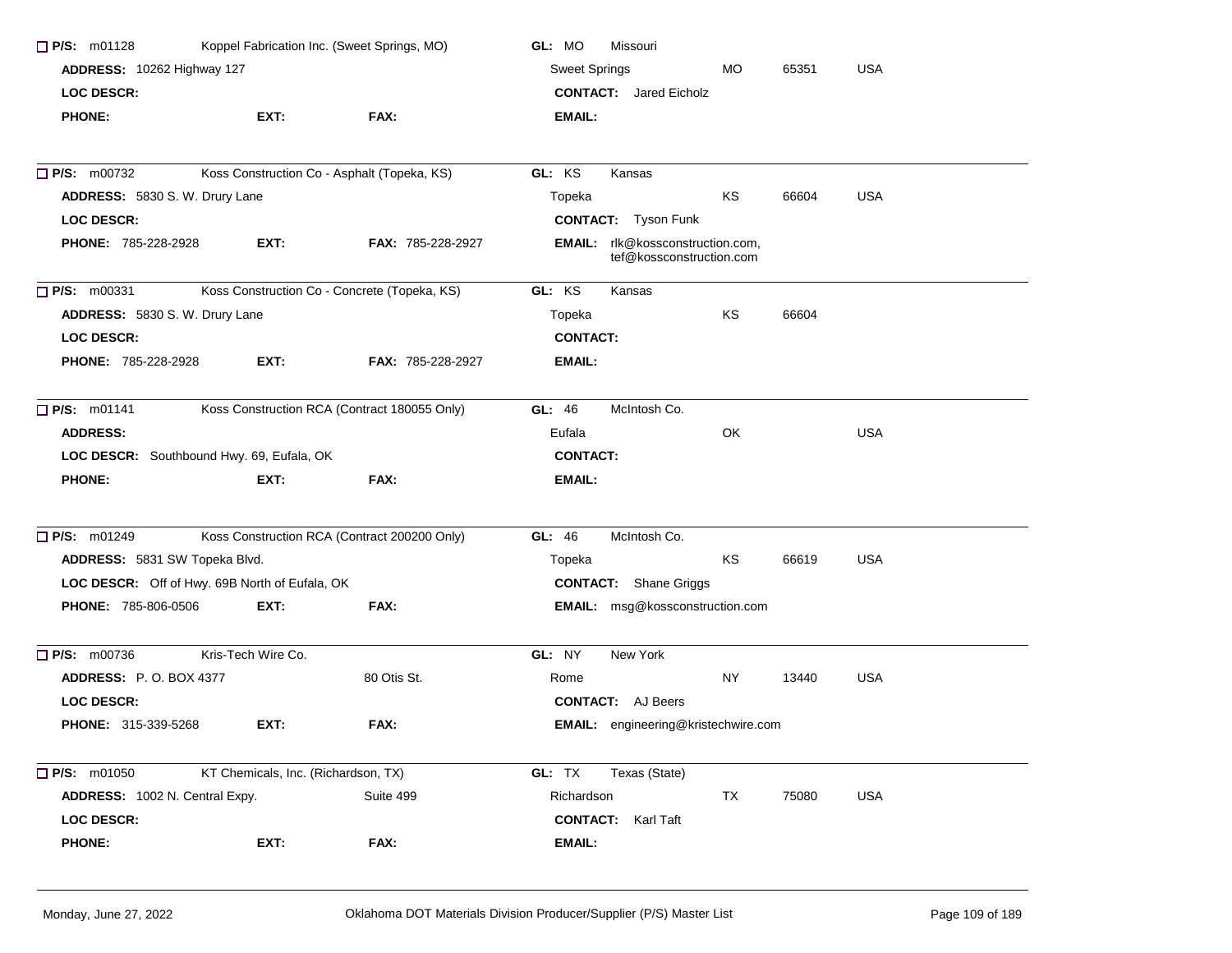| $\Box$ P/S: m00768<br><b>ADDRESS:</b>               | Kudron Ready Mix                           |                                                  | GL: 09<br>Canadian Co.                                                |  |
|-----------------------------------------------------|--------------------------------------------|--------------------------------------------------|-----------------------------------------------------------------------|--|
| LOC DESCR: 15244 NW Expressway, Piedmont, OK        |                                            |                                                  | <b>CONTACT:</b>                                                       |  |
| <b>PHONE:</b>                                       | EXT:                                       | FAX:                                             | EMAIL:                                                                |  |
| $\Box$ P/S: m00733                                  | L & M Contractors / Klaver Const. Products |                                                  | GL: 76<br>Woods Co.                                                   |  |
| <b>ADDRESS:</b>                                     |                                            |                                                  |                                                                       |  |
| LOC DESCR: SH 11 in Capron                          |                                            |                                                  | <b>CONTACT:</b>                                                       |  |
| <b>PHONE:</b>                                       | EXT:                                       | FAX:                                             | <b>EMAIL:</b>                                                         |  |
| $\Box$ P/S: m00948                                  | L & M Supply Co., Inc.                     |                                                  | GL: GA<br>Georgia                                                     |  |
| ADDRESS: P.O. BOX 640                               |                                            | 1800 Springhead Church Road Willacoochee         | <b>USA</b><br>GA<br>31650                                             |  |
| <b>LOC DESCR:</b>                                   |                                            |                                                  | <b>CONTACT:</b> Randy Massingill                                      |  |
| <b>PHONE: 800-948-7870</b>                          | EXT:                                       | FAX: 912-534-6254                                | <b>EMAIL:</b> randy@landmsupplyco.com, Website: www.landmsupplyco.com |  |
| $\Box$ P/S: m00387                                  | L. B. Foster Co (Pittsburg, PA)            |                                                  | GL: PA<br>Pennsylvania                                                |  |
| <b>ADDRESS: 1016 Greentree Road</b>                 |                                            |                                                  | Pittsburg<br>PA<br>15220                                              |  |
| <b>LOC DESCR:</b>                                   |                                            |                                                  | <b>CONTACT:</b>                                                       |  |
| PHONE: 412-928-7845                                 | EXT:                                       | FAX:                                             | EMAIL:                                                                |  |
| <b>P/S:</b> m002218304 LaFarge Quarry (Dresden, MO) |                                            |                                                  | GL: MO<br>Missouri                                                    |  |
| <b>ADDRESS: 2728 SW 20th St.</b>                    |                                            |                                                  | Oklahoma City<br>OK.<br>73108<br>USA                                  |  |
| LOC DESCR: 1 1/2 Mi E of Dresden, MO in Pettis Co.  |                                            |                                                  | <b>CONTACT:</b>                                                       |  |
| <b>PHONE: 405-686-0320</b>                          | EXT:                                       | FAX:                                             | <b>EMAIL:</b>                                                         |  |
| $\Box$ P/S: m00050                                  |                                            | LaFarge Rd Mrkngs / Linear Dyna (East Point, GA) | GL: GA<br>Georgia                                                     |  |
| <b>ADDRESS: 2675 Martin Street</b>                  |                                            |                                                  | GA<br>East Poing                                                      |  |
| LOC DESCR:                                          |                                            |                                                  | <b>CONTACT:</b>                                                       |  |
| <b>PHONE: 404-767-0569</b>                          | EXT:                                       | FAX:                                             | <b>EMAIL:</b>                                                         |  |
| $\Box$ P/S: $m00691$                                | Lake Cable LLC.                            |                                                  | GL: IL<br>Illinois                                                    |  |
| <b>ADDRESS: 529 Thomas Dr.</b>                      |                                            |                                                  | IL<br>60106<br><b>USA</b><br><b>Bensenville</b>                       |  |
| <b>LOC DESCR:</b>                                   |                                            |                                                  | <b>CONTACT:</b>                                                       |  |
| <b>PHONE: 630-860-4674</b>                          | EXT:                                       | FAX:                                             | EMAIL:                                                                |  |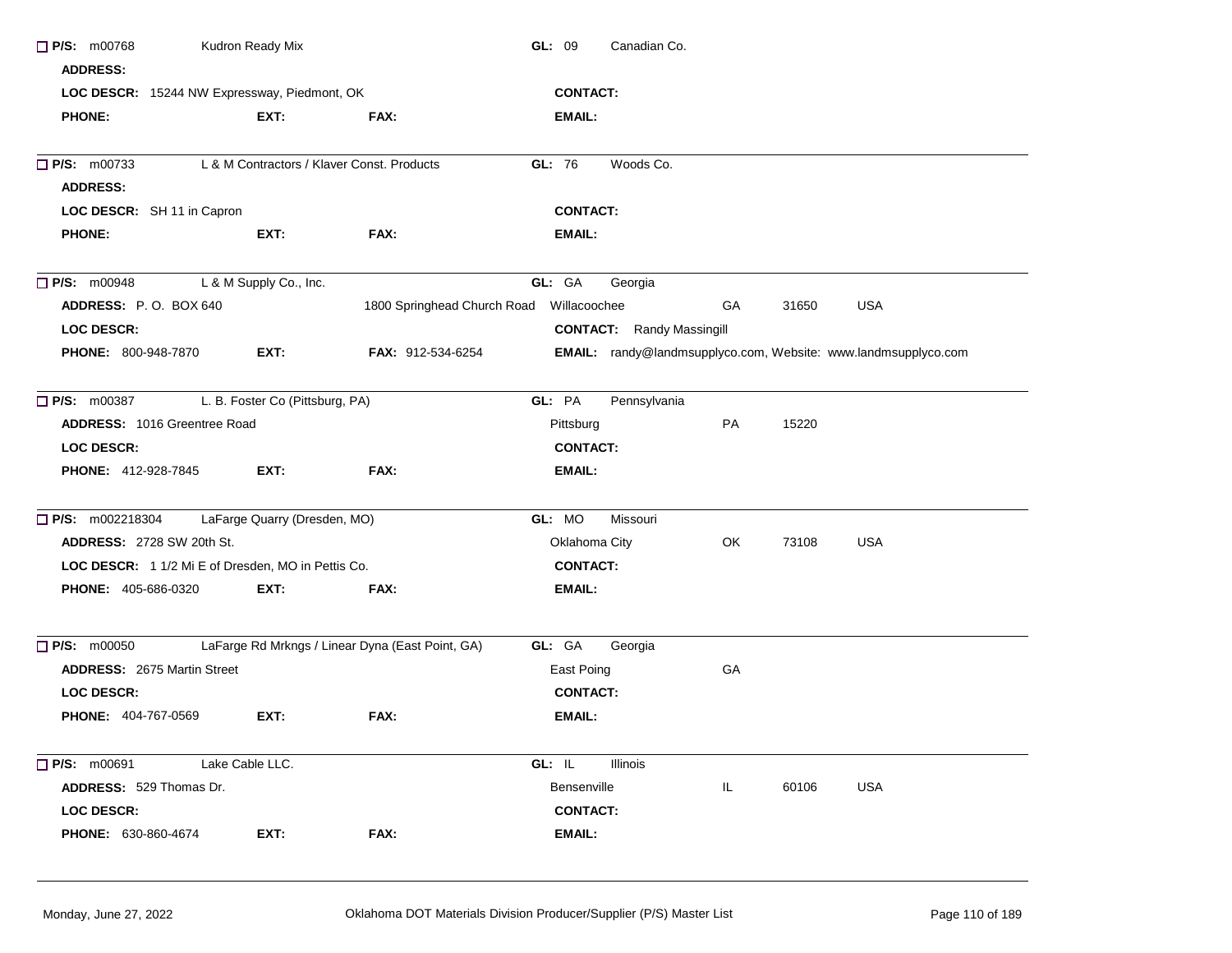| $\Box$ P/S: m01254                          | Lane Enterprises, Inc. (Shippensburg, PA)    |                   | GL: PA          | Pennsylvania                                                                                                  |    |                |            |
|---------------------------------------------|----------------------------------------------|-------------------|-----------------|---------------------------------------------------------------------------------------------------------------|----|----------------|------------|
| <b>ADDRESS: 2551 Wilsonart Drive</b>        |                                              |                   | Temple          |                                                                                                               | TX | 76504          | <b>USA</b> |
| <b>LOC DESCR:</b>                           |                                              |                   |                 | <b>CONTACT:</b> Ben Calo                                                                                      |    |                |            |
| <b>PHONE: 254-727-3346</b>                  | EXT:                                         | FAX:              |                 | EMAIL: bcalo@lane-enterprises.com<br>Website: www.lane-enterprises.com<br>Alt. Contact #: 267-453-2378 (Cell) |    |                |            |
| $\Box$ P/S: m01255                          | Lane Enterprises, Inc. (Temple, TX)          |                   | GL: TX          | Texas (State)                                                                                                 |    |                |            |
| <b>ADDRESS: 2551 Wilsonart Drive</b>        |                                              |                   | Temple          |                                                                                                               | TX | 76504          | <b>USA</b> |
| <b>LOC DESCR:</b>                           |                                              |                   |                 | <b>CONTACT:</b> Ben Calo                                                                                      |    |                |            |
| <b>PHONE: 254-727-3346</b>                  | EXT.                                         | FAX:              |                 | EMAIL: bcalo@lane-enterprises.com<br>Website: www.lane-enterprises.com<br>Alt. Contact #: 267-453-2378 (Cell) |    |                |            |
| $\Box$ P/S: m01253                          | Lane Enterprises, Inc. (Wytheville, VA)      |                   | GL: VA          | Virginia                                                                                                      |    |                |            |
| <b>ADDRESS: 2551 Wilsonart Drive</b>        |                                              |                   | Temple          |                                                                                                               | TX | 76504          | <b>USA</b> |
| <b>LOC DESCR:</b>                           |                                              |                   |                 | <b>CONTACT:</b> Ben Calo                                                                                      |    |                |            |
| <b>PHONE: 254-727-3346</b>                  | EXT:                                         | FAX:              | EMAIL:          | bcalo@lane-enterprises.com<br>Website: www.lane-enterprises.com<br>Alt. Contact #: 267-453-2378 (Cell)        |    |                |            |
| $\Box$ P/S: m002227802                      | Lattimore Materials (Bells, TX)              |                   | GL: TX          | Texas (State)                                                                                                 |    |                |            |
| <b>ADDRESS: 115 Ambrose St.</b>             |                                              |                   | <b>Bells</b>    |                                                                                                               | TX | 75414          | USA        |
| LOC DESCR: Grayson Co., TX                  |                                              |                   | <b>CONTACT:</b> |                                                                                                               |    |                |            |
| <b>PHONE: 903-965-5533</b>                  | EXT.                                         | FAX:              | EMAIL:          |                                                                                                               |    |                |            |
| $\Box$ P/S: m002230303                      | Lattimore Materials (Coleman, OK)            |                   | GL: 03          | Atoka Co.                                                                                                     |    |                |            |
| ADDRESS: P.O. Box 556                       |                                              |                   | McKinney        |                                                                                                               | TX | 75069          |            |
| LOC DESCR: Sec 28, T3S, R9E                 |                                              |                   | <b>CONTACT:</b> |                                                                                                               |    |                |            |
| PHONE: 972-221-4646                         | EXT:                                         | FAX:              | EMAIL:          |                                                                                                               |    |                |            |
| $\Box$ P/S: m002630301                      | Lattimore Materials Corp. (Stringtown, OK)   |                   | GL: 03          | Atoka Co.                                                                                                     |    |                |            |
| <b>ADDRESS:</b> 101 E. Reba McEntire Avenue |                                              |                   | Stringtown      |                                                                                                               | OK | 74569          | <b>USA</b> |
| LOC DESCR: E 1/2 Sec 9, T1S, R12E           |                                              |                   |                 | <b>CONTACT:</b> Kevin Luce                                                                                    |    |                |            |
| <b>PHONE: 580-346-7569</b>                  | <b>EXT: 2</b>                                | FAX:              |                 | EMAIL: kevin.luce@aggregate-us.com<br>Alt. Contact #: 214-673-2876 (Cell)                                     |    |                |            |
| $\Box$ P/S: m002244306                      | Lattimore Materials North (Thackerville, OK) |                   | GL: 43          | Love Co.                                                                                                      |    |                |            |
| ADDRESS: P.O. Box 556                       |                                              |                   | McKinney        |                                                                                                               | TX | 75070-0556 USA |            |
| LOC DESCR: Sec 14, T8S, R1E                 |                                              |                   | <b>CONTACT:</b> |                                                                                                               |    |                |            |
| <b>PHONE: 580-276-4631</b>                  | EXT:                                         | FAX: 580-276-1511 | EMAIL:          |                                                                                                               |    |                |            |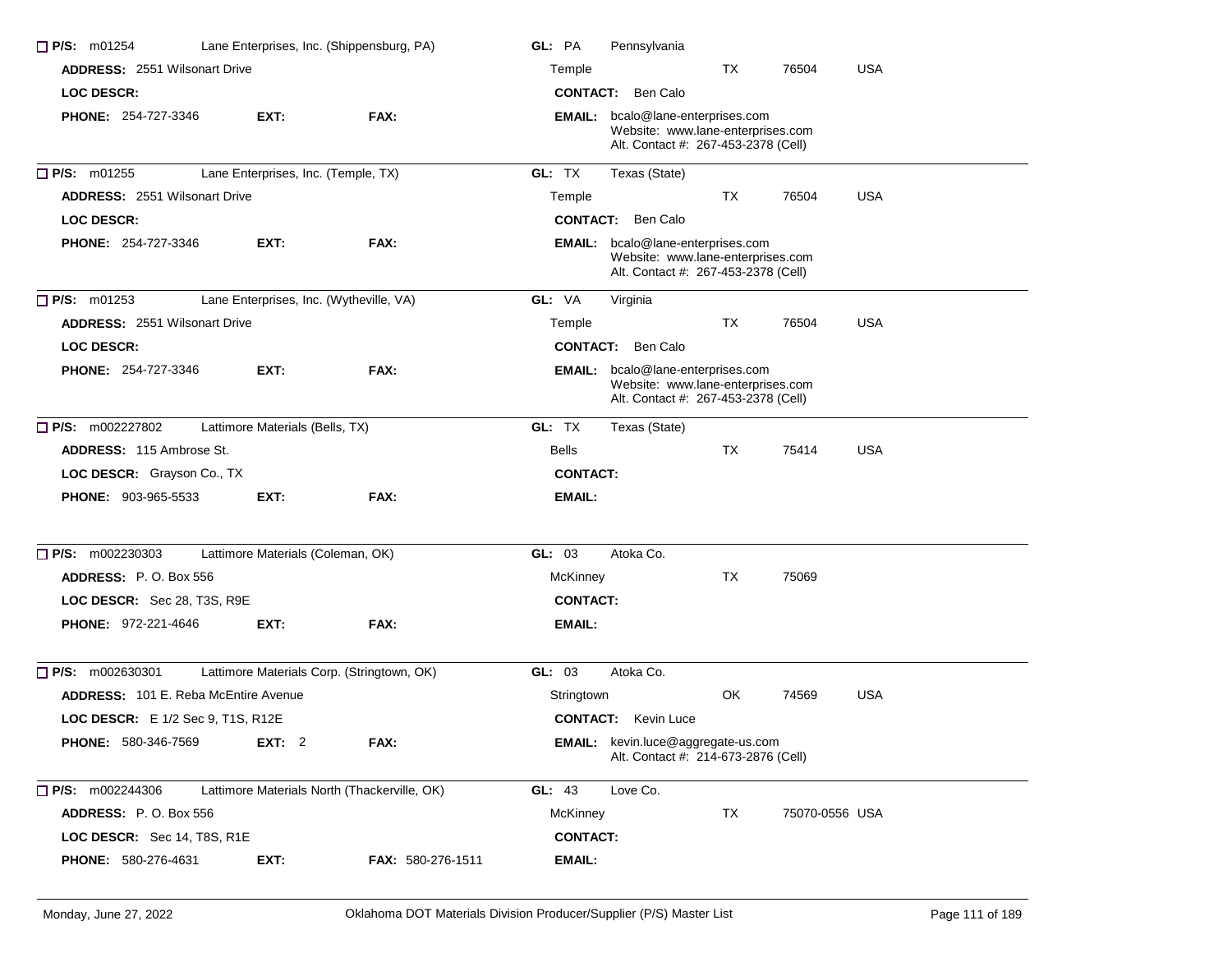| $\Box$ P/S: m00748                   | Laverne Concrete                               |                          | Harper Co.<br>GL: 30                       |     |                                                            |
|--------------------------------------|------------------------------------------------|--------------------------|--------------------------------------------|-----|------------------------------------------------------------|
| <b>ADDRESS:</b>                      |                                                |                          |                                            |     |                                                            |
|                                      | LOC DESCR: Approx. 2 miles South of Laverne OK |                          | <b>CONTACT:</b>                            |     |                                                            |
| <b>PHONE:</b>                        | EXT:                                           | FAX:                     | EMAIL:                                     |     |                                                            |
| <b>P/S: m00471</b>                   | <b>Lawton Transit Concrete</b>                 |                          | <b>GL:</b> REFP Reference Plants           |     |                                                            |
| <b>ADDRESS:</b>                      |                                                |                          | Reference Plant                            | OK  |                                                            |
| <b>LOC DESCR:</b>                    |                                                |                          | <b>CONTACT:</b>                            |     |                                                            |
| <b>PHONE:</b>                        | EXT:                                           | FAX:                     | <b>EMAIL:</b>                              |     |                                                            |
| $\Box$ P/S: m00823                   | Lehigh Cement Co (Leeds, AL)                   |                          | GL: AL<br>Alabama                          |     |                                                            |
| ADDRESS: 8401 2nd Ave.               |                                                |                          | Leeds                                      | AL  | 35094                                                      |
| <b>LOC DESCR:</b>                    |                                                |                          | <b>CONTACT:</b> Derek Brown                |     |                                                            |
| <b>PHONE: 205-699-4131</b>           | EXT.                                           | <b>FAX: 205-699-4151</b> | EMAIL:                                     |     |                                                            |
| $\Box$ P/S: m00472                   | LeRoy's Ready Mix                              |                          | <b>GL:</b> REFP Reference Plants           |     |                                                            |
| <b>ADDRESS:</b>                      |                                                |                          | Reference Plant                            | OK  |                                                            |
| <b>LOC DESCR:</b>                    |                                                |                          | <b>CONTACT:</b>                            |     |                                                            |
| <b>PHONE:</b>                        | EXT:                                           | FAX:                     | <b>EMAIL:</b>                              |     |                                                            |
| $\Box$ P/S: m00715                   | Liberty Precast LLC (Jenks, OK)                |                          | GL: 72<br>Tulsa Co.                        |     |                                                            |
| ADDRESS: P.O. Box 156                |                                                |                          | Jenks                                      | OK  | 74036                                                      |
| <b>LOC DESCR:</b>                    |                                                |                          | <b>CONTACT:</b>                            |     |                                                            |
| <b>PHONE: 918-298-9080</b>           | <b>EXT: 31</b>                                 | <b>FAX: 918-298-7274</b> | EMAIL:                                     |     |                                                            |
| $\Box$ P/S: m00995                   | Liberty Steel and Wire Peoria (Peoria, IL)     |                          | GL: IL<br>Illinois                         |     |                                                            |
| <b>ADDRESS: 7000 S. W. Adams St.</b> |                                                |                          | Peoria                                     | IL. | 61641-0002 USA                                             |
| <b>LOC DESCR:</b>                    |                                                |                          | <b>CONTACT:</b> Tyler Higgins              |     |                                                            |
| <b>PHONE: 800-447-6444</b>           | EXT:                                           | <b>FAX: 309-697-7487</b> | <b>EMAIL:</b> Website: www.Libertysteel.us |     | Alt. Contact #: 309-697-7173 (Office), 309-210-8797 (Cell) |
| P/S: m00361                          | Lifetime Lumber Products (Toledo, OH)          |                          | GL: OH<br>Ohio                             |     |                                                            |
| ADDRESS: 3407 Oack Alley Ct. #503    |                                                |                          | Toledo                                     | OH  | 43606                                                      |
| <b>LOC DESCR:</b>                    |                                                |                          | <b>CONTACT:</b>                            |     |                                                            |
| <b>PHONE:</b>                        | EXT:                                           | FAX:                     | EMAIL:                                     |     |                                                            |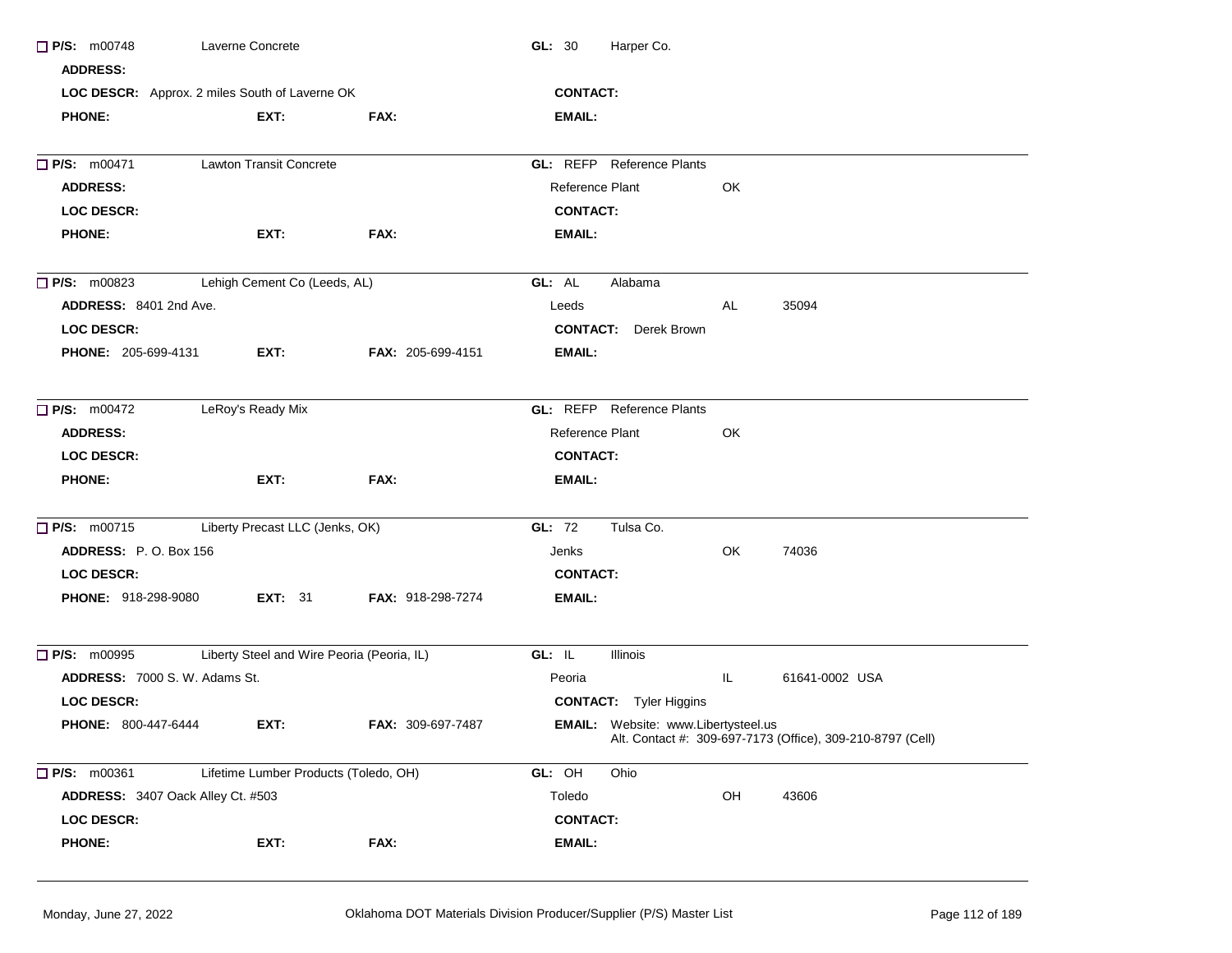| $\Box$ P/S: m002253701                  | Lightle Sand Co (Hennessey, OK)  |                                                 | Kingfisher Co.<br><b>GL: 37</b>                                               |
|-----------------------------------------|----------------------------------|-------------------------------------------------|-------------------------------------------------------------------------------|
| ADDRESS: P.O. BOX 242                   |                                  |                                                 | OK<br>73742<br><b>USA</b><br>Hennessey                                        |
| LOC DESCR: W 1/2 Sec 2, T18N, R7W       |                                  |                                                 | <b>CONTACT:</b><br>David Dollar                                               |
| <b>PHONE: 405-203-3382</b>              | EXT:                             | FAX:                                            | EMAIL:                                                                        |
| $P/S:$ m01074                           |                                  | Lindsay Transp./Barrier Systems (Rio Vista, CA) | GL: CA<br>California                                                          |
| <b>ADDRESS: 180 River Road</b>          |                                  |                                                 | Rio Vista<br>CA<br><b>USA</b><br>94571                                        |
| <b>LOC DESCR:</b>                       |                                  |                                                 | <b>CONTACT:</b>                                                               |
| <b>PHONE: 707-374-6800</b>              | EXT:                             | FAX: 707-374-6801                               | <b>EMAIL:</b> Website: http://www.barriersystemsinc.com/about-barrier-systems |
| P/S: m00365                             |                                  | LINQ Industrial Fabrics, Inc. (Summerville, SC) | GL: SC<br>South Carolina                                                      |
| <b>ADDRESS: 2550 W. Fifth North St.</b> |                                  |                                                 | Summerville<br>SC.<br>29483                                                   |
| <b>LOC DESCR:</b>                       |                                  |                                                 | <b>CONTACT:</b>                                                               |
| <b>PHONE: 800-445-4675</b>              | EXT:                             | FAX:                                            | EMAIL:                                                                        |
| $\Box$ P/S: m00333                      | Lion Oil Co. (El Dorado, AR)     |                                                 | GL: AR<br>Arkansas                                                            |
| ADDRESS: 1000 McHenry St.               |                                  |                                                 | El Dorado<br>AR<br>71730<br><b>USA</b>                                        |
| <b>LOC DESCR:</b>                       |                                  |                                                 | <b>CONTACT:</b> Lane Loper                                                    |
| <b>PHONE: 615-771-6701</b>              | EXT:                             | FAX:                                            | <b>EMAIL:</b> lane.loper@delekus.com                                          |
| $P/S:$ m00511                           | Lion Oil Co. (Muskogee, OK)      |                                                 | GL: 51<br>Muskogee Co.                                                        |
| <b>ADDRESS: 2501 Port Place</b>         |                                  |                                                 | OK<br>74403<br><b>USA</b><br>Muskogee                                         |
| <b>LOC DESCR:</b>                       |                                  |                                                 | <b>CONTACT:</b> Lane Loper                                                    |
| <b>PHONE: 918-683-1732</b>              | EXT:                             | FAX:                                            | <b>EMAIL:</b> lane.loper@delekus.com                                          |
| $\Box$ P/S: m01021                      | Lion Oil Frontier (Muskogee, OK) |                                                 | Muskogee Co.<br>GL: $51$                                                      |
| <b>ADDRESS: 2501 Port Place</b>         |                                  |                                                 | <b>USA</b><br>OK<br>74403<br>Muskogee                                         |
| <b>LOC DESCR:</b>                       |                                  |                                                 | <b>CONTACT:</b> Ryan Richter                                                  |
| <b>PHONE: 870-677-0019</b>              | EXT:                             | FAX:                                            | <b>EMAIL:</b> ryan.r.richter@gmail.com                                        |
| P/S: m00291<br>Lobo Asphalt             |                                  |                                                 | <b>GL:</b> REFP Reference Plants                                              |
| <b>ADDRESS:</b>                         |                                  |                                                 | Reference Plant<br>OK                                                         |
| <b>LOC DESCR:</b>                       |                                  |                                                 | <b>CONTACT:</b>                                                               |
| <b>PHONE:</b>                           | EXT:                             | FAX:                                            | <b>EMAIL:</b>                                                                 |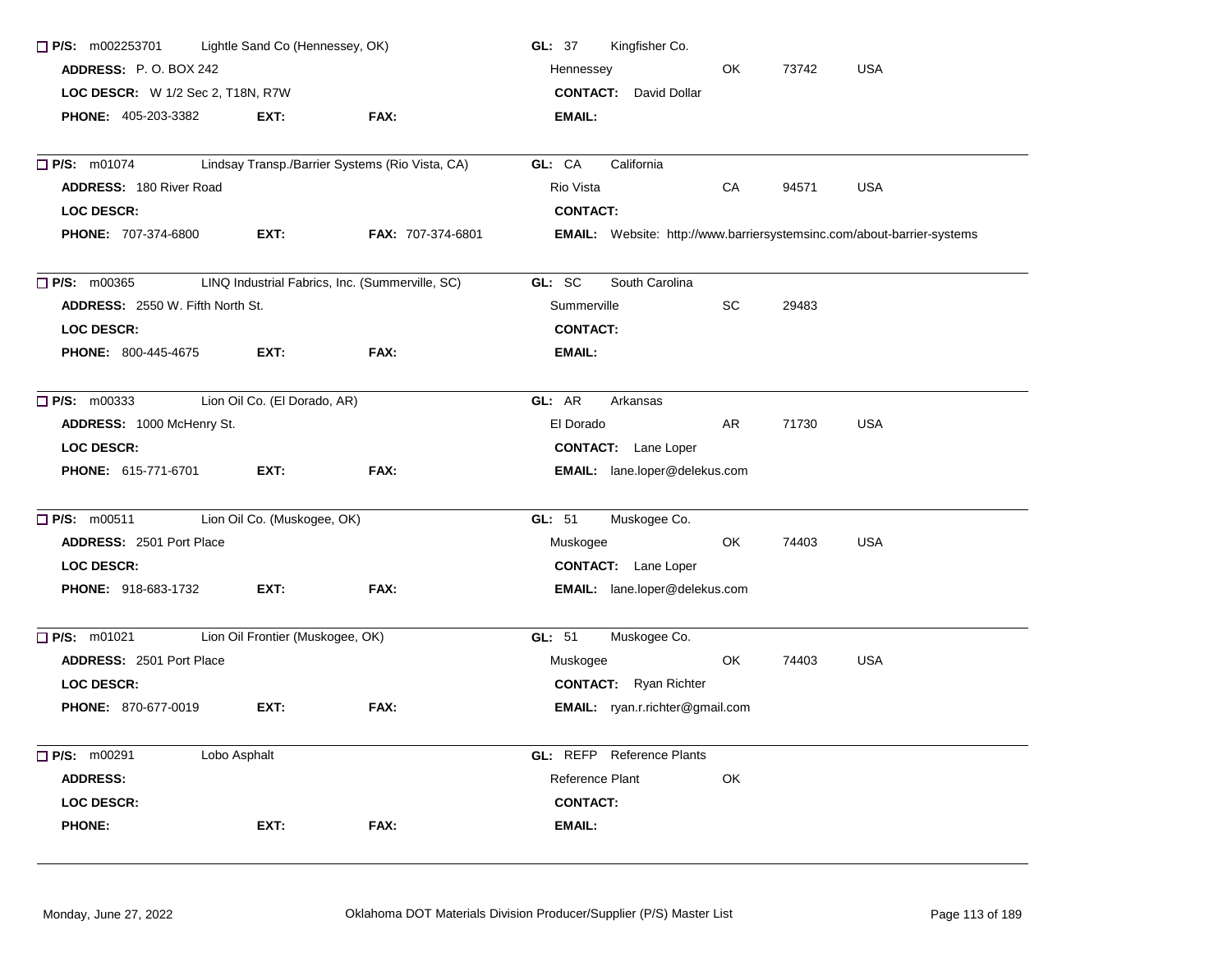| P/S: m00334                           | Lofland Company of Oklahoma (Tulsa, OK) |                   | Tulsa Co.<br>GL: 72                   |  |
|---------------------------------------|-----------------------------------------|-------------------|---------------------------------------|--|
| <b>ADDRESS: P.O. Box 9515</b>         |                                         |                   | OK<br>Tulsa<br>74157                  |  |
| <b>LOC DESCR:</b>                     |                                         |                   | <b>CONTACT:</b>                       |  |
| PHONE: 918-584-0004                   | EXT:                                    | FAX:              | <b>EMAIL:</b>                         |  |
| $\Box$ P/S: m00574                    | Logan Co Asphalt                        |                   | GL: REFP Reference Plants             |  |
| <b>ADDRESS:</b>                       |                                         |                   |                                       |  |
| <b>LOC DESCR:</b>                     |                                         |                   | <b>CONTACT:</b>                       |  |
| <b>PHONE:</b>                         | EXT:                                    | FAX:              | EMAIL:                                |  |
| $\Box$ P/S: m00335                    | Lone Star Cement Co (Sweetwater, TX)    |                   | GL: TX<br>Texas (State)               |  |
| <b>ADDRESS: P.O. Box 1639</b>         |                                         |                   | Sweetwater<br><b>TX</b><br>79556      |  |
| <b>LOC DESCR:</b>                     |                                         |                   | <b>CONTACT:</b> Michael Green         |  |
| PHONE: 915-288-4221                   | EXT:                                    | FAX:              | <b>EMAIL:</b>                         |  |
| $\Box$ P/S: m00895<br><b>ADDRESS:</b> | Longan Construction Co. Asphalt         |                   | GL: N/A<br>Not Applicable             |  |
| <b>LOC DESCR:</b>                     |                                         |                   | <b>CONTACT:</b>                       |  |
| <b>PHONE:</b>                         | EXT:                                    | FAX:              | EMAIL:                                |  |
| $\Box$ P/S: m00891                    | Longan Ready Mix                        |                   | GL: REFP Reference Plants             |  |
| <b>ADDRESS: Somewhere</b>             |                                         |                   | OK<br>Grove                           |  |
| <b>LOC DESCR:</b>                     |                                         |                   | <b>CONTACT:</b>                       |  |
| <b>PHONE:</b>                         | EXT:                                    | FAX:              | <b>EMAIL:</b>                         |  |
| $P/S:$ m00409                         | Lorenz's OK Seeds (Okeene, OK)          |                   | GL: 06<br>Blaine Co.                  |  |
| <b>ADDRESS:</b>                       |                                         |                   | OK<br>Okeene                          |  |
| <b>LOC DESCR:</b>                     |                                         |                   | <b>CONTACT:</b>                       |  |
| <b>PHONE:</b>                         | EXT:                                    | FAX:              | EMAIL:                                |  |
| $\Box$ P/S: m005287818                | LS Sand & Gravel (Vega, TX)             |                   | GL: TX<br>Texas (State)               |  |
| <b>ADDRESS: 3310 I-40 West</b>        |                                         | Suite 200         | TX<br><b>USA</b><br>Amarillo<br>79102 |  |
| LOC DESCR: Oldham Co.                 |                                         |                   | <b>CONTACT:</b>                       |  |
| PHONE: 806-463-5662                   | EXT:                                    | FAX: 806-463-5029 | <b>EMAIL:</b>                         |  |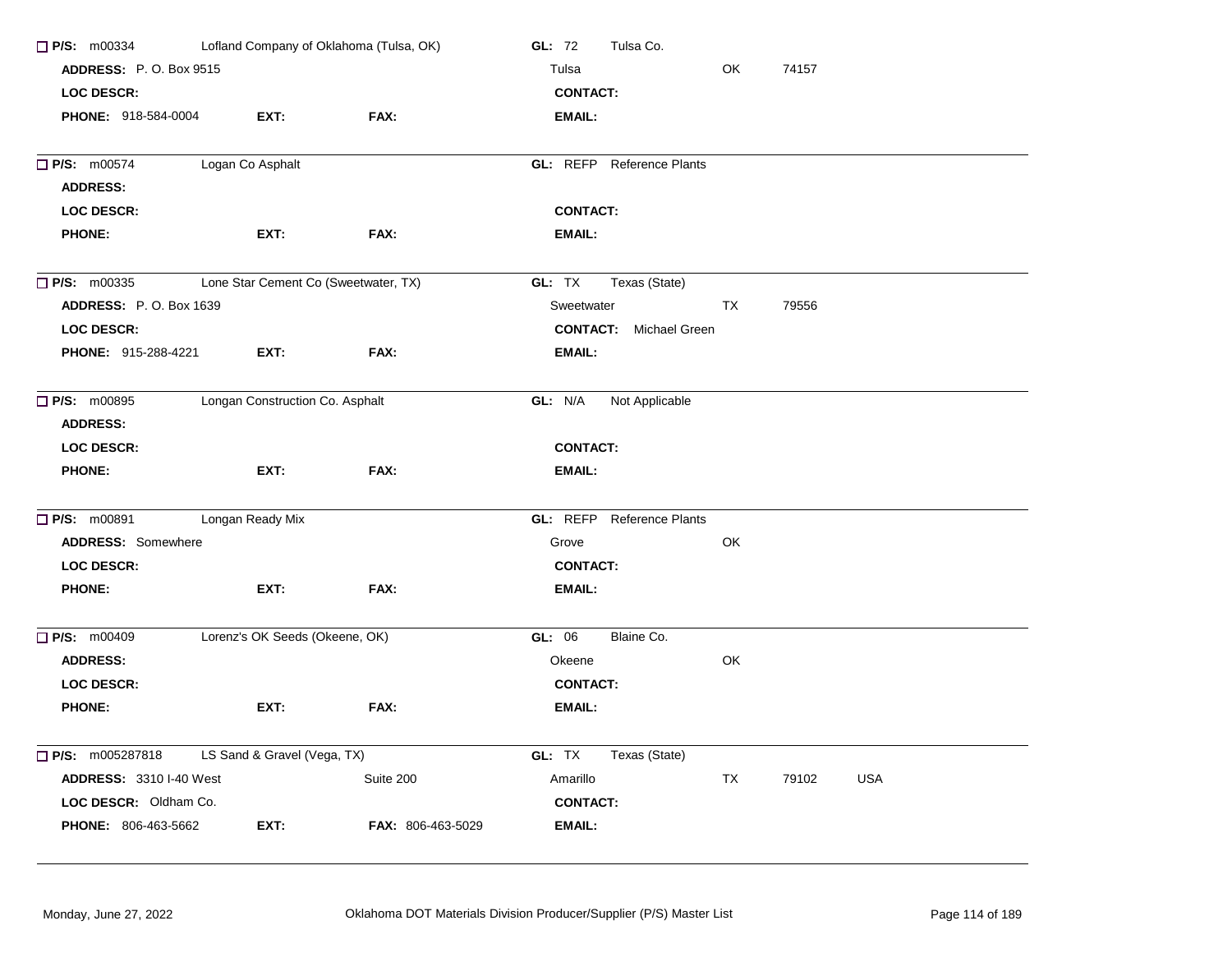| $\Box$ P/S: m007847824                    | LS Sand & Gravel (Vega, TX)           |                                                                        | Texas (State)<br>GL: TX               |
|-------------------------------------------|---------------------------------------|------------------------------------------------------------------------|---------------------------------------|
| <b>ADDRESS: 3310 I-40 West</b>            |                                       | Suite 200                                                              | <b>USA</b><br>Amarillo<br>TX<br>79102 |
|                                           |                                       | LOC DESCR: 8 mi. N. of Vega, TX on Hwy 385 then 1/4 mi. W., Oldham Co. | <b>CONTACT:</b>                       |
| PHONE: 806-463-5662                       | EXT:                                  | FAX: 806-463-5029                                                      | <b>EMAIL:</b>                         |
|                                           |                                       |                                                                        |                                       |
| <b>P/S: m00385</b>                        | Lumber 2 (OKC, OK)                    |                                                                        | GL: 55<br>Oklahoma Co.                |
| <b>ADDRESS:</b>                           |                                       |                                                                        | Oklahoma City<br>OK                   |
| <b>LOC DESCR:</b>                         |                                       |                                                                        | <b>CONTACT:</b>                       |
| <b>PHONE:</b>                             | EXT:                                  | FAX:                                                                   | <b>EMAIL:</b>                         |
| <b>P/S: m00877</b>                        | M - S Concrete - (Locust Grove)       |                                                                        | Mayes Co.<br>GL: 49                   |
| <b>ADDRESS:</b>                           |                                       |                                                                        |                                       |
| <b>LOC DESCR:</b>                         |                                       |                                                                        | <b>CONTACT:</b>                       |
| <b>PHONE:</b>                             | EXT:                                  | FAX:                                                                   | <b>EMAIL:</b>                         |
| <b>P/S:</b> m00971                        | M & B Construction RCA (Altus, OK)    |                                                                        | GL: 33<br>Jackson Co.                 |
| <b>ADDRESS:</b>                           |                                       |                                                                        |                                       |
| <b>LOC DESCR:</b>                         |                                       |                                                                        | <b>CONTACT:</b>                       |
| <b>PHONE:</b>                             | EXT:                                  | FAX:                                                                   | <b>EMAIL:</b>                         |
| <b>P/S: m00431</b>                        | M L Young Construction Corp (OKC, OK) |                                                                        | GL: 55<br>Oklahoma Co.                |
| ADDRESS: 5720 N. I-35 Industrial Blvd.    |                                       |                                                                        | Oklahoma City<br>OK<br>73034          |
| <b>LOC DESCR:</b>                         |                                       |                                                                        | <b>CONTACT:</b>                       |
| <b>PHONE: 405-359-5720</b>                | EXT:                                  | FAX:                                                                   | <b>EMAIL:</b>                         |
| P/S: m00949                               | Maccaferri, Inc.                      |                                                                        | GL: TX<br>Texas (State)               |
| ADDRESS: 1120 South Texas Street, Suite F |                                       |                                                                        | Lewisville<br>TX<br>75057             |
| <b>LOC DESCR:</b>                         |                                       |                                                                        | Jason Fernberg<br><b>CONTACT:</b>     |
| PHONE: 972-436-2974                       | EXT:                                  | <b>FAX: 972-219-1639</b>                                               | EMAIL:                                |
| $\Box$ P/S: m00473                        | Mac's Concrete                        |                                                                        | <b>GL:</b> REFP Reference Plants      |
| <b>ADDRESS:</b>                           |                                       |                                                                        | OK<br>Reference Plant                 |
| <b>LOC DESCR:</b>                         |                                       |                                                                        | <b>CONTACT:</b>                       |
| <b>PHONE:</b>                             | EXT:                                  | FAX:                                                                   | <b>EMAIL:</b>                         |
|                                           |                                       |                                                                        |                                       |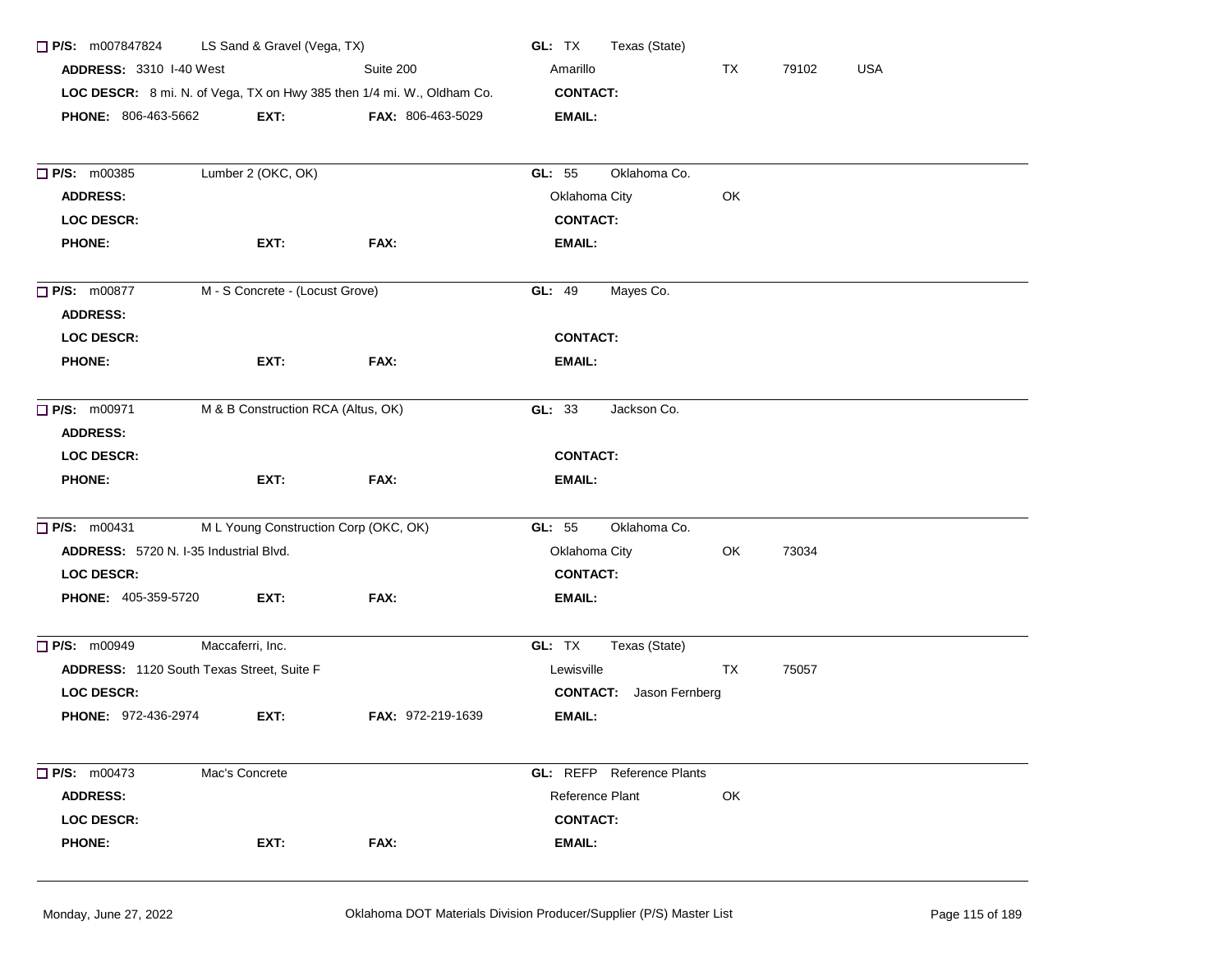| $\Box$ P/S: m00098              | Mac's Trading Company (Edmond, OK)             |                                                  | Oklahoma Co.<br>GL: $55$                                                                                                                                                            |
|---------------------------------|------------------------------------------------|--------------------------------------------------|-------------------------------------------------------------------------------------------------------------------------------------------------------------------------------------|
| <b>ADDRESS: P.O. Box 130323</b> |                                                |                                                  | OK<br>73013<br>Edmond                                                                                                                                                               |
| <b>LOC DESCR:</b>               |                                                |                                                  | <b>CONTACT:</b>                                                                                                                                                                     |
| <b>PHONE:</b>                   | EXT:                                           | FAX:                                             | EMAIL:                                                                                                                                                                              |
| $\Box$ P/S: m00838              | Maico Industries Inc. (Ellsworth, KS)          |                                                  | GL: KS<br>Kansas                                                                                                                                                                    |
| <b>ADDRESS: P.O. Box 24</b>     |                                                |                                                  | 67439<br>Ellsworth<br>ΚS                                                                                                                                                            |
| <b>LOC DESCR:</b>               |                                                |                                                  | <b>CONTACT:</b> Dave Cox                                                                                                                                                            |
| <b>PHONE: 785-472-5390</b>      | EXT:                                           | <b>FAX: 785-472-2500</b>                         | <b>EMAIL:</b>                                                                                                                                                                       |
| $\Box$ P/S: m00474              | Mangum Ready Mix                               |                                                  | <b>GL:</b> REFP Reference Plants                                                                                                                                                    |
| <b>ADDRESS:</b>                 |                                                |                                                  | Reference Plant<br>OK                                                                                                                                                               |
| LOC DESCR:                      |                                                |                                                  | <b>CONTACT:</b>                                                                                                                                                                     |
| <b>PHONE:</b>                   | EXT:                                           | FAX:                                             | EMAIL:                                                                                                                                                                              |
| $\Box$ P/S: m01062              | MAPEI Corporation (Deerfield Beach, FL)        |                                                  | GL: FL<br>Florida                                                                                                                                                                   |
|                                 | ADDRESS: 1144 E. Newport Center Drive          |                                                  | <b>USA</b><br>Deerfield Beach<br>FL.<br>33442                                                                                                                                       |
| <b>LOC DESCR:</b>               |                                                |                                                  | <b>CONTACT:</b> Bruce Haller                                                                                                                                                        |
| <b>PHONE: 954-246-8888</b>      | EXT:                                           | FAX:                                             | <b>EMAIL:</b> Alt. Contact #: 888-876-2734<br>Website: http://www.mapei.com                                                                                                         |
| $\Box$ P/S: m00611              | MAPEI Corporation (Eagan, MN)                  |                                                  | GL: MN<br>Minnesota                                                                                                                                                                 |
|                                 | <b>ADDRESS: 1144 East Newport Center Drive</b> |                                                  | FL.<br><b>USA</b><br>Deerfield Beach<br>33442                                                                                                                                       |
| <b>LOC DESCR:</b>               |                                                |                                                  | <b>CONTACT:</b> Bruce Haller                                                                                                                                                        |
| <b>PHONE: 954-246-8520</b>      | EXT.                                           | FAX:                                             | EMAIL: bhaller@mapei.com, afulkerson@mapei.com<br>Alt. Contact #: 954-246-8749 (Andrew Fulkerson), 651-454-4151 (MAPEI<br>Corporation (Eagan, MN))<br>Website: http://www.mapei.com |
| $\Box$ P/S: m01089              | Marine Industrial Paint Company, Inc.          |                                                  | GL: FL<br>Florida                                                                                                                                                                   |
| ADDRESS: 4590 60th Avenue North |                                                |                                                  | <b>USA</b><br>FL.<br>33714<br>Saint Petersburg                                                                                                                                      |
| <b>LOC DESCR:</b>               |                                                |                                                  | <b>CONTACT:</b> Steve Cook                                                                                                                                                          |
| PHONE: 727-527-3382             | EXT:                                           | FAX: 727-521-1405                                | EMAIL: Website: www.tuf-top.com<br>Alt. Phone #: 800-459-3382                                                                                                                       |
| <b>P/S: m01029</b>              |                                                | Martin Asphalt Company (South Houston Place, TX) | GL: 70<br>Texas Co.                                                                                                                                                                 |
| ADDRESS: 300 Christy Place      |                                                |                                                  | South Houston Place<br><b>USA</b><br>TX<br>77587                                                                                                                                    |
| LOC DESCR:                      |                                                |                                                  | <b>CONTACT:</b> Dolly Navarrete                                                                                                                                                     |
| PHONE: 713-941-4410             | EXT:                                           | FAX: 800-552-2415                                | EMAIL: dolly.navarrete@martinmlp.com                                                                                                                                                |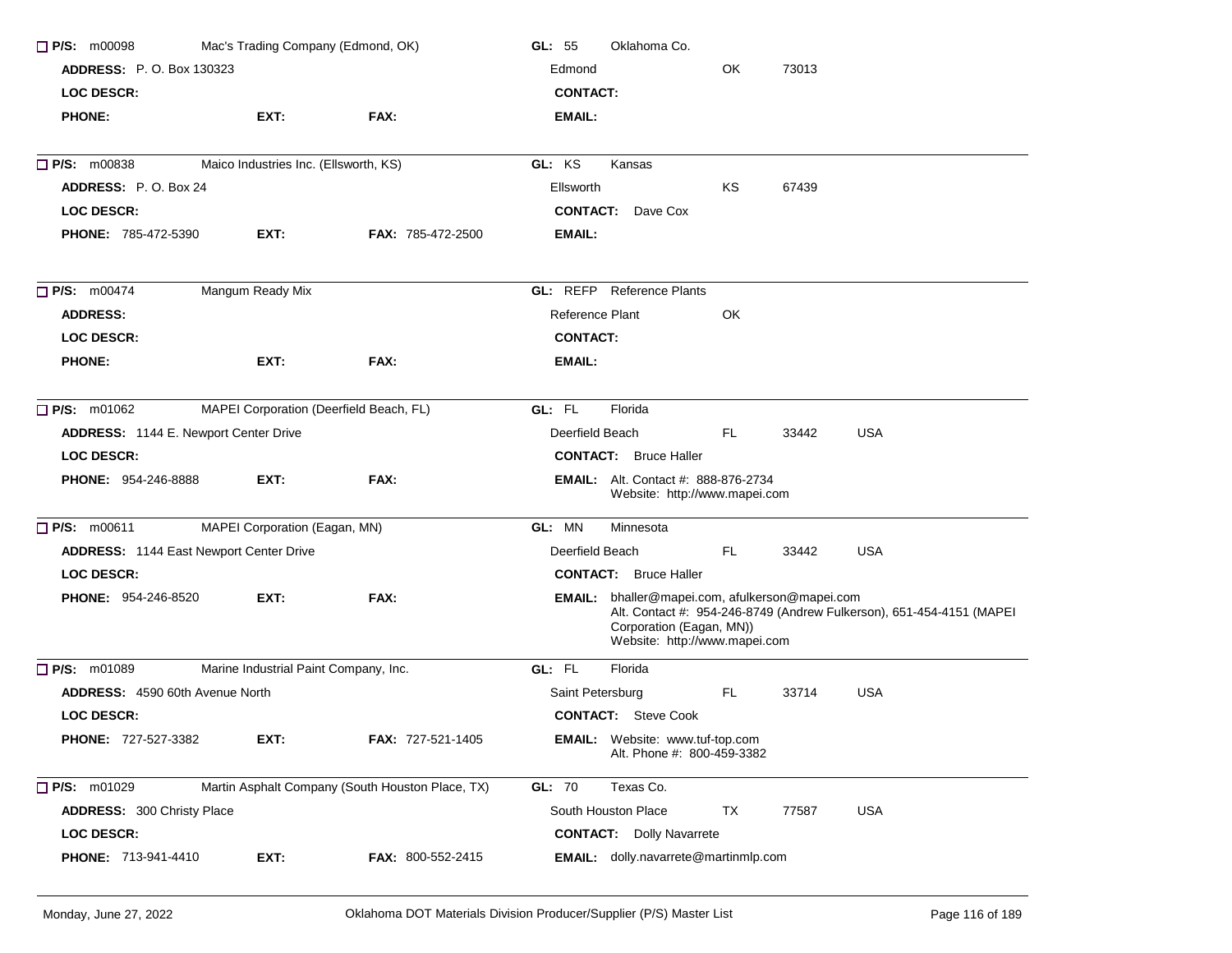| $\Box$ P/S: m01186                                                  | Martin Marietta (Midlothian, TX)     |                                                | GL: TX<br>Texas (State)                    |
|---------------------------------------------------------------------|--------------------------------------|------------------------------------------------|--------------------------------------------|
| <b>ADDRESS: 245 Ward Road</b>                                       |                                      |                                                | Midlothian<br>TX<br>76065<br><b>USA</b>    |
| LOC DESCR:                                                          |                                      |                                                | <b>CONTACT:</b> Louiza Yordanova           |
| <b>PHONE: 972-647-4408</b>                                          | EXT:                                 | <b>FAX: 972-647-4907</b>                       | EMAIL: louiza.yordanova@martinmarietta.com |
| $\Box$ P/S: m005253504                                              | Martin Marietta Mill Creek Limestone |                                                | GL: 35<br>Johnston Co.                     |
| ADDRESS: P.O. BOX 190                                               |                                      |                                                | Mill Creek<br>USA<br>OK.<br>74856          |
| LOC DESCR: E/2 Sec 27, NE/4 Sec 34, NW/4 Sec 35, (Contd. in Rmrks.) |                                      |                                                | <b>CONTACT:</b> Michael Carney             |
| <b>PHONE: 405-919-0059</b>                                          | EXT:                                 | FAX:                                           | <b>EMAIL:</b>                              |
| $\Box$ P/S: m01183                                                  |                                      | Martin Marietta Washita (Contract 180139 Only) | <b>GL: 50</b><br>Murray Co.                |
| ADDRESS: 11131 E. Colbert Road                                      |                                      |                                                | OK<br>73030<br>USA<br>Davis                |
| LOC DESCR: T1S, R1E, Sec E/2 11, NE/4 14                            |                                      |                                                | <b>CONTACT:</b> Michael Carney             |
| <b>PHONE: 405-919-0059</b>                                          | EXT:                                 | <b>FAX:</b>                                    | <b>EMAIL:</b>                              |
| $\Box$ P/S: m01299-01                                               |                                      | Martin Marietta Washita (Contract 210215 Only) | Murray Co.<br>GL: $50$                     |
| <b>ADDRESS: 11131 E. Colbert Road</b>                               |                                      | P. O. BOX 147                                  | OK<br>USA<br>Davis<br>73030                |
| <b>LOC DESCR:</b> E/2 Sec 11, NE/4 Sec 14, T1S, R1E                 |                                      |                                                | <b>CONTACT:</b> Michael Carney             |
| <b>PHONE: 405-919-0059</b>                                          | EXT:                                 | FAX:                                           | <b>EMAIL:</b>                              |
| $P/S:$ m001255007                                                   | Martin Marietta Washita (Davis, OK)  |                                                | GL: 50<br>Murray Co.                       |
| ADDRESS: 11131 E. Colbert Road                                      |                                      | P. O. BOX 147                                  | OK<br>73030<br><b>USA</b><br>Davis         |
| LOC DESCR: E/2 Sec 11, NE/4 Sec 14, T1S, R1E                        |                                      |                                                | <b>CONTACT:</b> Michael Carney             |
| <b>PHONE: 405-919-0059</b>                                          | EXT:                                 | FAX:                                           | <b>EMAIL:</b>                              |
| $\Box$ P/S: m002271205                                              | Martin-Marietta (Apple, OK)          |                                                | Choctaw Co.<br>GL: 12                      |
| <b>ADDRESS:</b>                                                     |                                      |                                                | OK<br><b>USA</b><br>Apple                  |
| LOC DESCR: Sec 13, T5S, R18E                                        |                                      |                                                | <b>CONTACT:</b>                            |
| <b>PHONE:</b>                                                       | EXT:                                 | FAX:                                           | <b>EMAIL:</b>                              |
| $\Box$ P/S: m002285005                                              | Martin-Marietta (Davis, OK)          |                                                | GL: 50<br>Murray Co.                       |
| <b>ADDRESS:</b> Davis Quarry Office                                 |                                      | P. O. Box 147                                  | OK<br>73030<br><b>USA</b><br>Davis         |
| <b>LOC DESCR:</b> Secs 1 & 2, T1S, R1W                              |                                      |                                                | <b>CONTACT:</b>                            |
| PHONE: 580-369-2706                                                 | EXT:                                 | FAX:                                           | <b>EMAIL:</b>                              |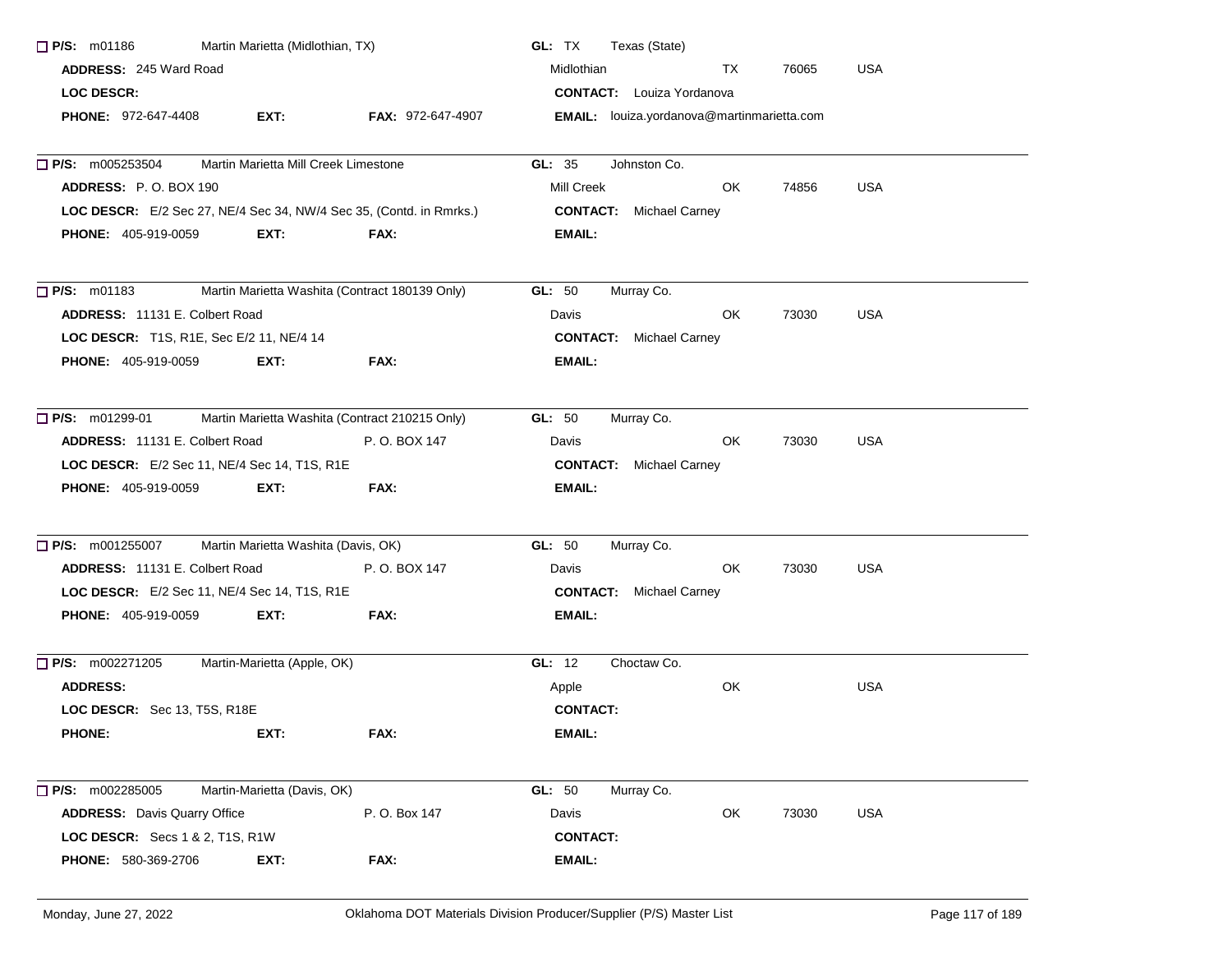| $\Box$ P/S: m001374502                                             | Martin-Marietta (Eagletown, OK) |                          | GL: 45<br>McCurtain Co.      |     |       |            |
|--------------------------------------------------------------------|---------------------------------|--------------------------|------------------------------|-----|-------|------------|
| <b>ADDRESS: 524 Central Avenue</b>                                 |                                 |                          | <b>Hot Springs</b>           | AR. | 71901 | <b>USA</b> |
| LOC DESCR: Sec 17, T6S, R26E                                       |                                 |                          | <b>CONTACT:</b> Eric Walston |     |       |            |
| <b>PHONE: 972-310-3859</b>                                         | EXT:                            | FAX:                     | EMAIL:                       |     |       |            |
|                                                                    |                                 |                          |                              |     |       |            |
| $\Box$ P/S: m002297908                                             | Martin-Marietta (Hatton, AR)    |                          | GL: AR<br>Arkansas           |     |       |            |
| ADDRESS: 323 Polk Rd. 15                                           |                                 |                          | Cove                         | AR  | 71937 | <b>USA</b> |
| LOC DESCR: 0.5 Mi SE of Hatton on E side of Hwy 59 in Polk Co., AR |                                 |                          | <b>CONTACT:</b>              |     |       |            |
| <b>PHONE: 870-385-2301</b>                                         | EXT:                            | FAX:                     | EMAIL:                       |     |       |            |
| $\Box$ P/S: m005211209                                             | Martin-Marietta (Hugo, OK)      |                          | Choctaw Co.<br>GL: 12        |     |       |            |
| <b>ADDRESS:</b>                                                    |                                 |                          |                              |     |       |            |
| LOC DESCR: Sec 4, T6S, R17E                                        |                                 |                          | <b>CONTACT:</b>              |     |       |            |
| <b>PHONE:</b>                                                      | EXT:                            | <b>FAX:</b>              | EMAIL:                       |     |       |            |
| $\Box$ P/S: m005351203                                             | Martin-Marietta (Red River)     |                          | GL: $12$<br>Choctaw Co.      |     |       |            |
| <b>ADDRESS: P.O. Box 127</b>                                       |                                 |                          | Grant                        | OK. | 74738 |            |
| <b>LOC DESCR:</b> Sec 27, T7S, R17E                                |                                 |                          | <b>CONTACT:</b>              |     |       |            |
| <b>PHONE: 580-326-7184</b>                                         | EXT:                            | <b>FAX: 580-326-7342</b> | EMAIL:                       |     |       |            |
| $\Box$ P/S: m002311206                                             | Martin-Marietta (Sawyer, OK)    |                          | GL: 12<br>Choctaw Co.        |     |       |            |
| <b>ADDRESS: 524 Central Avenue</b>                                 |                                 |                          | Hot Springs                  | AR. | 71901 | <b>USA</b> |
| LOC DESCR: SE 1/4 Sec 13, T5S, R18E                                |                                 |                          | <b>CONTACT:</b> Dwayne       |     |       |            |
| <b>PHONE: 580-326-9671</b>                                         | EXT:                            | <b>FAX: 580-326-6634</b> | EMAIL:                       |     |       |            |
| $\Box$ P/S: m002323802                                             | Martin-Marietta (Snyder, OK)    |                          | GL: 38<br>Kiowa Co.          |     |       |            |
| <b>ADDRESS:</b> Rt. 1 Box 220 B                                    |                                 |                          | Snyder                       | OK. | 73566 | <b>USA</b> |
| LOC DESCR: N 1/2 Sec 13, T2N, R18W                                 |                                 |                          | <b>CONTACT:</b> Bill Brenton |     |       |            |
| <b>PHONE: 580-569-2393</b>                                         | EXT:                            | <b>FAX: 580-569-2392</b> | EMAIL:                       |     |       |            |
| $\Box$ P/S: m002333503                                             | Martin-Marietta (Troy, OK)      |                          | GL: 35<br>Johnston Co.       |     |       |            |
| ADDRESS: P.O. Box 86                                               |                                 |                          | Mill Creek                   | OK  | 74856 |            |
| LOC DESCR: Sec 1, T3S, R4E                                         |                                 |                          | <b>CONTACT:</b>              |     |       |            |
| PHONE: 580-384-8302                                                | EXT:                            | FAX: 580-384-5477        | EMAIL:                       |     |       |            |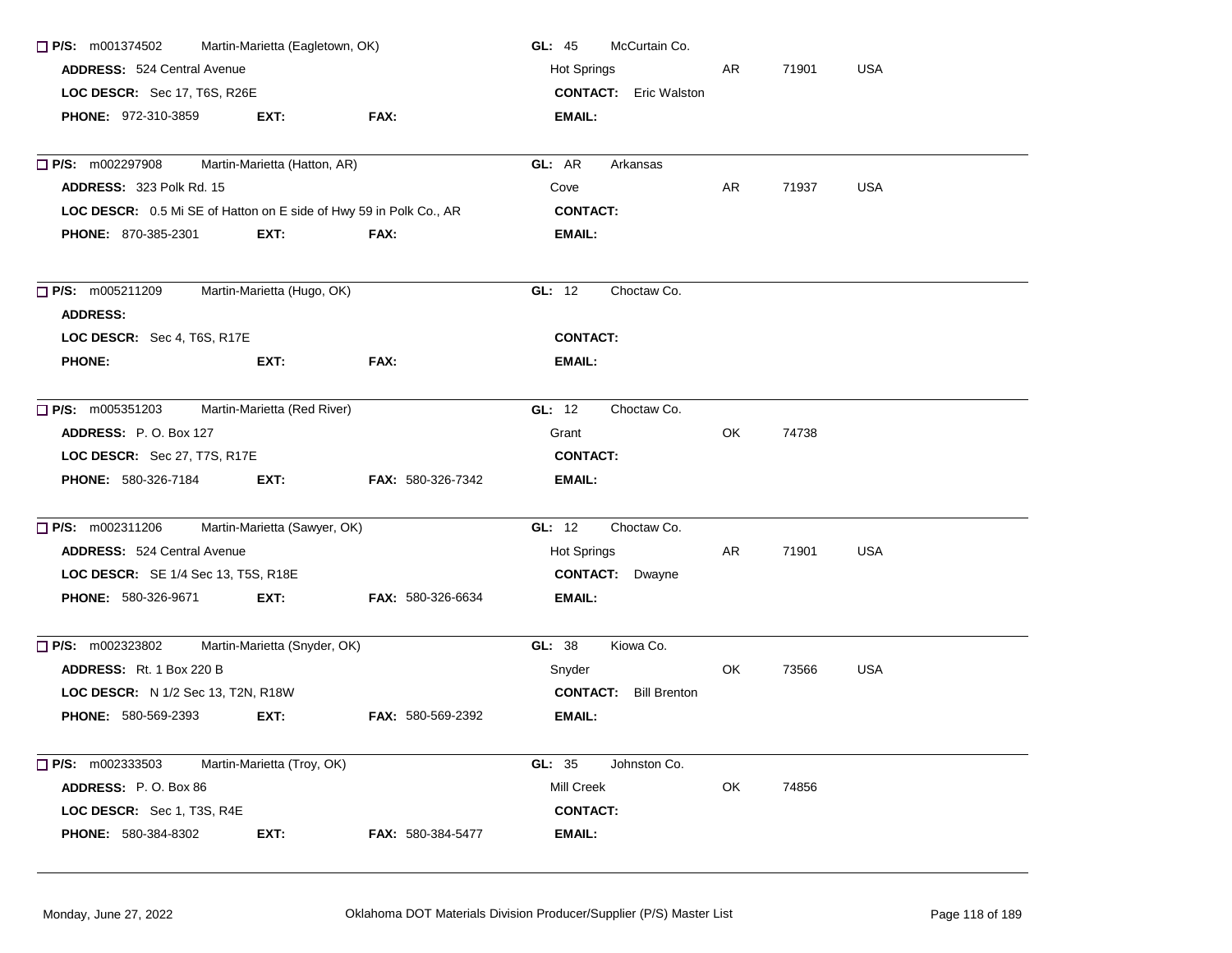| $\Box$ P/S: m006404801                    | Martin-Marietta (Willis, OK)       |                                                   | GL: 48<br>Marshall Co.                                                                                                                                                 |  |  |  |
|-------------------------------------------|------------------------------------|---------------------------------------------------|------------------------------------------------------------------------------------------------------------------------------------------------------------------------|--|--|--|
| ADDRESS: P.O.Box 1769                     |                                    |                                                   | OK<br><b>USA</b><br>Kingston<br>73439                                                                                                                                  |  |  |  |
| LOC DESCR: Sec.24, T7S, R4E               |                                    |                                                   | <b>CONTACT:</b>                                                                                                                                                        |  |  |  |
| <b>PHONE: 580-564-2319</b>                | EXT:                               | FAX:                                              | <b>EMAIL:</b>                                                                                                                                                          |  |  |  |
| $\Box$ P/S: m002303502                    | Martin-Marietta Mill Creek Granite |                                                   | GL: 35<br>Johnston Co.                                                                                                                                                 |  |  |  |
| ADDRESS: P.O. BOX 86                      |                                    |                                                   | <b>USA</b><br>Mill Creek<br>OK<br>74856                                                                                                                                |  |  |  |
| LOC DESCR: Sec 20, T2S, R5E               |                                    |                                                   | <b>CONTACT:</b>                                                                                                                                                        |  |  |  |
| PHONE: 580-384-5246                       | EXT:                               | <b>FAX: 580-384-5322</b>                          | <b>EMAIL:</b>                                                                                                                                                          |  |  |  |
| $\Box$ P/S: m002261208<br><b>ADDRESS:</b> |                                    | Martin-Marietta, Kiamichi Pit (Sawyer, OK)        | GL: $12$<br>Choctaw Co.                                                                                                                                                |  |  |  |
| LOC DESCR: Sec 1, T7S, R18E               |                                    |                                                   | <b>CONTACT:</b>                                                                                                                                                        |  |  |  |
| <b>PHONE:</b>                             | EXT:                               | FAX:                                              | <b>EMAIL:</b>                                                                                                                                                          |  |  |  |
| $\Box$ P/S: m00415                        |                                    | Master Builders Solutions US, LLC (Cleveland, OH) | GL: OH<br>Ohio                                                                                                                                                         |  |  |  |
| ADDRESS: 23700 Chagrin Boulevard          |                                    |                                                   | Cleveland<br>OH<br>44122<br><b>USA</b>                                                                                                                                 |  |  |  |
| <b>LOC DESCR:</b>                         |                                    |                                                   | <b>CONTACT:</b> Mark E. Piechuta                                                                                                                                       |  |  |  |
| <b>PHONE: 216-839-7500</b>                | EXT:                               | FAX:                                              | <b>EMAIL:</b> mark.piechuta@mbcc-group.com<br>Website: https://www.master-builders-solutions.com/en-us<br>Alt. Contact #: 216-839-7072 (office), 216-217-3703 (mobile) |  |  |  |
| P/S: m006146710                           |                                    | Material Service Corporation (Seminole Co., OK)   | Seminole Co.<br>GL: 67                                                                                                                                                 |  |  |  |
| ADDRESS: P.O. Box 179                     |                                    |                                                   | OK<br><b>USA</b><br>Pawnee<br>74058                                                                                                                                    |  |  |  |
| LOC DESCR: Sec. 16, T7N, R7E              |                                    |                                                   | <b>CONTACT:</b><br><b>Dennis Giles</b>                                                                                                                                 |  |  |  |
| PHONE: 405-257-3244                       | EXT:                               | <b>FAX: 918-762-4091</b>                          | <b>EMAIL:</b>                                                                                                                                                          |  |  |  |
| $\Box$ P/S: m00802<br><b>ADDRESS:</b>     | Maxam Equipment                    |                                                   | GL: N/A<br>Not Applicable                                                                                                                                              |  |  |  |
| <b>LOC DESCR:</b>                         |                                    |                                                   | <b>CONTACT:</b>                                                                                                                                                        |  |  |  |
| <b>PHONE:</b>                             | EXT:                               | FAX:                                              | <b>EMAIL:</b>                                                                                                                                                          |  |  |  |
| $\Box$ P/S: m00550                        |                                    | Maxwell Products Inc (Salt Lake City, UT)         | GL: UT<br>Utah                                                                                                                                                         |  |  |  |
| ADDRESS: 650 DeLong Street                |                                    |                                                   | Salt Lake City<br>UT<br>84104                                                                                                                                          |  |  |  |
| LOC DESCR:                                |                                    |                                                   | <b>CONTACT:</b> Ken Maxwell                                                                                                                                            |  |  |  |
| <b>PHONE: 801-972-2090</b>                | EXT:                               | FAX: 801-972-5536                                 | <b>EMAIL:</b>                                                                                                                                                          |  |  |  |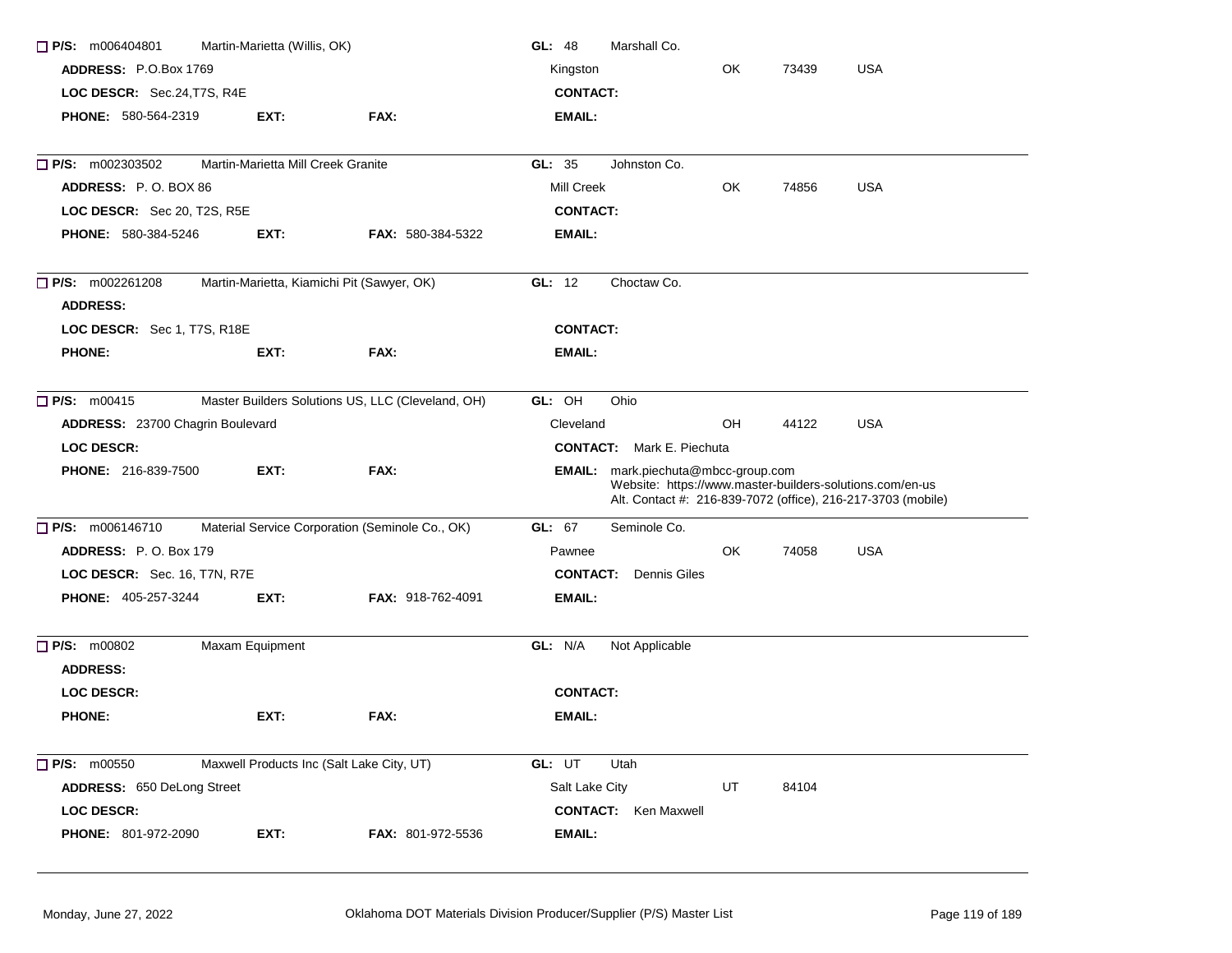| $\Box$ P/S: m00052                        | Maxwell Supply Co. (Oklahoma City, OK)         |                                                  | Oklahoma Co.<br>GL: $55$     |    |                     |  |
|-------------------------------------------|------------------------------------------------|--------------------------------------------------|------------------------------|----|---------------------|--|
|                                           | ADDRESS: 3300 W. Reno Ave.                     |                                                  |                              | OK | 73107<br><b>USA</b> |  |
| <b>LOC DESCR:</b>                         |                                                |                                                  | <b>CONTACT:</b>              |    |                     |  |
| <b>PHONE: 405-943-3388</b>                | EXT:                                           | FAX:                                             | <b>EMAIL:</b>                |    |                     |  |
| $\Box$ P/S: m00053                        | Maxwell Supply Co. (Tulsa, OK)                 |                                                  | Tulsa Co.<br>GL: 72          |    |                     |  |
| <b>ADDRESS: 1800 N. Sheridan</b>          |                                                |                                                  | Tulsa                        | OK | 74115               |  |
| <b>LOC DESCR:</b>                         |                                                |                                                  | <b>CONTACT:</b>              |    |                     |  |
| <b>PHONE: 918-836-8606</b>                | EXT:                                           | FAX:                                             | EMAIL:                       |    |                     |  |
| $\Box$ P/S: m002347819                    | McCraw Materials (N of Ivanhoe, TX)            |                                                  | GL: TX<br>Texas (State)      |    |                     |  |
| <b>ADDRESS:</b>                           |                                                |                                                  | Ivanhoe                      | TX | <b>USA</b>          |  |
|                                           | LOC DESCR: 3 Mi. N. of Ivanhoe, TX, Fannin Co. |                                                  | <b>CONTACT:</b> Brian McCraw |    |                     |  |
| <b>PHONE:</b>                             | EXT:                                           | FAX:                                             | EMAIL:                       |    |                     |  |
| $\Box$ P/S: m002526703                    | McCraw Matls (Cromwell, OK)                    |                                                  | GL: 67<br>Seminole Co.       |    |                     |  |
| <b>ADDRESS:</b> Rt. 4 Box 151             |                                                |                                                  | Okemah                       | OK | 74859-9804          |  |
| LOC DESCR: Sec 15, T11N, R8E              |                                                |                                                  | <b>CONTACT:</b>              |    |                     |  |
| <b>PHONE: 405-944-5850</b>                | EXT:                                           | <b>FAX: 405-944-5851</b>                         | <b>EMAIL:</b>                |    |                     |  |
| $\Box$ P/S: m002357201<br><b>ADDRESS:</b> | McNabb Stone (Catoosa, OK)                     |                                                  | GL: 72<br>Tulsa Co.          |    |                     |  |
| LOC DESCR: W 1/2 Sec 33, T20N, R15E       |                                                |                                                  | <b>CONTACT:</b>              |    |                     |  |
| <b>PHONE:</b>                             | EXT:                                           | FAX:                                             | EMAIL:                       |    |                     |  |
| $\Box$ P/S: m00753                        |                                                | McPherson Concrete Products, Inc (McPherson, KS) | GL: KS<br>Kansas             |    |                     |  |
| ADDRESS: P.O. Box 369                     |                                                |                                                  | McPherson                    | KS | 67406               |  |
| <b>LOC DESCR:</b>                         |                                                |                                                  | <b>CONTACT:</b>              |    |                     |  |
| <b>PHONE: 620-241-4362</b>                | EXT:                                           | FAX: 620-241-5254                                | EMAIL:                       |    |                     |  |
| $\Box$ P/S: m00798                        | Mead Westvaco Asphalt Innovations              |                                                  | GL: N/A<br>Not Applicable    |    |                     |  |
| <b>ADDRESS:</b>                           |                                                |                                                  |                              | SC | <b>USA</b>          |  |
| <b>LOC DESCR:</b>                         |                                                |                                                  | <b>CONTACT:</b>              |    |                     |  |
| <b>PHONE:</b>                             | EXT:                                           | FAX:                                             | EMAIL:                       |    |                     |  |
|                                           |                                                |                                                  |                              |    |                     |  |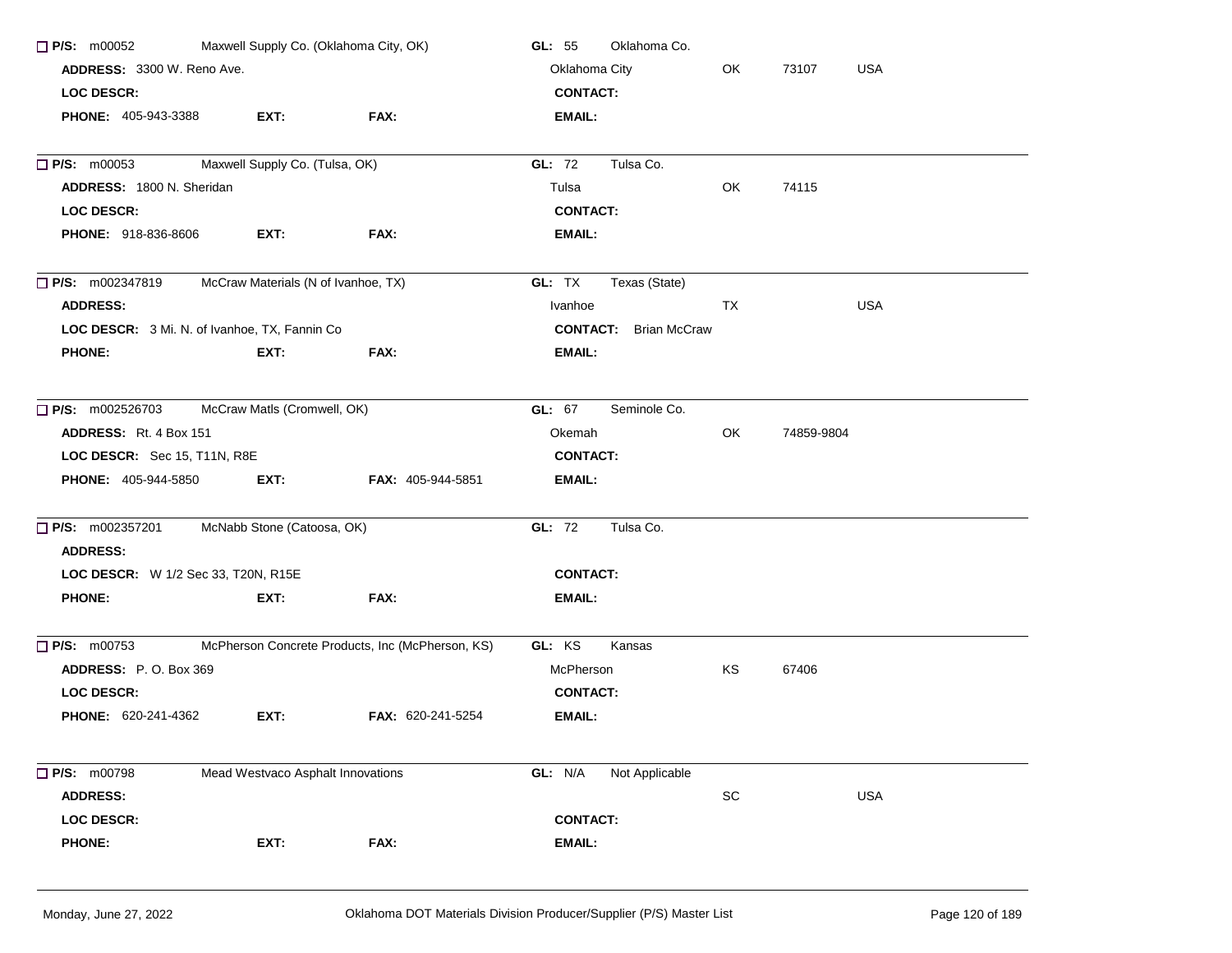| Metal Pros, LLC (Wichita, KS)<br>$\Box$ P/S: m00876<br>ADDRESS: 4323 Bounous Street |                                       |                                                    | GL: KS<br>Kansas                                        |  |
|-------------------------------------------------------------------------------------|---------------------------------------|----------------------------------------------------|---------------------------------------------------------|--|
|                                                                                     |                                       |                                                    | Wichita<br><b>KS</b><br>67209                           |  |
| LOC DESCR:                                                                          |                                       |                                                    | <b>CONTACT:</b> Mike Davis                              |  |
| <b>PHONE: 316-942-2238</b>                                                          | EXT:                                  | <b>FAX: 316-942-3143</b>                           | <b>EMAIL:</b> miked@metalprosllc.com                    |  |
|                                                                                     |                                       |                                                    |                                                         |  |
| $\Box$ P/S: m00475                                                                  | Metheny Concrete                      |                                                    | <b>GL:</b> REFP Reference Plants                        |  |
| <b>ADDRESS:</b>                                                                     |                                       |                                                    | Reference Plant<br>OK                                   |  |
| <b>LOC DESCR:</b>                                                                   |                                       |                                                    | <b>CONTACT:</b>                                         |  |
| <b>PHONE:</b>                                                                       | EXT:                                  | FAX:                                               | <b>EMAIL:</b>                                           |  |
| $\Box$ P/S: m00519                                                                  | Metro Ready Mix                       |                                                    | GL: N/A<br>Not Applicable                               |  |
| <b>ADDRESS:</b>                                                                     |                                       |                                                    |                                                         |  |
| <b>LOC DESCR:</b>                                                                   |                                       |                                                    | <b>CONTACT:</b>                                         |  |
| <b>PHONE:</b>                                                                       | EXT:                                  | FAX:                                               | <b>EMAIL:</b>                                           |  |
| $\Box$ P/S: m01016                                                                  | Meyer (Blue Springs, MO)              |                                                    | GL: MO<br>Missouri                                      |  |
| ADDRESS: 2401 West Jefferson                                                        |                                       |                                                    | <b>Blue Springs</b><br><b>MO</b><br>64015<br><b>USA</b> |  |
| LOC DESCR:                                                                          |                                       |                                                    | <b>CONTACT:</b> Rusty Meyer                             |  |
| <b>PHONE: 816-228-4433</b>                                                          | EXT:                                  | <b>FAX: 816-229-4604</b>                           | EMAIL: wrmeyer@meyerlab.com                             |  |
| $\Box$ P/S: m00661                                                                  | Mid America Steel & Wire (Madill, OK) |                                                    | Marshall Co.<br>GL: 48                                  |  |
| ADDRESS: P.O. Box 296                                                               |                                       | 1327 Smiley Road                                   | Madill<br>OK<br>73446                                   |  |
| <b>LOC DESCR:</b>                                                                   |                                       |                                                    | <b>CONTACT:</b>                                         |  |
| <b>PHONE:</b>                                                                       | EXT:                                  | FAX:                                               | <b>EMAIL:</b>                                           |  |
| $\Box$ P/S: m00443                                                                  | Mid-Continent Concrete Co             |                                                    | <b>GL:</b> REFP Reference Plants                        |  |
| <b>ADDRESS:</b>                                                                     |                                       |                                                    | Reference Plant<br>OK                                   |  |
| <b>LOC DESCR:</b>                                                                   |                                       |                                                    | <b>CONTACT:</b>                                         |  |
| <b>PHONE:</b>                                                                       | EXT:                                  | FAX:                                               | <b>EMAIL:</b>                                           |  |
| $\Box$ P/S: m00054                                                                  |                                       | Midstate Manufacturing & Marketing, Inc. (OKC, OK) | Oklahoma Co.<br>GL: 55                                  |  |
| ADDRESS: 12501 N. Santa Fe Ave.                                                     |                                       |                                                    | Oklahoma City<br>OK<br>73114                            |  |
| LOC DESCR:                                                                          |                                       |                                                    | <b>CONTACT:</b>                                         |  |
| <b>PHONE: 405-751-8338</b>                                                          | EXT:                                  | FAX:                                               | <b>EMAIL:</b>                                           |  |
|                                                                                     |                                       |                                                    |                                                         |  |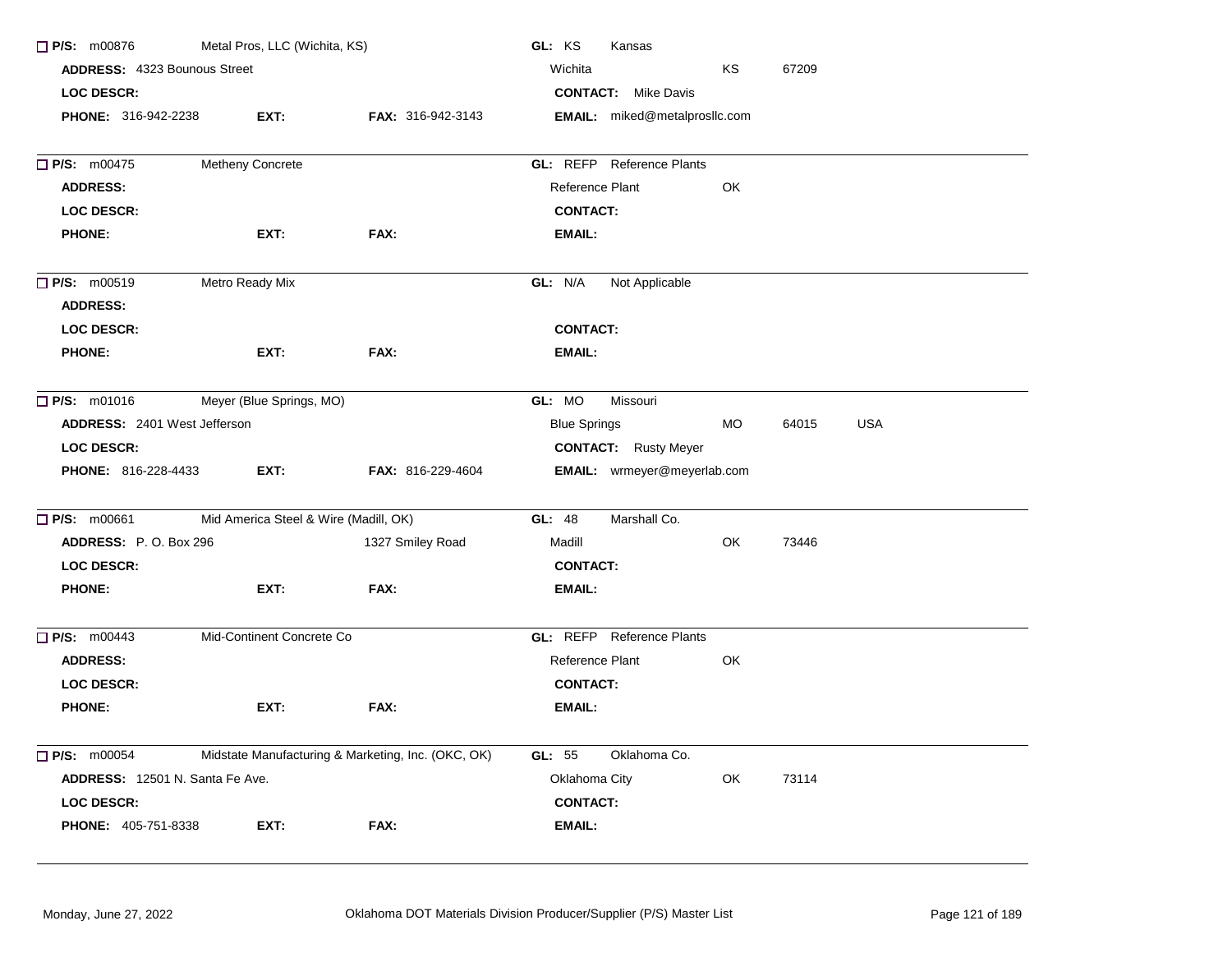| Midstate Traffic Control, Inc. (OKC, OK)<br>P/S: m00055<br>ADDRESS: 12501 N. Santa Fe Ave.<br><b>LOC DESCR:</b> |                                     |                                               | Oklahoma Co.<br>GL: 55                      |    |       |            |
|-----------------------------------------------------------------------------------------------------------------|-------------------------------------|-----------------------------------------------|---------------------------------------------|----|-------|------------|
|                                                                                                                 |                                     |                                               | Oklahoma City                               |    |       |            |
|                                                                                                                 |                                     |                                               | <b>CONTACT:</b>                             |    |       |            |
| <b>PHONE: 405-751-6227</b>                                                                                      | EXT:                                | FAX: 405-751-8338                             | <b>EMAIL:</b>                               |    |       |            |
| <b>P/S:</b> m009800306                                                                                          |                                     | Mid-States Materials Atoka Quarry (Atoka, OK) | GL: 03<br>Atoka Co.                         |    |       |            |
| <b>ADDRESS: P.O. BOX 236</b>                                                                                    |                                     |                                               | Topeka                                      | KS | 66601 | <b>USA</b> |
| LOC DESCR: Secs. 31 & 32, T1S, R12E                                                                             |                                     |                                               | <b>CONTACT:</b> Chad Gerhardt               |    |       |            |
| <b>PHONE: 785-409-4244</b>                                                                                      | EXT.                                | FAX:                                          | EMAIL: chadg@midstatesmaterials.com         |    |       |            |
| $\Box$ P/S: m01187                                                                                              | Midwest Block & Brick (Tulsa, OK)   |                                               | <b>GL: 72</b><br>Tulsa Co.                  |    |       |            |
| <b>ADDRESS: 5519 East 15th St.</b>                                                                              |                                     |                                               | Tulsa                                       | OK | 74112 | <b>USA</b> |
| <b>LOC DESCR:</b>                                                                                               |                                     |                                               | <b>CONTACT:</b>                             |    |       |            |
| <b>PHONE: 918-836-9151</b>                                                                                      | EXT:                                | FAX:                                          | <b>EMAIL:</b> Website: www.midwestblock.com |    |       |            |
| $\Box$ P/S: m00805<br><b>ADDRESS:</b>                                                                           | Midwest Fertilizer Inc. (Miami, OK) |                                               | GL: N/A<br>Not Applicable                   |    |       |            |
| <b>LOC DESCR:</b>                                                                                               |                                     |                                               | <b>CONTACT:</b>                             |    |       |            |
| <b>PHONE:</b>                                                                                                   | EXT:                                | FAX:                                          | <b>EMAIL:</b>                               |    |       |            |
| $\Box$ P/S: m006518015                                                                                          | Midwest Minerals (Chetopa, KS)      |                                               | GL: KS<br>Kansas                            |    |       |            |
| <b>ADDRESS:</b> P.O. BOX 412                                                                                    |                                     | 709 N. Locust                                 | Pittsburg                                   | KS | 66762 | <b>USA</b> |
| LOC DESCR: NE1/4 of Sec. 6, T35N, R21E                                                                          |                                     |                                               | <b>CONTACT:</b> Cliff                       |    |       |            |
| <b>PHONE: 620-231-8120</b>                                                                                      | EXT:                                | FAX:                                          | EMAIL:                                      |    |       |            |
| $\Box$ P/S: m002369851                                                                                          | Midwest Minerals (Coffeyville, KS)  |                                               | GL: KS<br>Kansas                            |    |       |            |
| <b>ADDRESS:</b>                                                                                                 |                                     |                                               | Coffeyville                                 | KS |       | <b>USA</b> |
| LOC DESCR: Sec 34, T34S, R17E, Montgomery Co.                                                                   |                                     |                                               | <b>CONTACT:</b>                             |    |       |            |
| <b>PHONE:</b>                                                                                                   | EXT:                                | FAX:                                          | <b>EMAIL:</b>                               |    |       |            |
| P/S: m005195801                                                                                                 | Midwest Minerals (Miami, OK)        |                                               | GL: 58<br>Ottawa Co.                        |    |       |            |
| <b>ADDRESS:</b>                                                                                                 |                                     |                                               | Miami                                       | OK |       | <b>USA</b> |
| LOC DESCR: Sec 24, T28N, R23E                                                                                   |                                     |                                               | <b>CONTACT:</b>                             |    |       |            |
| <b>PHONE:</b>                                                                                                   | EXT:                                | FAX:                                          | <b>EMAIL:</b>                               |    |       |            |
|                                                                                                                 |                                     |                                               |                                             |    |       |            |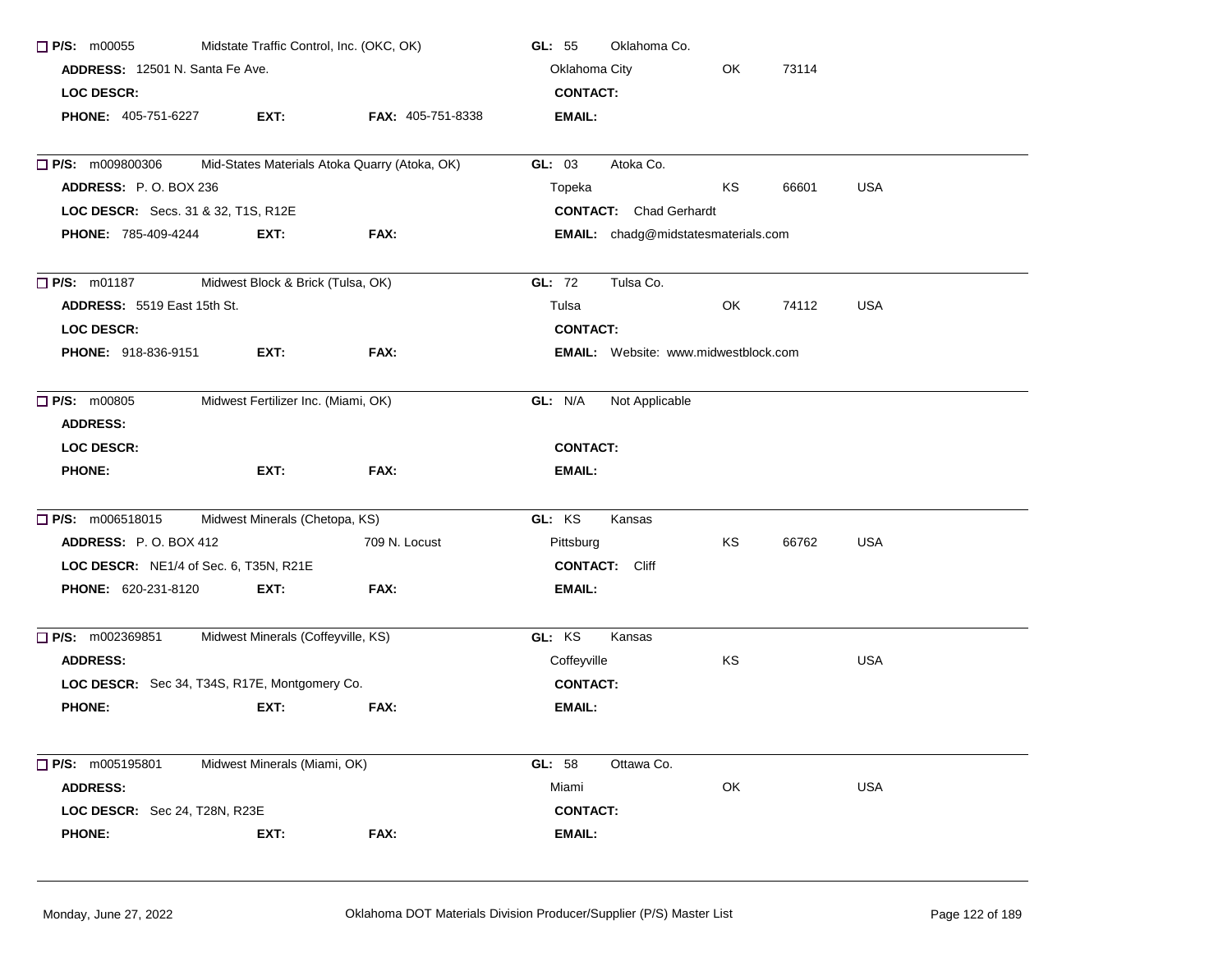| $\Box$ P/S: m006508014                                    | Midwest Minerals (Pittsburg, KS)                     |                                                                    | GL: KS<br>Kansas                 |    |       |            |
|-----------------------------------------------------------|------------------------------------------------------|--------------------------------------------------------------------|----------------------------------|----|-------|------------|
| <b>ADDRESS: P.O. BOX 412</b>                              |                                                      | 709 N. Locust                                                      | Pittsburg                        | KS | 66762 | <b>USA</b> |
| LOC DESCR: E1/2 of Sec. 30, T35S, R24E (Crawford Co., KS) |                                                      |                                                                    | <b>CONTACT:</b> Vern             |    |       |            |
| PHONE: 620-231-8120                                       | EXT:                                                 | FAX:                                                               | <b>EMAIL:</b>                    |    |       |            |
| $\Box$ P/S: m002375803                                    | Midwest Minerals (Quapaw, OK)                        |                                                                    | Ottawa Co.<br>GL: 58             |    |       |            |
| ADDRESS: P.O. BOX 412                                     |                                                      |                                                                    | Pittsburg                        | ΚS | 66762 | USA        |
|                                                           |                                                      | LOC DESCR: SE 1/4 Sec 1 & W 1/2, NW 1/4, NE 1/4 Sec 12, T28N, R23E | <b>CONTACT:</b>                  |    |       |            |
| PHONE: 620-231-8120                                       | EXT:                                                 | FAX: 620-235-0840                                                  | EMAIL:                           |    |       |            |
| $\Box$ P/S: m002888013                                    | Midwest Minerals Coffeyville #17 (Labette Co.)       |                                                                    | GL: KS<br>Kansas                 |    |       |            |
| ADDRESS: 4054 Brown Rd.                                   |                                                      |                                                                    | Coffeyville                      | KS | 67337 | <b>USA</b> |
|                                                           | LOC DESCR: Sec 26, T34S, R17E Labette Co., KS        |                                                                    | <b>CONTACT:</b> Tim Buskirk      |    |       |            |
| PHONE: 620-278-6730                                       | EXT:                                                 | FAX:                                                               | <b>EMAIL:</b>                    |    |       |            |
| $\Box$ P/S: m011838027                                    |                                                      | Midwest Minerals Neodesha Quarry (Neodesha, KS)                    | GL: KS<br>Kansas                 |    |       |            |
| <b>ADDRESS: P.O. BOX 412</b>                              |                                                      |                                                                    | Pittsburg                        | KS | 66762 | <b>USA</b> |
|                                                           | LOC DESCR: NE1/4, Sec 27, T30S, R15E, Wilson Co., KS |                                                                    | <b>CONTACT:</b> Tim Buskirk      |    |       |            |
| PHONE: 620-432-4881                                       | EXT:                                                 | FAX:                                                               | EMAIL:                           |    |       |            |
| <b>P/S: m01104</b>                                        | <b>Millennial Asphalt</b>                            |                                                                    | <b>GL: REFP</b> Reference Plants |    |       |            |
| <b>ADDRESS:</b>                                           |                                                      |                                                                    |                                  |    |       |            |
| <b>LOC DESCR:</b>                                         |                                                      |                                                                    | <b>CONTACT:</b> Marko Djukic     |    |       |            |
| <b>PHONE:</b>                                             | EXT:                                                 | FAX:                                                               | EMAIL:                           |    |       |            |
| $\Box$ P/S: m00794                                        | Minco Elevator and Supply (Minco, OK)                |                                                                    | Grady Co.<br>GL: 26              |    |       |            |
| <b>ADDRESS:</b>                                           |                                                      |                                                                    |                                  |    |       |            |
| <b>LOC DESCR:</b>                                         |                                                      |                                                                    | <b>CONTACT:</b>                  |    |       |            |
| <b>PHONE:</b>                                             | EXT:                                                 | FAX:                                                               | EMAIL:                           |    |       |            |
| P/S: MineChat                                             | Mine Chat @ Tri City Area                            |                                                                    | GL: 58<br>Ottawa Co.             |    |       |            |
| <b>ADDRESS:</b>                                           |                                                      |                                                                    | Tri City Area                    | OK |       | <b>USA</b> |
| <b>LOC DESCR:</b>                                         |                                                      |                                                                    | <b>CONTACT:</b>                  |    |       |            |
| <b>PHONE:</b>                                             | EXT:                                                 | FAX:                                                               | <b>EMAIL:</b>                    |    |       |            |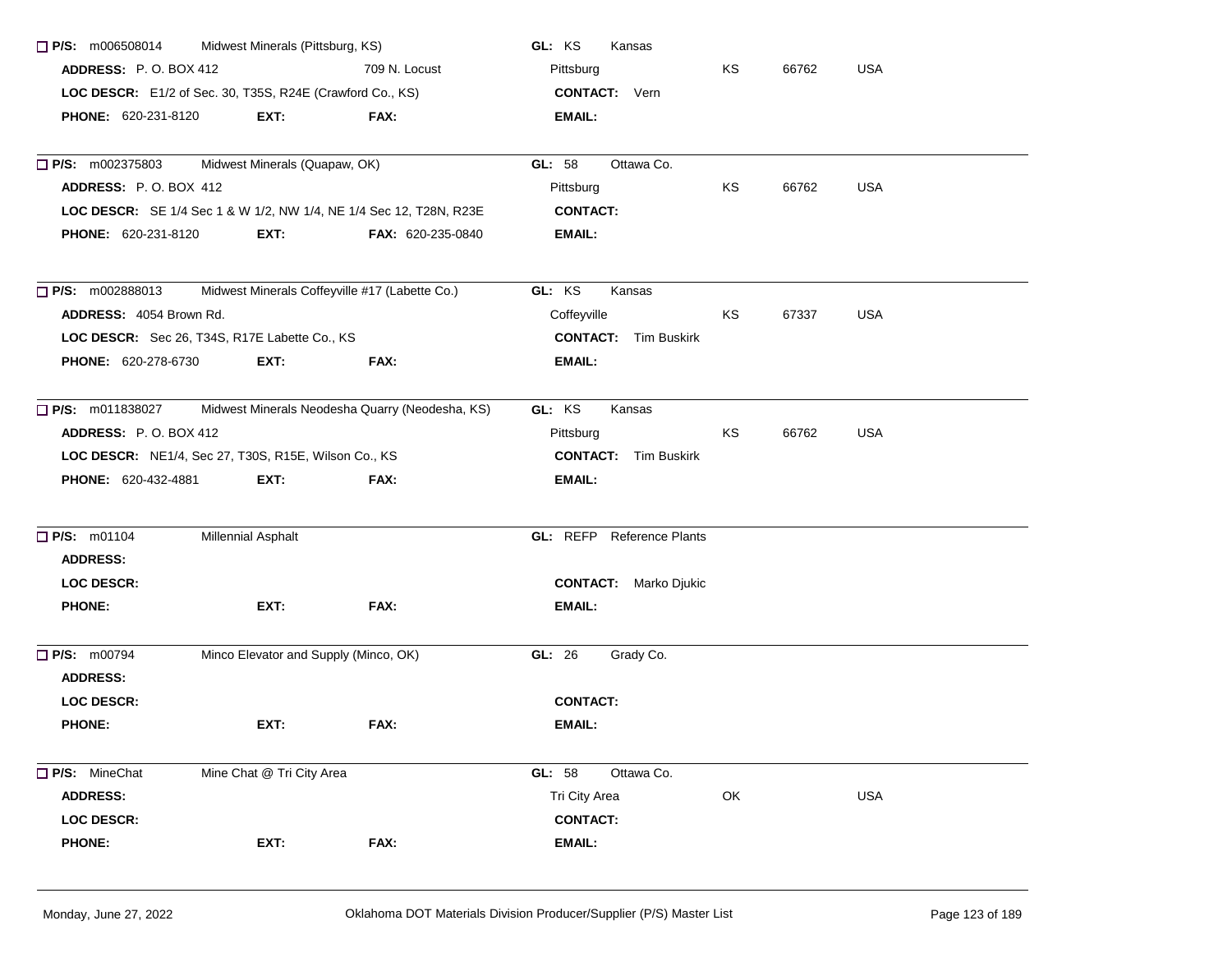| $\Box$ P/S: m00667                         | Mineral Res. Tech. & GA Pac Muskogee, 3 & 4  |                                                 | Muskogee Co.<br>GL: $51$                                            |           |                     |  |  |
|--------------------------------------------|----------------------------------------------|-------------------------------------------------|---------------------------------------------------------------------|-----------|---------------------|--|--|
| ADDRESS: 929 Gessner, Suite 1900           |                                              |                                                 | Houston                                                             | TX        | 77024               |  |  |
| <b>LOC DESCR:</b>                          |                                              |                                                 | <b>CONTACT:</b> Jim Hicks                                           |           |                     |  |  |
| <b>PHONE: 713-722-6088</b>                 | EXT:                                         | FAX: 713-583-4936                               | <b>EMAIL:</b>                                                       |           |                     |  |  |
| $\Box$ P/S: m00369                         | Mineral Res. Tech. & SW Elect. in Gentry, AR |                                                 | GL: AR<br>Arkansas                                                  |           |                     |  |  |
| ADDRESS: 929 Gessner, Suite 1900           |                                              |                                                 | Houston                                                             | TX        | 77024               |  |  |
| <b>LOC DESCR:</b>                          |                                              |                                                 | <b>CONTACT:</b>                                                     |           |                     |  |  |
| PHONE: 713-722-6088                        | EXT:                                         | <b>FAX: 713-583-4936</b>                        | EMAIL:                                                              |           |                     |  |  |
| $\Box$ P/S: m00868                         |                                              | Mineral Res. Tech. & TMPA Power in Anderson, TX | GL: N/A<br>Not Applicable                                           |           |                     |  |  |
| ADDRESS: 929 Gessner, Suite 1900           |                                              |                                                 | Houston                                                             | TX        | 77024               |  |  |
| <b>LOC DESCR:</b>                          |                                              |                                                 | <b>CONTACT:</b> Lee Fulcher                                         |           |                     |  |  |
| <b>PHONE: 713-722-6088</b>                 | EXT:                                         | <b>FAX: 713-583-4936</b>                        | <b>EMAIL:</b>                                                       |           |                     |  |  |
| $\Box$ P/S: m00337                         |                                              | Mineral Resources Tech Inc (The Woodlands, TX)  | GL: TX<br>Texas (State)                                             |           |                     |  |  |
| <b>ADDRESS: 2700 Research Forest Drive</b> |                                              | Suite 150                                       | The Woodlands                                                       | TX.       | 77381               |  |  |
| <b>LOC DESCR:</b>                          |                                              |                                                 | <b>CONTACT:</b> Ed Gross                                            |           |                     |  |  |
| <b>PHONE: 800-615-1100</b>                 | EXT:                                         | <b>FAX: 281-362-1809</b>                        | EMAIL:                                                              |           |                     |  |  |
| $\Box$ P/S: m00338                         | Mineral Solutions (Springfield, MO)          |                                                 | GL: MO<br>Missouri                                                  |           |                     |  |  |
| ADDRESS: 1949 E. Sunshine                  |                                              | Suite 2-220                                     | Springfield, MO                                                     | <b>MO</b> | 65804               |  |  |
| <b>LOC DESCR:</b>                          |                                              |                                                 | <b>CONTACT:</b>                                                     |           |                     |  |  |
| <b>PHONE:</b>                              | EXT:                                         | FAX:                                            | EMAIL:                                                              |           |                     |  |  |
| $\Box$ P/S: m01241                         | Missouri Fabricators (Fulton, MO)            |                                                 | GL: MO<br>Missouri                                                  |           |                     |  |  |
| ADDRESS: 3226 County Road 257              |                                              |                                                 | Fulton                                                              | MO.       | 65251-3101 USA      |  |  |
| <b>LOC DESCR:</b>                          |                                              |                                                 | <b>CONTACT:</b> Danny Feldmann                                      |           |                     |  |  |
| <b>PHONE: 573-642-3418</b>                 | <b>EXT: 1022</b>                             | FAX:                                            | <b>EMAIL:</b> dfeldmann@occimofab.com<br>Website: www.occimofab.com |           |                     |  |  |
| $\Box$ P/S: m010233607                     | MK Crushing (Newkirk, OK)                    |                                                 | GL: 36<br>Kay Co.                                                   |           |                     |  |  |
| ADDRESS: P.O. BOX 429                      |                                              |                                                 | Newkirk                                                             | OK        | <b>USA</b><br>74647 |  |  |
| <b>LOC DESCR:</b>                          |                                              |                                                 | <b>CONTACT:</b> Shawn Kiser                                         |           |                     |  |  |
| PHONE: 580-362-1300                        | EXT:                                         | FAX:                                            | <b>EMAIL:</b>                                                       |           |                     |  |  |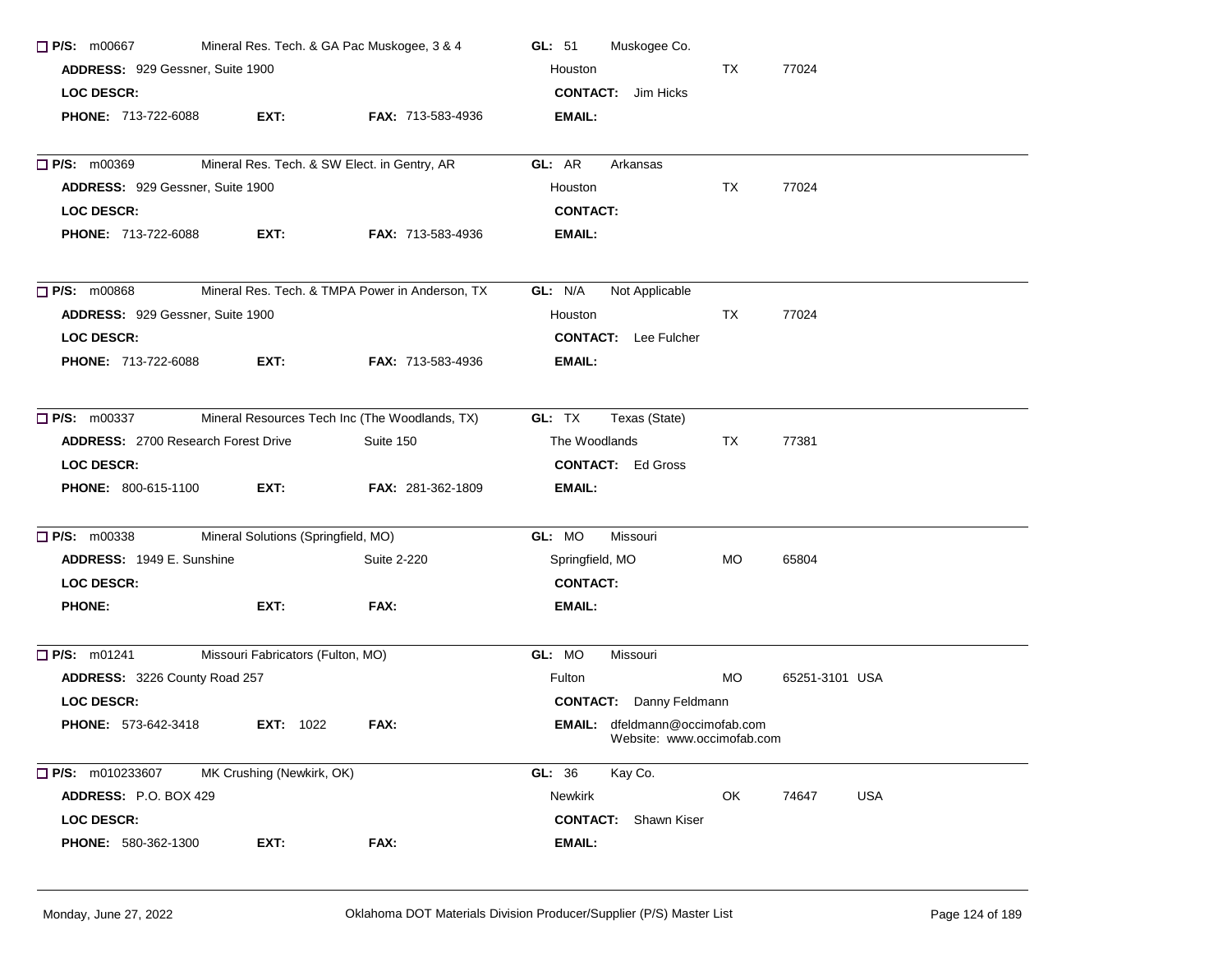| $\Box$ P/S: m00738<br><b>ADDRESS:</b> | MMS Construction & Paving LLC                 |      | <b>GL: 47</b><br>Major Co.                |
|---------------------------------------|-----------------------------------------------|------|-------------------------------------------|
| <b>LOC DESCR:</b>                     |                                               |      | <b>CONTACT:</b>                           |
| <b>PHONE:</b>                         | EXT:                                          | FAX: | <b>EMAIL:</b>                             |
|                                       |                                               |      |                                           |
| $\Box$ P/S: m00854                    | MMS Construction and Paving LLC               |      | Kingfisher Co.<br>GL: 37                  |
| <b>ADDRESS:</b>                       |                                               |      |                                           |
| <b>LOC DESCR:</b>                     |                                               |      | <b>CONTACT:</b>                           |
| <b>PHONE:</b>                         | EXT:                                          | FAX: | <b>EMAIL:</b>                             |
| P/S: m01096                           | Modified Concrete (Indianapolis, IN)          |      | GL: IN<br>Indiana                         |
| ADDRESS: 140 S. Meal Ave.             |                                               |      | <b>USA</b><br>Indianapolis<br>IN<br>46223 |
| <b>LOC DESCR:</b>                     |                                               |      | <b>CONTACT:</b> Caleb Austel              |
| PHONE: 317-670-1609                   | EXT:                                          | FAX: | <b>EMAIL:</b> caustel@hughesgrp.com       |
| $\Box$ P/S: m002387215                | Mohawk Sand Co (Sand Springs, OK)             |      | GL: 72<br>Tulsa Co.                       |
| <b>ADDRESS:</b>                       |                                               |      |                                           |
| LOC DESCR: Sec 12, T19N, R10E         |                                               |      | <b>CONTACT:</b>                           |
| <b>PHONE:</b>                         | EXT:                                          | FAX: | <b>EMAIL:</b>                             |
| $\Box$ P/S: m00015                    | Monarch (Humbolt, KS)                         |      | GL: KS<br>Kansas                          |
| <b>ADDRESS:</b>                       |                                               |      | KS<br>Humbolt                             |
| <b>LOC DESCR:</b>                     |                                               |      | <b>CONTACT:</b> Calvin Parker             |
| <b>PHONE: 316-473-2222</b>            | EXT:                                          | FAX: | <b>EMAIL:</b>                             |
| $\Box$ P/S: m00362                    | Mondo Polymer Technologies (Reno, OH)         |      | GL: OH<br>Ohio                            |
| ADDRESS: P.O. Box 250                 |                                               |      | OH<br>Reno<br>45773                       |
| <b>LOC DESCR:</b>                     |                                               |      | <b>CONTACT:</b>                           |
| <b>PHONE:</b>                         | EXT:                                          | FAX: | <b>EMAIL:</b>                             |
|                                       |                                               |      |                                           |
| $\Box$ P/S: m00816                    | Montgomery Manufacturing Co. (Fort Worth, TX) |      | GL: TX<br>Texas (State)                   |
| ADDRESS: 118 Industrial CT.           |                                               |      | Kennedale<br>TX<br>76060-4800 USA         |
| <b>LOC DESCR:</b>                     |                                               |      | <b>CONTACT:</b><br>Duane Montgomery       |
| <b>PHONE:</b>                         | EXT:                                          | FAX: | <b>EMAIL:</b>                             |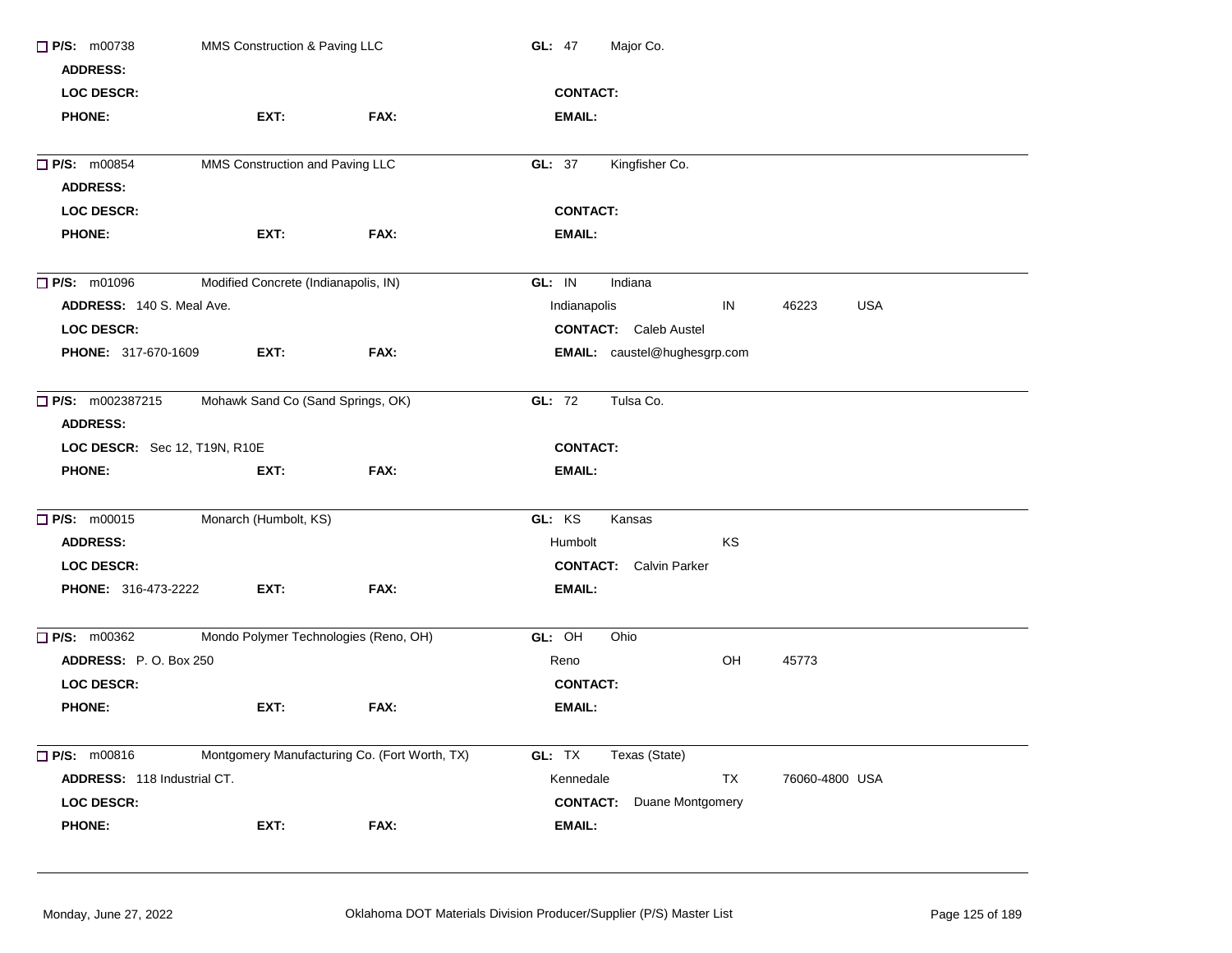| $\Box$ P/S: m00071                                     | Morton Thiokol Inc                  |                                            | GL: TX          | Texas (State)                                                                                                              |    |       |            |  |
|--------------------------------------------------------|-------------------------------------|--------------------------------------------|-----------------|----------------------------------------------------------------------------------------------------------------------------|----|-------|------------|--|
| ADDRESS: 11325 Pegasus Street Suite E134               |                                     |                                            | Dallas          |                                                                                                                            | TX | 75328 |            |  |
| <b>LOC DESCR:</b>                                      |                                     |                                            |                 | <b>CONTACT:</b> John A. Crawford                                                                                           |    |       |            |  |
| PHONE: 214-340-1635                                    | EXT:                                | FAX:                                       | <b>EMAIL:</b>   |                                                                                                                            |    |       |            |  |
| $\Box$ P/S: m00358                                     | Morton Thiokol Inc (Cincinnati, OH) |                                            | GL: OH          | Ohio                                                                                                                       |    |       |            |  |
| <b>ADDRESS:</b>                                        |                                     |                                            | Cincinnati      |                                                                                                                            | OH |       |            |  |
| <b>LOC DESCR:</b>                                      |                                     |                                            | <b>CONTACT:</b> |                                                                                                                            |    |       |            |  |
| <b>PHONE:</b>                                          | EXT:                                | FAX:                                       | <b>EMAIL:</b>   |                                                                                                                            |    |       |            |  |
| $\Box$ P/S: m00906                                     | <b>MPC Materials</b>                |                                            | GL: 44          | McClain Co.                                                                                                                |    |       |            |  |
| <b>ADDRESS:</b>                                        |                                     |                                            | Reference Plant |                                                                                                                            | OK |       | <b>USA</b> |  |
| <b>LOC DESCR:</b>                                      |                                     |                                            | <b>CONTACT:</b> |                                                                                                                            |    |       |            |  |
| <b>PHONE:</b>                                          | EXT:                                | FAX:                                       |                 | EMAIL: damon@markwellpaving.com,<br>mike@markwellpaving.com,<br>fred@markwellpaving.com,<br>barrinbgton@markwellpaving.com |    |       |            |  |
| □ P/S: m001537818                                      |                                     | Multisources, LTD Pit #7 (San Antonio, TX) | GL: TX          | Texas (State)                                                                                                              |    |       |            |  |
| ADDRESS: (Stemco)                                      |                                     | P.O. Box 790621                            | San Antonio     |                                                                                                                            | TX | 78279 | <b>USA</b> |  |
| LOC DESCR: 9305 Seydler Rd., LeGrange, TX, Fayette Co. |                                     |                                            | <b>CONTACT:</b> |                                                                                                                            |    |       |            |  |
| PHONE: 210-342-3221                                    | EXT:                                | FAX: 210-530-0880                          | <b>EMAIL:</b>   |                                                                                                                            |    |       |            |  |
| P/S: m01260                                            | Muskogee Ready Mix                  |                                            |                 | <b>GL:</b> REFP Reference Plants                                                                                           |    |       |            |  |
| <b>ADDRESS:</b>                                        |                                     |                                            |                 |                                                                                                                            |    |       |            |  |
| <b>LOC DESCR:</b>                                      |                                     |                                            | <b>CONTACT:</b> |                                                                                                                            |    |       |            |  |
| <b>PHONE:</b>                                          | EXT:                                | FAX:                                       | <b>EMAIL:</b>   |                                                                                                                            |    |       |            |  |
| P/S: m007067309                                        |                                     | Muskogee Sand - West Plant (Muskogee, OK)  | GL: 51          | Muskogee Co.                                                                                                               |    |       |            |  |
| ADDRESS: P.O. BOX 927                                  |                                     |                                            | Pryor           |                                                                                                                            | OK | 74362 | <b>USA</b> |  |
| LOC DESCR: W1/2 Sec. 4, T15N, R18E                     |                                     |                                            | <b>CONTACT:</b> |                                                                                                                            |    |       |            |  |
| <b>PHONE:</b>                                          | EXT:                                | FAX:                                       | EMAIL:          |                                                                                                                            |    |       |            |  |
| $\Box$ P/S: m002407303                                 | Muskogee Sand Co (Wagner Co., OK)   |                                            | GL: 73          | Wagoner Co.                                                                                                                |    |       |            |  |
| <b>ADDRESS: 3202 W. 50th St. N.</b>                    |                                     |                                            | Muskogee        |                                                                                                                            | OK | 74401 | USA        |  |
| LOC DESCR: N 1/2 Sec 3, T15N, R18E                     |                                     |                                            | <b>CONTACT:</b> |                                                                                                                            |    |       |            |  |
| PHONE: 918-683-1766                                    | EXT:                                | FAX:                                       | EMAIL:          |                                                                                                                            |    |       |            |  |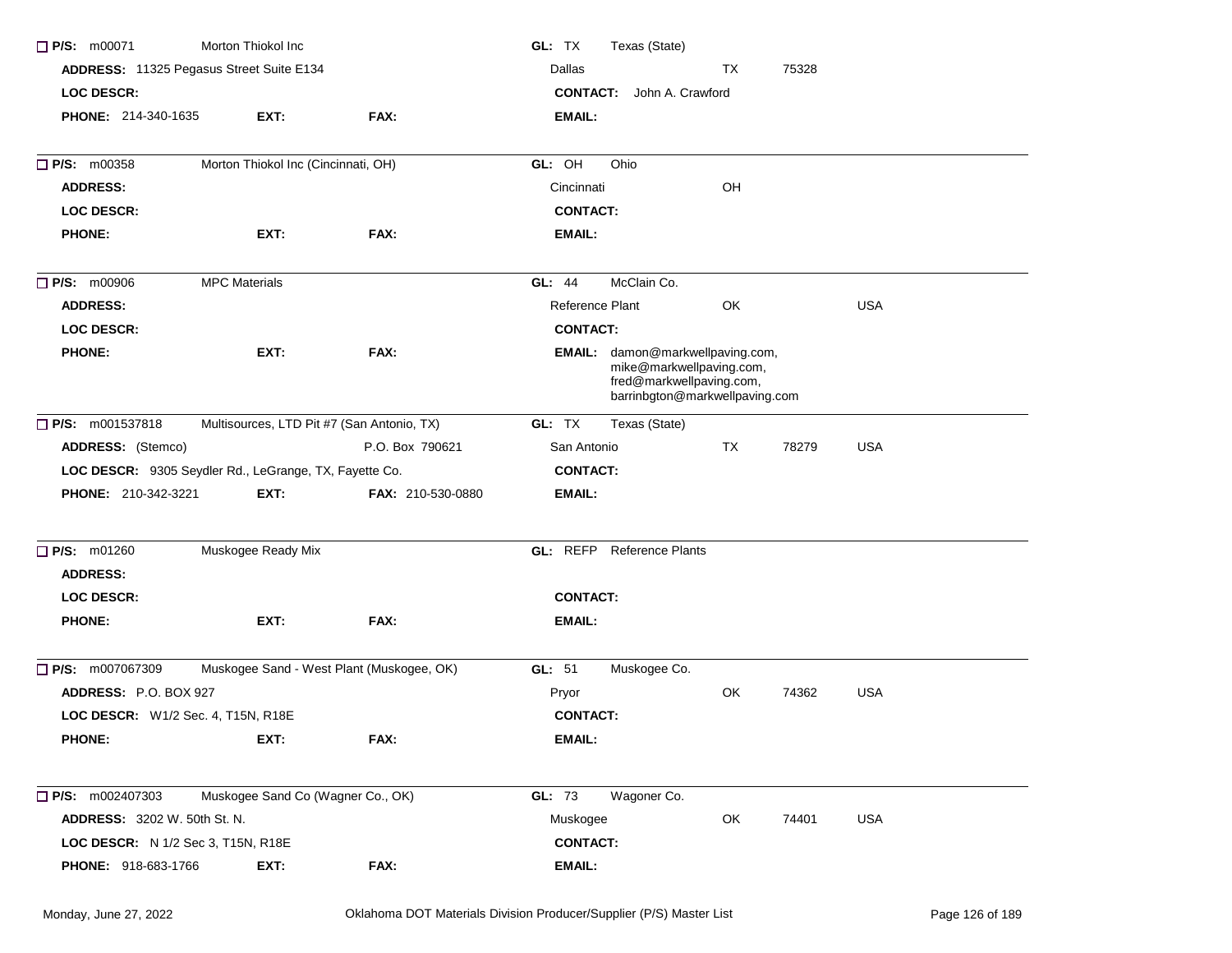| Muskogee Sand Co (Wagoner Co., OK)<br>$\Box$ P/S: m002417302<br><b>ADDRESS: 3202 W. 50th St. N.</b><br>LOC DESCR: S 1/2 Sec 34, T16N, R18E |                                |                                                | Wagoner Co.<br>GL: 73            | OK         | 74401 |  |
|--------------------------------------------------------------------------------------------------------------------------------------------|--------------------------------|------------------------------------------------|----------------------------------|------------|-------|--|
|                                                                                                                                            |                                |                                                | Muskogee                         | <b>USA</b> |       |  |
|                                                                                                                                            |                                |                                                | <b>CONTACT:</b>                  |            |       |  |
| <b>PHONE: 918-683-1766</b>                                                                                                                 | EXT:                           | FAX:                                           | EMAIL:                           |            |       |  |
| $\Box$ P/S: m00696                                                                                                                         | Mutual Industries, Inc.        |                                                | GL: PA<br>Pennsylvania           |            |       |  |
| ADDRESS: 707 W. Grange Street                                                                                                              |                                |                                                | Philadelphia                     | PA         | 19120 |  |
| <b>LOC DESCR:</b>                                                                                                                          |                                |                                                | <b>CONTACT:</b>                  |            |       |  |
| <b>PHONE: 800-523-0888</b>                                                                                                                 | EXT:                           | FAX:                                           | <b>EMAIL:</b>                    |            |       |  |
| $\Box$ P/S: m00339                                                                                                                         | Nance Precast (Piedmont, OK)   |                                                | GL: 09<br>Canadian Co.           |            |       |  |
| ADDRESS: P.O. Box 116                                                                                                                      |                                |                                                | Piedmont                         | OK         | 73078 |  |
| <b>LOC DESCR:</b>                                                                                                                          |                                |                                                | <b>CONTACT:</b>                  |            |       |  |
| <b>PHONE: 405-373-1800</b>                                                                                                                 | EXT:                           | FAX:                                           | <b>EMAIL:</b>                    |            |       |  |
| <b>P/S:</b> m01202<br><b>Nation Construction</b>                                                                                           |                                |                                                | <b>GL:</b> REFP Reference Plants |            |       |  |
| <b>ADDRESS:</b>                                                                                                                            |                                |                                                |                                  |            |       |  |
| <b>LOC DESCR:</b>                                                                                                                          |                                |                                                | <b>CONTACT:</b>                  |            |       |  |
| <b>PHONE:</b>                                                                                                                              | EXT:                           | FAX:                                           | <b>EMAIL:</b>                    |            |       |  |
| P/S: m00072                                                                                                                                |                                | National Research & Chemical Co. (Gardena, CA) | GL: CA<br>California             |            |       |  |
| ADDRESS: 14439 South Avalon                                                                                                                |                                |                                                | Gardena                          | CA         | 90248 |  |
| <b>LOC DESCR:</b>                                                                                                                          |                                |                                                | <b>CONTACT:</b>                  |            |       |  |
| <b>PHONE: 213-515-7700</b>                                                                                                                 | EXT:                           | FAX:                                           | <b>EMAIL:</b>                    |            |       |  |
| <b>P/S: m00099</b>                                                                                                                         | NCC, Inc. (Marietta, GA)       |                                                | GL: GA<br>Georgia                |            |       |  |
| ADDRESS: 1000 Johnson Ferry Road                                                                                                           |                                | Building A, Suite 120                          | Marietta                         | GA         | 30068 |  |
| <b>LOC DESCR:</b>                                                                                                                          |                                |                                                | <b>CONTACT:</b>                  |            |       |  |
| <b>PHONE:</b>                                                                                                                              | EXT:                           | FAX:                                           | <b>EMAIL:</b>                    |            |       |  |
| <b>P/S:</b> m00340                                                                                                                         | Neenah Foundry Co (Neenah, WI) |                                                | GL: WI<br>Wisconsin              |            |       |  |
| ADDRESS: 2121 Brooks Avenue                                                                                                                |                                | P.O. Box 729                                   | Neenah                           | WI         | 54956 |  |
| <b>LOC DESCR:</b>                                                                                                                          |                                |                                                | <b>CONTACT:</b>                  |            |       |  |
| <b>PHONE: 800-558-5075</b>                                                                                                                 | EXT:                           | FAX: 920-729-3661                              | <b>EMAIL:</b>                    |            |       |  |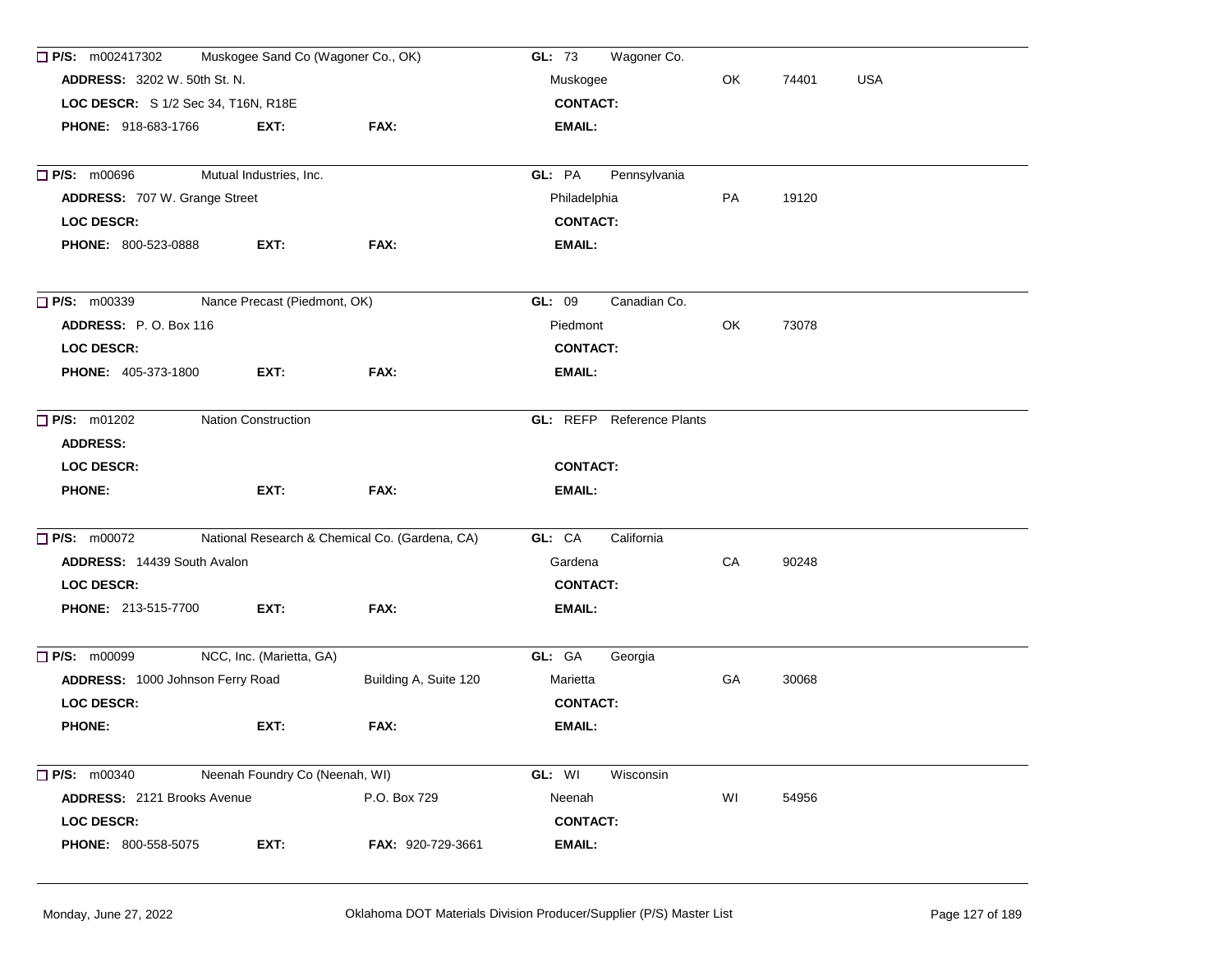| <b>P/S: m00680</b>                       | NEO Concrete & Materials                  |                                                   | GL: 58<br>Ottawa Co.                       |           |        |     |  |
|------------------------------------------|-------------------------------------------|---------------------------------------------------|--------------------------------------------|-----------|--------|-----|--|
| <b>ADDRESS:</b>                          |                                           |                                                   |                                            |           |        |     |  |
| LOC DESCR:                               |                                           |                                                   | <b>CONTACT:</b>                            |           |        |     |  |
| <b>PHONE:</b>                            | EXT:                                      | FAX:                                              | EMAIL:                                     |           |        |     |  |
| $\Box$ P/S: m00683                       | Nexans                                    |                                                   | New York<br>GL: NY                         |           |        |     |  |
| <b>ADDRESS: 25 Oakland Avenue</b>        |                                           |                                                   | Chester                                    | <b>NY</b> | 10918  |     |  |
| LOC DESCR:                               |                                           |                                                   | <b>CONTACT:</b>                            |           |        |     |  |
| PHONE: 845-469-2141                      | EXT:                                      | FAX:                                              | <b>EMAIL:</b>                              |           |        |     |  |
| $\Box$ P/S: m01145                       | Nippon Carbide (Cerritos, CA)             |                                                   | GL: CA<br>California                       |           |        |     |  |
| <b>ADDRESS: 13856 Bettencourt Street</b> |                                           |                                                   | Cerritos                                   | CA        | 90703  |     |  |
| <b>LOC DESCR:</b>                        |                                           |                                                   | <b>CONTACT:</b>                            |           |        |     |  |
| <b>PHONE: 800-821-4264</b>               | EXT:                                      | FAX:                                              | <b>EMAIL:</b>                              |           |        |     |  |
| <b>P/S: m00564</b>                       | Norman Asphalt                            |                                                   | GL: REFP Reference Plants                  |           |        |     |  |
| <b>ADDRESS:</b>                          |                                           |                                                   | Reference Plant                            | OK        |        |     |  |
| <b>LOC DESCR:</b>                        |                                           |                                                   | <b>CONTACT:</b>                            |           |        |     |  |
| <b>PHONE:</b>                            | EXT:                                      | FAX:                                              | EMAIL:                                     |           |        |     |  |
| $\Box$ P/S: m00576                       |                                           | North American Systems, Inc. (Salt Lake City, UT) | GL: UT<br>Utah                             |           |        |     |  |
| ADDRESS: 3558 West 900 South             |                                           |                                                   | Salt Lake City                             | UT        | 841104 |     |  |
| <b>LOC DESCR:</b>                        |                                           |                                                   | <b>CONTACT:</b>                            |           |        |     |  |
| <b>PHONE:</b>                            | EXT:                                      | FAX:                                              | <b>EMAIL:</b>                              |           |        |     |  |
| <b>P/S: m00417</b>                       | North Caddo Coop (Hinton, OK)             |                                                   | GL: 08<br>Caddo Co.                        |           |        |     |  |
| <b>ADDRESS:</b>                          |                                           |                                                   |                                            |           |        |     |  |
| LOC DESCR:                               |                                           |                                                   | <b>CONTACT:</b>                            |           |        |     |  |
| <b>PHONE:</b>                            | EXT:                                      | FAX:                                              | EMAIL:                                     |           |        |     |  |
| $\Box$ P/S: m005415509                   | North Canadian Holding, Inc. (Edmond, OK) |                                                   | GL: 55<br>Oklahoma Co.                     |           |        |     |  |
| <b>ADDRESS: P.O. BOX 890745</b>          |                                           |                                                   | Oklahoma City                              | OK        | 73189  | USA |  |
| LOC DESCR: Sec 17, T13N, R1W             |                                           |                                                   | <b>CONTACT:</b> Kyle Daugherty             |           |        |     |  |
| <b>PHONE: 405-396-8188</b>               | EXT:                                      | FAX: 405-396-8166                                 | <b>EMAIL:</b> Alt. Contact #: 405-570-4066 |           |        |     |  |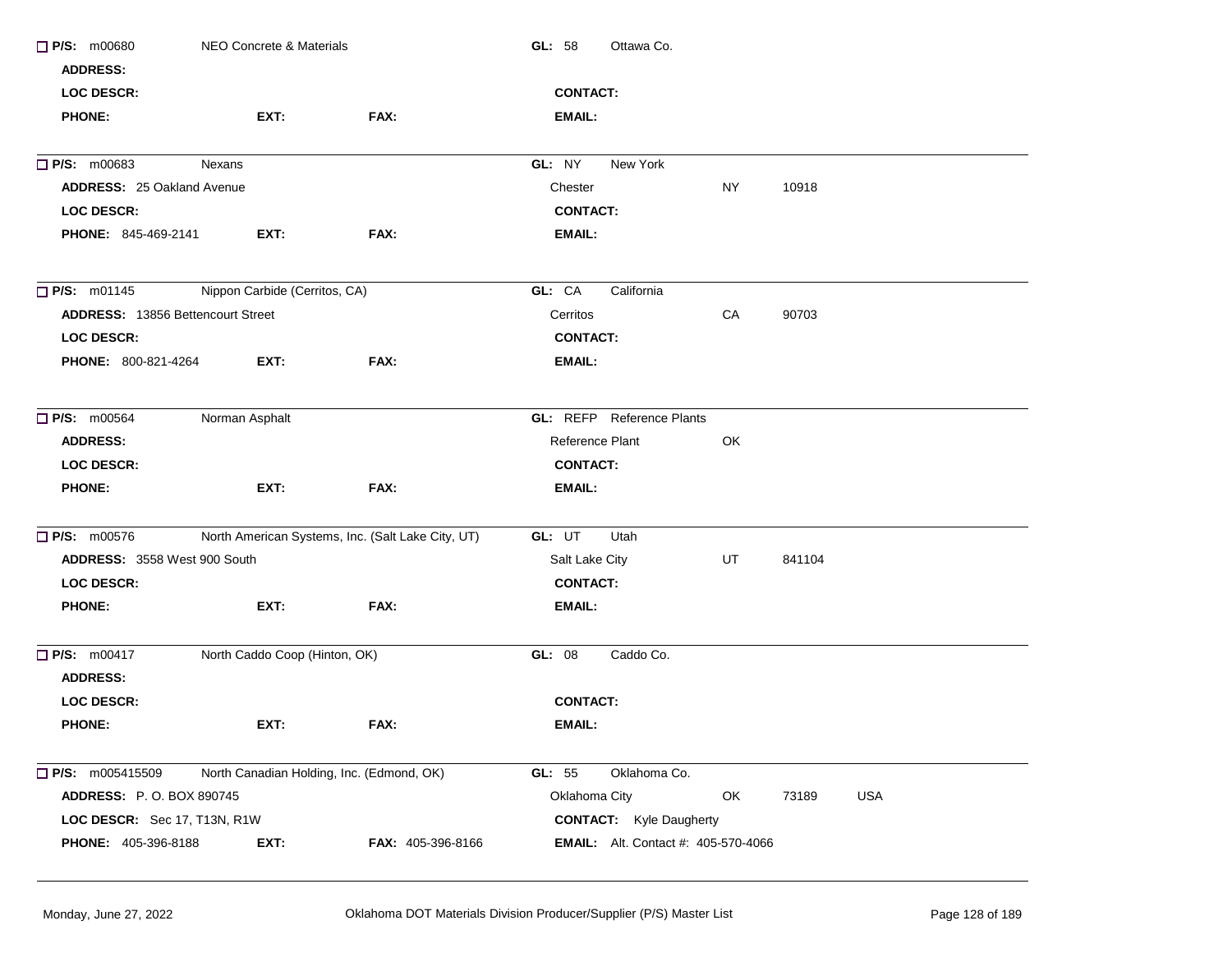| $\Box$ P/S: m00393<br>North Texas Steel Co (Fort Worth, TX)<br><b>ADDRESS: 412 West Bolt</b> |                                             |                                                | GL: TX<br>Texas (State)<br>Fort Worth<br>TX<br>76110                                                                           |           |       |            |  |
|----------------------------------------------------------------------------------------------|---------------------------------------------|------------------------------------------------|--------------------------------------------------------------------------------------------------------------------------------|-----------|-------|------------|--|
|                                                                                              |                                             |                                                |                                                                                                                                |           |       |            |  |
| <b>PHONE: 817-927-5333</b>                                                                   | EXT:                                        | FAX:                                           | <b>EMAIL:</b>                                                                                                                  |           |       |            |  |
| <b>P/S: m00341</b>                                                                           | Northern Improvement Co (Fargo, ND)         |                                                | GL: ND<br>North Dakota                                                                                                         |           |       |            |  |
| <b>ADDRESS: P.O. Box 2846</b>                                                                |                                             |                                                | Fargo                                                                                                                          | <b>ND</b> | 58108 |            |  |
| <b>LOC DESCR:</b>                                                                            |                                             |                                                | <b>CONTACT:</b>                                                                                                                |           |       |            |  |
| PHONE: 701-277-1225                                                                          | EXT:                                        | <b>FAX: 701-277-1516</b>                       | EMAIL:                                                                                                                         |           |       |            |  |
| <b>P/S:</b> m006347911                                                                       |                                             | Northwest Arkansas Quarries (Fayetteville, AR) | GL: AR<br>Arkansas                                                                                                             |           |       |            |  |
| ADDRESS: 21202 N. Parsons Rd.                                                                |                                             |                                                | Springdale                                                                                                                     | AR        | 72764 | <b>USA</b> |  |
| LOC DESCR: Sec.35, T18N, R29W                                                                |                                             |                                                | <b>CONTACT:</b>                                                                                                                |           |       |            |  |
| <b>PHONE: 479-750-4656</b>                                                                   | EXT:                                        | <b>FAX: 479-751-2260</b>                       | <b>EMAIL:</b>                                                                                                                  |           |       |            |  |
| $\Box$ P/S: m01271                                                                           | Northwood Asphalt Terminal, LLC (Tulsa, OK) |                                                | Tulsa Co.<br>GL: 72                                                                                                            |           |       |            |  |
| <b>ADDRESS: 1900 South 81st West Avenue</b>                                                  |                                             |                                                | Tulsa                                                                                                                          | OK        | 74127 | <b>USA</b> |  |
| <b>LOC DESCR:</b>                                                                            |                                             |                                                | <b>CONTACT:</b> Eddie Dunham                                                                                                   |           |       |            |  |
| <b>PHONE: 918-447-2240</b>                                                                   | EXT:                                        | FAX:                                           | EMAIL: info@dunhamsasphalt.com                                                                                                 |           |       |            |  |
| <b>D</b> P/S: m01106                                                                         | Nucor Skyline (Sacramento, CA)              |                                                | GL: CA<br>California                                                                                                           |           |       |            |  |
| ADDRESS: 3336 Bradshaw Road, Suite 315                                                       |                                             |                                                | Sacramento                                                                                                                     | CA        | 95827 | <b>USA</b> |  |
| <b>LOC DESCR:</b>                                                                            |                                             |                                                | <b>CONTACT:</b> Donald J. Tylenda                                                                                              |           |       |            |  |
| PHONE: 916-463-0105                                                                          | EXT:                                        | <b>FAX: 916-923-0446</b>                       | <b>EMAIL:</b> donald.tylenda@nucorskyline.com<br>Website: https://www.nucorskyline.com/<br>Alt. Contact #: 916-806-4126 (Cell) |           |       |            |  |
| $\Box$ P/S: m00518<br><b>ADDRESS:</b>                                                        | Nucor Steel (Jackson, MS)                   |                                                | GL: MS<br>Mississippi                                                                                                          |           |       |            |  |
| LOC DESCR:                                                                                   |                                             |                                                | <b>CONTACT:</b>                                                                                                                |           |       |            |  |
| <b>PHONE:</b>                                                                                | EXT:                                        | FAX:                                           | EMAIL:                                                                                                                         |           |       |            |  |
| $\Box$ P/S: m00669                                                                           | Nucor Steel (Jewett, TX)                    |                                                | GL: TX<br>Texas (State)                                                                                                        |           |       |            |  |
| ADDRESS: P.O. Box 12                                                                         |                                             |                                                | Jewett                                                                                                                         | TX        | 75846 |            |  |
| LOC DESCR:                                                                                   |                                             |                                                | <b>CONTACT:</b> Ben Cave                                                                                                       |           |       |            |  |
| PHONE: 800-527-6445                                                                          | EXT:                                        | FAX:                                           | <b>EMAIL:</b> cave@nstexas.com                                                                                                 |           |       |            |  |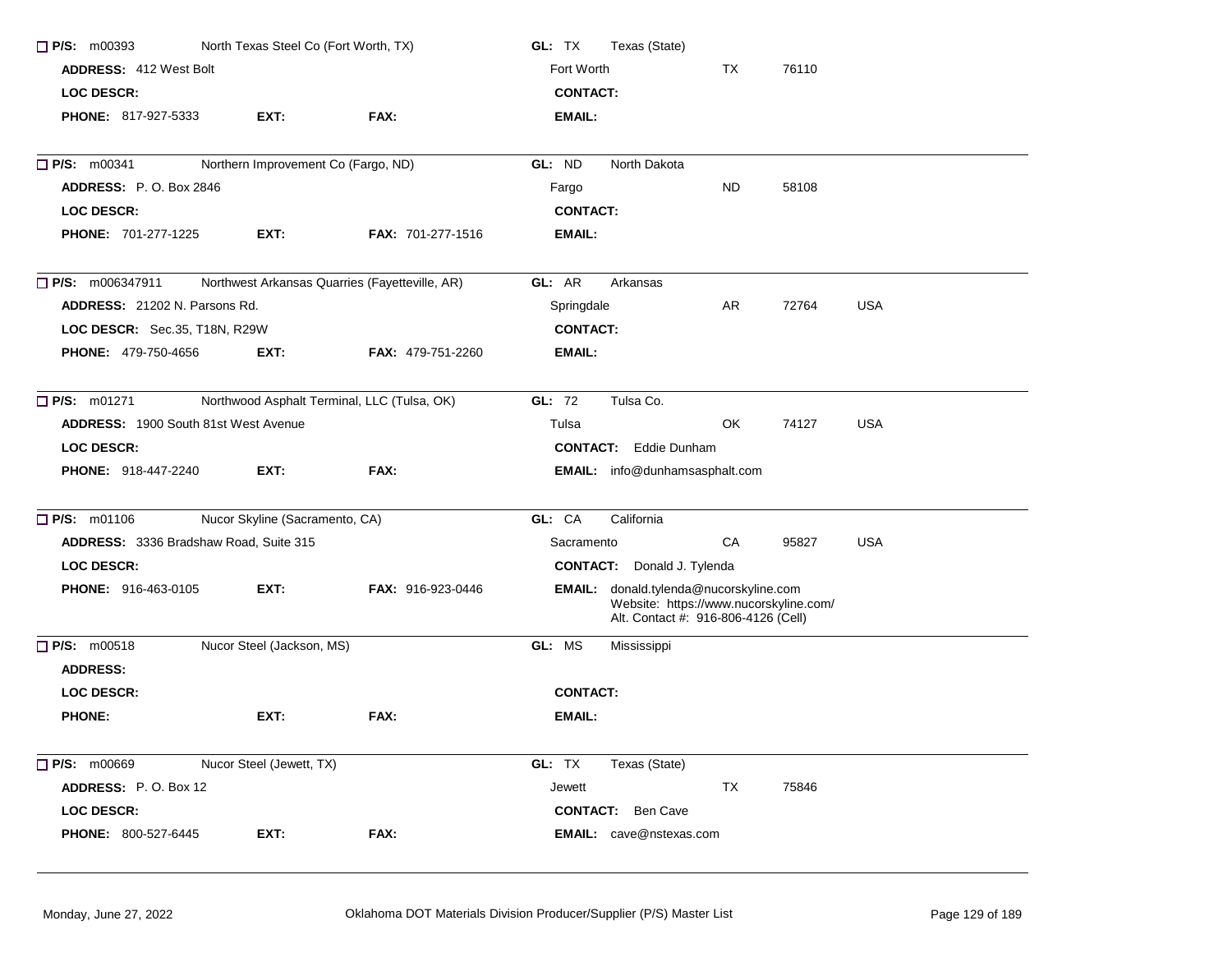| $\Box$ P/S: m00809            | Nucor Steel (Plymouth, UT)              |                          | GL: UT<br>Utah                                                               |
|-------------------------------|-----------------------------------------|--------------------------|------------------------------------------------------------------------------|
| ADDRESS: P.O. Box 100         |                                         |                          | Plymouth<br>UT<br>84330                                                      |
| <b>LOC DESCR:</b>             |                                         |                          | <b>CONTACT:</b><br>Mike Lawson                                               |
| <b>PHONE: 435-458-2409</b>    | EXT:                                    | <b>FAX: 435-458-2365</b> | <b>EMAIL:</b>                                                                |
|                               |                                         |                          |                                                                              |
| <b>P/S: m00517</b>            | Nucor Steel Birmingham (Birmingham, AL) |                          | GL: AL<br>Alabama                                                            |
| <b>ADDRESS:</b>               |                                         |                          |                                                                              |
| <b>LOC DESCR:</b>             |                                         |                          | <b>CONTACT:</b>                                                              |
| <b>PHONE:</b>                 | EXT:                                    | FAX:                     | <b>EMAIL:</b>                                                                |
| $\Box$ P/S: m00811            | Nucor Steel Kankakee (Bourbonnais, IL)  |                          | GL: IL<br>Illinois                                                           |
| <b>ADDRESS:</b> One Nucor Way |                                         |                          | <b>USA</b><br>IL.<br><b>Bourbonnais</b><br>60914                             |
| <b>LOC DESCR:</b>             |                                         |                          | <b>CONTACT:</b> Caitlin Widdicombe                                           |
| <b>PHONE: 815-939-5532</b>    | EXT:                                    | FAX: 815-939-5599        | <b>EMAIL:</b> Caitlin. Widdicombe@nucor.com                                  |
| $\Box$ P/S: m01075            | Nucor Steel Marion, Inc. (Marion, OH)   |                          | GL: OH<br>Ohio                                                               |
| ADDRESS: 912 Cheney Ave.      |                                         |                          | OH<br><b>USA</b><br>43302<br>Marion                                          |
| <b>LOC DESCR:</b>             |                                         |                          | <b>CONTACT:</b>                                                              |
| PHONE: 800-333-4011           | EXT:                                    | FAX: 740-383-6429        | <b>EMAIL:</b> Website: http://www.nucorhighway.com/                          |
| $\Box$ P/S: m01221            | Nucor Steel Sedalia, LLC (Sedalia, MO)  |                          | GL: MO<br>Missouri                                                           |
| ADDRESS: 500 Rebar Rd.        |                                         |                          | Sedalia<br>MO.<br>65301<br><b>USA</b>                                        |
| <b>LOC DESCR:</b>             |                                         |                          | <b>CONTACT:</b> Karan Bajwa                                                  |
| <b>PHONE: 660-951-1732</b>    | EXT:                                    | FAX: 660-530-6346        | <b>EMAIL:</b> karan.bajwa@nucor.com<br>Alt. Contact #: 843-206-7470 (Mobile) |
| $\Box$ P/S: m00347            | NuStar (Catoosa, OK)                    |                          | GL: 72<br>Tulsa Co.                                                          |
| <b>ADDRESS: P.O. Box 1376</b> |                                         |                          | OK<br>74101<br>Tulsa                                                         |
| <b>LOC DESCR:</b>             |                                         |                          | <b>CONTACT:</b><br>Ron Henry                                                 |
| <b>PHONE: 918-583-1853</b>    | EXT:                                    | <b>FAX: 918-583-3299</b> | <b>EMAIL:</b>                                                                |
| $\Box$ P/S: m00833            | NuStar Energy (Saginaw, TX)             |                          | GL: TX<br>Texas (State)                                                      |
| ADDRESS: 600 Minton Rd.       |                                         |                          | Saginaw<br>TX<br>76179                                                       |
| <b>LOC DESCR:</b>             |                                         |                          | <b>CONTACT:</b><br>David Cooper                                              |
| PHONE: 817-232-4461           | EXT:                                    | FAX: 817-847-0657        | EMAIL:                                                                       |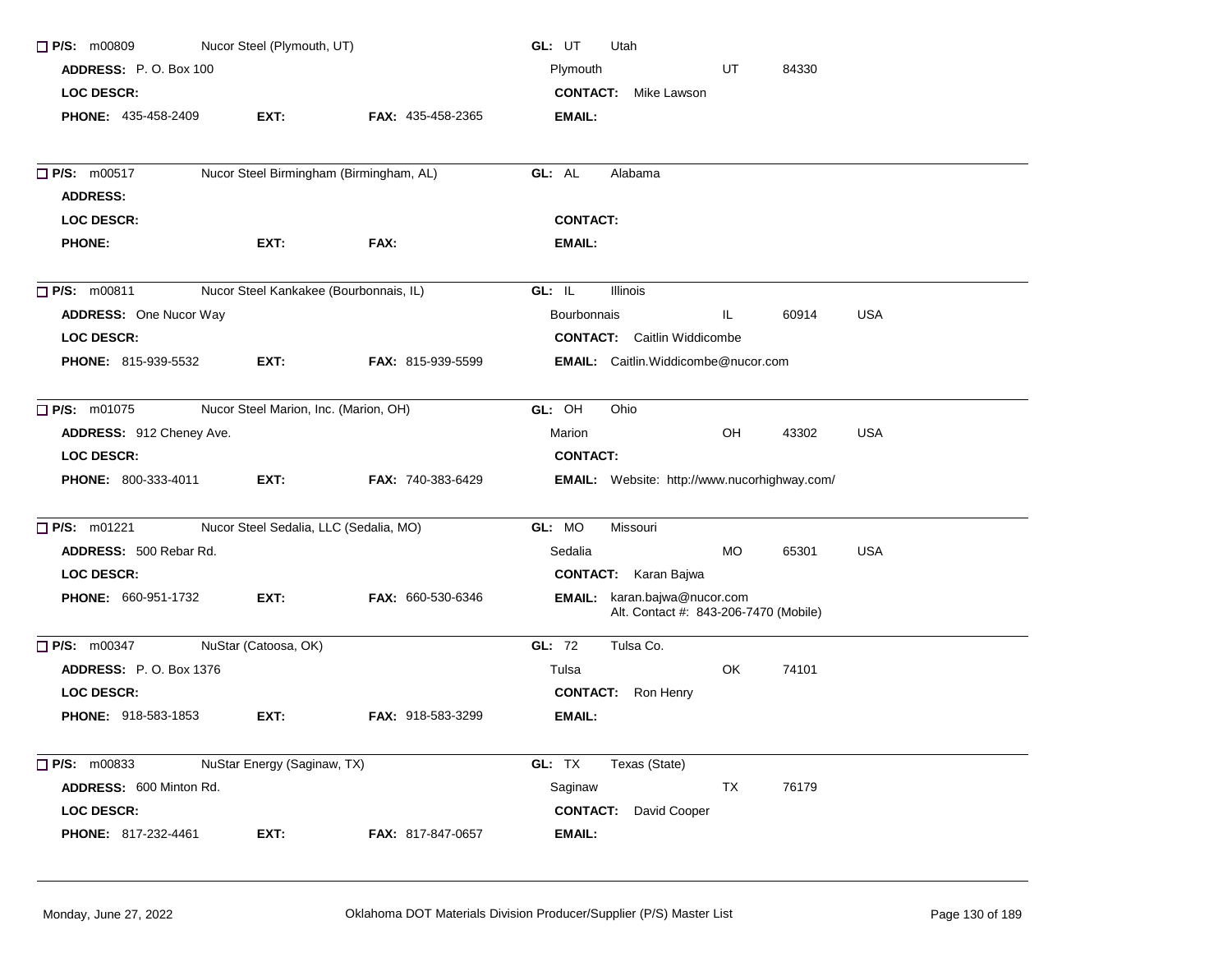| $\Box$ P/S: m01501                    | O'Brien Ready Mix                           |                                                  | GL: KS<br>Kansas                                                                                                           |
|---------------------------------------|---------------------------------------------|--------------------------------------------------|----------------------------------------------------------------------------------------------------------------------------|
| <b>ADDRESS:</b>                       |                                             |                                                  |                                                                                                                            |
| <b>LOC DESCR:</b>                     |                                             |                                                  | <b>CONTACT:</b>                                                                                                            |
| <b>PHONE:</b>                         | EXT:                                        | FAX:                                             | <b>EMAIL:</b>                                                                                                              |
| <b>P/S: m00398</b>                    | OCT Equipment (OKC, OK)                     |                                                  | Oklahoma Co.<br>GL: $55$                                                                                                   |
| <b>ADDRESS: 7100 S. W. 3rd Street</b> |                                             |                                                  | Oklahoma City<br>OK                                                                                                        |
| <b>LOC DESCR:</b>                     |                                             |                                                  | <b>CONTACT:</b>                                                                                                            |
| <b>PHONE:</b>                         | EXT:                                        | FAX:                                             | <b>EMAIL:</b>                                                                                                              |
| <b>P/S: PSM100</b>                    |                                             | ODOT Central Lab (For Testing and Initial Loads) | GL: N/A<br>Not Applicable                                                                                                  |
| <b>ADDRESS:</b>                       |                                             |                                                  |                                                                                                                            |
| <b>LOC DESCR:</b>                     |                                             |                                                  | <b>CONTACT:</b>                                                                                                            |
| <b>PHONE:</b>                         | EXT:                                        | FAX:                                             | <b>EMAIL:</b>                                                                                                              |
| $\Box$ P/S: m001696303                | Oklahoma Aztec Co. (Konawa, OK)             |                                                  | GL: 63<br>Pottawatomie Co.                                                                                                 |
| ADDRESS: 44701 Tooley Rd.             |                                             |                                                  | <b>USA</b><br>OK<br>74826<br>Asher                                                                                         |
| LOC DESCR: Sec 33, T7N, R5E           |                                             |                                                  | <b>CONTACT:</b> Richmond (Rick) Hill                                                                                       |
| <b>PHONE: 405-784-2475</b>            | EXT:                                        | FAX: 405-784-2460                                | <b>EMAIL:</b>                                                                                                              |
| $\Box$ P/S: m001366301                | Oklahoma Aztec Co. (Pottawatomie Co., OK)   |                                                  | GL: 63<br>Pottawatomie Co.                                                                                                 |
| ADDRESS: 44701 Tooley Road            |                                             |                                                  | OK<br><b>USA</b><br>74826<br>Asher                                                                                         |
| LOC DESCR: Sec 10, T6N, R4E           |                                             |                                                  | <b>CONTACT:</b> Richmond (Rick) Hill                                                                                       |
| PHONE: 405-784-2475                   | EXT:                                        | FAX: 405-784-2460                                | <b>EMAIL:</b>                                                                                                              |
| $\Box$ P/S: m00336                    | Oklahoma Const. Materials, LLC (Norman, OK) |                                                  | GL: 14<br>Cleveland Co.                                                                                                    |
| <b>ADDRESS:</b> Reference Plants      |                                             |                                                  | OK<br>ОКС                                                                                                                  |
| <b>LOC DESCR:</b>                     |                                             |                                                  | <b>CONTACT:</b> Larry Patrick                                                                                              |
| <b>PHONE:</b>                         | EXT:                                        | FAX:                                             | <b>EMAIL:</b>                                                                                                              |
| $\Box$ P/S: m00039                    | Oklahoma Precast (Tulsa, OK)                |                                                  | GL: 66<br>Rogers Co.                                                                                                       |
| ADDRESS: P.O. BOX 640                 |                                             |                                                  | OK<br><b>USA</b><br>Catoosa<br>74015                                                                                       |
| LOC DESCR:                            |                                             |                                                  | <b>CONTACT:</b> Scott Blosser                                                                                              |
| <b>PHONE: 918-438-1182</b>            | EXT:                                        | <b>FAX: 918-438-1185</b>                         | <b>EMAIL:</b> Alt. Contact #: 918-728-1618 (Scott Blosser), 918-830-0831 (Bryan<br>Nunneley)<br>Website: www.okprecast.com |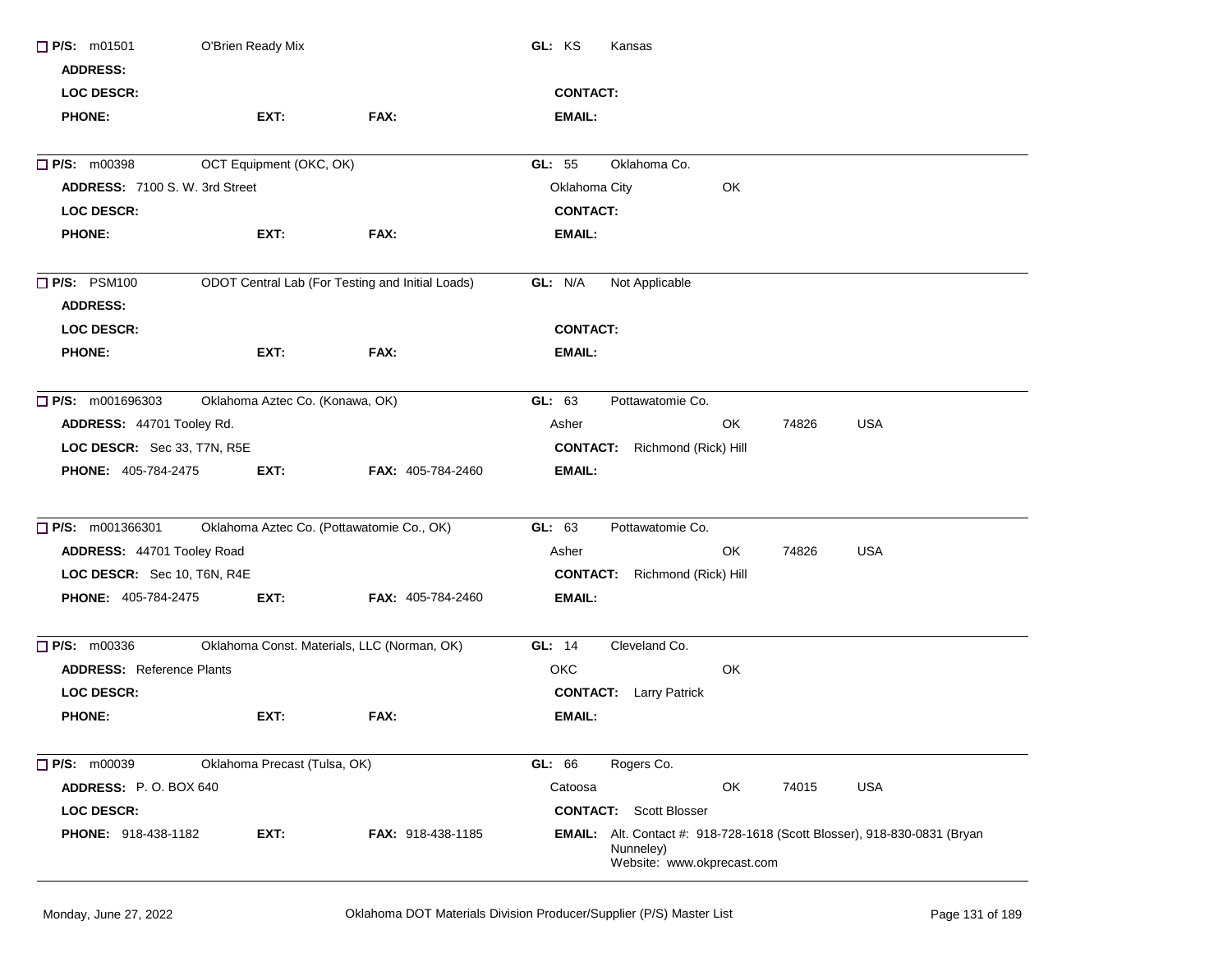| $\Box$ P/S: m00380                  | Oklahoma Steel & Wire Co (Madill, OK)   |                   | Marshall Co.<br>GL: 48                                                                                    |
|-------------------------------------|-----------------------------------------|-------------------|-----------------------------------------------------------------------------------------------------------|
| ADDRESS: P.O. Box 220               |                                         | 1327 Smiley Road  | OK<br>Madill<br>73446                                                                                     |
| <b>LOC DESCR:</b>                   |                                         |                   | <b>CONTACT:</b>                                                                                           |
| <b>PHONE:</b>                       | EXT:                                    | FAX:              | EMAIL:                                                                                                    |
| <b>P/S: m00887</b>                  | Okmulgee Redi Mix Concrete Co.          |                   | <b>GL: REFP</b> Reference Plants                                                                          |
| <b>ADDRESS:</b>                     |                                         |                   |                                                                                                           |
| <b>LOC DESCR:</b>                   |                                         |                   | <b>CONTACT:</b> Jim Hurt                                                                                  |
| <b>PHONE:</b>                       | EXT:                                    | FAX:              | <b>EMAIL:</b>                                                                                             |
| $\Box$ P/S: m001751601              | Old Data Entry                          |                   | GL: 16<br>Comanche Co.                                                                                    |
| <b>ADDRESS: 20 NW 13th St.</b>      |                                         |                   | Oklahoma City<br>OK.<br>73101                                                                             |
| LOC DESCR: SW 1/4 Sec 31, T4N, R11W |                                         |                   | <b>CONTACT:</b>                                                                                           |
| <b>PHONE:</b>                       | EXT:                                    | FAX:              | <b>EMAIL:</b>                                                                                             |
| <b>P/S:</b> m001737819              | Oldcastle Materials (Marble Falls, TX)  |                   | GL: TX<br>Texas (State)                                                                                   |
| <b>ADDRESS: P.O. BOX 519</b>        |                                         |                   | Marble Falls<br>TX<br>78654<br><b>USA</b>                                                                 |
| LOC DESCR: Burnet Co., TX           |                                         |                   | <b>CONTACT:</b> Michael Sanders                                                                           |
| <b>PHONE: 830-693-2933</b>          | EXT:                                    | FAX: 830-798-8746 | <b>EMAIL:</b> Website: http://oldcastlematerialstx.com/<br>Alt. Contact #: 512-565-1050 (Michael Sanders) |
| $\Box$ P/S: m00959                  | Oldcastle Precast, Inc. (Mansfield, TX) |                   | GL: TX<br>Texas (State)                                                                                   |
| ADDRESS: 1100 Heritage Parkway      |                                         |                   | Mansfield<br>TX<br><b>USA</b><br>76063                                                                    |
| <b>LOC DESCR:</b>                   |                                         |                   | <b>CONTACT:</b> Lane Fife                                                                                 |
| <b>PHONE: 817-453-1054</b>          | EXT:                                    | FAX:              | <b>EMAIL:</b> lane.fife@oldcastle.com<br>Alt. Contact #: 469-460-2071 (Mobile)                            |
| $\Box$ P/S: m00652                  | Olin Epoxy-Poly-Carb                    |                   | GL: OH<br>Ohio                                                                                            |
| <b>ADDRESS: 8440 Tower Dr.</b>      |                                         |                   | <b>USA</b><br>OH<br>Twinsburg<br>44087                                                                    |
| <b>LOC DESCR:</b>                   |                                         |                   | <b>CONTACT:</b> Jason Masters                                                                             |
| <b>PHONE: 817-491-5917</b>          | EXT:                                    | FAX: 866-373-4598 | EMAIL: wjmasters@olinbc.com<br>Website: www.poly-carb.com<br>Alt. Contact #: 817-797-1113 (Cell)          |
| $\Box$ P/S: m001944601              | Onapa Quarry (Onapa, OK)                |                   | GL: 46<br>McIntosh Co.                                                                                    |
| ADDRESS: P.O. Box 489               |                                         |                   | USA<br>OK<br>Muskogee                                                                                     |
| LOC DESCR: Sec 31, T11N, R17E       |                                         |                   | <b>CONTACT:</b>                                                                                           |
| <b>PHONE:</b>                       | EXT:                                    | FAX:              | <b>EMAIL:</b>                                                                                             |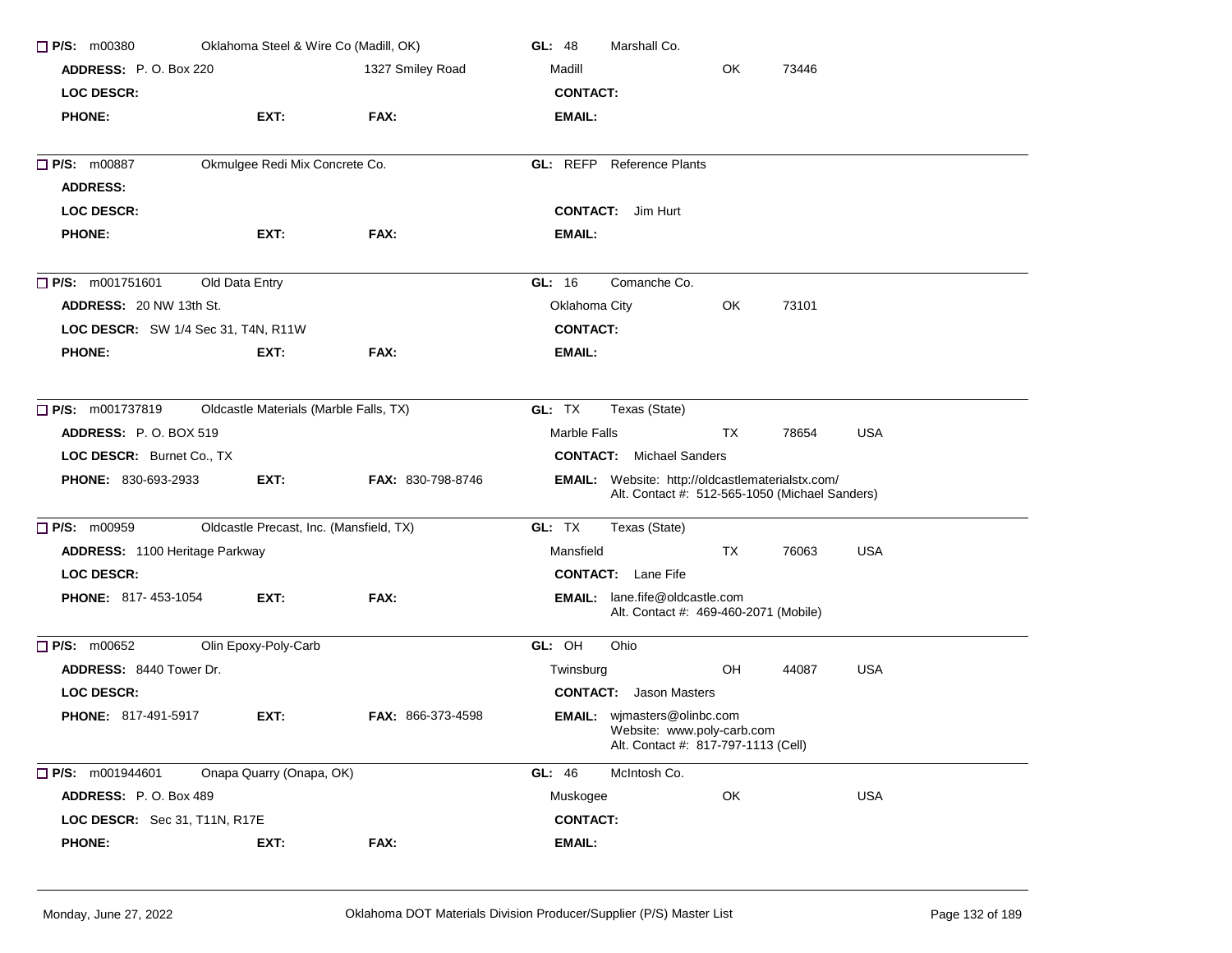| $\Box$ P/S: m00744                  | Optimus Steel, LLC (Vidor, TX)           |                          | Texas (State)<br>GL: TX                                                                                                |
|-------------------------------------|------------------------------------------|--------------------------|------------------------------------------------------------------------------------------------------------------------|
| <b>ADDRESS: 100 US-90</b>           |                                          |                          | Vidor<br>TX<br>77662<br><b>USA</b>                                                                                     |
| <b>LOC DESCR:</b>                   |                                          |                          | <b>CONTACT:</b> Thad Boudreaux                                                                                         |
| <b>PHONE: 409-768-1211</b>          | EXT:                                     | FAX:                     | EMAIL: thad.boudreaux@optimus-steelusa.com<br>Alt. Contact #: 409-769-1035 (Thad Boudreaux)                            |
| $\Box$ P/S: m00433                  | Overland Corp                            |                          | <b>GL: REFP</b> Reference Plants                                                                                       |
| <b>ADDRESS: P.O. BOX 1947</b>       |                                          |                          | 73402<br><b>USA</b><br>Ardmore<br>OK.                                                                                  |
| <b>LOC DESCR:</b>                   |                                          |                          | <b>CONTACT:</b> Mike Hope                                                                                              |
| <b>PHONE: 580-223-8432</b>          | EXT.                                     | <b>FAX: 580-223-8454</b> | EMAIL: mhope@overlandcorporation.com                                                                                   |
| $\Box$ P/S: m01194                  | Ozark Materials, LLC (Greenville, AL)    |                          | GL: AL<br>Alabama                                                                                                      |
| <b>ADDRESS: 591 Glendale Avenue</b> |                                          |                          | AL<br><b>USA</b><br>Greenville<br>36037                                                                                |
| <b>LOC DESCR:</b>                   |                                          |                          | <b>CONTACT:</b> Diana C. Reyes                                                                                         |
| <b>PHONE: 334-213-2995</b>          | EXT.                                     | FAX:                     | EMAIL: diana.reyes@ozarkmaterials.net<br>Alt. Contact #: 334-368-4796 (Mobile)                                         |
| $\Box$ P/S: m006074908              | Ozark Matls River Rock, LLC (Salina, OK) |                          | GL: 49<br>Mayes Co.                                                                                                    |
| <b>ADDRESS: P.O. Box 399</b>        |                                          |                          | OK<br>74365<br><b>USA</b><br>Salina                                                                                    |
| LOC DESCR: Sec 30, T21N, R21E       |                                          |                          | <b>CONTACT:</b> Brad Eastman                                                                                           |
| PHONE: 918-434-6180                 | EXT:                                     | <b>FAX: 918-434-5180</b> | EMAIL:                                                                                                                 |
| $\Box$ P/S: m01151                  | Ozinga Cement (Mokena, IL)               |                          | GL: IL<br><b>Illinois</b>                                                                                              |
| ADDRESS: 19001 Old LaGrange Rd.     |                                          |                          | IL.<br>60448<br><b>USA</b><br>Mokena                                                                                   |
| <b>LOC DESCR:</b>                   |                                          |                          | <b>CONTACT:</b> Ben Franklin                                                                                           |
| <b>PHONE: 312-438-4091</b>          | EXT:                                     | FAX:                     | <b>EMAIL:</b> kristyrotramel@Ozinga.com<br>Website: www.ozinga.com<br>Alt. Phone #: 314-974-5095 (Ben Franklin Mobile) |
| P/S: m014893507                     | P & K Stone Mill Creek Granite           |                          | GL: $35$<br>Johnston Co.                                                                                               |
| ADDRESS: 10438 W. Kelly Rd.         |                                          |                          | OK.<br>74856<br><b>USA</b><br>Mill Creek                                                                               |
| LOC DESCR: Sec. 32, T2S, R5E        |                                          |                          | <b>CONTACT:</b> Tolon Vinyard                                                                                          |
| <b>PHONE: 580-618-6847</b>          | EXT:                                     | FAX:                     | EMAIL: tvinyard@pkstonellc.com, ebumgarner@pkstonellc.com<br>Alt. Contact #: 214-704-9774 (Eric Bumgarner)             |
| P/S: m00951                         | P & T Products, Inc.                     |                          | GL: OH<br>Ohio                                                                                                         |
| ADDRESS: 472 Industrial Parkway     |                                          |                          | Sandusky<br>OH<br>44870                                                                                                |
| <b>LOC DESCR:</b>                   |                                          |                          | <b>CONTACT:</b> Jennifer Findley                                                                                       |
| <b>PHONE:</b>                       | EXT:                                     | FAX:                     | <b>EMAIL:</b>                                                                                                          |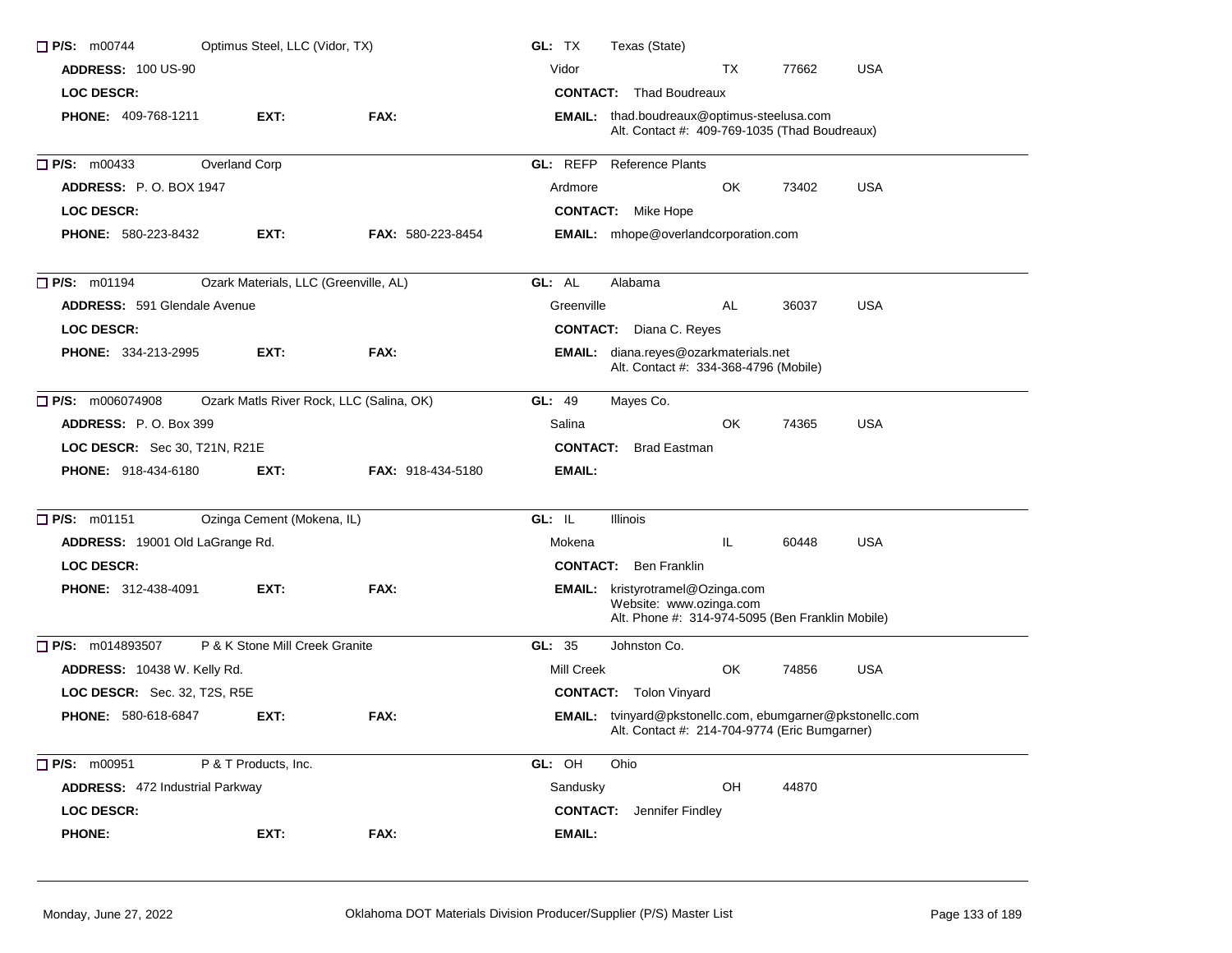| $\Box$ P/S: m002905508            | Panther Sand Co., LLC (Oklahoma Co., OK)   |                   | Oklahoma Co.<br>GL: 55                                                                                       |
|-----------------------------------|--------------------------------------------|-------------------|--------------------------------------------------------------------------------------------------------------|
| ADDRESS: Care of Orange Leaf      |                                            | 14201 Caliber Dr. | Oklahoma City<br>OK<br>73134<br><b>USA</b>                                                                   |
| LOC DESCR: NE/4 Sec 25, T12N, R1E |                                            |                   | <b>CONTACT:</b>                                                                                              |
| <b>PHONE: 405-454-3200</b>        | EXT:                                       | FAX:              | <b>EMAIL:</b>                                                                                                |
|                                   |                                            |                   |                                                                                                              |
| P/S: m00406                       | Parizek Brothers (Yukon, OK)               |                   | GL: 09<br>Canadian Co.                                                                                       |
| <b>ADDRESS:</b>                   |                                            |                   | OK<br>Yukon                                                                                                  |
| <b>LOC DESCR:</b>                 |                                            |                   | <b>CONTACT:</b>                                                                                              |
| <b>PHONE:</b>                     | EXT:                                       | FAX:              | <b>EMAIL:</b>                                                                                                |
| P/S: m00623                       | Pavers Inc                                 |                   | <b>GL:</b> REFP Reference Plants                                                                             |
| <b>ADDRESS:</b>                   |                                            |                   |                                                                                                              |
| <b>LOC DESCR:</b>                 |                                            |                   | <b>CONTACT:</b>                                                                                              |
| <b>PHONE:</b>                     | EXT:                                       | FAX:              | <b>EMAIL:</b>                                                                                                |
| $\Box$ P/S: m00697                | Paving Materials of Southern Oklahoma, LLC |                   | GL: 62<br>Pontotoc Co.                                                                                       |
| <b>ADDRESS: P.O. Box 2690</b>     |                                            |                   | OK<br>73702<br><b>USA</b><br>Ada                                                                             |
| <b>LOC DESCR:</b>                 |                                            |                   | <b>CONTACT:</b> Denny Buchanan                                                                               |
| PHONE: 580-332-3080               | EXT:                                       | FAX: 580-332-8319 | EMAIL: craig@silverstarconst.com,<br>valw@silverstarconst.com,<br>sam_snb@yahoo.com,<br>sd_tollett@yahoo.com |
| P/S: m01142                       | Pawnee Ready Mix                           |                   | GL: REFP<br><b>Reference Plants</b>                                                                          |
| <b>ADDRESS:</b>                   |                                            |                   |                                                                                                              |
| <b>LOC DESCR:</b>                 |                                            |                   | <b>CONTACT:</b>                                                                                              |
| <b>PHONE:</b>                     | EXT:                                       | FAX:              | <b>EMAIL:</b>                                                                                                |
| P/S: m00769                       | Pecora Corporation                         |                   | GL: PA<br>Pennsylvania                                                                                       |
| ADDRESS: 165 Wambold Road         |                                            |                   | Harleysville<br>PA<br>19438                                                                                  |
| <b>LOC DESCR:</b>                 |                                            |                   | <b>CONTACT:</b>                                                                                              |
| <b>PHONE:</b>                     | EXT:                                       | FAX:              | EMAIL:                                                                                                       |
| $\Box$ P/S: m010375305            | Peerless Materials (Lenapah, OK)           |                   | GL: 53<br>Nowata Co.                                                                                         |
| ADDRESS: HC61 Box 188             |                                            |                   | OK<br>74042<br><b>USA</b><br>Lenapah                                                                         |
| LOC DESCR: Sec 30, T286N, R16E    |                                            |                   | <b>CONTACT:</b> Mark Krenz                                                                                   |
| <b>PHONE: 918-468-2218</b>        | EXT.                                       | FAX:              | EMAIL:                                                                                                       |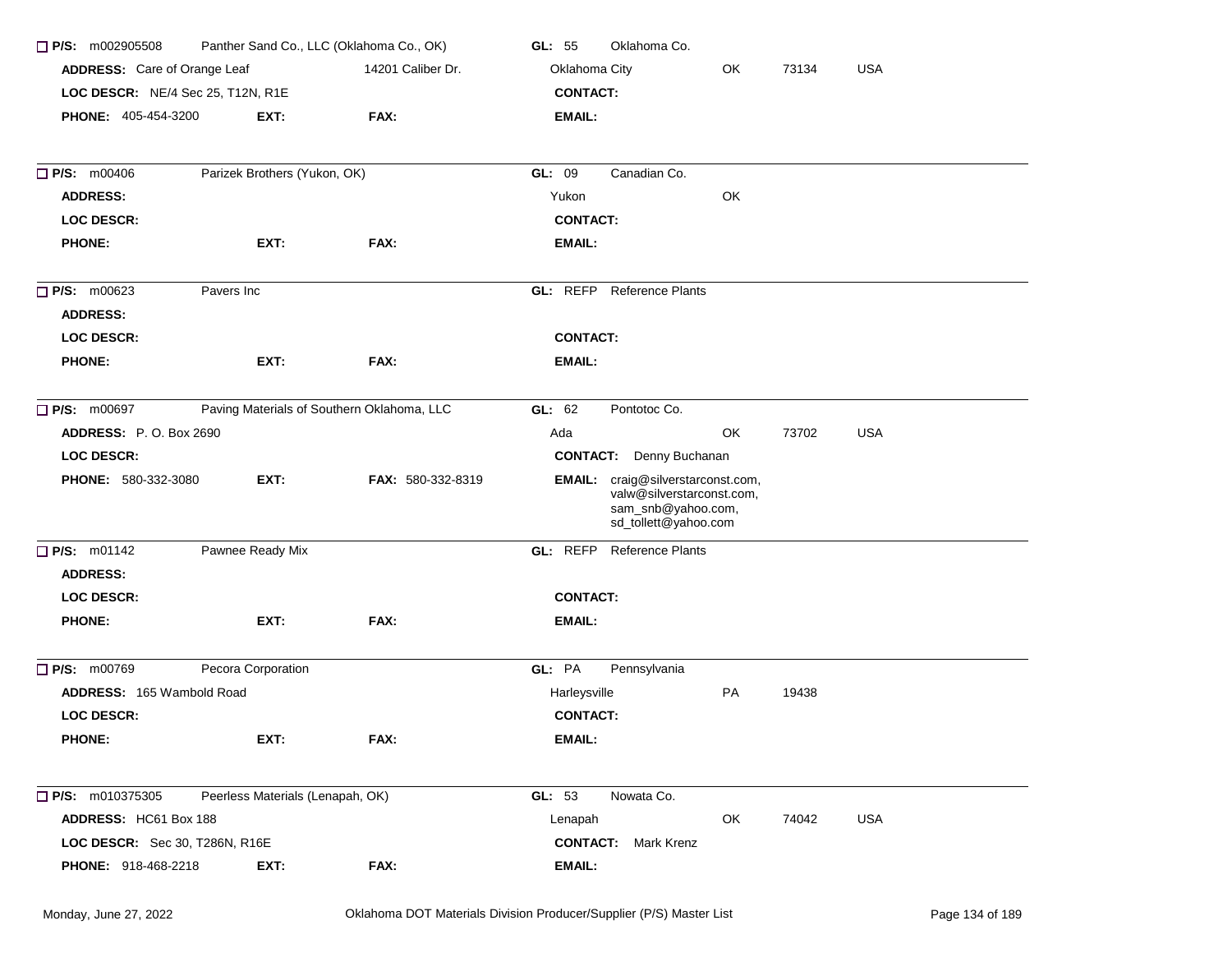| $\Box$ P/S: m002425303                   | Peerless Pit (Lenapah, OK)            |                          | GL: 53<br>Nowata Co.                         |     |       |            |
|------------------------------------------|---------------------------------------|--------------------------|----------------------------------------------|-----|-------|------------|
| <b>ADDRESS:</b>                          |                                       |                          |                                              |     |       |            |
| LOC DESCR: Sec 30, T28N, R16E            |                                       |                          | <b>CONTACT:</b>                              |     |       |            |
| <b>PHONE:</b>                            | EXT:                                  | FAX:                     | <b>EMAIL:</b>                                |     |       |            |
| $\Box$ P/S: m00914                       | Pelco Structural, LLC (Claremore, OK) |                          | GL: 66                                       |     |       |            |
| <b>ADDRESS: 1501 Industrial Blvd.</b>    |                                       |                          | Rogers Co.<br>Claremore                      | OK  | 74015 |            |
|                                          |                                       |                          |                                              |     |       |            |
| <b>LOC DESCR:</b>                        |                                       |                          | <b>CONTACT:</b> Kelly Scott<br><b>EMAIL:</b> |     |       |            |
| <b>PHONE: 918-283-4004</b>               | EXT:                                  | <b>FAX: 918-283-4005</b> |                                              |     |       |            |
| $\Box$ P/S: m00749                       | Penhall Company Concrete              |                          | GL: 55<br>Oklahoma Co.                       |     |       |            |
| <b>ADDRESS:</b>                          |                                       |                          |                                              |     |       |            |
| LOC DESCR: 3800 S.W. 10th St. OKC        |                                       |                          | <b>CONTACT:</b>                              |     |       |            |
| <b>PHONE:</b>                            | EXT:                                  | FAX:                     | EMAIL:                                       |     |       |            |
| $\Box$ P/S: m00476                       | Perry Concrete                        |                          | <b>GL:</b> REFP Reference Plants             |     |       |            |
| <b>ADDRESS:</b>                          |                                       |                          | Reference Plant                              | OK  |       |            |
| <b>LOC DESCR:</b>                        |                                       |                          | <b>CONTACT:</b>                              |     |       |            |
| <b>PHONE:</b>                            | EXT:                                  | FAX:                     | <b>EMAIL:</b>                                |     |       |            |
| $\Box$ P/S: m00100                       | Petroferm Inc. (Fernandina Beach, FL) |                          | GL: FL<br>Florida                            |     |       |            |
| <b>ADDRESS: 5415 First Coast Highway</b> |                                       |                          | Fernandina Beach                             | FL. | 32034 |            |
| <b>LOC DESCR:</b>                        |                                       |                          | <b>CONTACT:</b>                              |     |       |            |
| <b>PHONE:</b>                            | EXT:                                  | FAX:                     | EMAIL:                                       |     |       |            |
| $\Box$ P/S: m00056                       | Pinkley Sales Co. (OKC, OK)           |                          | Oklahoma Co.<br>GL: 55                       |     |       |            |
| ADDRESS: 344 W. Hefner Road              |                                       |                          | Oklahoma City                                | OK  | 73114 |            |
| <b>LOC DESCR:</b>                        |                                       |                          | <b>CONTACT:</b>                              |     |       |            |
| <b>PHONE: 405-755-0858</b>               | EXT:                                  | FAX:                     | EMAIL:                                       |     |       |            |
| P/S: m002430705                          | Pioneer Aggregates (Bryan Co., OK)    |                          | GL: 07<br>Bryan Co.                          |     |       |            |
| <b>ADDRESS:</b>                          |                                       |                          | Platter                                      | OK  |       | <b>USA</b> |
| LOC DESCR: SE 1/4 Sec 36, T7S, R7E       |                                       |                          | <b>CONTACT:</b>                              |     |       |            |
| <b>PHONE:</b>                            | EXT:                                  | FAX:                     | <b>EMAIL:</b>                                |     |       |            |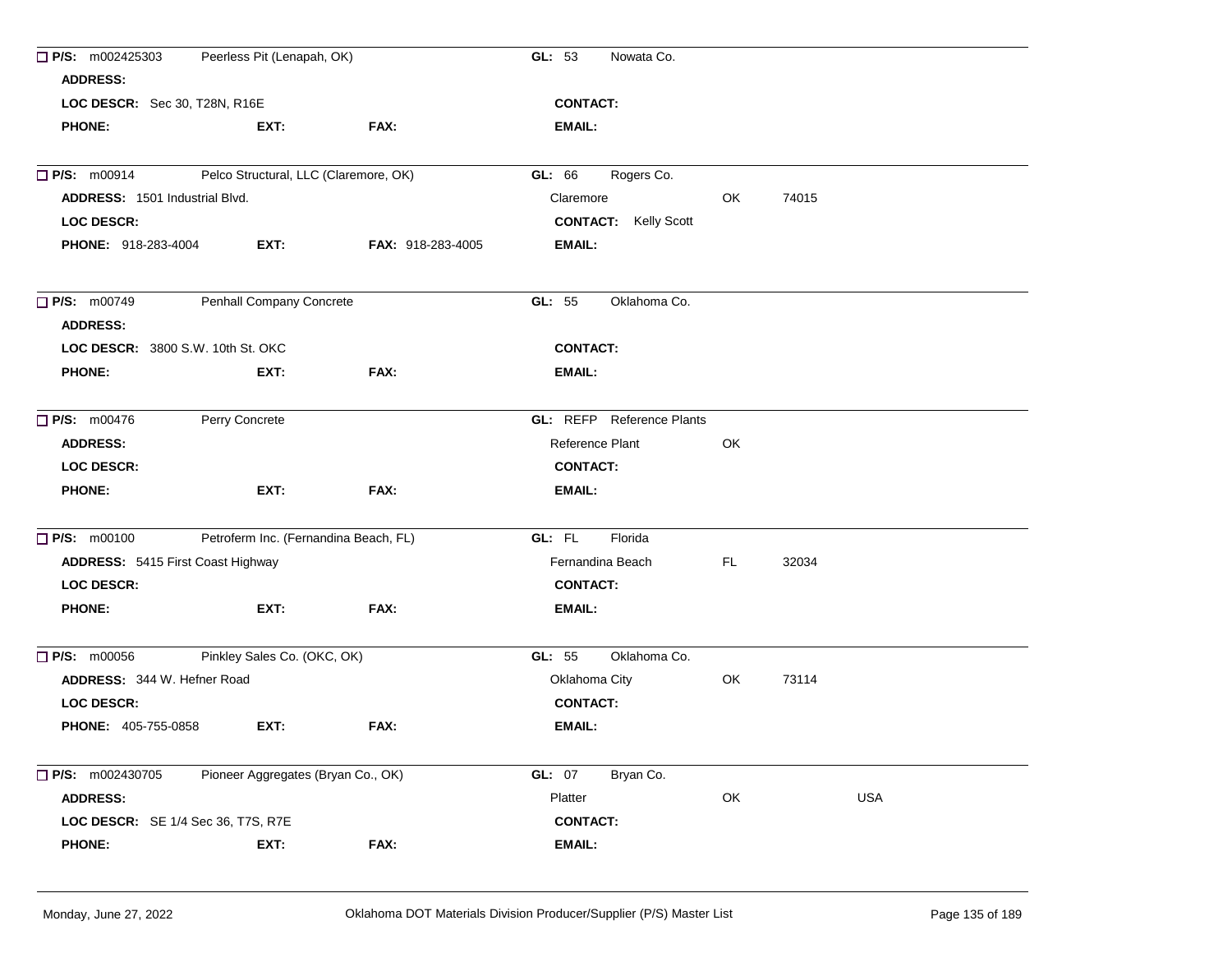| $\Box$ P/S: m002445808<br><b>ADDRESS:</b> | Pioneer S & G (Picher, OK)                     |                          | GL: 58               | Ottawa Co.                                                             |           |       |            |
|-------------------------------------------|------------------------------------------------|--------------------------|----------------------|------------------------------------------------------------------------|-----------|-------|------------|
| LOC DESCR: Ottawa Co., OK                 |                                                |                          | <b>CONTACT:</b>      |                                                                        |           |       |            |
| <b>PHONE:</b>                             | EXT:                                           | FAX:                     | <b>EMAIL:</b>        |                                                                        |           |       |            |
| <b>P/S: m001841702</b>                    | Pitts Sand & Gravel (E of Cookietown, OK)      |                          | GL: 17               | Cotton Co.                                                             |           |       |            |
| ADDRESS: P.O. Box 365                     |                                                |                          | <b>Wichita Falls</b> |                                                                        | TX        | 73307 | <b>USA</b> |
| LOC DESCR: NE 1/4 Secs 25,36, T3S, R12W   |                                                |                          | <b>CONTACT:</b>      |                                                                        |           |       |            |
| <b>PHONE: 940-692-3290</b>                | EXT:                                           | <b>FAX: 580-281-3509</b> | <b>EMAIL:</b>        |                                                                        |           |       |            |
| $\Box$ P/S: m00394                        | Pittsburg Des Moines Corp (Des Moines, IA)     |                          | GL: IA               | lowa                                                                   |           |       |            |
| <b>ADDRESS: 1015 Tutle Street</b>         |                                                |                          | Des Moines           |                                                                        | IA        | 50309 |            |
| <b>LOC DESCR:</b>                         |                                                |                          | <b>CONTACT:</b>      |                                                                        |           |       |            |
| <b>PHONE: 515-244-6000</b>                | EXT:                                           | FAX:                     | <b>EMAIL:</b>        |                                                                        |           |       |            |
| $\Box$ P/S: m00378                        | PK Construction (Lawton, OK)                   |                          | GL: 16               | Comanche Co.                                                           |           |       |            |
| <b>ADDRESS:</b> Rt. 1 Box 188             |                                                |                          | Lawton               |                                                                        | OK        | 73501 |            |
| <b>LOC DESCR:</b>                         |                                                |                          | <b>CONTACT:</b>      |                                                                        |           |       |            |
| <b>PHONE:</b>                             | EXT:                                           | FAX:                     | <b>EMAIL:</b>        |                                                                        |           |       |            |
| $P/S:$ m00786                             | Plains Possolanic & Gerald Gentleman Sta. (NE) |                          | GL: NE               | Nebraska                                                               |           |       |            |
| <b>ADDRESS:</b>                           |                                                |                          |                      |                                                                        |           |       |            |
| LOC DESCR:                                |                                                |                          | <b>CONTACT:</b>      |                                                                        |           |       |            |
| <b>PHONE:</b>                             | EXT:                                           | FAX:                     | <b>EMAIL:</b>        |                                                                        |           |       |            |
| $\Box$ P/S: m00565                        | <b>PMI-Silver Star</b>                         |                          |                      | <b>GL:</b> REFP Reference Plants                                       |           |       |            |
| <b>ADDRESS:</b>                           |                                                |                          | Reference Plant      |                                                                        | OK        |       |            |
| <b>LOC DESCR:</b>                         |                                                |                          | <b>CONTACT:</b>      |                                                                        |           |       |            |
| <b>PHONE:</b>                             | EXT:                                           | FAX:                     |                      | <b>EMAIL:</b> craig@silverstarconst.com,<br>aaronp@silverstarconst.com |           |       |            |
| $P/S:$ m00752                             | Polyguard Products, Inc.                       |                          | GL: N/A              | Not Applicable                                                         |           |       |            |
| ADDRESS: 3801 S. Interstate Highway 45    |                                                |                          | Ennis                |                                                                        | <b>TX</b> | 75119 |            |
| <b>LOC DESCR:</b>                         |                                                |                          | <b>CONTACT:</b>      |                                                                        |           |       |            |
| <b>PHONE: 800-541-4994</b>                | EXT:                                           | <b>FAX: 972-875-9425</b> | <b>EMAIL:</b>        |                                                                        |           |       |            |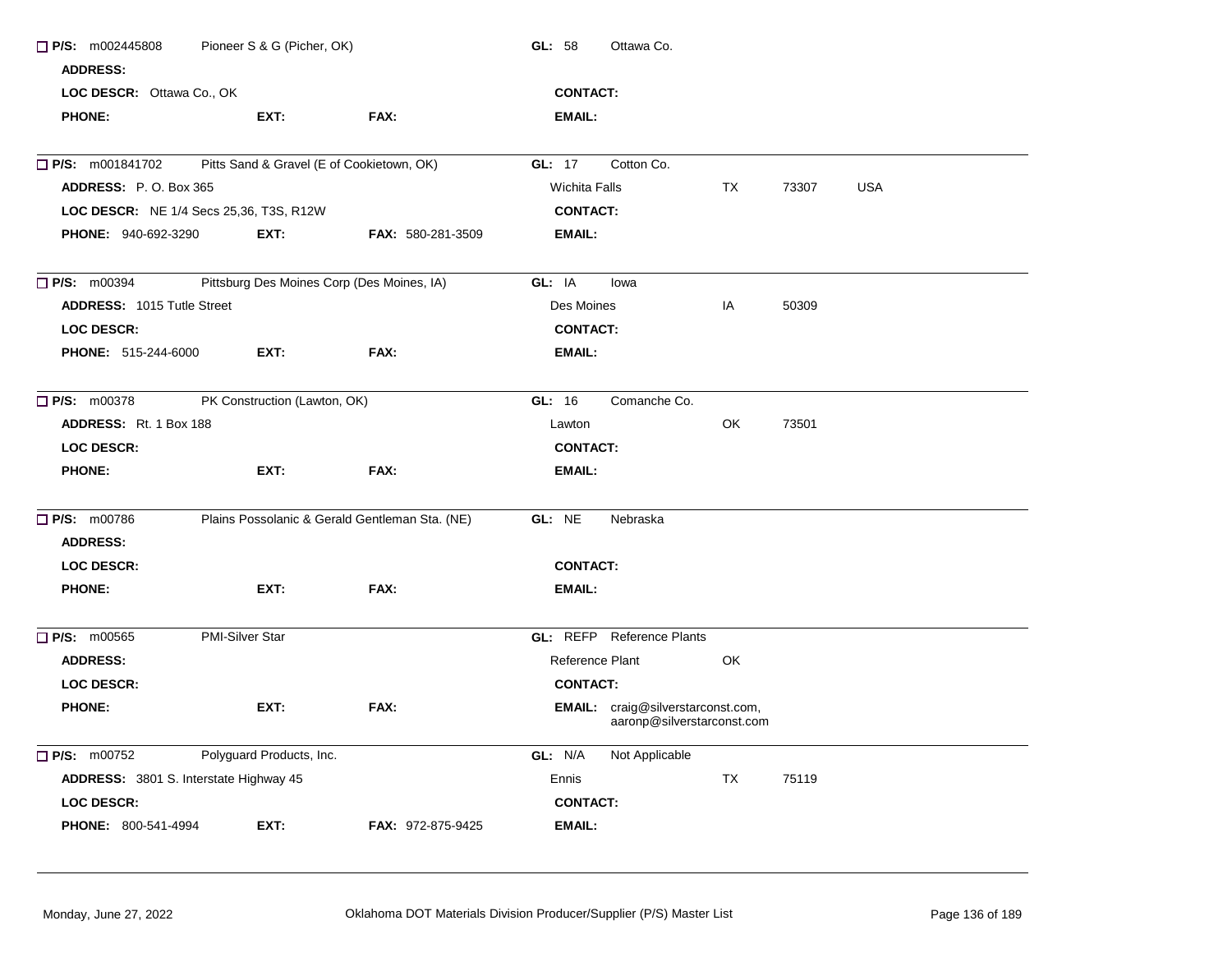| $\Box$ P/S: m01205                    |                                      | Poly-Tuff Systems International Corp (Bedford, TX) | GL: TX                                      | Texas (State)                                                                           |     |       |            |  |
|---------------------------------------|--------------------------------------|----------------------------------------------------|---------------------------------------------|-----------------------------------------------------------------------------------------|-----|-------|------------|--|
| ADDRESS: 2100 Reliance Parkway        |                                      |                                                    | <b>Bedford</b><br>TX<br>76021<br><b>USA</b> |                                                                                         |     |       |            |  |
| <b>LOC DESCR:</b>                     |                                      |                                                    |                                             | <b>CONTACT:</b> Allen Hunter                                                            |     |       |            |  |
| <b>PHONE: 866-977-8833</b>            | EXT:                                 | FAX: 800-804-0182                                  |                                             | <b>EMAIL:</b> sales@polytuffus.com                                                      |     |       |            |  |
| P/S: m00478                           | Ponca City Concrete                  |                                                    |                                             | GL: REFP Reference Plants                                                               |     |       |            |  |
| <b>ADDRESS:</b>                       |                                      |                                                    | Reference Plant                             |                                                                                         | OK  |       |            |  |
| <b>LOC DESCR:</b>                     |                                      |                                                    | <b>CONTACT:</b>                             |                                                                                         |     |       |            |  |
| <b>PHONE:</b>                         | EXT:                                 | FAX:                                               | EMAIL:                                      |                                                                                         |     |       |            |  |
| $\Box$ P/S: m012346208                |                                      | Pontotoc Sand & Stone (Fittstown, OK)              | GL: $62$                                    | Pontotoc Co.                                                                            |     |       |            |  |
| <b>ADDRESS: 18644 County Rd. 1720</b> |                                      |                                                    | Stonewall                                   |                                                                                         | OK. | 74781 | <b>USA</b> |  |
| LOC DESCR: Sec 35, T1N, R6E           |                                      |                                                    |                                             | <b>CONTACT:</b> Tim Lochridge                                                           |     |       |            |  |
| <b>PHONE: 580-777-2711</b>            | EXT:                                 | FAX:                                               |                                             | <b>EMAIL:</b> tim@cavecitysand.com<br>Alt. Contact #: 580-777-2735, 903-439-5490 (Cell) |     |       |            |  |
| $\Box$ P/S: m00587                    |                                      | Potters Industries, Inc. (Brownwood, TX)           | GL: TX                                      | Texas (State)                                                                           |     |       |            |  |
| <b>ADDRESS: 5650 Hwy 279 N</b>        |                                      |                                                    | Brownwood                                   |                                                                                         | TX  | 76801 | <b>USA</b> |  |
| <b>LOC DESCR:</b>                     |                                      |                                                    | <b>CONTACT:</b>                             |                                                                                         |     |       |            |  |
| <b>PHONE: 325-752-6711</b>            | EXT:                                 | FAX: 325-752-6038                                  |                                             | <b>EMAIL:</b> Alt. Contact #: 888-821-2964                                              |     |       |            |  |
| $P/S:$ m01110                         | Potters Industries, Inc. (Paris, TX) |                                                    | GL: TX                                      | Texas (State)                                                                           |     |       |            |  |
| <b>ADDRESS: 1601 19th Street N.W.</b> |                                      |                                                    | Paris                                       |                                                                                         | TX  | 75460 | <b>USA</b> |  |
| <b>LOC DESCR:</b>                     |                                      |                                                    | <b>CONTACT:</b>                             |                                                                                         |     |       |            |  |
| <b>PHONE: 903-785-1633</b>            | EXT:                                 | FAX: 903-785-8220                                  | EMAIL:                                      |                                                                                         |     |       |            |  |
| P/S: m00888                           | PPG Industries Inc.                  |                                                    | GL: GA                                      | Georgia                                                                                 |     |       |            |  |
| ADDRESS: 215 Glen Royal Ct.           |                                      |                                                    | Roswell                                     |                                                                                         | GA  | 30076 |            |  |
| <b>LOC DESCR:</b>                     |                                      |                                                    |                                             | <b>CONTACT:</b> Tom Pearse                                                              |     |       |            |  |
| <b>PHONE: 800-411-2528</b>            | EXT:                                 | <b>FAX: 770-594-0866</b>                           |                                             | <b>EMAIL:</b> thomas.pearse@ppg.com                                                     |     |       |            |  |
| P/S: m00795                           | PQ Corporation                       |                                                    | GL: N/A                                     | Not Applicable                                                                          |     |       |            |  |
| <b>ADDRESS:</b>                       |                                      |                                                    |                                             |                                                                                         |     |       |            |  |
| <b>LOC DESCR:</b>                     |                                      |                                                    | <b>CONTACT:</b>                             |                                                                                         |     |       |            |  |
| <b>PHONE:</b>                         | EXT:                                 | FAX:                                               | <b>EMAIL:</b>                               |                                                                                         |     |       |            |  |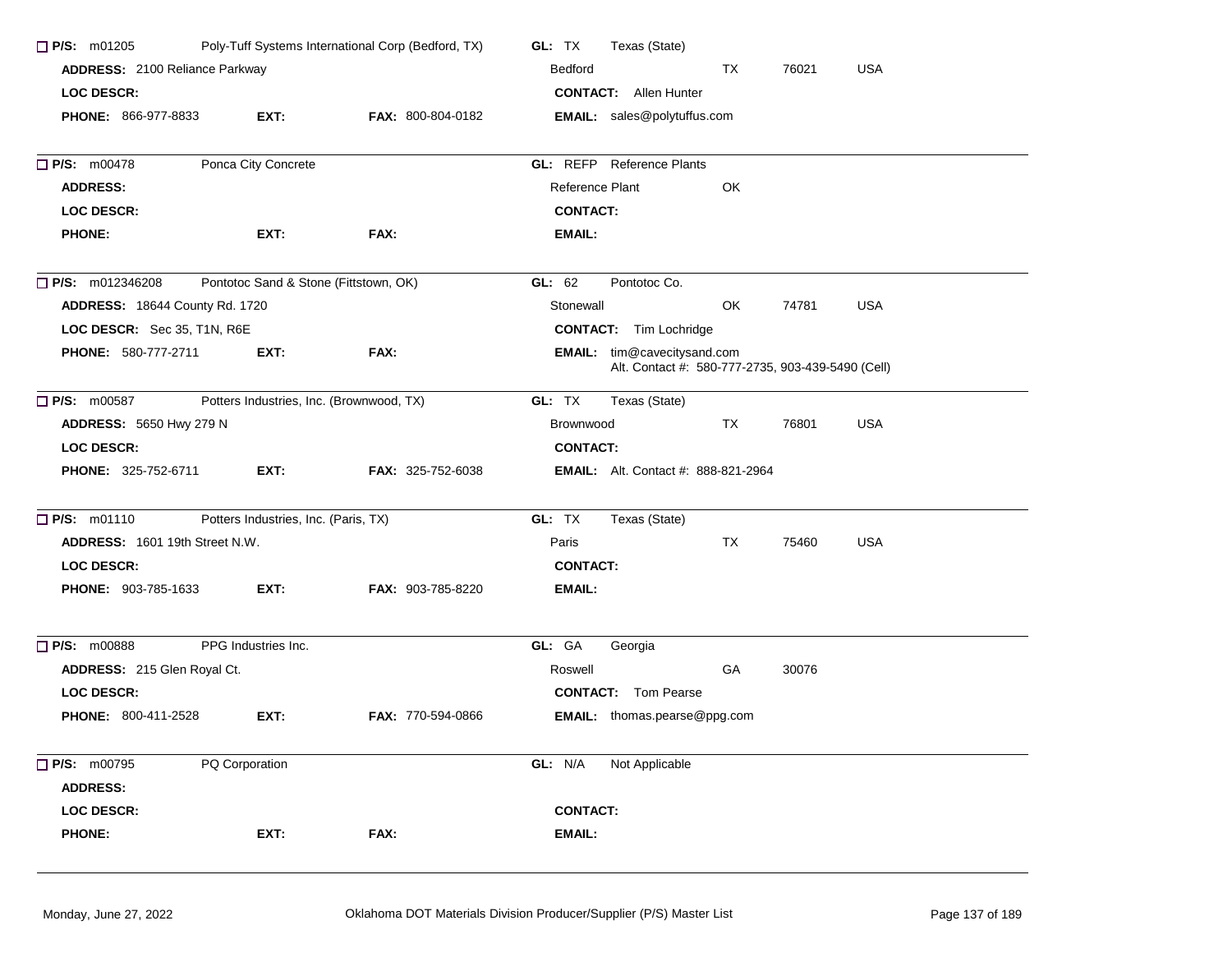| P/S: m00479                      | Prague Concrete                            |                          | <b>GL:</b> REFP Reference Plants                       |  |
|----------------------------------|--------------------------------------------|--------------------------|--------------------------------------------------------|--|
| <b>ADDRESS:</b>                  |                                            |                          | Reference Plant<br>OK                                  |  |
| <b>LOC DESCR:</b>                |                                            |                          | <b>CONTACT:</b>                                        |  |
| <b>PHONE:</b>                    | EXT:                                       | FAX:                     | <b>EMAIL:</b>                                          |  |
| P/S: m00705                      | Pre Tech Industries                        |                          | GL: NH<br>New Hampshire                                |  |
| <b>ADDRESS: 15 Heather Drive</b> |                                            |                          | 03870<br><b>USA</b><br>Rye<br>ΝH                       |  |
| <b>LOC DESCR:</b>                |                                            |                          | <b>CONTACT:</b> Seven T. Salmonsen                     |  |
| <b>PHONE:</b>                    | EXT:                                       | FAX:                     | EMAIL:                                                 |  |
| $P/S:$ m01268                    | Premiere Concrete Admixtures (Pioneer, OH) |                          | GL: OH<br>Ohio                                         |  |
| ADDRESS: 508 Cedar St.           |                                            | P. O. BOX 277            | OH<br>43554<br><b>USA</b><br>Pioneer                   |  |
| <b>LOC DESCR:</b>                |                                            |                          | <b>CONTACT:</b> James Sobek                            |  |
| <b>PHONE: 800-503-3418</b>       | EXT:                                       | <b>FAX: 419-737-9400</b> | <b>EMAIL:</b> Alt. Contact #: 989-255-6807 (Mobile)    |  |
| $\Box$ P/S: m00779               | Primary Structure Inc (Guthrie, OK)        |                          | GL: 42<br>Logan Co.                                    |  |
| ADDRESS: 1225 E. Seward Road     |                                            |                          | Guthrie<br>OK.<br>73044                                |  |
| <b>LOC DESCR:</b>                |                                            |                          | <b>CONTACT:</b> Rob Precure                            |  |
| <b>PHONE: 405-260-0823</b>       | EXT:                                       | FAX: 405-260-1803        | EMAIL:                                                 |  |
| $\Box$ P/S: m00707               | Prime Eco Group                            |                          | GL: TX<br>Texas (State)                                |  |
| ADDRESS: 2933 Highway 60 South   |                                            |                          | TX<br>77488<br>Wharton                                 |  |
| <b>LOC DESCR:</b>                |                                            |                          | <b>CONTACT:</b> Filipe J. Guzman                       |  |
| <b>PHONE:</b>                    | EXT:                                       | FAX:                     | EMAIL:                                                 |  |
| P/S: m01115                      | Primo Redimix                              |                          | GL: MOB<br>Mobile                                      |  |
| <b>ADDRESS:</b>                  |                                            |                          |                                                        |  |
| <b>LOC DESCR: Portable</b>       |                                            |                          | <b>CONTACT:</b>                                        |  |
| <b>PHONE:</b>                    | EXT:                                       | FAX:                     | <b>EMAIL:</b>                                          |  |
| P/S: m01154                      | Prinsco, Inc. (Willmar, MN)                |                          | GL: MN<br>Minnesota                                    |  |
| <b>ADDRESS: 1717 16th St. NE</b> |                                            |                          | Willmar<br><b>USA</b><br>MN<br>56201                   |  |
| <b>LOC DESCR:</b>                |                                            |                          | <b>CONTACT:</b> Trevor Sorensen                        |  |
| PHONE: 320-222-6854              | EXT:                                       | FAX: 320-222-6820        | EMAIL: TrevorS@prinsco.com<br>Website: www.prinsco.com |  |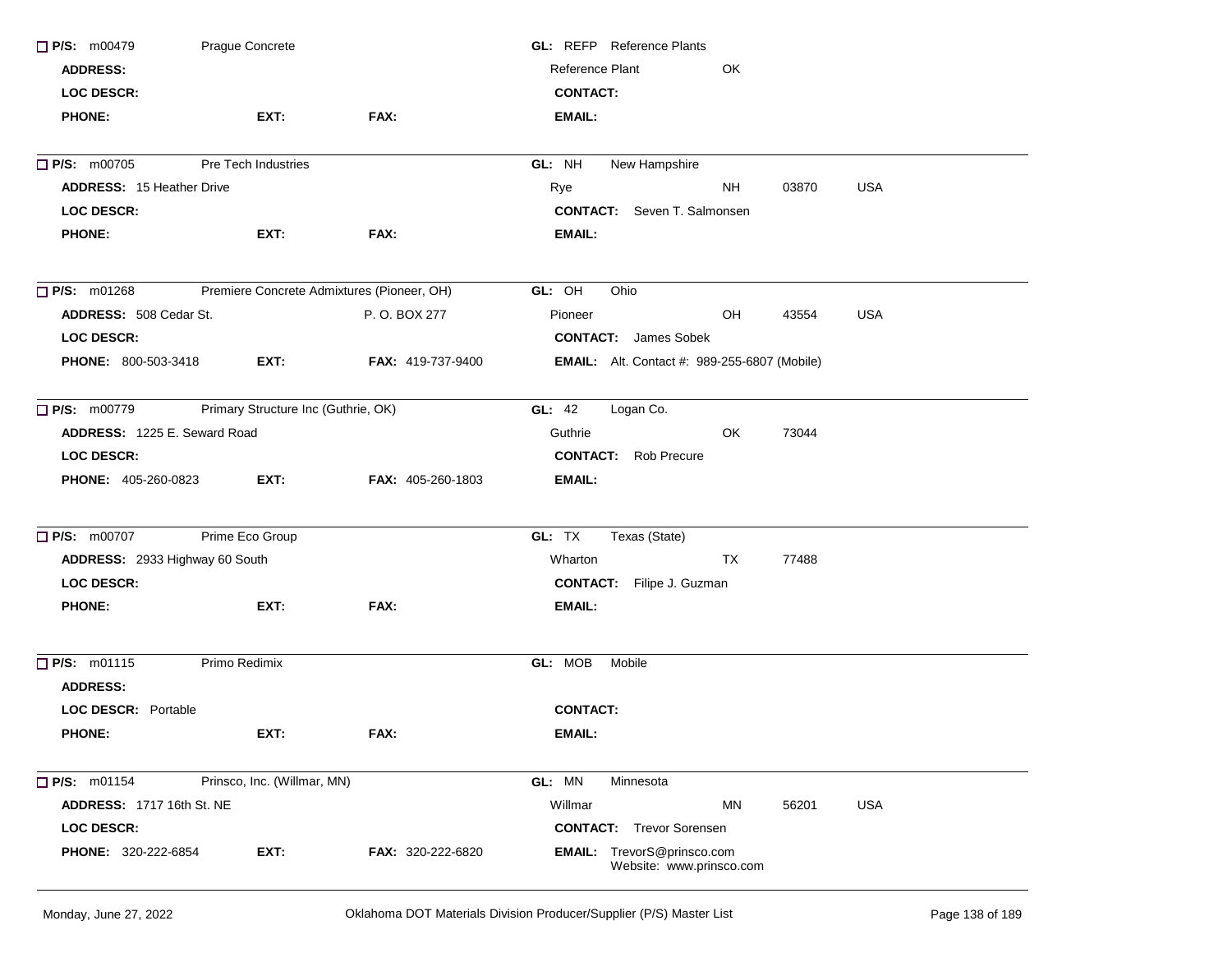| $\Box$ P/S: m00660                                             | Pro Mix Technologies                     |                                             | GL: TX<br>Texas (State)                                                                  |
|----------------------------------------------------------------|------------------------------------------|---------------------------------------------|------------------------------------------------------------------------------------------|
| ADDRESS: P.O. Box 6                                            |                                          |                                             | Allen<br>TX<br>75013                                                                     |
| <b>LOC DESCR:</b>                                              |                                          |                                             | <b>CONTACT:</b>                                                                          |
| PHONE: 800-936-7553                                            | EXT:                                     | FAX:                                        | <b>EMAIL:</b>                                                                            |
| P/S: m00379                                                    | Pro-Ag Chemical Inc (Chickasha, OK)      |                                             | Grady Co.<br>GL: 26                                                                      |
| ADDRESS: 409 Shepherd                                          |                                          |                                             | Chickasha<br>OK<br>73018                                                                 |
| <b>LOC DESCR:</b>                                              |                                          |                                             | <b>CONTACT:</b>                                                                          |
| <b>PHONE:</b>                                                  | EXT:                                     | FAX:                                        | <b>EMAIL:</b>                                                                            |
| $\Box$ P/S: m00397                                             | Propex Operating Co., LLC                |                                             | GL: TN<br>Tennessee                                                                      |
| ADDRESS: 4019 Industry Drive                                   |                                          |                                             | Chattanooga<br>TN<br>37416<br><b>USA</b>                                                 |
| <b>LOC DESCR:</b>                                              |                                          |                                             | <b>CONTACT:</b> Jay Dailey                                                               |
| <b>PHONE: 800-621-1273</b>                                     | EXT:                                     | FAX:                                        | <b>EMAIL:</b> Website: www.propexglobal.com<br>Alt. Contact #: 218-838-7552 (Jay Dailey) |
| P/S: m00910                                                    | Prospect Steel Company (Little Rock, AR) |                                             | GL: AR<br>Arkansas                                                                       |
| <b>ADDRESS: 8900 Fourche Dam Pike</b>                          |                                          |                                             | Little Rock<br>AR<br>72206                                                               |
| <b>LOC DESCR:</b>                                              |                                          |                                             | <b>CONTACT:</b><br><b>Michael Colvin</b>                                                 |
| <b>PHONE:</b>                                                  | EXT:                                     | FAX:                                        | <b>EMAIL:</b>                                                                            |
| P/S: m010578112                                                |                                          | Prowers Aggregate West Farm Pit (Lamar, CO) | GL: CO<br>Colorado                                                                       |
| <b>ADDRESS: P.O. BOX 965</b>                                   |                                          | 9485 County Road HH .5                      | CO<br>81052<br><b>USA</b><br>Lamar                                                       |
| LOC DESCR: NE/4 Sec 33, S/2 Sec.28, T22S, R46W Prowers Co., CO |                                          |                                             | <b>CONTACT:</b> Sheila Nordyke                                                           |
| PHONE: 719-688-3668                                            | EXT:                                     | <b>FAX: 970-403-6040</b>                    | <b>EMAIL:</b> Sheila@prowersag.com<br>Alt. Contact: 970-442-0022 (Ron Peterson)          |
| $\Box$ P/S: m01488                                             | Pryor Asphalt                            |                                             | <b>GL:</b> REFP Reference Plants                                                         |
| <b>ADDRESS:</b>                                                |                                          |                                             |                                                                                          |
| <b>LOC DESCR:</b>                                              |                                          |                                             | <b>CONTACT:</b><br>Jesse Beck                                                            |
| <b>PHONE:</b>                                                  | EXT:                                     | FAX:                                        | EMAIL:                                                                                   |
| $\Box$ P/S: m002455105                                         | Pryor Sand (Whitefield, OK)              |                                             | GL: 51<br>Muskogee Co.                                                                   |
| ADDRESS: P.O. BOX 117                                          |                                          |                                             | Whitefield<br>OK<br>74472<br><b>USA</b>                                                  |
| LOC DESCR: Sec 7, T9N, R20E                                    |                                          |                                             | <b>CONTACT:</b> Danielle Oldham                                                          |
| <b>PHONE: 918-484-2150</b>                                     | EXT:                                     | FAX:                                        | <b>EMAIL:</b>                                                                            |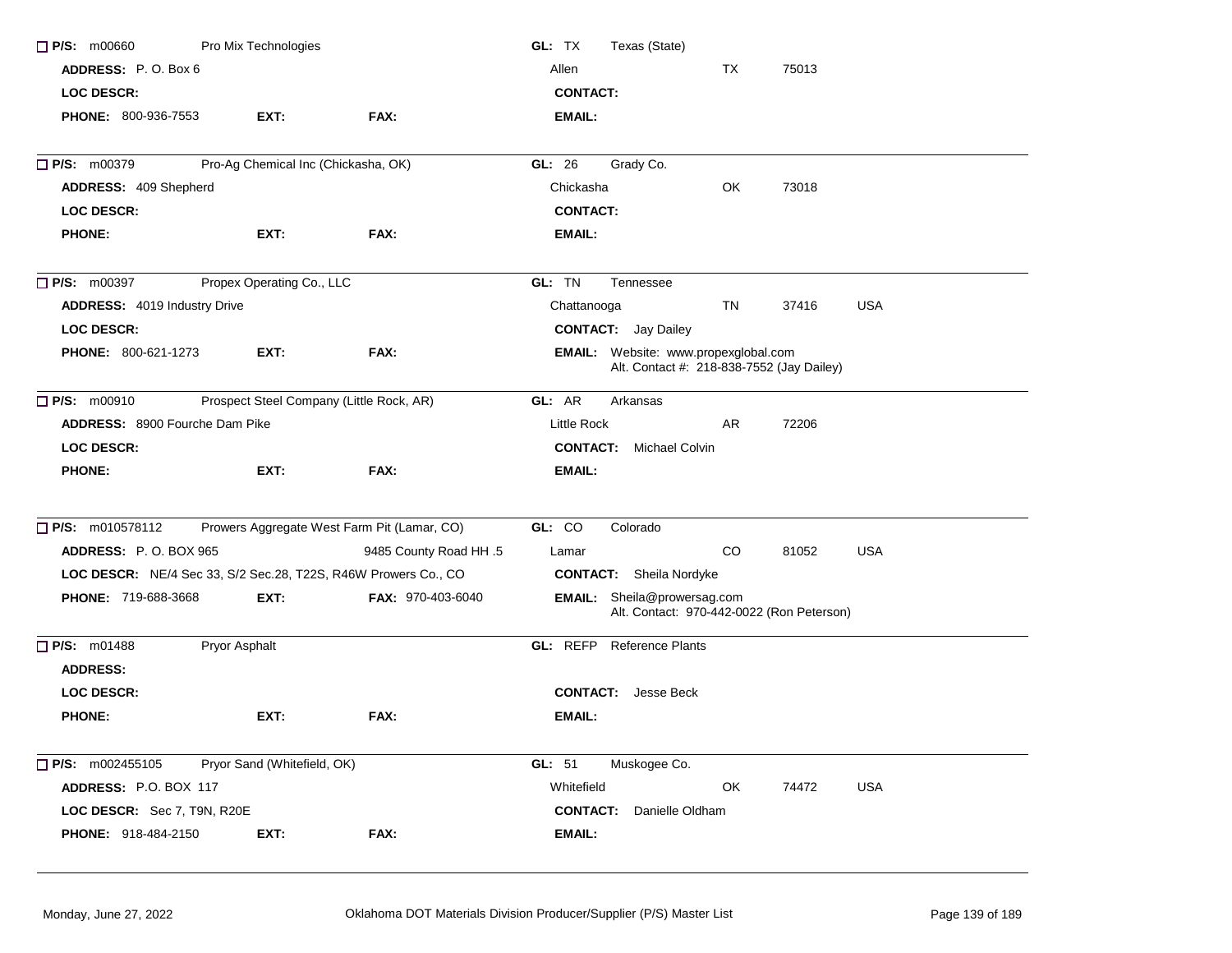| $\Box$ P/S: m010084910                  | Pryor Stone (Adair, OK)                     |                          | Mayes Co.<br>GL: $49$              |           |       |            |
|-----------------------------------------|---------------------------------------------|--------------------------|------------------------------------|-----------|-------|------------|
| ADDRESS: P.O. BOX 968                   |                                             |                          | Pryor                              | OK.       | 74362 | <b>USA</b> |
| LOC DESCR: W 1/2 of SEC. 29, T23N, R20E |                                             |                          | <b>CONTACT:</b> Jerry A. Arnold    |           |       |            |
| <b>PHONE: 918-825-3370</b>              | EXT:                                        | FAX: 918-825-3388        | EMAIL:                             |           |       |            |
| $\Box$ P/S: m008854909                  | Pryor Stone (North Quarry)                  |                          | GL: 49<br>Mayes Co.                |           |       |            |
| ADDRESS: P.O. BOX 968                   |                                             |                          | Pryor                              | OK.       | 74362 | <b>USA</b> |
| LOC DESCR: Sec. 36, T21N, R19E          |                                             |                          | <b>CONTACT:</b> Jerry A. Arnold    |           |       |            |
| PHONE: 918-825-3370                     | EXT:                                        | <b>FAX: 918-825-3388</b> | EMAIL:                             |           |       |            |
|                                         |                                             |                          |                                    |           |       |            |
| $\Box$ P/S: m004394904                  | Pryor Stone (Pryor, OK)                     |                          | GL: 49<br>Mayes Co.                |           |       |            |
| ADDRESS: P.O. BOX 968                   |                                             |                          | Pryor                              | OK.       | 74362 | <b>USA</b> |
| LOC DESCR: SE 1/4 SEC 36, T21N, R19E    |                                             |                          | <b>CONTACT:</b> Jerry A. Arnold    |           |       |            |
| <b>PHONE: 918-825-3370</b>              | EXT:                                        | <b>FAX: 918-825-3388</b> | EMAIL:                             |           |       |            |
| $\Box$ P/S: m004414901                  | Pryor Stone A and C Ledge (Pryor, OK)       |                          | GL: 49<br>Mayes Co.                |           |       |            |
| <b>ADDRESS: P.O. BOX 968</b>            |                                             |                          | Pryor                              | OK.       | 74362 | <b>USA</b> |
| LOC DESCR: NW 1/4 Sec 36, T21N, R19E    |                                             |                          | <b>CONTACT:</b> Jerry A. Arnold    |           |       |            |
| <b>PHONE: 918-825-3370</b>              | EXT:                                        | <b>FAX: 918-825-3388</b> | EMAIL:                             |           |       |            |
| $\Box$ P/S: m00762                      | Quality Culverts, Inc.                      |                          | GL: FL<br>Florida                  |           |       |            |
| ADDRESS: P.O. Box 435                   |                                             |                          | Astatula                           | FL.       | 34705 |            |
| <b>LOC DESCR:</b>                       |                                             |                          | <b>CONTACT:</b>                    |           |       |            |
| <b>PHONE: 866-343-8488</b>              | EXT:                                        | <b>FAX: 352-742-1539</b> | EMAIL:                             |           |       |            |
| $\Box$ P/S: m012330708                  | Quality Sand & Gravel Sand Plant (Yuba, OK) |                          | <b>GL: 07</b><br>Bryan Co.         |           |       |            |
| ADDRESS: 1476 Smith Rd.                 |                                             |                          | Hendrix                            | <b>OK</b> | 74741 | <b>USA</b> |
| LOC DESCR: Secs 5 & 8, T9S, R11E        |                                             |                          | <b>CONTACT:</b> Danny Noltkamper   |           |       |            |
| <b>PHONE: 580-285-2525</b>              | EXT:                                        | FAX: 580-285-2527        | <b>EMAIL:</b> danny@qualitysng.net |           |       |            |
| $\Box$ P/S: m00342<br>Quapaw Co         |                                             |                          | <b>GL:</b> REFP Reference Plants   |           |       |            |
| <b>ADDRESS:</b>                         |                                             |                          | Reference Plant                    | OK        |       |            |
| <b>LOC DESCR:</b>                       |                                             |                          | <b>CONTACT:</b> Brian Floyd        |           |       |            |
| <b>PHONE:</b>                           | EXT:                                        | FAX:                     | EMAIL: bullet583@aol.com           |           |       |            |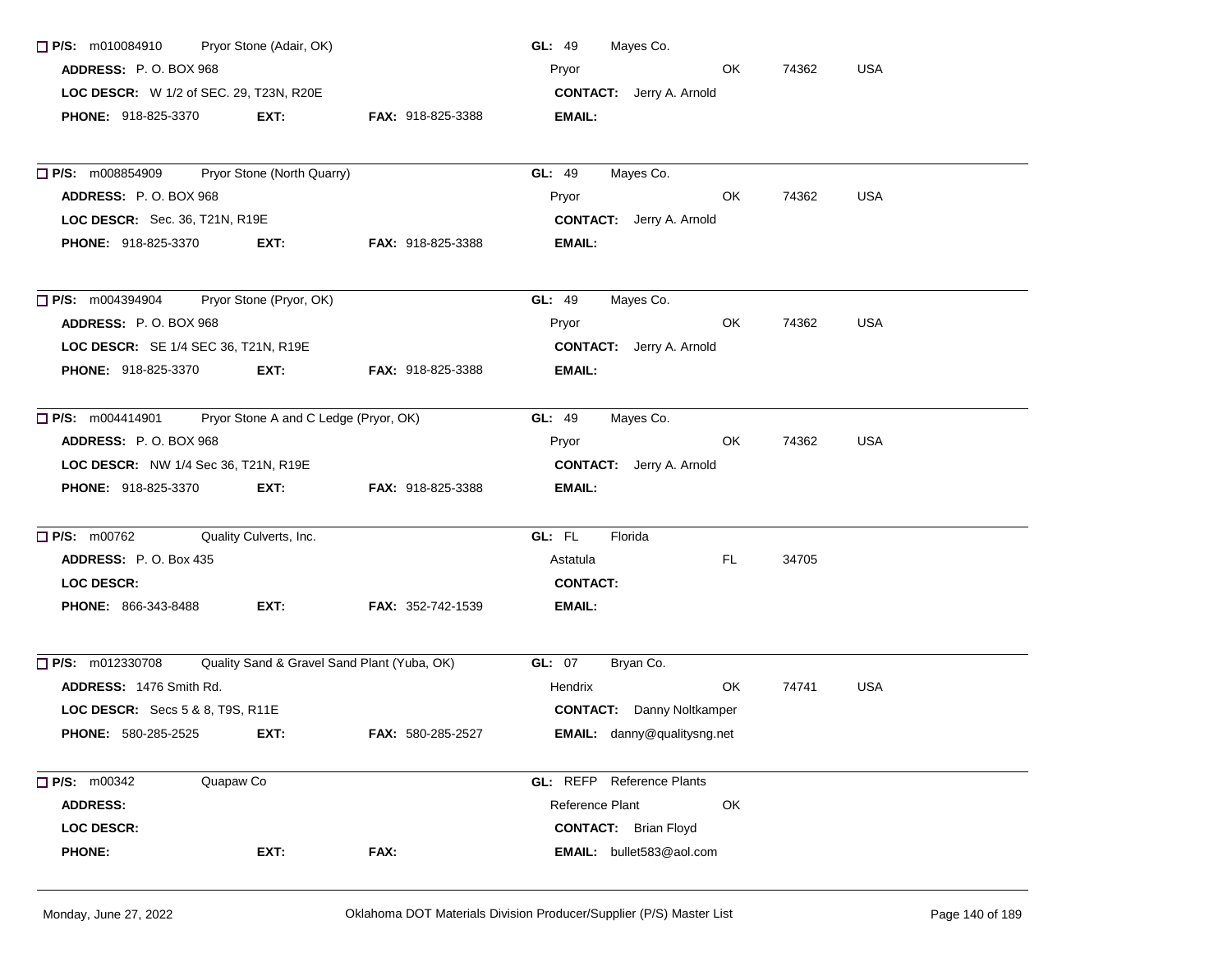| $\Box$ P/S: m004385902                              | Quapaw Co (Pawnee, OK)       |                                                  | GL: 59<br>Pawnee Co.                                                                                    |  |  |  |  |  |
|-----------------------------------------------------|------------------------------|--------------------------------------------------|---------------------------------------------------------------------------------------------------------|--|--|--|--|--|
| <b>ADDRESS:</b> P.O. BOX 609                        |                              |                                                  | OK<br>74076<br><b>USA</b><br>Stillwater                                                                 |  |  |  |  |  |
| LOC DESCR: SE 1/4, Sec 30, T22N, R6E                |                              |                                                  | <b>CONTACT:</b>                                                                                         |  |  |  |  |  |
| <b>PHONE:</b>                                       | EXT:                         | FAX:                                             | EMAIL:                                                                                                  |  |  |  |  |  |
| □ P/S: m007355907                                   | Quapaw Co (Pawnee, OK)       |                                                  | Pawnee Co.<br>GL: 59                                                                                    |  |  |  |  |  |
| ADDRESS: P.O.Box 609                                |                              |                                                  | Stillwater<br>OK<br><b>USA</b><br>74076                                                                 |  |  |  |  |  |
| LOC DESCR: NW1/4 Sec. 30, T22N, R6E                 |                              |                                                  | <b>CONTACT:</b>                                                                                         |  |  |  |  |  |
| <b>PHONE: 405-377-9240</b>                          | EXT:                         | FAX: 405-377-9248                                | <b>EMAIL:</b> tommyquapaw@yahoo.com                                                                     |  |  |  |  |  |
| <b>P/S:</b> m002781901                              | Quapaw Co. (Drumright, OK)   |                                                  | GL: 19<br>Creek Co.                                                                                     |  |  |  |  |  |
| ADDRESS: 8300 N. Oklahoma Ave.                      |                              |                                                  | Oklahoma City<br>OK<br><b>USA</b><br>73114                                                              |  |  |  |  |  |
| LOC DESCR: NE 1/4 Sec 35 & NW 1/4 Sec 36, T18N, R7E |                              |                                                  | <b>CONTACT:</b>                                                                                         |  |  |  |  |  |
| <b>PHONE:</b>                                       | EXT:                         | FAX:                                             | <b>EMAIL:</b>                                                                                           |  |  |  |  |  |
| $\Box$ P/S: m001635904                              | Quapaw Quarry (Pawnee, OK)   |                                                  | GL: 59<br>Pawnee Co.                                                                                    |  |  |  |  |  |
| ADDRESS: P.O. Box 609                               |                              |                                                  | <b>OK</b><br><b>Stillwater</b><br>74076                                                                 |  |  |  |  |  |
| LOC DESCR: NE 1/4 Sec 30, T22N, R6E                 |                              |                                                  | <b>CONTACT:</b>                                                                                         |  |  |  |  |  |
| <b>PHONE:</b>                                       | EXT:                         | FAX:                                             | <b>EMAIL:</b>                                                                                           |  |  |  |  |  |
| P/S: m01210                                         | QUIKRETE (Lawrenceville, GA) |                                                  | GL: GA<br>Georgia                                                                                       |  |  |  |  |  |
| <b>ADDRESS:</b> Technical and Engineering Center    |                              | 500 Marathon Parkway                             | GA<br><b>USA</b><br>Lawrenceville<br>30046                                                              |  |  |  |  |  |
| <b>LOC DESCR:</b>                                   |                              |                                                  | <b>CONTACT:</b> Dave Wingard                                                                            |  |  |  |  |  |
| <b>PHONE: 770-216-9580</b>                          | EXT:                         | FAX: 770-237-2548                                | <b>EMAIL:</b> dwingard@quikrete.com<br>Website: www.QUIKRETE.com<br>Alt. Contact #: 404-926-3128        |  |  |  |  |  |
| $P/S:$ m01076                                       |                              | R & D Services (Asph. Products - Port Allen, LA) | GL: LA<br>Louisiana                                                                                     |  |  |  |  |  |
| ADDRESS: 2392 State Hwy. 110 North                  |                              |                                                  | <b>TX</b><br><b>USA</b><br>75703<br>Tyler                                                               |  |  |  |  |  |
| <b>LOC DESCR:</b>                                   |                              |                                                  | <b>CONTACT:</b> Randy Roach                                                                             |  |  |  |  |  |
| <b>PHONE: 903-571-5884</b>                          | EXT:                         | FAX:                                             | EMAIL: rroach3@yahoo.com,<br>steeley@asphaltunlimited.com,<br>rickyroach@gmail.com,<br>jerry@jdbach.com |  |  |  |  |  |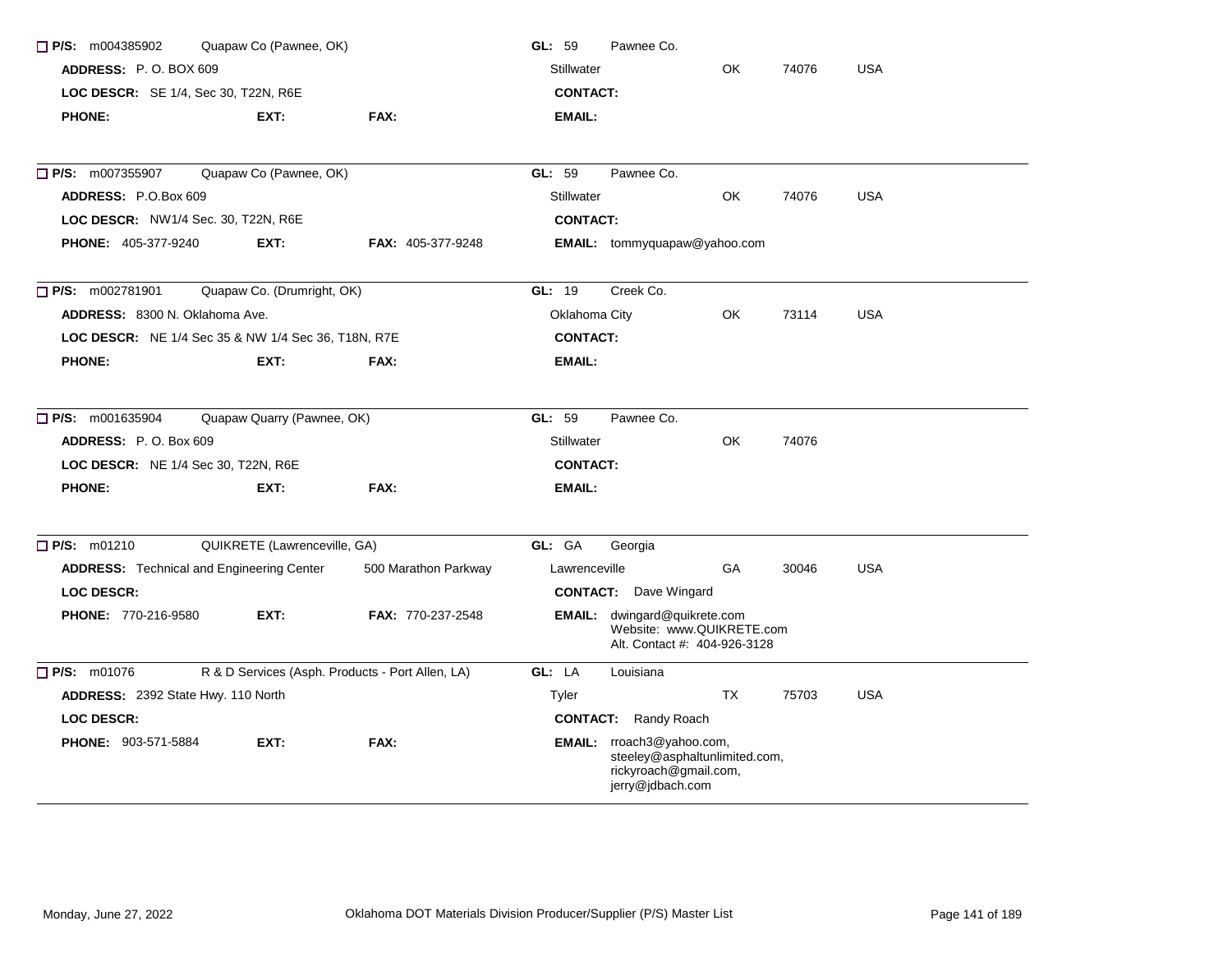| $\Box$ P/S: m010325401                                                 | R & M Resources (Okemah, OK)                |                          | GL: 54<br>Okfuskee Co.               |  |  |
|------------------------------------------------------------------------|---------------------------------------------|--------------------------|--------------------------------------|--|--|
| ADDRESS: 10734 North 3690 Road<br>LOC DESCR: Sec 2, 35, T11N, 12N, R8E |                                             |                          | Okemah<br>OK<br>74859<br><b>USA</b>  |  |  |
|                                                                        |                                             |                          | <b>CONTACT:</b> Mike Mullet          |  |  |
| <b>PHONE: 405-627-3366</b>                                             | EXT:                                        | FAX:                     | <b>EMAIL: MBMULLET@AOL.COM</b>       |  |  |
| $P/S:$ m002460907                                                      | R & M Resources (Yukon, OK)                 |                          | Canadian Co.<br>GL: 09               |  |  |
| ADDRESS: 4112 Lake Dr.                                                 |                                             |                          | <b>USA</b><br>Yukon<br>OK<br>73099   |  |  |
|                                                                        | LOC DESCR: NW 1/4 Sec 13, T12N, R6W         |                          | <b>CONTACT:</b>                      |  |  |
| <b>PHONE: 405-354-7577</b>                                             | EXT:                                        | <b>FAX: 405-354-7579</b> | <b>EMAIL:</b>                        |  |  |
| $\Box$ P/S: m00625                                                     | <b>Rainbow Concrete</b>                     |                          | GL: 72<br>Tulsa Co.                  |  |  |
| <b>ADDRESS:</b>                                                        |                                             |                          |                                      |  |  |
| <b>LOC DESCR:</b>                                                      |                                             |                          | <b>CONTACT:</b>                      |  |  |
| <b>PHONE:</b>                                                          | EXT:                                        | FAX:                     | EMAIL:                               |  |  |
| $\Box$ P/S: m011631212                                                 | RBQ Sand and Gravel (Hugo, OK)              |                          | GL: $12$<br>Choctaw Co.              |  |  |
| ADDRESS: 2561 S. Main, Building B                                      |                                             |                          | 75771<br><b>USA</b><br>Lindale<br>TX |  |  |
|                                                                        | LOC DESCR: Secs. 13, 14, & 24, T7S, R16E    |                          | <b>CONTACT:</b> Chris Meador         |  |  |
| <b>PHONE: 903-882-1700</b>                                             | EXT:                                        | <b>FAX: 903-882-9313</b> | <b>EMAIL:</b>                        |  |  |
| <b>P/S: m01056</b>                                                     | RCA - Aggregate Base (Contract 130074 Only) |                          | GL: 03<br>Atoka Co.                  |  |  |
| <b>ADDRESS:</b>                                                        |                                             |                          |                                      |  |  |
| <b>LOC DESCR:</b>                                                      |                                             |                          | <b>CONTACT:</b>                      |  |  |
| <b>PHONE:</b>                                                          | EXT:                                        | FAX:                     | EMAIL:                               |  |  |
| $\Box$ P/S: m01058                                                     | RCA - RAP (Contract 130074 Only)            |                          | GL: 03<br>Atoka Co.                  |  |  |
| <b>ADDRESS:</b>                                                        |                                             |                          |                                      |  |  |
| <b>LOC DESCR:</b>                                                      |                                             |                          | <b>CONTACT:</b>                      |  |  |
| <b>PHONE:</b>                                                          | EXT:                                        | FAX:                     | EMAIL:                               |  |  |
| P/S: m00997                                                            | RCC Ready Mix LLC.                          |                          | GL: 55<br>Oklahoma Co.               |  |  |
| <b>ADDRESS:</b>                                                        |                                             |                          |                                      |  |  |
| LOC DESCR: 3101 N.E. 63rd St.                                          |                                             |                          | <b>CONTACT:</b>                      |  |  |
| <b>PHONE:</b>                                                          | EXT:                                        | FAX:                     | <b>EMAIL:</b>                        |  |  |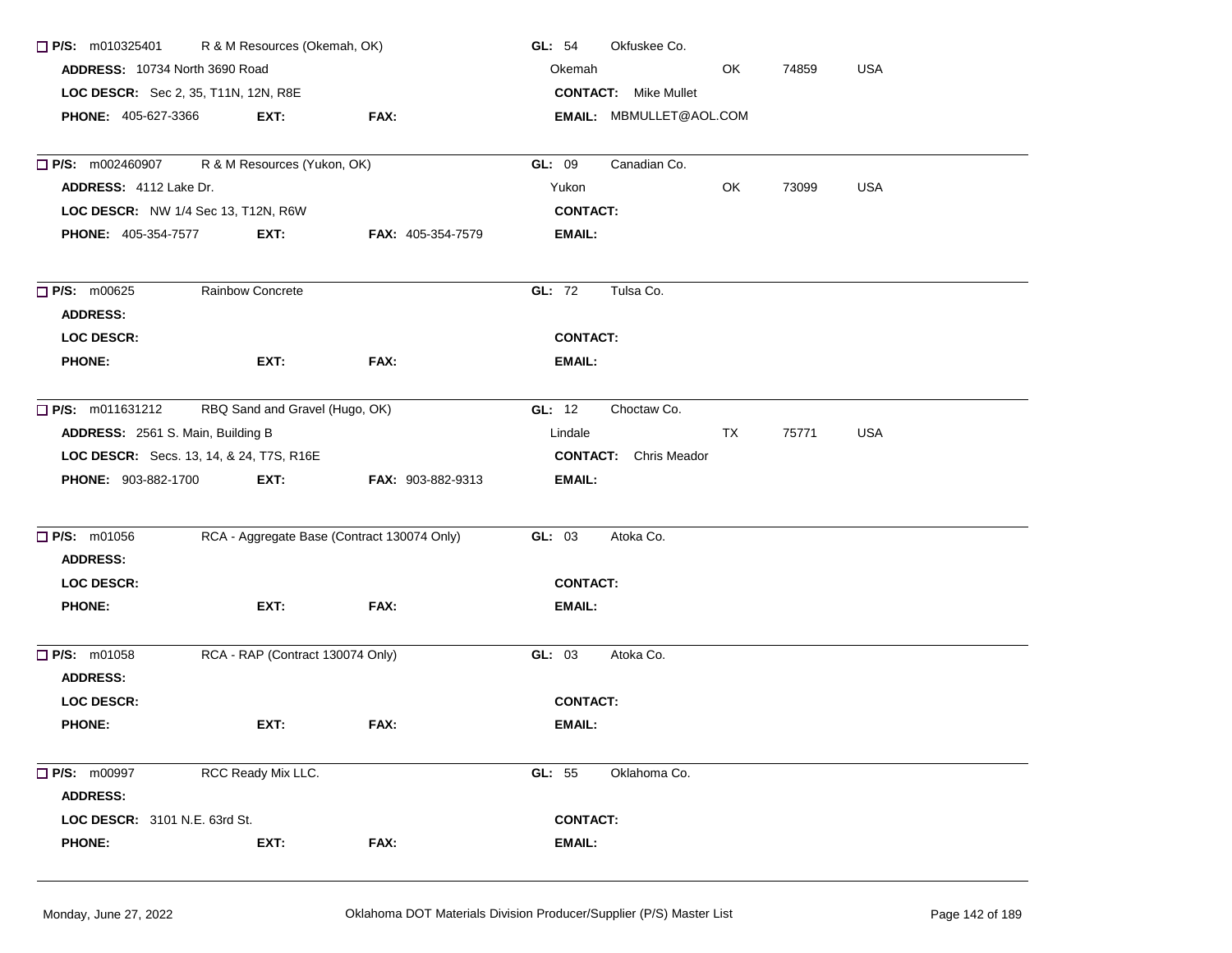| $\Box$ P/S: m011324302                     | Redi-Mix Concrete Sand (Thackerville, OK)                 |                          | GL: 43<br>Love Co.                              |
|--------------------------------------------|-----------------------------------------------------------|--------------------------|-------------------------------------------------|
| ADDRESS: Red River Plant, #605             |                                                           | 12979 White Rose Road    | OK<br><b>USA</b><br>Thackerville<br>73459       |
|                                            | LOC DESCR: Secs. 22, 23, 24, 25, 26, 27, 35, 36, T9S, R1E |                          | <b>CONTACT:</b> Misty Dodson                    |
| <b>PHONE: 580-276-9151</b>                 | EXT:                                                      | <b>FAX: 580-276-9171</b> | EMAIL: mdodson@us-concrete.com                  |
| <b>P/S: m01129</b><br><b>ADDRESS:</b>      | Rempel Rock-N-Ready Mix                                   |                          | GL: 63<br>Pottawatomie Co.                      |
| <b>LOC DESCR:</b>                          |                                                           |                          | <b>CONTACT:</b>                                 |
| <b>PHONE:</b>                              | EXT:                                                      | FAX:                     | <b>EMAIL:</b>                                   |
| $\Box$ P/S: m005243304<br><b>ADDRESS:</b>  | Republic Gypsum (Duke, OK)                                |                          | GL: 33<br>Jackson Co.                           |
| <b>LOC DESCR:</b>                          |                                                           |                          | <b>CONTACT:</b>                                 |
| <b>PHONE:</b>                              | EXT:                                                      | FAX:                     | <b>EMAIL:</b>                                   |
| $\Box$ P/S: m01002                         | Republic Wire, Inc.                                       |                          | GL: OH<br>Ohio                                  |
| <b>ADDRESS: 5525 Union Centre Drive</b>    |                                                           |                          | OH<br><b>West Chester</b><br>45069              |
| <b>LOC DESCR:</b>                          |                                                           |                          | <b>CONTACT:</b>                                 |
| <b>PHONE: 513-860-1800</b>                 | EXT:                                                      | FAX: 513-860-8818        | <b>EMAIL:</b> sales@republicwire.com            |
| $\Box$ P/S: m00944                         | Rev Tech, LC (Des Moines, IA)                             |                          | GL: IA<br>lowa                                  |
| <b>ADDRESS: 5267 Northeast 15th Street</b> |                                                           |                          | Des Moines<br>50313<br>IA                       |
| <b>LOC DESCR:</b>                          |                                                           |                          | <b>CONTACT:</b> Chris Burgess                   |
| <b>PHONE:</b>                              | EXT:                                                      | FAX:                     | <b>EMAIL:</b>                                   |
| $\Box$ P/S: m00682                         | Rhomar Industries, Inc. (Springfield, MO)                 |                          | GL: MO<br>Missouri                              |
| <b>ADDRESS: 2107 E. Rockhurst St.</b>      |                                                           |                          | <b>USA</b><br><b>MO</b><br>65802<br>Springfield |
| <b>LOC DESCR:</b>                          |                                                           |                          | <b>CONTACT:</b>                                 |
| <b>PHONE:</b>                              | EXT:                                                      | FAX:                     | <b>EMAIL:</b>                                   |
| $\Box$ P/S: m00343                         | Rinker Hydro (Paris, TX)                                  |                          | GL: TX<br>Texas (State)                         |
| <b>ADDRESS: 1569 S. Church Street</b>      |                                                           |                          | Paris<br>TX<br>75460                            |
| <b>LOC DESCR:</b>                          |                                                           |                          | <b>CONTACT:</b>                                 |
| PHONE: 903-784-8652                        | EXT:                                                      | FAX: 903-785-2899        | <b>EMAIL:</b>                                   |
|                                            |                                                           |                          |                                                 |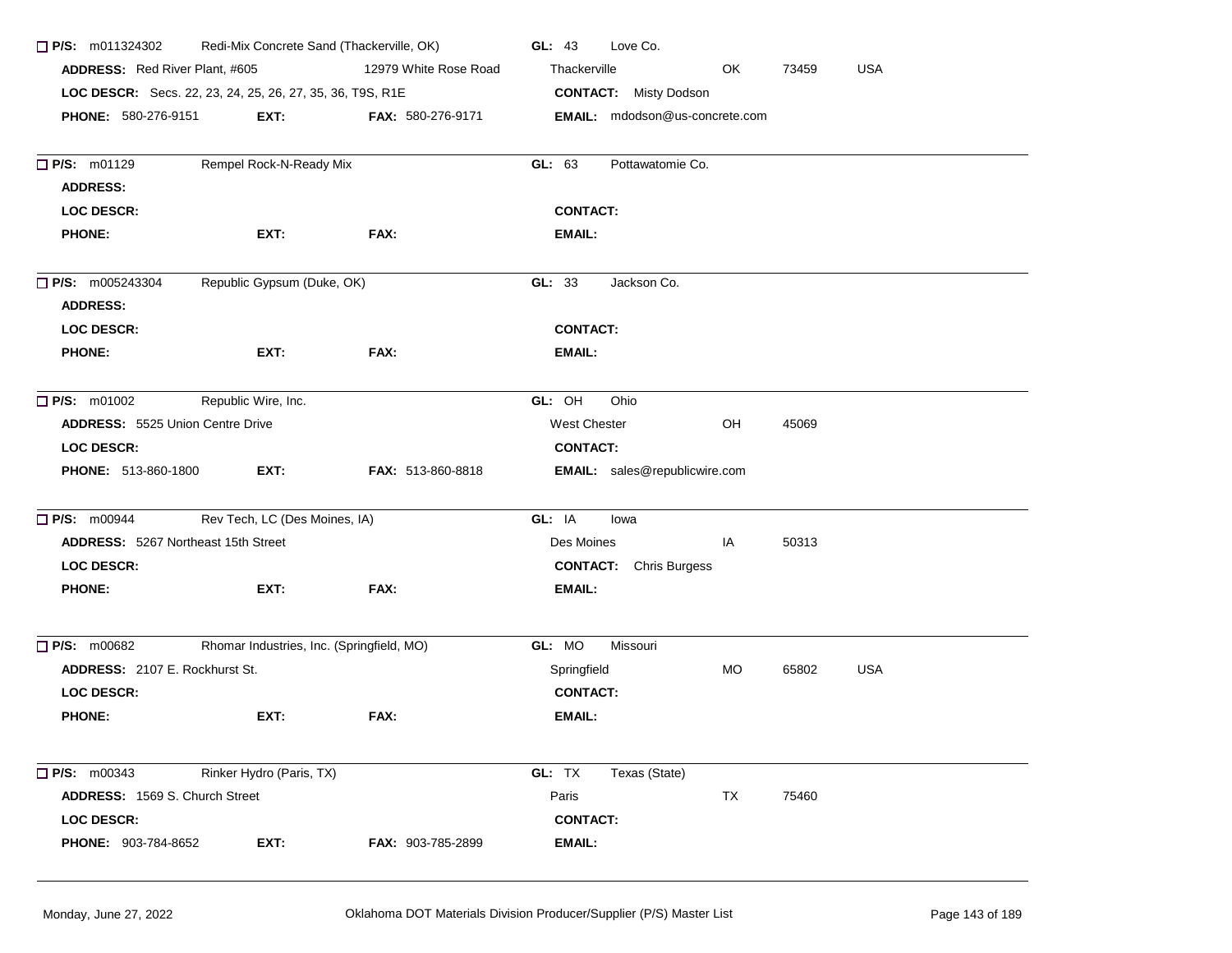| P/S: m00865                                    | Rinker Materials (Cedar Hill, TX)    |                          | Texas (State)<br>GL: TX          |     |       |            |
|------------------------------------------------|--------------------------------------|--------------------------|----------------------------------|-----|-------|------------|
| ADDRESS: 2138 Highway 67 South                 |                                      |                          | Cedar Hill                       | TX  | 75104 | <b>USA</b> |
| <b>LOC DESCR:</b>                              |                                      |                          | <b>CONTACT:</b> Joe Davis        |     |       |            |
| <b>PHONE:</b>                                  | EXT:                                 | FAX:                     | <b>EMAIL:</b>                    |     |       |            |
| P/S: m00585                                    | Rinker Materials (Fort Smith, AR)    |                          | GL: AR<br>Arkansas               |     |       |            |
| ADDRESS: P.O. BOX 403                          |                                      |                          | Fort Smith                       | AR. | 72904 | <b>USA</b> |
| <b>LOC DESCR:</b>                              |                                      |                          | <b>CONTACT:</b>                  |     |       |            |
| <b>PHONE: 479-782-9159</b>                     | EXT.                                 | <b>FAX: 479-782-6270</b> | <b>EMAIL:</b>                    |     |       |            |
| $\Box$ P/S: m00864                             | Rinker Materials (Grand Prairie, TX) |                          | GL: TX<br>Texas (State)          |     |       |            |
| <b>ADDRESS: 1000 North MacArthur Boulevard</b> |                                      |                          | <b>Grand Prairie</b>             | TX  | 75050 | <b>USA</b> |
| <b>LOC DESCR:</b>                              |                                      |                          | <b>CONTACT:</b> Jack M. Weare    |     |       |            |
| <b>PHONE:</b>                                  | EXT:                                 | FAX:                     | <b>EMAIL:</b>                    |     |       |            |
| <b>P/S:</b> m00627                             | Rinker Materials (Little Rock, AR)   |                          | GL: AR<br>Arkansas               |     |       |            |
| <b>ADDRESS: P.O. BOX 95036</b>                 |                                      |                          | Little Rock                      | AR. | 72202 | <b>USA</b> |
| LOC DESCR: 1300 Bond Street (Plant)            |                                      |                          | <b>CONTACT:</b> Pete Pilkington  |     |       |            |
| <b>PHONE: 501-376-3581</b>                     | EXT.                                 | <b>FAX: 501-376-4318</b> | <b>EMAIL:</b>                    |     |       |            |
| $\Box$ P/S: $m00043$                           | Rinker Materials (Oklahoma City, OK) |                          | Oklahoma Co.<br>GL: 55           |     |       |            |
| ADDRESS: 6504 S. Interpace Rd.                 |                                      |                          | Oklahoma City                    | OK  | 73135 | <b>USA</b> |
| <b>LOC DESCR:</b>                              |                                      |                          | <b>CONTACT:</b> T J Christensen  |     |       |            |
| <b>PHONE: 405-677-8811</b>                     | EXT:                                 | FAX:                     | EMAIL:                           |     |       |            |
| $\Box$ P/S: m00346                             | Rinker Materials (Oklahoma City, OK) |                          | GL: 55<br>Oklahoma Co.           |     |       |            |
| <b>ADDRESS: 6200 S.W. 44th St.</b>             |                                      |                          | Oklahoma City                    | OK  | 73179 | <b>USA</b> |
| <b>LOC DESCR:</b>                              |                                      |                          | <b>CONTACT:</b>                  |     |       |            |
| <b>PHONE: 405-745-3404</b>                     | EXT:                                 | FAX: 405-745-3804        | EMAIL:                           |     |       |            |
| $\Box$ P/S: m01125                             | Rinker Materials (Oskaloosa, KS)     |                          | GL: KS<br>Kansas                 |     |       |            |
| <b>ADDRESS: 5150 US-59</b>                     |                                      |                          | Oskaloosa                        | KS  | 66066 | <b>USA</b> |
| <b>LOC DESCR:</b>                              |                                      |                          | <b>CONTACT:</b> Patrick Thompson |     |       |            |
| PHONE: 785-863-3300                            | EXT:                                 | FAX:                     | <b>EMAIL:</b>                    |     |       |            |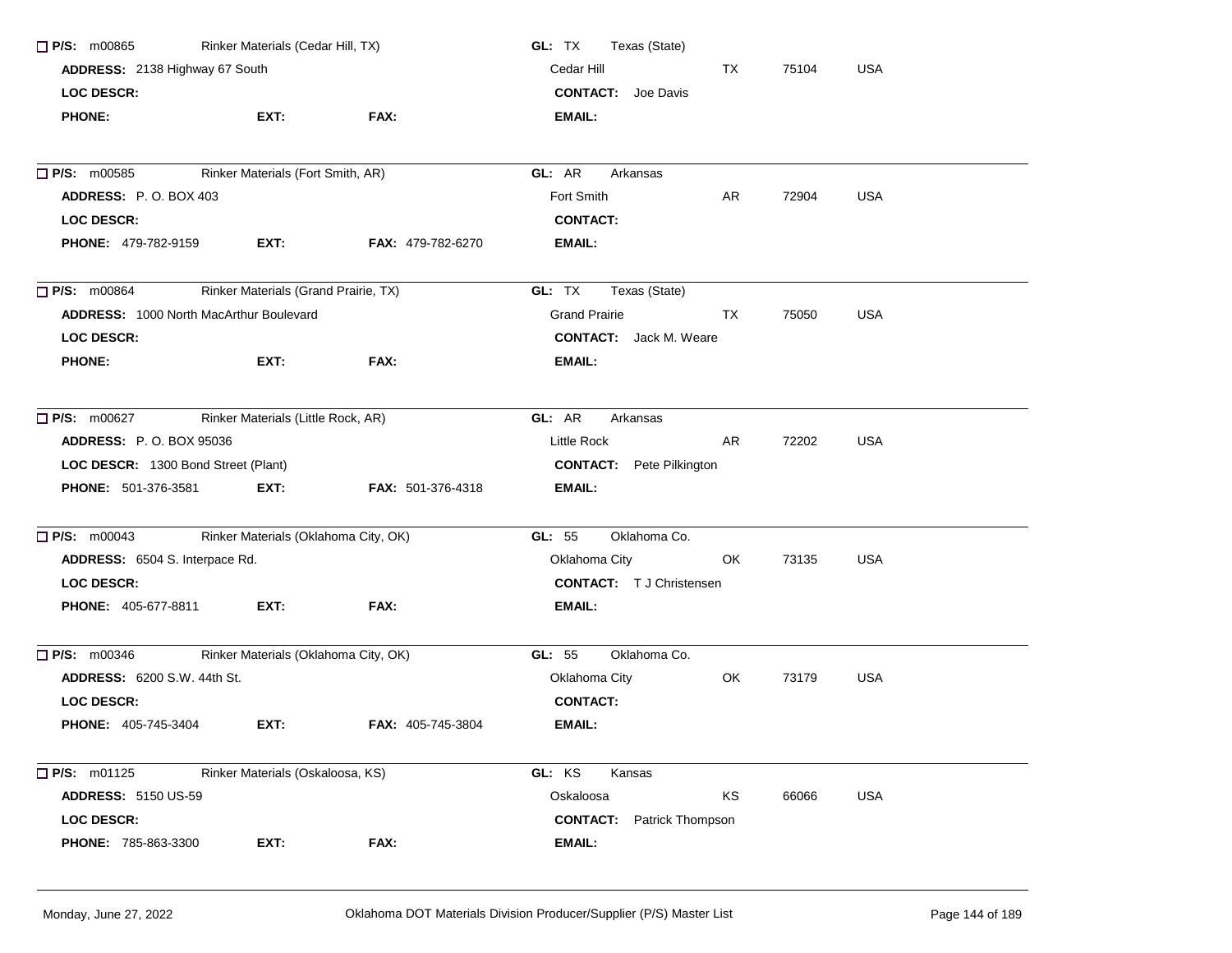| Rinker Materials (Roanoke, TX)<br>$\Box$ P/S: m00863       |                                         |                                                 | GL: TX<br>Texas (State) |                                                                              |       |                                                                    |
|------------------------------------------------------------|-----------------------------------------|-------------------------------------------------|-------------------------|------------------------------------------------------------------------------|-------|--------------------------------------------------------------------|
| <b>ADDRESS:</b> P.O. Box 1220                              |                                         |                                                 | Roanoke                 | TX                                                                           | 76262 |                                                                    |
| <b>LOC DESCR:</b>                                          |                                         |                                                 |                         | <b>CONTACT:</b> Ron Bresett                                                  |       |                                                                    |
| <b>PHONE:</b>                                              | EXT:                                    | FAX:                                            | <b>EMAIL:</b>           |                                                                              |       |                                                                    |
| $\Box$ P/S: m002808202                                     |                                         | Rinker Materials at Twin Mountain (Clayton, NM) | GL: NM                  | New Mexico                                                                   |       |                                                                    |
| <b>ADDRESS:</b>                                            |                                         |                                                 |                         |                                                                              |       |                                                                    |
| LOC DESCR: SE 1/4 Sec 19, T30N, R29E                       |                                         |                                                 | <b>CONTACT:</b>         |                                                                              |       |                                                                    |
| <b>PHONE:</b>                                              | EXT:                                    | FAX:                                            | <b>EMAIL:</b>           |                                                                              |       |                                                                    |
| P/S: m002478009                                            | Ritchie Sand Co (Sedgewick, KS)         |                                                 | GL: KS                  | Kansas                                                                       |       |                                                                    |
| <b>ADDRESS: 3500 N. West St.</b>                           |                                         |                                                 | Wichita                 | KS                                                                           | 67205 | <b>USA</b>                                                         |
| LOC DESCR: SE 1/4 Sec 35, T26S, R1W, Sedgewick Co.         |                                         |                                                 | <b>CONTACT:</b>         |                                                                              |       |                                                                    |
| <b>PHONE: 316-943-3500</b>                                 | EXT:                                    | FAX:                                            | <b>EMAIL:</b>           |                                                                              |       |                                                                    |
| <b>P/S: m00998</b>                                         | <b>Riteks</b>                           |                                                 | GL: TX                  | Texas (State)                                                                |       |                                                                    |
| ADDRESS: 415 Interchange St.                               |                                         |                                                 | McKinney                | TX                                                                           | 75071 | <b>USA</b>                                                         |
| <b>LOC DESCR:</b>                                          |                                         |                                                 |                         | <b>CONTACT:</b> Todd Enderle                                                 |       |                                                                    |
| <b>PHONE: 972-529-1118</b>                                 | EXT:                                    | <b>FAX: 972-548-1790</b>                        |                         | <b>EMAIL:</b> Website: www.riteks.com<br>Alt. Contact #: 214-551-6490 (Cell) |       |                                                                    |
| $\Box$ P/S: m011194008                                     | River Valley Arkoma Sand (Arkoma, OK)   |                                                 | GL: 40                  | Le Flore Co.                                                                 |       |                                                                    |
| ADDRESS: P.O. BOX 982                                      |                                         |                                                 | Pryor                   | OK                                                                           | 74362 | <b>USA</b>                                                         |
| LOC DESCR: Secs 5, 6, 7, 8, T10N, R27E, Sec 32, T11N, R27E |                                         |                                                 |                         | <b>CONTACT:</b> Lee DuChanois                                                |       |                                                                    |
| <b>PHONE: 918-981-6472</b>                                 | EXT:                                    | FAX:                                            |                         | <b>EMAIL:</b> Iduchanois@kempquarries.com<br>(Casey Stenback)                |       | Alt. Contact #: 479-957-0412 (Mobile: Lee DuChanois), 479-561-8503 |
| P/S: m010917917                                            |                                         | River Valley Backbone Quarry (Midland, AR)      | GL: AR                  | Arkansas                                                                     |       |                                                                    |
| <b>ADDRESS: P.O. BOX 968</b>                               |                                         |                                                 | Pryor                   | OK                                                                           | 74362 | <b>USA</b>                                                         |
| LOC DESCR: Secs 4 & 9, T5N, R31W. Sebstian Co., AR         |                                         |                                                 |                         | <b>CONTACT:</b> Larry DeBuc                                                  |       |                                                                    |
| <b>PHONE: 479-787-8265</b>                                 | EXT:                                    | FAX:                                            | <b>EMAIL:</b>           |                                                                              |       |                                                                    |
| P/S: m010927918                                            | River Valley Lavaca Quarry (Lavaca, AR) |                                                 | GL: AR                  | Arkansas                                                                     |       |                                                                    |
| ADDRESS: P.O. BOX 968                                      |                                         |                                                 | Pryor                   | OK                                                                           | 74362 | <b>USA</b>                                                         |
| LOC DESCR: Sec 28, T9N, R29W, Sebastian Co, AR             |                                         |                                                 |                         | <b>CONTACT:</b> Tom Presnell                                                 |       |                                                                    |
| PHONE: 479-747-5024                                        | EXT:                                    | FAX:                                            | <b>EMAIL:</b>           |                                                                              |       |                                                                    |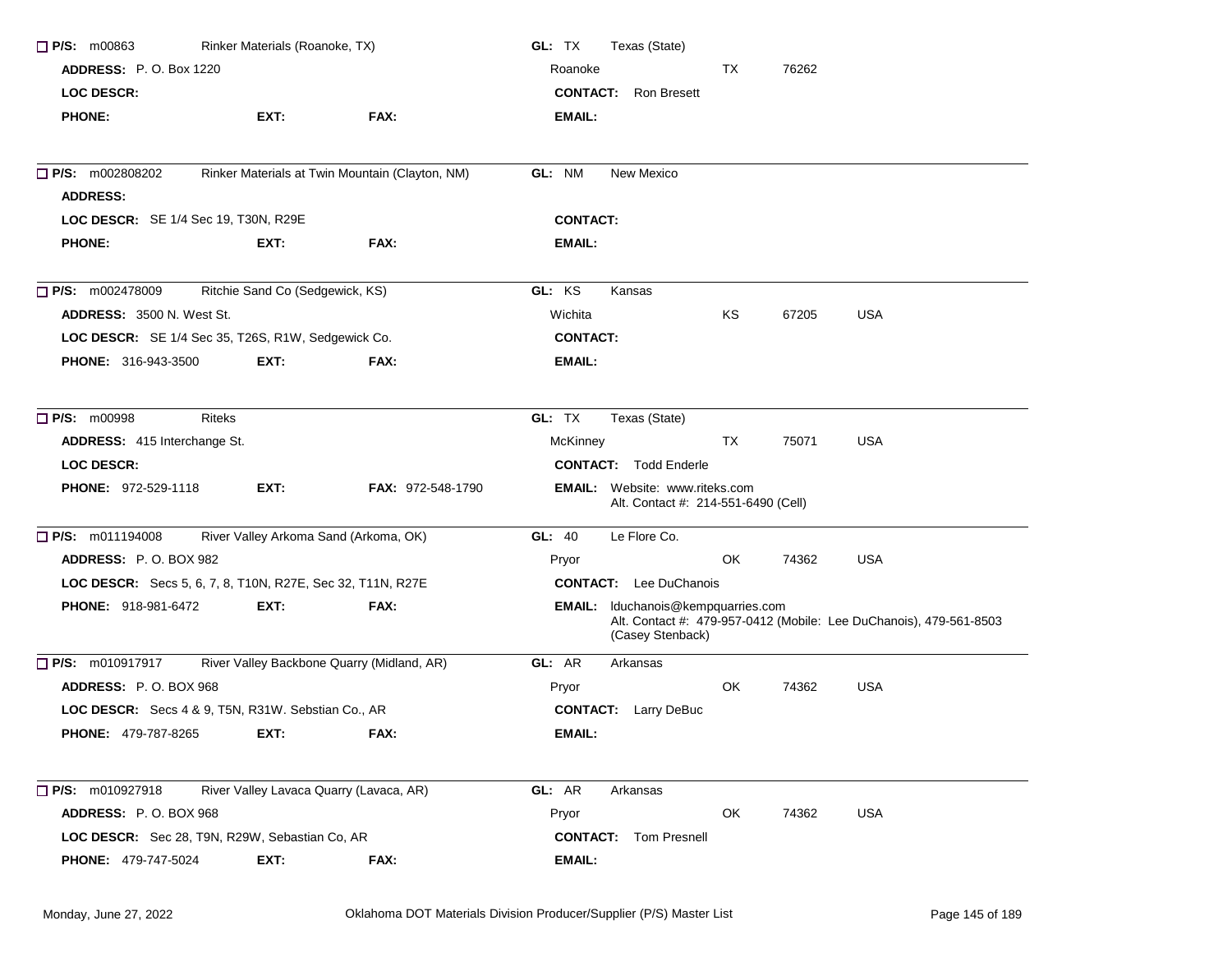| $\Box$ P/S: m01121                         | RJ Watson, Inc. (Alden, NY)         |                                            | New York<br>GL: NY                                                                          |            |
|--------------------------------------------|-------------------------------------|--------------------------------------------|---------------------------------------------------------------------------------------------|------------|
| ADDRESS: 11035 Walden Avenue               |                                     |                                            | Alden<br><b>NY</b><br>14004                                                                 | <b>USA</b> |
| <b>LOC DESCR:</b>                          |                                     |                                            | <b>CONTACT:</b> Seth                                                                        |            |
| PHONE: 716-901-7020                        | EXT:                                | <b>FAX: 716-901-7015</b>                   | EMAIL: http://www.rjwatson.com/                                                             |            |
| $\Box$ P/S: m01038                         | Road Systems, Inc. (Big Spring, TX) |                                            | GL: TX<br>Texas (State)                                                                     |            |
| <b>ADDRESS: 3616 Howard County Airport</b> |                                     |                                            | <b>Big Spring</b><br>TX<br>79720                                                            | <b>USA</b> |
| <b>LOC DESCR:</b>                          |                                     |                                            | <b>CONTACT:</b>                                                                             |            |
| <b>PHONE:</b>                              | EXT:                                | FAX:                                       | <b>EMAIL:</b>                                                                               |            |
| $\Box$ P/S: m01090                         | RoadSafe Traffic Systems, Inc.      |                                            | GL: 72<br>Tulsa Co.                                                                         |            |
| <b>ADDRESS: 1302 W. 36th Street North</b>  |                                     |                                            | OK<br>Tulsa<br>74127                                                                        | <b>USA</b> |
| <b>LOC DESCR:</b>                          |                                     |                                            | <b>CONTACT:</b> Ernie Livingston                                                            |            |
| <b>PHONE: 918-425-4550</b>                 | EXT:                                | FAX:                                       | <b>EMAIL:</b> Website: http://www.roadsafetraffic.com/                                      |            |
| <b>P/S: m01004</b>                         |                                     | Roadscience Division of Arrmaz (Tulsa, OK) | GL: N/A<br>Not Applicable                                                                   |            |
| <b>ADDRESS:</b> 6502 S. Yale Avenue        |                                     |                                            | Tulsa<br>OK<br>74063                                                                        | <b>USA</b> |
| <b>LOC DESCR:</b>                          |                                     |                                            | <b>CONTACT:</b> Ray Gore                                                                    |            |
| <b>PHONE: 863-205-0323</b>                 | EXT:                                | FAX:                                       | <b>EMAIL:</b> rgore@roadscience.net                                                         |            |
| $\Box$ P/S: m00057                         | Rocal, Inc. (Frankfort, OH)         |                                            | GL: OH<br>Ohio                                                                              |            |
| <b>ADDRESS: 3186 Co Rd 550</b>             |                                     |                                            | OH<br>Frankfort<br>45628                                                                    | <b>USA</b> |
| <b>LOC DESCR:</b>                          |                                     |                                            | <b>CONTACT:</b>                                                                             |            |
| <b>PHONE: 740-998-2122</b>                 | EXT:                                | <b>FAX: 740-998-2073</b>                   | EMAIL: Website: http://www.rocal.com/index.html<br>Alt. Contact #: 800-992-8633 (Toll Free) |            |
| P/S: m00101                                | Rochester Midland (Atlanta, GA)     |                                            | GL: GA<br>Georgia                                                                           |            |
| ADDRESS: 1317 Logan Circle N.W.            |                                     |                                            | GA<br>30318<br>Atlanta                                                                      |            |
| <b>LOC DESCR:</b>                          |                                     |                                            | <b>CONTACT:</b>                                                                             |            |
| <b>PHONE:</b>                              | EXT:                                | FAX:                                       | <b>EMAIL:</b>                                                                               |            |
| P/S: m002491204                            | Rock Products (N of Sawyer, OK)     |                                            | GL: 12<br>Choctaw Co.                                                                       |            |
| <b>ADDRESS:</b>                            |                                     |                                            | Paris<br>TX                                                                                 | <b>USA</b> |
| LOC DESCR: Sec 17, T5S, R19E               |                                     |                                            | <b>CONTACT:</b>                                                                             |            |
| <b>PHONE:</b>                              | EXT:                                | FAX:                                       | <b>EMAIL:</b>                                                                               |            |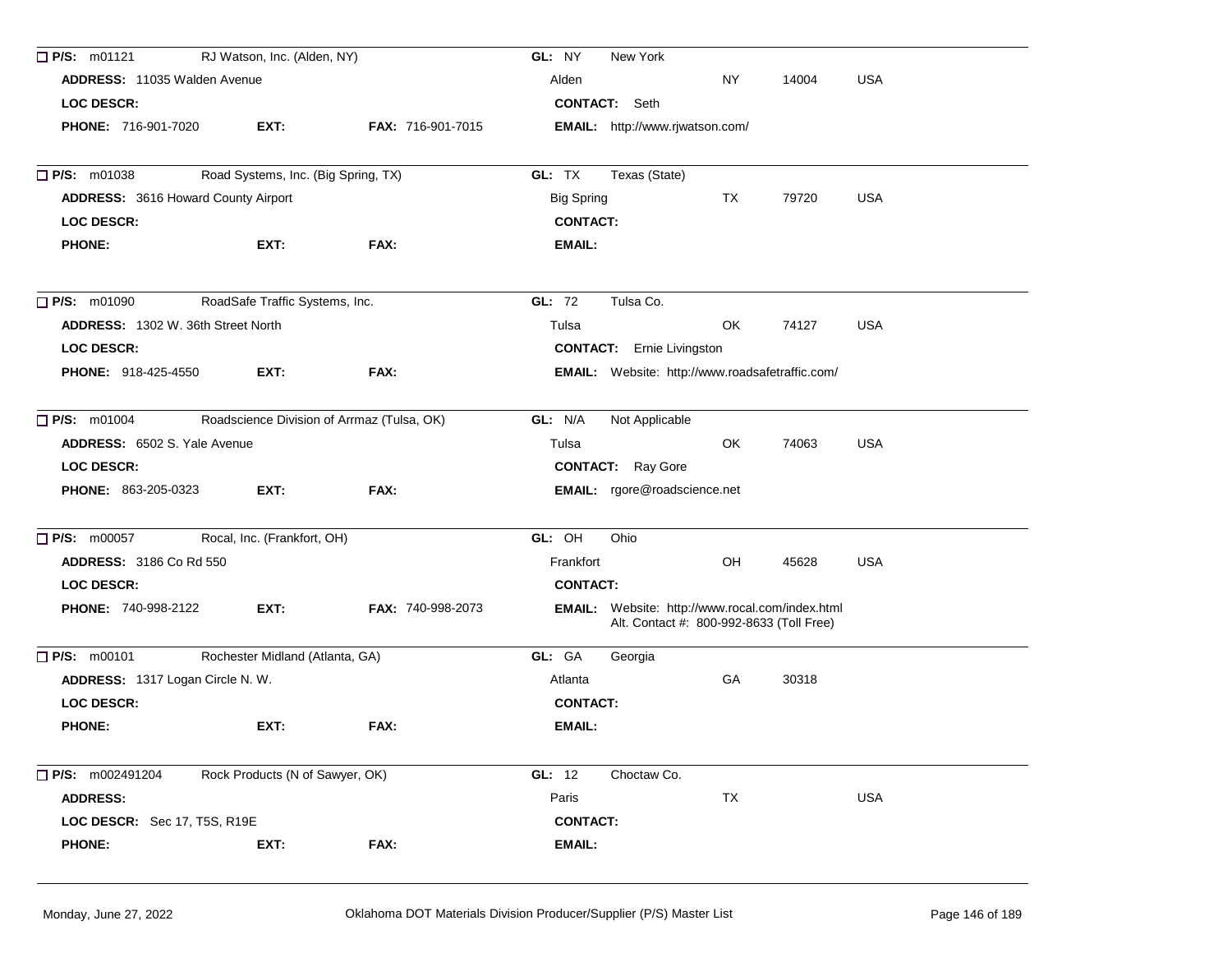| Rockin B Sand and Gravel LLC (Cleo Springs, OK)<br>$\Box$ P/S: m001864701 |                                          |                                                                      | Major Co.<br>GL: $47$                                            |  |  |  |  |
|---------------------------------------------------------------------------|------------------------------------------|----------------------------------------------------------------------|------------------------------------------------------------------|--|--|--|--|
| ADDRESS: P.O. BOX 194                                                     |                                          |                                                                      | Cleo Springs<br>OK<br>73729<br><b>USA</b>                        |  |  |  |  |
| LOC DESCR: NE 1/4 Sec 23, T22N, R12W                                      |                                          |                                                                      | <b>CONTACT:</b> Greg Hunt                                        |  |  |  |  |
| <b>PHONE: 580-438-2279</b>                                                | EXT:                                     | FAX:                                                                 | EMAIL: rockinbsandg@gmail.com<br>Alt. Phone: 580-554-7048 (Cell) |  |  |  |  |
| $\Box$ P/S: m010254007                                                    | Rock-It Natural Stone Inc. (Wister, OK)  |                                                                      | GL: 40<br>Le Flore Co.                                           |  |  |  |  |
| ADDRESS: P.O. BOX 410                                                     |                                          |                                                                      | <b>USA</b><br>74966<br>Wister<br>OK.                             |  |  |  |  |
|                                                                           |                                          | LOC DESCR: SEC 22, 23, 13, 15, T6N, R23E of Indian Base and Meridian | <b>CONTACT:</b> Phil Hamlin                                      |  |  |  |  |
| <b>PHONE: 800-371-4219</b>                                                | EXT:                                     | <b>FAX: 918-659-2326</b>                                             | EMAIL:                                                           |  |  |  |  |
| $\Box$ P/S: m002699070                                                    | Rodman Natural Resources (Caddo, OK)     |                                                                      | <b>GL: 07</b><br>Bryan Co.                                       |  |  |  |  |
| <b>ADDRESS: 1975 Bandit Trail</b>                                         |                                          |                                                                      | OK.<br>74729<br>USA<br>Caddo                                     |  |  |  |  |
| LOC DESCR: NE 1/2 Sec 7, T5S, R12E                                        |                                          |                                                                      | <b>CONTACT:</b>                                                  |  |  |  |  |
| <b>PHONE: 580-367-2339</b>                                                | EXT:                                     | FAX:                                                                 | EMAIL:                                                           |  |  |  |  |
| <b>P/S: m00498</b>                                                        | Rogers Ready Mix                         |                                                                      | <b>GL:</b> REFP Reference Plants                                 |  |  |  |  |
| <b>ADDRESS:</b>                                                           |                                          |                                                                      | Reference Plant<br>AR                                            |  |  |  |  |
| <b>LOC DESCR:</b>                                                         |                                          |                                                                      | <b>CONTACT:</b>                                                  |  |  |  |  |
| <b>PHONE:</b>                                                             | EXT:                                     | FAX:                                                                 | EMAIL:                                                           |  |  |  |  |
| $\Box$ P/S: m00436                                                        | Rohm and Hass Co (Denver, CO)            |                                                                      | GL: CO<br>Colorado                                               |  |  |  |  |
| ADDRESS: 7817 S. Newland Street                                           |                                          |                                                                      | CO.<br>80123<br>Denver                                           |  |  |  |  |
| <b>LOC DESCR:</b>                                                         |                                          |                                                                      | <b>CONTACT:</b> Joe Proctor                                      |  |  |  |  |
| <b>PHONE:</b>                                                             | EXT:                                     | FAX:                                                                 | <b>EMAIL:</b>                                                    |  |  |  |  |
| $\Box$ P/S: m00787<br><b>ADDRESS:</b>                                     | Rok-Hard Redi Mix (Conoco) - Liberal KS. |                                                                      | GL: KS<br>Kansas                                                 |  |  |  |  |
| <b>LOC DESCR:</b>                                                         |                                          |                                                                      | <b>CONTACT:</b>                                                  |  |  |  |  |
| <b>PHONE:</b>                                                             | EXT:                                     | FAX:                                                                 | EMAIL:                                                           |  |  |  |  |
|                                                                           |                                          |                                                                      |                                                                  |  |  |  |  |
| $\Box$ P/S: m01168                                                        | Rry Services, LLC (Stillwater, OK)       |                                                                      | GL: 60<br>Payne Co.                                              |  |  |  |  |
| <b>ADDRESS: P.O. BOX 2283</b>                                             |                                          |                                                                      | Stillwater<br>OK<br>USA<br>74046                                 |  |  |  |  |
| LOC DESCR:                                                                |                                          |                                                                      | <b>CONTACT:</b>                                                  |  |  |  |  |
| <b>PHONE:</b>                                                             | EXT:                                     | FAX:                                                                 | <b>EMAIL:</b>                                                    |  |  |  |  |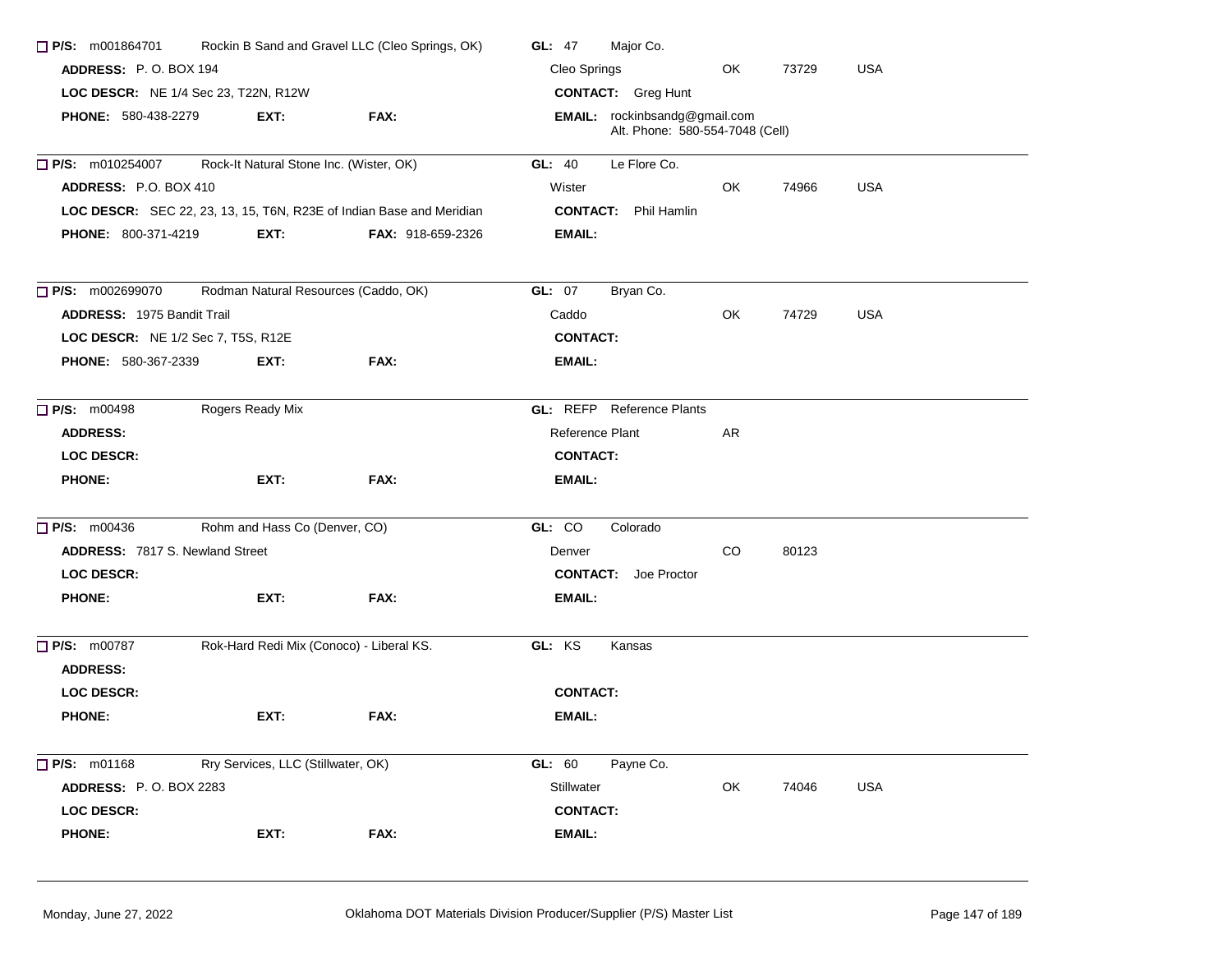| <b>P/S: m01177</b><br>Rudy Const. RCA (Contract 190057 Only) |                                                      | GL: 55                   | Oklahoma Co.    |                                                                                      |    |       |                                                                   |  |
|--------------------------------------------------------------|------------------------------------------------------|--------------------------|-----------------|--------------------------------------------------------------------------------------|----|-------|-------------------------------------------------------------------|--|
| <b>ADDRESS: P.O. BOX 14575</b>                               |                                                      |                          | Oklahoma City   |                                                                                      | OK | 73113 | <b>USA</b>                                                        |  |
|                                                              | LOC DESCR: 3101 NE 63rd St., Oklahoma City, OK 73121 |                          |                 | <b>CONTACT:</b> Troy Clawson                                                         |    |       |                                                                   |  |
| <b>PHONE: 405-478-9900</b>                                   | EXT:                                                 | FAX:                     |                 | Alt. Contact #: 405-314-9480 (Jared Bills Cell)<br>Website: www.rudyconstruction.com |    |       | EMAIL: tclawson@rudyconstruction.com, jbills@rudyconstruction.com |  |
| $P/S:$ m01083                                                | Rudy Construction (Oklahoma City, OK)                |                          | GL: 55          | Oklahoma Co.                                                                         |    |       |                                                                   |  |
| <b>ADDRESS: P.O. BOX 14575</b>                               |                                                      |                          |                 | Oklahoma City, OK                                                                    | OK | 73113 | <b>USA</b>                                                        |  |
| <b>LOC DESCR:</b>                                            |                                                      |                          |                 | <b>CONTACT:</b> Mike Anderson                                                        |    |       |                                                                   |  |
| <b>PHONE: 405-478-9900</b>                                   | EXT:                                                 | <b>FAX: 405-478-9901</b> |                 | <b>EMAIL:</b> manderson@rudyconstruction.com<br>Alt. Phone #: 405-441-8072 (Cell)    |    |       |                                                                   |  |
| P/S: m01232                                                  | Russell Welding, Inc. (Tulsa, OK)                    |                          | GL: 72          | Tulsa Co.                                                                            |    |       |                                                                   |  |
| ADDRESS: 7756 Charles Page Blvd.                             |                                                      |                          | Tulsa           |                                                                                      | OK | 74127 | <b>USA</b>                                                        |  |
| <b>LOC DESCR:</b>                                            |                                                      |                          |                 | <b>CONTACT:</b> Gene Russell                                                         |    |       |                                                                   |  |
| PHONE: 918-245-7395                                          | EXT:                                                 | FAX: 918-245-7393        |                 | <b>EMAIL:</b> tmsisemore@gmail.com                                                   |    |       | Alt. Contact #: 918 637-6537, Alt. Contact Name: Tami Sisemore    |  |
| P/S: m00481                                                  | <b>Rustin Concrete</b>                               |                          |                 | <b>GL: REFP</b> Reference Plants                                                     |    |       |                                                                   |  |
| <b>ADDRESS:</b>                                              |                                                      |                          | Reference Plant |                                                                                      | OK |       |                                                                   |  |
| <b>LOC DESCR:</b>                                            |                                                      |                          | <b>CONTACT:</b> |                                                                                      |    |       |                                                                   |  |
| <b>PHONE:</b>                                                | EXT:                                                 | FAX:                     | <b>EMAIL:</b>   |                                                                                      |    |       |                                                                   |  |
| $P/S:$ m00102                                                | S. S. 1. Chemical (Canton, GA)                       |                          | GL: GA          | Georgia                                                                              |    |       |                                                                   |  |
| <b>ADDRESS: 614 Chattin Drive</b>                            |                                                      |                          | Canton          |                                                                                      | GA | 30115 |                                                                   |  |
| <b>LOC DESCR:</b>                                            |                                                      |                          | <b>CONTACT:</b> |                                                                                      |    |       |                                                                   |  |
| <b>PHONE:</b>                                                | EXT:                                                 | FAX:                     | <b>EMAIL:</b>   |                                                                                      |    |       |                                                                   |  |
| $\Box$ P/S: m002507221<br><b>ADDRESS:</b>                    | Sahara Sand Co. (Tulsa, OK)                          |                          | GL: 72          | Tulsa Co.                                                                            |    |       |                                                                   |  |
| LOC DESCR: Sec 7, T19N, R11E                                 |                                                      |                          | <b>CONTACT:</b> |                                                                                      |    |       |                                                                   |  |
| <b>PHONE:</b>                                                | EXT:                                                 | FAX:                     | <b>EMAIL:</b>   |                                                                                      |    |       |                                                                   |  |
| P/S: m00499                                                  | Sallisaw Ready Mix                                   |                          |                 | <b>GL:</b> REFP Reference Plants                                                     |    |       |                                                                   |  |
| <b>ADDRESS:</b>                                              |                                                      |                          | Reference Plant |                                                                                      | OK |       |                                                                   |  |
| <b>LOC DESCR:</b>                                            |                                                      |                          | <b>CONTACT:</b> |                                                                                      |    |       |                                                                   |  |
| <b>PHONE:</b>                                                | EXT:                                                 | FAX:                     | <b>EMAIL:</b>   |                                                                                      |    |       |                                                                   |  |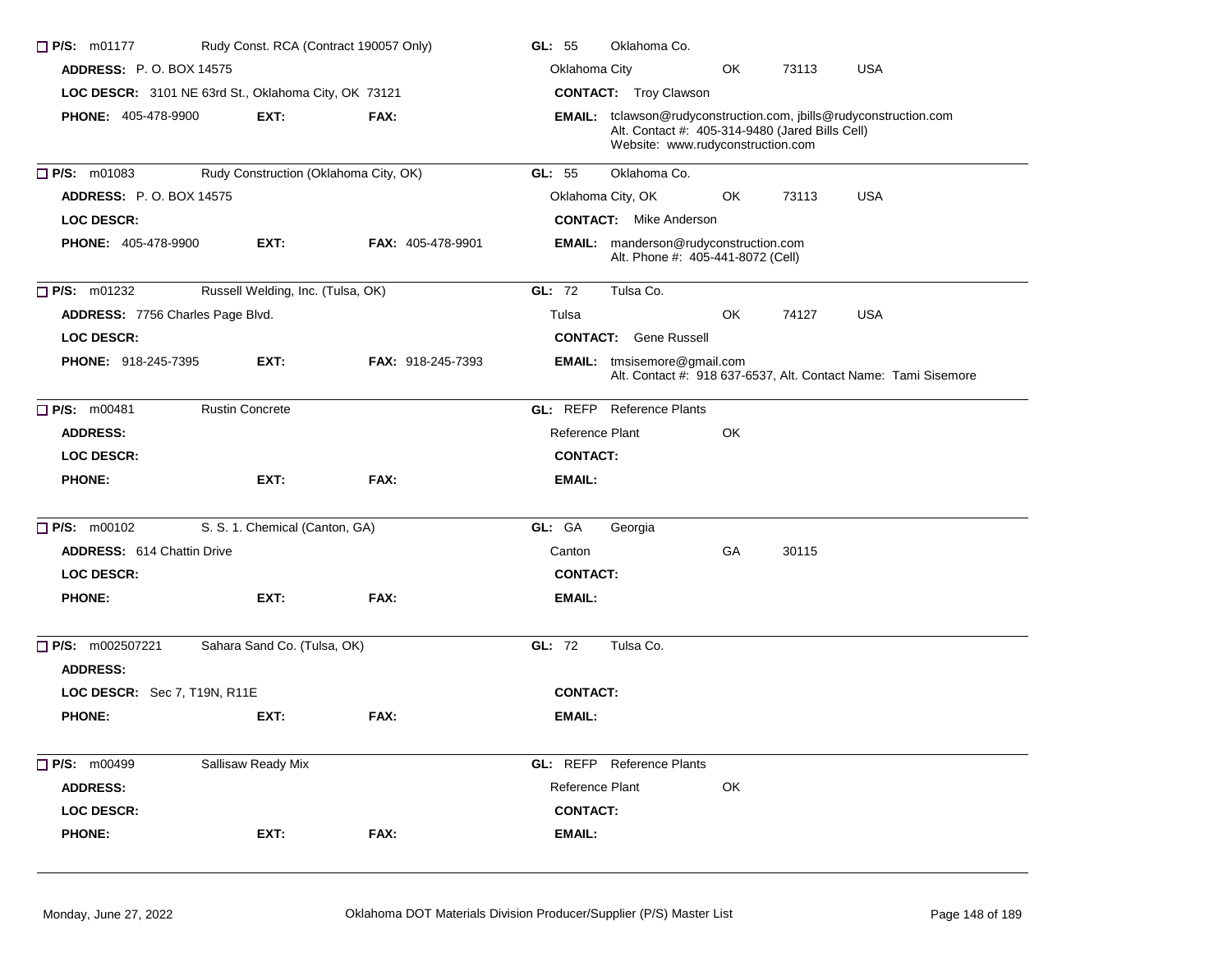| $\Box$ P/S: m002397230                    | Sand Springs S & G (Tulsa Co., OK)            |                                                    |                                           |           |       |                                                                      |
|-------------------------------------------|-----------------------------------------------|----------------------------------------------------|-------------------------------------------|-----------|-------|----------------------------------------------------------------------|
| <b>ADDRESS: 19191 E. Hwy 64</b>           |                                               |                                                    | Leonard                                   | OK        | 74043 | <b>USA</b>                                                           |
|                                           | LOC DESCR: E 1/2 NE 1/4 Sec 36, T17N, R14E    |                                                    | <b>CONTACT:</b>                           |           |       |                                                                      |
| <b>PHONE: 918-366-7646</b>                | EXT:                                          | <b>FAX: 918-245-3419</b>                           | <b>EMAIL:</b>                             |           |       |                                                                      |
|                                           |                                               |                                                    |                                           |           |       |                                                                      |
| $\Box$ P/S: m005437232                    |                                               | Sand Springs Sand & Gravel Co. (Sand Springs, OK)  | Tulsa Co.<br>GL: 72                       |           |       |                                                                      |
| <b>ADDRESS:</b>                           |                                               |                                                    |                                           |           |       |                                                                      |
|                                           | LOC DESCR: E 1/2, NE 1/4 Sec 36, T17N, R14E   |                                                    | <b>CONTACT:</b>                           |           |       |                                                                      |
| <b>PHONE:</b>                             | EXT:                                          | FAX:                                               | EMAIL:                                    |           |       |                                                                      |
| <b>P/S:</b> m00800<br><b>ADDRESS:</b>     | Sasol Wax Americas, Inc.                      |                                                    | GL: N/A<br>Not Applicable                 |           |       |                                                                      |
| <b>LOC DESCR:</b>                         |                                               |                                                    | <b>CONTACT:</b>                           |           |       |                                                                      |
| <b>PHONE:</b>                             | EXT:                                          | FAX:                                               | <b>EMAIL:</b>                             |           |       |                                                                      |
|                                           |                                               |                                                    |                                           |           |       |                                                                      |
| <b>P/S:</b> m014917921                    | SBM Rock and Materials Quarry (Grannis, AR)   |                                                    | GL: AR<br>Arkansas                        |           |       |                                                                      |
| <b>ADDRESS: 7931 North Stateline Ave.</b> |                                               |                                                    | Texarkana                                 | <b>TX</b> | 75503 | <b>USA</b>                                                           |
|                                           | LOC DESCR: Sec. 1, T6S, R32W, Polk County, AR |                                                    | <b>CONTACT:</b><br>Delmer Vaughn          |           |       |                                                                      |
| <b>PHONE: 870-245-6745</b>                | EXT:                                          | FAX:                                               | Alt. Contact #: 903-824-5879 (Brad Haugh) |           |       | EMAIL: delmervaughn@sbmearthmoving.com, bradhaugh@sbmearthmoving.com |
| $P/S:$ m00073                             | ScanRoad (Waco, TX)                           |                                                    | GL: TX<br>Texas (State)                   |           |       |                                                                      |
| <b>ADDRESS: P.O. Box 7677</b>             |                                               |                                                    | Waco                                      | <b>TX</b> | 76714 |                                                                      |
| LOC DESCR:                                |                                               |                                                    | <b>CONTACT:</b> Jim Wright                |           |       |                                                                      |
| <b>PHONE: 800-345-3749</b>                | EXT:                                          | FAX:                                               | <b>EMAIL:</b>                             |           |       |                                                                      |
|                                           |                                               |                                                    |                                           |           |       |                                                                      |
| $\Box$ P/S: m00545                        |                                               | Schaeffer's Specialized Lubricants (St. Louis, MO) | GL: MO<br>Missouri                        |           |       |                                                                      |
| <b>ADDRESS: 102 Barton Street</b>         |                                               |                                                    | St. Louis                                 | <b>MO</b> | 63104 |                                                                      |
| <b>LOC DESCR:</b>                         |                                               |                                                    | <b>CONTACT:</b>                           |           |       |                                                                      |
| <b>PHONE:</b>                             | EXT:                                          | FAX:                                               | <b>EMAIL:</b>                             |           |       |                                                                      |
| <b>P/S: m00482</b>                        | <b>Schwarz Concrete</b>                       |                                                    | <b>GL: REFP</b> Reference Plants          |           |       |                                                                      |
| <b>ADDRESS:</b>                           |                                               |                                                    | Reference Plant                           | OK        |       |                                                                      |
| <b>LOC DESCR:</b>                         |                                               |                                                    | <b>CONTACT:</b>                           |           |       |                                                                      |
| <b>PHONE:</b>                             | EXT:                                          | FAX:                                               | <b>EMAIL:</b>                             |           |       |                                                                      |
|                                           |                                               |                                                    |                                           |           |       |                                                                      |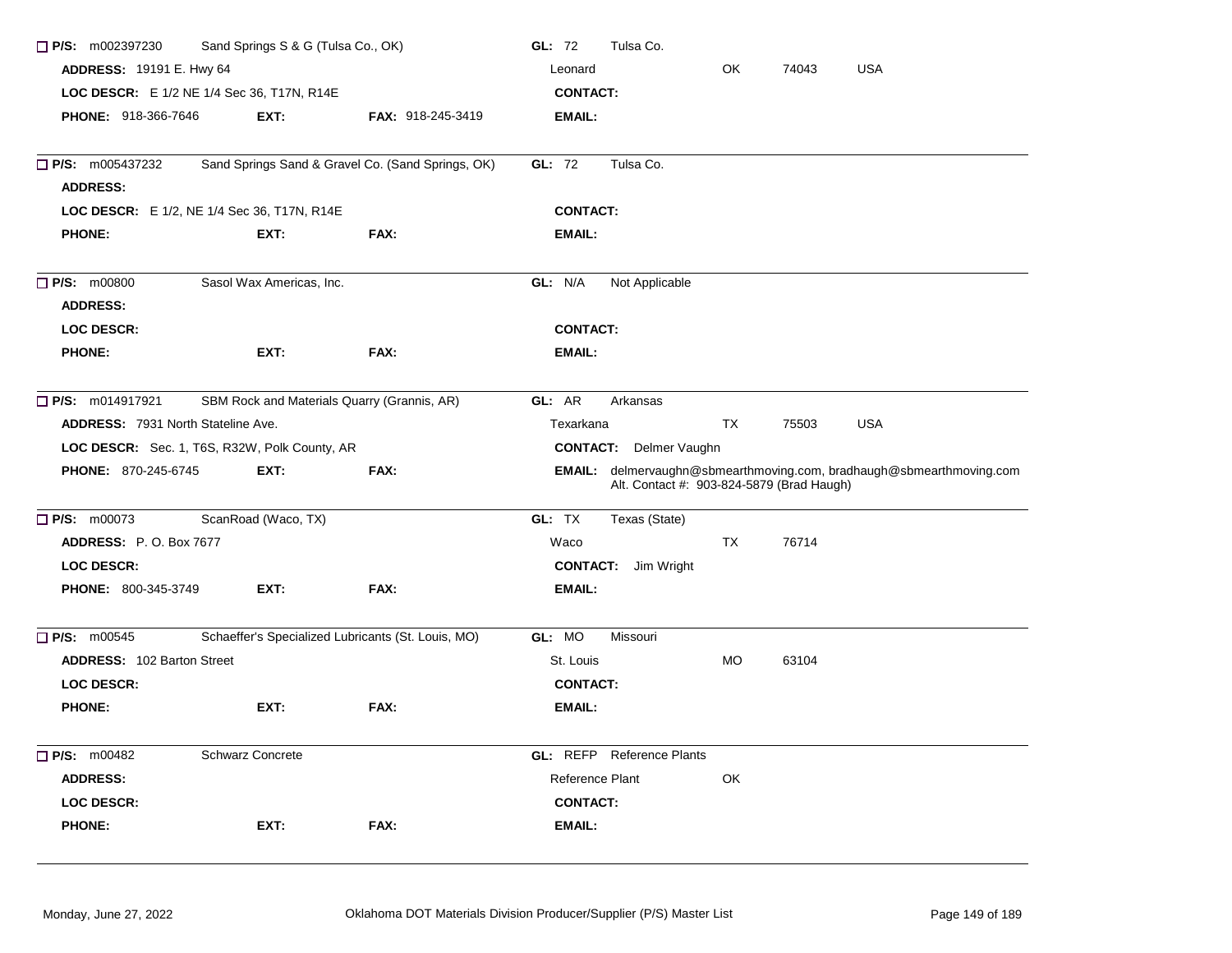| $\Box$ P/S: m00432                    | Schwarz Paving Co., Inc.                                             |                                                                          | <b>GL:</b> REFP Reference Plants                                             |  |  |  |  |
|---------------------------------------|----------------------------------------------------------------------|--------------------------------------------------------------------------|------------------------------------------------------------------------------|--|--|--|--|
| <b>ADDRESS:</b>                       |                                                                      |                                                                          | Reference Plant<br>OK                                                        |  |  |  |  |
| <b>LOC DESCR:</b>                     |                                                                      |                                                                          | <b>CONTACT:</b> Brian Schwarz                                                |  |  |  |  |
| <b>PHONE:</b>                         | EXT:                                                                 | FAX:                                                                     | EMAIL: Shannon.Fanning@schwarzpaving.com,<br>Brian.Schwarz@schwarzpaving.com |  |  |  |  |
| $\Box$ P/S: m00933                    | Schwarz Paving RCA (Contract 110012 Only)                            |                                                                          | GL: N/A<br>Not Applicable                                                    |  |  |  |  |
| <b>ADDRESS:</b>                       |                                                                      |                                                                          |                                                                              |  |  |  |  |
| <b>LOC DESCR:</b>                     |                                                                      |                                                                          | <b>CONTACT:</b>                                                              |  |  |  |  |
| <b>PHONE:</b>                         | EXT:                                                                 | FAX:                                                                     | EMAIL:                                                                       |  |  |  |  |
| $\Box$ P/S: m01219                    | Schwarz Paving RCA (Contract 190156 Only)                            |                                                                          | Oklahoma Co.<br>GL: $55$                                                     |  |  |  |  |
| <b>ADDRESS: 8251 W. Reno Ave.</b>     |                                                                      |                                                                          | Oklahoma City<br>OK<br>73127<br>USA                                          |  |  |  |  |
|                                       | LOC DESCR: Midwest Blvd to Douglas Blvd on SE 29th, Midwest City, OK |                                                                          | <b>CONTACT:</b>                                                              |  |  |  |  |
| <b>PHONE: 405-789-7203</b>            | EXT:                                                                 | FAX:                                                                     | EMAIL:                                                                       |  |  |  |  |
| $\Box$ P/S: m01266                    | Schwarz Paving RCA (Contract 210031 Only)                            |                                                                          | GL: 55<br>Oklahoma Co.                                                       |  |  |  |  |
| ADDRESS: 8521 W. Reno                 |                                                                      |                                                                          | <b>USA</b><br>Oklahoma City<br>OK<br>73127                                   |  |  |  |  |
|                                       | LOC DESCR: SW 15th & Council Rd. in Oklahoma City, OK                |                                                                          | <b>CONTACT:</b> Brian Schwarz                                                |  |  |  |  |
| <b>PHONE: 405-789-7203</b>            | EXT:                                                                 | FAX: 405-789-7303                                                        | EMAIL:                                                                       |  |  |  |  |
| $\Box$ P/S: m01267                    | Schwarz Paving RCA (Contract 210074 Only)                            |                                                                          | Canadian Co.<br>GL: 09                                                       |  |  |  |  |
| ADDRESS: 8521 W. Reno                 |                                                                      |                                                                          | <b>USA</b><br>Oklahoma City<br>OK<br>73127                                   |  |  |  |  |
|                                       |                                                                      | LOC DESCR: N side of E Wagner Rd. (NW 50th St.), E Side of Kilpatrick TP | <b>CONTACT:</b> Tony Welton                                                  |  |  |  |  |
| PHONE: 405-789-7203                   | EXT:                                                                 | <b>FAX: 405-789-7303</b>                                                 | <b>EMAIL:</b> Alt. Contact #: 405-517-6971 (Tony Welton)                     |  |  |  |  |
| <b>P/S: m00966</b><br><b>ADDRESS:</b> |                                                                      | Schwarz Paving RCA (Hefner Yard - OKC, OK)                               | GL: 55<br>Oklahoma Co.                                                       |  |  |  |  |
| <b>LOC DESCR:</b>                     |                                                                      |                                                                          | <b>CONTACT:</b>                                                              |  |  |  |  |
| <b>PHONE:</b>                         | EXT:                                                                 | FAX:                                                                     | <b>EMAIL:</b>                                                                |  |  |  |  |
| $\Box$ P/S: m00967                    | Schwarz Paving RCA (Kelly Yard - OKC, OK)                            |                                                                          | GL: 55<br>Oklahoma Co.                                                       |  |  |  |  |
| <b>ADDRESS:</b>                       |                                                                      |                                                                          |                                                                              |  |  |  |  |
| <b>LOC DESCR:</b>                     |                                                                      |                                                                          | <b>CONTACT:</b>                                                              |  |  |  |  |
| <b>PHONE:</b>                         | EXT:                                                                 | FAX:                                                                     | EMAIL:                                                                       |  |  |  |  |
|                                       |                                                                      |                                                                          |                                                                              |  |  |  |  |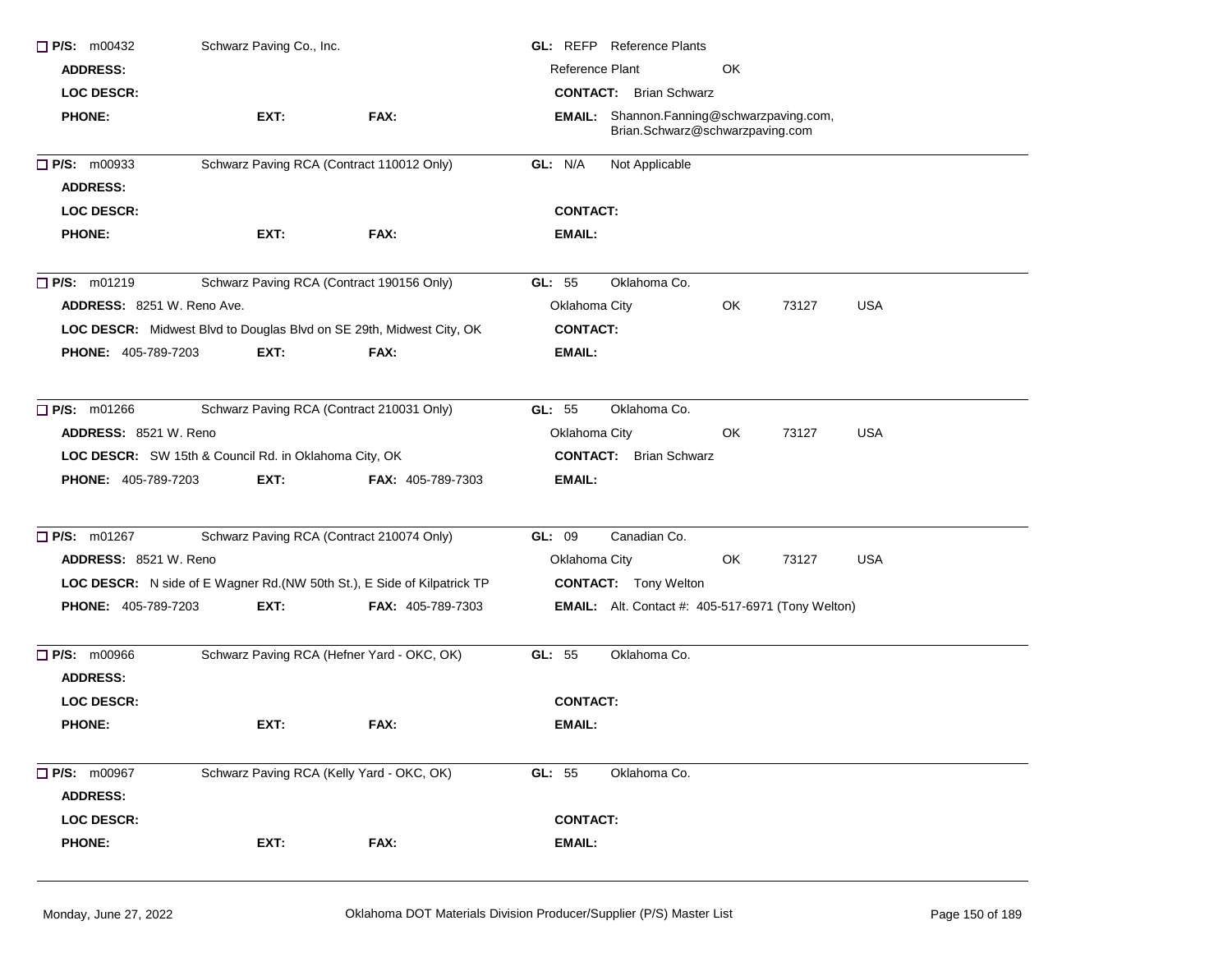| $P/S:$ m00970<br><b>ADDRESS:</b><br><b>LOC DESCR:</b> |                                              | Schwarz Paving RCA (Rv. Bot. Sand Yd. - OKC, OK)                        | GL: 55<br>Oklahoma Co.<br><b>CONTACT:</b>                                                                                            |  |  |  |
|-------------------------------------------------------|----------------------------------------------|-------------------------------------------------------------------------|--------------------------------------------------------------------------------------------------------------------------------------|--|--|--|
| <b>PHONE:</b>                                         | EXT:                                         | FAX:                                                                    | EMAIL:                                                                                                                               |  |  |  |
| <b>P/S: m00968</b><br><b>ADDRESS:</b>                 | Schwarz Paving RCA (S.W. 15th - OKC, OK)     |                                                                         | Oklahoma Co.<br>GL: $55$                                                                                                             |  |  |  |
| LOC DESCR: SW 15th & Council                          |                                              |                                                                         | <b>CONTACT:</b>                                                                                                                      |  |  |  |
| <b>PHONE:</b>                                         | EXT:                                         | FAX:                                                                    | EMAIL:                                                                                                                               |  |  |  |
| $\Box$ P/S: m00969<br><b>ADDRESS:</b>                 |                                              | Schwarz Paving RCA (Tecumseh Rd - Norman, OK)                           | GL: 14<br>Cleveland Co.                                                                                                              |  |  |  |
| <b>LOC DESCR:</b>                                     |                                              |                                                                         | <b>CONTACT:</b>                                                                                                                      |  |  |  |
| <b>PHONE:</b>                                         | EXT:                                         | FAX:                                                                    | EMAIL:                                                                                                                               |  |  |  |
| $\Box$ P/S: m002535510                                | Schwarz Sand Douglas Pit (Oklahoma City, OK) |                                                                         | GL: 55<br>Oklahoma Co.                                                                                                               |  |  |  |
| <b>ADDRESS: P.O. BOX 850450</b>                       |                                              |                                                                         | OK<br>Yukon<br>73085<br><b>USA</b>                                                                                                   |  |  |  |
|                                                       |                                              | LOC DESCR: E/2 NE/4 Sec 26, NW/4 & part W/2 W/2 NE/4 (Contd. in Rmrks.) | <b>CONTACT:</b> Rickey Kessinger                                                                                                     |  |  |  |
| PHONE: 405-354-8824                                   | EXT:                                         | <b>FAX: 405-354-1158</b>                                                | EMAIL: john.stephenson@srmokc.com<br>Alt. Phone #: 405-408-2312 (Rickey Kessinger-Plant Foreman), 405-365-<br>4527 (John Stephenson) |  |  |  |
| <b>P/S: m00881</b>                                    | Scougal Rubber (McCarran, NV)                |                                                                         | GL: NV<br>Nevada                                                                                                                     |  |  |  |
| ADDRESS: 885 Denmark Drive, Suite 103                 |                                              |                                                                         | McCarran<br>NV<br><b>USA</b><br>89434                                                                                                |  |  |  |
| <b>LOC DESCR:</b>                                     |                                              |                                                                         | <b>CONTACT:</b> Rob Anderson                                                                                                         |  |  |  |
| PHONE: 775-284-8500                                   | EXT:                                         | FAX: 775-284-8501                                                       | <b>EMAIL:</b> sales@scougalrubber.com<br>Alt. Contact #: 206-890-4294                                                                |  |  |  |
| $\Box$ P/S: m00892                                    | Scurlock Industries (Fayetteville, AR)       |                                                                         | GL: AR<br>Arkansas                                                                                                                   |  |  |  |
| <b>ADDRESS:</b> P.O. Box 1082                         |                                              |                                                                         | AR<br>72702<br>Fayetteville                                                                                                          |  |  |  |
| <b>LOC DESCR:</b>                                     |                                              |                                                                         | <b>Brad Johnson</b><br><b>CONTACT:</b>                                                                                               |  |  |  |
| <b>PHONE: 479-521-0504</b>                            | EXT:                                         | <b>FAX: 479-443-5533</b>                                                | EMAIL:                                                                                                                               |  |  |  |
| $\Box$ P/S: m00675                                    | Scurlock Industries (Miami, OK)              |                                                                         | GL: 58<br>Ottawa Co.                                                                                                                 |  |  |  |
| ADDRESS: P.O. Box 257                                 |                                              | 600 Newman Road                                                         | OK<br>Miami<br>74358                                                                                                                 |  |  |  |
| LOC DESCR:                                            |                                              |                                                                         | <b>CONTACT:</b>                                                                                                                      |  |  |  |
| PHONE: 918-542-1884                                   | EXT:                                         | <b>FAX: 918-542-5536</b>                                                | EMAIL: bkemper@scurlockindustries.com                                                                                                |  |  |  |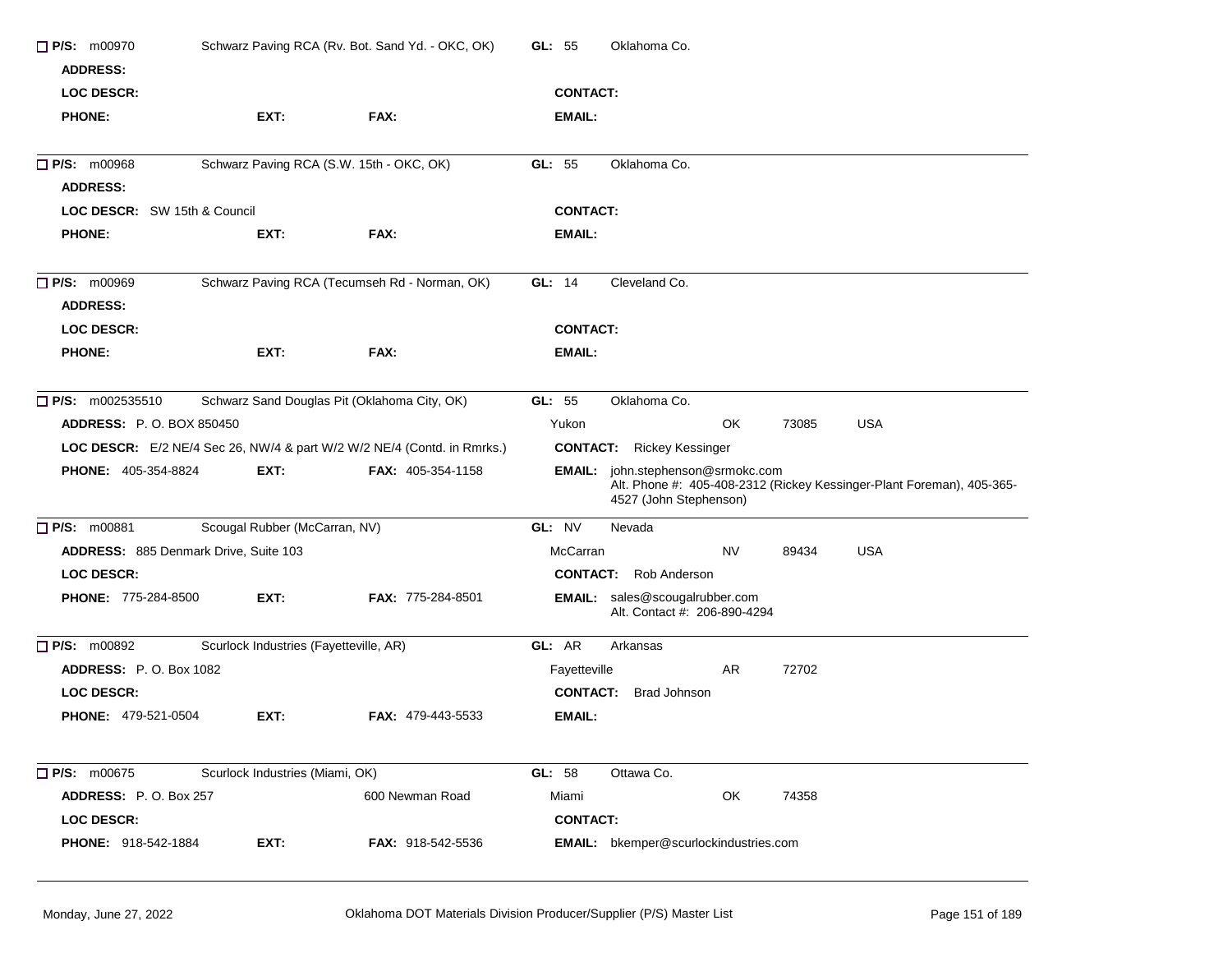| $\Box$ P/S: m01150                     | Scurlock Industries (Springfield, MO) |                   | GL: MO<br>Missouri                                                                  |
|----------------------------------------|---------------------------------------|-------------------|-------------------------------------------------------------------------------------|
| <b>ADDRESS:</b> 3401 W. Commercial St. |                                       | P.O. BOX 1078     | Springfield<br><b>MO</b><br><b>USA</b><br>65801                                     |
| <b>LOC DESCR:</b>                      |                                       |                   | <b>CONTACT:</b> Mark A. Webb                                                        |
| <b>PHONE: 417-862-5088</b>             | EXT:                                  | FAX: 417-862-5090 | <b>EMAIL:</b> mwebb@scurlockindustries.com<br>Alt. Contact #: 417-830-1991 (Mobile) |
| <b>P/S: m00790</b>                     | Seal Masters Inc.                     |                   | GL: REFP Reference Plants                                                           |
| <b>ADDRESS:</b>                        |                                       |                   |                                                                                     |
| <b>LOC DESCR:</b>                      |                                       |                   | <b>CONTACT:</b>                                                                     |
| <b>PHONE:</b>                          | EXT:                                  | FAX:              | EMAIL:                                                                              |
| $\Box$ P/S: m00731<br><b>ADDRESS:</b>  | Sem Materials (Eldorado, KS)          |                   | GL: KS<br>Kansas                                                                    |
| <b>LOC DESCR:</b>                      |                                       |                   | <b>CONTACT:</b>                                                                     |
| <b>PHONE:</b>                          | EXT:                                  | FAX:              | EMAIL:                                                                              |
| $\Box$ P/S: m00743<br><b>ADDRESS:</b>  | Sem Materials (Halstead, KS)          |                   | GL: KS<br>Kansas                                                                    |
| <b>LOC DESCR:</b>                      |                                       |                   | <b>CONTACT:</b>                                                                     |
| <b>PHONE:</b>                          | EXT:                                  | FAX:              | EMAIL:                                                                              |
|                                        |                                       |                   |                                                                                     |
| <b>P/S: m00755</b>                     | Sem Materials (Little Rock, AR)       |                   | GL: AR<br>Arkansas                                                                  |
| ADDRESS: 601 Shamburger Lane           |                                       |                   | Little Rock<br>AR<br>72206<br><b>USA</b>                                            |
| <b>LOC DESCR:</b>                      |                                       |                   | <b>CONTACT:</b>                                                                     |
| <b>PHONE:</b>                          | EXT:                                  | FAX:              | EMAIL:                                                                              |
| <b>P/S: m00547</b><br><b>ADDRESS:</b>  | Sem Materials (Saginaw, TX)           |                   | GL: TX<br>Texas (State)                                                             |
| <b>LOC DESCR:</b>                      |                                       |                   | <b>CONTACT:</b>                                                                     |
| <b>PHONE:</b>                          | EXT:                                  | FAX:              | EMAIL:                                                                              |
| P/S: m00314                            | Sem Materials / CIC (Muskogee, OK)    |                   | GL: 51<br>Muskogee Co.                                                              |
| ADDRESS: 4511 Callery Road             |                                       |                   | OK<br>74403<br>Muskogee                                                             |
| <b>LOC DESCR:</b>                      |                                       |                   | <b>CONTACT:</b>                                                                     |
| PHONE: 918-683-8323                    | EXT:                                  | FAX:              | EMAIL:                                                                              |
|                                        |                                       |                   |                                                                                     |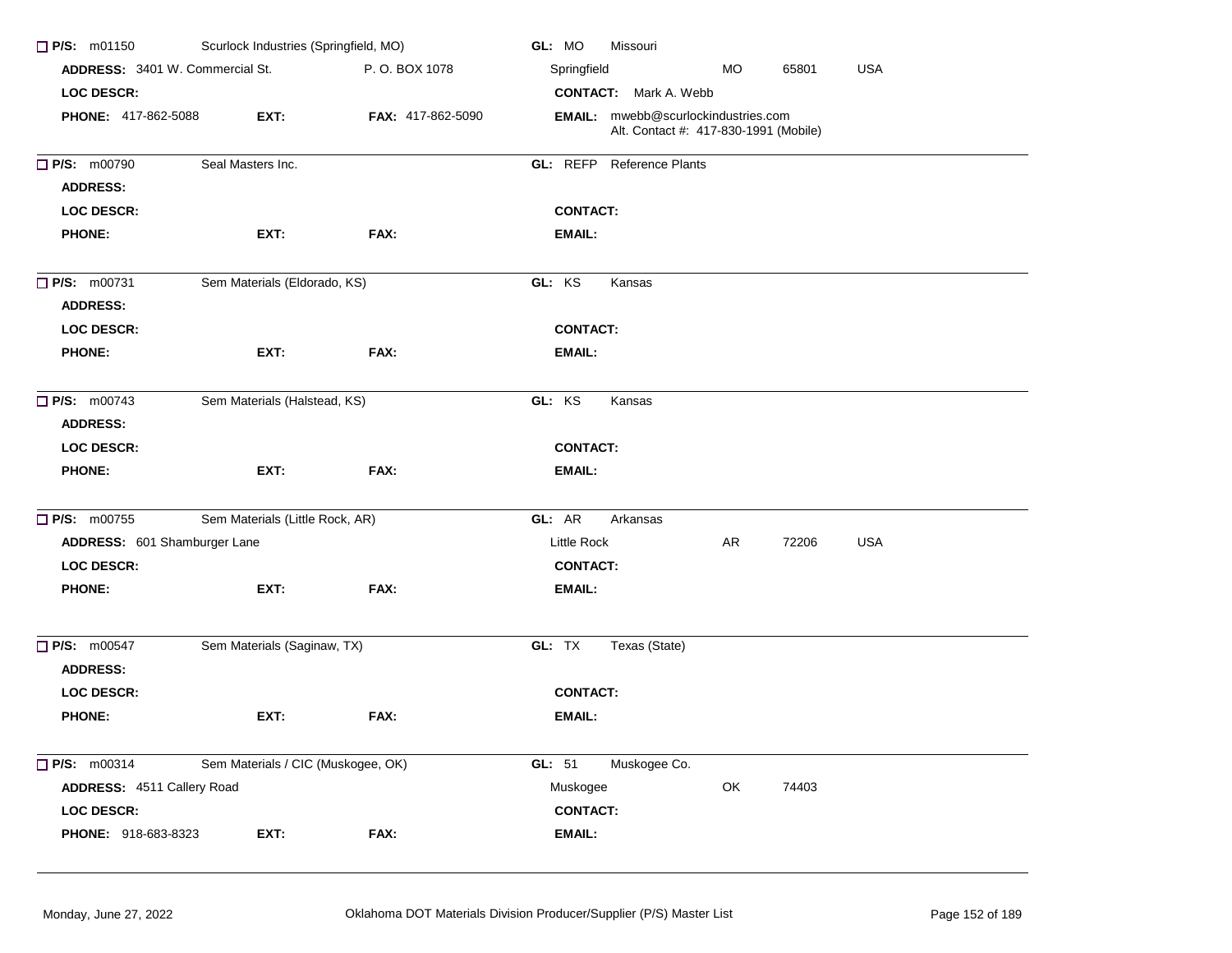| $\Box$ P/S: m00618<br>Sem Materials Port 33 (Catoosa, OK) |                                              |                   | Tulsa Co.<br>GL: 72 |                                                                                                                                       |           |        |            |  |
|-----------------------------------------------------------|----------------------------------------------|-------------------|---------------------|---------------------------------------------------------------------------------------------------------------------------------------|-----------|--------|------------|--|
| <b>ADDRESS: 100 N. 21st East Ave.</b>                     |                                              |                   | Catoosa             |                                                                                                                                       | OH        |        |            |  |
| <b>LOC DESCR:</b>                                         |                                              |                   | <b>CONTACT:</b>     |                                                                                                                                       |           |        |            |  |
| <b>PHONE:</b>                                             | EXT:                                         | FAX:              | <b>EMAIL:</b>       |                                                                                                                                       |           |        |            |  |
|                                                           |                                              |                   |                     |                                                                                                                                       |           |        |            |  |
| P/S: m00323                                               | Sem Materials Port of Catoosa (Catoosa, OK)  |                   | GL: 66              | Rogers Co.                                                                                                                            |           |        |            |  |
| ADDRESS: 5645 E. Channel Rd.                              |                                              |                   | Catoosa             |                                                                                                                                       | OK        |        |            |  |
| <b>LOC DESCR:</b>                                         |                                              |                   | <b>CONTACT:</b>     |                                                                                                                                       |           |        |            |  |
| <b>PHONE:</b>                                             | EXT:                                         | FAX:              | <b>EMAIL:</b>       |                                                                                                                                       |           |        |            |  |
| $\Box$ P/S: m00693                                        | Service Wire Co.                             |                   | GL: WV              | West Virginia                                                                                                                         |           |        |            |  |
| ADDRESS: 300 Davis Rd.                                    |                                              |                   | Culloden            |                                                                                                                                       | WV        | 25510  |            |  |
| <b>LOC DESCR:</b>                                         |                                              |                   | <b>CONTACT:</b>     |                                                                                                                                       |           |        |            |  |
| PHONE: 304-743-8600                                       | EXT:                                         | FAX:              | <b>EMAIL:</b>       |                                                                                                                                       |           |        |            |  |
|                                                           |                                              |                   |                     |                                                                                                                                       |           |        |            |  |
| P/S: m01126                                               | Shandong Leihua Plastic Engineering Co., Ltd |                   | GL: CHI             | China                                                                                                                                 |           |        |            |  |
| <b>ADDRESS: 49 Shuxin East Road</b>                       |                                              | Linshu            | Linyi               |                                                                                                                                       | <b>SD</b> | 276700 | <b>CHN</b> |  |
| <b>LOC DESCR:</b>                                         |                                              |                   |                     | <b>CONTACT:</b> Faye Wang                                                                                                             |           |        |            |  |
| <b>PHONE:</b>                                             | EXT:                                         | FAX:              |                     | EMAIL: ppwovenbags@sdleihua.com<br>Telephone/Fax: 0086-539-6211965<br>Bb: 0086-18596381662<br>Website: https://leihua.en.alibaba.com/ |           |        |            |  |
| $\Box$ P/S: m00756                                        | Shawnee Steel & Welding, Inc. (Merriam, KS)  |                   | GL: KS              | Kansas                                                                                                                                |           |        |            |  |
| <b>ADDRESS:</b> 6124 Merriam Drive                        |                                              |                   | Merriam             |                                                                                                                                       | KS        | 66203  | <b>USA</b> |  |
| LOC DESCR:                                                |                                              |                   | <b>CONTACT:</b>     |                                                                                                                                       |           |        |            |  |
| <b>PHONE: 913-432-8046</b>                                | EXT:                                         | FAX: 913-432-0819 |                     | <b>EMAIL:</b> tom@shawnee-steel.com                                                                                                   |           |        |            |  |
| P/S: m00384                                               | Sheffield (Springfield, MO)                  |                   | GL: MO              | Missouri                                                                                                                              |           |        |            |  |
| <b>ADDRESS:</b>                                           |                                              |                   | Springfield         |                                                                                                                                       | <b>MO</b> |        |            |  |
| <b>LOC DESCR:</b>                                         |                                              |                   | <b>CONTACT:</b>     |                                                                                                                                       |           |        |            |  |
| <b>PHONE:</b>                                             | EXT:                                         | FAX:              | <b>EMAIL:</b>       |                                                                                                                                       |           |        |            |  |
| $\Box$ P/S: m01200                                        | Shell/Allen Contracting                      |                   | GL: 44              | McClain Co.                                                                                                                           |           |        |            |  |
| <b>ADDRESS:</b>                                           |                                              |                   |                     |                                                                                                                                       |           |        |            |  |
| <b>LOC DESCR:</b>                                         |                                              |                   | <b>CONTACT:</b>     |                                                                                                                                       |           |        |            |  |
| <b>PHONE:</b>                                             | EXT:                                         | FAX:              | <b>EMAIL:</b>       |                                                                                                                                       |           |        |            |  |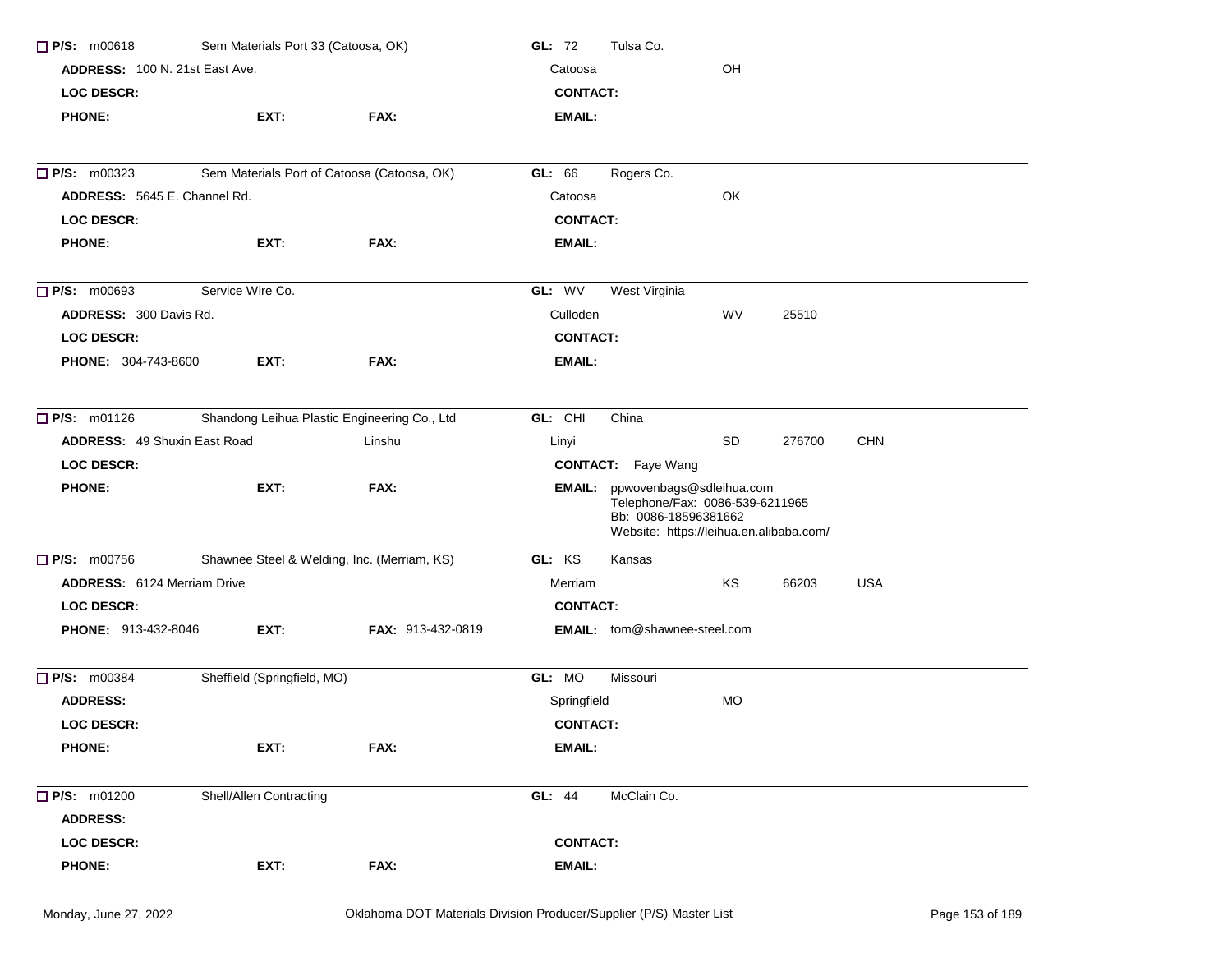| $\Box$ P/S: m00990                                           | Shelton Redi-Mix           |                                                   | GL: 19<br>Creek Co.                         |
|--------------------------------------------------------------|----------------------------|---------------------------------------------------|---------------------------------------------|
| ADDRESS: 9901 South Frankhoma Road                           |                            |                                                   | <b>USA</b><br>Sapulpa<br>OK<br>74066        |
| LOC DESCR: 9901 South Frankhoma Road Sapulpa, Oklahoma 74066 |                            |                                                   | <b>CONTACT:</b>                             |
| <b>PHONE: 918-224-6300</b>                                   | EXT:                       | FAX:                                              | EMAIL:                                      |
|                                                              |                            |                                                   |                                             |
| $\Box$ P/S: m00647                                           | Sherwin Williams (Valspar) |                                                   | GL: NC<br>North Carolina                    |
| <b>ADDRESS: 1101 S. 3rd St.</b>                              |                            |                                                   | Minneapolis<br>MN<br>USA<br>55415           |
| LOC DESCR:                                                   |                            |                                                   | <b>CONTACT:</b> Bobby Morgan                |
| PHONE: 612-851-7000                                          | EXT:                       | FAX:                                              | <b>EMAIL:</b>                               |
| $\Box$ P/S: m00577                                           | Sherwin-Williams Co.       |                                                   | Oklahoma Co.<br>GL: $55$                    |
| ADDRESS: 820 NW 4th Street                                   |                            |                                                   | Oklahoma City<br><b>USA</b><br>OK.<br>73106 |
| LOC DESCR:                                                   |                            |                                                   | <b>CONTACT:</b> Greg Jaques                 |
| <b>PHONE: 405-236-8621</b>                                   | EXT:                       | <b>FAX: 405-236-2930</b>                          | EMAIL:                                      |
|                                                              |                            |                                                   |                                             |
| $\Box$ P/S: m01047                                           |                            | Sherwood Const. Co. (Contract 130395 Only)        | <b>GL: 57</b><br>Osage Co.                  |
| <b>ADDRESS:</b>                                              |                            |                                                   |                                             |
| <b>LOC DESCR:</b>                                            |                            |                                                   | <b>CONTACT:</b>                             |
| <b>PHONE:</b>                                                | EXT:                       | FAX:                                              | <b>EMAIL:</b>                               |
| <b>P/S: m01027</b>                                           |                            | Sherwood Const. RCA (Contract 130395 Only)        | <b>GL: 57</b><br>Osage Co.                  |
| <b>ADDRESS:</b>                                              |                            |                                                   |                                             |
| <b>LOC DESCR:</b>                                            |                            |                                                   | <b>CONTACT:</b>                             |
| <b>PHONE:</b>                                                | EXT:                       | FAX:                                              | <b>EMAIL:</b>                               |
|                                                              |                            |                                                   |                                             |
| $\Box$ P/S: m01051                                           |                            | Sherwood Const. RCA (Contract 150039/150219 Only) | <b>GL: 72</b><br>Tulsa Co.                  |
| <b>ADDRESS:</b>                                              |                            |                                                   |                                             |
| <b>LOC DESCR:</b>                                            |                            |                                                   | <b>CONTACT:</b>                             |
| <b>PHONE:</b>                                                | EXT:                       | FAX:                                              | EMAIL:                                      |
|                                                              |                            |                                                   |                                             |
| P/S: m01161                                                  |                            | Sherwood Const. RCA (Contract 180229 Only)        | GL: 72<br>Tulsa Co.                         |
| <b>ADDRESS: 1640 S. 101st E. Ave.</b>                        |                            |                                                   | OK<br>Tulsa<br>74128<br><b>USA</b>          |
| LOC DESCR: 330 E. 13th Street, Tulsa OK                      |                            |                                                   | <b>CONTACT:</b><br>Marko Djukic             |
| <b>PHONE: 918-240-1410</b>                                   | EXT:                       | FAX:                                              | EMAIL: marko.djukic@sherwood.net            |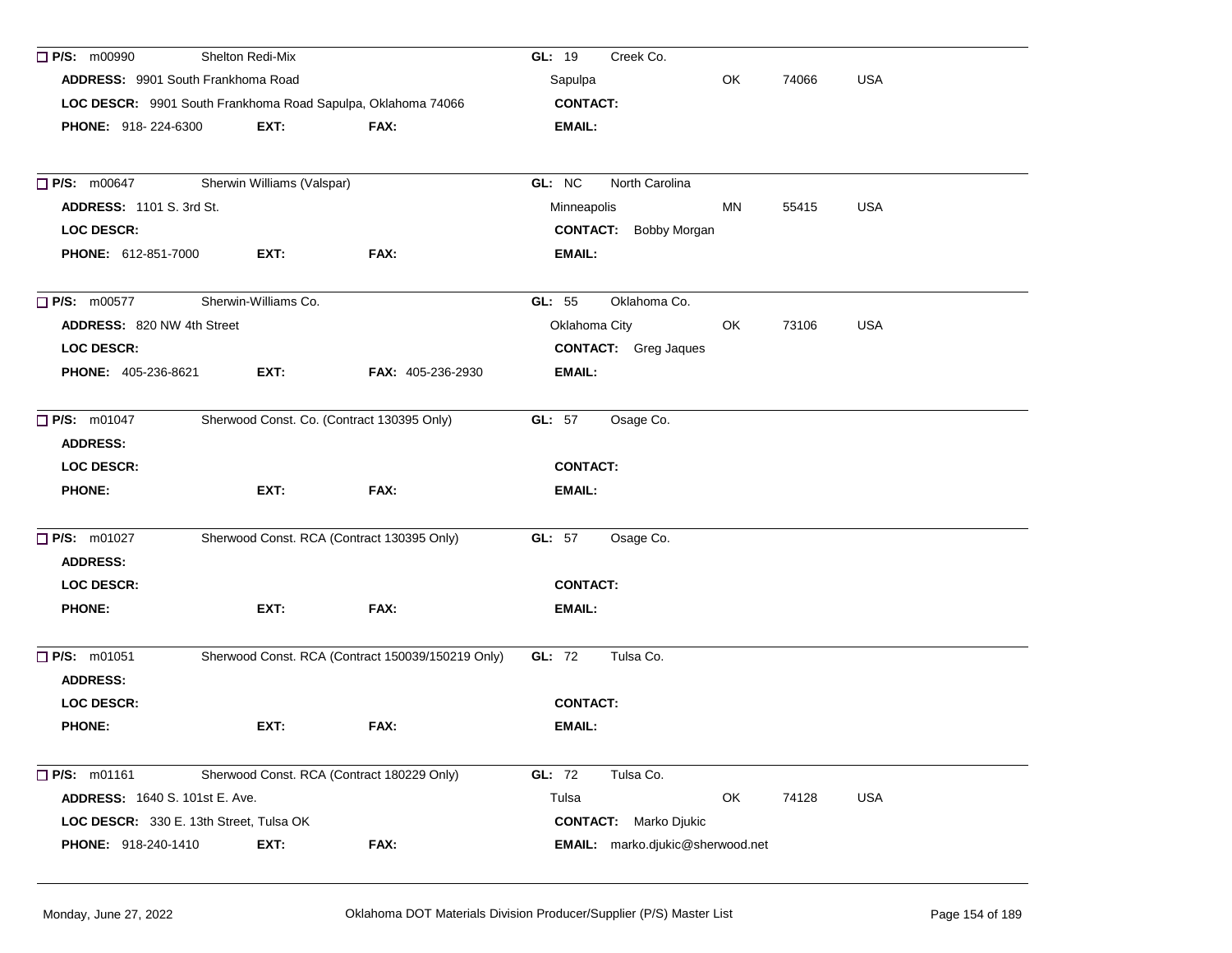| <b>P/S: m01182</b>                                                 |                           | Sherwood Const. RCA (Contract 180251 Only) | Sequoyah Co.<br>GL: 68                                                 |
|--------------------------------------------------------------------|---------------------------|--------------------------------------------|------------------------------------------------------------------------|
| <b>ADDRESS: 1640 S 101st E Ave</b>                                 |                           |                                            | Tulsa<br>OK.<br>74128<br><b>USA</b>                                    |
| LOC DESCR: 1313 E. Delaware in Sallisaw, OK 74955                  |                           |                                            | <b>CONTACT:</b> Marko Djukic                                           |
| <b>PHONE: 918-240-1410</b>                                         | EXT:                      | FAX:                                       | EMAIL: marko.djukic@sherwood.net                                       |
| $\Box$ P/S: m01172                                                 |                           | Sherwood Const. RCA (Contract 180298 Only) | GL: 59<br>Pawnee Co.                                                   |
| <b>ADDRESS: 1640 S 101st E AVE</b>                                 |                           |                                            | <b>USA</b><br>OK<br>Tulsa<br>74128                                     |
| LOC DESCR: Intersection of US-64 and US-99 in Pawnee, OK           |                           |                                            | <b>CONTACT:</b> Marko Djukic                                           |
| <b>PHONE: 918-266-6861</b>                                         | EXT:                      | FAX:                                       | EMAIL: marko.djukic@sherwood.net                                       |
| $\Box$ P/S: m01226                                                 |                           | Sherwood Const. RCA (Contract 200046 Only) | McClain Co.<br><b>GL: 44</b>                                           |
| <b>ADDRESS: 1640 S 101st E Ave.</b>                                |                           |                                            | <b>USA</b><br>OK.<br>74128<br>Tulsa                                    |
| LOC DESCR: SH-59 and I-35 intersection, 2829 SH-59, Wayne, OK      |                           |                                            | <b>CONTACT:</b> Marko Djukic                                           |
| <b>PHONE: 918-240-1410</b>                                         | EXT:                      | FAX:                                       | EMAIL: Marko.Djukic@sherwood.net                                       |
| $\Box$ P/S: m01243                                                 |                           | Sherwood Const. RCA (Contract 200222 Only) | GL: 09<br>Canadian Co.                                                 |
| <b>ADDRESS: 1640 S. 101st E. Ave</b>                               |                           |                                            | <b>OK</b><br><b>USA</b><br>74128<br>Tulsa                              |
| LOC DESCR: 2820 N. Frisco Rd., Yukon, OK 73099                     |                           |                                            | <b>CONTACT:</b> Marko Djukic                                           |
| <b>PHONE: 918-240-1410</b>                                         | EXT:                      | FAX:                                       | EMAIL: marko.djukic@sherwood.net<br>Website: www.sherwoodcompanies.com |
| $\Box$ P/S: m01250                                                 |                           | Sherwood Const. RCA (Contract 200270 Only) | GL: 72<br>Tulsa Co.                                                    |
| <b>ADDRESS: 1640 S 101st E Ave</b>                                 |                           |                                            | Tulsa<br>OK<br>74128<br><b>USA</b>                                     |
| LOC DESCR: I-44 and US-75 Interchange in Tulsa, OK                 |                           |                                            | <b>CONTACT:</b> Marko Djukic                                           |
| <b>PHONE: 918-240-1410</b>                                         | EXT:                      | FAX:                                       | EMAIL: marko.djukic@sherwood.net<br>Website: www.sherwoodcompanies.com |
| $\Box$ P/S: m01275                                                 |                           | Sherwood Const. RCA (Contract 210090 Only) | GL: 72<br>Tulsa Co.                                                    |
| <b>ADDRESS: 1640 S 101st E Ave</b>                                 |                           |                                            | OK.<br>74128<br><b>USA</b><br>Tulsa                                    |
| LOC DESCR: I-444 From SH-51 interchange, extend north in Tulsa, OK |                           |                                            | <b>CONTACT:</b> Marko Djukic                                           |
| <b>PHONE: 918-266-6861</b>                                         | EXT:                      | FAX:                                       | EMAIL:                                                                 |
| $\Box$ P/S: m00626                                                 | Sherwood Construction Co. |                                            | GL: MOB<br>Mobile                                                      |
| <b>ADDRESS:</b>                                                    |                           |                                            |                                                                        |
| <b>LOC DESCR:</b>                                                  |                           |                                            | <b>CONTACT:</b>                                                        |
| <b>PHONE:</b>                                                      | EXT:                      | FAX:                                       | <b>EMAIL:</b>                                                          |
|                                                                    |                           |                                            |                                                                        |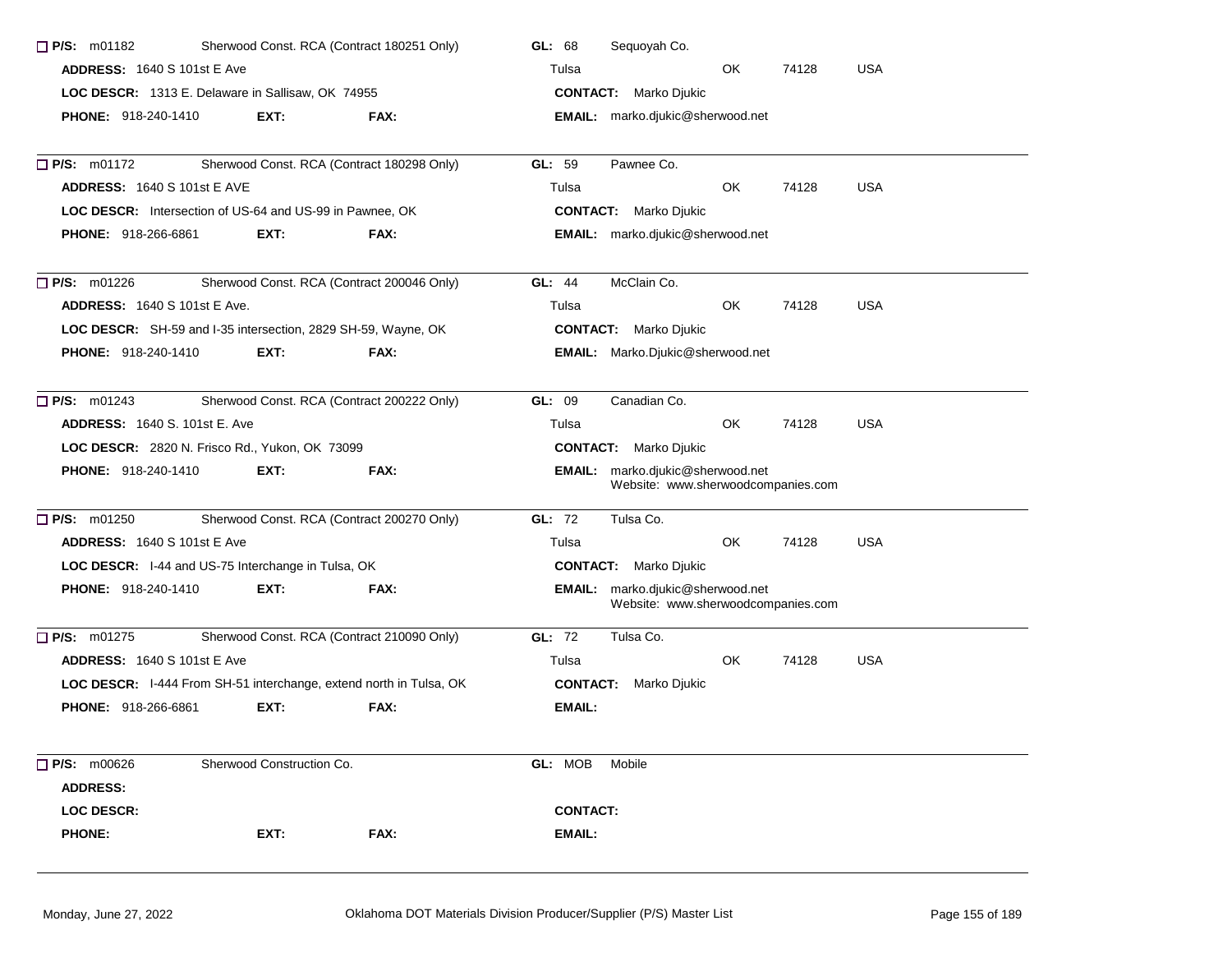| $\Box$ P/S: m00613                      | Sika Corporation                         |                                                 | GL: NJ<br>New Jersey                                                                                                             |
|-----------------------------------------|------------------------------------------|-------------------------------------------------|----------------------------------------------------------------------------------------------------------------------------------|
| <b>ADDRESS: 201 Polito Avenue</b>       |                                          |                                                 | Lyndhurst<br>07071<br><b>USA</b><br>NJ                                                                                           |
| LOC DESCR:                              |                                          |                                                 | <b>CONTACT:</b> Jerhard Evangelista                                                                                              |
| PHONE: 800-933-7452                     | EXT:                                     | FAX: 201-933-6225                               | EMAIL: evangelista.jerhard@us.sika.com, Website: www.sikausa.com<br>Alt. Contact #: 201-508-6850 (Office), 201-973-8108 (Mobile) |
| <b>P/S: m00364</b>                      | Silicone Specialists, Inc. (SSI)         |                                                 | GL: 72<br>Tulsa Co.                                                                                                              |
| <b>ADDRESS: P.O. Box 50009</b>          |                                          |                                                 | OK<br>74150<br>Tulsa                                                                                                             |
| <b>LOC DESCR:</b>                       |                                          |                                                 | <b>CONTACT:</b>                                                                                                                  |
| <b>PHONE: 800-888-8909</b>              | EXT:                                     | FAX:                                            | <b>EMAIL:</b>                                                                                                                    |
| $\Box$ P/S: m00662                      | Siltco Industries, Inc.                  |                                                 | GL: FL<br>Florida                                                                                                                |
| ADDRESS: 2940-1 Walpear Street          |                                          |                                                 | FL.<br>Fort Meyers<br>33916                                                                                                      |
| <b>LOC DESCR:</b>                       |                                          |                                                 | <b>CONTACT:</b>                                                                                                                  |
| <b>PHONE:</b>                           | EXT:                                     | FAX:                                            | EMAIL:                                                                                                                           |
| $\Box$ P/S: m00946<br><b>ADDRESS:</b>   |                                          | Silverstar Const. RCA (Contract 110022 Only)    | GL: N/A<br>Not Applicable                                                                                                        |
| <b>LOC DESCR:</b>                       |                                          |                                                 | <b>CONTACT:</b>                                                                                                                  |
| <b>PHONE:</b>                           | EXT:                                     | FAX:                                            | <b>EMAIL:</b>                                                                                                                    |
| $\Box$ P/S: m00035                      | Simplex (Dayton Superior) (Kankakee, IL) |                                                 | GL: IL<br><b>Illinois</b>                                                                                                        |
| <b>ADDRESS: 2150B South Route 45-52</b> |                                          |                                                 | Kankakee<br>IL<br>60901<br><b>USA</b>                                                                                            |
| <b>LOC DESCR:</b>                       |                                          |                                                 | <b>CONTACT:</b> Zaigham Farooq                                                                                                   |
| PHONE: 815-936-3300                     | EXT:                                     | FAX:                                            | <b>EMAIL:</b> zaigham.farooq@simplex-usa.com<br>Alt. Contact #: 815-351-6500 (Cell)                                              |
| $\Box$ P/S: m01198                      |                                          | Simpson Strong-Tie Company, Inc. (McKinney, TX) | GL: TX<br>Texas (State)                                                                                                          |
| <b>ADDRESS: 2221 Country Lane</b>       |                                          |                                                 | TX<br><b>USA</b><br>McKinney<br>75069                                                                                            |
| LOC DESCR:                              |                                          |                                                 | <b>CONTACT:</b> Nehal Patel                                                                                                      |
| <b>PHONE: 972-542-0326</b>              | EXT:                                     | <b>FAX: 972-542-5379</b>                        | <b>EMAIL:</b> NePatel@strongtie.com<br>Website: www.strongtie.com<br>Alt. Contact #: 913-553-8608 (Mobile)                       |
| $\Box$ P/S: m00866                      | <b>SKAPS Industries</b>                  |                                                 | GL: GA<br>Georgia                                                                                                                |
| <b>ADDRESS: 335 Athena Drive</b>        |                                          |                                                 | <b>USA</b><br>Athens<br>GA<br>30601                                                                                              |
| <b>LOC DESCR:</b>                       |                                          |                                                 | <b>CONTACT:</b> Kourosh Sebzevari                                                                                                |
| PHONE: 706-354-3700                     | EXT:                                     | <b>FAX: 706-354-3737</b>                        | <b>EMAIL:</b> contact@skaps.com                                                                                                  |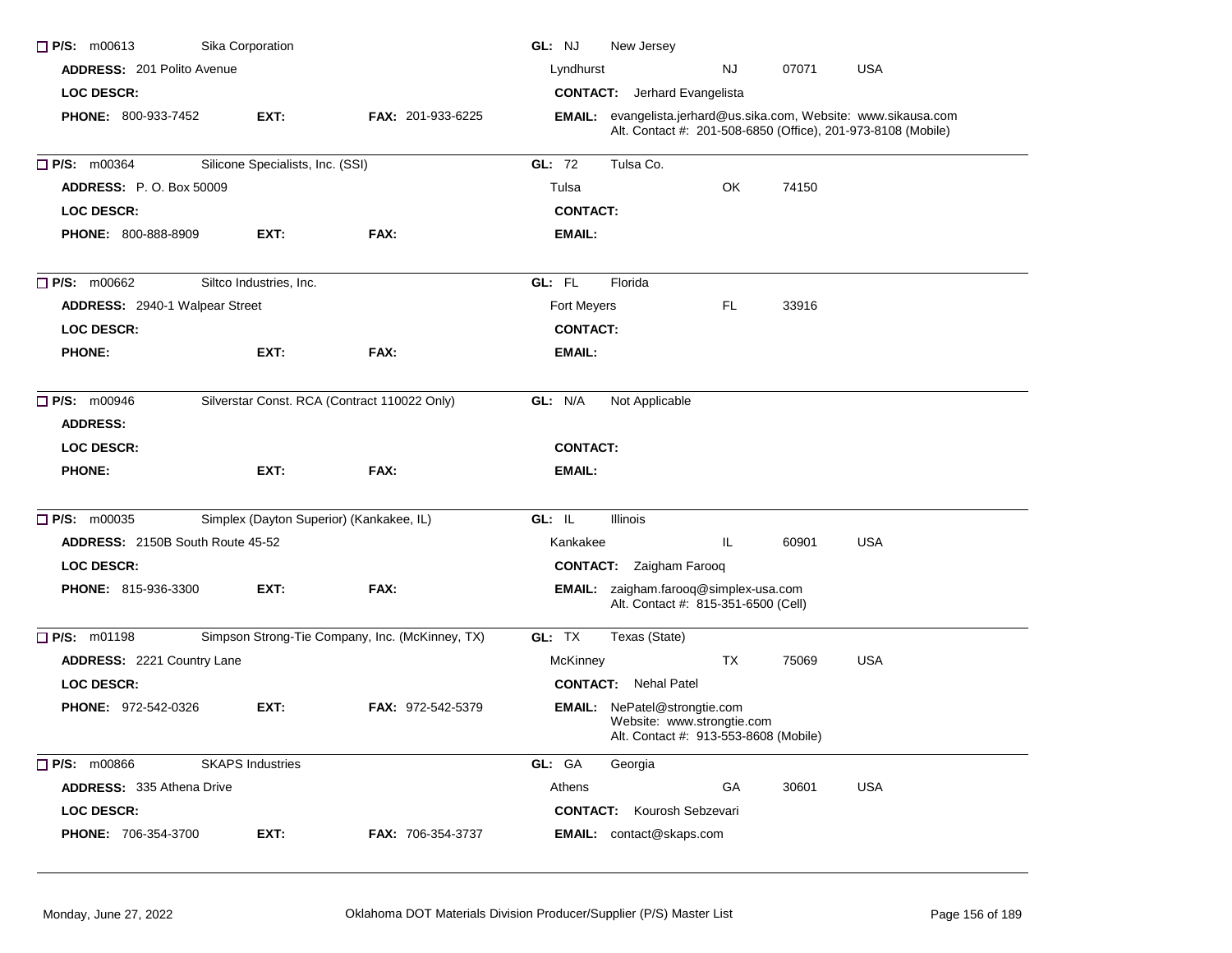| P/S: m00483                      | Smith Ready Mix                             |      | <b>GL:</b> REFP Reference Plants        |                     |
|----------------------------------|---------------------------------------------|------|-----------------------------------------|---------------------|
| <b>ADDRESS:</b>                  |                                             |      | <b>Reference Plants</b><br>OK           |                     |
| LOC DESCR:                       |                                             |      | <b>CONTACT:</b>                         |                     |
| <b>PHONE:</b>                    | EXT:                                        | FAX: | <b>EMAIL:</b>                           |                     |
| $\Box$ P/S: m006381210           | Smith-Buster Crushed Stone (Sawyer, OK)     |      | GL: 12<br>Choctaw Co.                   |                     |
| <b>ADDRESS: 5020 SE Loop 286</b> |                                             |      | Paris<br>ТX                             | <b>USA</b><br>75460 |
|                                  | LOC DESCR: S1/2 Sec.18, T5S, R19E           |      | <b>CONTACT:</b> Brad Bankston           |                     |
| <b>PHONE: 903-715-2784</b>       | EXT:                                        | FAX: | <b>EMAIL:</b> Brad.Bankston@rk-hall.com |                     |
| $\Box$ P/S: m005373601           | Sober Sand Co. (Ponca City, OK)             |      | Kay Co.<br>GL: 36                       |                     |
| ADDRESS: 3508 Lake Road          |                                             |      | OK<br>Ponca City                        | 74604-5100 USA      |
|                                  | LOC DESCR: SW 1/4, SW 1/4 Sec 25, T26N, R2E |      | <b>CONTACT:</b>                         |                     |
| <b>PHONE: 580-765-5503</b>       | EXT:                                        | FAX: | <b>EMAIL:</b>                           |                     |
| $\Box$ P/S: m002543602           | Sober Sand Co. South (Kay Co., OK)          |      | GL: 36<br>Kay Co.                       |                     |
| <b>ADDRESS:</b>                  |                                             |      |                                         |                     |
|                                  | <b>LOC DESCR:</b> SW 1/4 Sec 35, T26N, R2E  |      | <b>CONTACT:</b>                         |                     |
| <b>PHONE:</b>                    | EXT:                                        | FAX: | <b>EMAIL:</b>                           |                     |
| P/S: m01086                      | Sooner Ready Mix                            |      | GL: 55<br>Oklahoma Co.                  |                     |
| <b>ADDRESS:</b>                  |                                             |      |                                         |                     |
| LOC DESCR:                       |                                             |      | <b>CONTACT:</b>                         |                     |
| <b>PHONE:</b>                    | EXT:                                        | FAX: | <b>EMAIL:</b>                           |                     |
| $\Box$ P/S: m002563605           | Souter Construction Co (Ponca City, OK)     |      | GL: 36<br>Kay Co.                       |                     |
| <b>ADDRESS:</b>                  |                                             |      |                                         |                     |
| LOC DESCR: Kay Co., OK           |                                             |      | <b>CONTACT:</b>                         |                     |
| <b>PHONE:</b>                    | EXT:                                        | FAX: | <b>EMAIL:</b>                           |                     |
| $\Box$ P/S: m002514906           | Souter Construction Co (Salina, OK)         |      | GL: 49<br>Mayes Co.                     |                     |
| <b>ADDRESS:</b>                  |                                             |      | OK<br>Salina                            | <b>USA</b>          |
|                                  |                                             |      |                                         |                     |
|                                  | <b>LOC DESCR:</b> S 1/2 Sec 17, T21N, R21E  |      | <b>CONTACT:</b>                         |                     |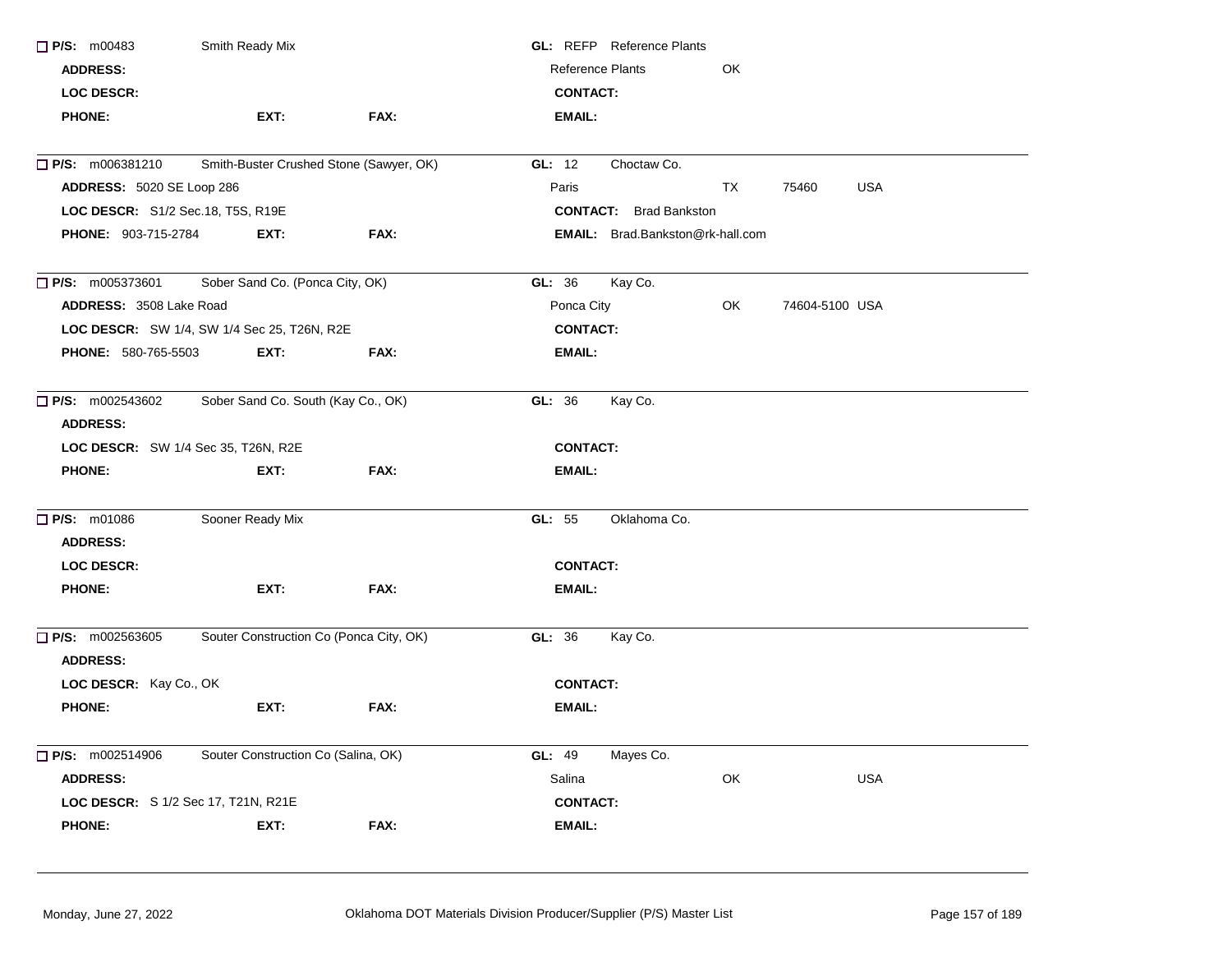| P/S: m002556801                     | Souter Construction Co. (Gore, OK)         |                                                | GL: 68          | Sequoyah Co.               |    |       |                                                                         |
|-------------------------------------|--------------------------------------------|------------------------------------------------|-----------------|----------------------------|----|-------|-------------------------------------------------------------------------|
| <b>ADDRESS: P.O. BOX 359</b>        |                                            |                                                | Gore            |                            | OK | 74435 | <b>USA</b>                                                              |
| LOC DESCR: W 1/2 Sec 21, T13N, R21E |                                            |                                                | <b>CONTACT:</b> |                            |    |       |                                                                         |
| <b>PHONE:</b>                       | EXT:                                       | FAX:                                           | EMAIL:          |                            |    |       |                                                                         |
| P/S: m00806                         | Southeast Culvert, Inc.                    |                                                | GL: GA          | Georgia                    |    |       |                                                                         |
| <b>ADDRESS:</b>                     |                                            |                                                |                 |                            |    |       |                                                                         |
| LOC DESCR: Winder, GA               |                                            |                                                | <b>CONTACT:</b> |                            |    |       |                                                                         |
| <b>PHONE:</b>                       | EXT:                                       | FAX:                                           | EMAIL:          |                            |    |       |                                                                         |
| $\Box$ P/S: m00349                  |                                            | Southwest Pres Conc (Amarillo, TX) INACTIVATED | GL: TX          | Texas (State)              |    |       |                                                                         |
| <b>ADDRESS: P.O. Box 31716</b>      |                                            |                                                | Amarillo        |                            | TX | 73120 |                                                                         |
| <b>LOC DESCR:</b>                   |                                            |                                                | <b>CONTACT:</b> |                            |    |       |                                                                         |
| <b>PHONE: 806-373-3093</b>          | EXT:                                       | FAX:                                           | EMAIL:          |                            |    |       |                                                                         |
| P/S: m00484                         | Southwest Ready Mix                        |                                                | GL: REFP        | <b>Reference Plants</b>    |    |       |                                                                         |
| <b>ADDRESS:</b>                     |                                            |                                                | Reference Plant |                            | OK |       |                                                                         |
| <b>LOC DESCR:</b>                   |                                            |                                                | <b>CONTACT:</b> |                            |    |       |                                                                         |
| <b>PHONE:</b>                       | EXT:                                       | FAX:                                           | EMAIL:          |                            |    |       |                                                                         |
| $P/S:$ m00350                       | Southwest Timber Labs (Houston, TX)        |                                                | GL: TX          | Texas (State)              |    |       |                                                                         |
| <b>ADDRESS: 283 Lockhaven Drive</b> |                                            | Suite 308                                      | Houston         |                            | TX | 77073 |                                                                         |
| <b>LOC DESCR:</b>                   |                                            |                                                | <b>CONTACT:</b> |                            |    |       |                                                                         |
| <b>PHONE:</b>                       | EXT:                                       | FAX:                                           | EMAIL:          |                            |    |       |                                                                         |
| P/S: m002587101                     | Southwestern State Sand Corp. (Snyder, OK) |                                                | GL: 71          | Tillman Co.                |    |       |                                                                         |
| ADDRESS: 16725 County Road NS 219   |                                            |                                                | Snyder          |                            | OK | 73566 | <b>USA</b>                                                              |
| LOC DESCR: E 1/2 Sec 3, T1N, R18W   |                                            |                                                |                 | <b>CONTACT:</b> Jody Vance |    |       |                                                                         |
| <b>PHONE: 580-569-4333</b>          | EXT:                                       | FAX:                                           |                 |                            |    |       | EMAIL: Alt. Contact #: 580-512-8302 (Jody Vance - Plant Manager (Cell)) |
| $\Box$ P/S: m00686                  | Southwire Co.                              |                                                | GL: GA          | Georgia                    |    |       |                                                                         |
| ADDRESS: 1 Southwire Dr.            |                                            |                                                | Carrollton      |                            | GA | 30119 |                                                                         |
| LOC DESCR:                          |                                            |                                                | <b>CONTACT:</b> |                            |    |       |                                                                         |
| PHONE: 770-832-4242                 | EXT:                                       | FAX:                                           | <b>EMAIL:</b>   |                            |    |       |                                                                         |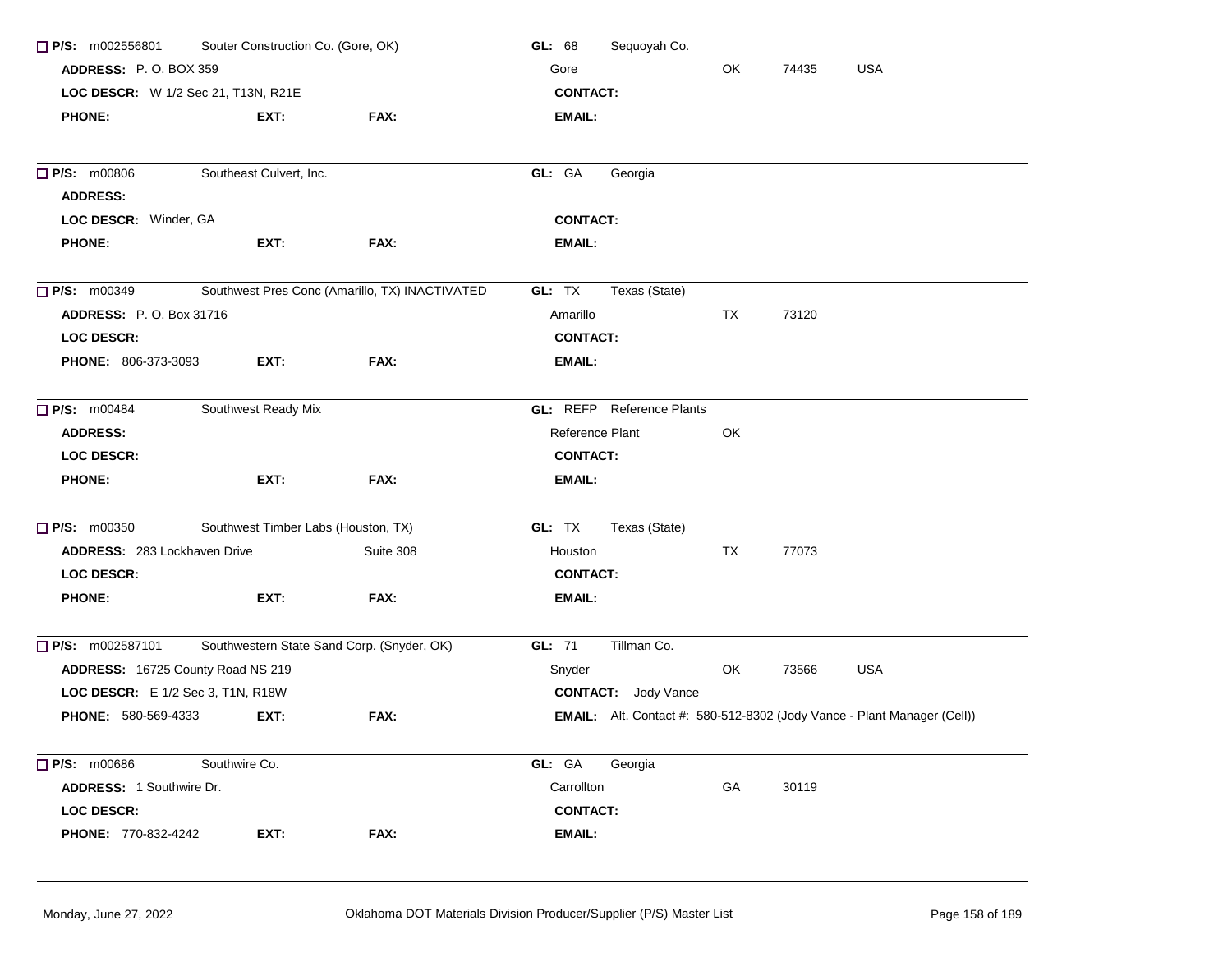| $\Box$ P/S: m01500-01                                  | Soysolv Biosolvents (Cleveland, OH) |                                           | GL: OH<br>Ohio                                               |       |            |
|--------------------------------------------------------|-------------------------------------|-------------------------------------------|--------------------------------------------------------------|-------|------------|
| <b>ADDRESS: P.O. BOX 470233</b>                        |                                     |                                           | Cleveland<br>OH                                              | 44147 | <b>USA</b> |
| <b>LOC DESCR:</b>                                      |                                     |                                           | <b>CONTACT:</b> Kyle A. Cure                                 |       |            |
| <b>PHONE: 877-769-7658</b>                             | EXT:                                | <b>FAX: 440-582-8630</b>                  | <b>EMAIL:</b> kyle.kure@soysolv.com                          |       |            |
|                                                        |                                     |                                           |                                                              |       |            |
| $\Box$ P/S: m00103                                     |                                     | Spartan Chemical Co., Inc. (Toledo, OH)   | Ohio<br>GL: OH                                               |       |            |
| <b>ADDRESS: P.O. Box 3495</b>                          |                                     |                                           | OH<br>Toledo                                                 | 43607 |            |
| <b>LOC DESCR:</b>                                      |                                     |                                           | <b>CONTACT:</b>                                              |       |            |
| <b>PHONE:</b>                                          | EXT:                                | FAX:                                      | EMAIL:                                                       |       |            |
| $\Box$ P/S: m00827                                     | SpecChem, LLC                       |                                           | GL: KS<br>Kansas                                             |       |            |
| ADDRESS: 1511 Baltimore Ave., Suite 600                |                                     |                                           | Kansas City<br>MO.                                           | 64108 | <b>USA</b> |
| <b>LOC DESCR:</b>                                      |                                     |                                           | <b>CONTACT:</b> Michael LeMark                               |       |            |
| PHONE: 866-791-8700                                    | EXT:                                | <b>FAX: 913-371-8701</b>                  | EMAIL: Website: www.specchemllc.com                          |       |            |
| <b>P/S:</b> m00747                                     | Speed Fab-Crete (Fort Worth, TX)    |                                           | GL: TX<br>Texas (State)                                      |       |            |
| <b>ADDRESS: P.O. Box 15580</b>                         |                                     |                                           | Fort Worth<br>TX                                             | 76119 |            |
| <b>LOC DESCR:</b>                                      |                                     |                                           | <b>CONTACT:</b>                                              |       |            |
| <b>PHONE: 817-478-1137</b>                             | EXT:                                | FAX:                                      | EMAIL:                                                       |       |            |
| $\Box$ P/S: m00903                                     | Spig Industry, LLC                  |                                           | GL: VA<br>Virginia                                           |       |            |
|                                                        |                                     |                                           |                                                              |       |            |
| <b>ADDRESS: P.O. Box 2617</b>                          |                                     |                                           | Abingdon<br>VA                                               | 24212 |            |
| LOC DESCR: 14675 Industrial Park Rd., Bristol VA 24202 |                                     |                                           | <b>CONTACT:</b> Denise Arrants                               |       |            |
| PHONE: 276-644-9510                                    | EXT:                                | <b>FAX: 276-644-9490</b>                  | EMAIL:                                                       |       |            |
| $\Box$ P/S: m005394001                                 | Spiro Sand Co. (Spiro, OK)          |                                           | GL: 40<br>Le Flore Co.                                       |       |            |
| ADDRESS: 17589 Sand Plant Rd.                          |                                     |                                           | OK.<br>Spiro                                                 | 74959 | <b>USA</b> |
| LOC DESCR: Sec 11, T9N, R25E                           |                                     |                                           | <b>CONTACT: Billy</b>                                        |       |            |
| <b>PHONE: 918-962-3491</b>                             | EXT:                                | FAX:                                      | <b>EMAIL:</b> Alt. Contact #: 918-571-2877 (Cell)            |       |            |
| $\Box$ P/S: m01100                                     |                                     | SSI Highway Products Division (Tulsa, OK) | GL: 72<br>Tulsa Co.                                          |       |            |
| <b>ADDRESS: P.O. BOX 50009</b>                         |                                     |                                           | OK<br>Tulsa                                                  | 74150 | <b>USA</b> |
| LOC DESCR:                                             |                                     |                                           | <b>CONTACT:</b> Dale Baker                                   |       |            |
| <b>PHONE: 918-587-5567</b>                             | EXT:                                | <b>FAX: 918-582-7510</b>                  | <b>EMAIL:</b> Dale.Baker@ssicm.com<br>Website: www.ssicm.com |       |            |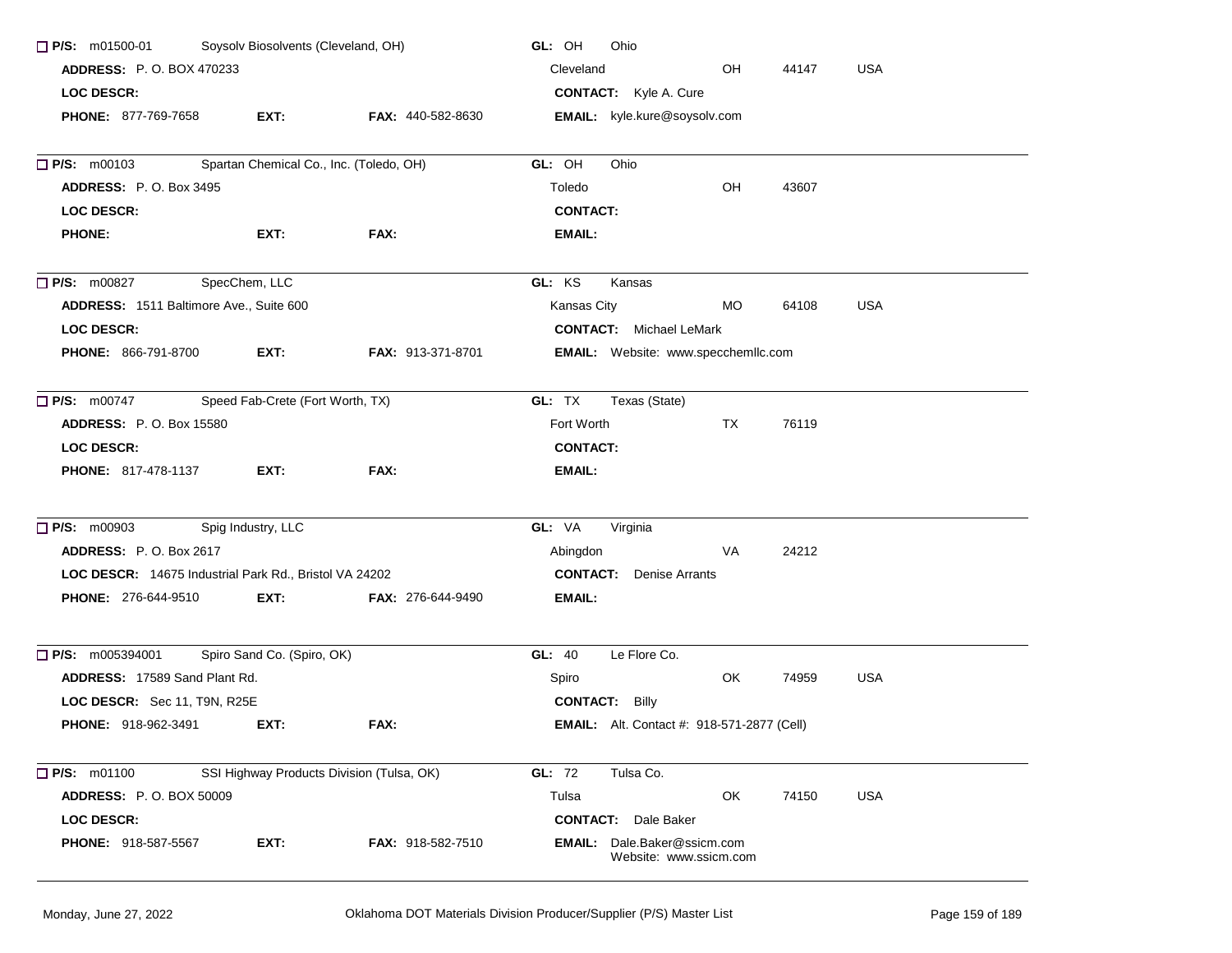| $\Box$ P/S: m00059                           | Stacy Welding Service, Inc. (OKC, OK)    |                                                   | GL: $55$        | Oklahoma Co.                                                                                                                                                        |    |       |            |  |
|----------------------------------------------|------------------------------------------|---------------------------------------------------|-----------------|---------------------------------------------------------------------------------------------------------------------------------------------------------------------|----|-------|------------|--|
| <b>ADDRESS: 1114 N. W. 89th Street</b>       |                                          |                                                   | Oklahoma City   |                                                                                                                                                                     | OK | 73114 |            |  |
| <b>LOC DESCR:</b>                            |                                          |                                                   | <b>CONTACT:</b> |                                                                                                                                                                     |    |       |            |  |
| <b>PHONE: 405-848-7880</b>                   | EXT:                                     | FAX:                                              | <b>EMAIL:</b>   |                                                                                                                                                                     |    |       |            |  |
| $\Box$ P/S: m01139                           | Standard Materials Group, Inc (SMG)      |                                                   |                 | <b>GL:</b> REFP Reference Plants                                                                                                                                    |    |       |            |  |
| <b>ADDRESS:</b>                              |                                          |                                                   |                 |                                                                                                                                                                     |    |       |            |  |
| <b>LOC DESCR:</b>                            |                                          |                                                   | <b>CONTACT:</b> |                                                                                                                                                                     |    |       |            |  |
| <b>PHONE:</b>                                | EXT:                                     | FAX:                                              | <b>EMAIL:</b>   |                                                                                                                                                                     |    |       |            |  |
| $\Box$ P/S: m00963                           | Stansteel                                |                                                   | GL: KY          | Kentucky                                                                                                                                                            |    |       |            |  |
| <b>ADDRESS: 12711 Townpark Way</b>           |                                          |                                                   | Louisville      |                                                                                                                                                                     | KY | 40243 |            |  |
| <b>LOC DESCR:</b>                            |                                          |                                                   |                 | <b>CONTACT:</b> Burl Wilkins                                                                                                                                        |    |       |            |  |
| <b>PHONE: 502-245-1977</b>                   | EXT:                                     | FAX:                                              |                 | <b>EMAIL:</b> bwilkins@stansteel.com                                                                                                                                |    |       |            |  |
| P/S: m01199                                  |                                          | Steel Dynamics Roanoke Bar Division (Roanoke, VA) | GL: VA          | Virginia                                                                                                                                                            |    |       |            |  |
| <b>ADDRESS: P.O. BOX 13948</b>               |                                          |                                                   | Roanoke         |                                                                                                                                                                     | VA | 24038 | <b>USA</b> |  |
| <b>LOC DESCR:</b>                            |                                          |                                                   |                 | <b>CONTACT:</b> Lewis Leftwich, Jr.                                                                                                                                 |    |       |            |  |
| <b>PHONE: 540-342-1831</b>                   | EXT:                                     | <b>FAX: 540-342-9437</b>                          |                 | <b>EMAIL:</b> lewis.leftwich@steeldynamics.com<br>Website: www.steeldynamics.com<br>Alt. Contact #: 540-510-3185 (Lewis Leftwich, Jr.), 800-765-6567 (Toll<br>Free) |    |       |            |  |
| $\Box$ P/S: m01189                           | Steel Dynamics, Inc. (Columbia City, IN) |                                                   | GL: IN          | Indiana                                                                                                                                                             |    |       |            |  |
| <b>ADDRESS:</b> Structural and Rail Division |                                          | 2601 S. County Road 700 East Columbia City        |                 |                                                                                                                                                                     | IN | 46725 | <b>USA</b> |  |
| <b>LOC DESCR:</b>                            |                                          |                                                   |                 | <b>CONTACT:</b> Kimberly Lickey                                                                                                                                     |    |       |            |  |
| PHONE: 260-625-8100                          | EXT:                                     | FAX: 260-625-8950                                 |                 | <b>EMAIL:</b> Kimberly.Lickey@steeldynamics.com<br>Website: www.steeldynamics.com<br>Alt. Contact #: 260-625-8460 (Kimberly Lickey)                                 |    |       |            |  |
| $\Box$ P/S: m00746                           | Steve Johnson Companies (Wichita, KS)    |                                                   | GL: KS          | Kansas                                                                                                                                                              |    |       |            |  |
| ADDRESS: 1555 S. Tyler Road                  |                                          | P.O. Box 12123                                    | Wichita         |                                                                                                                                                                     | ΚS | 67277 |            |  |
| <b>LOC DESCR:</b>                            |                                          |                                                   | <b>CONTACT:</b> |                                                                                                                                                                     |    |       |            |  |
| <b>PHONE: 316-722-2660</b>                   | EXT:                                     | FAX: 316-729-6356                                 | EMAIL:          |                                                                                                                                                                     |    |       |            |  |
| $P/S:$ m002615905                            | Stewart Stone #2 (Pawnee, OK)            |                                                   | GL: 59          | Pawnee Co.                                                                                                                                                          |    |       |            |  |
| <b>ADDRESS:</b>                              |                                          |                                                   |                 |                                                                                                                                                                     |    |       |            |  |
| LOC DESCR: Sec 5, T21N, R6E                  |                                          |                                                   | <b>CONTACT:</b> |                                                                                                                                                                     |    |       |            |  |
| <b>PHONE:</b>                                | EXT:                                     | FAX:                                              | <b>EMAIL:</b>   |                                                                                                                                                                     |    |       |            |  |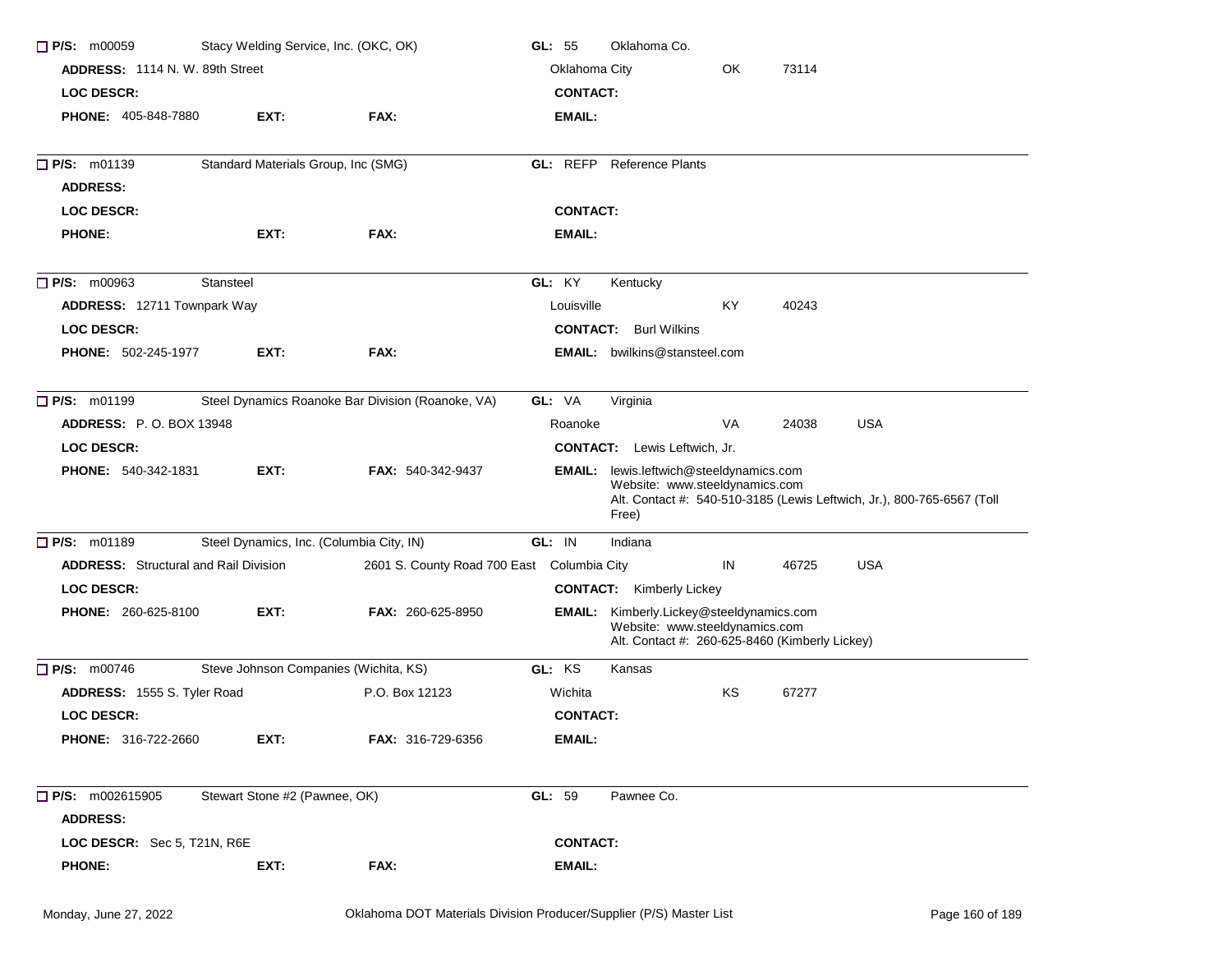| $\Box$ P/S: m004425705                 | Stewart Stone (Burbank, OK)                      |                          | GL: 57          | Osage Co.                        |     |       |            |
|----------------------------------------|--------------------------------------------------|--------------------------|-----------------|----------------------------------|-----|-------|------------|
| <b>ADDRESS:</b>                        |                                                  |                          |                 |                                  |     |       |            |
| LOC DESCR: SE 1/4 SEC 33, T26N, R6E    |                                                  |                          | <b>CONTACT:</b> |                                  |     |       |            |
| <b>PHONE:</b>                          | EXT:                                             | FAX:                     | EMAIL:          |                                  |     |       |            |
|                                        |                                                  |                          |                 |                                  |     |       |            |
| $\Box$ P/S: m006176002                 | Stewart Stone (Cushing, OK)                      |                          | GL: 60          | Payne Co.                        |     |       |            |
| <b>ADDRESS: 10116 N. Elm Creek Rd.</b> |                                                  |                          | Cushing         |                                  | OK  | 74023 | <b>USA</b> |
| LOC DESCR: S1/2 of Sec.26, T18N, R4E   |                                                  |                          | <b>CONTACT:</b> |                                  |     |       |            |
| <b>PHONE: 918-225-2704</b>             | EXT:                                             | <b>FAX: 918-225-5704</b> | <b>EMAIL:</b>   |                                  |     |       |            |
| $\Box$ P/S: m002605903                 | Stewart Stone (Pawnee, OK)                       |                          | GL: 59          | Pawnee Co.                       |     |       |            |
| ADDRESS: P.O. Box 179                  |                                                  |                          | Pawnee          |                                  | OK  | 74058 |            |
| LOC DESCR: Sec 19, T21N, R6E           |                                                  |                          | <b>CONTACT:</b> |                                  |     |       |            |
| <b>PHONE:</b>                          | EXT:                                             | FAX:                     | <b>EMAIL:</b>   |                                  |     |       |            |
| $\Box$ P/S: m010265908                 | Stewart Stone Mitchell Quarry (N. of Pawnee, OK) |                          | <b>GL: 59</b>   | Pawnee Co.                       |     |       |            |
| <b>ADDRESS: P.O. BOX 179</b>           |                                                  |                          | Pawnee          |                                  | OK. | 74058 | <b>USA</b> |
| LOC DESCR: Sec 20, 17, T23N, R5E       |                                                  |                          |                 | <b>CONTACT:</b> Larry L. Stewart |     |       |            |
| <b>PHONE: 918-285-5600</b>             | EXT:                                             | <b>FAX: 918-285-5602</b> | <b>EMAIL:</b>   |                                  |     |       |            |
| $\Box$ P/S: m002623102                 | Stigler Stone (Enterprise, OK)                   |                          | GL: 31          | Haskell Co.                      |     |       |            |
| ADDRESS: 10379 West Highway 9          |                                                  |                          | Stigler         |                                  | OK  | 74462 | <b>USA</b> |
| LOC DESCR: E 1/2 Sec 24, T9N, R18E     |                                                  |                          | <b>CONTACT:</b> |                                  |     |       |            |
| <b>PHONE: 918-799-5512</b>             | EXT:                                             | FAX:                     | EMAIL:          |                                  |     |       |            |
| $\Box$ P/S: m00485                     | <b>Stillwater Concrete</b>                       |                          |                 | <b>GL:</b> REFP Reference Plants |     |       |            |
| <b>ADDRESS:</b>                        |                                                  |                          | Reference Plant |                                  | OK  |       |            |
| <b>LOC DESCR:</b>                      |                                                  |                          | <b>CONTACT:</b> |                                  |     |       |            |
| <b>PHONE:</b>                          | EXT:                                             | FAX:                     | EMAIL:          |                                  |     |       |            |
| $\Box$ P/S: m00383                     | Stillwater Milling (Stillwater, OK)              |                          | GL: 60          | Payne Co.                        |     |       |            |
| <b>ADDRESS:</b>                        |                                                  |                          | Stillwater      |                                  | OK  |       |            |
| <b>LOC DESCR:</b>                      |                                                  |                          | <b>CONTACT:</b> |                                  |     |       |            |
| <b>PHONE:</b>                          | EXT:                                             | FAX:                     | <b>EMAIL:</b>   |                                  |     |       |            |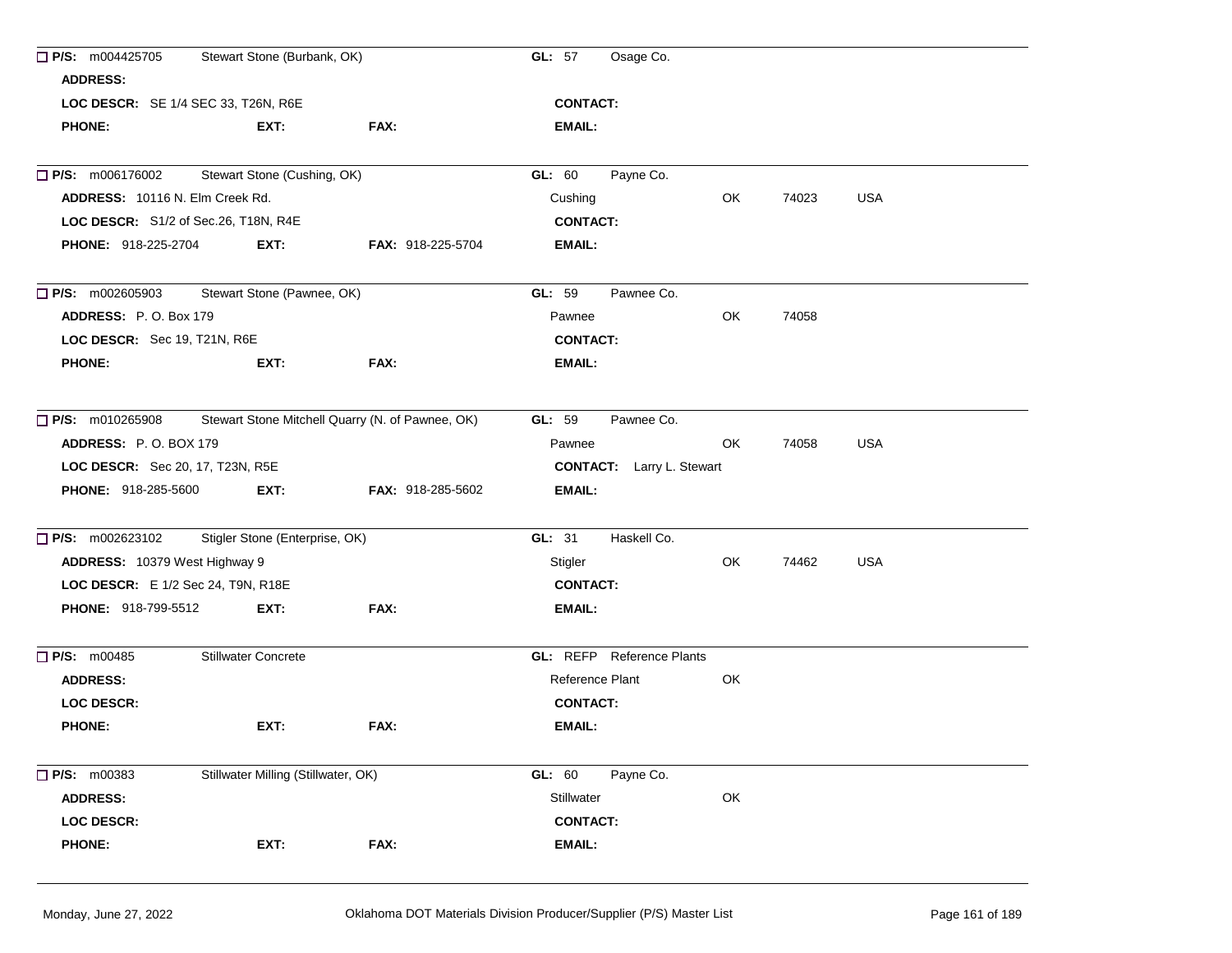| $\Box$ P/S: m00500                                 | Stillwell Ready Mix                  |                                                | <b>GL:</b> REFP Reference Plants                                                                                               |     |       |            |  |
|----------------------------------------------------|--------------------------------------|------------------------------------------------|--------------------------------------------------------------------------------------------------------------------------------|-----|-------|------------|--|
| <b>ADDRESS:</b>                                    |                                      |                                                | Reference Plant                                                                                                                | OK  |       |            |  |
| <b>LOC DESCR:</b>                                  |                                      |                                                | <b>CONTACT:</b>                                                                                                                |     |       |            |  |
| <b>PHONE:</b>                                      | EXT:                                 | FAX:                                           | EMAIL:                                                                                                                         |     |       |            |  |
| $\Box$ P/S: m00945                                 | Stinger Welding, Inc. (Coolidge, AZ) |                                                | GL: AZ<br>Arizona                                                                                                              |     |       |            |  |
| ADDRESS: P.O. Box 280                              |                                      |                                                | Coolidge                                                                                                                       | AZ  | 85128 |            |  |
| <b>LOC DESCR:</b>                                  |                                      |                                                | <b>CONTACT:</b> Carl Douglas                                                                                                   |     |       |            |  |
| <b>PHONE: 520-723-5383</b>                         | EXT:                                 | <b>FAX: 520-723-7084</b>                       | EMAIL:                                                                                                                         |     |       |            |  |
| $\Box$ P/S: m010736711                             |                                      | Streater Dozer & Backhoe Service (Wewoka, OK)  | GL: 67<br>Seminole Co.                                                                                                         |     |       |            |  |
| <b>ADDRESS: 12879 NS 3610 Rd.</b>                  |                                      |                                                | Wewoka                                                                                                                         | OK. | 74884 | <b>USA</b> |  |
| LOC DESCR: Sec 10, T8N, R7E                        |                                      |                                                | <b>CONTACT:</b> Julie Streater                                                                                                 |     |       |            |  |
| <b>PHONE: 405-257-2952</b>                         | EXT:                                 | FAX:                                           | EMAIL: dstreater@aol.com<br>Alt. Contact #: 405-380-6919 (Dewayne cell)                                                        |     |       |            |  |
| $\Box$ P/S: m00060                                 | Street Iron, Inc. (Tulsa, OK)        |                                                | GL: 72<br>Tulsa Co.                                                                                                            |     |       |            |  |
| <b>ADDRESS: 6014 E. 101st Street</b>               |                                      |                                                | Tulsa                                                                                                                          | OK  | 74137 |            |  |
| <b>LOC DESCR:</b>                                  |                                      |                                                | <b>CONTACT:</b>                                                                                                                |     |       |            |  |
| <b>PHONE: 918-299-7444</b>                         | EXT:                                 | FAX:                                           | <b>EMAIL:</b>                                                                                                                  |     |       |            |  |
| $P/S:$ m005206102                                  | Stringfellow and Sons                |                                                | Pittsburg Co.<br>GL: 61                                                                                                        |     |       |            |  |
| <b>ADDRESS:</b>                                    |                                      |                                                | Calera                                                                                                                         | OK  | 74730 | <b>USA</b> |  |
| <b>LOC DESCR:</b> NW 1/4, NW 1/4 Sec 23, T4N, R16E |                                      |                                                | <b>CONTACT:</b>                                                                                                                |     |       |            |  |
| <b>PHONE: 580-434-5432</b>                         | EXT:                                 | FAX:                                           | EMAIL:                                                                                                                         |     |       |            |  |
| $\Box$ P/S: m01135                                 |                                      | Structural and Steel Products (Fort Worth, TX) | GL: TX<br>Texas (State)                                                                                                        |     |       |            |  |
| <b>ADDRESS: 3001 W. Pafford Street</b>             |                                      |                                                | Fort Worth                                                                                                                     | TX  | 76110 | USA        |  |
| <b>LOC DESCR:</b>                                  |                                      |                                                | <b>CONTACT:</b> Bobby Hunnicutt                                                                                                |     |       |            |  |
| <b>PHONE:</b>                                      | EXT:                                 | FAX:                                           | EMAIL:                                                                                                                         |     |       |            |  |
| P/S: m01211                                        |                                      | Structural Technologies, LLC (Columbia, MD)    | GL: MD<br>Maryland                                                                                                             |     |       |            |  |
| ADDRESS: 10150 Old Columbia Road                   |                                      |                                                | Columbia                                                                                                                       | MD  | 21046 | <b>USA</b> |  |
| <b>LOC DESCR:</b>                                  |                                      |                                                | <b>CONTACT:</b> Tarek Alkhrdaji                                                                                                |     |       |            |  |
| <b>PHONE:</b> 410-850-7000                         | EXT:                                 | FAX: 410-850-4111                              | <b>EMAIL:</b> talkhrdaji@structuraltec.com<br>Website: www.structuraltechnologies.com<br>Alt. Contact #: 410-340-3260 (Mobile) |     |       |            |  |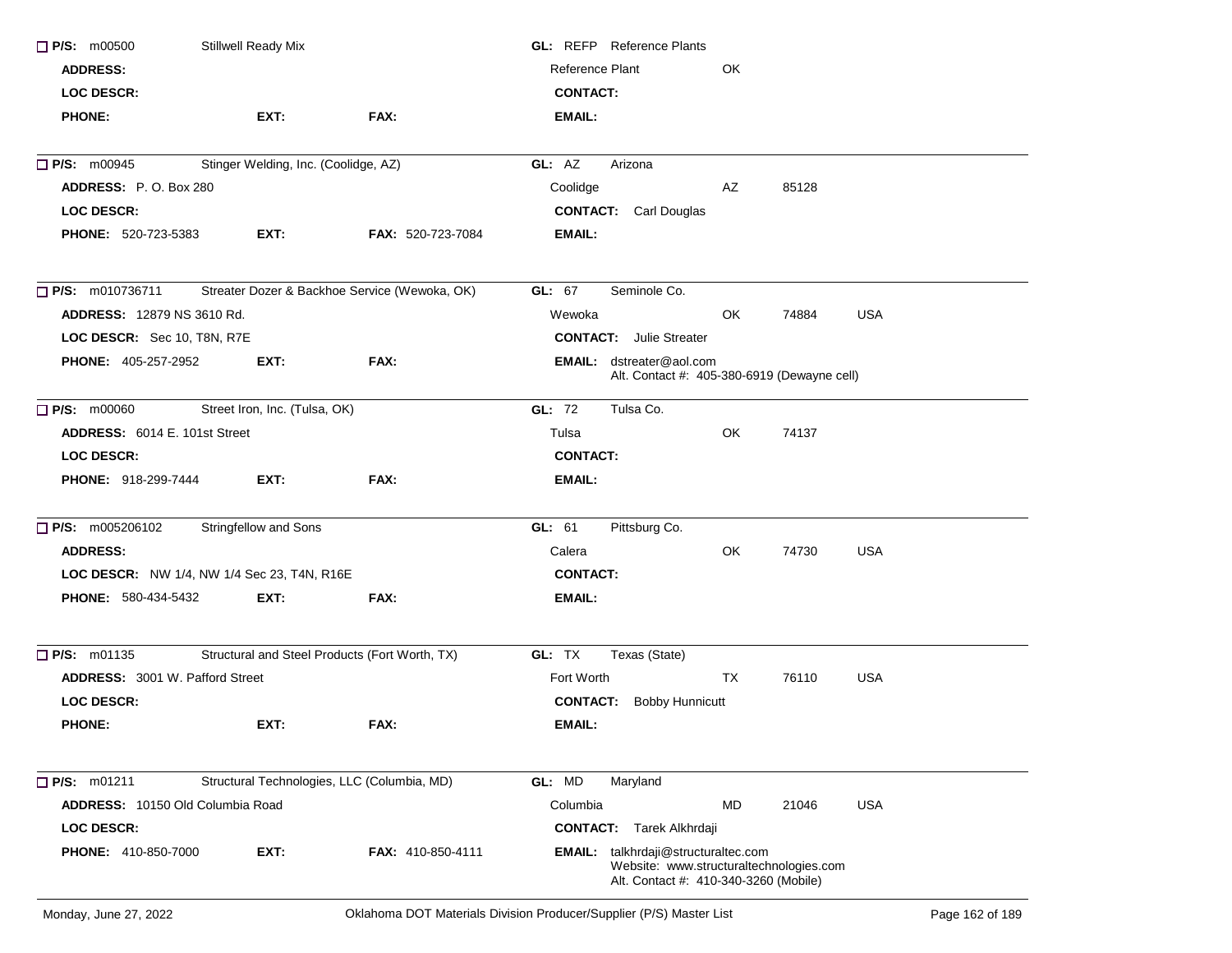| <b>P/S:</b> m010143607 Summers Blue Lake Quarry (Kaw City, OK) |                                          |                                                  | Kay Co.<br>GL: 36                |           |       |            |
|----------------------------------------------------------------|------------------------------------------|--------------------------------------------------|----------------------------------|-----------|-------|------------|
| <b>ADDRESS: 11935 East Canteen Rd.</b>                         |                                          |                                                  | Kaw City                         | OK        | 74641 | <b>USA</b> |
| LOC DESCR: NE/4 Sec 4, T27N, R4E1M                             |                                          |                                                  | <b>CONTACT:</b> Debbie Summers   |           |       |            |
| <b>PHONE: 918-645-4223</b>                                     | EXT:                                     | FAX:                                             | <b>EMAIL:</b>                    |           |       |            |
| $\Box$ P/S: m01052                                             | Suncoast (St. Petersburg, FL)            |                                                  | GL: FL<br>Florida                |           |       |            |
| <b>ADDRESS: P.O. BOX 47254</b>                                 |                                          |                                                  | St. Petersburg                   | FL.       | 33743 | <b>USA</b> |
| <b>LOC DESCR:</b>                                              |                                          |                                                  | <b>CONTACT:</b> Dino Dalton      |           |       |            |
| <b>PHONE:</b>                                                  | EXT:                                     | FAX:                                             | EMAIL:                           |           |       |            |
| $\Box$ P/S: m00486                                             | <b>Superior Concrete</b>                 |                                                  | <b>GL:</b> REFP Reference Plants |           |       |            |
| <b>ADDRESS:</b>                                                |                                          |                                                  | Reference Plant                  | OK        |       |            |
| <b>LOC DESCR:</b>                                              |                                          |                                                  | <b>CONTACT:</b>                  |           |       |            |
| <b>PHONE:</b>                                                  | EXT:                                     | <b>FAX:</b>                                      | EMAIL:                           |           |       |            |
| <b>P/S: m00695</b>                                             | <b>Superior Essex Communications LLC</b> |                                                  | GL: GA<br>Georgia                |           |       |            |
| ADDRESS: Sweet 300 150I North Pkwy.                            |                                          |                                                  | Atlanta                          | GA        | 30339 |            |
| <b>LOC DESCR:</b>                                              |                                          |                                                  | <b>CONTACT:</b>                  |           |       |            |
| <b>PHONE: 770-657-6000</b>                                     | EXT:                                     | FAX:                                             | EMAIL:                           |           |       |            |
| $\Box$ P/S: m00549                                             | Superior Oil Company (Springfield, MO)   |                                                  | GL: MO<br>Missouri               |           |       |            |
| ADDRESS: 2205 E. Blaine                                        |                                          |                                                  | Springfield                      | MO        | 65803 |            |
| <b>LOC DESCR:</b>                                              |                                          |                                                  | <b>CONTACT:</b> Mr. Craig Clark  |           |       |            |
| <b>PHONE:</b>                                                  | EXT:                                     | FAX:                                             | EMAIL:                           |           |       |            |
| $\Box$ P/S: m00588                                             | Swarco REFLEX Inc (Mexia, TX)            |                                                  | GL: TX<br>Texas (State)          |           |       |            |
| ADDRESS: 900 N. Denton                                         |                                          | P.O. BOX 1558                                    | Mexia                            | <b>TX</b> | 76667 | <b>USA</b> |
| <b>LOC DESCR:</b>                                              |                                          |                                                  | <b>CONTACT:</b>                  |           |       |            |
| <b>PHONE: 254-562-9879</b>                                     | EXT:                                     | <b>FAX: 254-562-7601</b>                         | EMAIL:                           |           |       |            |
| $\Box$ P/S: m00061                                             |                                          | Symons Corp. - Acces. Prod. Div. (Centralia, IL) | GL: IL<br>Illinois               |           |       |            |
| ADDRESS: P.O. Box 747                                          |                                          |                                                  | Centralia                        | IL        | 62801 |            |
| <b>LOC DESCR:</b>                                              |                                          |                                                  | <b>CONTACT:</b>                  |           |       |            |
| <b>PHONE: 800-800-7692</b>                                     | EXT:                                     | FAX:                                             | <b>EMAIL:</b>                    |           |       |            |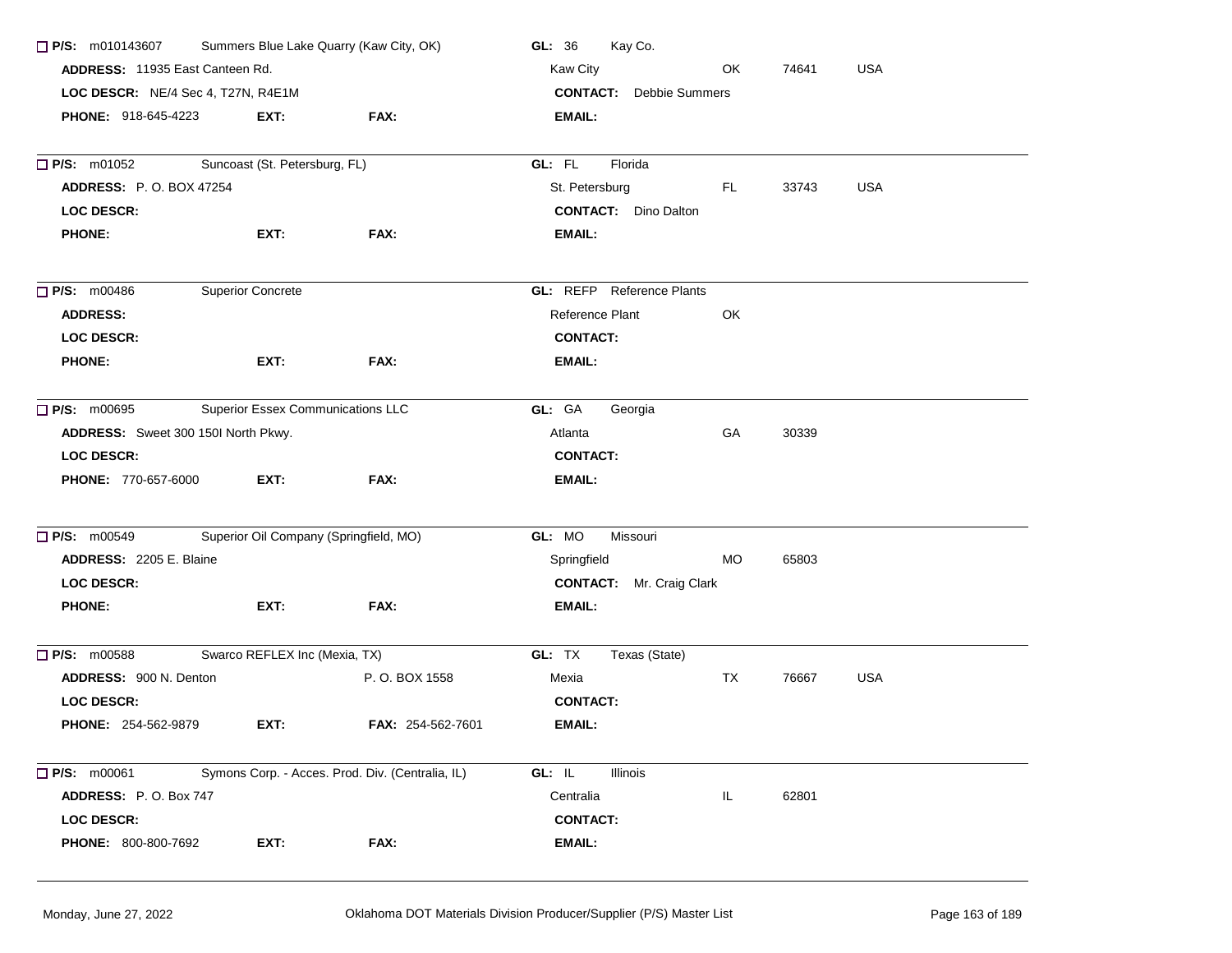| $\Box$ P/S: m00935                    | Syntec, LLC                                               |                          | GL: MD<br>Maryland                  |                                                                                                                          |       |            |
|---------------------------------------|-----------------------------------------------------------|--------------------------|-------------------------------------|--------------------------------------------------------------------------------------------------------------------------|-------|------------|
| ADDRESS: 4800 Pulaski Highway         |                                                           |                          | <b>Baltimore</b>                    | MD                                                                                                                       | 21224 | <b>USA</b> |
| <b>LOC DESCR:</b>                     |                                                           |                          | <b>CONTACT:</b>                     | Connie Wong                                                                                                              |       |            |
| PHONE: 410-327-1070                   | EXT:                                                      | <b>FAX: 410-327-1078</b> | <b>EMAIL:</b>                       |                                                                                                                          |       |            |
| $\Box$ P/S: m00566                    | T & G Const Co                                            |                          | <b>GL: REFP</b> Reference Plants    |                                                                                                                          |       |            |
| <b>ADDRESS:</b>                       |                                                           |                          | Reference Plant                     | OK                                                                                                                       |       |            |
| <b>LOC DESCR:</b>                     |                                                           |                          | <b>CONTACT:</b>                     |                                                                                                                          |       |            |
| <b>PHONE:</b>                         | EXT:                                                      | FAX:                     | <b>EMAIL:</b> charles@tngconst.com, | bill@tngconst.com                                                                                                        |       |            |
| <b>P/S:</b> m008713305                | T. & G. Const., Inc. (Lawton, OK)                         |                          | GL: 33<br>Jackson Co.               |                                                                                                                          |       |            |
| <b>ADDRESS: 800 S. E. 1st St.</b>     |                                                           |                          | Lawton                              | OK                                                                                                                       | 73501 | <b>USA</b> |
| LOC DESCR: E/2 Sec. 6, T1N, R18W      |                                                           |                          | <b>CONTACT:</b> Mark Young          |                                                                                                                          |       |            |
| <b>PHONE: 580-248-4430</b>            | EXT:                                                      | FAX: 580-248-4431        |                                     | <b>EMAIL:</b> Alt Contact #: 580-591-2336 (Mark Young - Plant Manager)                                                   |       |            |
| $\Box$ P/S: m00570                    | T.J. Campbell                                             |                          | GL: REFP                            | <b>Reference Plants</b>                                                                                                  |       |            |
| <b>ADDRESS:</b>                       |                                                           |                          | Reference Plant                     | OK                                                                                                                       |       |            |
| <b>LOC DESCR:</b>                     |                                                           |                          | <b>CONTACT:</b>                     |                                                                                                                          |       |            |
| <b>PHONE:</b>                         | EXT:                                                      | FAX:                     |                                     | <b>EMAIL:</b> ahalvorson@tjcampbell.com,<br>ahodges@tjcampbell.com,<br>jmitchell@tjcampbell.com,<br>mholt@tjcampbell.com |       |            |
| $\Box$ P/S: m01011<br><b>ADDRESS:</b> | T.J. Campbell RCA (Contract 130003 Only)                  |                          | GL: N/A<br>Not Applicable           |                                                                                                                          |       |            |
| <b>LOC DESCR:</b>                     |                                                           |                          | <b>CONTACT:</b>                     |                                                                                                                          |       |            |
| <b>PHONE:</b>                         | EXT:                                                      | FAX:                     | EMAIL:                              |                                                                                                                          |       |            |
| $\Box$ P/S: m01118                    | T.J. Campbell RCA (Contract 170171 Only)                  |                          | GL: 55<br>Oklahoma Co.              |                                                                                                                          |       |            |
| <b>ADDRESS:</b>                       |                                                           |                          | Edmond                              | OK                                                                                                                       | 73034 | <b>USA</b> |
|                                       | LOC DESCR: 7183 E. Waterloo Industrial Road in Edmond, OK |                          | <b>CONTACT:</b>                     |                                                                                                                          |       |            |
| <b>PHONE:</b>                         | EXT:                                                      | FAX:                     | EMAIL:                              |                                                                                                                          |       |            |
| $\Box$ P/S: m01152                    | T.J. Campbell RCA (Contract 170289 Only)                  |                          | GL: 55<br>Oklahoma Co.              |                                                                                                                          |       |            |
| ADDRESS: 6900 S. Sunnylane Rd.        |                                                           |                          | Oklahoma City                       | OK                                                                                                                       | 73135 | <b>USA</b> |
| <b>LOC DESCR:</b>                     |                                                           |                          | <b>CONTACT:</b>                     |                                                                                                                          |       |            |
| <b>PHONE: 405-672-6768</b>            | EXT:                                                      | FAX:                     | <b>EMAIL:</b>                       |                                                                                                                          |       |            |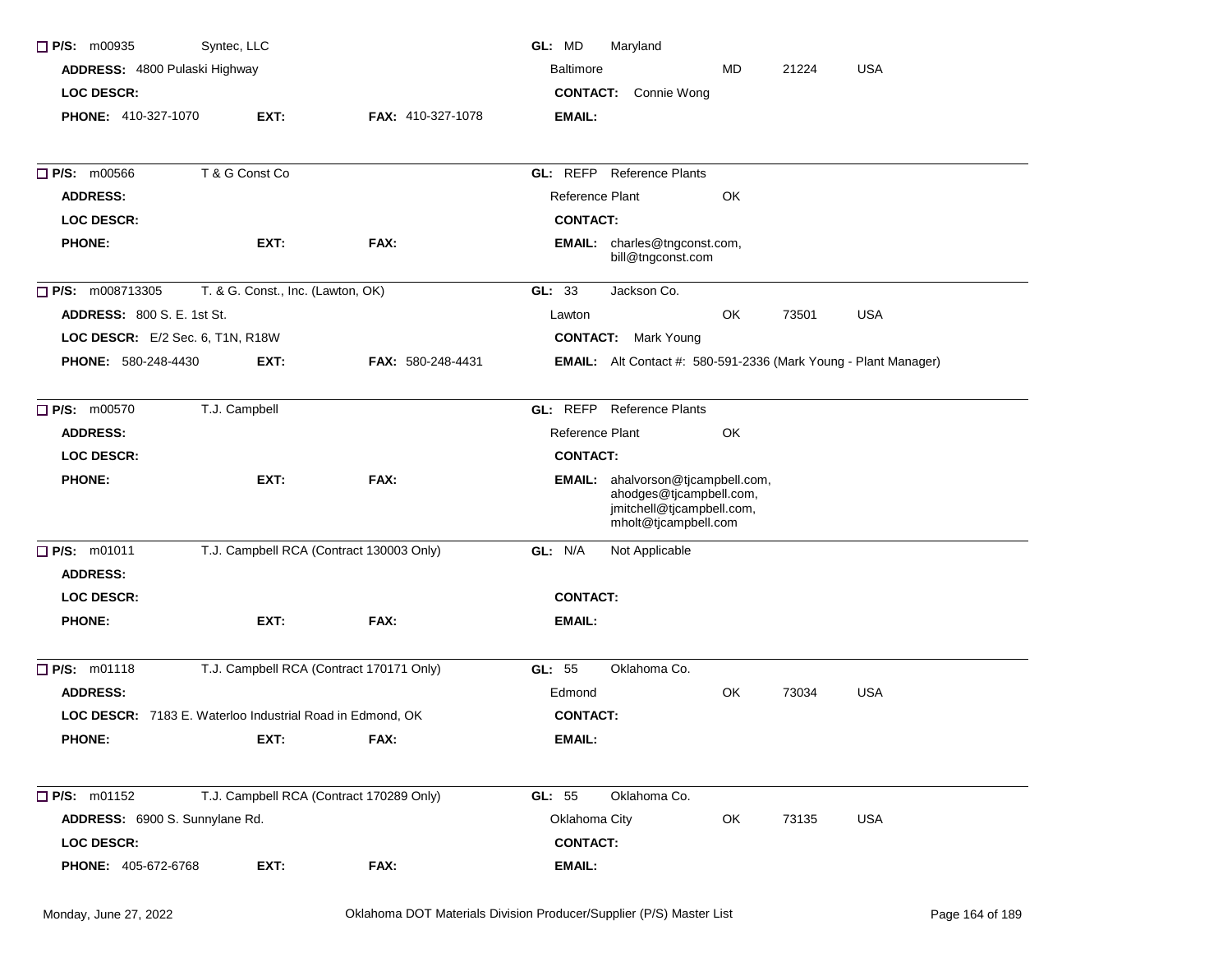| $\Box$ P/S: m01162            | T.J. Campbell RCA (Contract 170377 Only)                     |                                                   | GL: 55<br>Oklahoma Co.                                             |     |       |            |
|-------------------------------|--------------------------------------------------------------|---------------------------------------------------|--------------------------------------------------------------------|-----|-------|------------|
| <b>ADDRESS: P.O. BOX 3788</b> |                                                              |                                                   | Edmond                                                             | OK  | 73083 | <b>USA</b> |
|                               | LOC DESCR: I35 and 122nd Street in Edmond, OK                |                                                   | <b>CONTACT:</b> Michael Holt                                       |     |       |            |
| <b>PHONE: 405-340-6026</b>    | EXT:                                                         | <b>FAX: 405-513-6786</b>                          | EMAIL: Mholt@tjcampbell.com<br>Alt. Contact #: 405-317-5690 (Cell) |     |       |            |
| $\Box$ P/S: m00570-03         | T.J. Campbell RCA (Contract 210177 Only)                     |                                                   | GL: 42<br>Logan Co.                                                |     |       |            |
| <b>ADDRESS: P.O. BOX 3788</b> |                                                              |                                                   | Edmond                                                             | OK. | 73083 | <b>USA</b> |
|                               | LOC DESCR: 7183 E. Waterloo Industrial Rd, Edmond, OK 73034  |                                                   | <b>CONTACT:</b> Adam Hodges                                        |     |       |            |
| <b>PHONE: 405-620-1831</b>    | EXT:                                                         | FAX:                                              | EMAIL: ahodges@tjcampbell.com                                      |     |       |            |
| <b>P/S:</b> m009115515        | T.J. Campbell RCA (Hefner - OKC, OK)                         |                                                   | GL: $55$<br>Oklahoma Co.                                           |     |       |            |
| ADDRESS: 6900 S. Sunnylane    |                                                              | P.O. BOX 15129                                    | Oklahoma City                                                      | OK. | 73155 | <b>USA</b> |
|                               | LOC DESCR: East side of I-35 just south of Hefner Rd. in OKC |                                                   | <b>CONTACT:</b> Jeff Burr                                          |     |       |            |
| <b>PHONE: 405-672-6768</b>    | EXT:                                                         | FAX:                                              | EMAIL:                                                             |     |       |            |
| $\Box$ P/S: m00599            | T.J. Campbell RCA (Sunny Lane - OKC, OK)                     |                                                   | Oklahoma Co.<br>GL: 55                                             |     |       |            |
| ADDRESS: 6900 S. Sunnylane    |                                                              | P.O. BOX 15129                                    | Oklahoma City                                                      | OK  | 73155 | <b>USA</b> |
| <b>LOC DESCR:</b>             |                                                              |                                                   | <b>CONTACT:</b> Jeff Burr                                          |     |       |            |
| <b>PHONE: 405-672-6768</b>    | EXT:                                                         | <b>FAX: 405-672-9890</b>                          | EMAIL:                                                             |     |       |            |
| P/S: m00965                   |                                                              | T.J. Campbell RCA (SW 15th & MacArthur - OKC, OK) | Oklahoma Co.<br>GL: $55$                                           |     |       |            |
| <b>ADDRESS:</b>               |                                                              |                                                   | Oklahoma City                                                      | OK  |       |            |
| <b>LOC DESCR:</b>             |                                                              |                                                   | <b>CONTACT:</b>                                                    |     |       |            |
| <b>PHONE:</b>                 | EXT:                                                         | FAX:                                              | EMAIL:                                                             |     |       |            |
| $\Box$ P/S: m00501            | Tahlequah Ready Mix                                          |                                                   | <b>GL:</b> REFP Reference Plants                                   |     |       |            |
| <b>ADDRESS:</b>               |                                                              |                                                   | Reference Plant                                                    | OK  |       |            |
| LOC DESCR:                    |                                                              |                                                   | <b>CONTACT:</b>                                                    |     |       |            |
| <b>PHONE:</b>                 | EXT:                                                         | FAX:                                              | <b>EMAIL:</b>                                                      |     |       |            |
| $\Box$ P/S: m002646402        | Talihina Stone (Albion, OK)                                  |                                                   | GL: 64<br>Pushmataha Co.                                           |     |       |            |
| ADDRESS: 10379 West Highway 9 |                                                              |                                                   | Stigler                                                            | OK  | 74462 | USA        |
| LOC DESCR: Sec 6, T2N, R22E   |                                                              |                                                   | <b>CONTACT:</b>                                                    |     |       |            |
| <b>PHONE:</b>                 | EXT:                                                         | FAX:                                              | <b>EMAIL:</b>                                                      |     |       |            |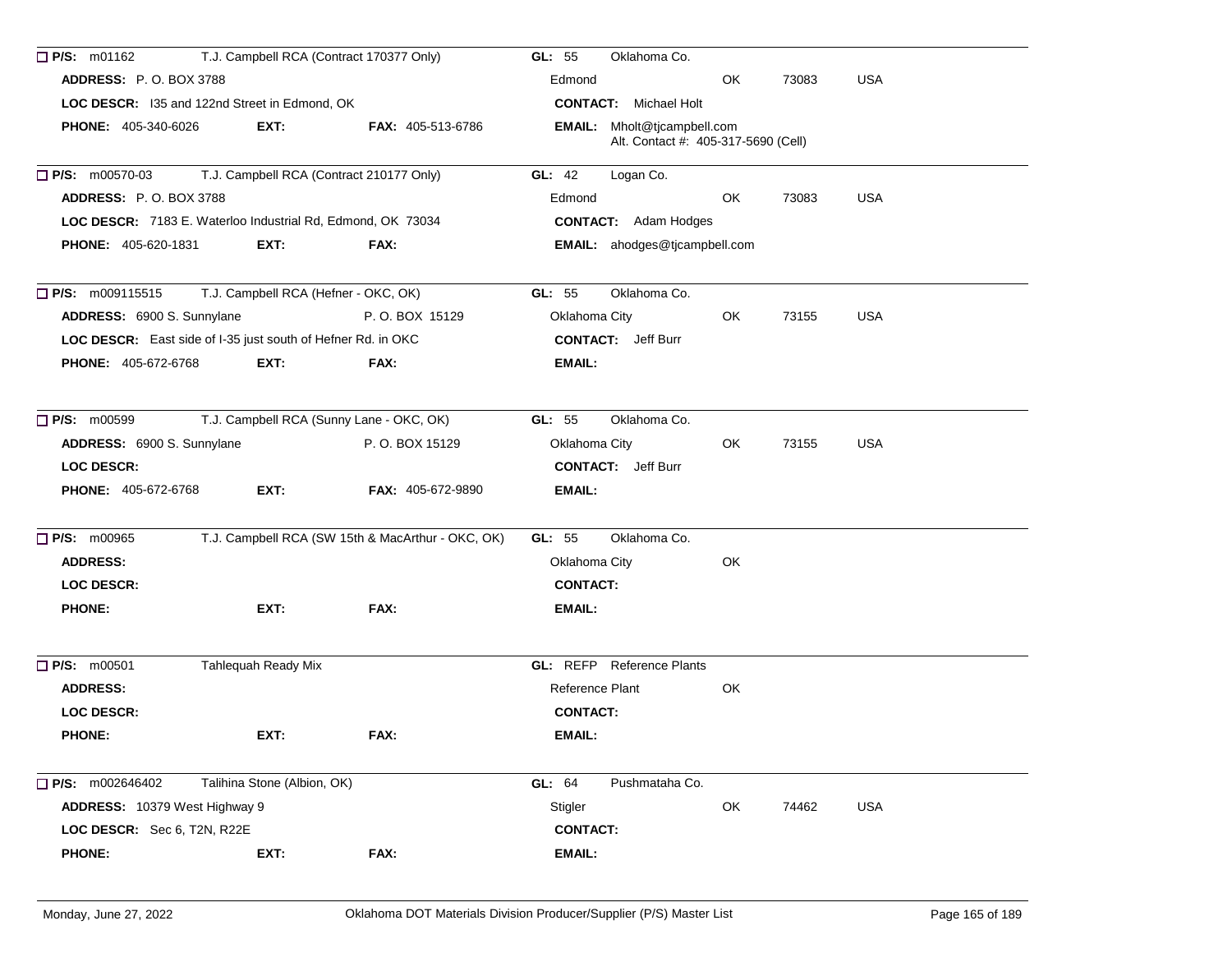| $\Box$ P/S: m00601                    | Tamms Industries (Kirkland, IL)         |                   | GL: IL<br>Illinois                                                    |
|---------------------------------------|-----------------------------------------|-------------------|-----------------------------------------------------------------------|
| <b>ADDRESS: 3835 State Route 72</b>   |                                         |                   | Kirkland<br>60146<br>IL.                                              |
| <b>LOC DESCR:</b>                     |                                         |                   | <b>CONTACT:</b> Fred Tuchscherer                                      |
| PHONE: 800-862-2667                   | EXT:                                    | FAX: 815-522-2323 | <b>EMAIL:</b>                                                         |
| <b>D</b> P/S: m00104                  | Tec-Team Industries, Inc. (Smyrna, GA)  |                   | GL: GA<br>Georgia                                                     |
| <b>ADDRESS: P.O. Box 813356</b>       |                                         |                   | Smyrna<br>GA<br>30081                                                 |
| <b>LOC DESCR:</b>                     |                                         |                   | <b>CONTACT:</b>                                                       |
| <b>PHONE:</b>                         | EXT:                                    | FAX:              | <b>EMAIL:</b>                                                         |
| $\Box$ P/S: m00567                    | Teeters Asphalt & Materials Co.         |                   | <b>GL:</b> REFP Reference Plants                                      |
| <b>ADDRESS:</b>                       |                                         |                   | OK<br>Reference Plant                                                 |
| <b>LOC DESCR:</b>                     |                                         |                   | <b>CONTACT:</b>                                                       |
| <b>PHONE:</b>                         | EXT:                                    | FAX:              | EMAIL: shaunateeter@sbcglobal.net,<br>skteeter@yahoo.com              |
| $\Box$ P/S: m01072                    | Teeter's Concrete and Materials         |                   | Ottawa Co.<br>GL: $58$                                                |
| <b>ADDRESS:</b>                       |                                         |                   |                                                                       |
| <b>LOC DESCR:</b>                     |                                         |                   | <b>CONTACT:</b>                                                       |
| <b>PHONE:</b>                         | EXT:                                    | FAX:              | <b>EMAIL:</b>                                                         |
| <b>P/S: m00858</b><br><b>ADDRESS:</b> | <b>Teeters Ready Mix</b>                |                   | Ottawa Co.<br>GL: 58                                                  |
| <b>LOC DESCR:</b>                     |                                         |                   | <b>CONTACT:</b>                                                       |
| <b>PHONE:</b>                         | EXT:                                    | FAX:              | <b>EMAIL:</b>                                                         |
| $\Box$ P/S: m00665<br><b>ADDRESS:</b> | <b>Tenax Corporation</b>                |                   | GL: N/A<br>Not Applicable                                             |
| <b>LOC DESCR:</b>                     |                                         |                   | <b>CONTACT:</b>                                                       |
| <b>PHONE:</b>                         | EXT:                                    | FAX:              | EMAIL:                                                                |
| $\Box$ P/S: m00616                    | TenCate Geosynthetics (Pendergrass, GA) |                   | GL: GA<br>Georgia                                                     |
| ADDRESS: 365 South Holland Drive      |                                         |                   | USA<br>Pendergrass<br>GA<br>30567                                     |
| LOC DESCR:                            |                                         |                   | <b>CONTACT:</b> Darrell Scoggins                                      |
| PHONE: 706-693-2226                   | EXT:                                    | FAX: 706-693-4400 | <b>EMAIL:</b> Alt. Contact #: 888-795-0808<br>Website: tencategeo.com |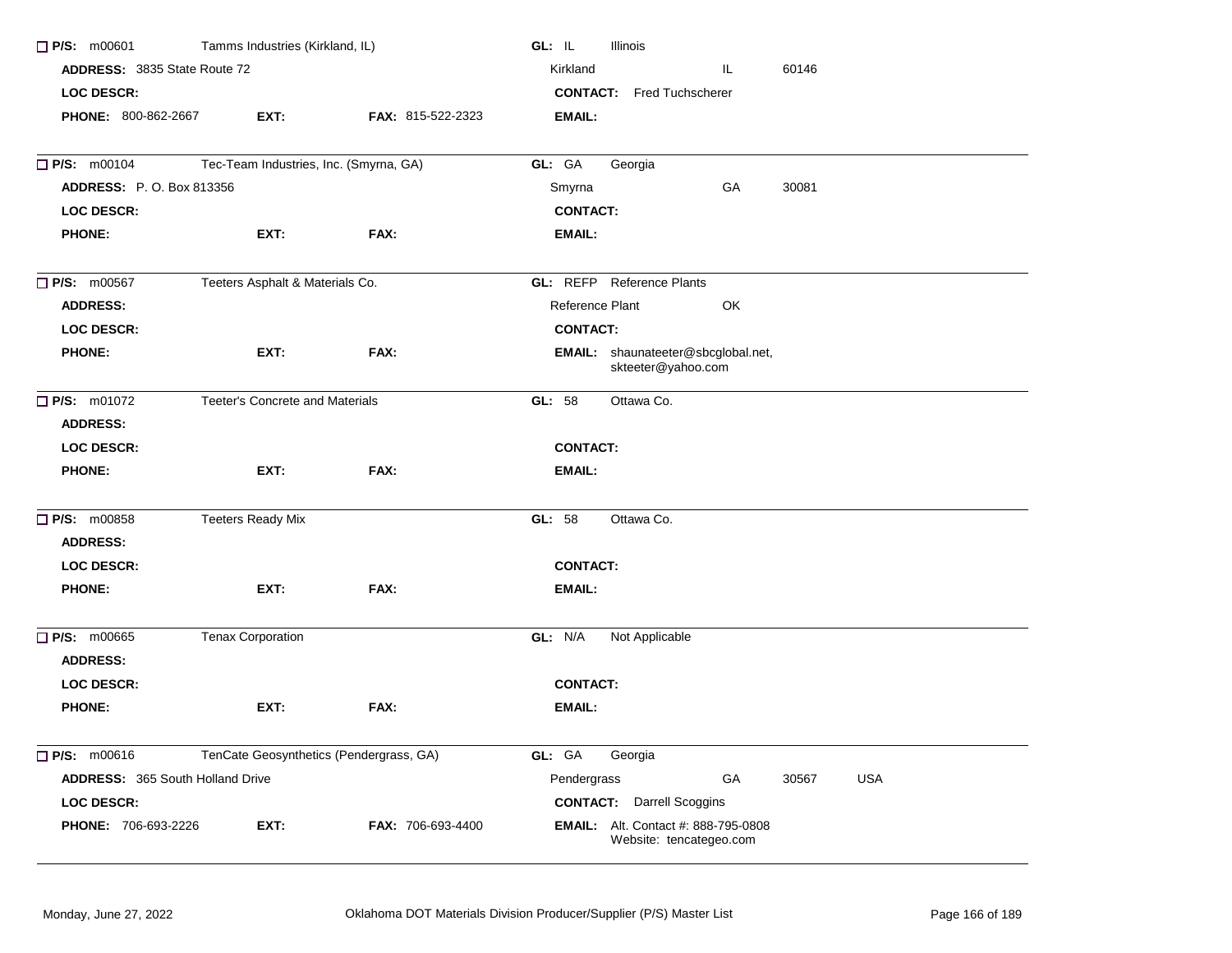| $\Box$ P/S: m00639                    | Tensar Corporation (Frisco, TX)                                  |                          | GL: TX<br>Texas (State)                                                                                                   |
|---------------------------------------|------------------------------------------------------------------|--------------------------|---------------------------------------------------------------------------------------------------------------------------|
|                                       | ADDRESS: 2500 Northwinds Parkway, Suite 500                      |                          | GA<br>30009<br><b>USA</b><br>Alpharetta                                                                                   |
| <b>LOC DESCR:</b>                     |                                                                  |                          | <b>CONTACT:</b> Blake Wilson                                                                                              |
| <b>PHONE: 770-344-2090</b>            | EXT:                                                             | <b>FAX: 770-344-2089</b> | <b>EMAIL:</b> BWilson@TensarCorp.com<br>Website: www.TensarCorp.com<br>Alt. Contact #: 469-678-9255 (Blake Wilson direct) |
| $\Box$ P/S: m01018                    | Tensar Corporation (Mission, KS)                                 |                          | GL: KS<br>Kansas                                                                                                          |
| <b>ADDRESS: 5811 Beverly Avenue</b>   |                                                                  |                          | <b>USA</b><br>ΚS<br>66202<br>Mission                                                                                      |
| <b>LOC DESCR:</b>                     |                                                                  |                          | <b>CONTACT:</b> Elizabeth Loeffler                                                                                        |
| <b>PHONE:</b>                         | EXT:                                                             | FAX:                     | EMAIL:                                                                                                                    |
| $\Box$ P/S: m00664<br><b>ADDRESS:</b> | Tensar Earth Technologies                                        |                          | GL: GA<br>Georgia                                                                                                         |
| <b>LOC DESCR:</b>                     |                                                                  |                          | <b>CONTACT:</b>                                                                                                           |
| <b>PHONE:</b>                         | EXT:                                                             | FAX:                     | EMAIL:                                                                                                                    |
| P/S: m00801                           | <b>Terex Roadbuilding</b>                                        |                          | GL: N/A<br>Not Applicable                                                                                                 |
| <b>ADDRESS:</b>                       |                                                                  |                          |                                                                                                                           |
| <b>LOC DESCR:</b>                     |                                                                  |                          | <b>CONTACT:</b>                                                                                                           |
| <b>PHONE:</b>                         | EXT:                                                             | FAX:                     | EMAIL:                                                                                                                    |
| <b>P/S:</b> m012427834                | Texas Aggregates Sand Plant (Ellinger, TX)                       |                          | GL: TX<br>Texas (State)                                                                                                   |
| <b>ADDRESS: P.O. Box MM</b>           |                                                                  | 420 Old Perkins Road     | TX<br>78602<br>USA<br><b>Bastrop</b>                                                                                      |
|                                       | LOC DESCR: 5754 Krenek Road, Ellinger, TX 78940, Fayette Co., TX |                          | <b>CONTACT:</b> Kevin May                                                                                                 |
| <b>PHONE: 512-303-4215</b>            | EXT:                                                             | FAX: 512-303-4212        | <b>EMAIL:</b> Kevin@texagg.com<br>Alt. Contact #: 713-875-1295 (Mobile)                                                   |
| $\Box$ P/S: m01003                    | Texas Concrete Partners, L.P. (Waco, TX)                         |                          | GL: TX<br>Texas (State)                                                                                                   |
| ADDRESS: P.O. Box 338                 |                                                                  |                          | Elm Mott<br>TX<br>76640                                                                                                   |
| <b>LOC DESCR:</b>                     |                                                                  |                          | <b>CONTACT:</b> J. Ray Hutyra                                                                                             |
| <b>PHONE: 254-822-1351</b>            | EXT:                                                             | <b>FAX: 254-822-1028</b> | EMAIL:                                                                                                                    |
| P/S: m01017                           | <b>Texas County Redi-Mix</b>                                     |                          | GL: 13<br>Cimarron Co.                                                                                                    |
| <b>ADDRESS:</b>                       |                                                                  |                          |                                                                                                                           |
|                                       | LOC DESCR: 520 North East St. Gymon, Oklahoma 73942              |                          | <b>CONTACT:</b>                                                                                                           |
| <b>PHONE:</b>                         | EXT:                                                             | FAX:                     | <b>EMAIL:</b>                                                                                                             |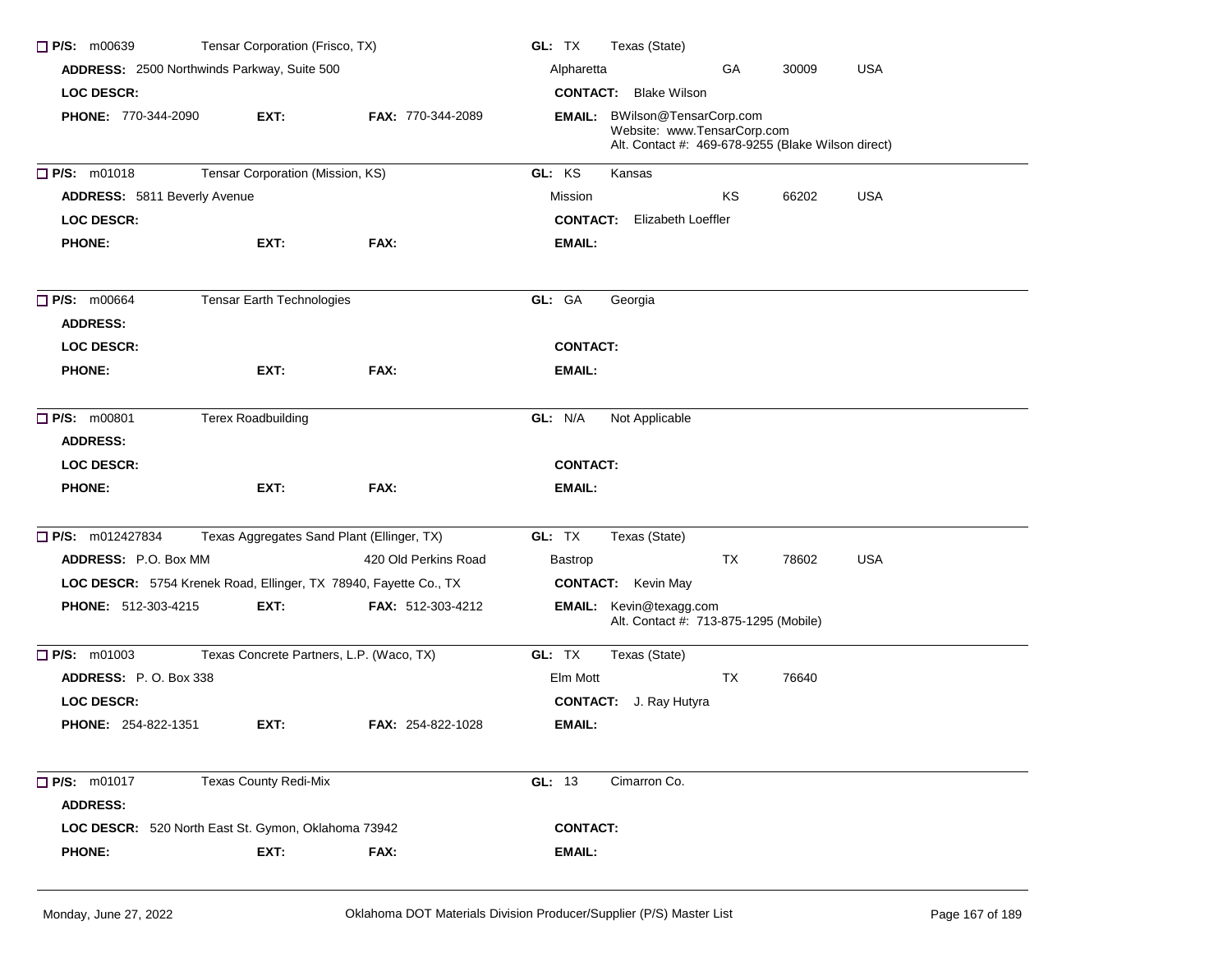| $\Box$ P/S: m00017                                      | Texas Ind. (Midlothian, TX)         |                                                   | GL: TX<br>Texas (State)                              |    |       |            |  |
|---------------------------------------------------------|-------------------------------------|---------------------------------------------------|------------------------------------------------------|----|-------|------------|--|
| <b>ADDRESS:</b>                                         |                                     |                                                   | Midlothian                                           | ТX |       |            |  |
| <b>LOC DESCR:</b>                                       |                                     |                                                   | <b>CONTACT:</b> Jeff Wendel                          |    |       |            |  |
| <b>PHONE: 214-647-4929</b>                              | EXT:                                | FAX:                                              | <b>EMAIL:</b>                                        |    |       |            |  |
| P/S: m007767822                                         | Texas Industries Green (Austin, TX) |                                                   | Texas (State)<br>GL: TX                              |    |       |            |  |
| <b>ADDRESS: 13101 Harold Green Rd.</b>                  |                                     |                                                   | Austin                                               | TX | 78725 | <b>USA</b> |  |
| LOC DESCR: Bastrop Co.                                  |                                     |                                                   | <b>CONTACT:</b>                                      |    |       |            |  |
| <b>PHONE: 512-801-7245</b>                              | EXT:                                | FAX:                                              | <b>EMAIL:</b>                                        |    |       |            |  |
| $\Box$ P/S: m01035                                      | Texas Lehigh Cement Co. (Buda, TX)  |                                                   | GL: TX<br>Texas (State)                              |    |       |            |  |
| ADDRESS: P.O. BOX 610                                   |                                     |                                                   | <b>Buda</b>                                          | TX | 78610 | <b>USA</b> |  |
| <b>LOC DESCR:</b>                                       |                                     |                                                   | <b>CONTACT:</b> Jim Jarl                             |    |       |            |  |
| <b>PHONE: 512-295-9241</b>                              | EXT:                                | FAX:                                              | <b>EMAIL:</b> Alt. Phone Number (Cell): 512-694-3050 |    |       |            |  |
| <b>P/S: m00382</b>                                      | Texas Lime Co. (Cleburne, TX)       |                                                   | GL: TX<br>Texas (State)                              |    |       |            |  |
| <b>ADDRESS:</b>                                         |                                     |                                                   |                                                      |    |       |            |  |
| <b>LOC DESCR:</b>                                       |                                     |                                                   | <b>CONTACT:</b>                                      |    |       |            |  |
| <b>PHONE:</b>                                           | EXT:                                | FAX:                                              | <b>EMAIL:</b>                                        |    |       |            |  |
| P/S: m002667807                                         | Texas Sand & Gravel (Vega, TX)      |                                                   | GL: TX<br>Texas (State)                              |    |       |            |  |
| ADDRESS: 317 Crockett St.                               |                                     |                                                   | Amarillo                                             | ТX | 79106 | <b>USA</b> |  |
| LOC DESCR: On US-385, 11 Mi. N. of Vega, TX, Oldham Co. |                                     |                                                   | <b>CONTACT:</b>                                      |    |       |            |  |
| PHONE: 806-373-4275                                     | EXT:                                | FAX:                                              | <b>EMAIL:</b>                                        |    |       |            |  |
| P/S: m002677815                                         | Texas Sand & Gravel, Krister Pit    |                                                   | GL: TX<br>Texas (State)                              |    |       |            |  |
| <b>ADDRESS: 317 Crockett St.</b>                        |                                     |                                                   | Amarillo                                             | TX | 79106 | <b>USA</b> |  |
| LOC DESCR: Potter Co.                                   |                                     |                                                   | <b>CONTACT:</b>                                      |    |       |            |  |
| PHONE: 806-373-4275                                     | EXT:                                | FAX:                                              | <b>EMAIL:</b>                                        |    |       |            |  |
| $\Box$ P/S: m002687815                                  |                                     | Texas Sand & Gravel, Krister Pit (Potter Co., TX) | GL: TX<br>Texas (State)                              |    |       |            |  |
| <b>ADDRESS:</b>                                         |                                     |                                                   |                                                      |    |       |            |  |
| LOC DESCR: Potter Co., TX                               |                                     |                                                   | <b>CONTACT:</b>                                      |    |       |            |  |
| <b>PHONE:</b>                                           | EXT:                                | FAX:                                              | EMAIL:                                               |    |       |            |  |
|                                                         |                                     |                                                   |                                                      |    |       |            |  |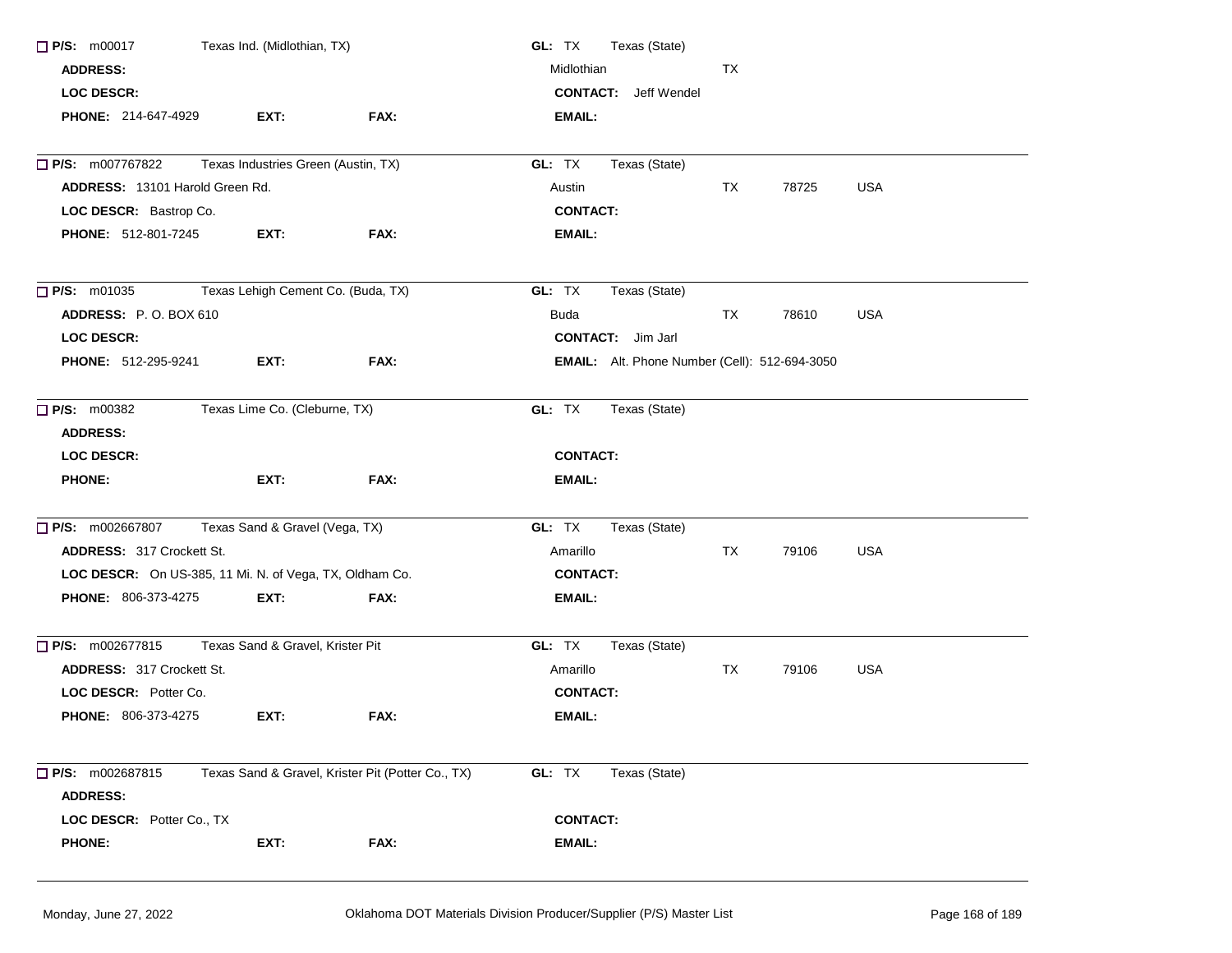| $\Box$ P/S: m00105                     | Texo Corp. (Cincinnati, OH)                   |                                                | GL: OH<br>Ohio                    |     |       |            |  |  |  |
|----------------------------------------|-----------------------------------------------|------------------------------------------------|-----------------------------------|-----|-------|------------|--|--|--|
| ADDRESS: 2801 Highland Ave.            |                                               |                                                | Cincinnati<br>OH<br>45212         |     |       |            |  |  |  |
| <b>LOC DESCR:</b>                      |                                               |                                                | <b>CONTACT:</b>                   |     |       |            |  |  |  |
| <b>PHONE:</b>                          | EXT:                                          | FAX:                                           | <b>EMAIL:</b>                     |     |       |            |  |  |  |
| P/S: m01257                            | Texoma Ready Mix                              |                                                | <b>GL: REFP</b> Reference Plants  |     |       |            |  |  |  |
| <b>ADDRESS:</b>                        |                                               |                                                |                                   |     |       |            |  |  |  |
| <b>LOC DESCR:</b>                      |                                               |                                                | <b>CONTACT:</b>                   |     |       |            |  |  |  |
| <b>PHONE:</b>                          | EXT:                                          | FAX:                                           | EMAIL:                            |     |       |            |  |  |  |
| $\Box$ P/S: m00780                     | Textured Coatings of America, Inc.            |                                                | GL: FL<br>Florida                 |     |       |            |  |  |  |
| ADDRESS: 2422 East 15th Street         |                                               |                                                | Panama City                       | FL. | 32405 | <b>USA</b> |  |  |  |
| <b>LOC DESCR:</b>                      |                                               |                                                | <b>CONTACT:</b> Daniel Woodmansee |     |       |            |  |  |  |
| <b>PHONE: 850-769-0347</b>             | EXT:                                          | FAX: 850-913-8619                              | EMAIL: d.woodmansee@texcote.com   |     |       |            |  |  |  |
| $\Box$ P/S: m001974301                 | Thackerville Sand & Gravel (Thackerville, OK) |                                                | GL: 43<br>Love Co.                |     |       |            |  |  |  |
| <b>ADDRESS:</b> Route 1 Box 85         |                                               |                                                | Thackerville                      | OK. | 73459 | <b>USA</b> |  |  |  |
| <b>LOC DESCR:</b> Secs 1 & 2, T9S, R1E |                                               | <b>CONTACT:</b>                                |                                   |     |       |            |  |  |  |
| <b>PHONE: 580-369-3773</b>             | EXT:                                          | FAX:                                           | EMAIL:                            |     |       |            |  |  |  |
| $\Box$ P/S: m00106                     | The Bullen Companies (Folcroft, PA)           |                                                | GL: PA<br>Pennsylvania            |     |       |            |  |  |  |
| ADDRESS: P.O. Box 37                   |                                               |                                                | Folcroft                          | PA  | 19032 |            |  |  |  |
| <b>LOC DESCR:</b>                      |                                               |                                                | <b>CONTACT:</b>                   |     |       |            |  |  |  |
| <b>PHONE:</b>                          | EXT:                                          | FAX:                                           | EMAIL:                            |     |       |            |  |  |  |
| P/S: m00606                            | The Dow Chemical Company (Midland, MI)        |                                                | GL: MI<br>Michigan                |     |       |            |  |  |  |
| ADDRESS: 2211 H.H. Dow Way             |                                               |                                                | Midland                           | MI  | 48674 | <b>USA</b> |  |  |  |
| <b>LOC DESCR:</b>                      |                                               |                                                | Jason Sika<br><b>CONTACT:</b>     |     |       |            |  |  |  |
| PHONE: 989-636-1000                    | EXT:                                          | FAX:                                           | EMAIL:                            |     |       |            |  |  |  |
| <b>P/S:</b> m00828                     |                                               | The J. A. Manning Construction Co. (Tulsa, OK) | GL: 72<br>Tulsa Co.               |     |       |            |  |  |  |
| <b>ADDRESS: P.O. Box 1201</b>          |                                               |                                                | Ashville                          | AL  | 35953 |            |  |  |  |
| <b>LOC DESCR:</b>                      |                                               |                                                | <b>CONTACT:</b> Jeff Manning      |     |       |            |  |  |  |
| <b>PHONE: 205-594-3505</b>             | EXT:                                          | FAX:                                           | <b>EMAIL:</b>                     |     |       |            |  |  |  |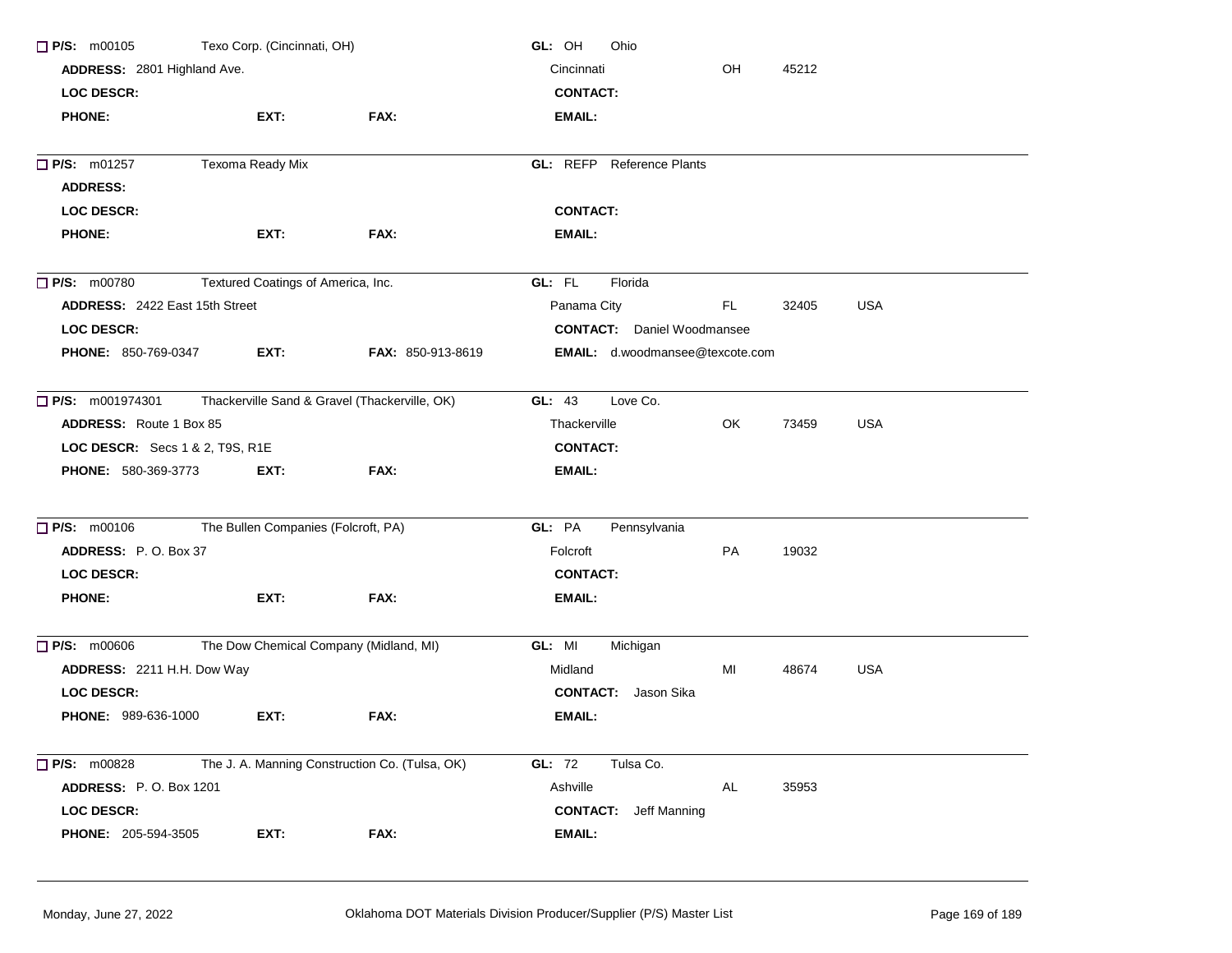| $\Box$ P/S: m002770802                              | The Karlin Co. (Hydro, OK)          |                                             | GL: 08<br>Caddo Co.           |           |                     |  |
|-----------------------------------------------------|-------------------------------------|---------------------------------------------|-------------------------------|-----------|---------------------|--|
| <b>ADDRESS: 10133 Old 66 Rd.</b>                    |                                     |                                             | Hydro                         | OK        | <b>USA</b><br>73048 |  |
| LOC DESCR: N 1/4 Sec 2, T12N, R12W                  |                                     |                                             | <b>CONTACT:</b>               |           |                     |  |
| <b>PHONE: 405-542-6991</b>                          | EXT:                                | FAX:                                        | EMAIL:                        |           |                     |  |
|                                                     |                                     |                                             |                               |           |                     |  |
| $\Box$ P/S: m01167                                  | The Railroad Yard (Stillwater, OK)  |                                             | GL: 60<br>Payne Co.           |           |                     |  |
| <b>ADDRESS: 5915 S. Perkins Road</b>                |                                     |                                             | <b>Stillwater</b>             | OK.       | 74074<br><b>USA</b> |  |
| <b>LOC DESCR:</b>                                   |                                     |                                             | <b>CONTACT:</b>               |           |                     |  |
| <b>PHONE:</b>                                       | EXT:                                | FAX:                                        | EMAIL:                        |           |                     |  |
| $\Box$ P/S: m00775                                  | The Reinforced Earth Co. (Waco, TX) |                                             | GL: TX<br>Texas (State)       |           |                     |  |
| ADDRESS: 136 Waco Sand Road                         |                                     |                                             | Waco                          | <b>TX</b> | 76708               |  |
| <b>LOC DESCR:</b>                                   |                                     |                                             | <b>CONTACT:</b>               |           |                     |  |
| <b>PHONE: 254-836-1847</b>                          | EXT:                                | FAX:                                        | <b>EMAIL:</b>                 |           |                     |  |
| □ P/S: m00107 The Valvoline Company (Lexington, KY) |                                     |                                             | GL: KY<br>Kentucky            |           |                     |  |
| <b>ADDRESS:</b> P.O. Box 14000                      |                                     |                                             | Lexington                     | KY        | 40512               |  |
| <b>LOC DESCR:</b>                                   |                                     |                                             | <b>CONTACT:</b>               |           |                     |  |
| <b>PHONE: 606-329-5934</b>                          | EXT:                                | FAX:                                        | EMAIL:                        |           |                     |  |
| $\Box$ P/S: m00770                                  | Thrace-Ling                         |                                             | GL: SC<br>South Carolina      |           |                     |  |
| <b>ADDRESS: 2550 West Fifth North Street</b>        |                                     |                                             | Summerville                   | SC.       | 29483-9699 USA      |  |
| <b>LOC DESCR:</b>                                   |                                     |                                             | <b>CONTACT:</b> George Tupper |           |                     |  |
| <b>PHONE: 843-875-8121</b>                          | EXT:                                | FAX:                                        | EMAIL:                        |           |                     |  |
| $\Box$ P/S: m005383603                              | Throop Construction (Kay Co., OK)   |                                             | GL: 36<br>Kay Co.             |           |                     |  |
| <b>ADDRESS:</b>                                     |                                     |                                             | McCord                        | OK        | USA                 |  |
| LOC DESCR: Sec 23, T25N, R2E                        |                                     |                                             | <b>CONTACT:</b>               |           |                     |  |
| PHONE: 580-762-7366                                 | EXT:                                | FAX:                                        | <b>EMAIL:</b>                 |           |                     |  |
| <b>P/S:</b> m00062                                  |                                     | Thurmon Building Materials, Inc. (Enid, OK) | <b>GL: 24</b><br>Garfield Co. |           |                     |  |
| ADDRESS: 1411 W. Chestnut                           |                                     | P. O. Box 228                               | Enid                          | OK        | 73702               |  |
| LOC DESCR:                                          |                                     |                                             | <b>CONTACT:</b>               |           |                     |  |
| <b>PHONE: 580-234-2052</b>                          | EXT:                                | FAX:                                        | <b>EMAIL:</b>                 |           |                     |  |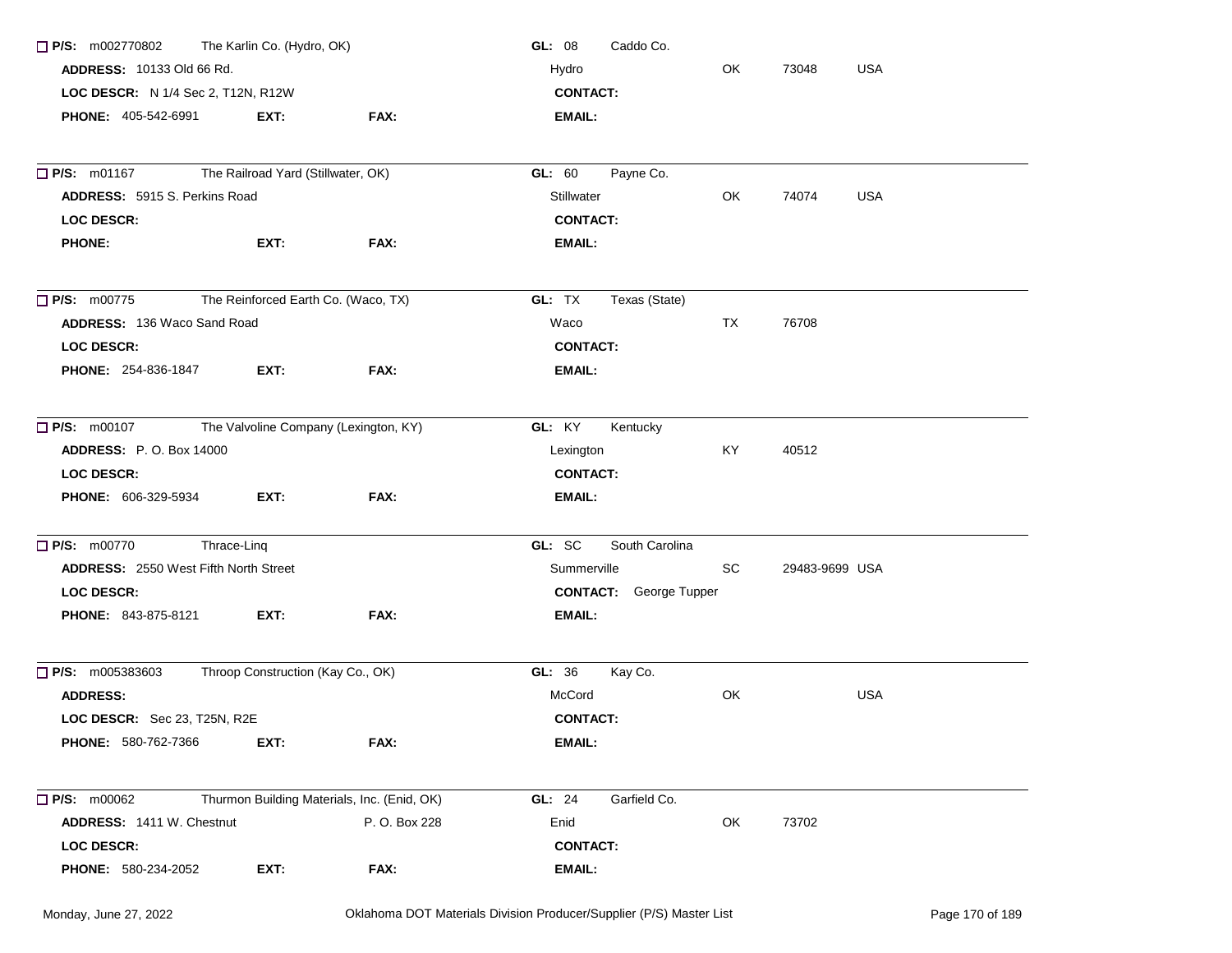| <b>ADDRESS:</b><br><b>Reference Plant</b><br>OK<br><b>LOC DESCR:</b><br><b>CONTACT:</b><br>EXT:<br><b>PHONE:</b><br>FAX:<br><b>EMAIL:</b><br>P/S: m002793101<br>Tiger Industrial Transp Sys (Enterprise, OK)<br>GL: 31<br>Haskell Co.<br><b>USA</b><br><b>ADDRESS: 236 S. Two Mile Road</b><br>Ft. Gibson<br>OK<br>74434<br>LOC DESCR: W 1/2 of Sec 24, T9N, R18E<br><b>CONTACT:</b> |  |
|--------------------------------------------------------------------------------------------------------------------------------------------------------------------------------------------------------------------------------------------------------------------------------------------------------------------------------------------------------------------------------------|--|
|                                                                                                                                                                                                                                                                                                                                                                                      |  |
|                                                                                                                                                                                                                                                                                                                                                                                      |  |
|                                                                                                                                                                                                                                                                                                                                                                                      |  |
|                                                                                                                                                                                                                                                                                                                                                                                      |  |
|                                                                                                                                                                                                                                                                                                                                                                                      |  |
|                                                                                                                                                                                                                                                                                                                                                                                      |  |
| <b>PHONE: 918-478-9237</b><br>EXT:<br><b>FAX: 918-478-9215</b><br><b>EMAIL:</b> Alt. Phone #: 918-799-5859                                                                                                                                                                                                                                                                           |  |
| $\Box$ P/S: m00351<br>Tiger Industrial Transp Sys (Ft. Gibson, OK)<br>GL: 11<br>Cherokee Co.                                                                                                                                                                                                                                                                                         |  |
| OK<br><b>ADDRESS: 236 S. Two Mile Road</b><br>Ft. Gibson<br>74434                                                                                                                                                                                                                                                                                                                    |  |
| <b>LOC DESCR:</b><br><b>CONTACT:</b>                                                                                                                                                                                                                                                                                                                                                 |  |
| <b>PHONE: 918-478-9237</b><br>EXT:<br><b>EMAIL:</b><br><b>FAX: 918-478-9215</b>                                                                                                                                                                                                                                                                                                      |  |
| Time Striping, Inc. (VanBuren, AR)<br>$\Box$ P/S: m00063<br>GL: AR<br>Arkansas                                                                                                                                                                                                                                                                                                       |  |
| ADDRESS: 5439 Arkhola<br>VanBuren<br>AR<br>72956                                                                                                                                                                                                                                                                                                                                     |  |
| <b>LOC DESCR:</b><br><b>CONTACT:</b>                                                                                                                                                                                                                                                                                                                                                 |  |
| <b>PHONE: 800-533-3221</b><br>EXT:<br>FAX:<br><b>EMAIL:</b>                                                                                                                                                                                                                                                                                                                          |  |
| P/S: m01153<br>Timewell Drainage Products (Timewell, IL)<br>GL: IL<br>Illinois                                                                                                                                                                                                                                                                                                       |  |
| <b>ADDRESS:</b> Route 1 Box 5A<br>196 US 24 1075N Ave.<br><b>USA</b><br>Timewell<br>IL.<br>62375                                                                                                                                                                                                                                                                                     |  |
| <b>LOC DESCR:</b><br><b>CONTACT:</b> Brad Henry                                                                                                                                                                                                                                                                                                                                      |  |
| EMAIL: bhenery@timewell.com, info@timewellpipe.com<br><b>PHONE: 217-773-3357</b><br>EXT:<br><b>FAX: 217-773-2008</b><br>Alt. Contact #: 217-430-8691<br>Website: ww.timewellpipe.com                                                                                                                                                                                                 |  |
| Tinhorns R Us (Tuttle, OK)<br>$\Box$ P/S: $m00813$<br>GL: 26<br>Grady Co.                                                                                                                                                                                                                                                                                                            |  |
| ADDRESS: P.O. Box 12<br>Tuttle<br>OK<br>73089                                                                                                                                                                                                                                                                                                                                        |  |
| <b>LOC DESCR:</b><br><b>CONTACT:</b> Ricky Sowers                                                                                                                                                                                                                                                                                                                                    |  |
| <b>PHONE: 405-381-4044</b><br>EXT:<br><b>FAX: 405-381-5181</b><br>EMAIL:                                                                                                                                                                                                                                                                                                             |  |
| P/S: m00569<br>GL: REFP Reference Plants<br><b>Tissington Asphalt</b>                                                                                                                                                                                                                                                                                                                |  |
| <b>ADDRESS:</b><br>Reference Plant<br>OK                                                                                                                                                                                                                                                                                                                                             |  |
| <b>LOC DESCR:</b><br><b>CONTACT:</b>                                                                                                                                                                                                                                                                                                                                                 |  |
| <b>PHONE:</b><br>EXT:<br>FAX:<br>EMAIL:                                                                                                                                                                                                                                                                                                                                              |  |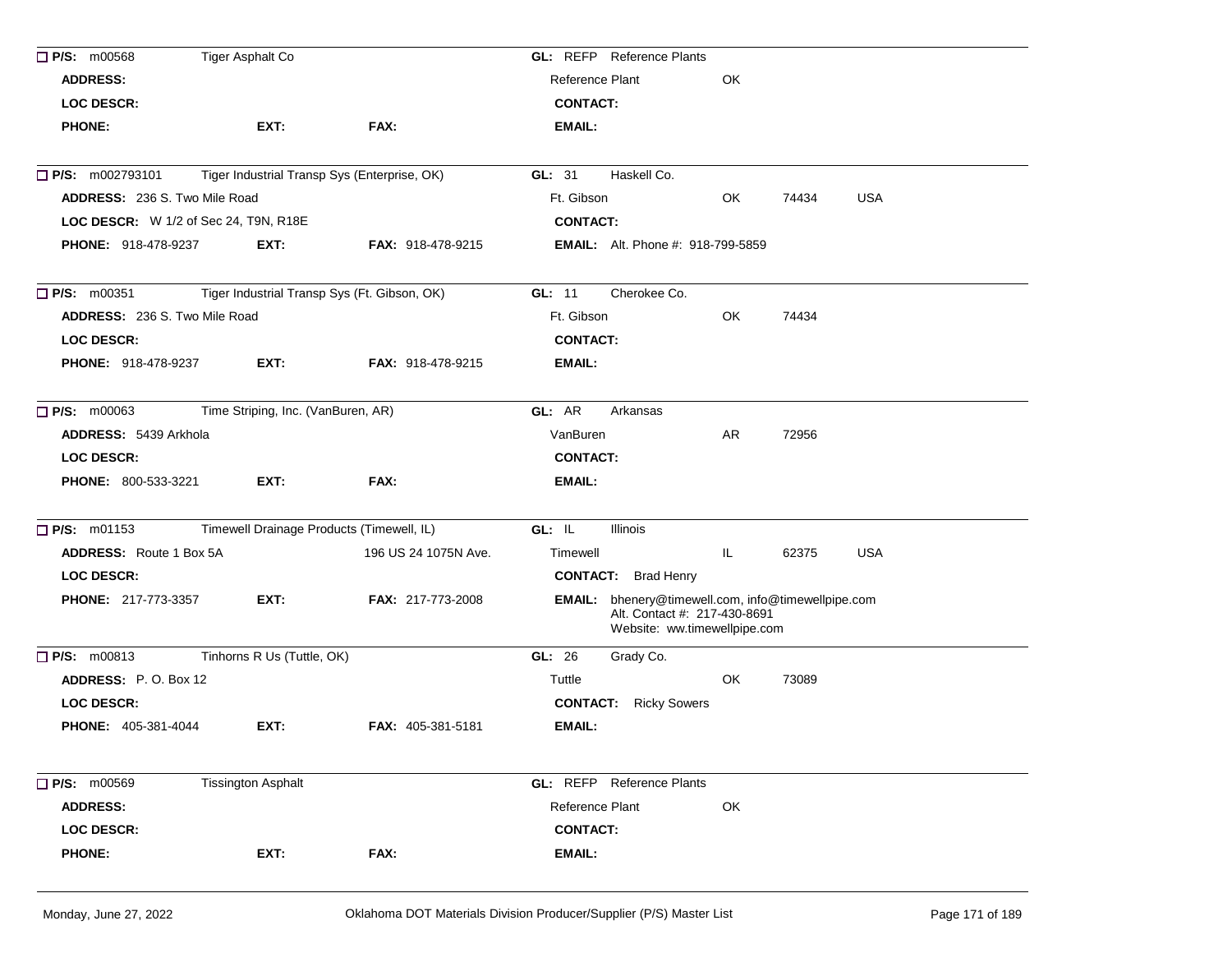| $\Box$ P/S: m01033              | TK Products (Minnetonka, MN)                       |                                                                         | GL: MN          | Minnesota                        |    |       |                                                                                                                                                   |
|---------------------------------|----------------------------------------------------|-------------------------------------------------------------------------|-----------------|----------------------------------|----|-------|---------------------------------------------------------------------------------------------------------------------------------------------------|
| ADDRESS: 11400 West 47th Street |                                                    |                                                                         | Minnetonka      |                                  | ΜN | 55343 | <b>USA</b>                                                                                                                                        |
| LOC DESCR:                      |                                                    |                                                                         | <b>CONTACT:</b> | Mike Grivna                      |    |       |                                                                                                                                                   |
| PHONE: 800-441-2129             | EXT:                                               | FAX:                                                                    | EMAIL:          |                                  |    |       |                                                                                                                                                   |
| <b>P/S: m00759</b>              | TMC Const./Mecklenburg Companies                   |                                                                         | GL: 55          | Oklahoma Co.                     |    |       |                                                                                                                                                   |
| <b>ADDRESS:</b>                 |                                                    |                                                                         |                 |                                  |    |       |                                                                                                                                                   |
|                                 | <b>LOC DESCR:</b> Jct of 178th & Western in Edmond |                                                                         | <b>CONTACT:</b> |                                  |    |       |                                                                                                                                                   |
| <b>PHONE:</b>                   | EXT:                                               | FAX:                                                                    | EMAIL:          |                                  |    |       |                                                                                                                                                   |
| <b>P/S: m00855</b>              | TMC Construction Co.                               |                                                                         | GL: 55          | Oklahoma Co.                     |    |       |                                                                                                                                                   |
| <b>ADDRESS:</b>                 |                                                    |                                                                         |                 |                                  |    |       |                                                                                                                                                   |
| <b>LOC DESCR:</b>               |                                                    |                                                                         | <b>CONTACT:</b> |                                  |    |       |                                                                                                                                                   |
| <b>PHONE:</b>                   | EXT:                                               | FAX:                                                                    | EMAIL:          |                                  |    |       |                                                                                                                                                   |
| $\Box$ P/S: m01192              | Tnemec Comany, Inc. (Kansas City, MO)              |                                                                         | GL: 66          | Rogers Co.                       |    |       |                                                                                                                                                   |
|                                 |                                                    | ADDRESS: Independent Representative of Tnemec 18204 S. Quail Meadow Dr. | Claremore       |                                  | OK | 74017 | USA                                                                                                                                               |
| <b>LOC DESCR:</b>               |                                                    |                                                                         |                 | <b>CONTACT:</b> Nathan Howard    |    |       |                                                                                                                                                   |
| <b>PHONE:</b>                   | EXT:                                               | FAX:                                                                    |                 | www.tnemec.com                   |    |       | EMAIL: Alt. Contact: Tnemac Company, Inc 123 W. 23rd Avenue, North Kansas<br>City, MO 64116, Telephone: 816-474-3400, Fax: 816-842-3904, Website: |
| $\Box$ P/S: m00487              | Tom Hudson Concrete                                |                                                                         |                 | <b>GL: REFP</b> Reference Plants |    |       |                                                                                                                                                   |
| <b>ADDRESS:</b>                 |                                                    |                                                                         | Reference Plant |                                  | OK |       |                                                                                                                                                   |
| <b>LOC DESCR:</b>               |                                                    |                                                                         | <b>CONTACT:</b> |                                  |    |       |                                                                                                                                                   |
| <b>PHONE:</b>                   | EXT:                                               | FAX:                                                                    | EMAIL:          |                                  |    |       |                                                                                                                                                   |
| $\Box$ P/S: m005222202          | Tom Hudson Paving (Carmago, OK)                    |                                                                         | GL: 22          | Dewey Co.                        |    |       |                                                                                                                                                   |
| ADDRESS: 7400 West Hwy. 33      |                                                    |                                                                         | Guthrie         |                                  | OK | 73044 | <b>USA</b>                                                                                                                                        |
| LOC DESCR: Sec 4, T16N, R19W    |                                                    | <b>CONTACT:</b>                                                         |                 |                                  |    |       |                                                                                                                                                   |
| <b>PHONE: 405-341-9305</b>      | EXT:                                               | FAX:                                                                    | <b>EMAIL:</b>   |                                  |    |       |                                                                                                                                                   |
| <b>P/S: m00988</b>              | Tom Hudson RCA (Contract 120255 Only)              |                                                                         | GL: 55          | Oklahoma Co.                     |    |       |                                                                                                                                                   |
|                                 | <b>ADDRESS:</b> 7037 E. Waterloo Industrial Rd.    |                                                                         | Edmond          |                                  | OK |       |                                                                                                                                                   |
| <b>LOC DESCR:</b>               |                                                    |                                                                         | <b>CONTACT:</b> |                                  |    |       |                                                                                                                                                   |
| <b>PHONE:</b>                   | EXT:                                               | FAX:                                                                    | EMAIL:          |                                  |    |       |                                                                                                                                                   |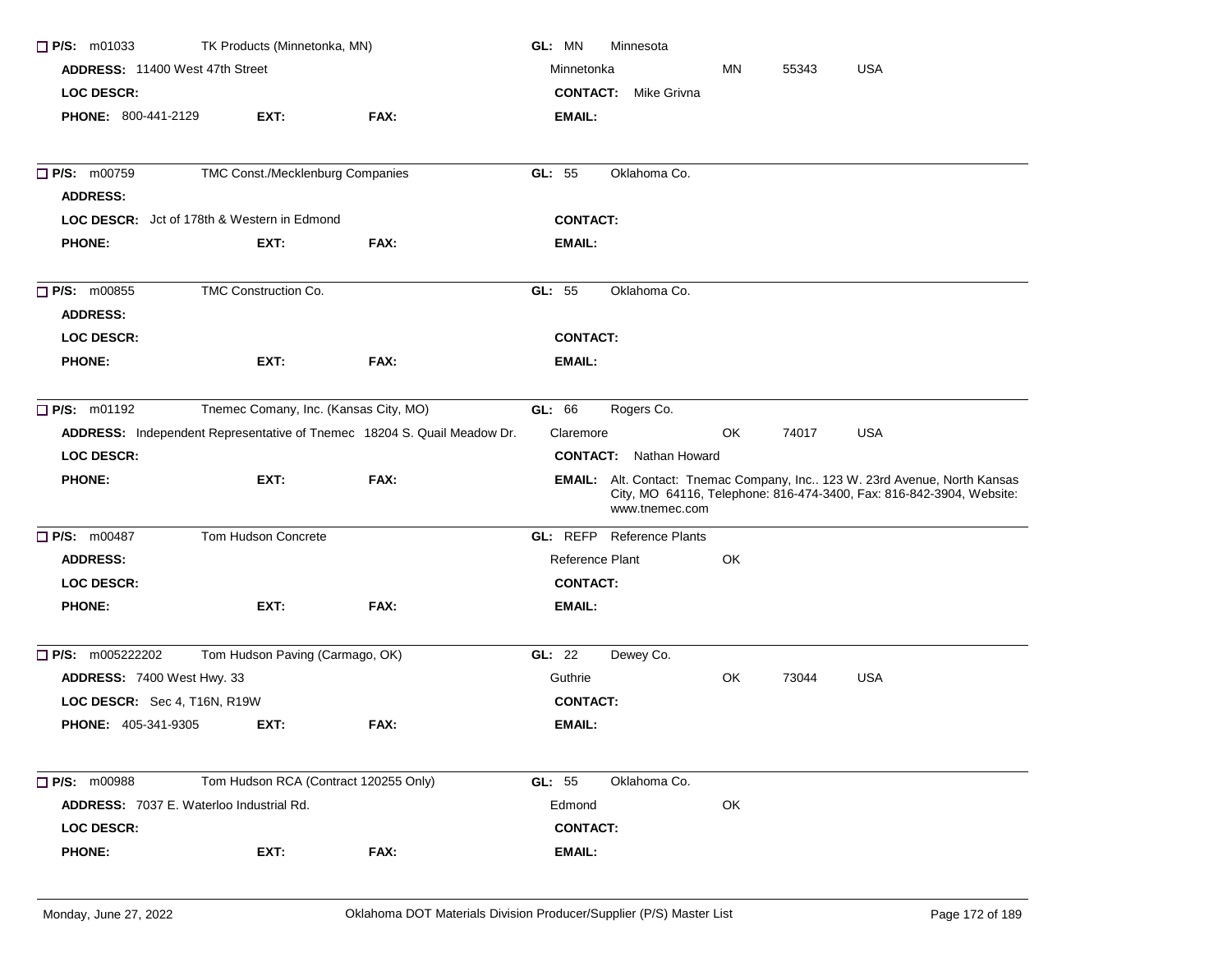| $\Box$ P/S: m00074                      | Tomah Products, Inc. (Milton, WI)          |                                                | GL: WI<br>Wisconsin           |     |       |  |
|-----------------------------------------|--------------------------------------------|------------------------------------------------|-------------------------------|-----|-------|--|
| ADDRESS: P.O. Box 388                   |                                            |                                                | Milton                        | WI  | 53563 |  |
| <b>LOC DESCR:</b>                       |                                            |                                                | <b>CONTACT:</b>               |     |       |  |
| PHONE: 800-441-0708                     | EXT:                                       | FAX:                                           | <b>EMAIL:</b>                 |     |       |  |
| $\Box$ P/S: m00064                      | Traffic & Lighting Systems, Inc. (OKC, OK) |                                                | GL: 55<br>Oklahoma Co.        |     |       |  |
| <b>ADDRESS: 44 N. E. 50th</b>           |                                            |                                                | Oklahoma City                 | OK. | 73105 |  |
| <b>LOC DESCR:</b>                       |                                            |                                                | <b>CONTACT:</b>               |     |       |  |
| <b>PHONE: 405-524-1341</b>              | EXT:                                       | FAX:                                           | <b>EMAIL:</b>                 |     |       |  |
| $\Box$ P/S: m00065                      | Traffic Signals, Inc. (Edmond, OK)         |                                                | GL: 55<br>Oklahoma Co.        |     |       |  |
| <b>ADDRESS: P.O. Box 30067</b>          |                                            |                                                | Edmond                        | OK  | 73003 |  |
| <b>LOC DESCR:</b>                       |                                            |                                                | <b>CONTACT:</b>               |     |       |  |
| PHONE: 405-341-3101                     | EXT:                                       | FAX:                                           | EMAIL:                        |     |       |  |
| $\Box$ P/S: m00734                      | Transmix Inc.                              |                                                | GL: TX<br>Texas (State)       |     |       |  |
| <b>ADDRESS:</b>                         |                                            |                                                |                               |     |       |  |
| <b>LOC DESCR:</b> HWY 54, Dalhart Texas |                                            |                                                | <b>CONTACT:</b>               |     |       |  |
| <b>PHONE:</b>                           | EXT:                                       | FAX:                                           | <b>EMAIL:</b>                 |     |       |  |
| $\Box$ P/S: m00353                      | Transsystems Corp (Tulsa, OK)              |                                                | GL: 72<br>Tulsa Co.           |     |       |  |
| ADDRESS: 10816 East Newton              |                                            | Suite 117                                      | Tulsa                         | OK. | 74116 |  |
| <b>LOC DESCR:</b>                       |                                            |                                                | <b>CONTACT:</b> Jim Fisher    |     |       |  |
| <b>PHONE:</b>                           | EXT:                                       | FAX:                                           | <b>EMAIL:</b>                 |     |       |  |
| $\Box$ P/S: m00399                      |                                            | Triangular Silt Dike Co Inc (MidWest City, OK) | GL: 55<br>Oklahoma Co.        |     |       |  |
| <b>ADDRESS: 8410 SE 18th</b>            |                                            |                                                | MidWest City                  | OK. | 73110 |  |
| <b>LOC DESCR:</b>                       |                                            |                                                | <b>CONTACT:</b> Gary Roach    |     |       |  |
| <b>PHONE: 405-741-7406</b>              | EXT:                                       | FAX: 405-455-5047                              | <b>EMAIL:</b> TSD@coxinet.net |     |       |  |
| $\Box$ P/S: m00509                      | Trigeant EP, Ltd. (El Dorado, KS)          |                                                | GL: KS<br>Kansas              |     |       |  |
| <b>ADDRESS:</b>                         |                                            |                                                |                               |     |       |  |
| LOC DESCR:                              |                                            |                                                | <b>CONTACT:</b>               |     |       |  |
| <b>PHONE:</b>                           | EXT:                                       | FAX:                                           | EMAIL:                        |     |       |  |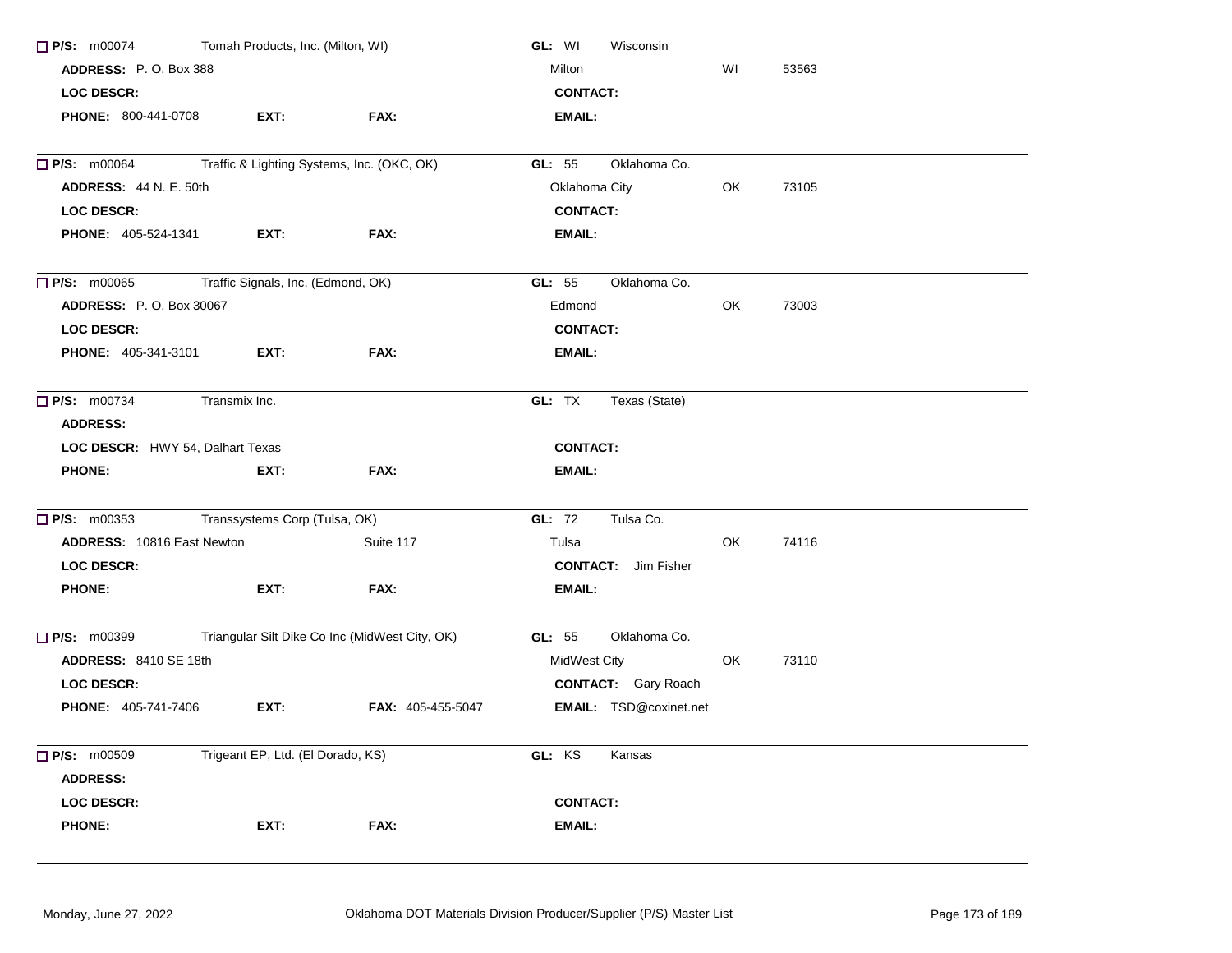| $\Box$ P/S: m00571                               | Tri-Mat Inc                                 |                          | <b>GL:</b> REFP Reference Plants                                          |  |
|--------------------------------------------------|---------------------------------------------|--------------------------|---------------------------------------------------------------------------|--|
| <b>ADDRESS:</b>                                  |                                             |                          | Reference Plant<br>OK                                                     |  |
| LOC DESCR:                                       |                                             |                          | <b>CONTACT:</b>                                                           |  |
| <b>PHONE:</b>                                    | EXT:                                        | FAX:                     | <b>EMAIL:</b>                                                             |  |
| <b>P/S: m00066</b>                               | Trinity Highway Products, LLC (Dallas, TX)  |                          | Texas (State)<br>GL: TX                                                   |  |
| ADDRESS: 2525 N. Stemmons Freeway                |                                             |                          | Dallas<br>75207<br><b>USA</b><br>ТX                                       |  |
| <b>LOC DESCR:</b>                                |                                             |                          | <b>CONTACT:</b>                                                           |  |
| <b>PHONE: 214-589-8836</b>                       | EXT:                                        | <b>FAX: 214-589-8423</b> | EMAIL: Joyce.Flatt@trin.net<br>Alt. Contact #: 214-356-3545 (Cell)        |  |
| $\Box$ P/S: m00391                               | Trinity Industries Inc (Dallas, TX)         |                          | GL: TX<br>Texas (State)                                                   |  |
| ADDRESS: 2526 N. Stemmons Freeway                |                                             |                          | Dallas<br>TX<br>75207<br><b>USA</b>                                       |  |
| <b>LOC DESCR:</b>                                |                                             |                          | <b>CONTACT:</b> Joyce Flatt                                               |  |
| <b>PHONE: 214-589-8836</b>                       | EXT:                                        | <b>FAX: 214-589-8423</b> | <b>EMAIL:</b> Joyce.Flatt@trin.net<br>Alt. Contact #: 214-356-3545 (Cell) |  |
| $\Box$ P/S: m00390                               | Trinity Industries Inc (Houston, TX)        |                          | GL: TX<br>Texas (State)                                                   |  |
| ADDRESS: 2525 N. Stemmons Freeway                |                                             |                          | Dallas<br>TX<br>75207<br><b>USA</b>                                       |  |
| LOC DESCR:                                       |                                             |                          | <b>CONTACT:</b> Joyce Flatt                                               |  |
| PHONE: 214-589-8836                              | EXT:                                        | FAX: 214-589-8423        | <b>EMAIL:</b> Joyce.Flatt@trin.net<br>Alt. Contact #: 214-356-3545 (Cell) |  |
| $\Box$ P/S: m002590706                           | Trinity Materials Inc #2038 (Bryan Co., OK) |                          | GL: 07<br>Bryan Co.                                                       |  |
| <b>ADDRESS: 401 S. Interstate 45</b>             |                                             | P. O. Box 373            | <b>USA</b><br>TX.<br>75125<br>Ferris                                      |  |
| LOC DESCR: Sec. 12, T9S, R8E                     |                                             |                          | <b>CONTACT:</b> Angie or John                                             |  |
| <b>PHONE: 580-283-3115</b>                       | EXT:                                        | <b>FAX: 972-544-5950</b> | EMAIL:                                                                    |  |
| $\Box$ P/S: m008627915                           | Trinity Materials, Inc. (Lockesburg, AR)    |                          | GL: AR<br>Arkansas                                                        |  |
| ADDRESS: 2525 N. Stemmons Freeway                |                                             |                          | TX<br>75207<br><b>USA</b><br>Dallas                                       |  |
| LOC DESCR: Hwy 24 two mi. west of Lockesburg, AR |                                             |                          | <b>CONTACT:</b> Joyce Flatt                                               |  |
| <b>PHONE: 214-589-8836</b>                       | EXT:                                        | <b>FAX: 214-589-8423</b> | <b>EMAIL:</b> Joyce.Flatt@trin.net<br>Alt. Contact #: 214-356-3545 (Cell) |  |
| $\Box$ P/S: m008677827                           | Trinity Materials, Inc. (Waco, TX)          |                          | GL: TX<br>Texas (State)                                                   |  |
| ADDRESS: 2525 N. Stemmons Freeway                |                                             |                          | Dallas<br>75207<br><b>USA</b><br>TX                                       |  |
| LOC DESCR: McLennan Co.                          |                                             |                          | <b>CONTACT:</b> Joyce Flatt                                               |  |
| PHONE: 214-589-8836                              | EXT:                                        | FAX: 214-589-8423        | <b>EMAIL:</b> Joyce.Flatt@trin.net<br>Alt. Contact #: 214-356-3545 (Cell) |  |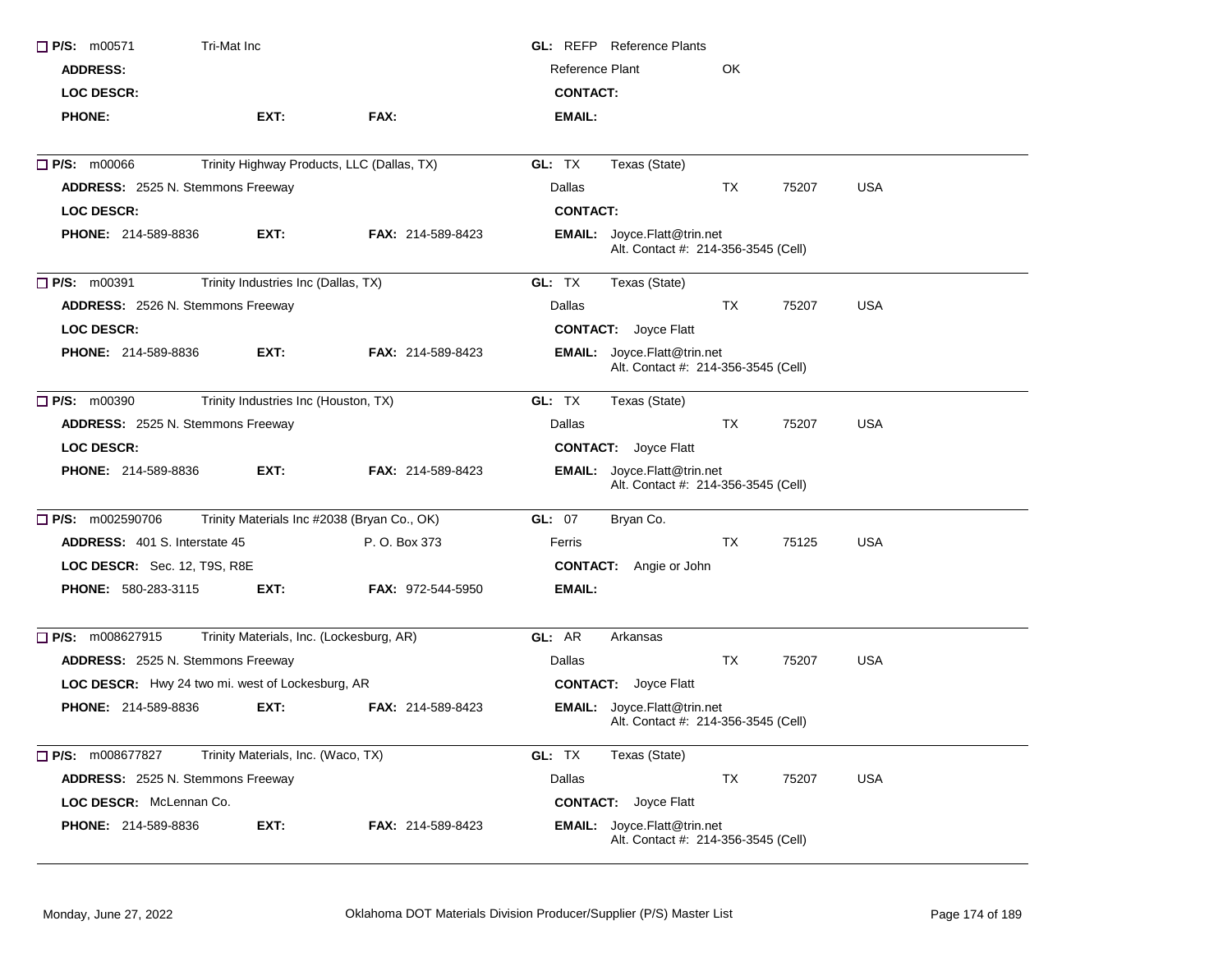| P/S: m00572                     | Tri-State Asphalt                                      |      | <b>GL: REFP</b> Reference Plants                                                                                                                                                                                         |
|---------------------------------|--------------------------------------------------------|------|--------------------------------------------------------------------------------------------------------------------------------------------------------------------------------------------------------------------------|
| <b>ADDRESS:</b>                 |                                                        |      | Reference Plant<br>OK                                                                                                                                                                                                    |
| <b>LOC DESCR:</b>               |                                                        |      | <b>CONTACT:</b>                                                                                                                                                                                                          |
| <b>PHONE:</b>                   | EXT:                                                   | FAX: | <b>EMAIL:</b> tsasphalt@gmail.com                                                                                                                                                                                        |
| P/S: m01098                     | Tri-State Ready Mix                                    |      | <b>GL: REFP</b> Reference Plants                                                                                                                                                                                         |
| <b>ADDRESS:</b>                 |                                                        |      |                                                                                                                                                                                                                          |
| <b>LOC DESCR:</b>               |                                                        |      | <b>CONTACT:</b>                                                                                                                                                                                                          |
| <b>PHONE:</b>                   | EXT:                                                   | FAX: | <b>EMAIL:</b>                                                                                                                                                                                                            |
| P/S: m01169                     | Trumbull Asphalt (Irving, TX)                          |      | GL: TX<br>Texas (State)                                                                                                                                                                                                  |
| ADDRESS: 201 North Nursery Road |                                                        |      | <b>USA</b><br><b>TX</b><br>75061<br>Irving                                                                                                                                                                               |
| <b>LOC DESCR:</b>               |                                                        |      | <b>CONTACT:</b> Laurand Lewandowski                                                                                                                                                                                      |
| <b>PHONE:</b>                   | EXT:                                                   | FAX: | EMAIL: laurand.Lewandowski@owenscorning.com,<br>timothy.murphy@owenscorning.com,<br>jason.d.guerra@owenscorning.com,<br>rick.vail@owenscorning.com,<br>rudy.r.robles@owenscorning.com,<br>jason.milacek@owenscorning.com |
| $\Box$ P/S: m00354              | Trumbull Asphalt (Oklahoma City, OK)                   |      | GL: 55<br>Oklahoma Co.                                                                                                                                                                                                   |
| <b>ADDRESS: 3400 NE 4th St.</b> |                                                        |      | <b>USA</b><br>Oklahoma City<br>OK.<br>73117                                                                                                                                                                              |
| <b>LOC DESCR:</b>               |                                                        |      | <b>CONTACT:</b> Greg King                                                                                                                                                                                                |
| PHONE: 405-235-2491             | EXT:                                                   | FAX: | EMAIL: greg.king@owenscorning.com,<br>pat.ryan@owenscorning.com                                                                                                                                                          |
| P/S: m00727<br><b>ADDRESS:</b>  | <b>TTK Construction</b>                                |      | GL: 61<br>Pittsburg Co.                                                                                                                                                                                                  |
|                                 | <b>LOC DESCR:</b> North of Savanna, West side of US-69 |      | <b>CONTACT:</b>                                                                                                                                                                                                          |
| <b>PHONE:</b>                   | EXT:                                                   | FAX: | <b>EMAIL:</b>                                                                                                                                                                                                            |
| $\Box$ P/S: m00355              | Tulsa Asphalt Co                                       |      | GL: REFP<br><b>Reference Plants</b>                                                                                                                                                                                      |
| <b>ADDRESS:</b>                 |                                                        |      | Reference Plant<br>OK                                                                                                                                                                                                    |
| <b>LOC DESCR:</b>               |                                                        |      | <b>CONTACT:</b>                                                                                                                                                                                                          |
| <b>PHONE:</b>                   | EXT:                                                   | FAX: | EMAIL: andreid@tulsa-asphalt.com                                                                                                                                                                                         |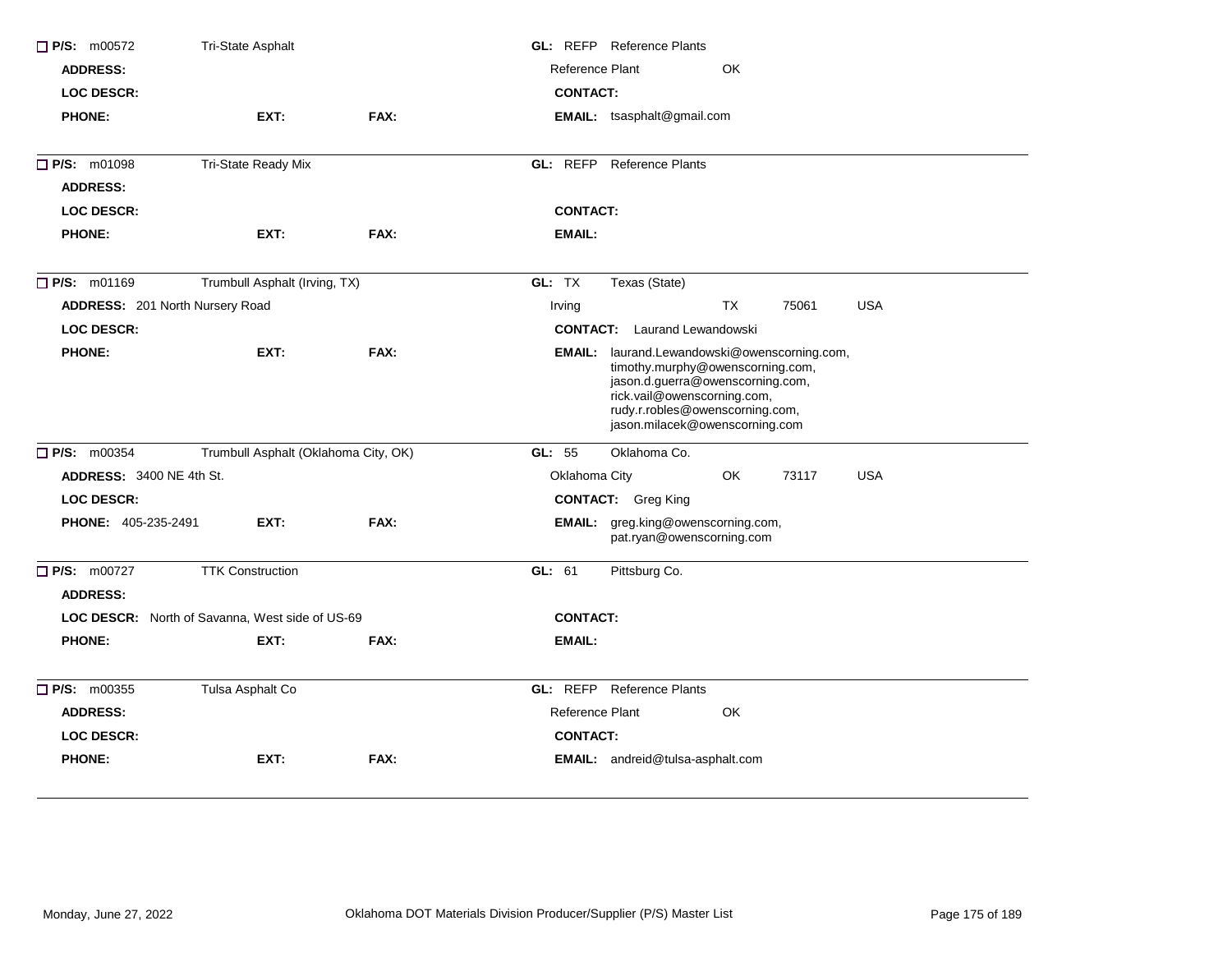| $\Box$ P/S: m00356                       | Tulsa Rubber Co (Tulsa, OK)                 |                   | GL: 72<br>Tulsa Co.              |    |       |            |  |  |
|------------------------------------------|---------------------------------------------|-------------------|----------------------------------|----|-------|------------|--|--|
| ADDRESS: 5205 S. Garnett Road            |                                             |                   | Tulsa                            | OK | 74147 |            |  |  |
| <b>LOC DESCR:</b>                        |                                             |                   | <b>CONTACT:</b>                  |    |       |            |  |  |
| <b>PHONE: 918-627-1371</b>               | EXT:                                        | FAX: 918-627-1373 | <b>EMAIL:</b>                    |    |       |            |  |  |
| P/S: m01231                              | TW Cable, LLC                               |                   | GL: NY<br>New York               |    |       |            |  |  |
| <b>ADDRESS:</b> 81 Executive Blvd. #2    |                                             |                   | Farmingdale                      | NY | 11735 | <b>USA</b> |  |  |
| <b>LOC DESCR:</b>                        |                                             |                   | <b>CONTACT:</b>                  |    |       |            |  |  |
| PHONE: 631-293-0000                      | EXT:                                        | FAX:              | <b>EMAIL:</b>                    |    |       |            |  |  |
| <b>P/S: m00488</b>                       | Twin Cities Concrete                        |                   | <b>GL:</b> REFP Reference Plants |    |       |            |  |  |
| <b>ADDRESS:</b>                          |                                             |                   | Reference Plant                  | OK |       |            |  |  |
| <b>LOC DESCR:</b>                        |                                             |                   | <b>CONTACT:</b>                  |    |       |            |  |  |
| <b>PHONE:</b>                            | EXT:                                        | FAX:              | <b>EMAIL:</b>                    |    |       |            |  |  |
| <b>P/S:</b> m002813404                   | TXI (Terral, OK)                            |                   | GL: 34<br>Jefferson Co.          |    |       |            |  |  |
| ADDRESS: Hwy. 81                         |                                             |                   | Terral                           | OK | 73569 | <b>USA</b> |  |  |
| <b>LOC DESCR:</b> Secs 16 & 17, T7S, R7W |                                             |                   | <b>CONTACT:</b>                  |    |       |            |  |  |
| FAX:<br>PHONE: 580-437-2692<br>EXT:      |                                             | <b>EMAIL:</b>     |                                  |    |       |            |  |  |
| <b>D</b> P/S: m00609                     | Tyco/Allied Tube & Conduit                  |                   | GL: IL<br>Illinois               |    |       |            |  |  |
| ADDRESS: 16100 South Lathrop Avenue      |                                             |                   | IL<br>60426<br>Harvey            |    |       |            |  |  |
| <b>LOC DESCR:</b>                        |                                             |                   | <b>CONTACT:</b>                  |    |       |            |  |  |
| PHONE: 708-339-1610                      | EXT:                                        | FAX: 708-339-2373 | EMAIL:                           |    |       |            |  |  |
| $\Box$ P/S: m00108                       | U. S. Pro-Tee Inc. (Cleveland, OH)          |                   | GL: OH<br>Ohio                   |    |       |            |  |  |
| ADDRESS: 13311 Union Ave.                |                                             |                   | Cleveland                        | OH | 44120 |            |  |  |
| <b>LOC DESCR:</b>                        |                                             |                   | <b>CONTACT:</b>                  |    |       |            |  |  |
| <b>PHONE:</b>                            | EXT:                                        | FAX:              | EMAIL:                           |    |       |            |  |  |
| $\Box$ P/S: m00316                       | U.S. Lime Co. - St. Clair (Marble City, OK) |                   | GL: 68<br>Sequoyah Co.           |    |       |            |  |  |
| <b>ADDRESS:</b>                          |                                             |                   | Marble City                      | OK |       |            |  |  |
| <b>LOC DESCR:</b>                        |                                             |                   | <b>CONTACT:</b>                  |    |       |            |  |  |
| <b>PHONE:</b>                            | EXT:                                        | FAX:              | EMAIL:                           |    |       |            |  |  |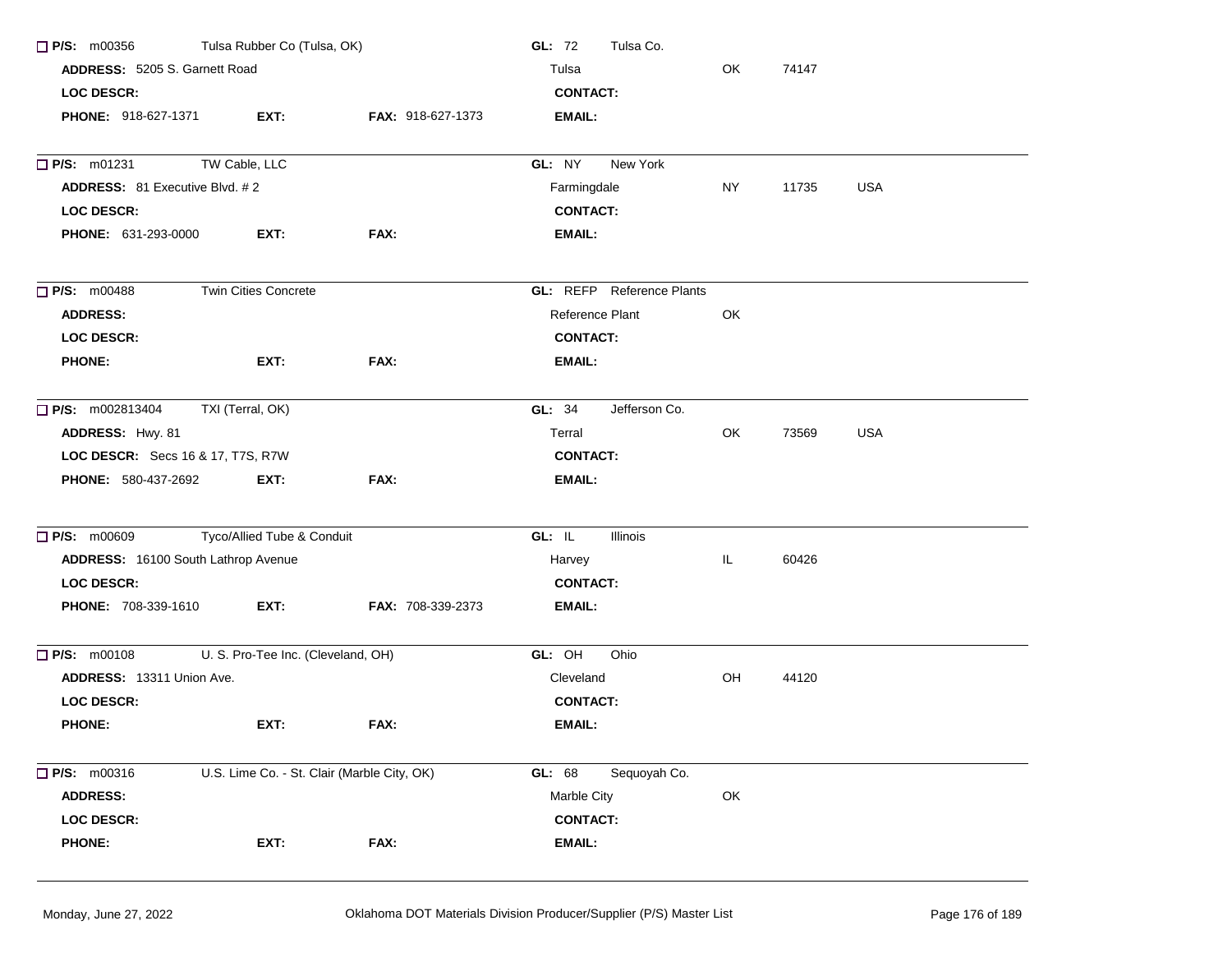| $\Box$ P/S: m01256                        | U.S. Polyco (Ennis, TX)           |                                       | GL: TX<br>Texas (State)            |           |       |            |
|-------------------------------------------|-----------------------------------|---------------------------------------|------------------------------------|-----------|-------|------------|
| ADDRESS: 3901 South Interstate Highway 45 |                                   |                                       | Ennis                              | TX        | 75119 | <b>USA</b> |
| <b>LOC DESCR:</b>                         |                                   |                                       | <b>CONTACT:</b> Al Palmer          |           |       |            |
| <b>PHONE: 972-875-9300</b>                | EXT:                              | <b>FAX: 972-875-4114</b>              | <b>EMAIL:</b> apalmer@uspolyco.com |           |       |            |
|                                           |                                   |                                       |                                    |           |       |            |
| <b>P/S: m00075</b>                        | UniChem (Sante Fe, TX)            |                                       | GL: TX<br>Texas (State)            |           |       |            |
| ADDRESS: 2901 Avenue J                    |                                   |                                       | Sante Fe                           | TX        | 77510 |            |
| <b>LOC DESCR:</b>                         |                                   |                                       | <b>CONTACT:</b> Steve Wickett      |           |       |            |
| <b>PHONE: 409-925-5519</b>                | EXT:                              | <b>FAX: 409-925-2001</b>              | <b>EMAIL:</b>                      |           |       |            |
| $\Box$ P/S: m00076                        | UniChem International (Hobbs, NM) |                                       | GL: NM<br>New Mexico               |           |       |            |
| <b>ADDRESS: P.O. Box 1499</b>             |                                   |                                       | <b>Hobbs</b>                       | <b>NM</b> | 88240 |            |
| <b>LOC DESCR:</b>                         |                                   |                                       | <b>CONTACT:</b> Jimmy Poindexter   |           |       |            |
| <b>PHONE: 505-393-7751</b>                | EXT:                              | FAX:                                  | <b>EMAIL:</b>                      |           |       |            |
| $\Box$ P/S: m00702                        | <b>United Copper Industries</b>   |                                       | GL: TX<br>Texas (State)            |           |       |            |
| <b>ADDRESS:</b> Suite 201                 |                                   | 2219 S. Loop 288                      | Denton                             | TX        | 76205 |            |
| <b>LOC DESCR:</b>                         |                                   |                                       | <b>CONTACT:</b>                    |           |       |            |
| <b>PHONE: 940-243-3009</b>                | EXT:                              | FAX:                                  | <b>EMAIL:</b>                      |           |       |            |
| $\Box$ P/S: m00041                        |                                   | United Rentals Highway Tech (OKC, OK) | Oklahoma Co.<br>GL: 55             |           |       |            |
| ADDRESS: 520 N. Virginia                  |                                   |                                       | Oklahoma City                      | OK        | 73106 |            |
| <b>LOC DESCR:</b>                         |                                   |                                       | <b>CONTACT:</b>                    |           |       |            |
| PHONE: 405-232-3414                       | EXT:                              | FAX: 405-239-2319                     | <b>EMAIL:</b>                      |           |       |            |
| P/S: m00655                               | Universal Form Clamp Company      |                                       | GL: MO<br>Missouri                 |           |       |            |
| <b>ADDRESS: 10444 SW Willard Road</b>     |                                   |                                       | Stewartsville                      | MO.       | 64490 |            |
| <b>LOC DESCR:</b>                         |                                   |                                       | <b>CONTACT:</b> Will Heckman       |           |       |            |
| <b>PHONE:</b>                             | EXT:                              | FAX: 816-667-5076                     | <b>EMAIL:</b>                      |           |       |            |
| <b>P/S: m00648</b>                        | US Fabrics, Inc.                  |                                       | GL: OH<br>Ohio                     |           |       |            |
| <b>ADDRESS: 3904 Virginia Avenue</b>      |                                   |                                       | Cincinnati                         | OH        | 45227 | <b>USA</b> |
| <b>LOC DESCR:</b>                         |                                   |                                       | <b>CONTACT:</b> Steve Anderson     |           |       |            |
| PHONE: 513-271-6000                       | EXT:                              | FAX: 513-271-4420                     | <b>EMAIL:</b> Steve@usfabrics.com  |           |       |            |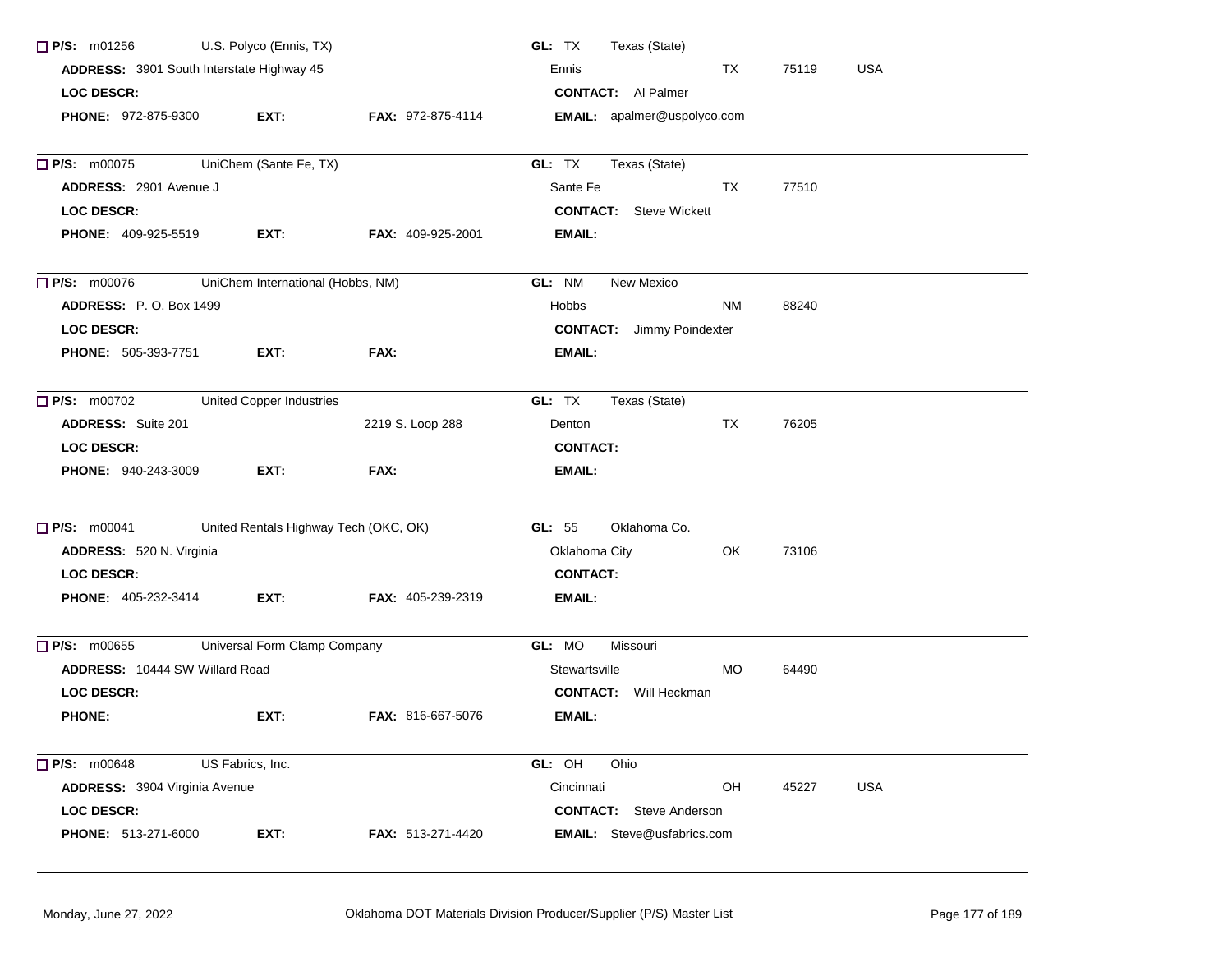| <b>ADDRESS: 112 South Santa Fe Drive</b><br>CO.<br>80223<br><b>USA</b><br>Denver<br>LOC DESCR:<br><b>CONTACT:</b> Andrew Beaty<br><b>PHONE: 303-778-7227</b><br>EXT:<br>FAX: 303-722-8426<br><b>EMAIL:</b> Andrew.Beaty@oldcastle.com<br>Website: www.usmix.com<br>Alt. Contact #: 303-489-1083 (Cell)<br>P/S: m00994<br>USF Fabrication (Hialeah, FL)<br>GL: FL<br>Florida<br>FL.<br><b>ADDRESS: 3200 West 84th Street</b><br>Hialeah<br>33028<br><b>LOC DESCR:</b><br><b>CONTACT:</b> Mark Harrison<br><b>PHONE: 800-258-6873</b><br>EXT:<br><b>FAX: 636-329-8223</b><br><b>EMAIL:</b> mharrison@usffab.com<br>P/S: m00352<br>Valero (Ardmore, OK)<br>Carter Co.<br>GL: 10<br>OK<br><b>ADDRESS:</b> One Valero Way<br><b>USA</b><br>Ardmore<br>73401 |  |
|--------------------------------------------------------------------------------------------------------------------------------------------------------------------------------------------------------------------------------------------------------------------------------------------------------------------------------------------------------------------------------------------------------------------------------------------------------------------------------------------------------------------------------------------------------------------------------------------------------------------------------------------------------------------------------------------------------------------------------------------------------|--|
|                                                                                                                                                                                                                                                                                                                                                                                                                                                                                                                                                                                                                                                                                                                                                        |  |
|                                                                                                                                                                                                                                                                                                                                                                                                                                                                                                                                                                                                                                                                                                                                                        |  |
|                                                                                                                                                                                                                                                                                                                                                                                                                                                                                                                                                                                                                                                                                                                                                        |  |
|                                                                                                                                                                                                                                                                                                                                                                                                                                                                                                                                                                                                                                                                                                                                                        |  |
|                                                                                                                                                                                                                                                                                                                                                                                                                                                                                                                                                                                                                                                                                                                                                        |  |
|                                                                                                                                                                                                                                                                                                                                                                                                                                                                                                                                                                                                                                                                                                                                                        |  |
|                                                                                                                                                                                                                                                                                                                                                                                                                                                                                                                                                                                                                                                                                                                                                        |  |
|                                                                                                                                                                                                                                                                                                                                                                                                                                                                                                                                                                                                                                                                                                                                                        |  |
|                                                                                                                                                                                                                                                                                                                                                                                                                                                                                                                                                                                                                                                                                                                                                        |  |
| LOC DESCR:<br><b>CONTACT:</b> Mark Cockran                                                                                                                                                                                                                                                                                                                                                                                                                                                                                                                                                                                                                                                                                                             |  |
| FAX:<br>PHONE: 580-223-0534<br>EXT:<br><b>EMAIL:</b> Mark.Cockran@valero.com,<br>Charles.Gay@valero.com                                                                                                                                                                                                                                                                                                                                                                                                                                                                                                                                                                                                                                                |  |
| GL: KS<br>$P/S:$ m00512<br>Valero (Arkansas City, KS)<br>Kansas                                                                                                                                                                                                                                                                                                                                                                                                                                                                                                                                                                                                                                                                                        |  |
| <b>USA</b><br><b>ADDRESS:</b><br>Arkansas City<br>KS                                                                                                                                                                                                                                                                                                                                                                                                                                                                                                                                                                                                                                                                                                   |  |
| <b>LOC DESCR:</b><br><b>CONTACT:</b> Mark Cockran                                                                                                                                                                                                                                                                                                                                                                                                                                                                                                                                                                                                                                                                                                      |  |
| PHONE: 580-221-6210<br>EXT:<br>FAX:<br><b>EMAIL:</b> Mark.Cockran@valero.com,<br>tim.hilario@valero.com                                                                                                                                                                                                                                                                                                                                                                                                                                                                                                                                                                                                                                                |  |
| P/S: m00758<br>Valero (Catoosa)<br>GL: 72<br>Tulsa Co.                                                                                                                                                                                                                                                                                                                                                                                                                                                                                                                                                                                                                                                                                                 |  |
| <b>ADDRESS:</b>                                                                                                                                                                                                                                                                                                                                                                                                                                                                                                                                                                                                                                                                                                                                        |  |
| <b>LOC DESCR:</b><br><b>CONTACT:</b>                                                                                                                                                                                                                                                                                                                                                                                                                                                                                                                                                                                                                                                                                                                   |  |
| <b>PHONE:</b><br>EXT:<br>FAX:<br><b>EMAIL:</b>                                                                                                                                                                                                                                                                                                                                                                                                                                                                                                                                                                                                                                                                                                         |  |
| P/S: m00964<br>GL: KS<br>Valero (Halstead, KS)<br>Kansas                                                                                                                                                                                                                                                                                                                                                                                                                                                                                                                                                                                                                                                                                               |  |
| KS<br><b>ADDRESS: 300 Industrial Rd.</b><br>67056<br><b>USA</b><br>Halstead                                                                                                                                                                                                                                                                                                                                                                                                                                                                                                                                                                                                                                                                            |  |
| <b>LOC DESCR:</b><br><b>CONTACT:</b> Mark Cockran                                                                                                                                                                                                                                                                                                                                                                                                                                                                                                                                                                                                                                                                                                      |  |
| PHONE: 316-835-2555<br><b>EMAIL:</b> Mark.Cockran@valero.com,<br>EXT:<br>FAX:<br>Jeremy.Hanna@ergon.com                                                                                                                                                                                                                                                                                                                                                                                                                                                                                                                                                                                                                                                |  |
| P/S: m00514<br>Valero (Oklahoma City, OK)<br>GL: 55<br>Oklahoma Co.<br><b>ADDRESS:</b>                                                                                                                                                                                                                                                                                                                                                                                                                                                                                                                                                                                                                                                                 |  |
| LOC DESCR:<br><b>CONTACT:</b>                                                                                                                                                                                                                                                                                                                                                                                                                                                                                                                                                                                                                                                                                                                          |  |
| <b>PHONE:</b><br>FAX:<br>EMAIL:<br>EXT:                                                                                                                                                                                                                                                                                                                                                                                                                                                                                                                                                                                                                                                                                                                |  |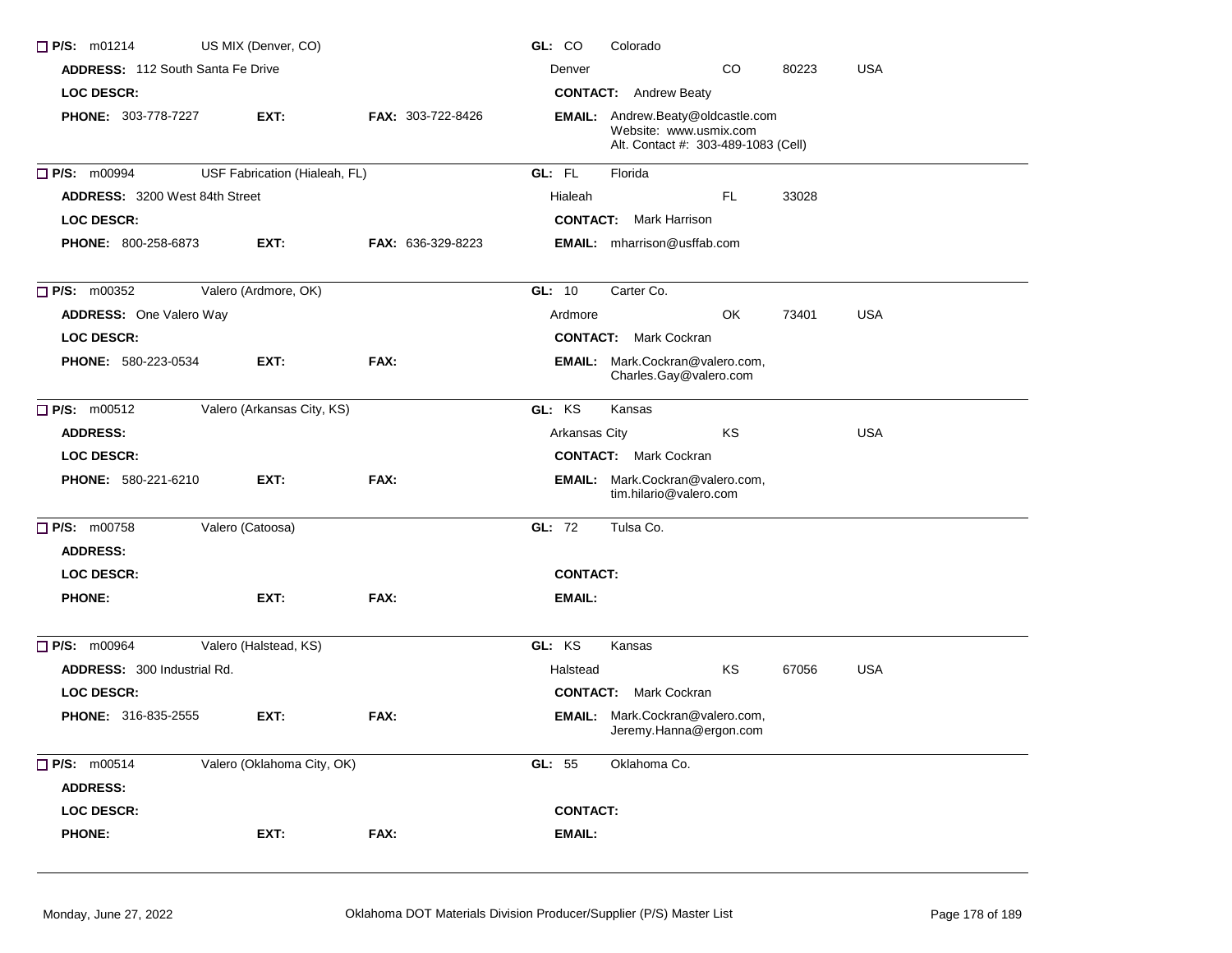| $\Box$ P/S: m00788                    | Valero Energy Corp (Muskogee, OK)       |                   | GL: 51<br>Muskogee Co.                                                                                     |
|---------------------------------------|-----------------------------------------|-------------------|------------------------------------------------------------------------------------------------------------|
| ADDRESS: 4511 Callery Drive           |                                         |                   | OK<br>Muskogee<br>74403                                                                                    |
| LOC DESCR:                            |                                         |                   | <b>CONTACT:</b> John Chipy                                                                                 |
| PHONE: 210-345-4208                   | EXT:                                    | FAX: 210-345-4112 | EMAIL:                                                                                                     |
| $\Box$ P/S: m00311                    | Valero Mckee (Sunray, TX)               |                   | GL: TX<br>Texas (State)                                                                                    |
| <b>ADDRESS: 6701 FM 119</b>           |                                         | HCR Box 36        | Sunray<br>TX<br><b>USA</b><br>79086                                                                        |
| <b>LOC DESCR:</b>                     |                                         |                   | <b>CONTACT:</b> Mark Cockran                                                                               |
| PHONE: 806-935-2141                   | EXT:                                    | FAX:              | <b>EMAIL:</b> Mark.Cockran@valero.com,<br>Manuel.Garbalena@valero.com                                      |
| $\Box$ P/S: m00513<br><b>ADDRESS:</b> | Valero Port 33 (Catoosa, OK)            |                   | Rogers Co.<br>GL: 66                                                                                       |
| <b>LOC DESCR:</b>                     |                                         |                   | <b>CONTACT:</b>                                                                                            |
| <b>PHONE:</b>                         | EXT:                                    | FAX:              | EMAIL:                                                                                                     |
| $\Box$ P/S: m01084<br><b>ADDRESS:</b> | Valley Concrete                         |                   | Le Flore Co.<br><b>GL: 40</b>                                                                              |
| <b>LOC DESCR:</b>                     |                                         |                   | <b>CONTACT:</b>                                                                                            |
| <b>PHONE:</b>                         | EXT:                                    | FAX:              | EMAIL:                                                                                                     |
| <b>P/S: m00434</b>                    | Valmont Ind Inc (Valley, NE)            |                   | GL: NE<br>Nebraska                                                                                         |
| <b>ADDRESS:</b>                       |                                         |                   | <b>NE</b><br>Valley                                                                                        |
| <b>LOC DESCR:</b>                     |                                         |                   | <b>CONTACT:</b>                                                                                            |
| <b>PHONE:</b>                         | EXT:                                    | FAX:              | <b>EMAIL:</b>                                                                                              |
| <b>P/S: m00489</b>                    | Van Eaton Concrete                      |                   | <b>GL:</b> REFP Reference Plants                                                                           |
| <b>ADDRESS:</b>                       |                                         |                   | Reference Plant<br>OK                                                                                      |
| <b>LOC DESCR:</b>                     |                                         |                   | <b>CONTACT:</b>                                                                                            |
| <b>PHONE:</b>                         | EXT:                                    | FAX:              | EMAIL:                                                                                                     |
| $\Box$ P/S: m005464202                | Van Eaton Ready Mix (NW of Guthrie, OK) |                   | <b>GL: 42</b><br>Logan Co.                                                                                 |
| <b>ADDRESS: P.O. BOX 1058</b>         |                                         | 8 Timber Pond Rd. | OK<br><b>USA</b><br>Shawnee<br>74804                                                                       |
| LOC DESCR: Sec 33, T17N, R3W          |                                         |                   | <b>CONTACT:</b> Nathan G. Peil                                                                             |
| <b>PHONE: 405-214-7450</b>            | EXT:                                    | FAX: 405-214-7448 | EMAIL: Nate@vaneatonreadymix.com<br>Alt. Contact #: 405-201-2865 (Mobile)<br>Website: VanEatonReadyMix.com |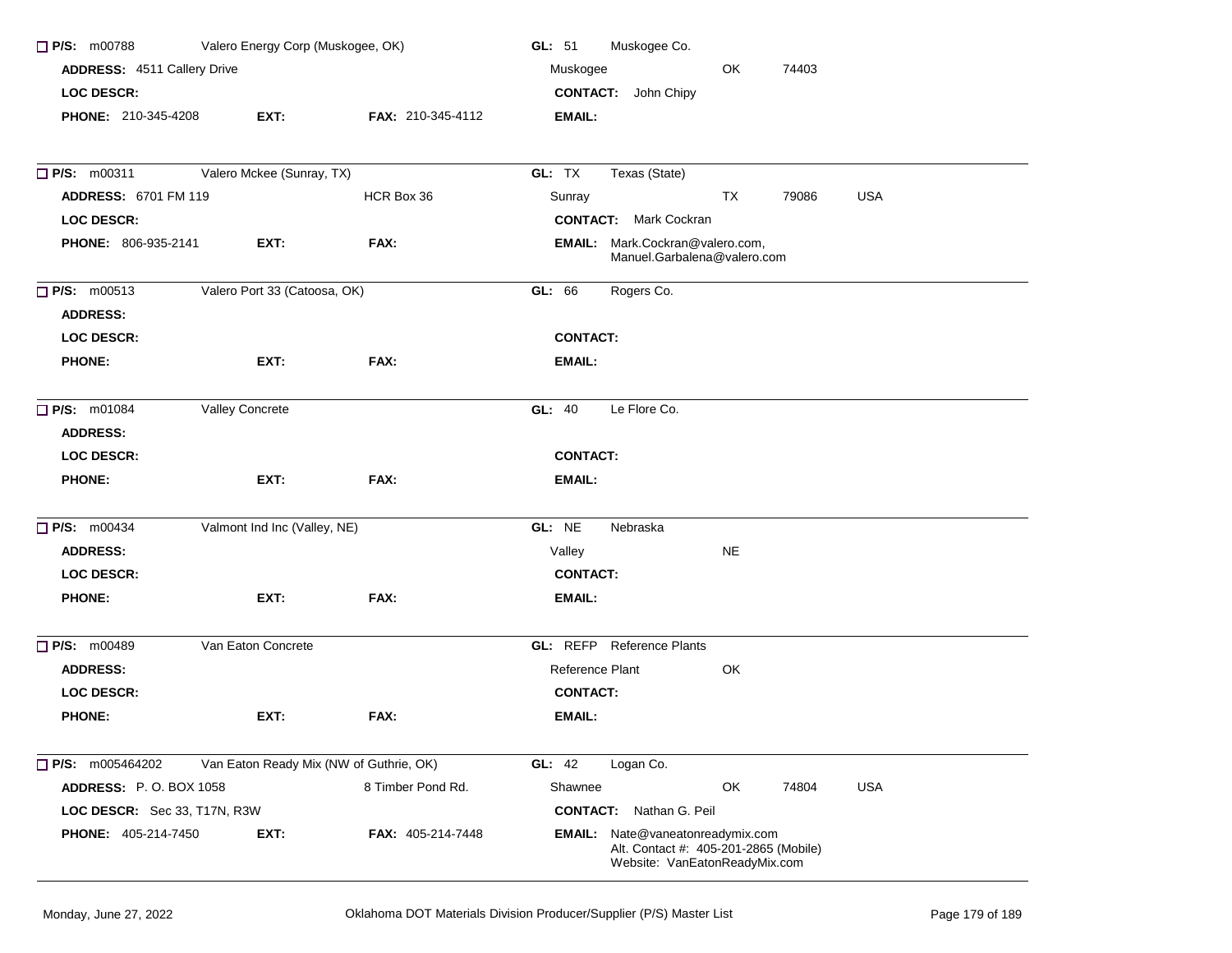| P/S: m00724                                   | Vance Brothers (Conway, AR)         |                             | GL: AR          | Arkansas                                                                                                                                |           |       |            |
|-----------------------------------------------|-------------------------------------|-----------------------------|-----------------|-----------------------------------------------------------------------------------------------------------------------------------------|-----------|-------|------------|
| <b>ADDRESS:</b> P. O. Box 2376                |                                     |                             | Conway          |                                                                                                                                         | AR        | 72033 |            |
| <b>LOC DESCR:</b>                             |                                     |                             | <b>CONTACT:</b> |                                                                                                                                         |           |       |            |
| PHONE: 501-945-2199                           | EXT:                                | FAX:                        | <b>EMAIL:</b>   |                                                                                                                                         |           |       |            |
| P/S: m00760                                   | Vance Brothers (Kansas City, MO)    |                             | GL: MO          | Missouri                                                                                                                                |           |       |            |
| ADDRESS: 5201 Brighton Ave.                   |                                     |                             | Kansas City     |                                                                                                                                         | МO        | 64130 | <b>USA</b> |
| <b>LOC DESCR:</b>                             |                                     |                             |                 | <b>CONTACT:</b> Stan L. Fronckewicz                                                                                                     |           |       |            |
| <b>PHONE: 816-923-4325</b>                    | EXT:                                | FAX:                        |                 | <b>EMAIL:</b> sfronckewicz@vancebrothers.com,<br>mburrow@vancebrothers.com,<br>jgarcia@vancebrothers.com,<br>bmidgett@vancebrothers.com |           |       |            |
| P/S: m00767                                   | Vance Brothers (Oklahoma City, OK)  |                             | GL: 55          | Oklahoma Co.                                                                                                                            |           |       |            |
| ADDRESS: 4908 N. Bryant Ave.                  |                                     |                             | Oklahoma City   |                                                                                                                                         | OK        | 73121 | <b>USA</b> |
| <b>LOC DESCR:</b>                             |                                     |                             |                 | <b>CONTACT:</b> Roger Sampson                                                                                                           |           |       |            |
| <b>PHONE: 405-427-1389</b>                    | EXT:                                | FAX:                        |                 | EMAIL: rsampson@vancebrothers.com                                                                                                       |           |       |            |
| P/S: m00874                                   | Vance Brothers (Sedalia, MO)        |                             | GL: MO          | Missouri                                                                                                                                |           |       |            |
| <b>ADDRESS: 1414 W. Morgan St.</b>            |                                     |                             | Sedalia         |                                                                                                                                         | <b>MO</b> | 65301 | <b>USA</b> |
| <b>LOC DESCR:</b>                             |                                     |                             |                 | <b>CONTACT:</b> Phillip White                                                                                                           |           |       |            |
| PHONE: 816-923-4325                           | EXT:                                | FAX:                        |                 | EMAIL: pwhite@vancebrothers.com                                                                                                         |           |       |            |
| P/S: m01111                                   | Vance Brothers (Tulsa, OK)          |                             | GL: 72          | Tulsa Co.                                                                                                                               |           |       |            |
| ADDRESS: 9306 E. 11th, Suite A                |                                     |                             | Tulsa           |                                                                                                                                         | OK        | 74112 | <b>USA</b> |
| <b>LOC DESCR:</b>                             |                                     |                             |                 | <b>CONTACT:</b> Roger Sampson                                                                                                           |           |       |            |
| <b>PHONE: 405-427-1389</b>                    | EXT:                                | FAX:                        |                 | EMAIL: rsampson@vancebrothers.com,<br>rcrosby@vancebrothers.com                                                                         |           |       |            |
| $\Box$ P/S: m00067                            | Veale Brothers Concrete (Tulsa, OK) |                             | GL: 72          | Tulsa Co.                                                                                                                               |           |       |            |
| ADDRESS: 1900 S. 81st Avenue                  |                                     |                             | Tulsa           |                                                                                                                                         | OK        | 74127 |            |
| <b>LOC DESCR:</b>                             |                                     |                             | <b>CONTACT:</b> |                                                                                                                                         |           |       |            |
| PHONE: 918-245-9581                           | EXT:                                | FAX:                        | EMAIL:          |                                                                                                                                         |           |       |            |
| P/S: m00843                                   | Vector Corrosion Technologies       |                             | GL: CAN         | Canada                                                                                                                                  |           |       |            |
| <b>ADDRESS:</b> Vector Corrosion Technologies |                                     | 13312 N. 56th St. Suite 102 | Tampa           |                                                                                                                                         | <b>FL</b> | 33617 | <b>USA</b> |
| <b>LOC DESCR:</b>                             |                                     |                             |                 | <b>CONTACT:</b> Jason Chodachek                                                                                                         |           |       |            |
| PHONE: 813-830-7566                           | EXT:                                | <b>FAX: 866-361-5502</b>    |                 | <b>EMAIL:</b> jasonc@vector-corrosion.com                                                                                               |           |       |            |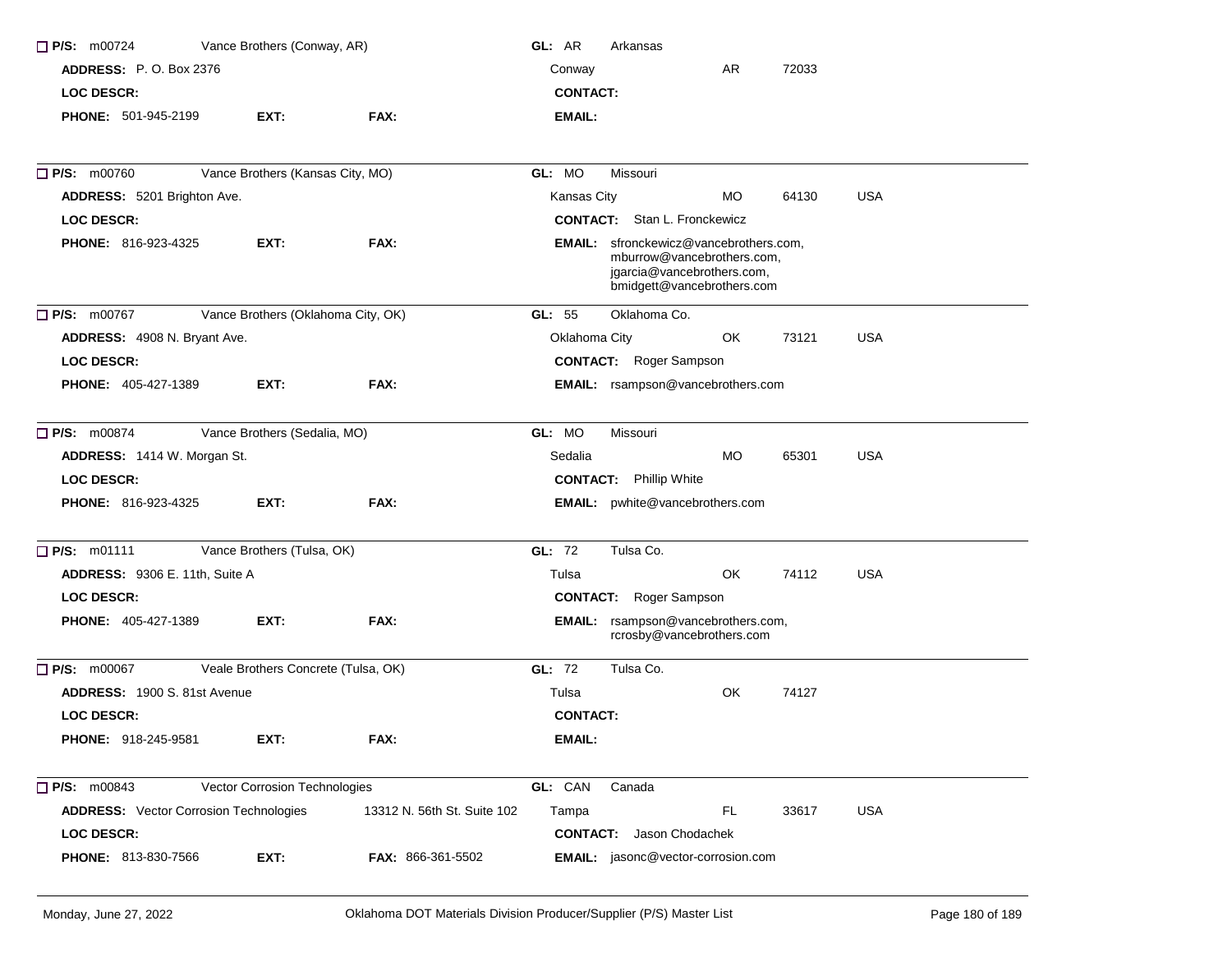| $\Box$ P/S: m00719                        | Venture Corporation                            |                          | GL: KS<br>Kansas                                                                                              |
|-------------------------------------------|------------------------------------------------|--------------------------|---------------------------------------------------------------------------------------------------------------|
| <b>ADDRESS: 214 S. Hwy. 281</b>           |                                                |                          | <b>Great Bene</b><br><b>USA</b><br>ΚS<br>67530                                                                |
| <b>LOC DESCR:</b>                         |                                                |                          | <b>CONTACT:</b> Scot Moeder                                                                                   |
| <b>PHONE: 620-792-5921</b>                | EXT:                                           | FAX: 620-792-7155        | <b>EMAIL:</b> smoeder15@gmail.com,<br>office@venturec.kscoxmail.com                                           |
| P/S: m00490                               | Vernon Concrete                                |                          | <b>GL: REFP</b> Reference Plants                                                                              |
| <b>ADDRESS:</b>                           |                                                |                          | Reference Plant<br>OK                                                                                         |
| <b>LOC DESCR:</b>                         |                                                |                          | <b>CONTACT:</b>                                                                                               |
| <b>PHONE:</b>                             | EXT:                                           | FAX:                     | EMAIL:                                                                                                        |
| P/S: m002578201                           | Versatile Constr. Clayton Quarry (Clayton, NM) |                          | GL: NM<br>New Mexico                                                                                          |
| ADDRESS: 114 S. US Highway 54             |                                                | P. O. BOX 336            | <b>NM</b><br>88426-0336 USA<br>Logan                                                                          |
|                                           | LOC DESCR: Sec 17, T26N, R33E, Union Co., NM   |                          | <b>CONTACT:</b> Perry Hazen                                                                                   |
| <b>PHONE: 575-487-2259</b>                | EXT:                                           | <b>FAX: 575-487-2254</b> | <b>EMAIL:</b> verscon@hotmail.com<br>Alt. Contact #: 575-403-6398 (Perry Hazen), 575-403-8599 (Phillip Lujan) |
| $\Box$ P/S: m00993                        | Vexcon Chemicals, Inc.                         |                          | GL: PA<br>Pennsylvania                                                                                        |
| <b>ADDRESS: 7240 State Road</b>           |                                                |                          | PA<br><b>USA</b><br>Philadelphia<br>19135                                                                     |
| <b>LOC DESCR:</b>                         |                                                |                          | <b>CONTACT:</b> Clifford Platt                                                                                |
| PHONE: 215-332-7709                       | EXT:                                           | FAX: 215-332-9997        | <b>EMAIL:</b> ciplatt@vexcon.com<br>Website: vexcon.com                                                       |
| P/S: m00491                               | <b>Viking Concrete</b>                         |                          | <b>GL: REFP</b> Reference Plants                                                                              |
| <b>ADDRESS:</b>                           |                                                |                          | Reference Plant<br>OK                                                                                         |
| <b>LOC DESCR:</b>                         |                                                |                          | <b>CONTACT:</b>                                                                                               |
| <b>PHONE:</b>                             | EXT:                                           | FAX:                     | EMAIL:                                                                                                        |
| $\Box$ P/S: m004401801<br><b>ADDRESS:</b> | Vinita Rock (Vinita, OK)                       |                          | GL: 18<br>Craig Co.                                                                                           |
| LOC DESCR: Secs 16 & 20, T25N, R21E       |                                                |                          | <b>CONTACT:</b>                                                                                               |
| <b>PHONE:</b>                             | EXT:                                           | FAX:                     | EMAIL:                                                                                                        |
| $\Box$ P/S: m01236                        | Voss Engineering, Inc. (Contract 200232 Only)  |                          | <b>GL: 49</b><br>Mayes Co.                                                                                    |
| <b>ADDRESS:</b> 6965 N. Hamlin Ave.       |                                                |                          | Lincolnwood<br>IL.<br>60712-2588 USA                                                                          |
| <b>LOC DESCR:</b>                         |                                                |                          | <b>CONTACT:</b>                                                                                               |
| PHONE: 847-673-8900                       | EXT:                                           | <b>FAX: 847-673-1408</b> | <b>EMAIL:</b> Alt. Contact #: 800-323-3935<br>Website: www.vossengineering.com                                |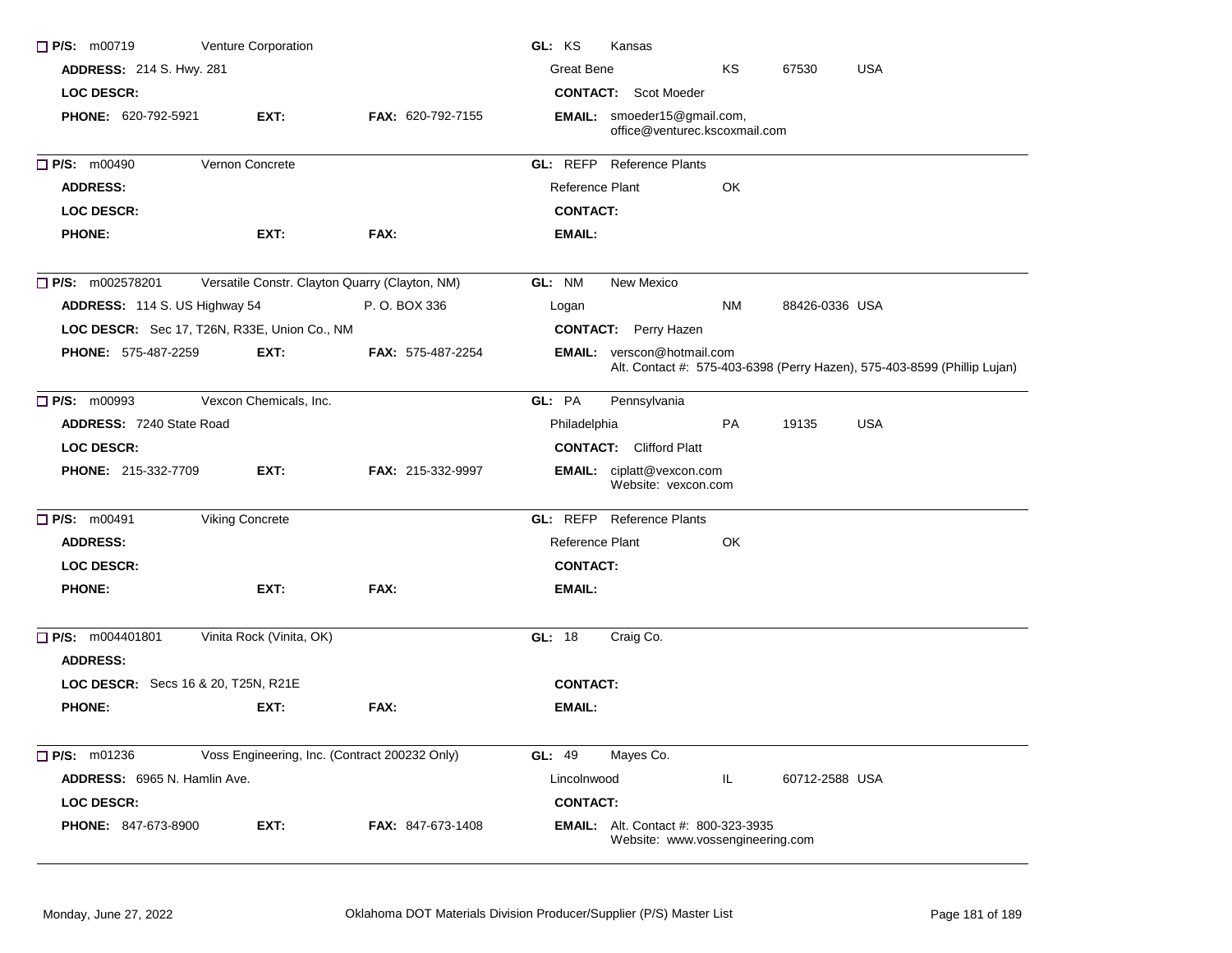| $\Box$ P/S: m008737829               | Vulcan Const. Materials, L.P. (Helotes, TX)     |                          | GL: TX          | Texas (State)                       |           |                |                                                                                                                                                                                                                              |
|--------------------------------------|-------------------------------------------------|--------------------------|-----------------|-------------------------------------|-----------|----------------|------------------------------------------------------------------------------------------------------------------------------------------------------------------------------------------------------------------------------|
| ADDRESS: 800 Isom Rd., Suite 300     |                                                 |                          | San Antonio     |                                     | <b>TX</b> | 78216          | <b>USA</b>                                                                                                                                                                                                                   |
| LOC DESCR: Bexar Co.                 |                                                 |                          | <b>CONTACT:</b> |                                     |           |                |                                                                                                                                                                                                                              |
| PHONE: 210-695-3081                  | EXT:                                            | FAX:                     | <b>EMAIL:</b>   |                                     |           |                |                                                                                                                                                                                                                              |
|                                      |                                                 |                          |                 |                                     |           |                |                                                                                                                                                                                                                              |
| $\Box$ P/S: m008727828               | Vulcan Const. Materials, L.P. (San Antonio, TX) |                          | GL: TX          | Texas (State)                       |           |                |                                                                                                                                                                                                                              |
| ADDRESS: 800 Isom Rd., Suite 300     |                                                 |                          | San Antonio     |                                     | ТX        | 78216          | <b>USA</b>                                                                                                                                                                                                                   |
| LOC DESCR: Huebner Road Quarry       |                                                 |                          | <b>CONTACT:</b> |                                     |           |                |                                                                                                                                                                                                                              |
| <b>PHONE: 210-492-1053</b>           | EXT:                                            | FAX:                     | <b>EMAIL:</b>   |                                     |           |                |                                                                                                                                                                                                                              |
| $\Box$ P/S: m007003506               | Vulcan Materials Co. (North Troy, OK)           |                          | GL: 35          | Johnston Co.                        |           |                |                                                                                                                                                                                                                              |
| <b>ADDRESS: P.O. BOX 791550</b>      |                                                 |                          | San Antonio     |                                     | <b>TX</b> | 78279-1550 USA |                                                                                                                                                                                                                              |
| LOC DESCR: Secs. 25 and 26, T1S, R4E |                                                 |                          |                 | <b>CONTACT:</b> Harry Bush          |           |                |                                                                                                                                                                                                                              |
| <b>PHONE:</b>                        | EXT:                                            | FAX:                     |                 | (210-216-3789, cloughb@vmcmail.com) |           |                | EMAIL: bushh@vmcmail.com Alt. Contacts: Jeff Paice - Sales and Trucking (210-<br>452-3275, paicej@vmcmail.com), Ned Jennings - Plant Manager (325-232-<br>2278, jenningsn@vmcmail.com), Brian Clough - Local Quality Control |
| $\Box$ P/S: m009207830               | Vulcan Materials Co. (San Antonio, TX)          |                          | GL: TX          | Texas (State)                       |           |                |                                                                                                                                                                                                                              |
| ADDRESS: 800 Isom Rd.                |                                                 | Suite 300                | San Antonio     |                                     | <b>TX</b> | 78216          | <b>USA</b>                                                                                                                                                                                                                   |
| LOC DESCR: Bexar Co.                 |                                                 |                          | <b>CONTACT:</b> |                                     |           |                |                                                                                                                                                                                                                              |
| <b>PHONE: 210-524-3514</b>           | EXT:                                            | FAX:                     | <b>EMAIL:</b>   |                                     |           |                |                                                                                                                                                                                                                              |
| $\Box$ P/S: m008267826               | W & C Land and Cattle, Ltd (Stratford, TX)      |                          | GL: TX          | Texas (State)                       |           |                |                                                                                                                                                                                                                              |
| <b>ADDRESS: Box 798</b>              |                                                 | 1403 US 287              | Stratford       |                                     | TX        | 79084          | <b>USA</b>                                                                                                                                                                                                                   |
| LOC DESCR: Sherman Co.               |                                                 |                          | <b>CONTACT:</b> |                                     |           |                |                                                                                                                                                                                                                              |
| <b>PHONE: 806-396-5588</b>           | EXT:                                            | <b>FAX: 806-396-2375</b> | EMAIL:          |                                     |           |                |                                                                                                                                                                                                                              |
| $\Box$ P/S: m00847                   | W & W Steel (OKC, OK)                           |                          | GL: 55          | Oklahoma Co.                        |           |                |                                                                                                                                                                                                                              |
| <b>ADDRESS: P.O. Box 25369</b>       |                                                 |                          | Oklahoma City   |                                     | OK        | 73125          |                                                                                                                                                                                                                              |
| <b>LOC DESCR:</b>                    |                                                 |                          |                 | <b>CONTACT:</b> Reza Jowkari        |           |                |                                                                                                                                                                                                                              |
| <b>PHONE:</b>                        | EXT:                                            | FAX:                     | <b>EMAIL:</b>   |                                     |           |                |                                                                                                                                                                                                                              |
|                                      |                                                 |                          |                 |                                     |           |                |                                                                                                                                                                                                                              |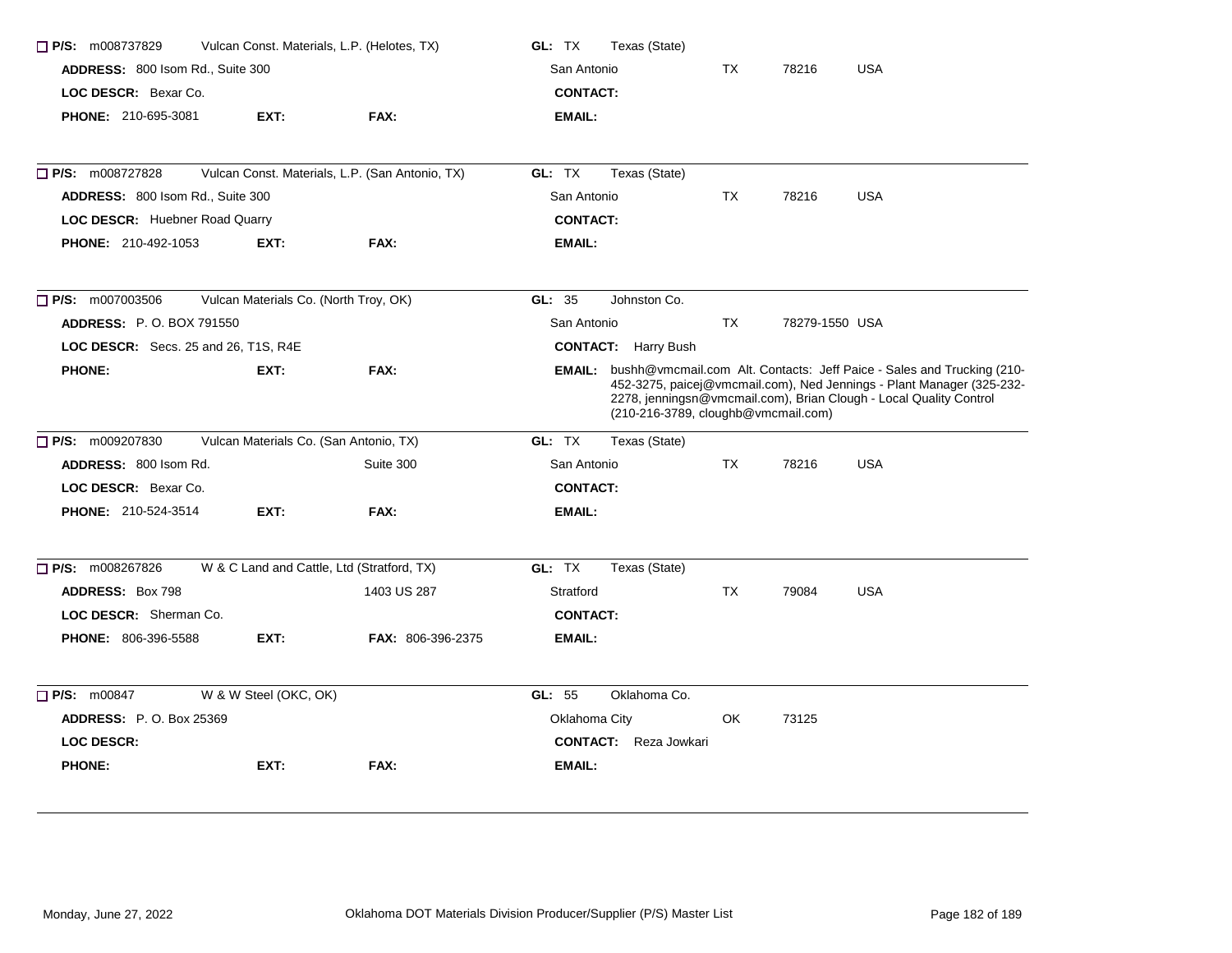| $\Box$ P/S: m01107                     | W&W/AFCO Steel (Greeley, CO)       |                                        | GL: CO<br>Colorado                                                          |            |       |            |
|----------------------------------------|------------------------------------|----------------------------------------|-----------------------------------------------------------------------------|------------|-------|------------|
| ADDRESS: 31455 Weld County Road 39 1/2 |                                    |                                        | Greeley                                                                     | <b>USA</b> |       |            |
| <b>LOC DESCR:</b>                      |                                    |                                        | <b>CONTACT:</b> Joe Honesto                                                 |            |       |            |
| PHONE: 970-356-2326                    | EXT:                               | FAX:                                   | EMAIL:                                                                      |            |       |            |
| <b>P/S: m00068</b>                     | W. R. Meadows                      |                                        | GL: TX<br>Texas (State)                                                     |            |       |            |
| <b>ADDRESS: P.O. Box 7752</b>          |                                    |                                        | Fort Worth                                                                  | TX         | 76111 |            |
| <b>LOC DESCR:</b>                      |                                    |                                        | <b>CONTACT:</b>                                                             |            |       |            |
| PHONE: 800-342-5976                    | EXT:                               | FAX:                                   | <b>EMAIL:</b>                                                               |            |       |            |
| $\Box$ P/S: m00961                     | Walpar, LLC (Birmingham, AL)       |                                        | GL: AL<br>Alabama                                                           |            |       |            |
| <b>ADDRESS: P.O. Box 28650</b>         |                                    |                                        | Birmingham                                                                  | AL         | 35228 |            |
| <b>LOC DESCR:</b>                      |                                    |                                        | <b>CONTACT:</b> Bobby Benson                                                |            |       |            |
| <b>PHONE:</b>                          | EXT:                               | FAX:                                   | EMAIL:                                                                      |            |       |            |
| $\Box$ P/S: m00578                     | <b>Wasser Coatings</b>             |                                        | GL: WA<br>Washington (State)                                                |            |       |            |
| ADDRESS: 4118 B PL NW, Suite B         |                                    |                                        | Auburn                                                                      | WA         | 98001 | <b>USA</b> |
| <b>LOC DESCR:</b>                      |                                    |                                        | <b>CONTACT:</b> Ben Forde                                                   |            |       |            |
| PHONE: 617-366-6277                    | EXT:                               | FAX:                                   | <b>EMAIL:</b> bforde@wassercoatings.com                                     |            |       |            |
| P/S: m006377228                        | Watkins Sand Co., Inc. (Bixby, OK) |                                        | GL: 72<br>Tulsa Co.                                                         |            |       |            |
| ADDRESS: 14376 S. Mingo Rd.            |                                    |                                        | Bixby                                                                       | OK         | 74008 | <b>USA</b> |
| LOC DESCR: W1/2 of Sec.29, T18N, R13E  |                                    |                                        | <b>CONTACT:</b>                                                             |            |       |            |
| <b>PHONE: 918-584-1563</b>             | EXT.                               | FAX:                                   | EMAIL:                                                                      |            |       |            |
| P/S: m002839602                        | Watonga Quarry (Watonga, OK)       |                                        | Blaine Co.<br>GL: 06                                                        |            |       |            |
| <b>ADDRESS:</b>                        |                                    |                                        |                                                                             |            |       |            |
| LOC DESCR: Sec 32, T17N, R11W          |                                    |                                        | <b>CONTACT:</b>                                                             |            |       |            |
| <b>PHONE:</b>                          | EXT:                               | FAX:                                   | EMAIL:                                                                      |            |       |            |
| <b>P/S: m01005</b>                     |                                    | Watson Bowman Acme Corp. (Amherst, NY) | GL: NY<br>New York                                                          |            |       |            |
| <b>ADDRESS: 95 Pineview Drive</b>      |                                    |                                        | Amherst                                                                     | <b>NY</b>  | 14228 | <b>USA</b> |
| <b>LOC DESCR:</b>                      |                                    |                                        | <b>CONTACT:</b> Robert Walker                                               |            |       |            |
| PHONE: 716-691-7566                    | EXT:                               | <b>FAX: 716-691-9239</b>               | <b>EMAIL:</b> Website: http://www.wbacorp.com<br>Alt. Phone #: 281-414-3114 |            |       |            |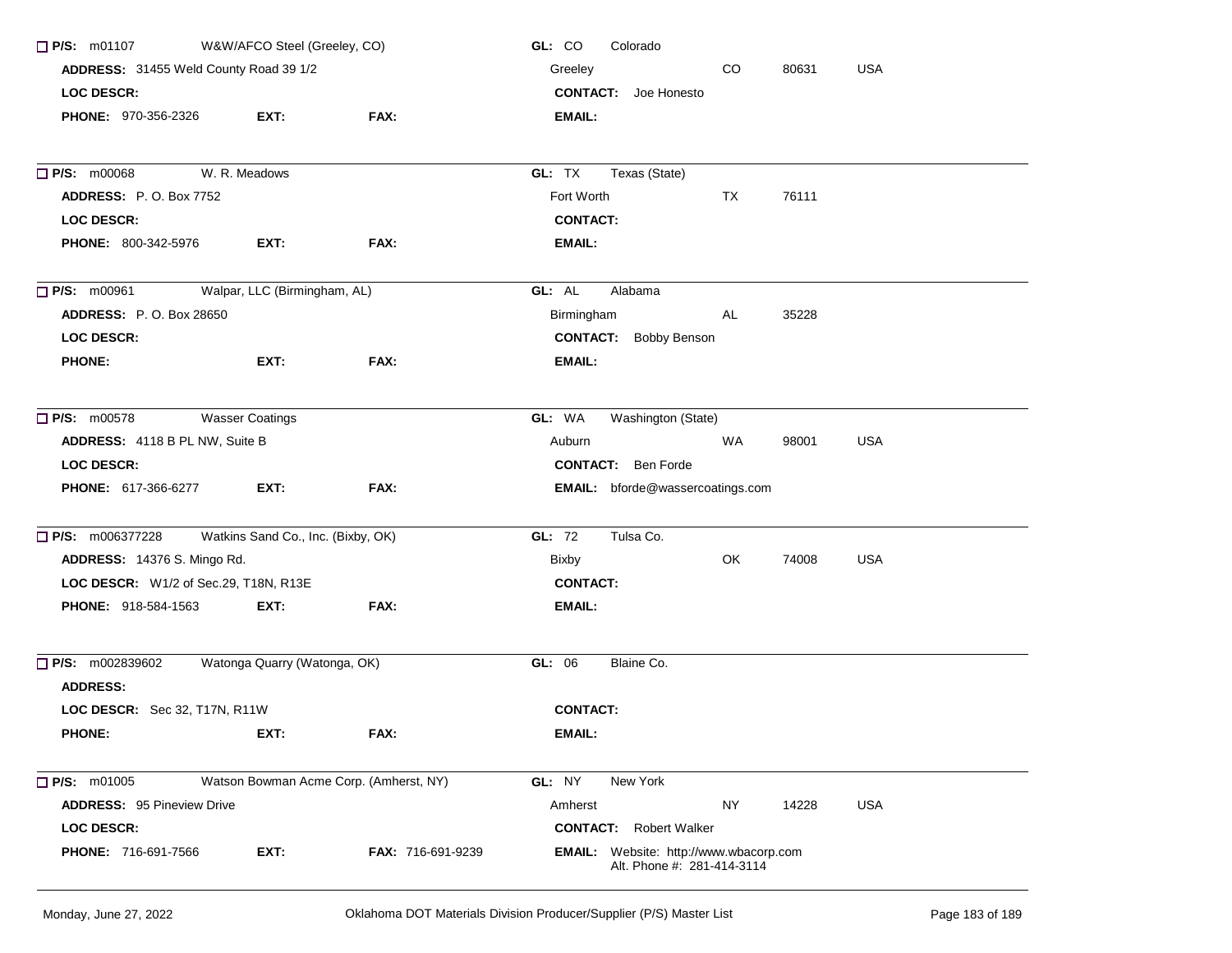| $\Box$ P/S: m00583                            | Watson Coatings Inc.               |                                                   | GL: MO<br>Missouri                                                        |  |
|-----------------------------------------------|------------------------------------|---------------------------------------------------|---------------------------------------------------------------------------|--|
| ADDRESS: 325 Paul Ave.                        |                                    |                                                   | St. Louis<br>MO.<br>63135                                                 |  |
| <b>LOC DESCR:</b>                             |                                    |                                                   | <b>CONTACT:</b> Rick Noles                                                |  |
| <b>PHONE: 314-521-2000</b>                    | EXT:                               | FAX: 314-521-6582                                 | <b>EMAIL:</b>                                                             |  |
| $\Box$ P/S: m006583803                        |                                    | Western Aggregates, LLC (Carnegie, OK)            | GL: 38<br>Kiowa Co.                                                       |  |
| <b>ADDRESS: 8251 W. Reno</b>                  |                                    |                                                   | Oklahoma City<br>OK.<br>73127<br><b>USA</b>                               |  |
| LOC DESCR: NW/4, NE/4, SW/4 Sec.25, T6N, R14W |                                    |                                                   | <b>CONTACT:</b> Greg Willis                                               |  |
| <b>PHONE: 405-789-7203</b>                    | EXT:                               | <b>FAX: 405-789-7303</b>                          | <b>EMAIL:</b> Alt. Contact #: 405-919-0859 (Greg Willis - Quarry Manager) |  |
| $\Box$ P/S: m00789                            | Western Excelsior Corp.            |                                                   | GL: CO<br>Colorado                                                        |  |
| <b>ADDRESS: P.O. Box 270308</b>               |                                    |                                                   | Fort Collins<br>CO<br>80527                                               |  |
| <b>LOC DESCR:</b>                             |                                    |                                                   | <b>CONTACT:</b> Chad Lipscomb                                             |  |
| <b>PHONE: 970-631-8366</b>                    | EXT:                               | <b>FAX: 303-845-8649</b>                          | <b>EMAIL:</b> chad@westernexcelsior.com                                   |  |
| P/S: m00610                                   | Western Highway Products/Ulti-Mate |                                                   | GL: IL<br><b>Illinois</b>                                                 |  |
| ADDRESS: P.O. Box 548                         |                                    |                                                   | Chicago Heights<br>IL.<br>60412                                           |  |
| <b>LOC DESCR:</b>                             |                                    |                                                   | <b>CONTACT:</b>                                                           |  |
| <b>PHONE: 800-730-4939</b>                    | EXT:                               | FAX: 708-753-0336                                 | <b>EMAIL:</b>                                                             |  |
| $P/S:$ m01258                                 |                                    | Western Material & Design, LLC (Lee's Summit, MO) | GL: MO<br>Missouri                                                        |  |
| <b>ADDRESS: P.O. BOX 1157</b>                 |                                    | 1150 SE Hamblen Rd.                               | <b>USA</b><br>Lee's Summit<br>MO.<br>64081                                |  |
| <b>LOC DESCR:</b>                             |                                    |                                                   | <b>CONTACT:</b> Zach Gebhardt                                             |  |
| <b>PHONE: 800-451-0173</b>                    | EXT:                               | <b>FAX: 816-380-3960</b>                          | EMAIL:                                                                    |  |
| P/S: m002842203                               |                                    | Western OK S & G, Jones Pit (Dewey Co., OK)       | GL: 22<br>Dewey Co.                                                       |  |
| <b>ADDRESS:</b>                               |                                    |                                                   | OK<br><b>USA</b><br>Camargo                                               |  |
| LOC DESCR: Secs 18 & 19, T17N, R19W           |                                    |                                                   | <b>CONTACT:</b>                                                           |  |
| <b>PHONE:</b>                                 | EXT:                               | FAX:                                              | <b>EMAIL:</b>                                                             |  |
| $\Box$ P/S: m002862304<br><b>ADDRESS:</b>     |                                    | Western OK S & G, Wilson Baldwin (Ellis Co., OK)  | GL: 23<br>Ellis Co.                                                       |  |
| LOC DESCR: Sec 33, T19N, R24W, NW 1/16T       |                                    |                                                   | <b>CONTACT:</b>                                                           |  |
| <b>PHONE:</b>                                 | EXT:                               | FAX:                                              | <b>EMAIL:</b>                                                             |  |
|                                               |                                    |                                                   |                                                                           |  |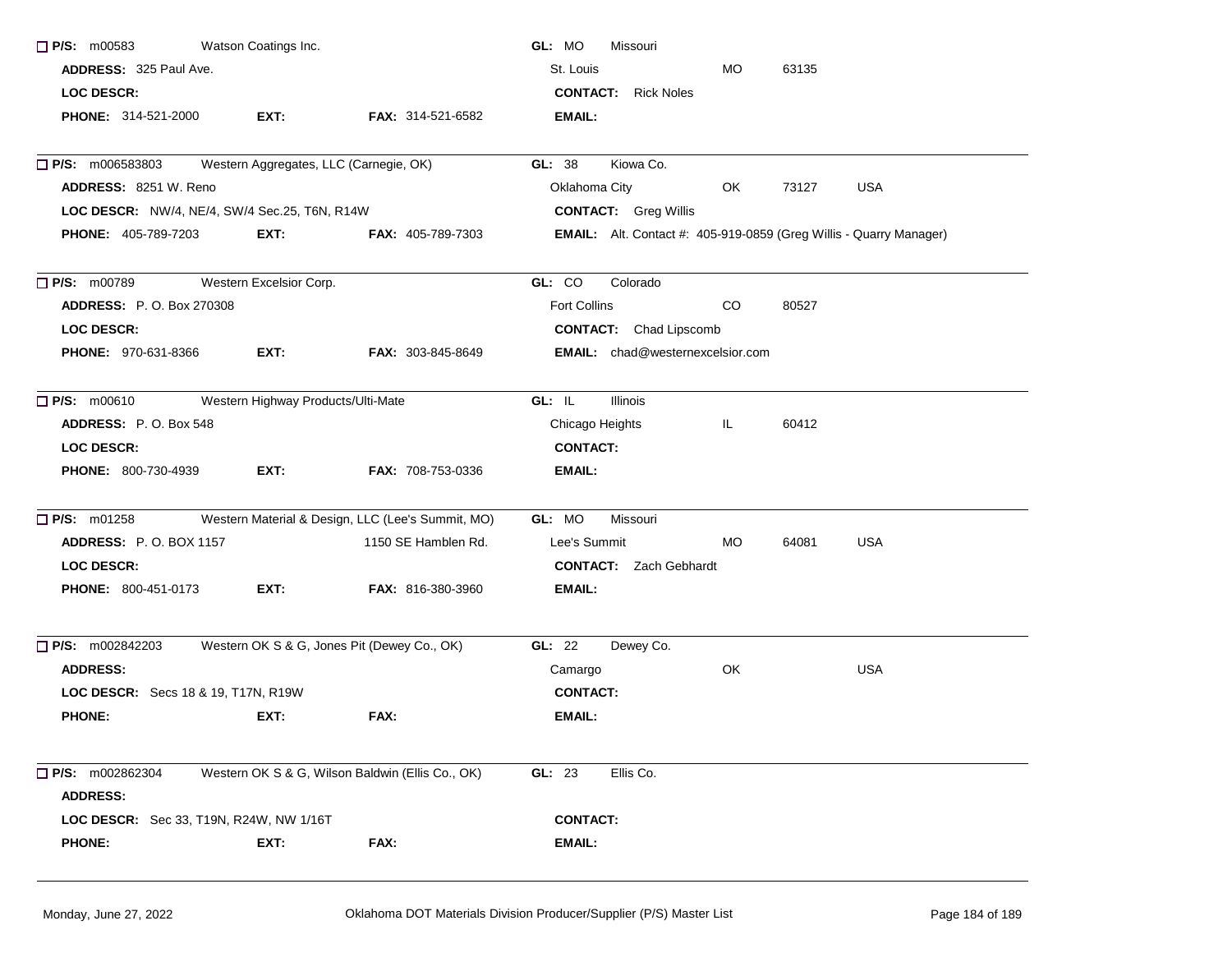| Western OK S & G, Woodward Pit (Dewey Co., OK)<br>$\Box$ P/S: m002852201<br><b>ADDRESS:</b><br>LOC DESCR: NE 1/4, SE 1/4 Sec 4, T16N, R19W |                                                          |                                               | GL: $22$<br>Dewey Co.                                                                                         |  |
|--------------------------------------------------------------------------------------------------------------------------------------------|----------------------------------------------------------|-----------------------------------------------|---------------------------------------------------------------------------------------------------------------|--|
|                                                                                                                                            |                                                          |                                               | OK<br><b>USA</b><br>Woodward                                                                                  |  |
|                                                                                                                                            |                                                          |                                               | <b>CONTACT:</b>                                                                                               |  |
| <b>PHONE:</b>                                                                                                                              | EXT:                                                     | FAX:                                          | EMAIL:                                                                                                        |  |
| P/S: m00405                                                                                                                                | Western Oklahoma Sod (Hydro, OK)                         |                                               | Blaine Co.<br>GL: 06                                                                                          |  |
| <b>ADDRESS:</b>                                                                                                                            |                                                          |                                               | OK<br>Hydro                                                                                                   |  |
| <b>LOC DESCR:</b>                                                                                                                          |                                                          |                                               | <b>CONTACT:</b>                                                                                               |  |
| <b>PHONE:</b>                                                                                                                              | EXT:                                                     | FAX:                                          | <b>EMAIL:</b>                                                                                                 |  |
| $\Box$ P/S: m00622<br><b>ADDRESS:</b>                                                                                                      | <b>Western Plains</b>                                    |                                               | <b>GL:</b> REFP Reference Plants                                                                              |  |
| <b>LOC DESCR:</b>                                                                                                                          |                                                          |                                               | <b>CONTACT:</b>                                                                                               |  |
| <b>PHONE:</b>                                                                                                                              | EXT:                                                     | FAX:                                          | EMAIL:                                                                                                        |  |
| $\Box$ P/S: m002653103                                                                                                                     | Western Plains Resources (Telluride Mine)                |                                               | Haskell Co.<br>GL: 31                                                                                         |  |
| ADDRESS: P.O. Box 957                                                                                                                      |                                                          |                                               | TX<br>75034<br>Frisco                                                                                         |  |
| LOC DESCR: Sec 12, T9N, R21E                                                                                                               |                                                          |                                               | <b>CONTACT:</b>                                                                                               |  |
| <b>PHONE: 918-967-8300</b>                                                                                                                 | EXT:                                                     | FAX:                                          | EMAIL:                                                                                                        |  |
| P/S: m002877803                                                                                                                            | Western S & G (Tascosa, TX)                              |                                               | GL: TX<br>Texas (State)                                                                                       |  |
| <b>ADDRESS:</b>                                                                                                                            |                                                          |                                               | TX<br>Tascosa                                                                                                 |  |
|                                                                                                                                            | LOC DESCR: On US-385 1 Mi S of Tascosa in Oldham Co., TX |                                               | <b>CONTACT:</b>                                                                                               |  |
| <b>PHONE: 806-534-2352</b>                                                                                                                 | EXT:                                                     | FAX:                                          | <b>EMAIL:</b>                                                                                                 |  |
| $\Box$ P/S: m00077                                                                                                                         |                                                          | WestVaco Corporation (Charleston Heights, SC) | South Carolina<br>GL: SC                                                                                      |  |
| <b>ADDRESS: P.O. Box 70848</b>                                                                                                             |                                                          |                                               | SC<br><b>USA</b><br><b>Charleston Heights</b><br>29415                                                        |  |
| <b>LOC DESCR:</b>                                                                                                                          |                                                          |                                               | <b>CONTACT:</b>                                                                                               |  |
| <b>PHONE: 803-554-8350</b>                                                                                                                 | EXT:                                                     | FAX:                                          | EMAIL:                                                                                                        |  |
| P/S: m01248                                                                                                                                | Wheeler Lumber, LLC (Shakopee, MN)                       |                                               | GL: MN<br>Minnesota                                                                                           |  |
| ADDRESS: P.O. BOX 99                                                                                                                       |                                                          | 11151 Chaparral Ave                           | <b>USA</b><br>Shakopee<br>ΜN<br>55379                                                                         |  |
| <b>LOC DESCR:</b>                                                                                                                          |                                                          |                                               | <b>CONTACT:</b> Mike Cromie                                                                                   |  |
| <b>PHONE: 952-746-8240</b>                                                                                                                 | EXT:                                                     | FAX:                                          | EMAIL: mcromie@wheeler1892.com<br>Website: www.wheeler1892.com<br>Alt. Contact #: 612-0249-0858 (Mike Cromie) |  |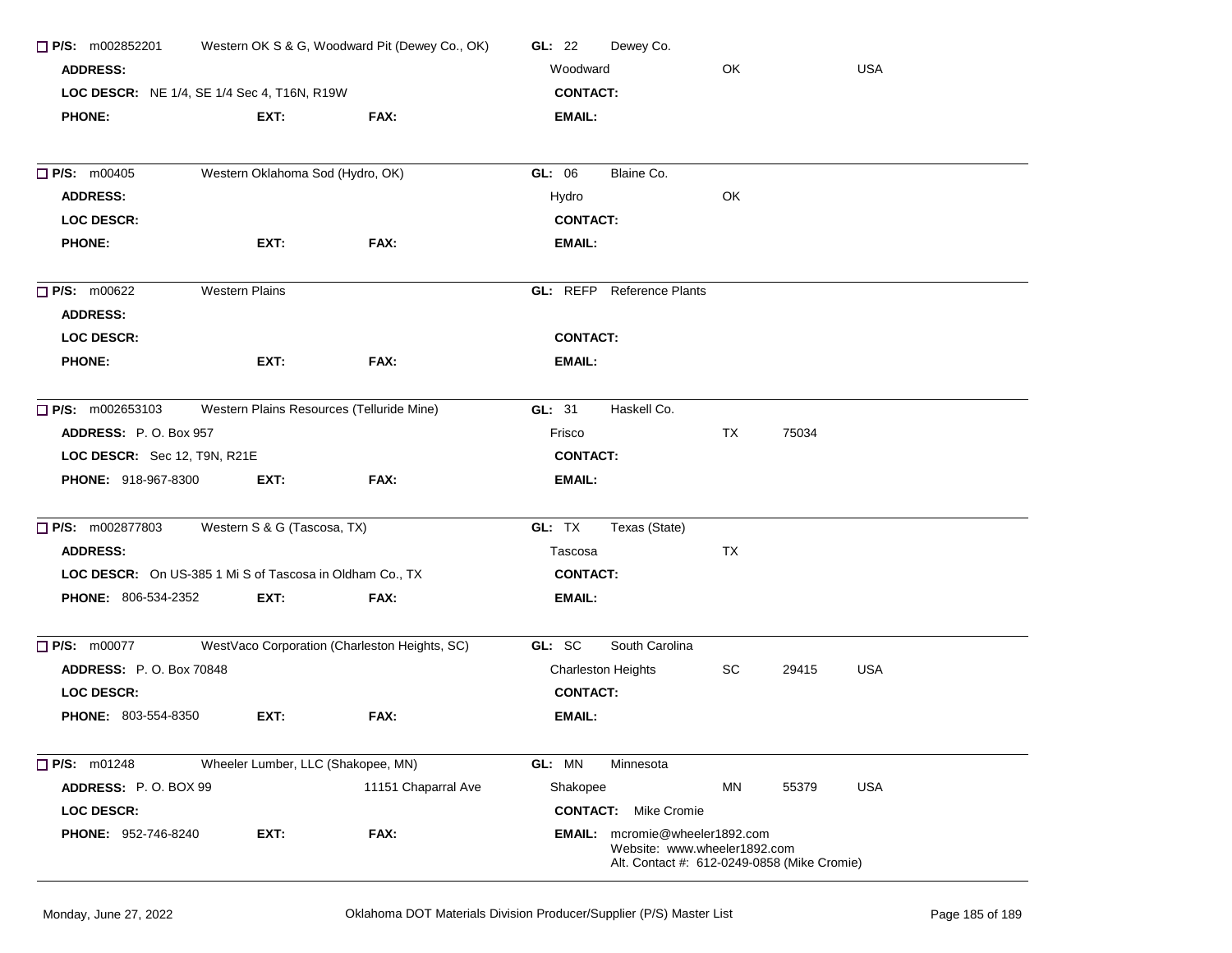| $\Box$ P/S: m002038010                                                          |                                     | Whitaker Aggregates Inc (Cedar Vale, KS)  | GL: KS<br>Kansas                            |           |                |            |
|---------------------------------------------------------------------------------|-------------------------------------|-------------------------------------------|---------------------------------------------|-----------|----------------|------------|
| <b>ADDRESS: 555 Delaware Road</b><br>LOC DESCR: Sec 7, T34S, R8E Cowley Co., KS |                                     |                                           | Humboldt                                    | ΚS        | 66748-1301 USA |            |
|                                                                                 |                                     |                                           | <b>CONTACT:</b>                             |           |                |            |
| PHONE: 620-664-7449                                                             | EXT:                                | FAX: 620-754-3221                         | <b>EMAIL:</b>                               |           |                |            |
| $\Box$ P/S: m006738017                                                          |                                     | Whitaker Aggregates Inc (Winfield Quarry) | GL: KS<br>Kansas                            |           |                |            |
| ADDRESS: 555 Delaware Road                                                      |                                     |                                           | Humboldt                                    | ΚS        | 66748-1301 USA |            |
| LOC DESCR: Sec 28, T32S R8E - Cowley Co, KS                                     |                                     |                                           | <b>CONTACT:</b>                             |           |                |            |
| PHONE: 620-664-7449                                                             | EXT:                                | FAX: 620-754-3221                         | EMAIL:                                      |           |                |            |
| P/S: m00773                                                                     |                                     | Wichita Concrete Pipe Co. (Wichita, KS)   | GL: KS<br>Kansas                            |           |                |            |
| ADDRESS: 221 W. 37th Street North                                               |                                     |                                           | Wichita                                     | KS        | 67204          | <b>USA</b> |
| <b>LOC DESCR:</b>                                                               |                                     |                                           | <b>CONTACT:</b> Brad Werth                  |           |                |            |
| <b>PHONE: 316-838-8651</b>                                                      | EXT:                                | <b>FAX: 316-838-0838</b>                  | <b>EMAIL:</b> bradw@wichitaconcretepipe.com |           |                |            |
| P/S: m00401                                                                     |                                     | Wilds Green Grass Sod Farms (El Reno, OK) | GL: 09<br>Canadian Co.                      |           |                |            |
| <b>ADDRESS:</b>                                                                 |                                     |                                           | El Reno                                     | OK        |                |            |
| <b>LOC DESCR:</b>                                                               |                                     |                                           | <b>CONTACT:</b>                             |           |                |            |
| <b>PHONE:</b>                                                                   | EXT:                                | FAX:                                      | EMAIL:                                      |           |                |            |
| $\Box$ P/S: m00952                                                              | Willacoochee Industrial Fabrics     |                                           | GL: GA<br>Georgia                           |           |                |            |
| <b>ADDRESS: 769 West Main Street</b>                                            |                                     |                                           | Willacoochee                                | <b>GA</b> | 31650          | <b>USA</b> |
| <b>LOC DESCR:</b>                                                               |                                     |                                           | <b>CONTACT:</b> Miranda Adams               |           |                |            |
| <b>PHONE: 912-534-5757</b>                                                      | EXT:                                | <b>FAX: 912-534-5533</b>                  | EMAIL:                                      |           |                |            |
| $\Box$ P/S: m00492                                                              | Wills Ready Mix                     |                                           | <b>GL:</b> REFP Reference Plants            |           |                |            |
| <b>ADDRESS:</b>                                                                 |                                     |                                           | Reference Plant                             | OK        |                |            |
| <b>LOC DESCR:</b>                                                               |                                     |                                           | <b>CONTACT:</b>                             |           |                |            |
| <b>PHONE:</b>                                                                   | EXT:                                | FAX:                                      | EMAIL:                                      |           |                |            |
| $\Box$ P/S: m00754                                                              | Wilson Culverts, Inc. (Elkhart, TX) |                                           | GL: TX<br>Texas (State)                     |           |                |            |
| <b>ADDRESS: P.O. Box 940</b>                                                    |                                     |                                           | Elkhart                                     | TX        | 75839          |            |
| <b>LOC DESCR: 699 FM 1817</b>                                                   |                                     |                                           | <b>CONTACT:</b> Terry Huffines              |           |                |            |
| PHONE: 903-764-5605                                                             | EXT:                                | FAX: 903-764-2740                         | <b>EMAIL:</b>                               |           |                |            |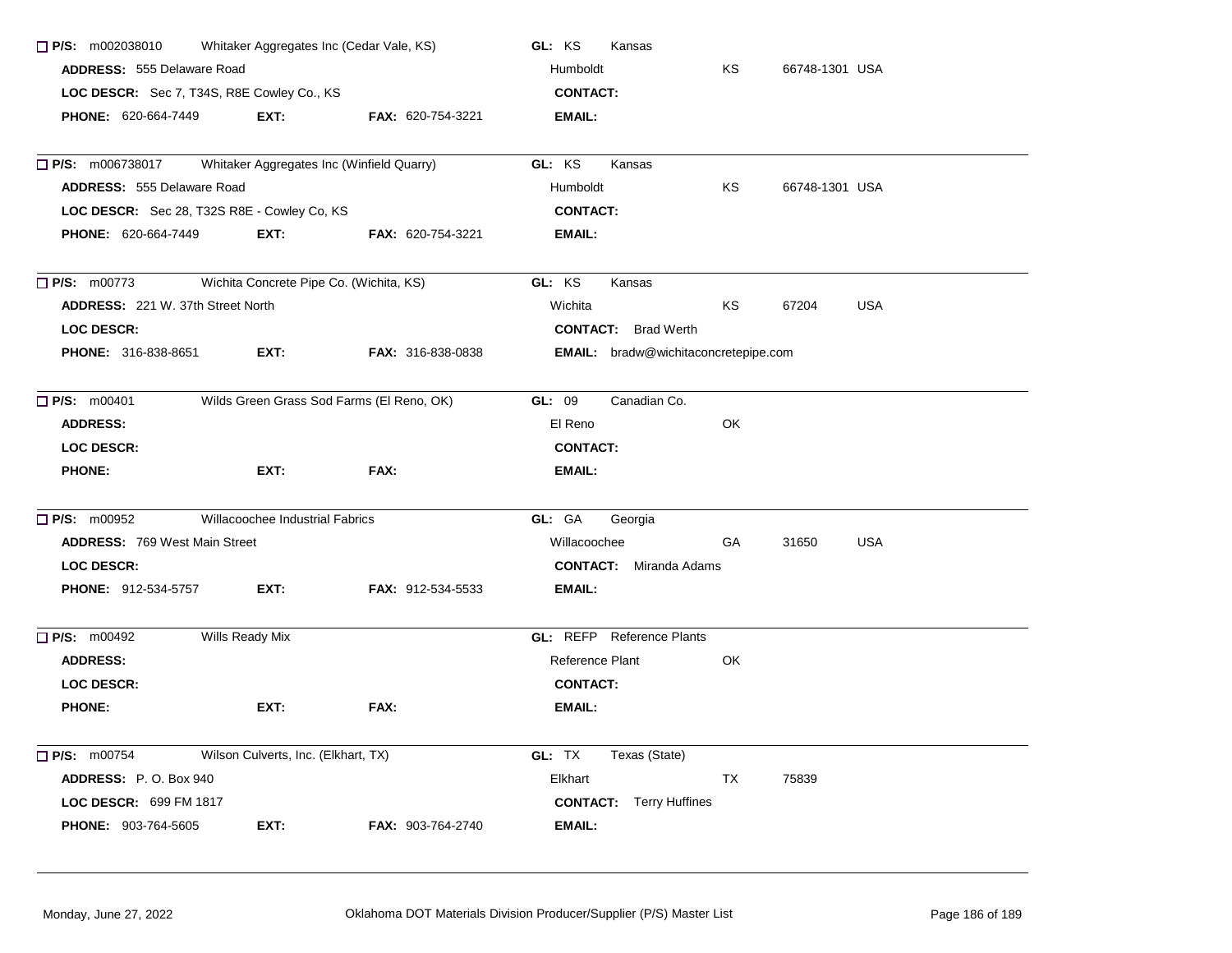| $\Box$ P/S: m00109                        | Wilson Supply Co. (Dallas, GA)           |                       | GL: GA<br>Georgia                              |    |       |            |
|-------------------------------------------|------------------------------------------|-----------------------|------------------------------------------------|----|-------|------------|
| ADDRESS: 2902 Amber Lane                  |                                          |                       | Dallas                                         |    |       |            |
| LOC DESCR:                                |                                          |                       | <b>CONTACT:</b>                                |    |       |            |
| <b>PHONE:</b>                             | EXT:                                     | FAX:                  | <b>EMAIL:</b>                                  |    |       |            |
| $\Box$ P/S: m00493                        | Wittwer Const. Concrete                  |                       | <b>GL:</b> REFP Reference Plants               |    |       |            |
| <b>ADDRESS:</b>                           |                                          |                       | Reference Plant                                | OK |       |            |
| <b>LOC DESCR:</b>                         |                                          |                       | <b>CONTACT:</b>                                |    |       |            |
| <b>PHONE:</b>                             | EXT:                                     | FAX:                  | <b>EMAIL:</b>                                  |    |       |            |
| $\Box$ P/S: m010665306                    | Witty Materials (Delaware, OK)           |                       | GL: 53<br>Nowata Co.                           |    |       |            |
| <b>ADDRESS:</b> Rt. 1 Box 129             |                                          |                       | Delaware                                       | OK | 74027 | <b>USA</b> |
| <b>LOC DESCR:</b> Sec. 2, T26N, R16E      |                                          |                       | <b>CONTACT:</b> Paul Witty                     |    |       |            |
| <b>PHONE: 918-214-2537</b>                | EXT:                                     | FAX:                  | <b>EMAIL:</b> wittymaterials@outlook.com       |    |       |            |
| $\Box$ P/S: m00480                        | <b>Woodward Concrete</b>                 |                       | <b>GL:</b> REFP Reference Plants               |    |       |            |
| <b>ADDRESS:</b>                           |                                          |                       | Reference Plant                                | OK |       |            |
| <b>LOC DESCR:</b>                         |                                          |                       | <b>CONTACT:</b>                                |    |       |            |
| <b>PHONE:</b>                             | EXT:                                     | FAX:                  | <b>EMAIL:</b>                                  |    |       |            |
| P/S: m010410404                           | Woodward Concrete Sand Pit (Gate, OK)    |                       | GL: 04<br>Beaver Co.                           |    |       |            |
| <b>ADDRESS:</b> Woodward/Laverne Concrete |                                          | 4215 W. Oklahoma Ave. | Woodward                                       | OK | 73802 | <b>USA</b> |
| LOC DESCR: Sec 6, T5N, R28E               |                                          |                       | <b>CONTACT:</b> Maxine Schmitz                 |    |       |            |
| <b>PHONE: 580-256-4555</b>                | EXT:                                     | FAX:                  | <b>EMAIL:</b>                                  |    |       |            |
| $\Box$ P/S: m002893002                    | Woodward Concrete Sand Pit (Laverne, OK) |                       | GL: 30<br>Harper Co.                           |    |       |            |
| <b>ADDRESS:</b> 4215 W. Oklahoma Ave.     |                                          | P.O. BOX 1828         | Woodward                                       | OK | 73802 | <b>USA</b> |
| <b>LOC DESCR:</b> Sec 20, T25N, R25W      |                                          |                       | <b>CONTACT:</b> Maxine Schmitz                 |    |       |            |
| <b>PHONE: 580-256-4555</b>                | EXT:                                     | FAX:                  | <b>EMAIL:</b> Alt. Phone (Plant): 580-921-5566 |    |       |            |
| $\Box$ P/S: m00635<br><b>ADDRESS:</b>     | Wright (Catoosa, OK)                     |                       | GL: 72<br>Tulsa Co.                            |    |       |            |
| <b>LOC DESCR:</b>                         |                                          |                       | <b>CONTACT:</b>                                |    |       |            |
| <b>PHONE:</b>                             | EXT:                                     | FAX:                  | <b>EMAIL:</b>                                  |    |       |            |
|                                           |                                          |                       |                                                |    |       |            |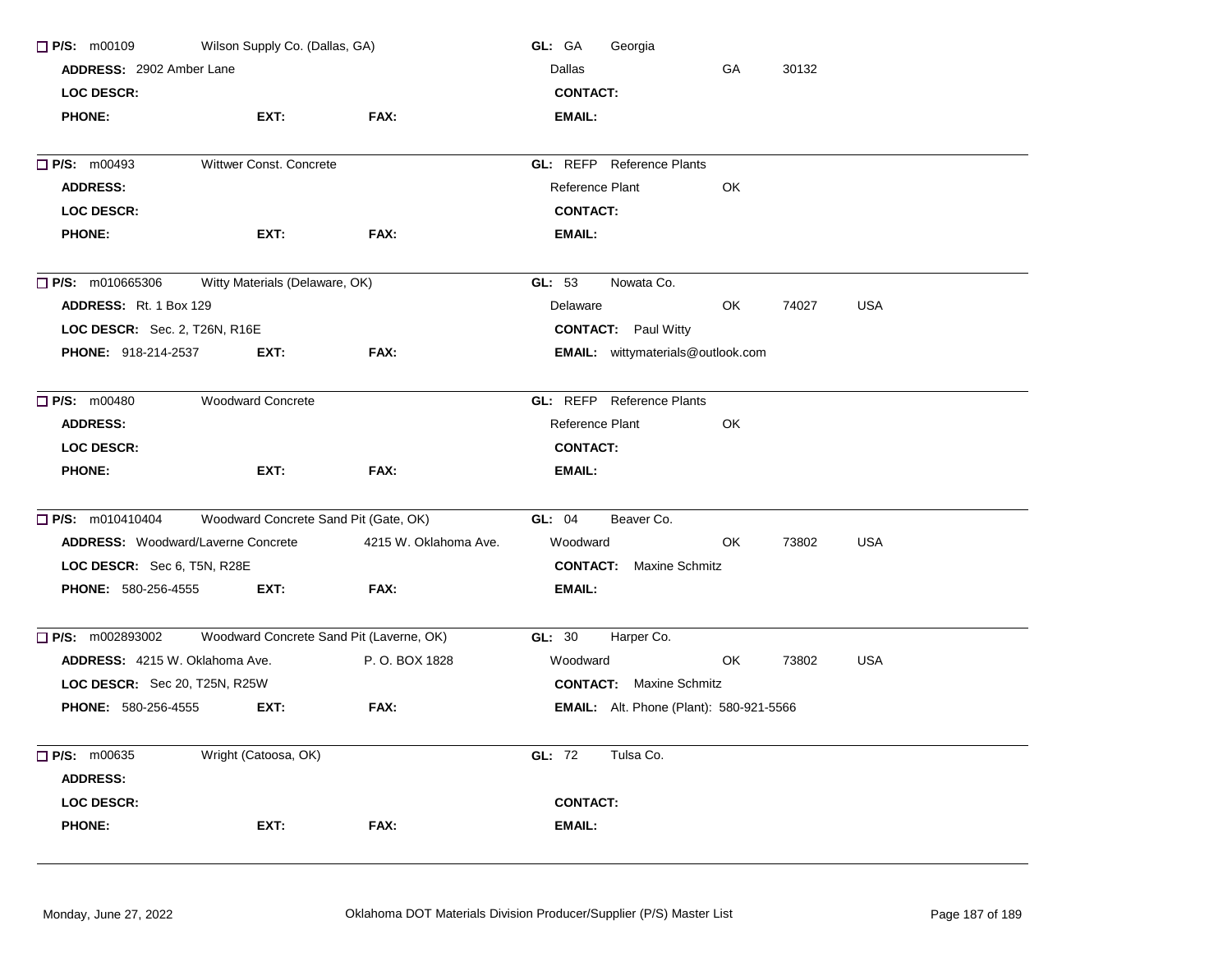| $\Box$ P/S: m00515<br><b>ADDRESS:</b>                         | Wright (Oklahoma City, OK)       |                                               | GL: 55<br>Oklahoma Co.                                                                                            |  |
|---------------------------------------------------------------|----------------------------------|-----------------------------------------------|-------------------------------------------------------------------------------------------------------------------|--|
| LOC DESCR: Shipped from Trumbull                              |                                  |                                               | <b>CONTACT:</b>                                                                                                   |  |
| <b>PHONE:</b>                                                 | EXT:                             | FAX:                                          | EMAIL:                                                                                                            |  |
| $\Box$ P/S: m01230                                            | Wright Asphalt (Brownwood, TX)   |                                               | GL: TX<br>Texas (State)                                                                                           |  |
| <b>ADDRESS: 1505 Custer Road</b>                              |                                  |                                               | TX<br><b>USA</b><br>Brownwood<br>76801                                                                            |  |
| LOC DESCR:                                                    |                                  |                                               | <b>CONTACT:</b> Lance Fischer                                                                                     |  |
| <b>PHONE: 417-343-7848</b>                                    | EXT:                             | FAX:                                          | lfischer@wrightasphalt.com,<br>EMAIL:<br>Tflanigan@wrightasphalt.com,<br>Tmcintosh@wrightasphalt.com              |  |
| $\Box$ P/S: m01133                                            |                                  | Wright Asphalt Products Co. (Channelview, TX) | GL: TX<br>Texas (State)                                                                                           |  |
| <b>ADDRESS: 17255 Market St.</b>                              |                                  |                                               | TX<br>77530<br><b>USA</b><br>Channelview                                                                          |  |
| <b>LOC DESCR:</b>                                             |                                  |                                               | <b>CONTACT:</b> Ted Flanigan                                                                                      |  |
| <b>PHONE: 281-452-0166</b>                                    | EXT:                             | FAX:                                          | tflanigan@wrightasphalt.com,<br>EMAIL:<br>tmcintosh@wrightasphalt.com                                             |  |
| $\Box$ P/S: m00962                                            |                                  | Wright Asphalt Products Co. (Houston, TX)     | GL: TX<br>Texas (State)                                                                                           |  |
| <b>ADDRESS:</b> 11931 Wickchester Lane, Suite 101             |                                  |                                               | <b>TX</b><br>77043<br>Houston                                                                                     |  |
| <b>LOC DESCR:</b>                                             |                                  |                                               | <b>CONTACT:</b>                                                                                                   |  |
| <b>PHONE: 281-452-9084</b>                                    | EXT:                             | <b>FAX: 281-452-2562</b>                      | EMAIL:                                                                                                            |  |
| $\Box$ P/S: m01277                                            |                                  | Wright at Asphalt & Fuel Supply (Tulsa, OK)   | GL: 72<br>Tulsa Co.                                                                                               |  |
| ADDRESS: 4200 E. Skelly Drive, Suite 600                      |                                  |                                               | OK<br>74135<br><b>USA</b><br>Tulsa                                                                                |  |
| <b>LOC DESCR:</b>                                             |                                  |                                               | <b>CONTACT:</b> Ryan Richter                                                                                      |  |
| <b>PHONE: 918-488-1339</b>                                    | EXT.                             | <b>FAX: 918-523-7089</b>                      | rrichter@asphalt-fuelsupply.com,<br>EMAIL:<br>ron@asphalt-fuelsupply.com,<br>jpoole@asphalt-fuelsupply.com        |  |
| $\Box$ P/S: m01103                                            | XIT Concrete                     |                                               | GL: TX<br>Texas (State)                                                                                           |  |
| <b>ADDRESS:</b>                                               |                                  |                                               |                                                                                                                   |  |
| <b>LOC DESCR:</b>                                             |                                  |                                               | <b>CONTACT:</b>                                                                                                   |  |
| <b>PHONE:</b>                                                 | EXT:                             | FAX:                                          | EMAIL:                                                                                                            |  |
| P/S: m008077825                                               | XIT Sand & Gravel (Channing, TX) |                                               | GL: TX<br>Texas (State)                                                                                           |  |
| ADDRESS: 3212 US Hwy 54 East                                  |                                  |                                               | Dalhart<br>TX<br>79022<br><b>USA</b>                                                                              |  |
| LOC DESCR: 1 mi. S then 4 mi. W from Channing, TX, Oldham Co. |                                  |                                               | <b>CONTACT:</b> Don Higgs                                                                                         |  |
| PHONE: 806-249-8743                                           | EXT:                             | FAX: 806-244-8743                             | <b>EMAIL:</b> charles.higgs@sbcglobal.net<br>Alt. Phone #: 806-433-4597 (Cell), 806-433-1152 (Cell), 806-622-0223 |  |